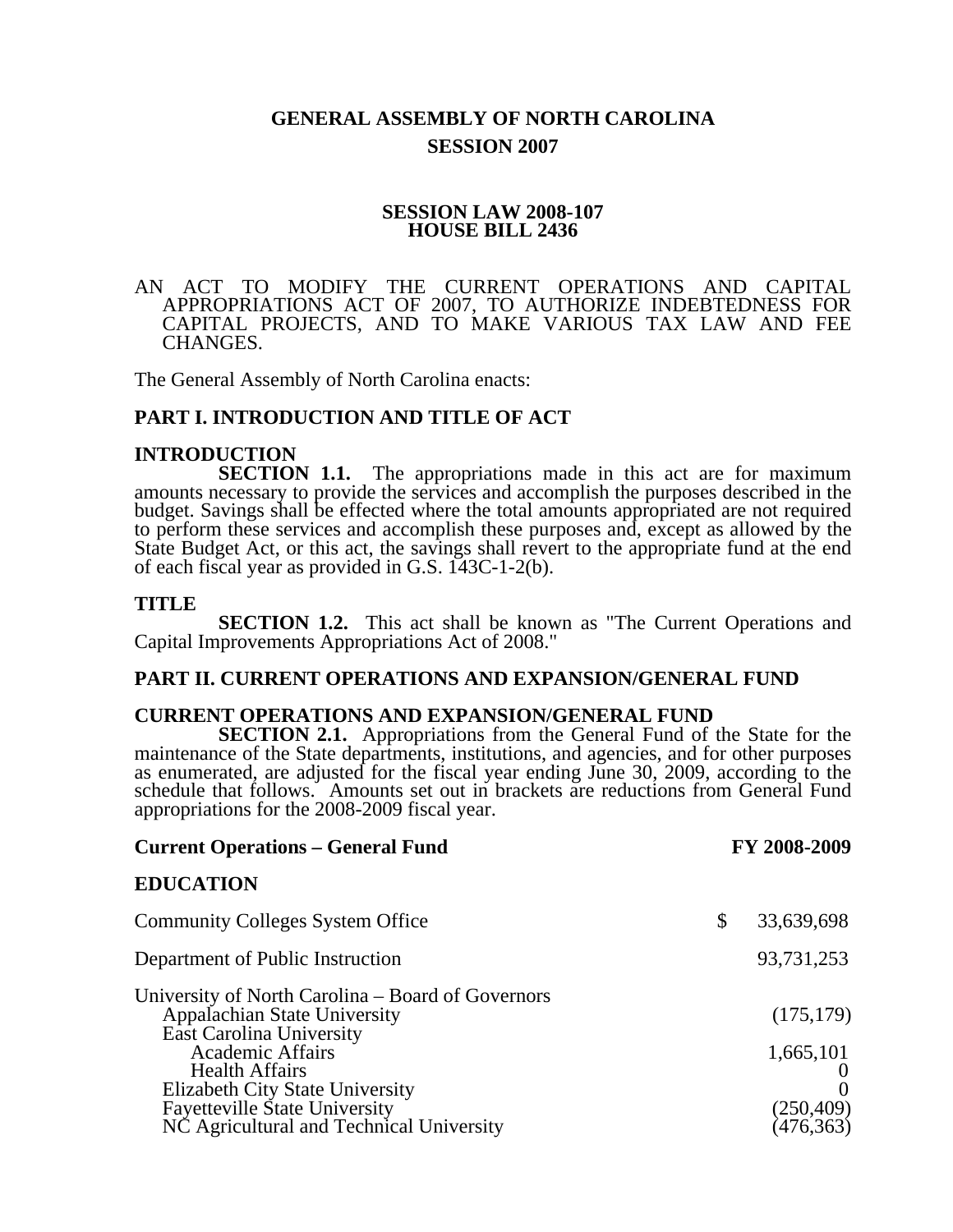|                                                     | North Carolina Central University<br>North Carolina School of the Arts                              | $\boldsymbol{0}$<br>$\overline{0}$   |
|-----------------------------------------------------|-----------------------------------------------------------------------------------------------------|--------------------------------------|
| North Carolina State University<br>Academic Affairs |                                                                                                     | (622, 928)                           |
| <b>Agricultural Extension</b>                       |                                                                                                     |                                      |
| <b>Agricultural Research</b>                        | University of North Carolina at Asheville                                                           | $\overline{0}$<br>(26, 836)          |
|                                                     | University of North Carolina at Chapel Hill                                                         |                                      |
| <b>Academic Affairs</b>                             |                                                                                                     | (589, 752)                           |
| <b>Health Affairs</b>                               | <b>Area Health Education Centers</b>                                                                | (736, 357)                           |
|                                                     | University of North Carolina at Charlotte                                                           | (756, 504)                           |
|                                                     | University of North Carolina at Greensboro                                                          |                                      |
|                                                     | University of North Carolina at Pembroke<br>University of North Carolina at Wilmington              | (59,019)<br>(752, 940)               |
| Western Carolina University                         |                                                                                                     | (159,665)                            |
|                                                     | <b>Winston-Salem State University</b>                                                               |                                      |
| <b>General Administration</b>                       | University Institutional Programs                                                                   | 74,741,366                           |
| <b>Related Educational Programs</b>                 |                                                                                                     | (44,990,000)                         |
|                                                     | North Carolina School of Science and Mathematics                                                    |                                      |
| UNC Hospitals at Chapel Hill                        |                                                                                                     | $\overline{\$}$                      |
|                                                     | <b>Total University of North Carolina – Board of Governors</b>                                      | 26,810,515                           |
|                                                     | <b>HEALTH AND HUMAN SERVICES</b>                                                                    |                                      |
|                                                     | Department of Health and Human Services                                                             |                                      |
|                                                     | Division of Central Management and Support                                                          | \$<br>(9,809,966)                    |
|                                                     | Division of Aging and Adult Services<br>Division of Services for the Blind and Deaf/Hard of Hearing | 2,500,000<br>75,000                  |
|                                                     | Division of Child Development                                                                       | (6,102,422)                          |
| <b>Office of Education Services</b>                 |                                                                                                     | 698,940                              |
|                                                     | Division of Health Service Regulation                                                               | 822,028                              |
| Division of Medical Assistance                      | Division of Mental Health, Developmental Disabilities,                                              | (210,822,007)                        |
|                                                     | and Substance Abuse Services                                                                        | 21,347,833                           |
| NC Health Choice                                    |                                                                                                     | 10,056,864                           |
| Division of Public Health                           |                                                                                                     | 6,805,537                            |
| Division of Social Services                         | Division of Vocation Rehabilitation                                                                 | 1,144,782                            |
| <b>Total Health and Human Services</b>              |                                                                                                     | $\frac{(2,000,000)}{$(185,283,411)}$ |
|                                                     | <b>NATURAL AND ECONOMIC RESOURCES</b>                                                               |                                      |
|                                                     | Department of Agriculture and Consumer Services                                                     | \$<br>4,960,589                      |
|                                                     |                                                                                                     |                                      |
| Department of Commerce<br>Commerce                  |                                                                                                     | 7,974,970                            |
| <b>Commerce State-Aid</b>                           |                                                                                                     | 12,901,578                           |
| NC Biotechnology Center                             |                                                                                                     | 3,844,166                            |
|                                                     | <b>Rural Economic Development Center</b>                                                            | 53,756,974                           |
|                                                     | Department of Environment and Natural Resources                                                     |                                      |
|                                                     | <b>Environment and Natural Resources</b>                                                            | 12,273,734                           |
|                                                     | Clean Water Management Trust Fund                                                                   | 0                                    |
| Page 2                                              | Session Law 2008-107                                                                                | SL2008-0107                          |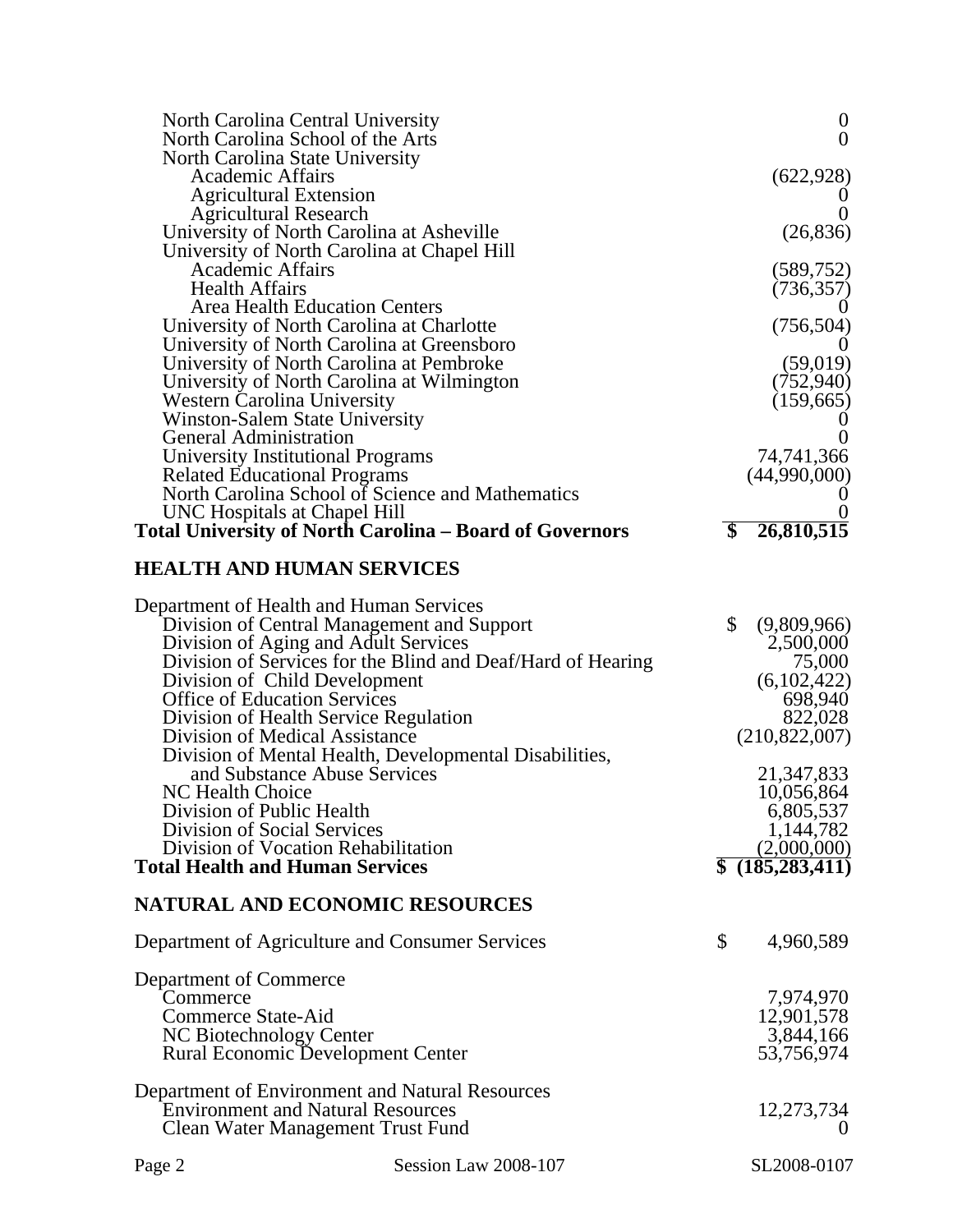| Department of Labor                                                                                                                                                     |                                                                | 901,392                                        |
|-------------------------------------------------------------------------------------------------------------------------------------------------------------------------|----------------------------------------------------------------|------------------------------------------------|
| <b>JUSTICE AND PUBLIC SAFETY</b>                                                                                                                                        |                                                                |                                                |
| Department of Correction                                                                                                                                                |                                                                | \$<br>289,817                                  |
| Department of Crime Control and Public Safety                                                                                                                           |                                                                | 2,580,175                                      |
| Judicial Department<br>Judicial Department – Indigent Defense                                                                                                           |                                                                | (1,558,255)<br>(435,057)                       |
| Department of Justice                                                                                                                                                   |                                                                | (426, 758)                                     |
| Department of Juvenile Justice and Delinquency Prevention                                                                                                               |                                                                | 20, 194, 280                                   |
| <b>GENERAL GOVERNMENT</b>                                                                                                                                               |                                                                |                                                |
| Department of Administration                                                                                                                                            |                                                                | \$<br>1,277,048                                |
| <b>Office of Administrative Hearings</b>                                                                                                                                |                                                                | 313,544                                        |
| Department of State Auditor                                                                                                                                             |                                                                | (283,938)                                      |
| <b>Office of State Controller</b>                                                                                                                                       |                                                                | (110,940)                                      |
| <b>Department of Cultural Resources</b><br><b>Cultural Resources</b><br>Roanoke Island Commission                                                                       |                                                                | 3,785,367<br>(15,000)                          |
| <b>State Board of Elections</b>                                                                                                                                         |                                                                | 582,934                                        |
| <b>General Assembly</b>                                                                                                                                                 |                                                                | (881,000)                                      |
| Office of the Governor<br>Office of the Governor<br>Office of State Budget and Management<br>OSBM – Reserve for Special Appropriations<br><b>Housing Finance Agency</b> |                                                                | (84,205)<br>15,242<br>16,950,000<br>12,000,000 |
| Department of Insurance<br>Insurance<br><b>Insurance – Volunteer Safety Workers' Compensation</b>                                                                       |                                                                | 633,492<br>(1,150,000)                         |
| <b>Office of Lieutenant Governor</b>                                                                                                                                    |                                                                | $\overline{0}$                                 |
| Department of Revenue                                                                                                                                                   |                                                                | (1,415,864)                                    |
| Department of Secretary of State                                                                                                                                        |                                                                | 135,771                                        |
| Department of State Treasurer<br><b>State Treasurer</b>                                                                                                                 | State Treasurer – Retirement for Fire and Rescue Squad Workers | 763,829<br>1,027,851                           |
| <b>TRANSPORTATION</b>                                                                                                                                                   |                                                                |                                                |
| SL2008-0107                                                                                                                                                             | Session Law 2008-107                                           | Page 3                                         |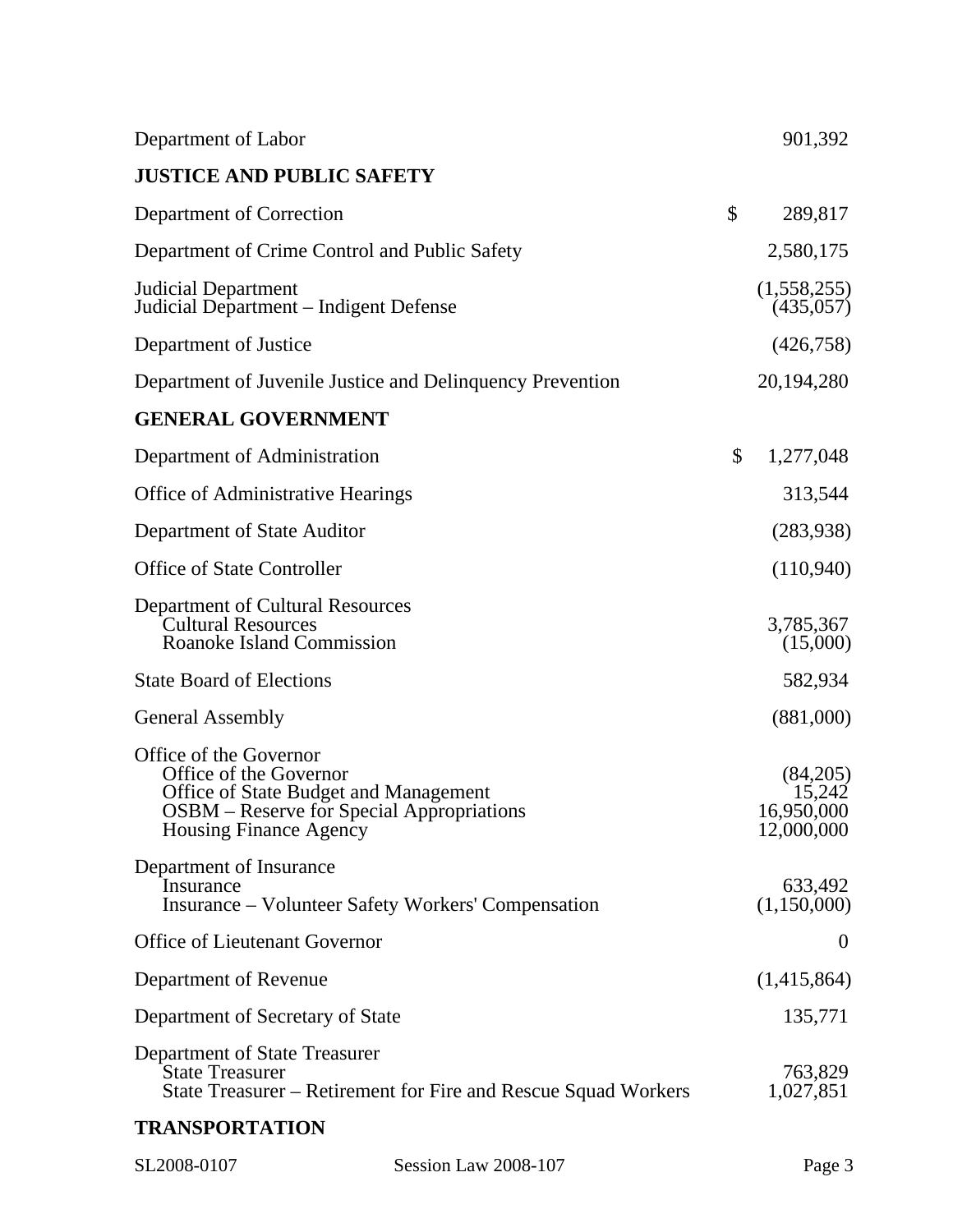Department of Transportation 0

# **RESERVES, ADJUSTMENTS AND DEBT SERVICE**

| <b>Compensation Increases</b>                         | \$368,844,588 |
|-------------------------------------------------------|---------------|
| Salary Adjustment Fund 2007-2009 Biennium             |               |
| Teachers' & State Employees' Retirement Contributions | 30,237,400    |
| <b>Hospitalization Reserve</b>                        | (5,000,000)   |
| <b>Reserve for Eliminated Positions</b>               |               |
| Grant to Counties for Teachers' Personal Leave Day    | 5,000,000     |
| Contingency and Emergency Fund                        |               |
| <b>Information Technology Fund</b>                    |               |
| <b>Job Development Investment Grants Reserve</b>      | 15,000,000    |
| North Carolina Master Address Dataset                 | 1,000,000     |
| Criminal Justice Data Integration                     | 5,000,000     |
| Pending Gang Prevention Legislation (HB 274)          | 10,000,000    |
| <b>Task Force on Preventing Pesticide Exposure</b>    | 357,055       |
| Debt Service                                          |               |
| <b>General Debt Service</b>                           | (17,500,000)  |
| <b>Federal Reimbursement</b>                          |               |
| TOTAL CURRENT OPERATIONS - GENERAL FUND               | \$532,638,834 |

#### **GENERAL FUND AVAILABILITY STATEMENT**

**SECTION 2.2.(a)** Section 2.2(a) of S.L. 2007-323 is repealed. The General Fund availability used in adjusting the 2008-2009 budget is shown below:

|                                                                                                       | FY 2008-2009             |
|-------------------------------------------------------------------------------------------------------|--------------------------|
| Unappropriated Balance from FY 2007-08, S.L. 2007-323                                                 | \$<br>270,504,098        |
| Net $\overline{A}$ djustment – S.L. 2007-540                                                          | (1,000,000)              |
| Adjustment from Estimated to Actual 2007-2008                                                         |                          |
| Beginning Unreserved Balance                                                                          | 47,867,864               |
| Projected Reversions from FY 2007-2008                                                                | 170,000,000              |
| Projected Overcollections from FY 2007-2008<br>Less: Credit to Repairs and Renovation Reserve Account | 88,700,000<br>69,839,238 |
| <b>Beginning Unreserved Fund Balance</b>                                                              | \$<br>506,232,724        |
|                                                                                                       |                          |
| <b>Revenues Based on Existing Tax Structure</b>                                                       | \$19,903,800,000         |
| <b>Nontax Revenues</b>                                                                                |                          |
| <b>Investment</b> Income                                                                              | \$<br>247,300,000        |
| <b>Judicial Fees</b>                                                                                  | 204,800,000              |
| Disproportionate Share                                                                                | 100,000,000              |
| Insurance                                                                                             | 62,900,000               |
| <b>Other Nontax Revenues</b>                                                                          | 160,600,000              |
| <b>Highway Trust Fund Transfer</b>                                                                    | 172,500,000              |
| <b>Highway Fund Transfer</b>                                                                          | 17,600,000               |
| <b>Subtotal Nontax Revenues</b>                                                                       | \$<br>965,700,000        |
| <b>Total General Fund Availability</b>                                                                | \$21,375,732,724         |
| <b>Adjustments to Availability: 2008 Session</b>                                                      |                          |
| <b>Adjustments for Economic Uncertainty</b>                                                           | \$<br>(45,000,000)       |
| <b>Extend Sunset for State Ports Tax Credit</b>                                                       | (1,000,000)              |
| Extend Credit for Research & Development                                                              | (1,000,000)              |
|                                                                                                       |                          |

Page 4 Session Law 2008-107 SL2008-0107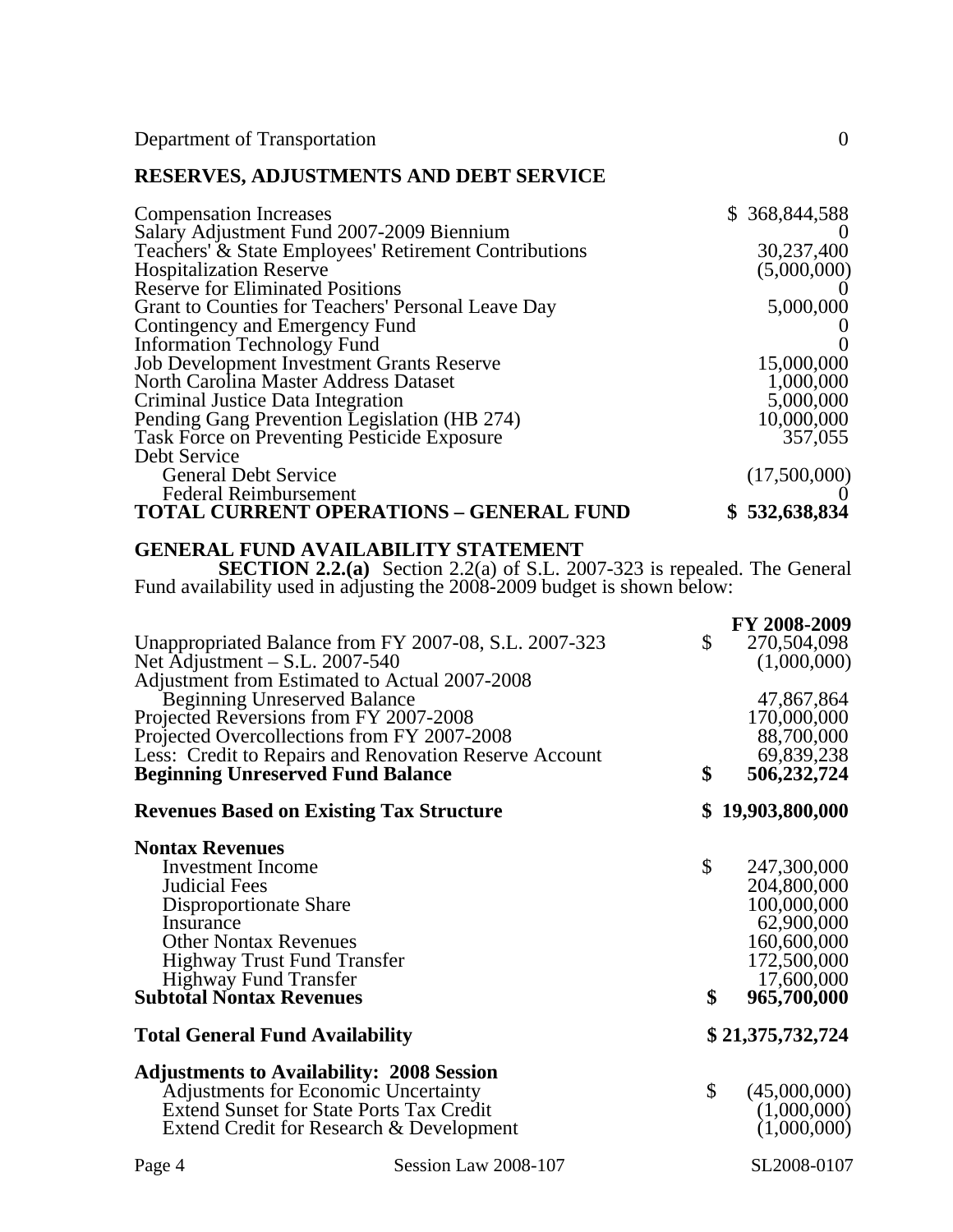| <b>Less: Total General Fund Appropriations for</b><br><b>2008-2009 Fiscal Year</b>                    | \$ (21,355,967,434)     |
|-------------------------------------------------------------------------------------------------------|-------------------------|
| Revised General Fund Availability for 2008-2009 Fiscal Year                                           | \$<br>21, 355, 967, 434 |
| Subtotal Adjustments to Availability: 2008 Session                                                    | \$<br>(19,765,290)      |
| <b>Adjust Transfer from Treasurer's Office</b>                                                        | 763,829                 |
| <b>Adjust Transfer from Insurance Regulatory Fund</b>                                                 | 633,492                 |
| <b>Transfer from Disproportionate Share Reserve</b>                                                   | 19,300,000              |
| <b>Transfer from Focused Industrial Training Unexpended Balance</b>                                   | 783,246                 |
| Computer Information System (CIS) Fund Balance                                                        | 4,500,000               |
| <b>Transfer from Principal Fellows Trust Fund</b><br><b>Transfer from NC Community College System</b> |                         |
| <b>Transfer from Coaching Scholarship Fund</b>                                                        | 1,000,000               |
| Transfer from Health & Wellness Trust Fund                                                            | 5,000,000<br>267,000    |
| <b>Transfer from Tobacco Trust Fund</b>                                                               | 5,000,000               |
| Transfer from NC Rx Unexpended Balance                                                                | 3,500,000               |
| Transfer from Disaster Relief Reserve (Western NC Disasters)                                          | 26,000,000              |
| Reduce Transfer to Highway Trust Fund                                                                 | (25,000,000)            |
| <b>Adjust Securities Filing Fee</b>                                                                   | 1,993,500               |
| <b>Adjust Fee Receipts for Asbestos Hazard Management Program</b>                                     | 71,615                  |
| <b>Service Regulation Fee Increase</b>                                                                | 822,028                 |
| Health Care Facility Construction Project Fee                                                         |                         |
| Reserve for Tax Relief                                                                                | (700,000)               |
| Expand Renewable Energy Tax Credit                                                                    | (100,000)               |
| <b>Expand Film Industry Credit and Extend Sunset</b>                                                  | (100,000)               |
| <b>Excise Tax on Machinery Refurbishers</b>                                                           | (300,000)               |
| <b>Small Businesses Protection Act</b>                                                                | (2,200,000)             |
| <b>Sold By Artisan Bakeries</b>                                                                       | (1,600,000)             |
| <b>State Sales Tax Exemption for Baked Goods</b>                                                      |                         |
| <b>Health Benefits Tax Credit</b>                                                                     | (8,500,000)             |
| <b>Extend Sunset for Small Business Employee</b>                                                      |                         |
| Sales Tax Holiday for Certain Energy Star Rated Appliances                                            | (1,400,000)             |
| <b>Exempt Disaster Assistance Debit Sales</b>                                                         | (500,000)               |
| <b>Modify Estate Tax Law</b>                                                                          | (2,000,000)             |

# **Unappropriated Balance Remaining 0**

**SECTION 2.2.(b)** Notwithstanding the provisions of G.S. 143C-4-3, the State Controller shall transfer sixty nine million eight hundred thirty nine thousand two hundred thirty-eight dollars (\$69,839,238) from the unreserved fund balance to the Repairs and Renovations Reserve Account on June 30, 2008. This subsection becomes effective June 30, 2008.

**SECTION 2.2.(c)** Funds transferred under this section to the Repairs and Renovations Reserve Account are appropriated for the 2008-2009 fiscal year to be used in accordance with G.S. 143C-4-3.

**SECTION 2.2.(c1)** Notwithstanding G.S. 143C-4-2, the State Controller shall not transfer any funds from the unreserved fund balance to the Savings Reserve Account on June 30, 2008.<br>SECTION 2.2.(d) Section 2.2.(d) of S.L. 2007-323 reads as rewritten.

**SECTION 2.2.(d)** Notwithstanding the provisions of G.S.  $105-187.9(b)(1)$ , the sum to be transferred under that subdivision for the 2007-2008 fiscal year is one hundred seventy million dollars (\$170,000,000) and for the 2008-2009 fiscal year is <del>one hundred seventy million dollars (\$170,000,000).</del> one hundred forty-five million dollars (\$145,000,000)."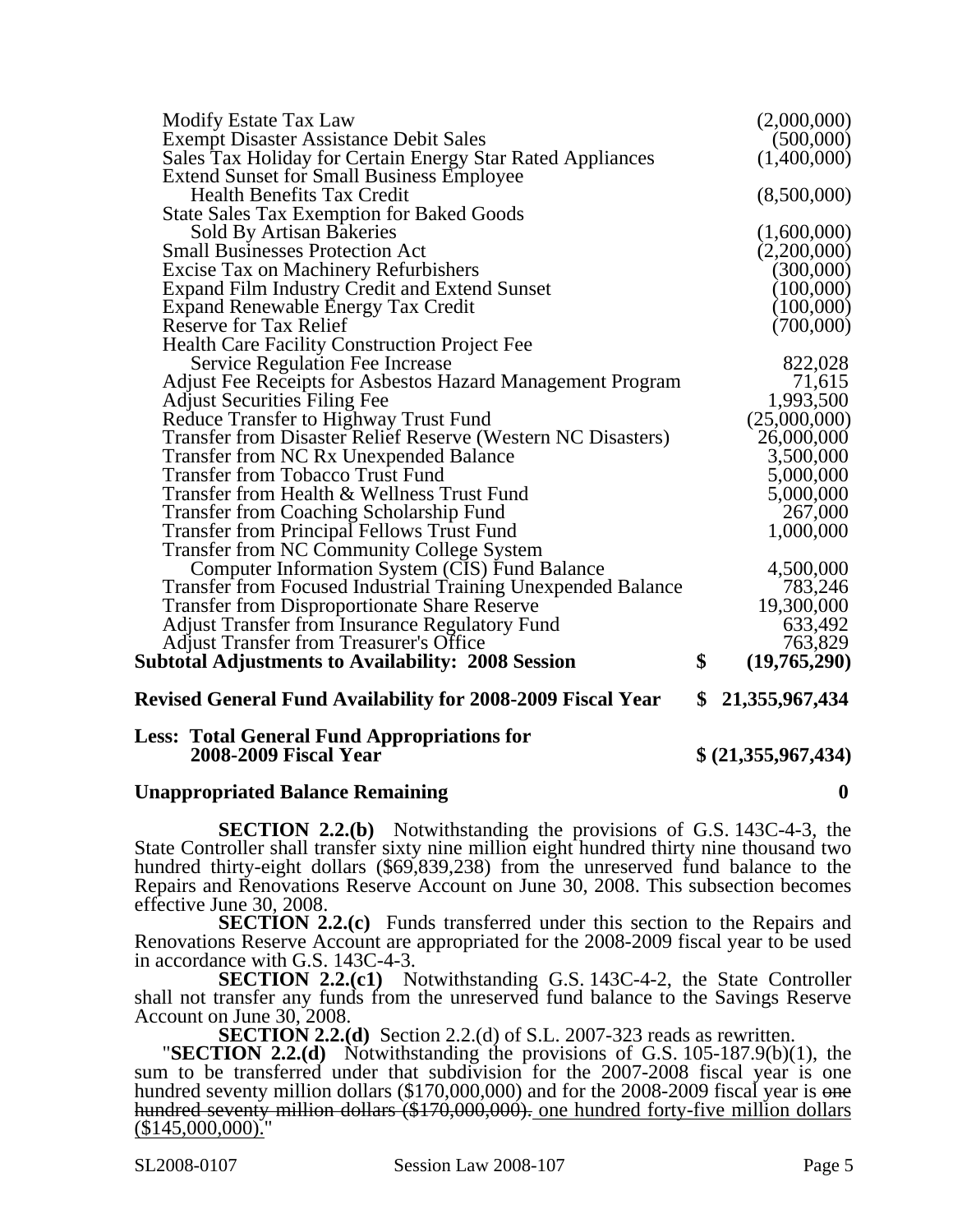**SECTION 2.2.(e)** Notwithstanding G.S. 143C-9-3, of the funds credited to the Tobacco Trust, the sum of five million dollars (\$5,000,000) shall be transferred from the Department of Agriculture and Consumer Services, Budget Code 23703 (Tobacco Trust Fund), to the State Controller to be deposited in Nontax Budget Code 19978 (Intra State Transfers) to support General Fund appropriations for the 2008-2009 fiscal year. These funds shall be transferred on or after April 30, 2009.

**SECTION 2.2.(f)** Notwithstanding G.S. 143C-9-3, of the funds credited to the Health Trust Account, the sum of five million dollars (\$5,000,000) that would otherwise be deposited in the Fund Reserve shall be transferred from the Department of State Treasurer, Budget Code 23460 (Health and Wellness Trust Fund), to the State Controller to be deposited in Nontax Budget Code 19978 (Intra State Transfers) to support General Fund appropriations for the 2008-2009 fiscal year.

**SECTION 2.2.(g)** On July 1, 2008, the State Controller shall transfer twenty-six million dollars (\$26,000,000) from the Disaster Reserve Fund to Nontax twenty-six million dollars (\$26,000,000) from the Disaster Reserve Fund to Nontax Budget Code 19978 (Intra State Transfers) to support General Fund appropriations for the 2008-2009 fiscal year.

**SECTION 2.2.(h)** On July 1, 2008, the State Controller shall transfer nineteen million three hundred thousand dollars (\$19,300,000) from the Disproportionate Share Receipt Reserve, to Nontax Budget Code 19978 (Intra State Transfers) to support General Fund appropriations for the 2008-2009 fiscal year.

**SECTION 2.2.(i)** Transfers of additional availability in the amount of ten million fifty thousand two hundred forty-six dollars (\$10,050,246) are made to the General Fund pursuant to Sections 8.9, 9.1, 9.4, and 10.1 of this act.

#### **PART III. CURRENT OPERATIONS/HIGHWAY FUND**

#### **CURRENT OPERATIONS AND EXPANSION/HIGHWAY FUND**

**SECTION 3.1.** Appropriations from the State Highway Fund for the maintenance and operation of the Department of Transportation and for other purposes as enumerated are adjusted for the fiscal year ending June 30, 2009, according to the following schedule. Amounts set out in brackets are reductions from Highway Fund Appropriations for the 2008-2009 fiscal year.

| 2008-2009                           |
|-------------------------------------|
| $(\$9,583,308)$                     |
| 9,084,221                           |
| 1,807,592<br>24,542,804<br>$\theta$ |
| 1,000,000                           |
| $\theta$                            |
| $\theta$                            |
| 1,000,000                           |
| $\overline{0}$                      |
|                                     |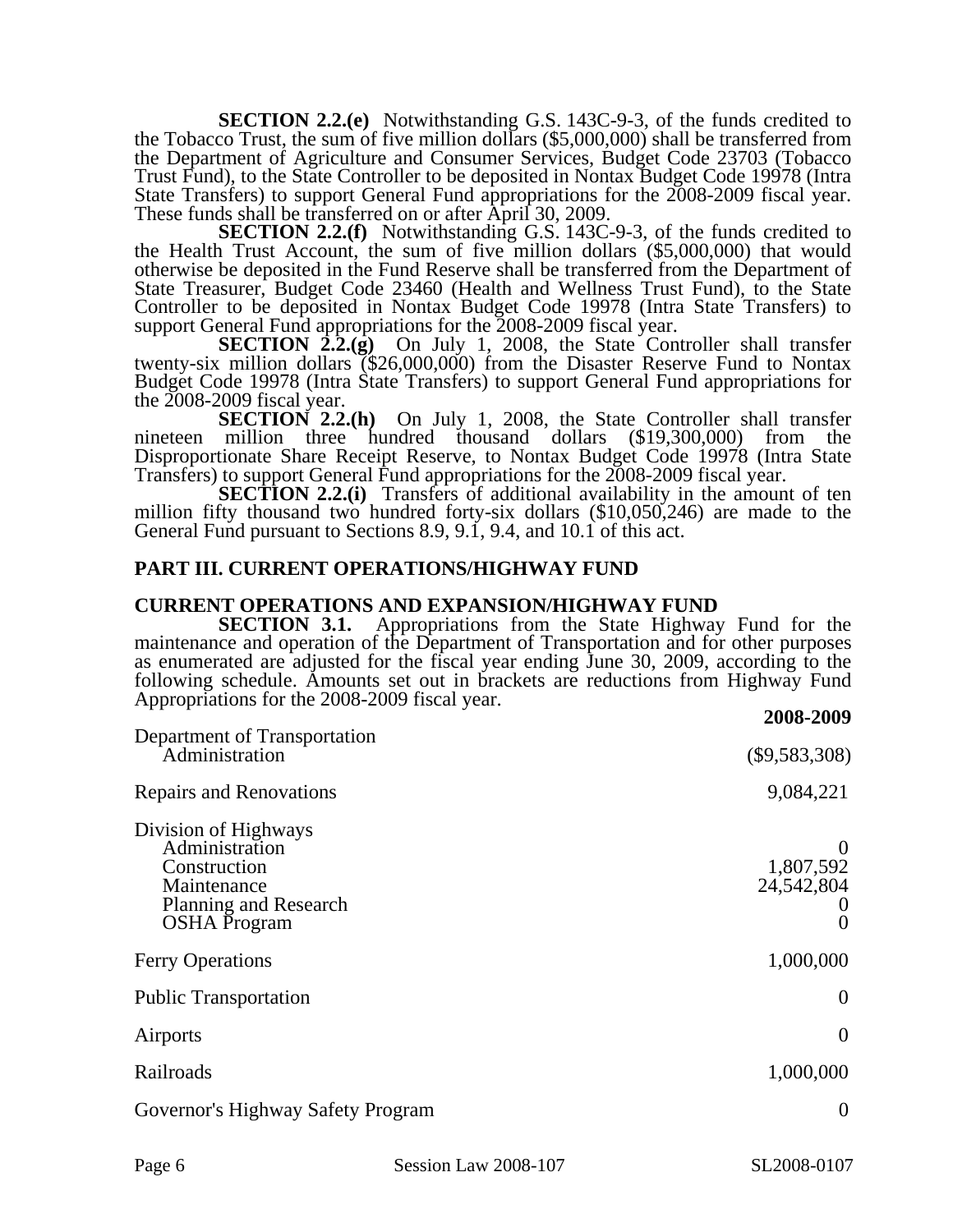| <b>TOTAL</b>                                                       | \$46,560,000 |
|--------------------------------------------------------------------|--------------|
| Reserve for Teachers' and State Employees' Retirement Contribution | 1,462,000    |
| <b>Reserve for Compensation Increases</b>                          | 14,762,342   |
| <b>Transfers to Other State Agencies</b>                           | 431,491      |
| <b>State Aid to Municipalities</b>                                 | 1,807,592    |
| Division of Motor Vehicles                                         | 245,266      |

### **HIGHWAY FUND AVAILABILITY STATEMENT**

**SECTION 3.2.** Section 3.2 of S.L. 2007-323 is repealed. The Highway Fund availability used in adjusting the 2008-2009 fiscal year budget is shown below:

#### **Highway Fund Availability Statement 2008-2009**

#### Unappropriated Balance From Previous Year 0<br>Beginning Fund Balance 0<br>35.000.000 Beginning Fund Balance 35,000,000<br>Estimated Revenue 1,822,550,000 Estimated Revenue 1,822,550,000<br>
Total Highway Fund Availability \$1,857,550,000 Total Highway Fund Availability

# **PART IV. HIGHWAY TRUST FUND APPROPRIATIONS**

# **HIGHWAY TRUST FUND**

**SECTION 4.1.** Appropriations from the State Highway Trust Fund for the maintenance and operation of the Department of Transportation and for other purposes as enumerated are adjusted for the fiscal year ending June 30, 2009, according to the following schedule. Amounts set out in brackets are reductions from Highway Trust Fund Appropriations for the 2008-2009 fiscal year.

# **Current Operations – Highway Trust Fund 2008-2009**

| Intrastate System                 | (40,691,943)   |
|-----------------------------------|----------------|
| Urban Loops                       | (16, 454, 126) |
| Aid to Municipalities             | (4,269,533)    |
| <b>Secondary Roads</b>            | (7,687,965)    |
| <b>Program Administration</b>     | 3,627,360      |
| <b>Transfer to General Fund</b>   | (25, 143, 793) |
| North Carolina Turnpike Authority | 25,000,000     |
|                                   |                |

### **HIGHWAY TRUST FUND AVAILABILITY STATEMENT**

**SECTION 4.2.** Section 4.2 of S.L. 2007-323 is repealed. The Highway Trust Fund availability used in adjusting the 2008-2009 fiscal year budget is shown below:

### **Highway Trust Fund Availability \$1,073,160,000**

# **PART V. OTHER AVAILABILITY AND APPROPRIATIONS**

# **CIVIL PENALTIES AND FORFEITURES/FUND AVAILABILITY AND APPROPRIATION**

**SECTION 5.1.(a)** Section 5.1(a) of S.L. 2007-323 reads as rewritten:

**Total (\$65,620,000)**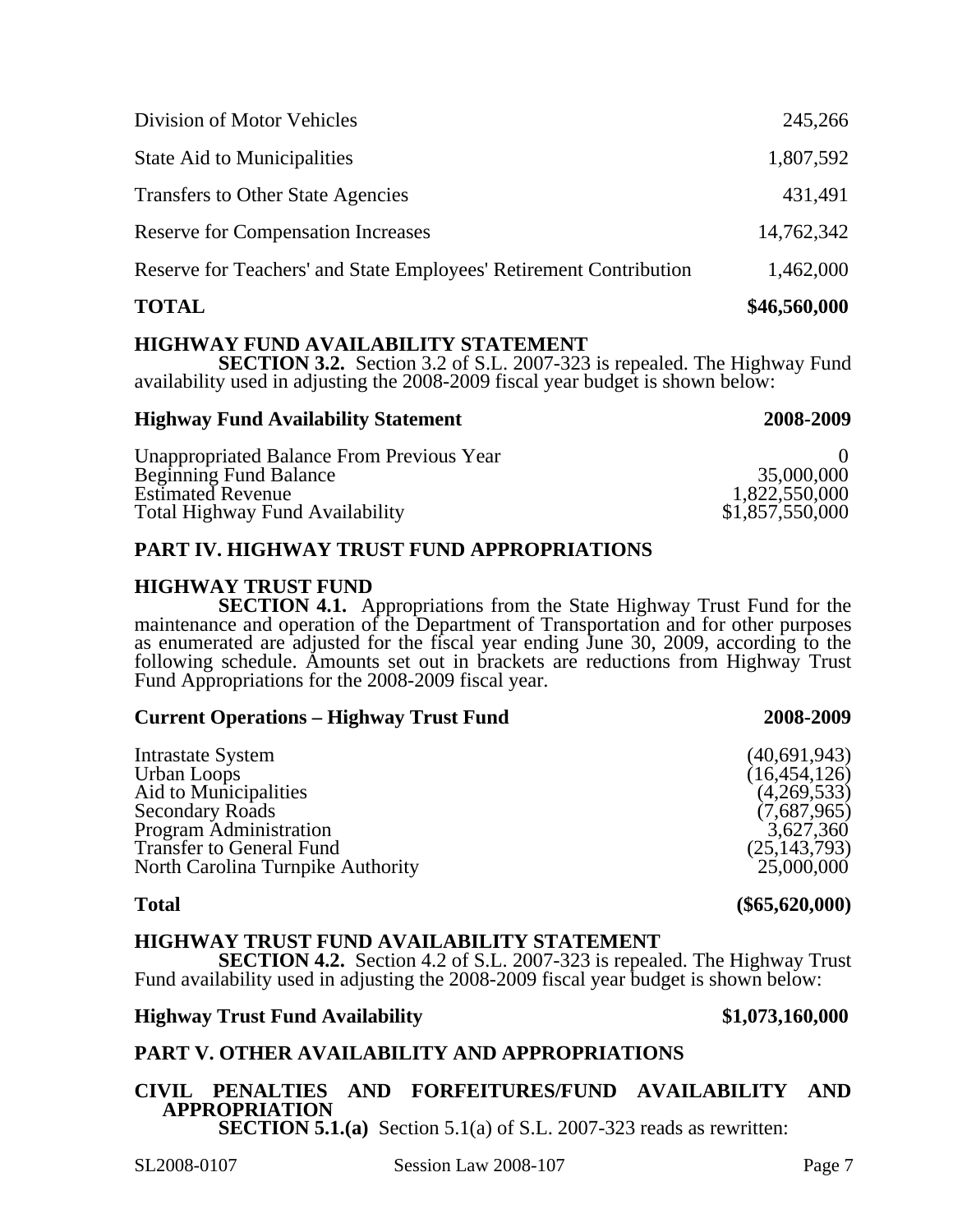"**SECTION 5.1.(a)** Availability. – The availability used to support appropriations made in this act from the Civil Penalty and Forfeiture Fund is based upon estimated collections of fines and forfeitures from the agencies and in the amounts listed below:

|                                       | FY 2007-2008 | FY 2008-2009                 |
|---------------------------------------|--------------|------------------------------|
| Department of Revenue                 | \$63,000,000 | \$63,000,000 \$90,738,000    |
| Department of Transportation          | \$15,000,000 | $$15,000,000$ \$22,000,000   |
| <b>Employment Security Commission</b> | \$3,000,000  | \$3,000,000<br>\$4,200,000   |
| Department of Insurance               | \$1,000,000  | \$1,000,000<br>\$600,000     |
| University of North Carolina          | \$3,500,000  | \$3,500,000<br>\$3,600,000   |
| <b>Other Agencies</b>                 | \$10,000,000 | \$10,000,000<br>\$10,900,000 |
| <b>Total Funds Available</b>          | \$95,500,000 | \$95,500,000\$132,038,000"   |

**SECTION 5.1.(b)** Section 5.1(b) of S.L. 2007-323 reads as rewritten: "**SECTION 5.1.(b)** Appropriations. – Appropriations are made from the Civil Penalty and Forfeiture Fund for the fiscal biennium year ending June 30, 2009, as follows:

|                            | FY 2007-2008 | FY 2008-2009                |
|----------------------------|--------------|-----------------------------|
| School Technology Fund     | \$18,000,000 | \$18,000,000                |
| State Public School Fund   | \$77,500,000 | \$77,500,000 \$114,038,000  |
| <b>Total Appropriation</b> | \$95,500,000 | \$95,500,000 \$132,038,000" |

#### **EDUCATION LOTTERY**

**SECTION 5.2.(a)** Pursuant to G.S. 18C-164, the revenue used to support appropriations made in this act is transferred from the State Lottery Fund in the amount of three hundred eighty-five million five hundred thousand dollars (\$385,500,000) for the 2008-2009 fiscal year.

**SECTION 5.2.(a1)** Notwithstanding G.S. 18C-164(f), if the actual net lottery revenues for the 2007-2008 fiscal year exceed the amounts appropriated in the 2007-2008 fiscal year, the excess net revenue is also transferred from the State Lottery Fund to support appropriations made in this act for the 2008-2009 fiscal year.

**SECTION 5.2.(b)** Notwithstanding G.S. 18C-164(b), funds in the amount of nineteen million seven hundred fifty thousand dollars (\$19,750,000) shall be transferred from the Education Lottery Reserve Fund to the Education Lottery Fund to support appropriations made in this act. These funds shall be allocated for class size reduction. Any unexpended funds not needed for this purpose shall be transferred back to the Education Lottery Reserve Fund at the end of the 2008-2009 fiscal year.

**SECTION 5.2.(c)** Notwithstanding G.S. 18C-164(d), the following amounts are appropriated from the Education Lottery Fund for the 2008-2009 fiscal year:

| (1)   | <b>Class Size Reduction</b>                                                      | \$127,864,291 |
|-------|----------------------------------------------------------------------------------|---------------|
| (2)   | Prekindergarten Program                                                          | 84,635,709    |
| (3)   | Public School Building Capital Fund                                              | 154,200,000   |
| (4)   | <b>Scholarships for Needy Students</b>                                           | 38,550,000    |
| Total |                                                                                  | \$405,250,000 |
|       | <b>SECTION 5.2.(d)</b> The excess lottery revenues for the 2007-2008 fiscal year |               |

that are transferred from the State Lottery Fund pursuant to subsection (a1) of this section are appropriated from the Education Lottery Fund for the 2008-2009 fiscal year for the Public School Building Capital Fund.

# **INFORMATION TECHNOLOGY FUND AVAILABILITY AND APPROPRIATION**<br>**SECTION 5.3.** Section 5.3 of S.L. 2007-323 reads as rewritten:

**SECTION 5.3.(a)** The availability used to support appropriations made in this act from the Information Technology Fund established in G.S. 147-33.72H is as follows:

Receipts from Information

#### **FY 2007-2008 FY 2008-2009**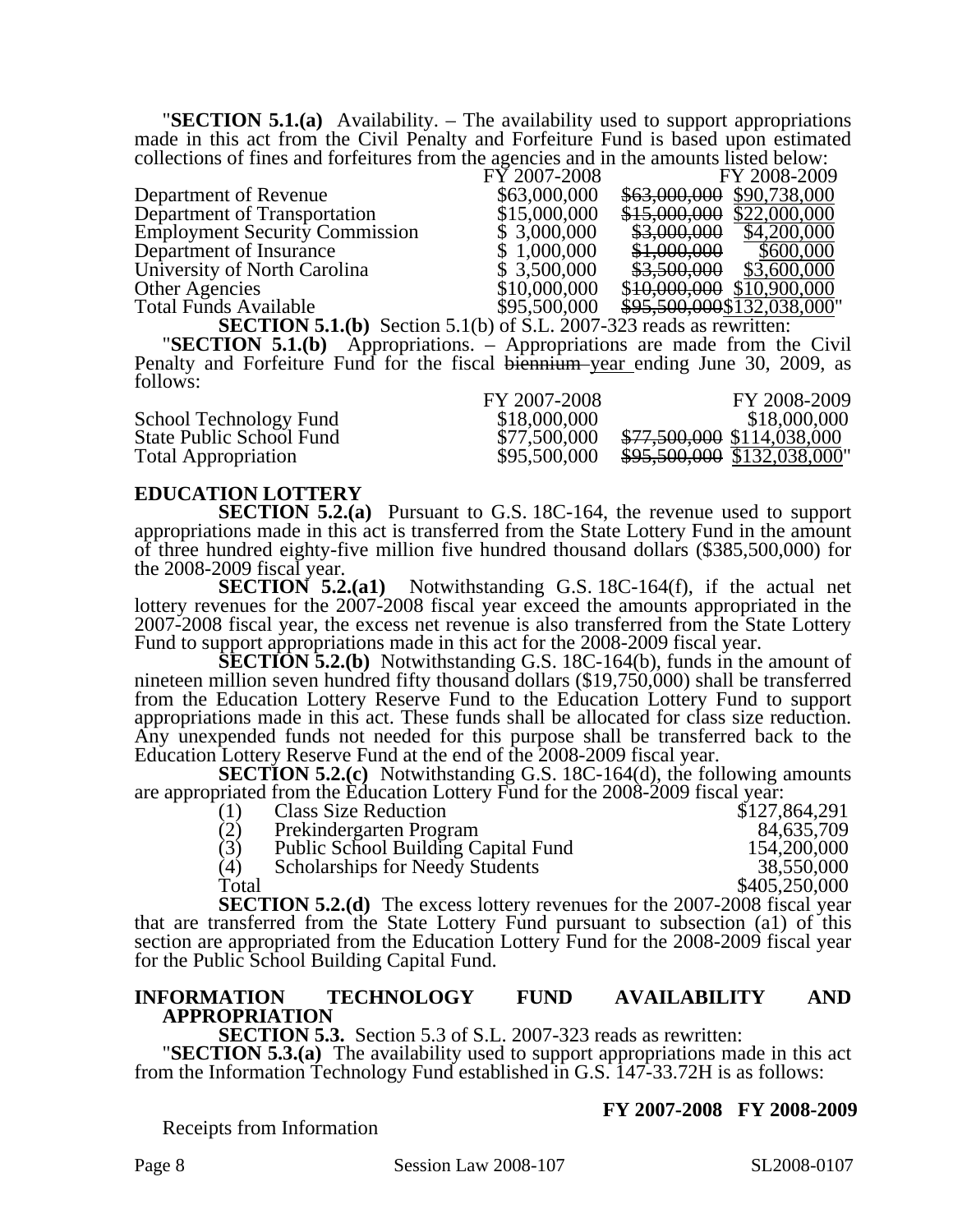| <b>Total Funds Available</b>         | \$19,640,000   |             |
|--------------------------------------|----------------|-------------|
| Reversions                           | $\overline{0}$ | \$800,000   |
| Appropriation from General Fund      | \$4,140,000    | \$2,840,000 |
| IT Fund Balance June 30              | \$600,000      | \$690,000   |
| Interest Income                      | \$100,000      | \$100,000   |
| <b>BEACON/Data Integration Funds</b> | \$5,000,000    | \$5,000,000 |
| <b>Technology Enterprise Fee</b>     | \$9,800,000    | \$9,800,000 |

"**SECTION 5.3.(b)** Appropriations are made from the Information Technology Fund for the 2007-2009 fiscal biennium as follows:

| <b>Office of Information Technology Services</b>                |              | FY 2007-2008 FY 2008-2009  |
|-----------------------------------------------------------------|--------------|----------------------------|
| <b>Information Technology Operations</b>                        | \$9,452,835  | \$8,152,835<br>9,451,778   |
| <b>Information Technology Projects</b>                          | \$4,497,165  |                            |
| <b>BEACON/Data Integration Funds</b>                            | \$5,000,000  | \$4,129,362<br>\$5,000,000 |
| <b>Total</b>                                                    | \$18,950,000 | <del>\$17,650,000</del>    |
| "SECTION 5.3.(c) The State shall not enter into any information |              | \$18,581,140<br>technology |

enterprise agreements without obtaining written agreements from participating State agencies regarding apportionment of funding. State agencies agreeing to participate (i) must ensure that sufficient funds are budgeted to support their agreed shares of enterprise agreements throughout the life of the contract and (ii) must transfer the funds agreed upon to the Office of Information Technology Services in sufficient time for ITS

to meet contract requirements. "**SECTION 5.3.(d)** The Office of State Budget and Management shall identify the sum of eight hundred thousand dollars (\$800,000) in year-end reversions from State agencies to support Information Technology Fund programs and operations."

### **PART VI. GENERAL PROVISIONS**

**APPROPRIATION OF CASH BALANCES**<br>**SECTION 6.1.** Section 6.1 of S.L. 2007-323 reads as rewritten:

**SECTION 6.1. (a)** Expenditures of cash balances, federal funds, departmental receipts, grants, and gifts from the various General Fund, Special Revenue Fund, Enterprise Fund, Internal Service Fund, and Trust and Agency Fund budget codesState funds, as defined in G.S. 143C-1-1(d)(25), are appropriated and authorizedas provided in G.S. 143C-1-2 for the 2007-2009 fiscal biennium as follows:

 $\frac{3642}{200}$  For all budget codes listed in "North Carolina State Budget, Recommended Operating Budget 2007-2009, Volumes 1 through 6," cash balances and receipts are appropriated up to the amounts specified in Volumes  $1$  through  $6$ , as adjusted by the General Assembly, for the 2007-2008 fiscal year and the 2008-2009 fiscal year. Funds may be expended only for the programs, purposes, objects, and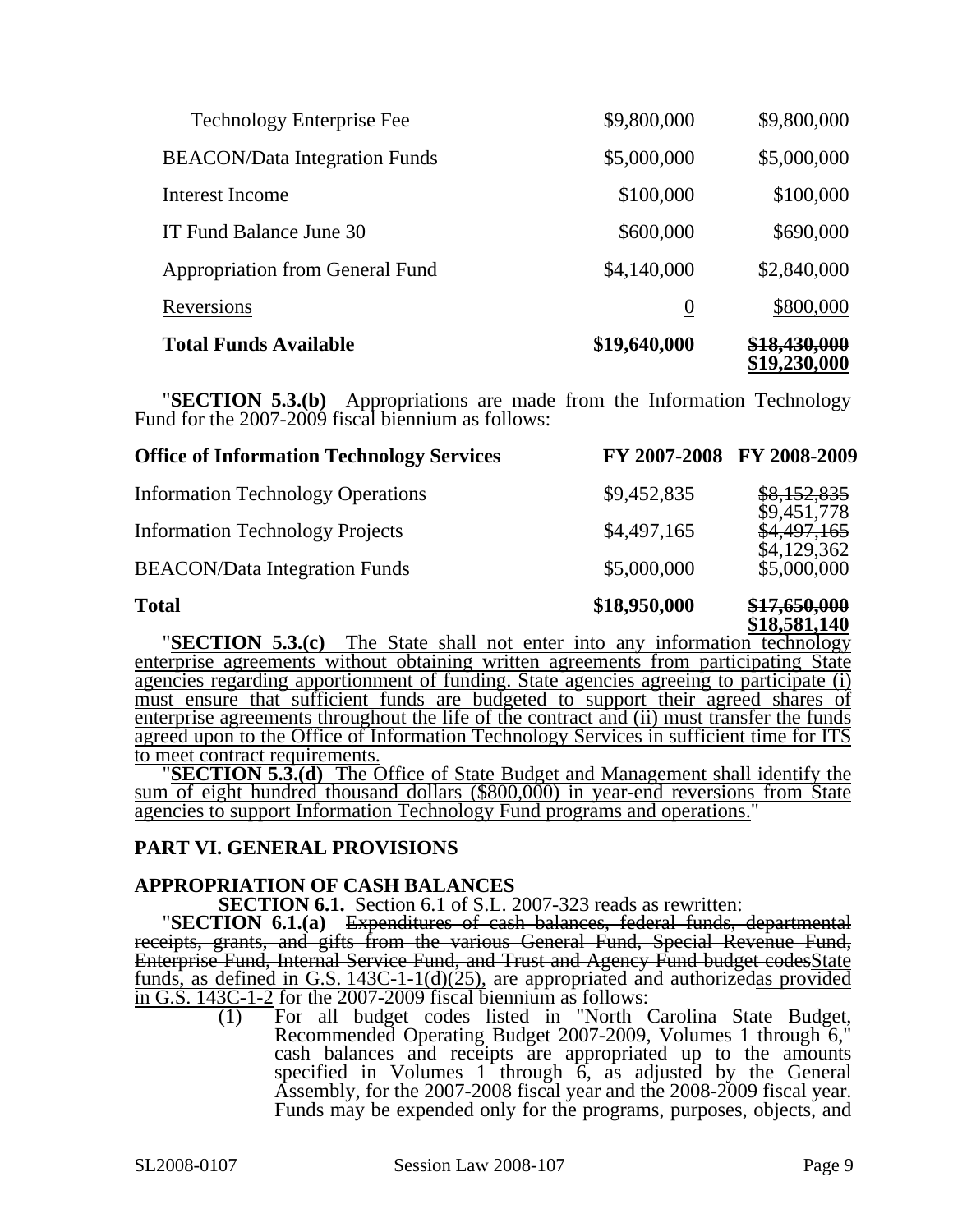line items specified in Volumes 1 through 6, or otherwise authorized by the General Assembly.

- (1a) For all budget codes listed in the "Governor's Recommended Budget for Governmental and Proprietary Funds and Selected Component Units  $2008 - 2009$ " but not covered by subdivisions (2) and (3) of this subsection, as adjusted by the General Assembly in this act.
- (2) For all budget codes that are not listed in "North Carolina State Budget, Recommended Operating Budget 2007-2009, Volumes 1 through 6," cash balances and receipts are appropriated for each year of the 2007-2009 fiscal biennium up to the level of actual expenditures for the 2006-2007 fiscal year, unless otherwise provided by law. Funds may be expended only for the programs, purposes, objects, and line items authorized for the 2006-2007 fiscal year.
- (3) Notwithstanding subdivisions (1) and (2) of this subsection, any receipts that are required to be used to pay debt service requirements for various outstanding bond issues and certificates of participation are appropriated up to the actual amounts received for the 2007-2008 fiscal year and the 2008-2009 fiscal year and shall be used only to pay debt service requirements.
- (4) Notwithstanding subdivisions (1) and (2) of this subsection, cash balances and receipts of funds that meet the definition issued by the Governmental Accounting Standards Board of a trust or agency fund are appropriated for and in the amounts required to meet the legal requirements of the trust agreement for the 2007-2008 fiscal year and the 2008-2009 fiscal year.

All these cash balances, federal funds, departmental receipts, grants, and gifts shall be expended and reported in accordance with the provisions of the State Budget Act, except as otherwise provided by law and this section.

**EXCTION 6.1.(b)** Receipts collected in a fiscal year in excess of the amounts authorized by this section shall remain unexpended and unencumbered until appropriated by the General Assembly in a subsequent fiscal year, unless the expenditure of overrealized receipts in the fiscal year in which the receipts were collected is authorized by the State Budget Act.

Overrealized receipts are appropriated up to the amounts necessary to implement this subsection.

In addition to the consultation and reporting requirements set out in G.S. 143C-6-4, the Office of State Budget and Management shall report to the Joint Legislative Commission on Governmental Operations and to the Fiscal Research Division of the Legislative Services Office within 30 days after the end of each quarter on any overrealized receipts approved for expenditure under this subsection by the Director of the Budget. The report shall include the source of the receipt, the amount overrealized,

the amount authorized for expenditure, and the rationale for expenditure. "**SECTION 6.1.(c)** Notwithstanding subsections (a) and (b) of this section, there is appropriated from the Reserve for Reimbursements to Local Governments and Shared Tax Revenues for each fiscal year an amount equal to the amount of the distributions required by law to be made from that reserve for that fiscal year."

#### **EXPENDITURES OF FUNDS IN RESERVES LIMITED**

**SECTION 6.2.** All funds appropriated by this act into reserves may be expended only for the purposes for which the reserves were established.

#### **BUDGET CODE CONSOLIDATIONS**

**SECTION 6.3.** Notwithstanding G.S. 143C-6-4, the Office of State Budget and Management may adjust the enacted budget by making transfers among purposes or programs for the purpose of consolidating budget and fund codes or eliminating inactive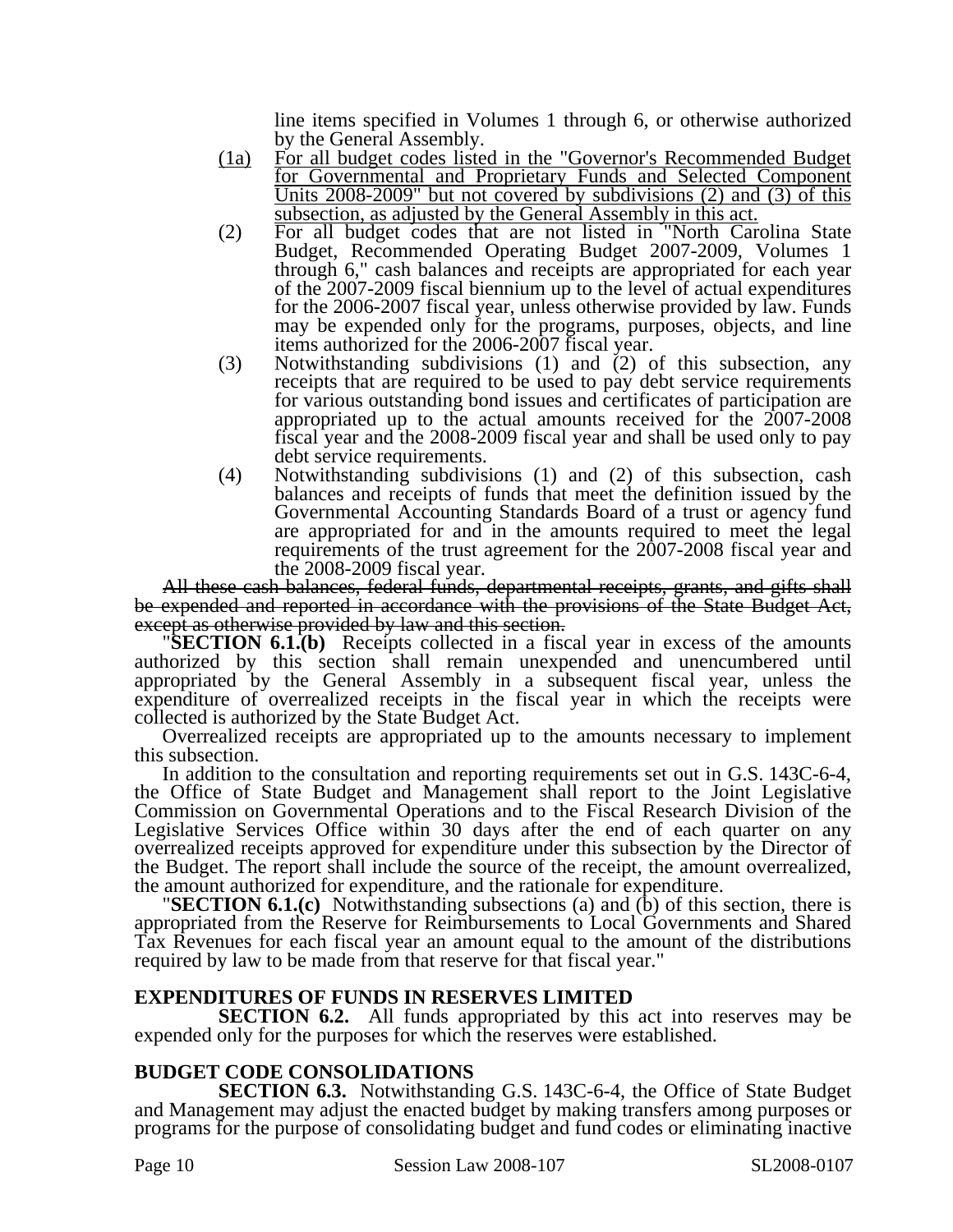budget and fund codes. The Office of State Budget and Management shall change the authorized budget to reflect these adjustments.

#### **CONSULTATION NOT REQUIRED PRIOR TO ESTABLISHING OR INCREASING FEES PURSUANT TO THE STATE BUDGET ACT**

**SECTION 6.4.** Notwithstanding G.S. 12-3.1, an agency is not required to consult with the Joint Legislative Commission on Governmental Operations prior to establishing or increasing a fee as authorized or anticipated in this act.

#### **AUTHORIZATION TO ESTABLISH RECEIPT-SUPPORTED POSITIONS**

**SECTION 6.6.** Notwithstanding any other provision of law, a department, institution, or other agency of State government may establish receipt-supported positions authorized in this act upon approval by the Director of the Budget. The Director, if necessary, may establish a receipt-supported position pursuant to this section at an annual salary amount different from the salary amount set out in this act if (i) funds are available from the proposed funding source and (ii) the alternative salary amount remains within the established salary range grade identified for the job classification of the affected receipt-supported position established in this act. The Director shall not change the job classifications or increase the number of receipt-supported positions specified in this act without prior consultation with the Joint Legislative Commission on Governmental Operations.

#### **CONTINUATION REVIEW OF CERTAIN FUNDS, PROGRAMS, AND DIVISIONS**

**SECTION 6.7.(a)** It is the intent of the General Assembly to establish a process to periodically and systematically review the funds, agencies, divisions, and programs financed by State government. This process shall be known as the Continuation Review Program. The Continuation Review Program is intended to assist the General Assembly in determining whether to continue, reduce, or eliminate funding for the State's funds, agencies, divisions, and programs subject to continuation review.<br> **SECTION 6.7.(b)** The Appropriations Committees of the House

The Appropriations Committees of the House of Representatives and the Senate may review the funds, programs, and divisions listed in this section and shall determine whether to continue, reduce, or eliminate funding for the funds, programs, and divisions, subject to the continuation review program. The Fiscal Research Division may issue instructions to the State departments and agencies subject to continuation review regarding the expected content and format of the reports required by this section. No later than December 1, 2008, the following agencies shall report to the Fiscal Research Division:

- (1) Tarheel Challenge Academy Department of Crime Control and Public Safety.
- (2) Spot Safety Program Department of Transportation.<br>
(3) Safety Inspection Program Department of Commerc
- Safety Inspection Program Department of Commerce.
- (4) Military Business Center Community College System.<br>(5) Purchase of Medical Care Services Program Departn
- Purchase of Medical Care Services Program Department of Health and Human Services.
- (6) Parking Office Department of Administration.<br>(7) Forest Development Fund Department of Env
- Forest Development Fund Department of Environment and Natural Resources.

**SECTION 6.7.(c)** The continuation review reports required in this section shall include the following information:

- (1) A description of the fund, agency, division, or program mission, goals, and objectives.
- (2) The statutory objectives for the fund, agency, division, or program and the problem or need addressed.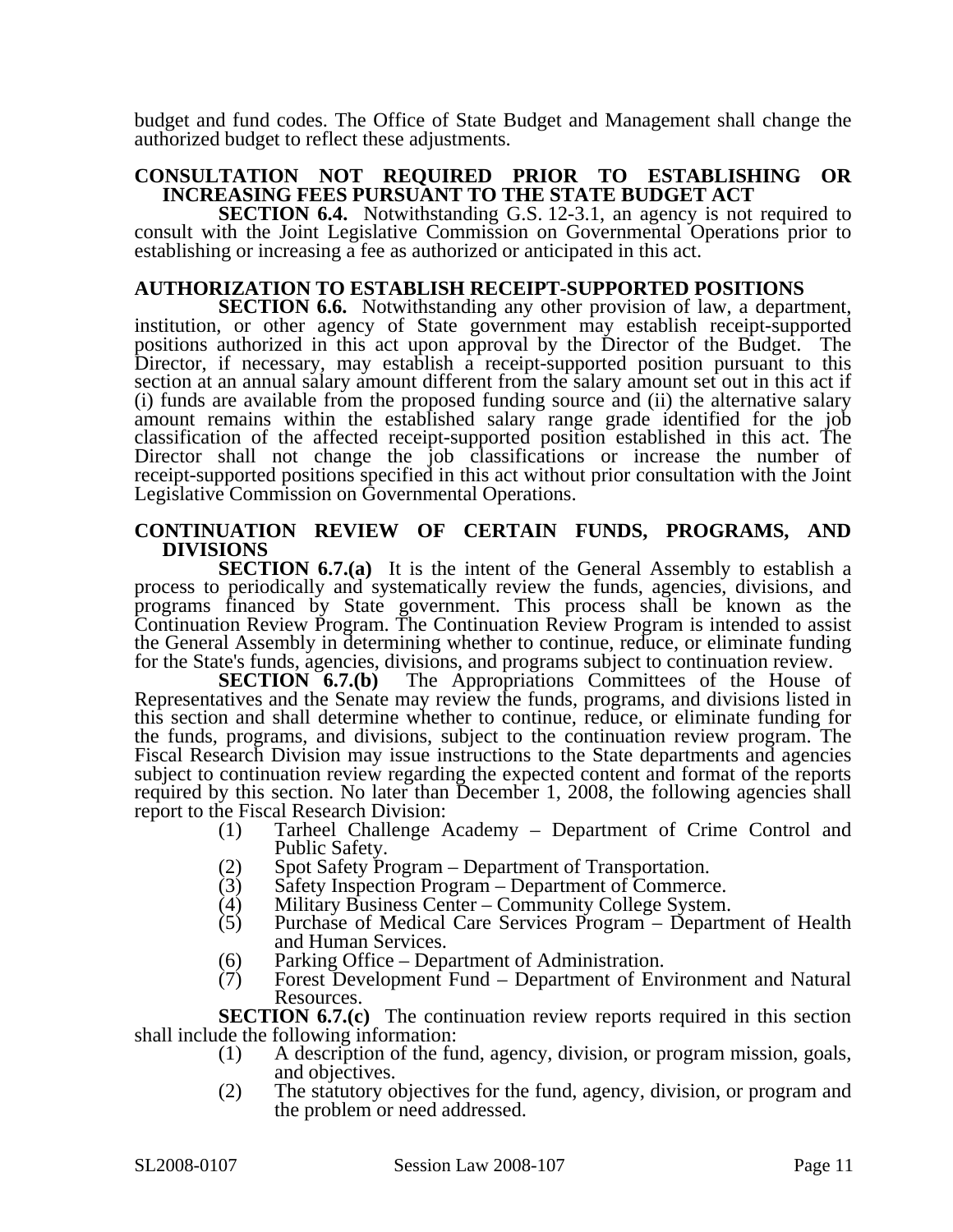- (3) The extent to which the fund, agency, division, or program's objectives have been achieved.
- (4) The fund, agency, division, or program's functions or programs performed without specific statutory authority.
- (5) The performance measures for each fund, agency, division, or program and the process by which the performance measures determine efficiency and effectiveness.
- (6) Recommendations for statutory, budgetary, or administrative changes needed to improve efficiency and effectiveness of services delivered to the public.
- (7) The consequences of discontinuing funding.<br>(8) Recommendations for improving service
- Recommendations for improving services or reducing costs or duplication.
- (9) The identification of policy issues that should be brought to the attention of the General Assembly.
- (10) Other information necessary to fully support the General Assembly's Continuation Review Program along with any information included in instructions from the Fiscal Research Division.

**SECTION 6.7.(d)** State departments and agencies identified in subsection (b) of this section shall submit a final report to the General Assembly by March 1, 2009.

# **STATE SUPPORT OF OUR MILITARY PERSONNEL**

**SECTION 6.8.** The General Assembly finds that North Carolina has a rich military heritage and is the site of some of the nation's major military installations, including Camp Lejeune, Fort Bragg, Pope Air Force Base, Seymour Johnson Air Force Base, New River Marine Corps Air Station, United States Coast Guard Air Station, Elizabeth City, and Cherry Point Marine Corps Air Station. The General Assembly further finds that North Carolina is the home to more than 770,000 veterans of our nation's armed forces and about 120,000 active-duty military personnel, one of the largest active-duty military populations in our entire country. In appreciation of and gratitude to those North Carolinians, both living and deceased, who have served in our armed forces in service to our country, the General Assembly provides funding for and support of the following initiatives:

- 
- (1) Defense and Security Technology Accelerator.<br>(2) Military Morale, Welfare, and Recreation Fund (2) Military Morale, Welfare, and Recreation Fund.<br>
(3) "More at Four" for children of deployed military
- "More at Four" for children of deployed military personnel.
- 
- (4) Traumatic Brain Injury (TBI) Services.<br>(5) Fayetteville Tech 3-D Technology Proje (5) Fayetteville Tech 3-D Technology Project.
- (6) National Guard Pension Fund.
- (7) National Guard Tuition Assistance Program.
- (8) National Guard Armory Rehabilitations.
- (9) Master Planning for Future Armory Needs.<br>(10) Land Buffers and Latrines for Camp Butner
- (10) Land Buffers and Latrines for Camp Butner.<br>(11) Property Tax Homestead Exemption for Disa
- (11) Property Tax Homestead Exemption for Disabled Veterans.<br>(12) North Carolina State Veterans Park.
- (12) North Carolina State Veterans Park.<br>(13) Museum of the Marine.
- Museum of the Marine.

### **FEDERAL AND OTHER RECEIPTS FROM PENDING GRANT AWARDS**

**SECTION 6.9.** Notwithstanding G.S. 143C-6-4, State agencies may, with approval of the Director of the Budget, spend funds received from grants awarded subsequent to the enactment of this act, provided the applications for the grants were made prior to May 14, 2008. The Office of State Budget and Management shall work with the recipient State agencies to budget grants award according to the annual program needs and within the parameters of the respective granting entities. Depending on the nature of the award, additional State personnel may be employed on a permanent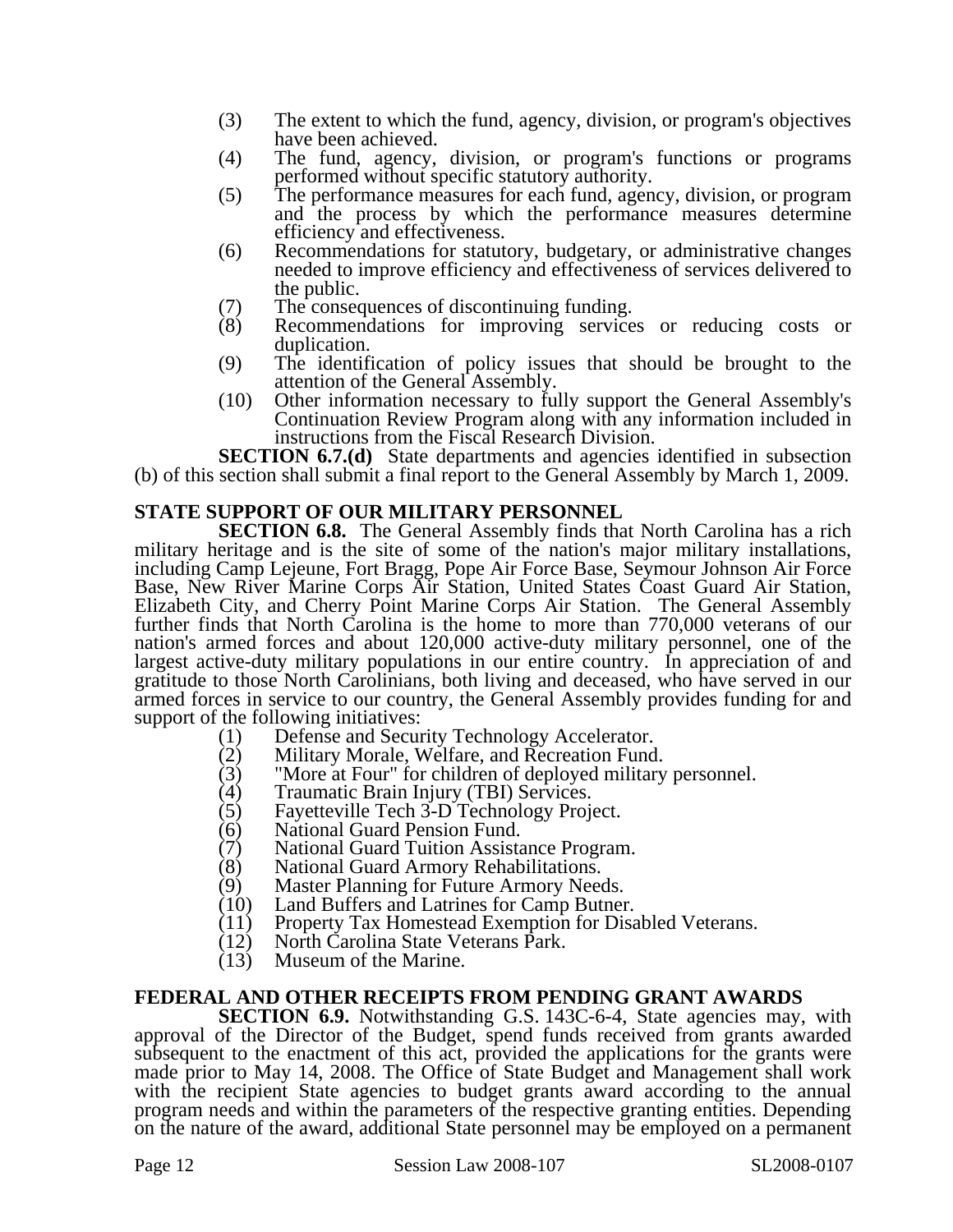or time-limited basis. The Office of State Budget and Management shall consult with the Joint Legislative Commission on Governmental Operations prior to expending any funds received from grant awards. Funds received from such grants are hereby appropriated and shall be incorporated into the certified budget of the recipient State agency.

# **STATE HOUSING SUPPORT**

**SECTION 6.9A.** The General Assembly finds that homeownership is the primary means by which families and individuals of low and moderate incomes build wealth. The General Assembly further finds that homeownership and a healthy housing market are essential to the health and economic vitality of North Carolina. To help stabilize the housing market, the General Assembly provides in excess of fourteen million dollars  $(\$14,000,000)$  in funding for and support of the following initiatives:<br>(1)  $\$1,000,000$  in nonrecurring funds from the State Banking Commission

- for counseling services to assist homeowners at risk of foreclosure.
- (2) \$2,000,000 in recurring funds for the Housing Trust Fund, located in the Housing Finance Agency, to provide affordable housing to low-income citizens.
- (3) \$7,000,000 in nonrecurring funds for the Housing Trust Fund, located in the Housing Finance Agency, to provide additional independent-<br>and supportive-living apartments for persons with disabilities.
- $(4)$  \$1,000,000 in recurring funds to the Department of Health and Human Services for operating cost subsidies for independent- and supportive-living apartments for individuals with disabilities.
- (5) \$3,000,000 in recurring funds for the Home Protection Program, located in the Housing Finance Agency, to provide counseling services and mortgage assistance to citizens who are at risk of foreclosure due to job loss. (6) \$200,000 in recurring funds to the North Carolina State Bar to provide
- legal assistance to low-income consumers in cases involving predatory mortgage lending, mortgage broker and loan services abuses, foreclosure defense, and other legal issues that relate to helping low-income consumers avoid foreclosure and home loss. Of these funds, \$100,000 recurring is provided to the Land Loss Prevention Project and \$100,000 recurring is provided to the Financial Protection Law Center.
- (7) Amends G.S. 7A-474.3(b) to allow the use of a portion of the estimated \$1,700,000 in increased revenue generated by Section 30.8 (a)(4) of S.L. 2007-323, to provide access to legal assistance to homeowners in cases involving predatory mortgage lending, mortgage broker and loan services abuses, foreclosure defense, and other legal issues that relate to helping consumers avoid foreclosure and home loss.

### **IMPROVE DISASTER RECOVERY AND BUSINESS CONTINUITY**

**SECTION 6.10.(a)** The State Chief Information Officer (CIO) shall utilize the business and disaster recovery plans submitted under G.S. 147-33.89 and any other information at the CIO's disposal to determine whether State agencies have made adequate preparations for backing up critical applications.

**SECTION 6.10.(b)** In cases where backup is not sufficient to minimize any disruptions in critical State services caused by natural or man-made disasters, the State CIO, in conjunction with the agencies and the Office of State Budget and Management, shall develop plans to utilize the Western Data Center for providing backup.

**SECTION 6.10.(c)** By December 1, 2008, the State CIO shall report to the Joint Legislative Oversight Committee on Information Technology on the number of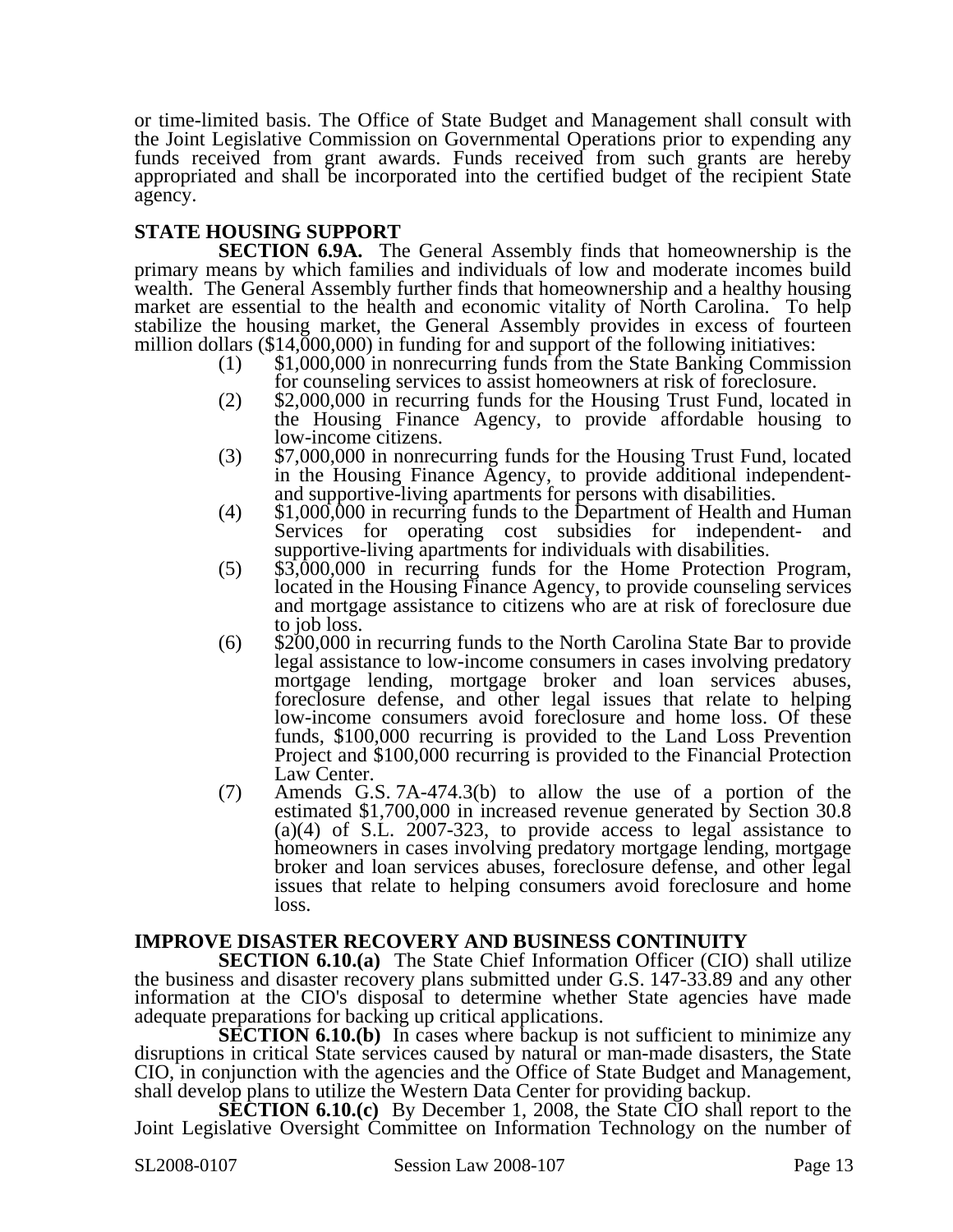critical State applications without adequate backup, the State agencies utilizing the applications, and the plans for providing adequate backup.

**SECTION 6.10.(d)** This section does not apply to the General Assembly, to the Judicial Department, or to The University of North Carolina and its constituent institutions.

# **MULTIYEAR CONTRACTS FOR INFORMATION TECHNOLOGY**

**SECTION 6.11.(a)** Notwithstanding the cash management provisions of G.S. 147-86.11, the Office of Information Technology Services (ITS) may procure information technology goods and services for periods not exceeding three years where the terms require payment of all or a portion of the purchase price at the beginning of the agreement. All of the following conditions must be met before payment for these agreements may be disbursed:

- (1) Any advance payment complies with the ITS budget.
- (2) The State Controller receives conclusive evidence that the proposed agreement would be more cost-effective than a multiyear agreement that complies with G.S. 147-86.11.
- (3) The procurement complies in all other respects with applicable statutes and rules.
- (4) The proposed agreement contains contract terms that protect the financial interests of the State against contractor nonperformance or insolvency through the creation of escrow accounts for funds, source codes, or both, or by other reasonable means that have legally binding effect.

**SECTION 6.11.(b)** The Office of State Budget and Management (OSBM) shall ensure that the savings from any authorized agreement will be included in the ITS calculation of rates before OSBM annually approves the proposed rates.

**SECTION 6.11.(c)** The Office of Information Technology Services shall report to the Office of State Budget and Management on any State agency budget impacts resulting from the multiyear contracts.

**SECTION 6.11.(d)** By January 1, 2009, then quarterly thereafter, the Office of Information Technology Services shall submit a written report of any authorizations granted under this section to the Joint Legislative Oversight Committee on Information Technology and to the Fiscal Research Division.

### **DOCUMENT MANAGEMENT/DIGITAL SIGNATURE PILOT**

**SECTION 6.12.(a)** Funds. – Of the funds appropriated to the Office of Information Technology Services (ITS) for the 2008-2009 fiscal year, the sum of two hundred thousand dollars (\$200,000) shall be used to pilot a statewide electronic document management system that will include a digital signature capability. ITS shall identify a State agency for the pilot, which shall develop the following program requirements:

- (1) Creation of a uniform and consistent set of policies and procedures for managing and preserving electronic records through their life cycle in an efficient, effective, and economical manner.
- (2) Development, establishment, and promotion of statewide electronic records management training and certification programs.
- (3) Promotion of the use of public records in digital format.<br>(4) Development of statewide procurement standards for
- Development of statewide procurement standards for the electronic records infrastructure.
- (5) Provision of guidance and assistance to all customers on issues relating to public records in digital formats including, but not limited to, e-mail, e-commerce, electronic signature encryption, filings, public Web pages, metadata, and system documentation.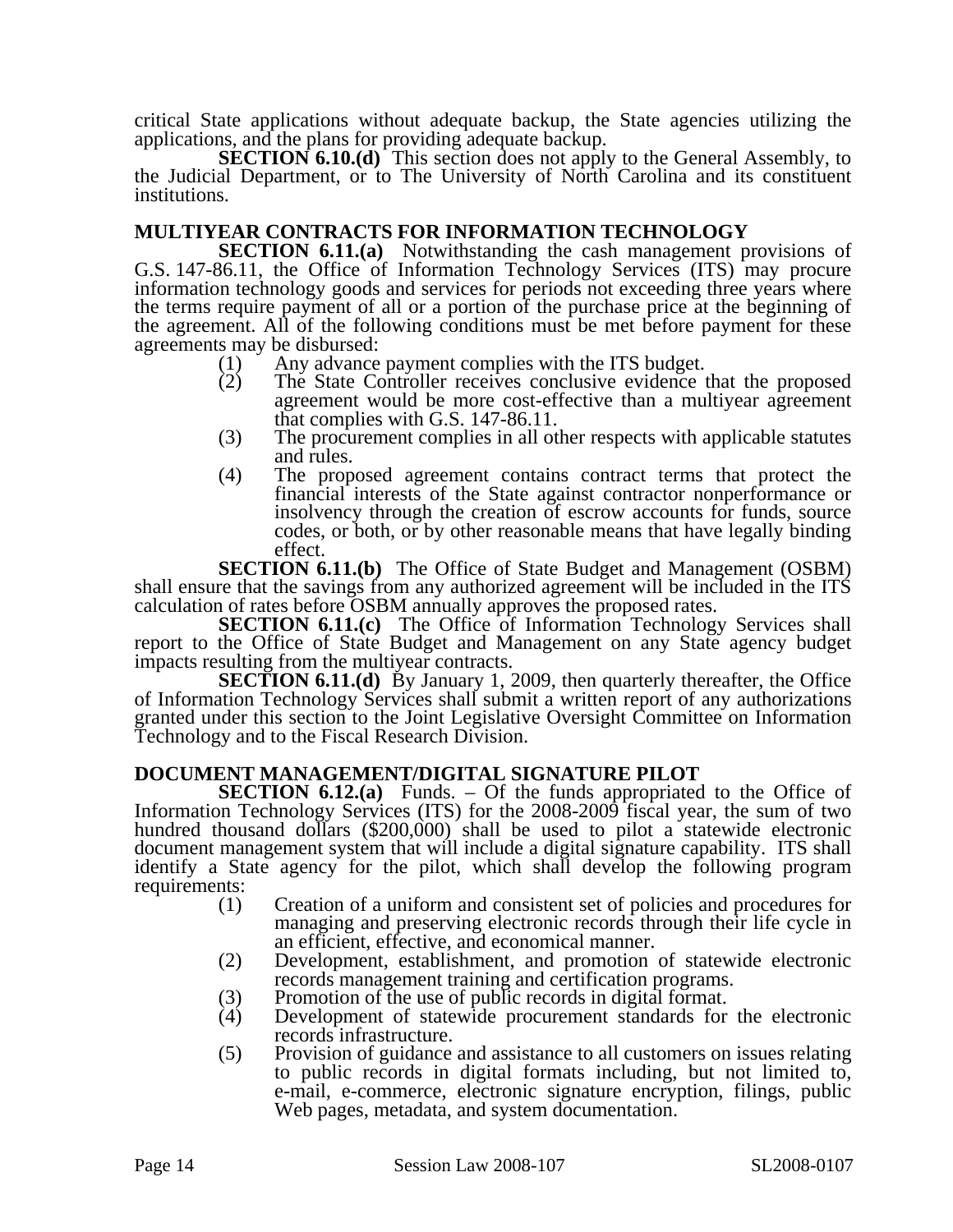**SECTION 6.12.(b)** By April 1, 2009, the Office of Information Technology Services shall submit a written report to the Joint Legislative Oversight Committee on Information Technology and to the Fiscal Research Division on the status and effectiveness of the electronic document management pilot.

#### **STATE GEOGRAPHIC INFORMATION/CONSOLIDATION IMPLEMENTATION**

**SECTION 6.13.** The State Chief Information Officer (SCIO), the Office of State Budget and Management (OSBM), and the Geographic Information Coordinating Council (GICC) shall develop a detailed plan to implement the recommendations contained in the Geographic Information System Study mandated by Section 6.13 of S.L. 2007-323. The implementation plan shall include, at a minimum, details relating to all of the following:

- (1) The current and future costs of unconsolidated State agency GIS efforts and an estimate of savings to be realized by the consolidation of GIS efforts.
- (2) A cost estimate for implementing the consolidation plan, with specific costs associated with each study report recommendation and the amount of any additional funding requirements to accomplish the consolidation and transfer.
- (3) An accounting of funds, furniture, equipment, and other operational resources to be transferred from the Department of Environment and Natural Resources (DENR) to the SCIO to support the Center for Geographic Information and Analysis (CGIA) and the GICC.
- (4) A description of personnel positions to be (i) transferred from DENR to SCIO and the sources and amount of funding associated with each position and (ii) eliminated due to the consolidation, if any.
- (5) Any new positions required and the costs associated with each new position.
- (6) Projects that can be consolidated as part of the plan implementation and the State agencies or contractors, or both, responsible for each of those projects.
- (7) A time line for implementation, including specific benchmarks.

By December 1, 2008, this detailed implementation plan shall be submitted to the Chairs of the House and Senate Appropriations Committees and to the Fiscal Research Division of the Legislative Services Office.

# **SINGLE ELECTRONIC MAIL SYSTEM**

**SECTION 6.14.(a)** The State Chief Information Officer shall develop a detailed plan providing for the transition of all State agencies, departments, and institutions to a single statewide electronic mail system by January 1, 2010. This plan shall be developed in consultation with each organization not currently using the Office of Information Technology Services electronic mail system and shall specifically address any issues identified by these organizations.

**SECTION 6.14.(b)** The plan shall be presented to the Joint Legislative Oversight Committee on Information Technology by November 1, 2008, and may be implemented after consultation with the Committee.

**SECTION 6.14.(c)** In preparing the Governor's proposed budget for 2009-2011, the Office of State Budget and Management may utilize the plan required under subsection (b) of this section.

**SECTION 6.14.(d)** This section shall not apply to the General Assembly, the Judicial Department, or The University of North Carolina and its constituent institutions. These agencies may utilize the electronic mail service operated by the Office in accordance with the statutes, policies, and rules of the Office.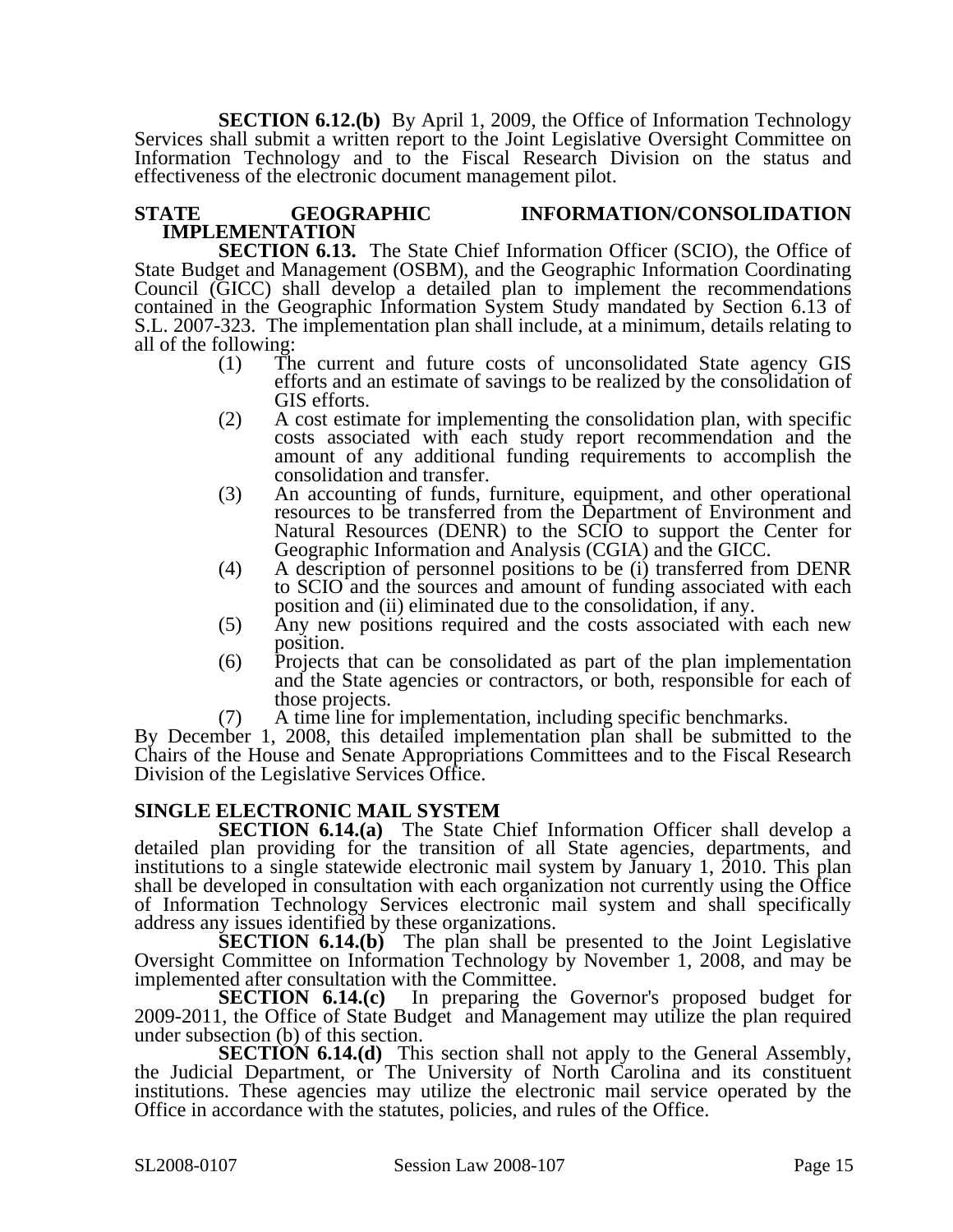### **CRIMINAL JUSTICE DATA INTEGRATION PILOT PROGRAM**

**SECTION 6.15.(a)** The General Assembly finds that the State's Uniform Crime Reporting technology is based on procedures developed in the 1930s and a design plan developed in the late 1980s. Based on recent unfortunate events, it is abundantly clear that the State must establish a framework for sharing critical information, and the framework must be implemented as soon as possible. With improved access to timely, complete, and accurate information, the members of the General Assembly, leadership in State and local law enforcement agencies, law enforcement officers, and everyone working in the criminal justice system can enhance their ability to make decisions on behalf of the people of the State, with fewer decisions based on instinct or guesswork.

The General Assembly further finds that the April 2008 Beacon Report on a Strategic Plan for Data Integration recommends the development and implementation of a Crime Reporting Re-Design Project, a statewide crime analysis system designed to save time, save money, and save lives.

**SECTION 6.15.(b)** The Office of the State Controller, in cooperation with the State Chief Information Officer, and under the governance of the BEACON Project Steering Committee, shall by May 1, 2009, develop and implement a Criminal Justice Data Integration Pilot Program in Wake County in cooperation and communication with the advisory committee established pursuant to subsection (c) of this section and the leadership of State and local agencies. This pilot program shall integrate and provide up-to-date criminal information in a centralized location via a secure connection for use by State and local government. The pilot program vendor shall be selected by October 1, 2008.

While it is the intent that this initiative provide a broad new access to information across State government, the plan shall comply with all necessary security measures and restrictions to ensure that access to any specific information held confidential under federal and State law shall be limited to authorized persons.

**SECTION 6.15.(c)** The Advisory Committee to the Criminal Justice Data Integration Pilot program is hereby established. The Advisory Committee shall consist of the following members:

- (1) The District Attorney for Prosecutorial District 10, who shall serve as chair.
- (2) The senior resident superior court judge for Superior Court Districts 10A through 10D.
- (3) A Wake County magistrate designated by the senior resident superior court judge.
- (4) The Clerk of Superior Court of Wake County.<br>(5) The sheriff of Wake County.
- (5) The sheriff of Wake County.<br>(6) The judicial district manage
- The judicial district manager for District 10 of the Division of Community Corrections.
- 
- (7) The chief court counselor for District Court District 10.<br>
(8) The president of Duke University and the chancellor of The president of Duke University and the chancellor of The University of North Carolina, or their designees.

**SECTION 6.15.(d)** The Advisory Committee, the Department of Justice, the Administrative Office of the Courts, the Department of Juvenile Justice and Delinquency Prevention, the Department of Correction, the Department of Crime Control and Public Safety, the Department of Transportation, and local law enforcement agencies shall fully cooperate with the Office of the State Controller and the State Chief Information Officer, under the guidance of the BEACON Steering Committee, to identify the informational needs, develop a plan of action, provide access to data, and implement secure integrated applications for information sharing of criminal justice and corrections data.

**SECTION 6.15.(e)** Of the funds appropriated in this act, the sum of five million dollars (\$5,000,000) may be used to support the Criminal Justice Data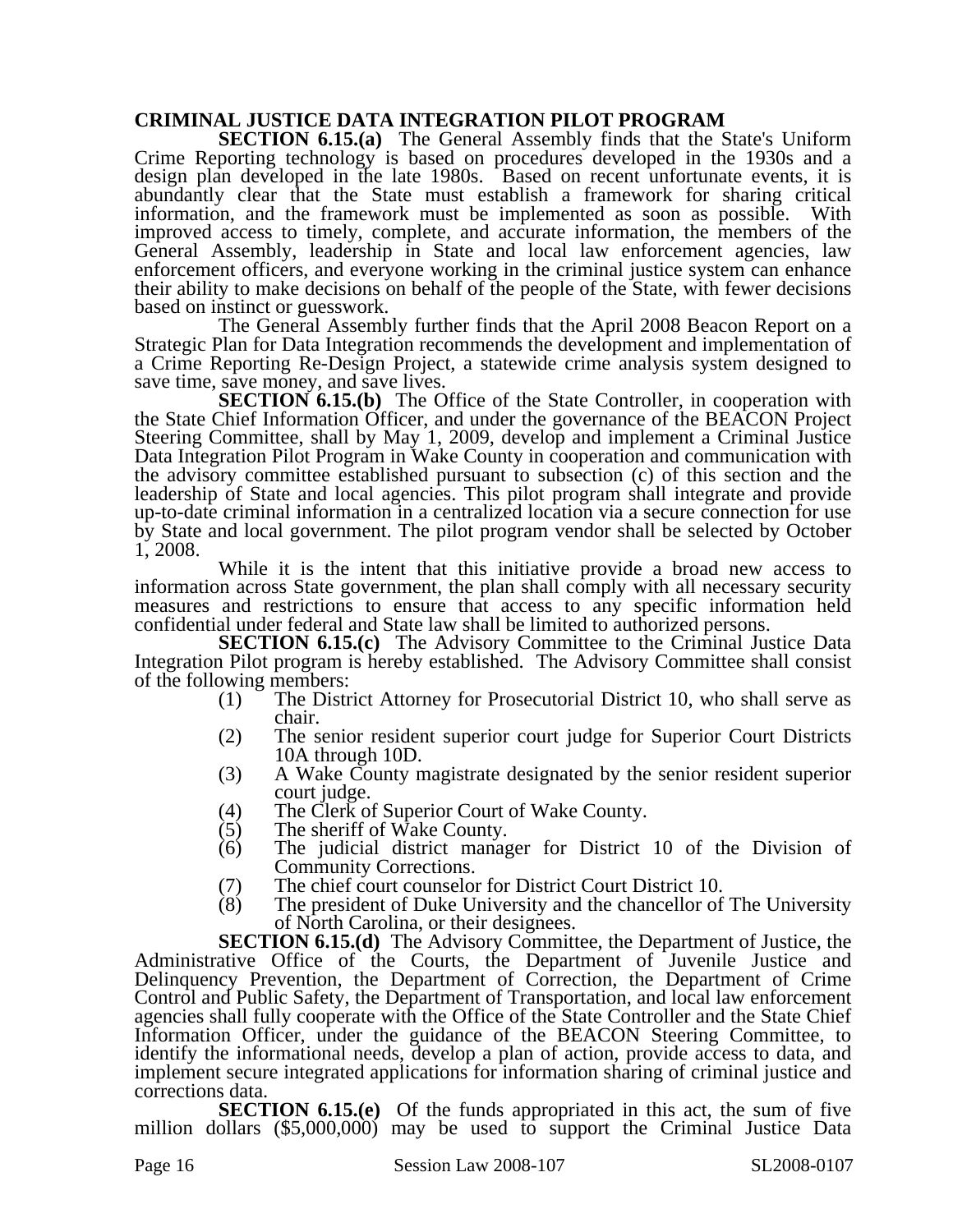Integration Pilot Program. Other funds available to BEACON may also be used for this purpose.

The Office of the State Controller, with the support of the Office of State Budget and Management, shall identify and make all efforts to secure any matching funds or other resources to assist in funding this initiative.

**SECTION 6.15.(f)** The Office of the State Controller, with the support of the Advisory Committee and the State Chief Information Officer, shall provide a written report of the plan's implementation progress to the House of Representatives and Senate Appropriations Committees, to the Joint Legislative Oversight Committee on Information Technology, and to the Fiscal Research Division on a quarterly basis beginning October 1, 2008.

#### **BEACON DATA INTEGRATION**

**SECTION 6.16.(a)** The Office of the State Controller, in cooperation with the State Chief Information Officer, shall begin implementation of the Beacon Strategic Plan for Data Integration, issued in April 2008. This plan shall be implemented under the governance of the BEACON Project Steering Committee and in conjunction with leadership in appropriate State agencies and with the support and cooperation of the Office of State Budget and Management.

While it is the intent that this initiative provide broad access to information across State government, the plan shall comply with all necessary security measures and restrictions to ensure that access to any specific information held confidential under federal and State law shall be limited to appropriate and authorized persons.

**SECTION 6.16.(b)** The State Controller shall serve as the Chairman of the BEACON Project Steering Committee. The other members of the committee shall be the State Chief Information Officer, the State Treasurer, the Attorney General, the Secretary of Correction, the Administrative Officer of the Courts, the State Budget Officer, and the Chief Financial Officer of the Department of Transportation.

**SECTION 6.16.(c)** Of the funds appropriated from the General Fund to the North Carolina Information Technology Fund, the sum of five million dollars (\$5,000,000) for the 2008-2009 fiscal year shall be used for BEACON data integration as provided by subsection (a) of this section. Funds to support this activity shall also be the unexpended balance from the funds appropriated for BEACON/Data Integration Funds in Section 5.3(b) of S.L. 2007-323. The Office of the State Controller, with the support of the Office of State Budget and Management, shall identify and make all efforts to secure any matching funds or other resources to assist in funding this initiative.

**SECTION 6.16.(d)** Funds authorized in this section may be used for the following purposes:

- (1) To support the cost of a project manager to conduct the activities outlined herein reportable to the Office of the State Controller.
- (2) To support two business analysts to provide support to the program manager and agencies in identifying requirements under this program.
- (3) To establish a Business Intelligence Competency Center (BICC), a collaborative organization comprised of both technical and business stakeholders, to support and manage the business need for analytics through the development of standards and best practices.
- (4) To engage a vendor to implement the Strategic Implementation Plan as required herein.
- (5) To conduct integration activities as approved by the BEACON Project Steering Committee. The State Chief Information Officer shall use current enterprise licensing to implement these integration activities.

**SECTION 6.16.(e)** Prior to the convening of the 2009 General Assembly, the Office of the State Controller shall provide semiannual reports to the Joint Legislative Oversight Committee for Information Technology. Written reports shall be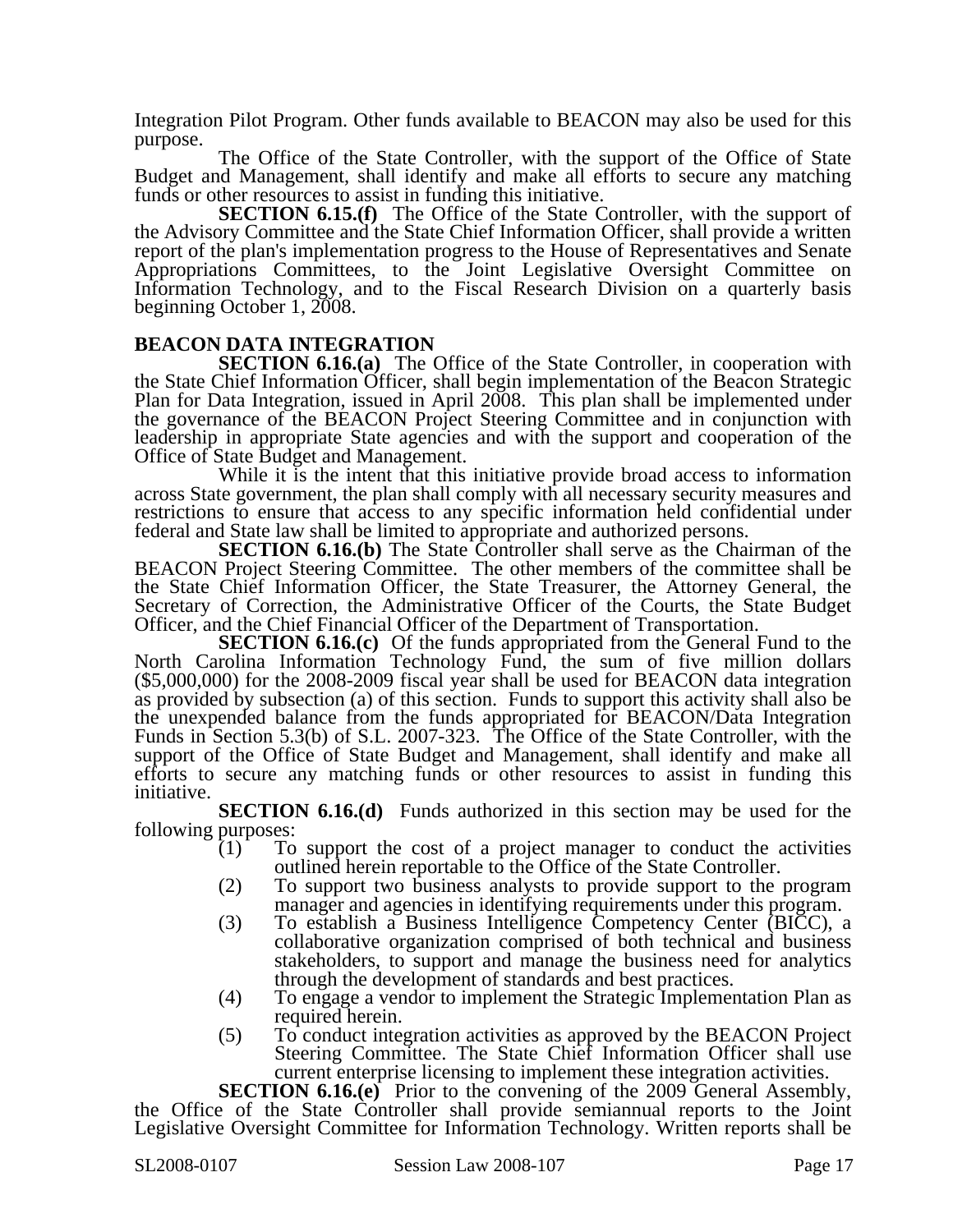submitted not later than October 1, 2008, and April 1, 2009, with presentations of the reports at the first session of the Joint Legislative Oversight Committee on Information Technology following the written report submission date. The Joint Legislative Oversight Committee on Information Technology shall then report to the Joint Legislative Commission on Governmental Operations.

**SECTION 6.16.(f)** Neither the implementation of the Strategic Information Plan nor the provisions of this section shall place any new or additional requirements upon The University of North Carolina or the North Carolina Community College System.

#### **PART VII. PUBLIC SCHOOLS**

### **CHILDREN WITH DISABILITIES**

**SECTION 7.1.** The State Board of Education shall allocate funds for children with disabilities on the basis of three thousand three hundred eighty-six dollars and eighty-four cents (\$3,386.84) per child for a maximum of 172,079 children for the 2008-2009 school year. Each local school administrative unit shall receive funds for the lesser of (i) all children who are identified as children with disabilities or (ii) twelve and five-tenths percent (12.5%) of the 2008-2009 allocated average daily membership in the local school administrative unit.

The dollar amounts allocated under this section for children with disabilities shall also adjust in accordance with legislative salary increments, retirement rate adjustments, and health benefit adjustments for personnel who serve children with disabilities.

#### **FUNDS FOR ACADEMICALLY GIFTED CHILDREN**

**SECTION 7.2.** The State Board of Education shall allocate funds for academically or intellectually gifted children on the basis of one thousand one hundred thirty-seven dollars and nineteen cents (\$1,137.19) per child. A local school administrative unit shall receive funds for a maximum of four percent (4%) of its 2008-2009 allocated average daily membership, regardless of the number of children identified as academically or intellectually gifted in the unit. The State Board shall allocate funds for no more than 59,063 children for the 2008-2009 school year.

The dollar amounts allocated under this section for academically or intellectually gifted children shall also adjust in accordance with legislative salary increments, retirement rate adjustments, and health benefit adjustments for personnel who serve academically or intellectually gifted children.

# **FUNDS TO IMPLEMENT THE ABCS OF PUBLIC EDUCATION**<br>**SECTION 7.3.(a)** The State Board of Education s

The State Board of Education shall use funds appropriated in this act for State Aid to Local School Administrative Units to provide incentive funding for schools that met or exceeded the projected levels of improvement in student performance during the 2007-2008 school year, in accordance with the ABCs of Public Education Program. In accordance with State Board of Education policy:

- (1) Incentive awards in schools that achieve higher than expected improvements may be:
	- a. Up to one thousand five hundred dollars (\$1,500) for each teacher and for certified personnel; and
	- b. Up to five hundred dollars (\$500.00) for each teacher assistant.
- (2) Incentive awards in schools that meet the expected improvements may be:
	- a. Up to seven hundred fifty dollars (\$750.00) for each teacher and for certified personnel; and
	- b. Up to three hundred seventy-five dollars (\$375.00) for each teacher assistant.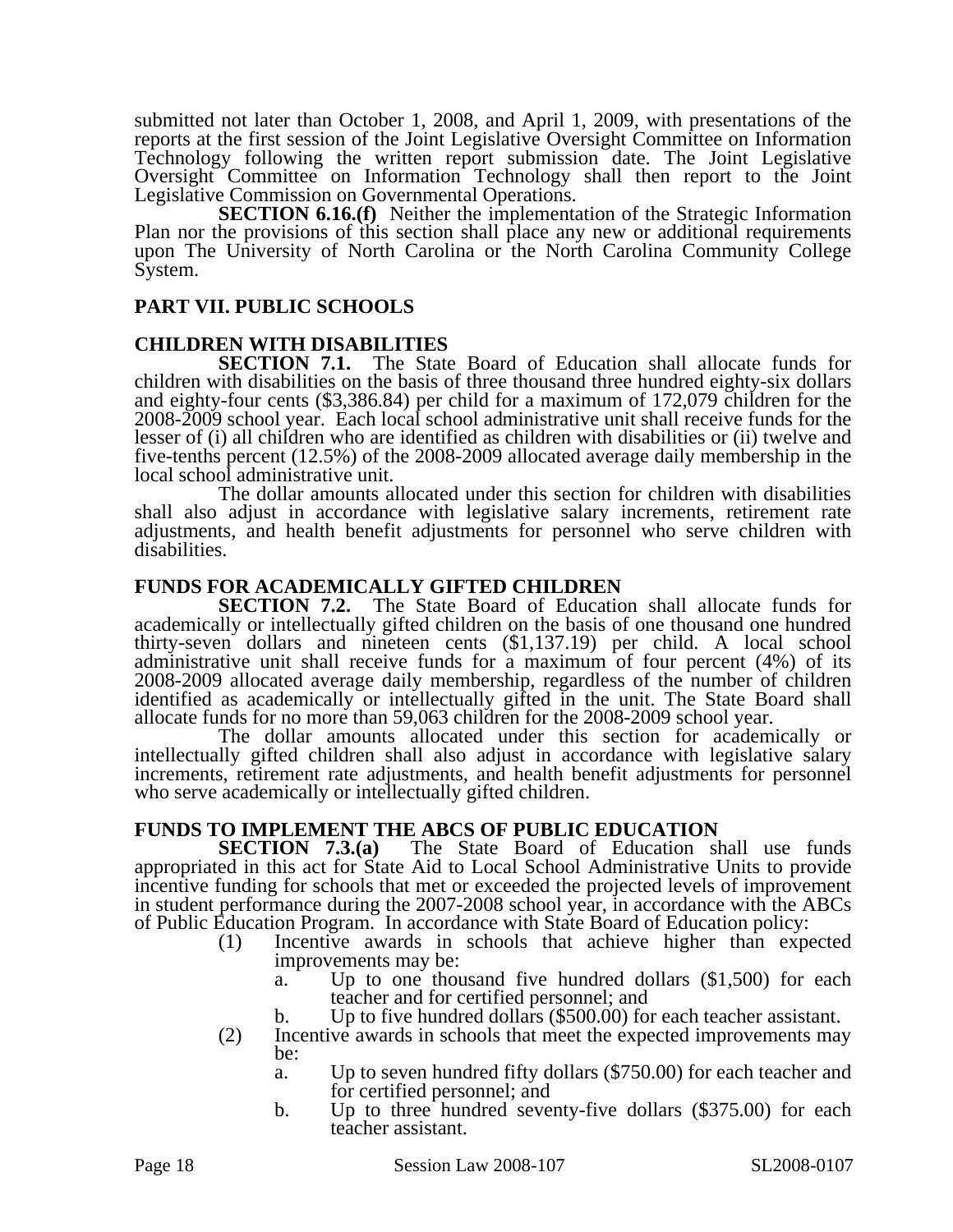The State Board of Education shall limit the amount expended for this program to the average expenditure for this program over the last 11 years, which is ninety-four million three hundred twenty-five thousand six hundred twelve dollars (\$94,325,612).

**SECTION 7.3.(b)** The State Board of Education may use funds appropriated to the State Public School Fund to implement the consolidated assistance program, as directed in Section 7.6(b) of S.L. 2006-66. The Board shall report to the Joint Legislative Education Oversight Committee by January 15, 2009, on any restructuring of the program pursuant to this section.

**NORTH CAROLINA VIRTUAL PUBLIC SCHOOL<br>SECTION 7.4.(a)** Section 7.20(d) of S.L. 2007-323 reads as rewritten:

**SECTION 7.20.(d)** The State Board of Education shall implement an allotment formula developed pursuant to Section 7.16(d) of S.L. 2006-66, for funding e-learning, effective in the 2008-20092009-2010 fiscal year. NCVPS shall be available at no cost to all students in North Carolina who are enrolled in North Carolina's public schools, Department of Defense schools, and schools operated by the Bureau of Indian Affairs. The Department of Public Instruction shall communicate to local school administrative units all applicable guidelines regarding the enrollment of nonpublic school students in these courses.

The State Board of Education shall report to the Joint Legislative Education Oversight Committee and the Fiscal Research Division by December 15, 2008, on its implementation of this section.

Funds appropriated for NCVPS shall not revert at the end of the 2007-2008 fiscal year but shall remain available for expenditure in the 2008-2009 fiscal year."

**SECTION 7.4.(b)** If the State Board of Education finds that it is appropriate to do so, the State Board may use funds appropriated for NCVPS to create up to 15 full-time positions to support the continued implementation of NCVPS.

**SECTION 7.4.(c)** Subsection (a) of this section becomes effective June 30, 2008.

#### **LEARN AND EARN ONLINE CARRYFORWARD**

**SECTION 7.5.(a)** Funds appropriated for Learn and Earn Online that are unexpended or unencumbered at the end of each fiscal year shall not revert, but shall remain available for expenditure.

**SECTION 7.5.(b)** This section becomes effective June 30, 2008.

### **SCHOOL CONNECTIVITY INITIATIVE**

**SECTION 7.6.(a)** Up to six hundred thousand dollars (\$600,000) may be transferred annually through June 30, 2013, to the Friday Institute at North Carolina State University to evaluate the effectiveness of using technology and its impact on  $21<sup>st</sup>$ Century Teaching and Learning outcomes approved by the State Board of Education. The Friday Institute shall report annually to the State Board of Education on the evaluation results, including recommendations for continued implementation of the school connectivity initiative that improves teaching and learning.

**SECTION 7.6.(b)** Of the funds allocated for the School Connectivity Initiative, the sum of two hundred fifty thousand dollars (\$250,000) may be used to sustain the Education E-Learning Portal.

**SECTION 7.6.(c)** Funds allocated to the School Connectivity Initiative shall carry forward to the next fiscal year until the project is fully implemented by June 30, 2010.

**SECTION 7.6.(d)** Subsection (c) of this section becomes effective June 30, 2008.

### **ALLOTMENT FOR MENTORING SERVICES**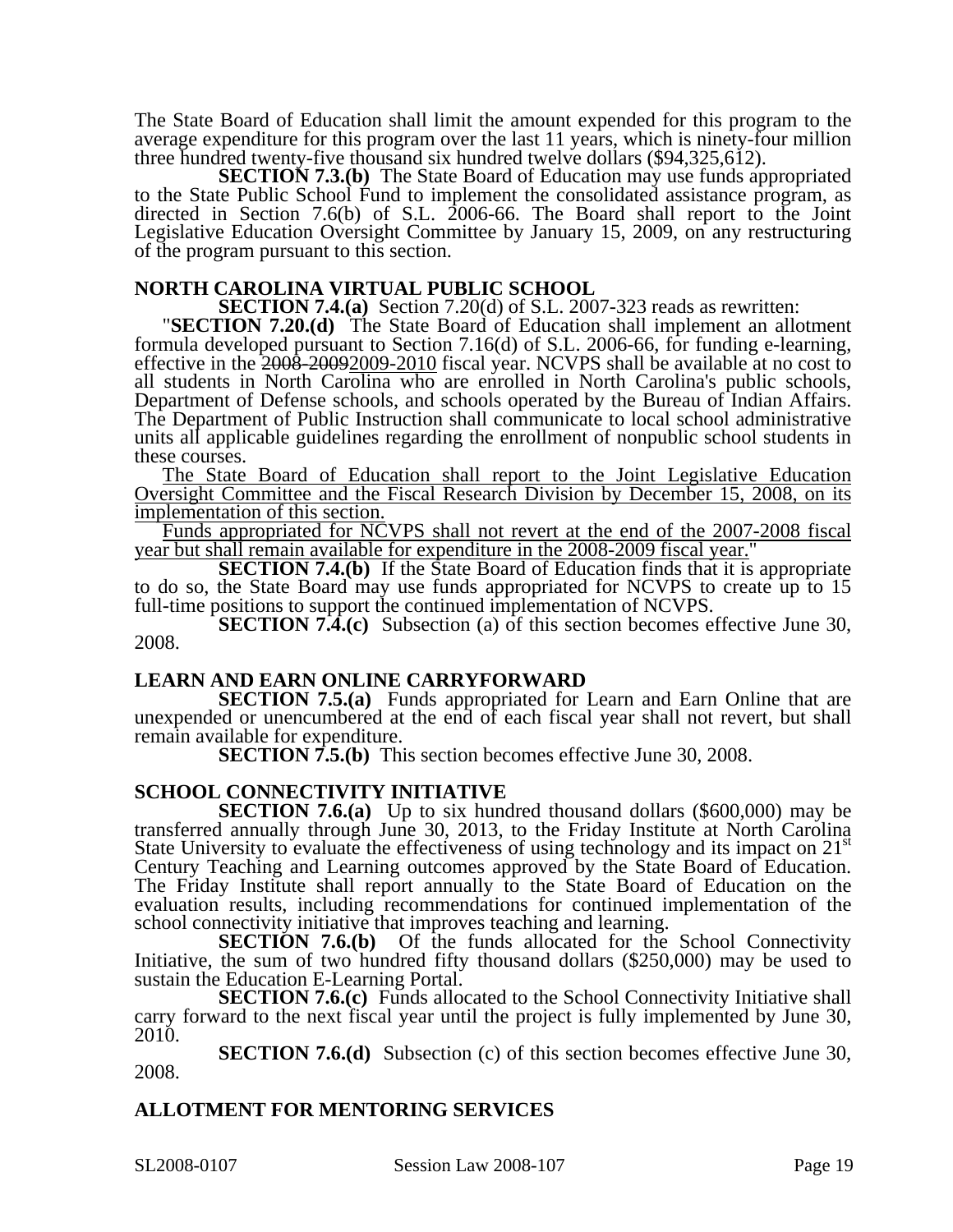**SECTION 7.8.** The State Board of Education shall allot funds for mentoring services to local school administrative units based on the highest number of employees in the preceding three school years who (i) are paid with State, federal, or local funds and (ii) are either teachers paid on the first or second steps of the teacher salary schedule or instructional support personnel paid on the first step of the instructional support personnel salary schedule.

Local school administrative units shall use these funds to provide mentoring support to eligible employees in accordance with a plan approved by the State Board of Education. The plan shall include information on how all mentors in the local school administrative unit will be adequately trained to provide mentoring support.

**DISADVANTAGED STUDENT SUPPLEMENTAL FUNDING<br>SECTION 7.9.** Section 7.8(c) of S.L. 2007-323 reads as rewritten:

**SECTION 7.8.(c)** Funds appropriated to a local school administrative unit for disadvantaged student supplemental funding shall be allotted based on: (i) the local school administrative unit's eligible DSSF population and (ii) the difference between a teacher-to-student ratio of 1:21 and the following teacher-to-student ratios:

- (1) For counties with wealth greater than ninety percent (90%) of the statewide average, a ratio of  $1:20.0;19.9;$
- (2) For counties with wealth not less than eighty percent (80%) and not greater than ninety percent (90%) of the statewide average, a ratio of  $\frac{1:19.5;1:19.4}{}$
- (3) For counties with wealth less than eighty percent (80%) of the statewide average, a ratio of  $1:19.3; 1:19.1;$  and
- (4) For LEAs receiving DSSF funds in 2005-2006, a ratio of 1:16. These LEAs shall receive no less than the DSSF amount allotted in 2006-2007.

For the purpose of this subsection, wealth shall be calculated under the low-wealth supplemental formula."

### **MODIFY LOW-WEALTH SCHOOL FUNDING FORMULA**

**SECTION 7.10.(a)** Local school administrative units shall receive the same amount of funds for the 2008-2009 fiscal year under the low-wealth supplemental formula that they received for the 2007-2008 fiscal year. This allotment shall be adjusted in accordance with legislative salary increments, retirement rate adjustments, and health benefit adjustments for personnel enacted by the General Assembly for the

2007-2008 fiscal year.<br>**SECTION 7.10.(b)** The provisions of Section 7.6 of S.L. 2007-323 regarding the expenditure of funds shall apply to low-wealth funds received for the 2008-2009 fiscal year.

#### **ADDITIONAL LOTTERY FUNDS FOR SCHOOL BLDGS**

**SECTION 7.11.** Monies allocated to the Public School Building Capital Fund pursuant to Section 5.2(b) of this act shall be allocated as follows:

- (1) The sum of one hundred forty million dollars (\$140,000,000) shall be allocated pursuant to G.S.  $11\overline{5}C - 546.2(d)$ ;
- (2) The remainder shall be allocated on the basis of average daily membership to local school administrative units that did not qualify for<br>funding for the 2008-2009 fiscal year pursuant to funding for the  $2008-2009$  fiscal year pursuant G.S. 115C-546.2(d)(2). The maximum allocation shall be the amount received by other units pursuant to G.S.  $115C-546.2(d)(2)$  on the basis of per average daily membership.

### **STUDY OF STUDENTS WITH DISABILITIES**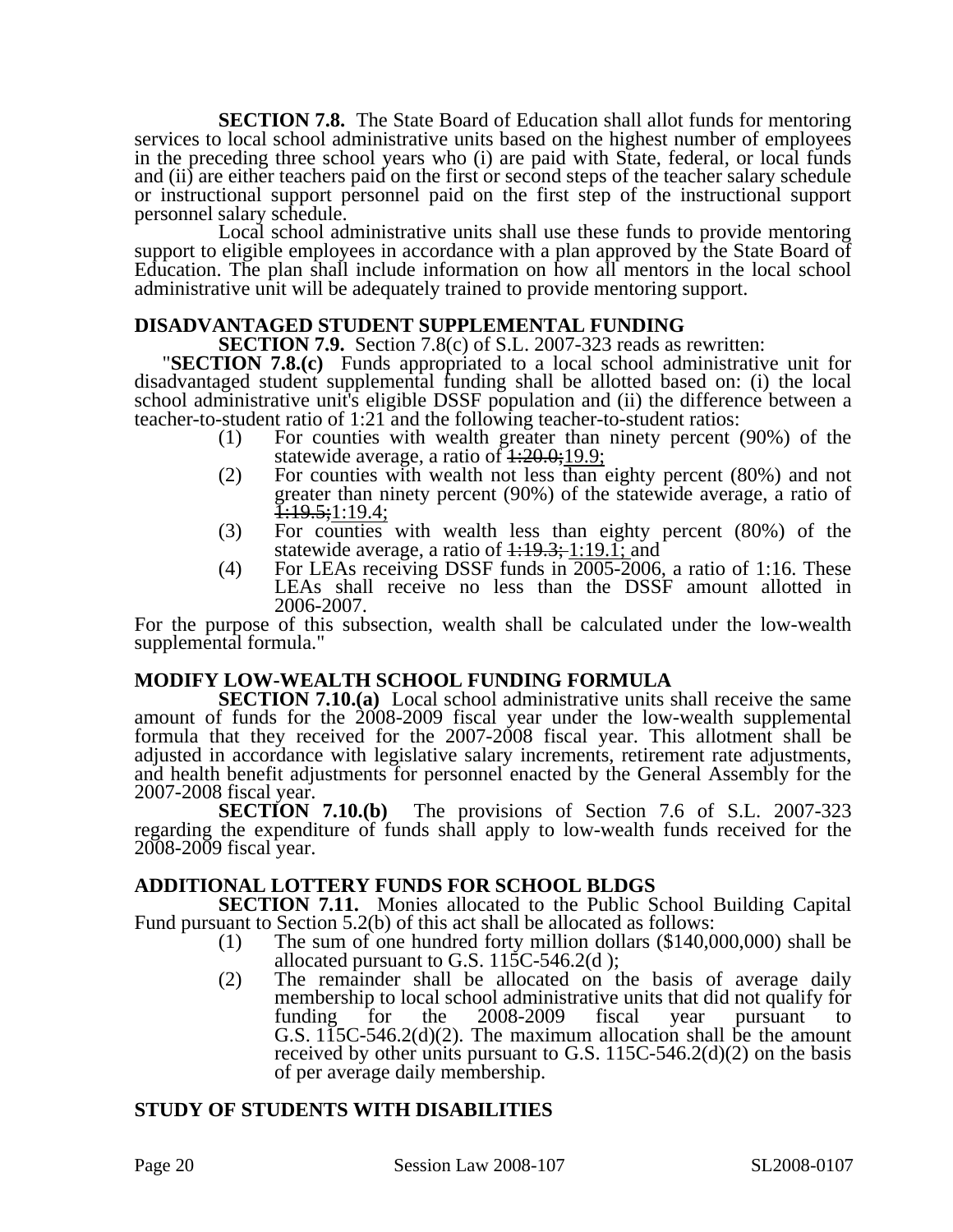**SECTION 7.12.** The Department of Public Instruction shall analyze the participation of students with disabilities in Learn and Earn Early College High Schools, Redesigned High Schools, the North Carolina Virtual Public School, and North Carolina public high schools that are on block schedules. In conducting its analysis, the Department shall consider enrollment, graduation, and dropout rates for students with disabilities in these different programs. The Department shall report its findings and any recommendations to the Joint Legislative Education Oversight Committee and the Joint Legislative Commission on Dropout Prevention and High School Graduation by March 15, 2009.

#### **FOCUSED ED. REFORM PROG. FUNDS DO NOT REVERT**

**SECTION 7.13.(a)** Funds appropriated for the Focused Education Reform Pilot Program that are unexpended and unencumbered at the end of each fiscal year shall not revert but shall remain available for expenditure for that purpose for the duration of the pilot program.

**SECTION 7.13.(b)** This section becomes effective June 30, 2008.

# **REESTABLISH COMMITTEE ON DROPOUT PREVENTION**<br>**SECTION 7.14.(a)** Section 7.32(e) of S.L. 2007-323 reads as rewritten:

"**SECTION 7.32.(e)** Report. – The Committee shall report to the Joint Legislative Commission on Dropout Prevention and High School Graduation created in subsection (f) of this section by December 1, 2007, on the grants awarded under subsection (d) of this section, after which time the Committee shall terminate.section. The Committee shall terminate on December 31, 2010."

**SECTION 7.14.(b)** Committee. – The Committee on Dropout Prevention, as created in Section 7.32 of S.L. 2007-323, is reestablished to determine which local school administrative units, schools, agencies, and nonprofits shall receive dropout prevention grants under this section, the amount of each grant, and eligible uses of the grant funding. When utilizing outside grant reviewers and raters, the Committee is encouraged to utilize individuals who represent public schools, universities, and community-based organizations.

The Committee shall continue to be located administratively in the Department of Public Instruction but shall exercise its powers and duties independently of the Department of Public Instruction. The Department of Public Instruction shall provide for the administrative costs of the Committee. The Department of Public Instruction shall contract with an independent consultant to serve as staff to the Committee, to provide technical assistance to the grant recipients for the length of the grant, and to assist the Committee in evaluating the impact of the grants awarded.

The members of the Committee shall assure they are in compliance with laws and rules governing conflicts of interest. The Committee shall meet on the call of the cochairs provided that the Committee shall meet at least once every three months.

In the event of a vacancy on the Committee, the appointing authorities are encouraged to provide representation on the Committee from each of the eight educational districts as defined in G.S. 115C-65.

**SECTION 7.14.(c)** Dropout Prevention Grants. – The Committee shall select grant recipients as follows:

(1) From applications received in the process outlined in Section 7.32(d) of S.L. 2007-323 and using the process for the review of grant applications in 2007, the Committee shall establish a new cutoff score and award grants to applicants that both meet the new cutoff score and did not previously receive funding under S.L. 2007-323. Priority for additional funding of grants awarded under S.L. 2007-323 shall be given to programs that would serve students in local schools that have a four-year cohort graduation rate of less than sixty-five percent  $(65\%)$ .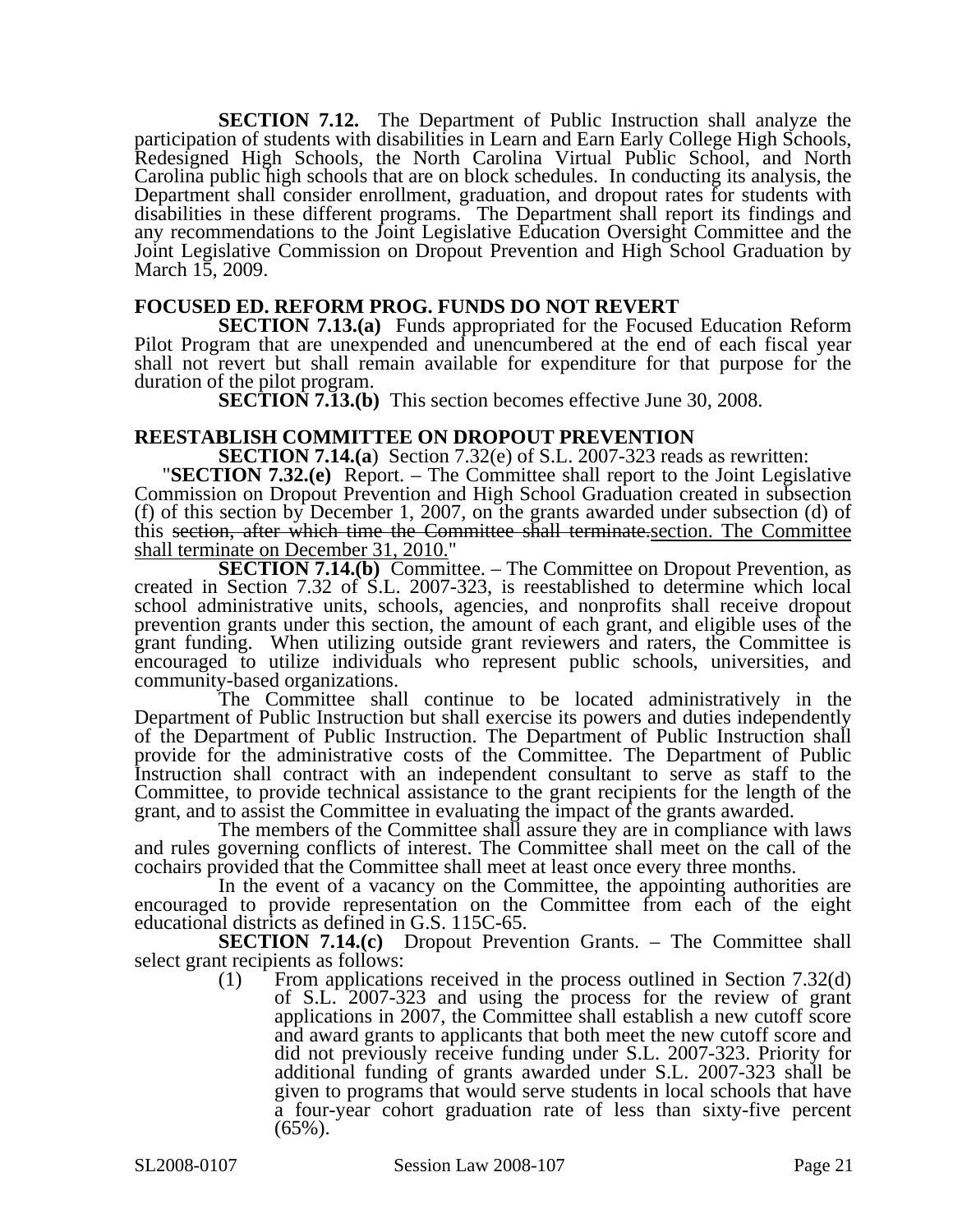- (2) From the recipients of grants awarded under S.L. 2007-323, the Committee shall establish a process to award additional funds to those grantees.
- (3) Using the process outlined in Section 7.32(d) of S.L. 2007-323 consistent with subsection (d) of this section, the Committee may award grants to new applicants that did not apply for funding under that act.

**SECTION 7.14.(d)** Criteria for Dropout Prevention Grants. – The following criteria apply to all types of dropout prevention grants approved by the Committee:

- (1) Grants shall be issued in varying amounts up to a maximum of one hundred fifty thousand dollars (\$150,000).<br>(2) These grants shall be provided to innovative programs and initiatives
- These grants shall be provided to innovative programs and initiatives that target students at risk of dropping out of school and that demonstrate the potential to (i) be developed into effective, sustainable, and coordinated dropout prevention and reentry programs in middle schools and high schools and (ii) serve as effective models for other programs.
- (3) Priority shall be given to new programs and initiatives or to those that have begun within the last five school years.
- (4) Grants shall be distributed geographically throughout the State and throughout the eight educational districts as defined in G.S. 115C-65. No more than three grants shall be awarded in any one county under this section in a single fiscal year.
- (5) Grants may be made to local school administrative units, schools, local agencies, or nonprofit organizations.
- (6) Grants shall be to programs and initiatives that hold all students to high academic and personal standards.
- (7) Grant applications shall state (i) how grant funds will be used, (ii) what, if any, other resources will be used in conjunction with the grant funds, (iii) how the program or initiative will be coordinated to enhance the effectiveness of existing programs, initiatives, or services in the community, and (iv) a process for evaluating the success of the program or initiative.
- (8) Programs and initiatives that receive grants under this section shall be based on best practices for helping at-risk students achieve successful academic progress, preventing students from dropping out of school, or for increasing the high school completion rate for those students who already have dropped out of school.
- (9) Priority for grants shall be given to proposals that demonstrate input from the local community and coordination with other available programs or resources.
- (10) Grantees shall assure their compliance with applicable laws and rules regulating conflicts of interest.
- (11) Priority for grants shall be given to programs that would serve students in local schools that have a four-year cohort graduation rate of less than sixty-five percent (65%) and that are from counties that did not receive funding under S.L. 2007-323. The Committee shall establish a grant rating cutoff score at such a level as to allow for consideration of all viable grants in this priority category. The Committee may require grantees to provide supplemental information in response to any prior reviewer comments.
- (12) The demonstrated need for a grant, level of collaboration, ability to increase attendance, persistence, academic success, ability to increase parental involvement, and graduation shall be given more weight than the quality of the written grant.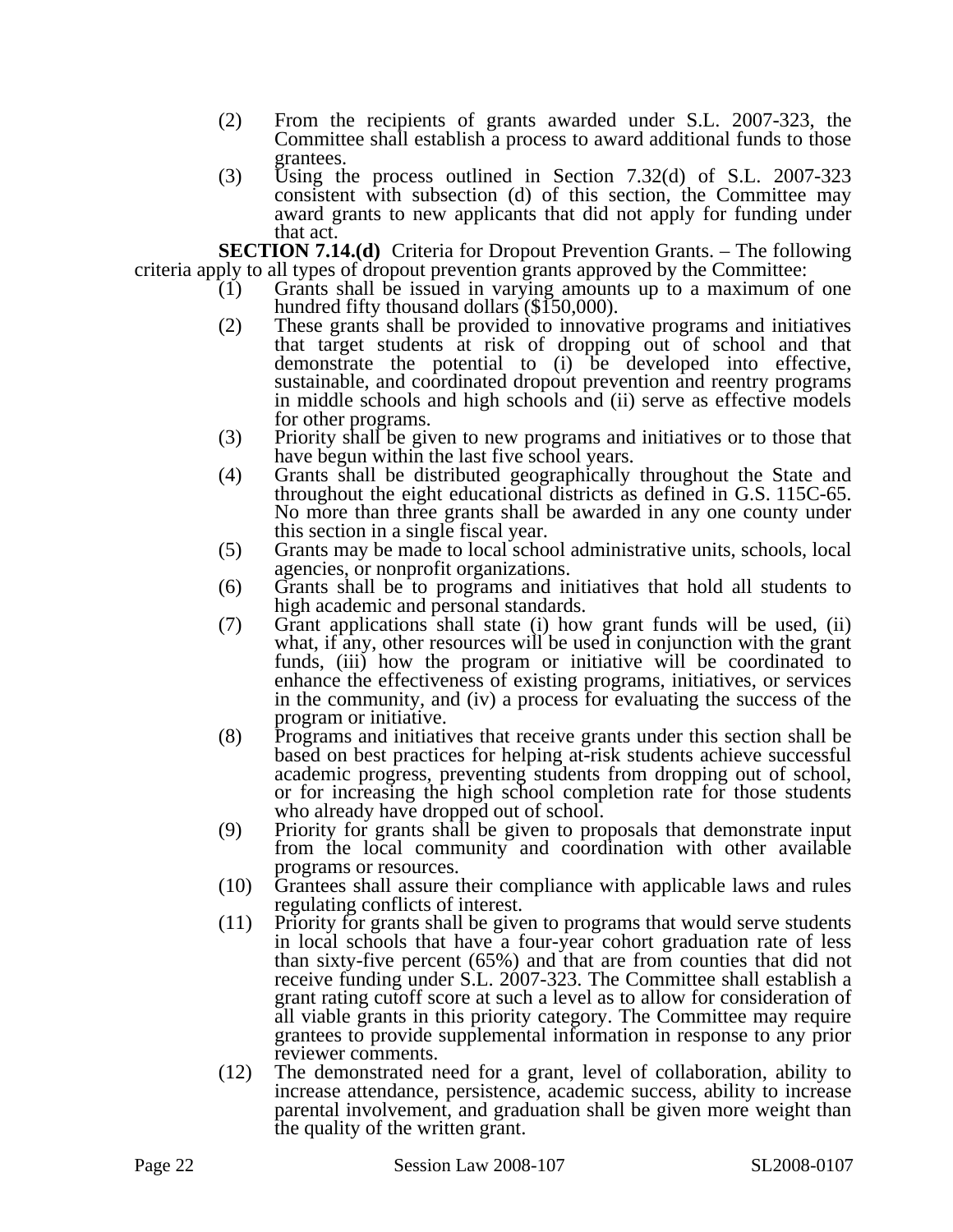(13) Grants shall be made no later than November 1, 2008.

The Committee shall report to the Joint Legislative Commission on Dropout Prevention and High School Graduation and the Joint Legislative Education Oversight Committee on the grants awarded under this section by March 1, 2009.

**SECTION 7.14.(e)** Evaluation. – The Committee shall evaluate the impact of the dropout prevention grants awarded under S.L. 2007-323 and under this section. In evaluating the impact of the grants, the Committee shall consider:

- (1) How grant funds were used, including the services provided for teen pregnancy prevention and for pregnant and parenting teens;
- (2) The success of the program or initiative, as indicated by the evaluation process stated in its grant application;
- (3) The extent to which the program or initiative has improved students' attendance, test scores, persistence, and graduation rates;
- (4) How the program or initiative was coordinated to enhance the effectiveness of existing programs, initiatives, or services in the community;
- (5) What, if any, other resources were used in conjunction with the grant funds;
- (6) The sustainability of the program;<br>(7) The number, gender, ethnicity,
- The number, gender, ethnicity, and grade level of students being served as well as whether the student left school due to pregnancy or parenting responsibilities;
- (8) The potential for the program to serve as a model for achieving successful academic progress for at-risk students; and
- (9) Other indicators of the impact of the grant on dropout prevention.

The recipients of the dropout prevention grants awarded under S.L. 2007-323 shall report to the Committee on Dropout Prevention by January 31, 2009, and by September 30, 2009. The reports shall provide information to assist the Committee in conducting its evaluation. The reports shall include a statement that the recipients used grant funds for the purposes appropriated by the General Assembly and complied with applicable laws, regulations, and terms and conditions of the grant documents. The Committee shall make an interim report of the results of its evaluation of the grants awarded under S.L. 2007-323 by March 31, 2009, to the Joint Legislative Commission on Dropout Prevention and High School Graduation and to the Joint Legislative Education Oversight Committee. The Committee shall make a final report of the results of its evaluation of the grants awarded under S.L. 2007-323 by November 15, 2009, to the Joint Legislative Commission on Dropout Prevention and High School Graduation and to the Joint Legislative Education Oversight Committee.

The recipients of the dropout prevention grants awarded under this section shall report to the Committee on Dropout Prevention by January 31, 2010, and by September 30, 2010. The reports shall provide information to assist the Committee in conducting its evaluation. The reports shall include a statement that the recipients used grant funds for the purposes appropriated by the General Assembly and complied with applicable laws, regulations, and terms and conditions of the grant documents. The Committee shall make an interim report of the results of its evaluation of the grants awarded under this section by March 31, 2010, to the Joint Legislative Commission on Dropout Prevention and High School Graduation and to the Joint Legislative Education Oversight Committee. The Committee shall make a final report of the results of its evaluation of the grants awarded under subsection (c) of this section by November 15, 2010, to the Joint Legislative Commission on Dropout Prevention and High School Graduation and to the Joint Legislative Education Oversight Committee.

**SECTION 7.14.(f)** Dropout Prevention Network. – In addition to its other duties, the Joint Legislative Commission on Dropout Prevention and High School Graduation, established under Section 7.32 of S.L. 2007-323, shall study the development of an effective network for the purpose of sharing best practices among the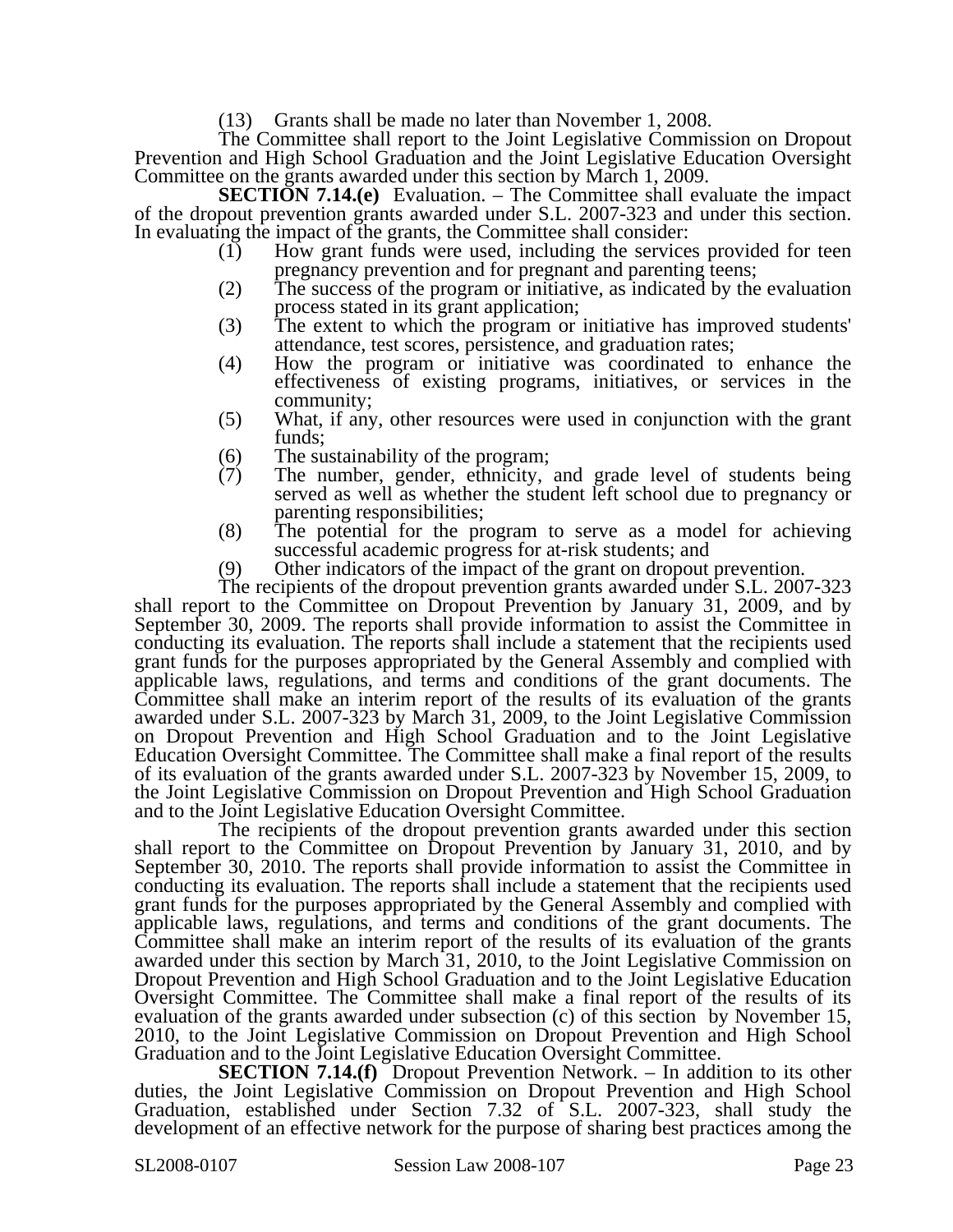grant recipients, the public schools, and other interested organizations. The Commission shall consider interactive Web sites, electronic information sharing, professional development opportunities, conferences, and other means that it believes would be effective. The Commission may consult with the Department of Public Instruction and the Committee on Dropout Prevention. The Commission shall report its findings and any recommendations to the 2009 General Assembly.

**SECTION 7.14.(g)** Of the funds appropriated in this act for the Committee on Dropout Prevention, the sum of five million five hundred thousand dollars (\$5,500,000) for the 2008-2009 fiscal year shall be used to award grants to applicants that did not previously receive funding under S.L. 2007-323. The remainder shall be used to award new grants, as well as additional grants to previous grant recipients, in accordance with subsection (b) of this section.

**SECTION 7.14.(h)** Funds appropriated for the dropout prevention grants for the 2007-2008 fiscal year shall not revert but shall remain available for expenditure until August 31, 2009. Funds appropriated for the 2008-2009 fiscal year shall not revert but shall remain available for expenditure until August 31, 2010.

**SECTION 7.14.(i)** Of the funds appropriated for the dropout prevention grants, the sum of one hundred thousand dollars (\$100,000) for the 2008-2009 fiscal year may be used to issue a request for proposals from qualified vendors on a competitive basis to contract as a consultant to assist with the evaluation. The factors to be considered in awarding the contract shall be identified in the request for proposals.

**SECTION 7.14.(j)** Of the funds appropriated for the dropout prevention grants, the Department of Public Instruction may use up to fifty thousand dollars  $($ \$50,000) for its administrative assistance to the Committee and provide technical assistance under this section.

**SECTION 7.14.(k)** Subsection (h) of this section becomes effective June 30, 2008.

**DROPOUT PREVENTION TECHNICAL CORRECTION**<br>**SECTION 7.14A.** Section 7.32(c) of S.L. 2007-323 reads as rewritten:

"**SECTION 7.32.(c)** Committee. – There is established the Committee on Dropout Prevention. The Committee shall be located administratively in the Department of Public Instruction but shall exercise its powers and duties independently of the Department of Public Instruction. The Department of Public Instruction shall provide for the administrative costs of the Committee and shall provide staff to the Committee.

The Committee shall determine which local school administrative units, schools, agencies, and nonprofits shall receive dropout prevention grants under subsection (d) of this section, the amount of each grant, and eligible uses of the grant funding. The Committee shall consist of the following 15 members:

- (1) The Governor shall appoint five members, of whom one is a superintendent of schools, one is a representative of a nonprofit, and one is a school social worker;
- (2) The General Assembly upon the recommendation of the President Pro Tempore of the Senate shall appoint five members, of whom one is a principal, one is a representative of a school of education, and one is a school counselor; and
- (3) The General Assembly upon the recommendation of the Speaker of the House of Representatives shall appoint five members, of whom one is a teacher, one is a member of the business community, and one is a representative of the juvenile justice system.

The President Pro Tempore of the Senate and the Speaker of the House of Representatives shall each designate a cochair of the Committee. The members of the Committee shall assure they are in compliance with laws and rules governing conflicts of interest."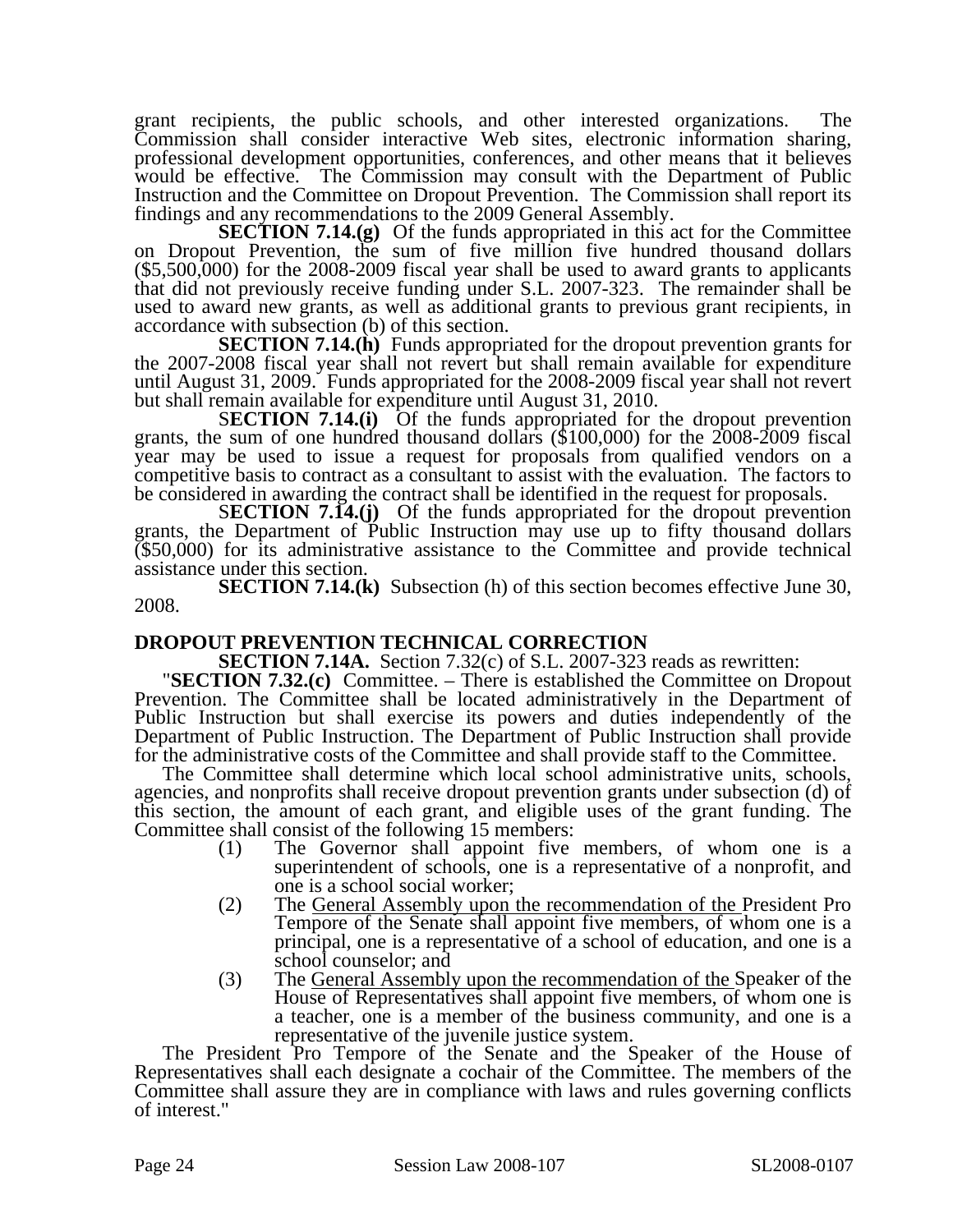# **USE OF LEARN AND EARN ONLINE FOR HYBRID COURSES**<br>**SECTION 7.15.** Local school administrative units

Local school administrative units may use funds appropriated for Learn and Earn Online for college-level courses taught by university instructors at public schools. Instruction for these courses shall be partially delivered online. Payments related to the textbooks and the prorated cost of the instructor shall be paid to the university supplying the instruction.

The State Board of Education shall adopt policies to establish guidelines and reimbursement procedures.

#### **COMPREHENSIVE SUPPORT FOR SCHOOL SYSTEMS AND SCHOOLS**

**SECTION 7.16.** If a local school administrative unit is designated by the State Board of Education as a targeted school district for comprehensive support, the State Board may:

- (1) Authorize additional flexibility with regard to State allotments to allow the State Board's assigned support team and the local school administrative unit's leadership to redirect State funding to address the identified reform requirements. This additional flexibility shall not increase overall State funding available to the unit.
- (2) Use funds already appropriated to the State Board of Education to allocate time-limited funds to implement strategies identified by the State Board's assigned support team and the school unit's leadership. The State Board shall adopt policies regarding (i) the strategies for which these time-limited funds may be used and (ii) the maximum time a unit may receive these funds. This funding shall not be allotted for more than one fiscal year. This funding is intended to allow the implementation of necessary reform initiatives while the unit obtains local funding or identifies other State or federal funding to cover the initiatives.

**MORE AT FOUR PROGRAM**<br>**SECTION 7.17.(a)** Section 7.24(f) of S.L. 2007-323 reads as rewritten:

**SECTION 7.24.(f)** If a county is unable to increase "More at Four" slots because of a documented lack of available resources necessary to provide the required local contribution for the additional slots allocated to the county for the 2007-2008 fiscal year, year or the 2008-2009 fiscal year, the contract agency for that county may appeal to the Office of School Readiness for an exception to the required local amount for those additional slots. The Office of School Readiness may grant an exception and allot funds to pay up to ninety percent (90%) of the full cost of the additional slots for that county if it finds that (i) there is in fact a documented lack of available resources in the county and (ii) granting the exception will not reduce access statewide to "More at Four" slots."

**SECTION 7.17.(b)** The Office of School Readiness shall develop a plan to tier the local More at Four slots that are in child care facilities, based on child care subsidy market rates. The Office of School Readiness shall report the plan to the House of Representatives Appropriations Subcommittee on Education, the Senate Appropriations Committee on Education, the House of Representatives Appropriations Subcommittee on Health and Human Services, the Senate Appropriations Committee on Health and Human Services, the Education Oversight Committee, and the Fiscal Research Division by January 1, 2009.

**SECTION 7.17.(c)** Section 7.24.(a)(11) of S.L. 2007-323 reads as rewritten: "**SECTION 7.24.(a)** The Department of Public Instruction shall continue the implementation of the "More at Four" prekindergarten program for at-risk four-year-olds who are at risk of failure in kindergarten. The program is available statewide to all counties that choose to participate, including underserved areas. The goal of the program is to provide quality prekindergarten services to a greater number of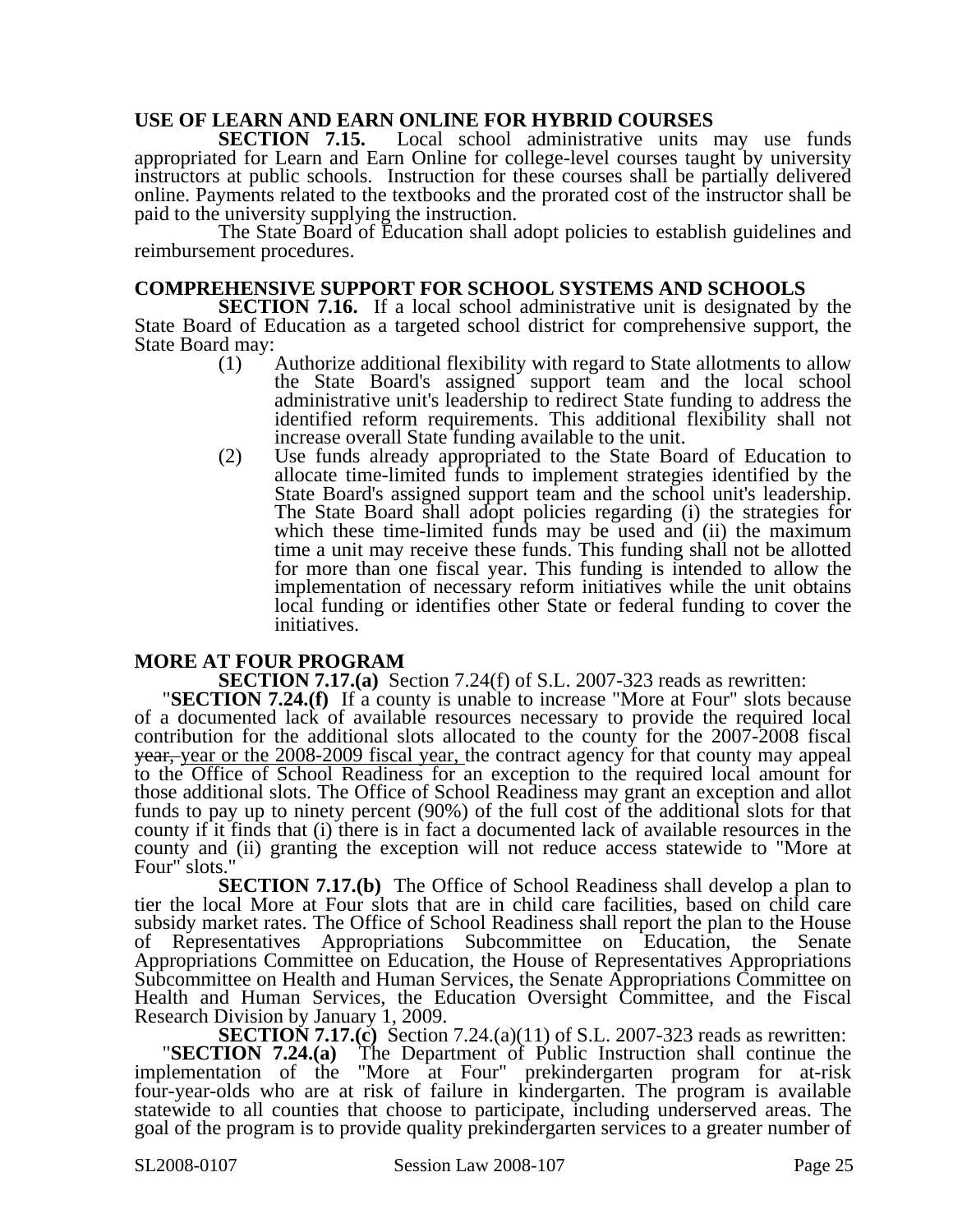at-risk children in order to enhance kindergarten readiness for these children. The program shall be consistent with standards and assessments established jointly by the Department of Health and Human Services and the Department of Public Instruction. The program shall include:<br> $(11)$  A system

A system of accountability.accountability to include a yearly review. The Department shall contract with an independent research organization to produce an annual report to include longitudinal review of the program and academic, behavioral, and other child-specific outcomes. The review shall include a quasi experimental research design of a representative sample of children who complete the More at Four program every year and shall report on their sustained progress until the end of grade 9. The review shall also study a representative sample of children who do not enter the More at Four program but who are of the same grade level and demographic as those who complete the program and their sustained progress shall also be reviewed until the end of grade 9. The review shall be presented to the Joint Legislative Oversight Committee on Education by January 31 of every year."

#### **PLANT OPERATION FUNDING**

**SECTION 7.18.(a)** G.S. 115C-546.2(a) reads as rewritten:

"(a) Monies Of the monies credited to the Fund by the Secretary of Revenue pursuant to G.S. 115C-546.1(b), the State Board of Education may allocate up to one million dollars (\$1,000,000) each year to the Department of Public Instruction. These funds shall be used by the Plant Operation Section of the School Support Division to assist each local school administrative unit with effective energy and environmental management, effective water management, hazardous material management, clean air quality, and engineering support for safe, effective environmental practices. The remainder of the monies in the Fund shall be allocated to the counties on a per average daily membership basis according to the average daily membership for the budget year as determined and certified by the State Board of Education. Interest earned on funds allocated to each county shall be allocated to that county."

**SECTION 7.18.(b)** The Department of Public Instruction shall report to the Joint Legislative Education Oversight Committee by April 15 of each year on the effectiveness of the program in accomplishing its purpose and on any other information requested by the Committee.

#### **REPORT ON THE USE OF FUNDS FOR AGRICULTURAL EDUCATION PROGRAMS**

**SECTION 7.19.** The State Board of Education shall report on its use of federal funds which support career and technical education to the Joint Legislative Education Oversight Committee prior to the convening of the 2009 General Assembly.

#### **ALLOTMENTS OF TEACHERS FOR SMALL SCHOOLS**

**SECTION 7.20.** The State Board of Education shall modify its policy on the allotment of funds for small schools by:

- (1) Defining small schools to include schools of fewer than 110 students; and
- (2) Giving consideration to small, geographically isolated schools over other qualifying programs and schools.

### **MATH AND SCIENCE TEACHERS PILOT PROGRAM MODIFIED**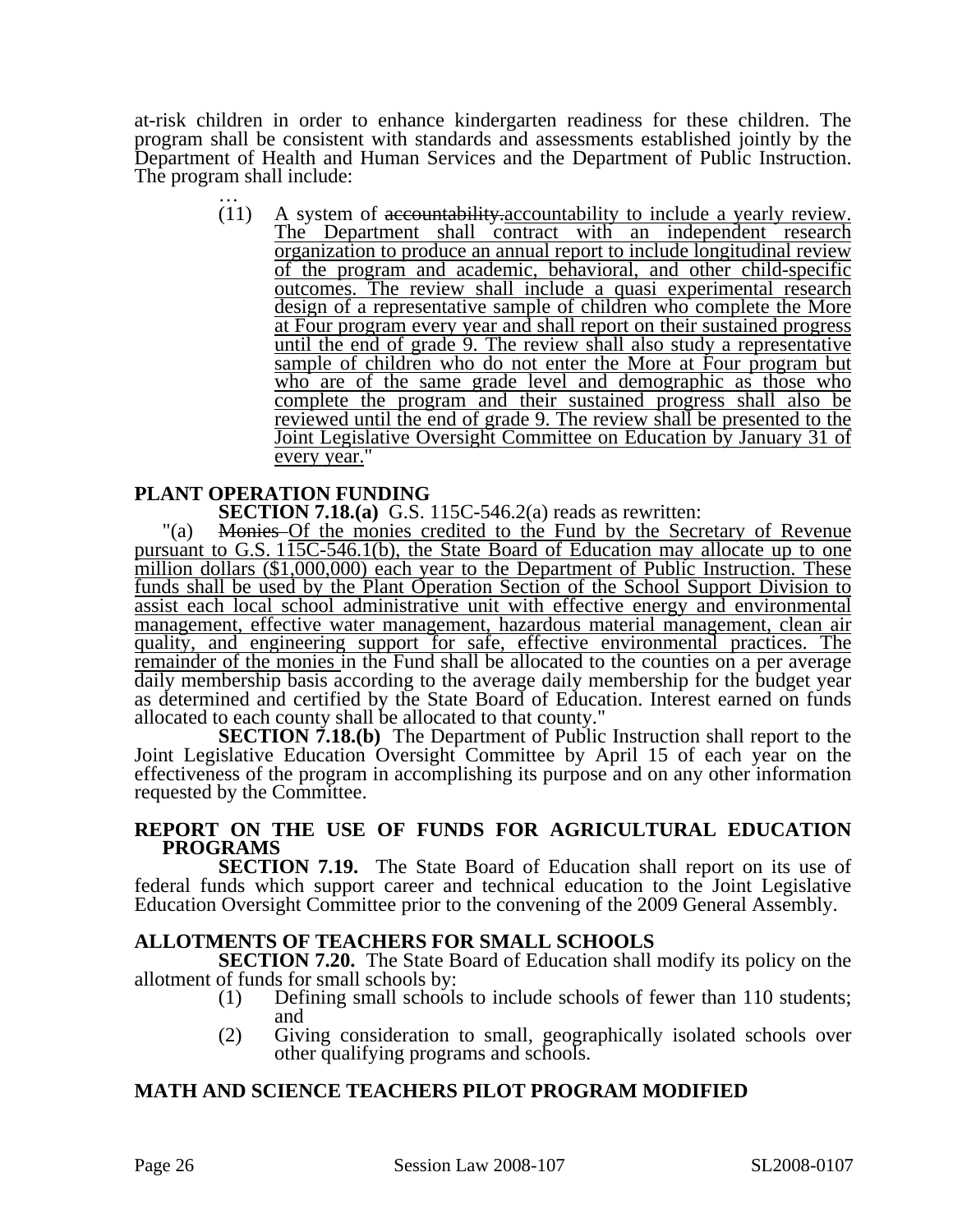**SECTION 7.21.** The pilot program providing for salary supplements for newly hired mathematics or science teachers is modified to permit both highly qualified and newly hired teachers in the pilot units to qualify to receive salary supplements.

# **INCREASES IN STUDENT POPULATION DUE TO BRAC ACTIVITY**

**SECTION 7.23.** If a local school administrative unit employs more classroom teachers than are allotted to it due to a projected increase in student population resulting from BRAC activity, the State Board shall allot additional teachers to the unit based on the greater of (i) the local school administrative unit's first month average daily membership (ADM) or (ii) fifty percent (50%) of the projected increase in ADM resulting from BRAC activity that is in excess of the increase anticipated in the allotted ADM.

The Department of Public Instruction shall notify each impacted local school administrative unit as to the BRAC population increase in excess of allotted average daily membership on or before the distribution of the initial allotments.

Section 7.15(b) of S.L. 2007-323 does not apply to local school administrative units receiving an additional allotment of teachers pursuant to this section.

#### **REPORT ON USE OF TEACHER ACADEMY FUNDS**

**SECTION 7.24.** The North Carolina Teacher Academy shall report on the use of funds for literacy coach training to the Joint Legislative Education Oversight Committee, the Fiscal Research Division, and the Office of State Budget and Management by March 15, 2009. The report shall include (i) actual expenditures by line item for the 2007-2008 fiscal year and for the first two quarters of the 2008-2009 fiscal year, (ii) total budgeted requirements by line item for both fiscal years, and (iii) activities supported by these funds.

**CHILD NUTRITION**<br>**SECTION 7.25.(a)** G.S. 115C-264.3 reads as rewritten:

# **''§ 115C-264.3. Child Nutrition Program standards.**

The State Board of Education, in direct consultation with a cross section of local directors of child nutrition services, shall establish statewide nutrition standards for school meals, a la carte foods and beverages, and items served in the After School Snack Program administered by the Department of Public Instruction and child nutrition programs of local school administrative units. The nutrition standards will promote gradual changes to increase fruits and vegetables, increase whole grain products, and decrease foods high in total fat, trans fat, saturated fat, and sugar. The nutrition standards adopted by the State Board of Education shall be implemented initially in elementary schools. All elementary schools shall achieve a basic level by the end of the 2008-2009 2009-2010 school year, followed by middle schools and then high schools."

**SECTION 7.25.(b)** Local school administrative units are encouraged to take steps to implement within existing funds and to the extent possible the nutrition program standards under G.S. 115C-264.3 by the end of the 2008-2009 school year.

### **PART VIII. COMMUNITY COLLEGES**

#### **REORGANIZATION OF THE NORTH CAROLINA COMMUNITY COLLEGES SYSTEM OFFICE**

**SECTION 8.1.(a)** Notwithstanding any other provision of law, and consistent with the authority established in G.S. 115D-3, the President of the North Carolina Community College System may reorganize the System Office in accordance with recommendations and plans submitted to and approved by the State Board of Community Colleges.

**SECTION 8.1.(b)** This section expires June 30, 2009.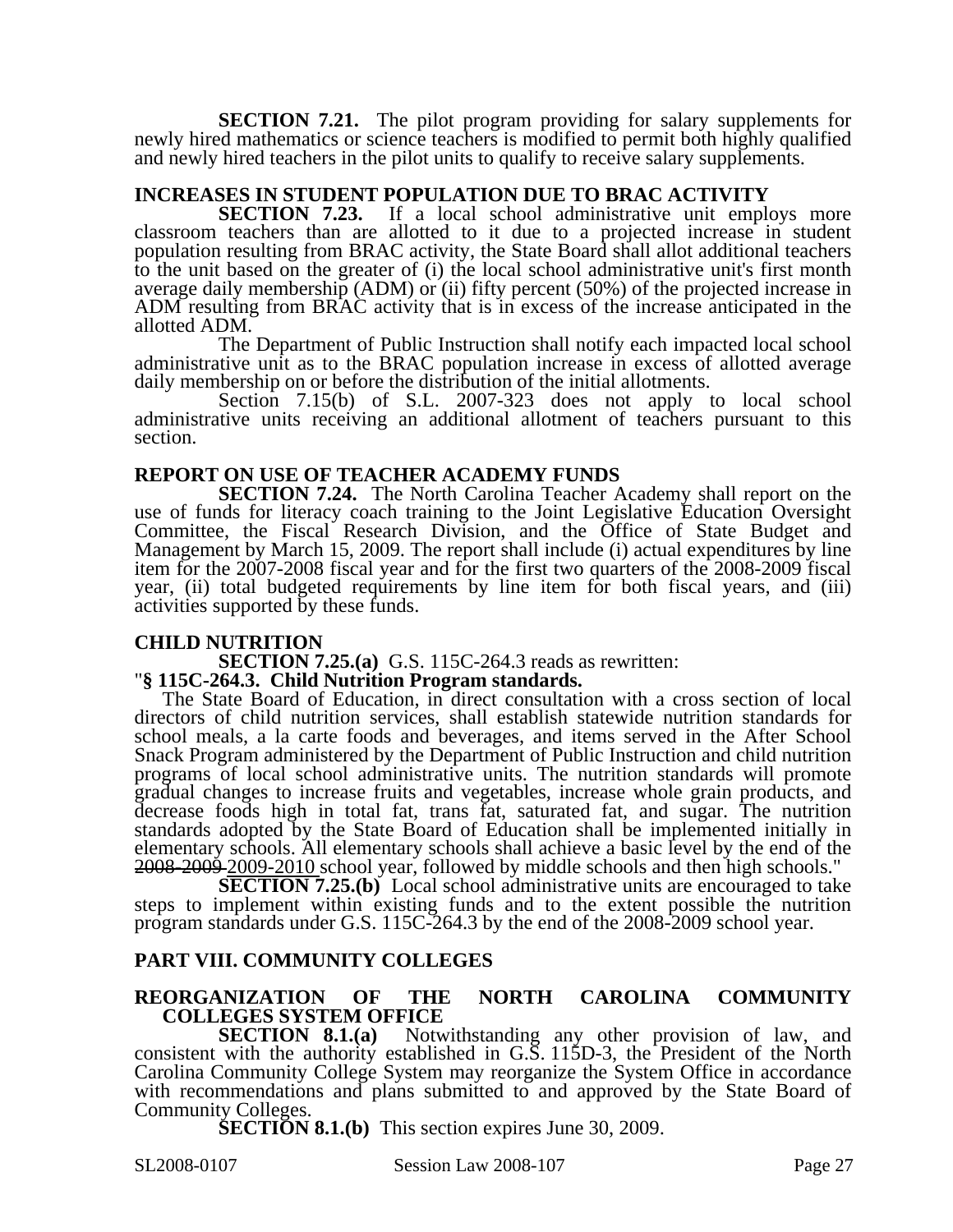# **USE OF FUNDS FOR THE COLLEGE INFORMATION SYSTEM**

**SECTION 8.2.(a)** Funds appropriated in this act to the Community Colleges System Office for the College Information System shall not revert at the end of the 2008-2009 fiscal year but shall remain available until expended. These funds may only be used to purchase periodic system upgrades.

**SECTION 8.2.(b)** Notwithstanding G.S. 143C-6-4, the Community Colleges System Office may, subject to the approval of the Office of State Budget and Management and in consultation with the Office of Information Technology Services, use funds appropriated in this act for the College Information System to create a maximum of three positions. Personnel positions created pursuant to this subsection shall be dedicated to maintaining and administering information technology and software upgrades to the College Information System.

**SECTION 8.2.(c)** The Community Colleges System Office shall report by January 1, 2009, to the Joint Legislative Education Oversight Committee on the transition from the implementation phase to the ongoing operations and maintenance phase of the College Information System Project.

### **REPORT ON EFFECT OF ADDITIONAL ALLIED HEALTH FUNDING**

**SECTION 8.3.** The Community Colleges System Office shall report by March 1, 2009, to the Joint Legislative Education Oversight Committee, the Fiscal Research Division, and the Office of State Budget and Management regarding the impact of the additional funding received for nursing and allied health programs during the 2006-2007, 2007-2008, and 2008-2009 fiscal years. This report shall include, at a minimum:

- (1) The number of FTE students enrolled in these programs;<br>(2) The number of qualified applicants who were not ad
- The number of qualified applicants who were not admitted due to program capacity constraints;
- (3) The performance of students on nursing licensure exams; and (4) The average salary for allied health faculty by education level.
- The average salary for allied health faculty by education level.

### **REPORT ON COST OF ALL PROGRAMS**

**SECTION 8.4.** The Community Colleges System Office shall report by May 15, 2009, to the Fiscal Research Division and the Office of State Budget and Management regarding the instructional cost of all curriculum and non-curriculum programs. This report shall include an explanation of the differences in costs between programs, including faculty salaries and equipment costs.

### **MINORITY MALE MENTORING PROGRAM FUNDS**

**SECTION 8.5.(a)** Funds appropriated for the Minority Male Mentoring Program shall not revert at the end of the fiscal year, but shall remain available until expended. Of the funds carried forward, up to one hundred thousand dollars (\$100,000) may be used by the State Board of Community Colleges to recruit minority male students to community colleges, market the thirty-two pilot programs statewide, and contract for summer enrichment programs for program participants.

**SECTION 8.5.(b)** This section becomes effective June 30, 2008.

### **LEARN AND EARN ONLINE FUNDS**

**SECTION 8.6.(a)** Funds reimbursed to the Community College System for full-time equivalent (FTE) students participating in learn and earn online courses shall not revert at the end of a fiscal year, but shall remain available for expenditure up to 12 months after the close of a fiscal year.

**SECTION 8.6.(b)** This section becomes effective June 30, 2008.

### **CONSOLIDATE WORKFORCE DEVELOPMENT PROGRAMS**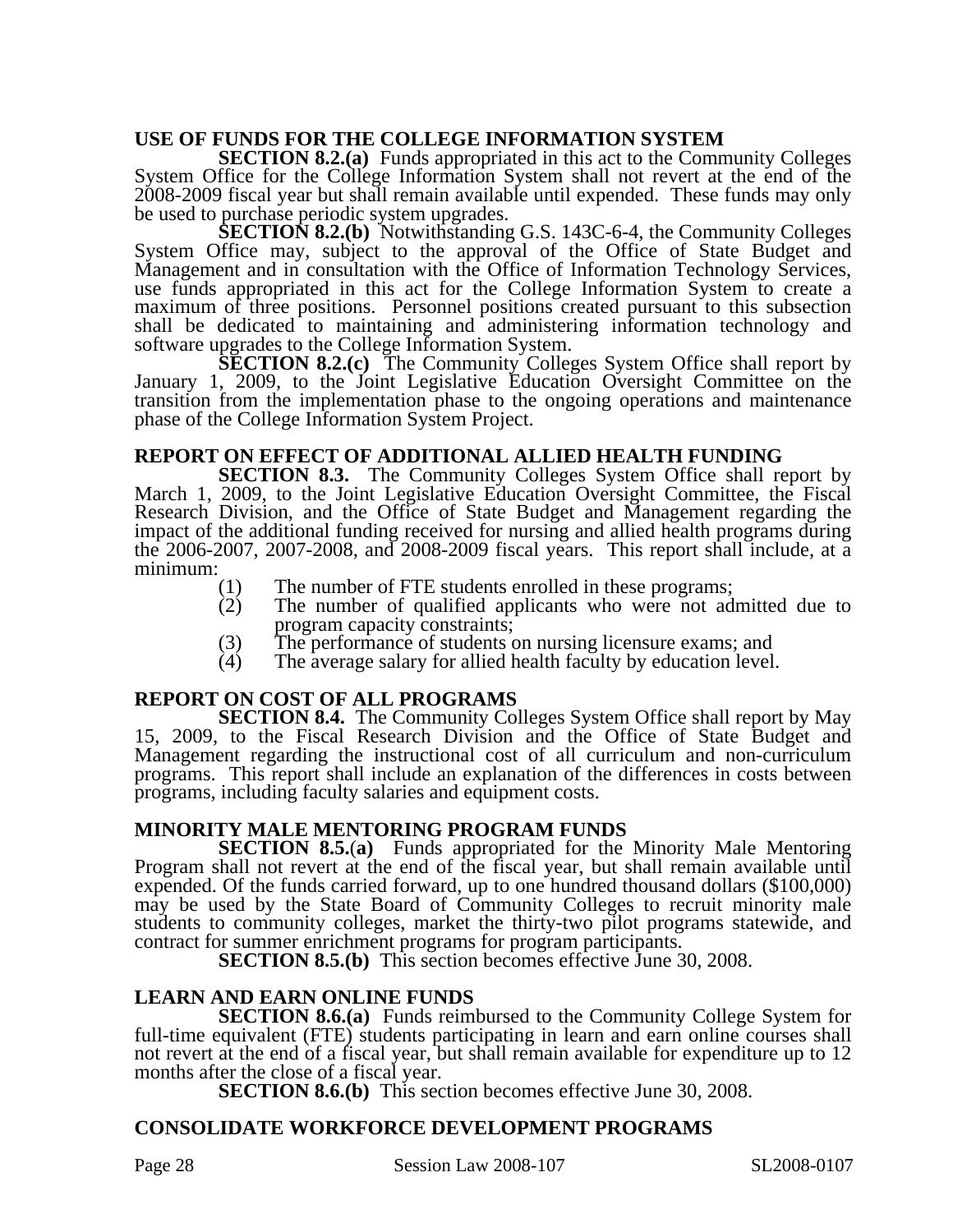# **SECTION 8.7.(a)** G.S. 115D-5.1 reads as rewritten: "**§ 115D-5.1. Workforce Development Programs.**

Community colleges shall assist in the preemployment and in-service training of employees in industry, business, agriculture, health occupation and governmental agencies. Such training shall include instruction on worker safety and health standards and practices applicable to the field of employment. The State Board of Community Colleges shall make appropriate regulations including the establishment of maximum hours of instruction which may be offered at State expense in each in-plant training program. No instructor or other employee of a community college shall engage in the normal management, supervisory and operational functions of the establishment in which the instruction is offered during the hours in which the instructor or other employee is employed for instructional or educational purposes.

(b) The North Carolina Community College System's New and Expanding Industry Training (NEIT) Program Guidelines, which were adopted by the State Board of Community Colleges on April 18, 1997, apply to all funds appropriated for the Program after June 30, 1997. A project approved as an exception under these Guidelines, or these Guidelines as modified by the State Board of Community Colleges, shall be approved for one year only.

(b1) Notwithstanding any other provision of law, the State Board of Community Colleges may adopt rules and guidelines that allow the New and Expanding Industry Training Program and the Focused Industrial Training Program to use funds appropriated for those programs to support training projects for the various branches of the United States Armed Forces.

(c) The State Board of Community Colleges shall report to the Joint Legislative Education Oversight Committee on September 1 of each year on expenditures for the New and Expanding Industry Training Program each fiscal year. The report shall include, for each company or individual that receives funds for the New and Expanding Industry Training Program:

- $(1)$  The total amount of funds received by the company or individual;<br> $(2)$  The amount of funds per trainee received by the compan
- The amount of funds per trainee received by the company or individual;
- (3) The amount of funds received per trainee by the community college training the trainee;
- (4) The number of trainees trained by company and by community college; and
- (5) The number of years the companies or individuals have been funded.

(d) Funds available to the New and Expanding Industry Training Program shall not revert at the end of a fiscal year but shall remain available until expended.

(e) There is created within the North Carolina Community College System the Customized Industry Training (CIT) Program. The CIT Customized Training Program shall offer programs and training services as new options for assisting to assist new and existing business and industry to remain productive, profitable, and within the State. Before a business or industry qualifies to receive assistance under the CIT-Customized Training Program, the President of the North Carolina Community College System shall determine that:

- (1) The business is making an appreciable capital investment;
- (2) The business is deploying new technology; and
- (2a) The business or individual is creating jobs, expanding an existing workforce, or enhancing the productivity and profitability of the operations within the State; and
- (3) The skills of the workers will be enhanced by the assistance.

(f) The State Board shall report on an annual basis to the Joint Legislative Education Oversight Committee on:

(1) The total amount of funds received by a company under the CIT Program;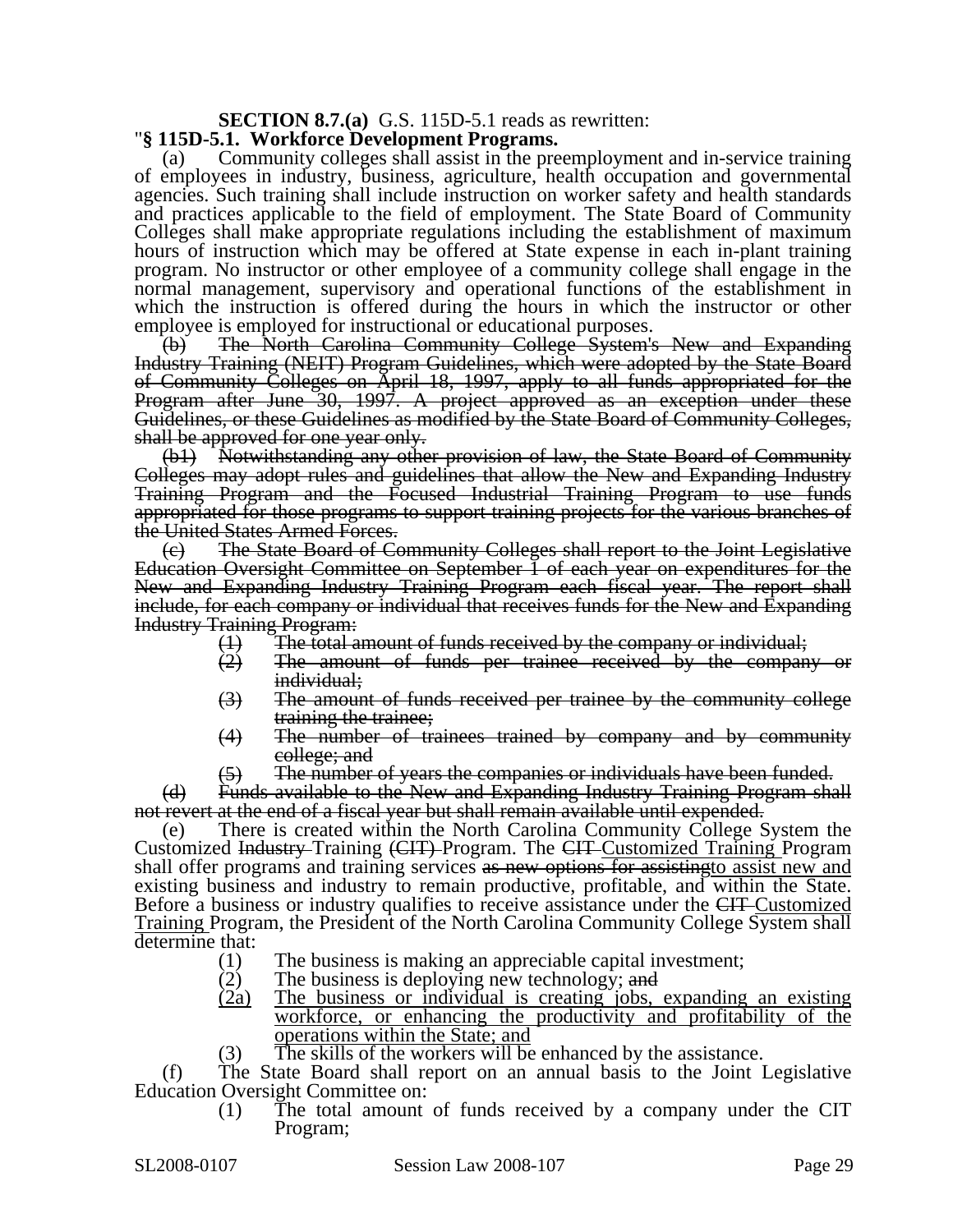- 
- (2) The amount of funds per trainee received by that company;<br>(3) The amount of funds received per trainee by the communi The amount of funds received per trainee by the community college delivering the training;
- (4) The number of trainees trained by the company and community college; and
- (5) The number of years that company has been funded.

(f1) Notwithstanding any other provision of law, the State Board of Community Colleges may adopt rules and guidelines that allow the Customized Training Program and the Focused Industrial Training Program to use funds appropriated for those programs to support training projects for the various branches of the United States

**Armed Forces.**<br>(<u>f2</u>) Fund Funds available to the Customized Training Program shall not revert at the end of a fiscal year but shall remain available until expended. Up to ten percent (10%) of the college-delivered training expenditures and up to five percent (5%) of the contractor-delivered training expenditures for the prior fiscal year for Customized Training may be allotted to each college for capacity building at that college.

(f3) Of the funds appropriated in a fiscal year for the Customized Training Programs, the State Board of Community Colleges may approve the use of up to eight percent (8%) for the training and support of regional community college personnel to deliver Customized Industry Training Program services to business and industry.

(g) The State Board shall adopt rules and policies to implement this section."

**SECTION 8.7.(b)** The State Board of Community Colleges shall transfer funds appropriated for the New and Expanding Industry Training Program and the Focused Industrial Training Program to the Customized Industry Training Programs appropriation. This transfer shall be completed by September 1, 2008.

### **BASIC SKILLS BLOCK GRANT**

**SECTION 8.8.** The Community Colleges System Office shall develop a new formula for the Basic Skills Block Grant for consideration during the 2009 Session of the General Assembly. The revised formula shall incorporate the following changes:

- (1) Federal funds shall be distributed to both community-based organizations and community colleges using the same process and shall only be awarded to programs that meet minimum standards; and
- (2) A larger amount of funding shall be distributed on the basis of performance using revised criteria.
- (3) The formula shall not include funding for members of target populations who do not receive basic skills services.

#### **TRANSFERS OF CASH BALANCES TO THE GENERAL FUND**

**SECTION 8.9.(a)** Notwithstanding any other provision of law, four million five hundred thousand dollars (\$4,500,000) of the cash balance remaining in the North Carolina Community College System Information Technology CIS Fund (Budget Code 26802, Fund 2201) on July 1, 2008, shall be transferred to the State Controller to be deposited in Nontax Budget Code 19978 (Intra State Transfers). These funds shall be used to support the General Fund appropriations for the 2008-2009 fiscal year for expansion funding for the North Carolina Community College System.

**SECTION 8.9.(b)** Notwithstanding any other provision of law, seven hundred eighty-three thousand two hundred forty-six dollars (\$783,246) of the cash balance remaining in the Focused Industrial Training (FIT) programs (Budget Code 16800, Fund 1603) on July 1, 2008, shall be transferred to the State Controller to be deposited in Nontax Budget Code 19978 (Intra State Transfers). These funds shall be used to support the General Fund appropriations for the 2008-2009 fiscal year for expansion funding for the North Carolina Community College System.

### **FUNDS FOR CAMPUS SECURITY**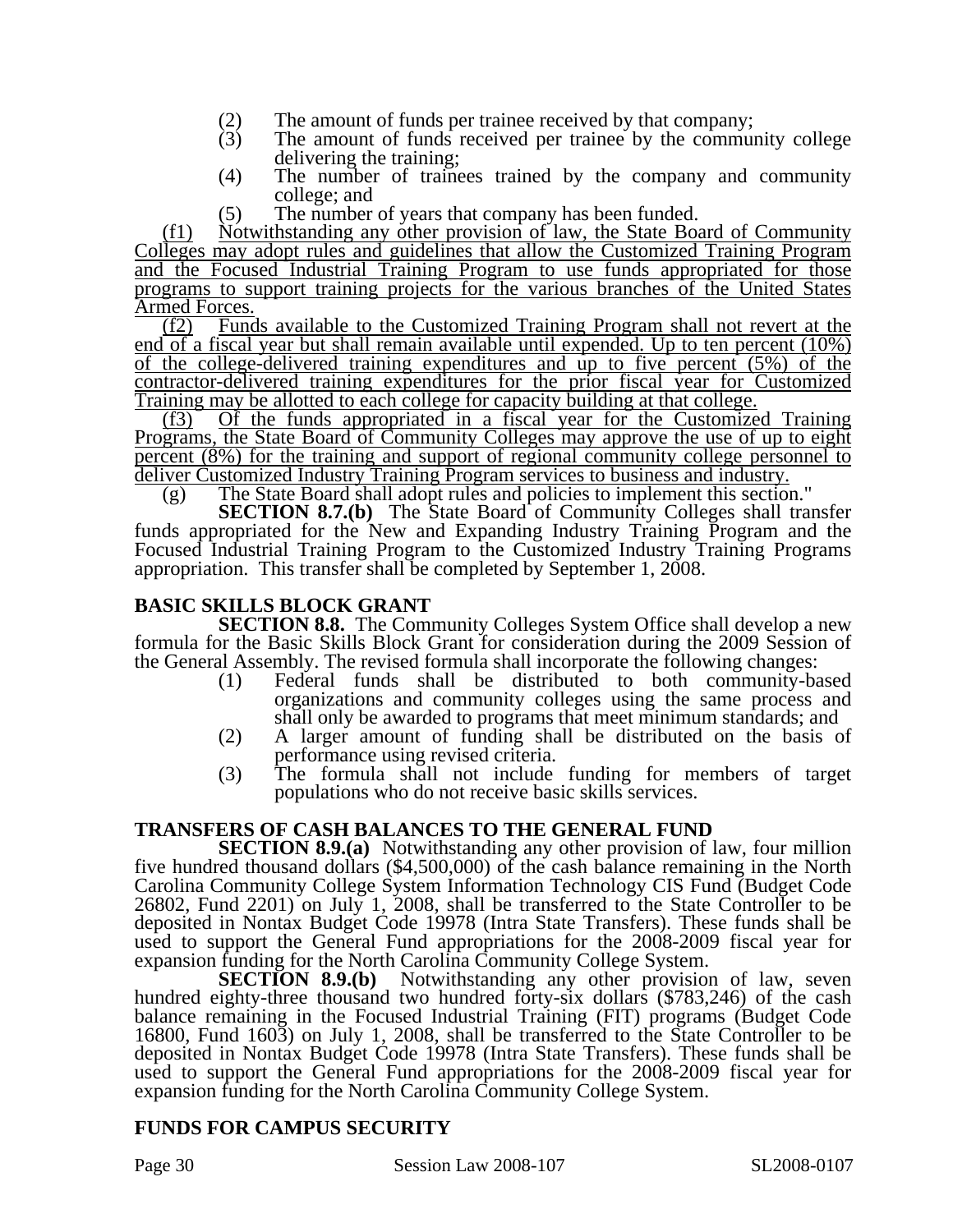**SECTION 8.10.** Notwithstanding G.S. 115D-32 or any other provision of law, a community college may use up to two percent (2%) of the noninstructional State funds allocated to it in the institutional support allotment for the 2008-2009 fiscal year for campus security. This may include the hiring of personnel, contracted professional services, surveillance cameras, call boxes, alert systems, and other equipment-related expenditures.

These funds shall be used to supplement and shall not be used to supplant existing local funding for campus security.

#### **CLARIFY USE OF FEES COLLECTED FOR GED TESTING**

**SECTION 8.11.** G.S. 115D-5 is amended by adding a new subsection to read:  $\frac{r}{s}$ 

The State Board of Community Colleges may retain and budget fees charged to students taking the General Education Development (GED) test. Fees collected for this purpose shall be used only to (i) offset the costs of the GED test, including the cost of scoring the test, (ii) offset the course of printing GED certificates, and (iii) meet federal and State reporting requirements related to the test."

#### **CARRYFORWARD OF NORTH CAROLINA RESEARCH CAMPUS BIOTECHNOLOGY TRAINING FUNDS**

**SECTION 8.12.(a)** Funds appropriated in S.L. 2006-66 and S.L. 2007-323 for the Rowan-Cabarrus Community College Biotechnology Training Center and Greenhouse at the North Carolina Research Campus in Kannapolis shall not revert, but shall remain available until expended.

**SECTION 8.12.(b)** This section becomes effective June 30, 2008.

#### **USE OF BASIC SKILLS FUNDS**

**SECTION 8.13.** Notwithstanding any other provision of law, a local community college may use up to five percent (5%) of the Literacy Funds allocated to it by the State Board of Community Colleges to procure instructional technology for literacy labs. This technology may include computers, instructional software and software licenses, scanners for testing, and classroom projection equipment.

#### **SURRY COMMUNITY COLLEGE VITICULTURE & ENOLOGY CENTER FUNDS**

**SECTION 8.14.(a)** Funds appropriated for the 2007-2008 fiscal year to the Community Colleges System Office for the operations of the North Carolina Viticulture and Enology Center located at Surry Community College shall not revert at the end of the fiscal year. Surry Community College may use these funds for capital construction for the Center.

**SECTION 8.14.(b)** This section becomes effective June 30, 2008.

#### **STUDY OF CHANGES NECESSARY TO IMPROVE FINANCIAL AID TO COMMUNITY COLLEGE STUDENTS**

**SECTION 8.15.** The Joint Legislative Education Oversight Committee shall study the changes necessary to improve financial aid for community college students. Specifically the study shall include recommendations on how to better serve nontraditional students and how to increase the number of community colleges that participate in federal student loan programs.

#### **USE OF HOSIERY CENTER FUNDS.**

**SECTION 8.16.** Funds appropriated to the Community Colleges System Office for the Hosiery Technology Center at Catawba Valley Community College may be expended for the Center for Emerging Manufacturing Solutions (CEMS), which was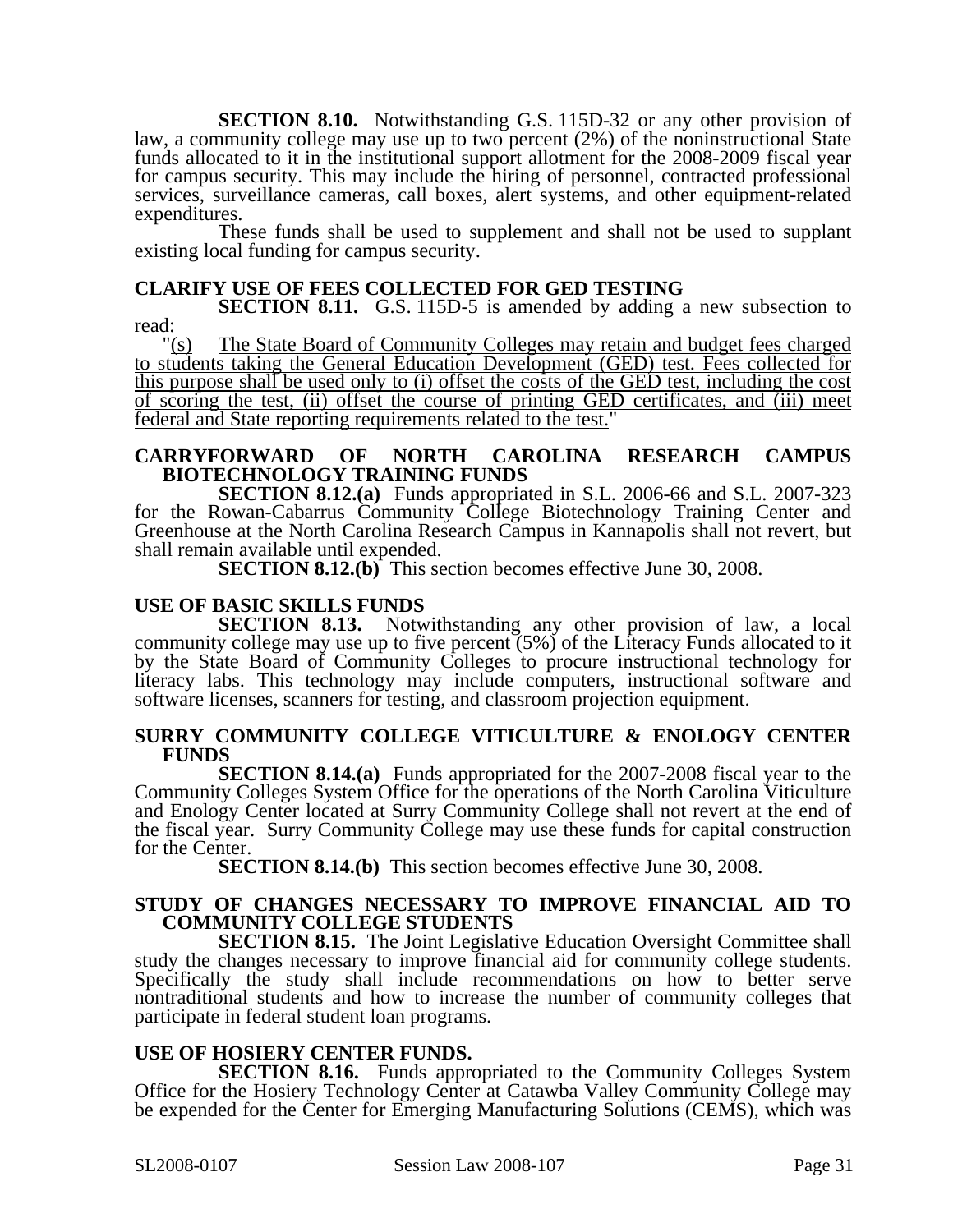established by Catawba Valley Community College in February 2008. The Hosiery Technology Center is now a division with the CEMS.

#### **NO FEES FOR FIRST AID COURSES TAKEN BY SCHOOL EMPLOYEES SECTION 8.17.** G.S. 115D-5(b) reads as rewritten:

"(b) In order to make instruction as accessible as possible to all citizens, the teaching of curricular courses and of noncurricular extension courses at convenient locations away from institution campuses as well as on campuses is authorized and shall be encouraged. A pro rata portion of the established regular tuition rate charged a full-time student shall be charged a part-time student taking any curriculum course. In lieu of any tuition charge, the State Board of Community Colleges shall establish a uniform registration fee, or a schedule of uniform registration fees, to be charged students enrolling in extension courses for which instruction is financed primarily from State funds; provided, however, that the State Board of Community Colleges may provide by general and uniform regulations for waiver of tuition and registration fees for persons not enrolled in elementary or secondary schools taking courses leading to a high school diploma or equivalent certificate, for training courses for volunteer firemen, local fire department personnel, volunteer rescue and lifesaving department personnel, local rescue and lifesaving department personnel, Radio Emergency Associated Citizens Team (REACT) members when the REACT team is under contract to a county as an emergency response agency, local law-enforcement officers, patients in State alcoholic rehabilitation centers, all full-time custodial employees of the Department of Correction, employees of the Department's Division of Community Corrections and employees of the Department of Juvenile Justice and Delinquency Prevention required to be certified under Chapter 17C of the General Statutes and the rules of the Criminal Justice and Training Standards Commission, trainees enrolled in courses conducted under the New and Expanding Industry Program, clients of sheltered workshops, clients of adult developmental activity programs, students in Health and Human Services Development Programs, juveniles of any age committed to the Department of Juvenile Justice and Delinquency Prevention by a court of competent jurisdiction, prison inmates, andmembers of the North Carolina State Defense Militia as defined in G.S. 127A-5 and as administered under Article 5 of Chapter 127A of the General Statutes. Statutes, and elementary and secondary school employees enrolled in courses in first aid or cardiopulmonary resuscitation (CPR). Provided further, tuition shall be waived for senior citizens attending institutions operating under this Chapter as set forth in Chapter 115B of the General Statutes, Tuition Waiver for Senior Citizens. Provided further, tuition shall also be waived for all courses taken by high school students at community colleges, including students in early college and middle college high school programs, in accordance with G.S. 115D-20(4) and this section."

#### **STUDENTS IN THE GATEWAY TO COLLEGE PROGRAM MAY ENROLL IN DEVELOPMENTAL COURSES**

**SECTION 8.18.** G.S. 115D-5 is amended by adding a new subsection to read:

 $f(t)$  The purpose of the first semester of the Gateway to College Program is to address additional support to successfully complete the program. Students may need to take developmental courses necessary for the transition to more challenging courses; therefore, the State Board of Community Colleges shall (i) permit high school students who are enrolled in Gateway to College Programs to enroll in developmental courses based on an assessment of their individual student needs by a high school and community college staff team and (ii) include this coursework in computing the budget FTE for the colleges."

# **USE OF FUNDS FOR ISOTHERMAL COMMUNITY COLLEGE**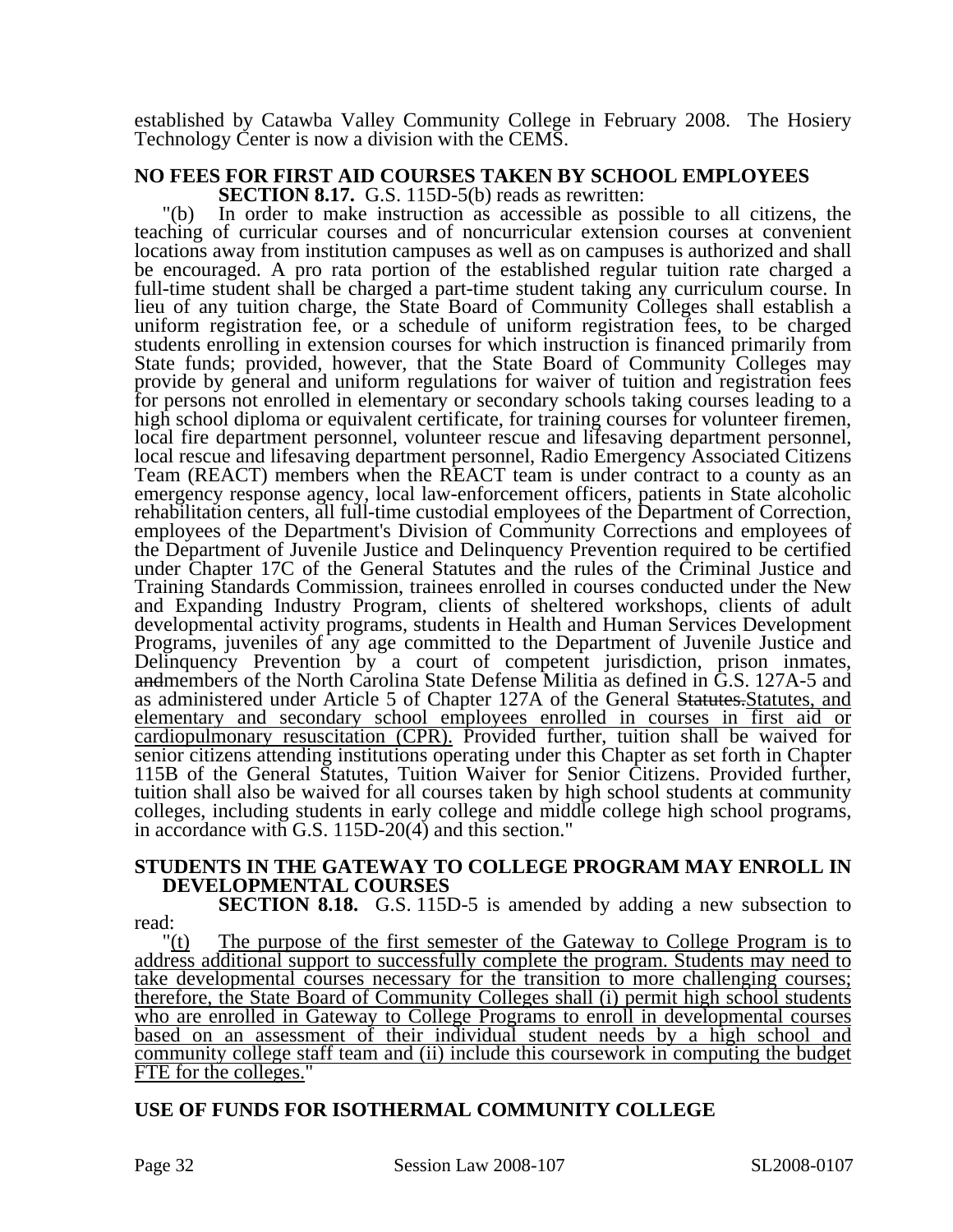**SECTION 8.19.(a)** Funds appropriated by the 2005 General Assembly as a grant-in-aid for Isothermal Community College for a capital project shall remain available to the college and may be used for another capital project at the college.

**SECTION 8.19.(b)** This section becomes effective June 30, 2008.

# **PART IX. UNIVERSITIES**

#### **ELIMINATE COACHING SCHOLARSHIP LOAN PROGRAM/TRANSFER FUND BALANCE TO GENERAL FUND**

**SECTION 9.1.(a)** G.S. 116-209.36 is repealed.

**SECTION 9.1.(b)** All financial obligations to any student awarded a scholarship loan from the Coaching Scholarship Loan Fund before July 1, 2008, shall be fulfilled provided the student remains eligible under the provisions of the Coaching Scholarship Loan Fund. All contractual agreements between a student awarded a scholarship loan from the Coaching Scholarship Loan Fund before July 1, 2008, and the State Education Assistance Authority remain enforceable and the provisions of G.S. 116-209.36 that would be applicable but for this section shall remain applicable with regard to any scholarship loan awarded before July 1, 2008.

**SECTION 9.1.(c)** Effective June 30, 2008, the unencumbered balance of funds in the Coaching Scholarship Loan Fund shall revert to the General Fund.

#### **PRIVATE COLLEGE STUDENT ELIGIBILITY FOR EARN**  OF ESCHEAT FUNDS FOR CERTAIN EARN **SCHOLARSHIPS**

**SECTION 9.2.(a)** G.S. 116-209.26(a) reads as rewritten:

- "(a) The following definitions apply to this section:
	- (1) Academic year. A period of time in which a student in matriculated status is expected to complete the equivalent of at least two semesters' or three quarters' academic work.
	- (2) Eligible postsecondary institution.  $-$  A school that is: is any of the following:
		- a. A constituent institution of The University of North Carolina as defined in G.S. 116-2(4); or
		- b. A community college as defined in G.S.  $115D-2(2)$ .G.S.  $115D-2(2)$ ; or
			- An institution as defined in G.S. 116-22(1).
	- (3) Matriculated status. Being recognized as a first-time candidate for a degree or certificate, exclusive of any course credits earned while in high school, in a defined program of study at an eligible postsecondary institution.

(4) Title IV. – Title IV of the Higher Education Act of 1965, as amended." **SECTION 9.2.(b)** G.S. 116-209.26 is amended by adding a new subsection

to read:

"(h) No funds appropriated from the Escheat Fund to the Education Access Rewards North Carolina Scholars Fund shall be used for a grant awarded under this section to a student who is an undergraduate student at an institution as defined in G.S. 116-22(1); however, funds appropriated from the General Fund to the Education Access Rewards North Carolina Scholars Fund may be used for a grant awarded under this section to a student who is an undergraduate student at an institution as defined in G.S.  $116-22(1)$ ."<br>**SECTION 9.2.(c)** Section 9.7(b) of S.L. 2007-323 reads as rewritten:

**SECTION 9.7.(b)** There is appropriated from the General Fund to the State Education Assistance Authority the sum of twenty-seven million six hundred five thousand two hundred ten dollars (\$27,605,210) for the 2007-2008 fiscal <del>year and the sum of sixty million dollars (\$60,000,000) for the 2008-2009 fiscal year.year. Of the</del>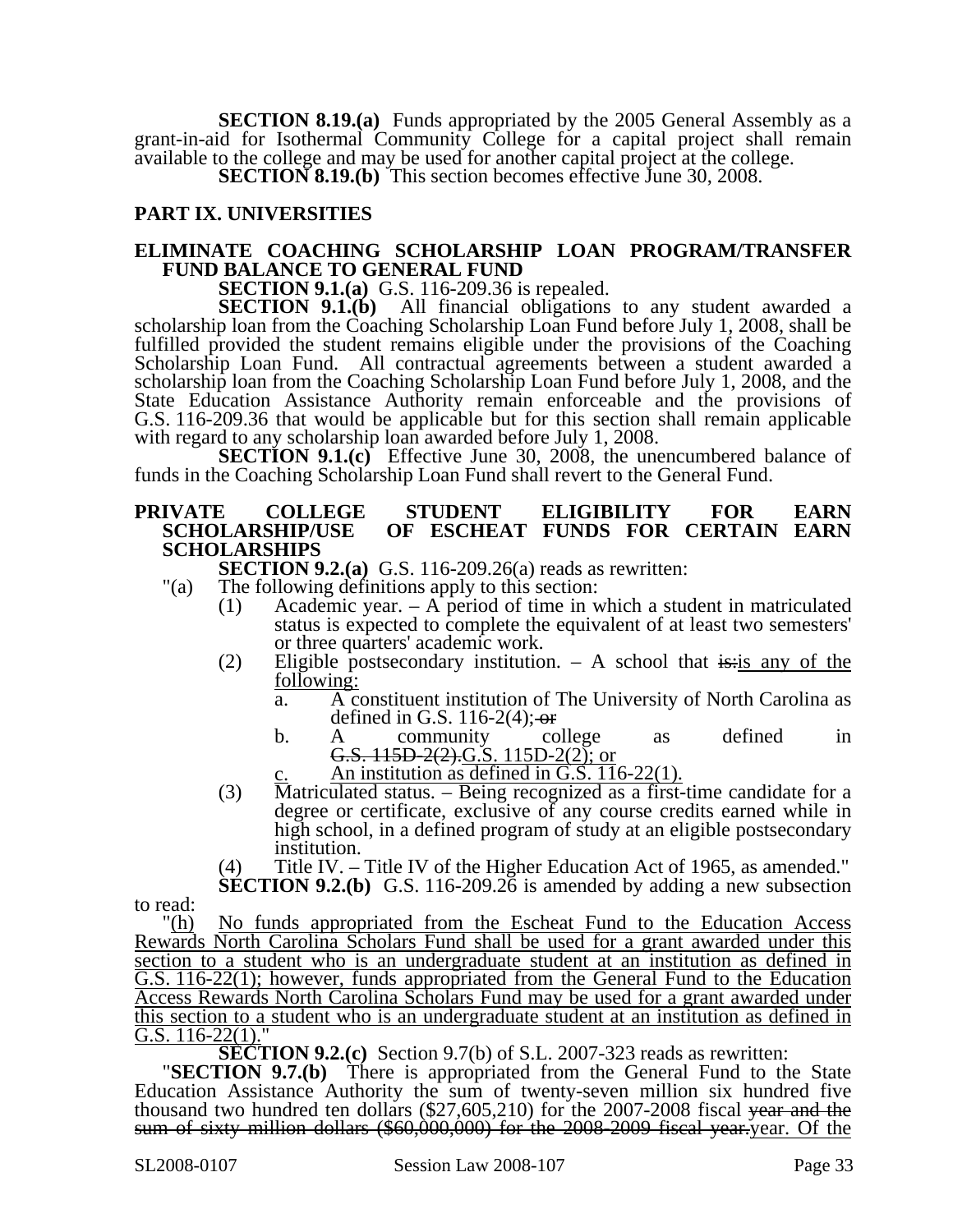funds appropriated by this act to the Board of Governors of The University of North Carolina for the 2008-2009 fiscal year the sum of sixteen million two hundred twenty-five thousand dollars (\$16,225,000) shall be allocated to the Education Access

Rewards North Carolina Scholars Fund (EARN)."<br>SECTION 9.2.(d) Section 9.7(c) of S.L. 2007-323 reads as rewritten:

"**SECTION 9.7.(c)** There is appropriated from the Escheat Fund to the State Education Assistance Authority the sum of <del>forty million dollars (\$40,000,000)</del> sixty million dollars (\$60,000,000) for the 2008-2009 fiscal year. Notwithstanding any other provision of law, no funds shall be used from the Escheat Fund until all monies from the General Fund appropriated under Section 9.7(c) have been exhausted."

**SECTION 9.2.(e)** Subsections (a) and (b) of this section apply only for academic years beginning on or after July 1, 2008.

#### **CLOSING THE ACHIEVEMENT GAP/GRANTS**

**SECTION 9.3.(a)** Of the funds appropriated by this act for the 2008-2009 fiscal year to the Board of Governors of The University of North Carolina to be used for the North Carolina Historically Minority Colleges and Universities initiative for "Closing the Achievement Gap," North Carolina Central University may use up to fifteen percent (15%) of the funds to cover the costs for administering the grants and shall award at least eighty-five percent (85%) of the funds as grants to participating public and private institutions of higher education identified as historically minority colleges and universities. These funds shall be used for the public purposes of developing and implementing after-school programs designed to close the academic achievement gap and improving the academic performance of youth at risk of academic failure and school dropout. A grant recipient under this section may also allocate the grant funds to a community-based organization that is located in close proximity to the grant recipient for the public purposes stated in this section.

**SECTION 9.3.(b)** North Carolina Central University shall report to the Joint Legislative Education Oversight Committee and to the Fiscal Research Division by April 1, 2009, regarding the number of grants awarded, the recipients of the grants, the amount of the grant awarded, the programs and purposes for which the grant was awarded, the cost of administering the grant, and any other information requested by the Committee or Fiscal Research Division. The grants awarded pursuant to this section shall also include as a term of the grant that the recipient of the grant report to the Joint Legislative Education Oversight Committee and to the Fiscal Research Division regarding the amount of the grant received, the program and purposes for which the grant was requested, the methodology used to implement the grant program and purposes, the results of the program funded by the grant, and any other information requested by the Joint Legislative Education Oversight Committee and the Fiscal Research Division.

#### **OPTIONAL SCHOLARSHIP FOR CERTAIN GRADUATES OF THE PRINCIPAL FELLOWS PROGRAM**

**SECTION 9.4.(a)** The North Carolina Principal Fellows Commission in collaboration with the State Education Assistance Authority shall make available an optional six-month scholarship in the amount of twenty thousand dollars (\$20,000) to any person who was a recipient of a scholarship loan through the Principal Fellows Program and who: (i) was in Class 10 of the Principal Fellows Program for the 2003-2004 academic year, (ii) completed the Principal Fellows Program, and (iii) has either served as a school administrator for four years at a North Carolina public school or at a school operated by the United States as required by G.S. 116-74.43, or who has had the loan forgiven by the State Education Assistance Authority pursuant to G.S. 116-74.43. A person may be eligible for the optional six-month scholarship only after fulfilling all contractual obligations agreed to by the person upon receipt of the original scholarship loan awarded to the person under G.S. 116-74.42. Exclusive of any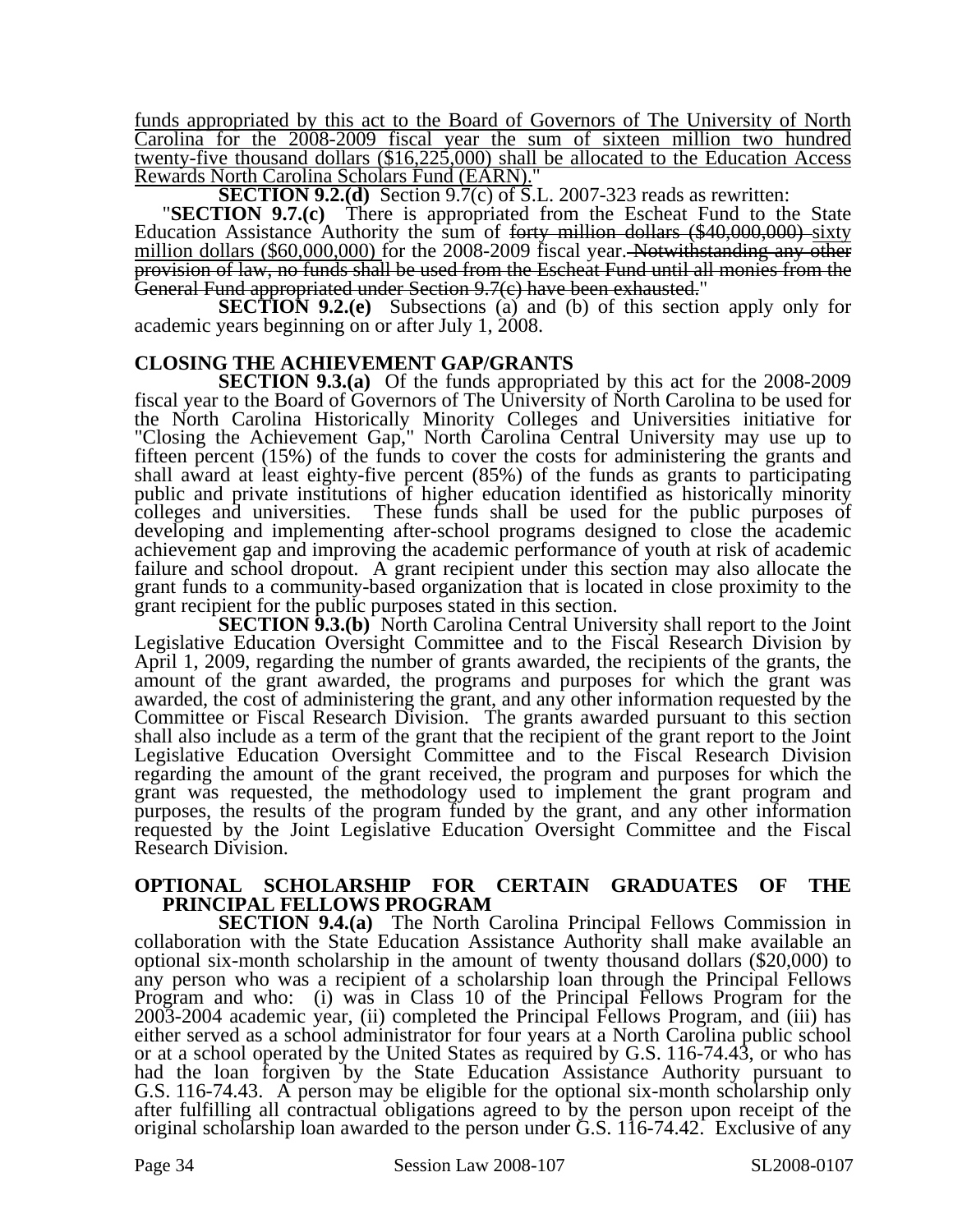deferment for extenuating circumstances, a person remains eligible for the optional six-month scholarship for two years after the six-year period of time allowed the person to satisfy the original scholarship loan requirements under G.S. 116-74.43. Should a person present extenuating circumstances, the State Education Assistance Authority may extend the period of time for which a person remains eligible for the optional six-month scholarship for a reasonable time period.

**SECTION 9.4.(b)** The Principal Fellows Commission shall develop the criteria for awarding the scholarship. In developing the criteria, the Commission shall require that the person agree to work at least another six months as a school administrator in a North Carolina public school or at a school operated by the United States after satisfying the four-year work requirement set out in G.S. 116-74.43. The Commission, in collaboration with the State Education Assistance Authority, shall develop a process for evaluating a scholarship recipient's work performance and for issuing a final approval and certification of the work performance. The Commission shall transfer to the State Education Assistance Authority the name of each recipient that it certifies as successfully completing the optional scholarship program. The State Education Assistance Authority shall pay the twenty thousand dollar (\$20,000) stipend to the scholarship recipient within a reasonable time of receiving notification from the Commission that the recipient has successfully completed the optional scholarship program. The State Education Assistance Authority shall perform all of the administrative functions necessary to implement this act, including rule making.

**SECTION 9.4.(c)** Effective June 30, 2008, the sum of one million dollars (\$1,000,000) shall revert from the Principal Fellows Trust Fund to the General Fund. The sum of one million seven hundred forty thousand dollars (\$1,740,000) in the Principal Fellows Trust Fund shall be held in reserve to pay each participant in the optional scholarship program the stipend of twenty thousand dollars (\$20,000) upon successful completion of the optional scholarship program.

# **REPORTING ON UNC FACULTY WORKLOAD**

**SECTION 9.6.(a)** The Board of Governors shall conduct a study on faculty workload. The study shall be done using the Delaware Study Method of collecting data. Information in the report shall include, but is not to be limited to:

- (1) Faculty workload data for each UNC constituent institution compared to the UNC enrollment model.
- (2) UNC faculty workload average as compared to the UNC enrollment model student credit hours per instructional position.
- (3) Faculty workload of regional and peer institutions as compared to each UNC constituent institution faculty average and to the UNC faculty workload average.

**SECTION 9.6.(b)** The UNC Board of Governors shall submit the study to the Joint Legislative Education Oversight Committee, the Office of State Budget and Management, and the Fiscal Research Division no later than August 1, 2008.

# **UNC-NCCCS 2+2 E-LEARNING INITIATIVE**

**SECTION 9.7.(a)** Funds appropriated in this act to The University of North Carolina and the North Carolina Community College System for the UNC-NCCCS 2+2 E-Learning Initiative shall be used to fund further development of online courses for 2+2 programs. Based on a mutually agreed upon decision by the State Board of Education Chairman, the President of the Community Colleges, and the President of The University of North Carolina as to the areas of greatest need, to include mathematics and science teacher licensure fields, these funds are available to support joint technology development, systems to track student progress, and articulation between a North Carolina community college and a UNC constituent institution and develop technology needed to support online courses and 2+2 programs.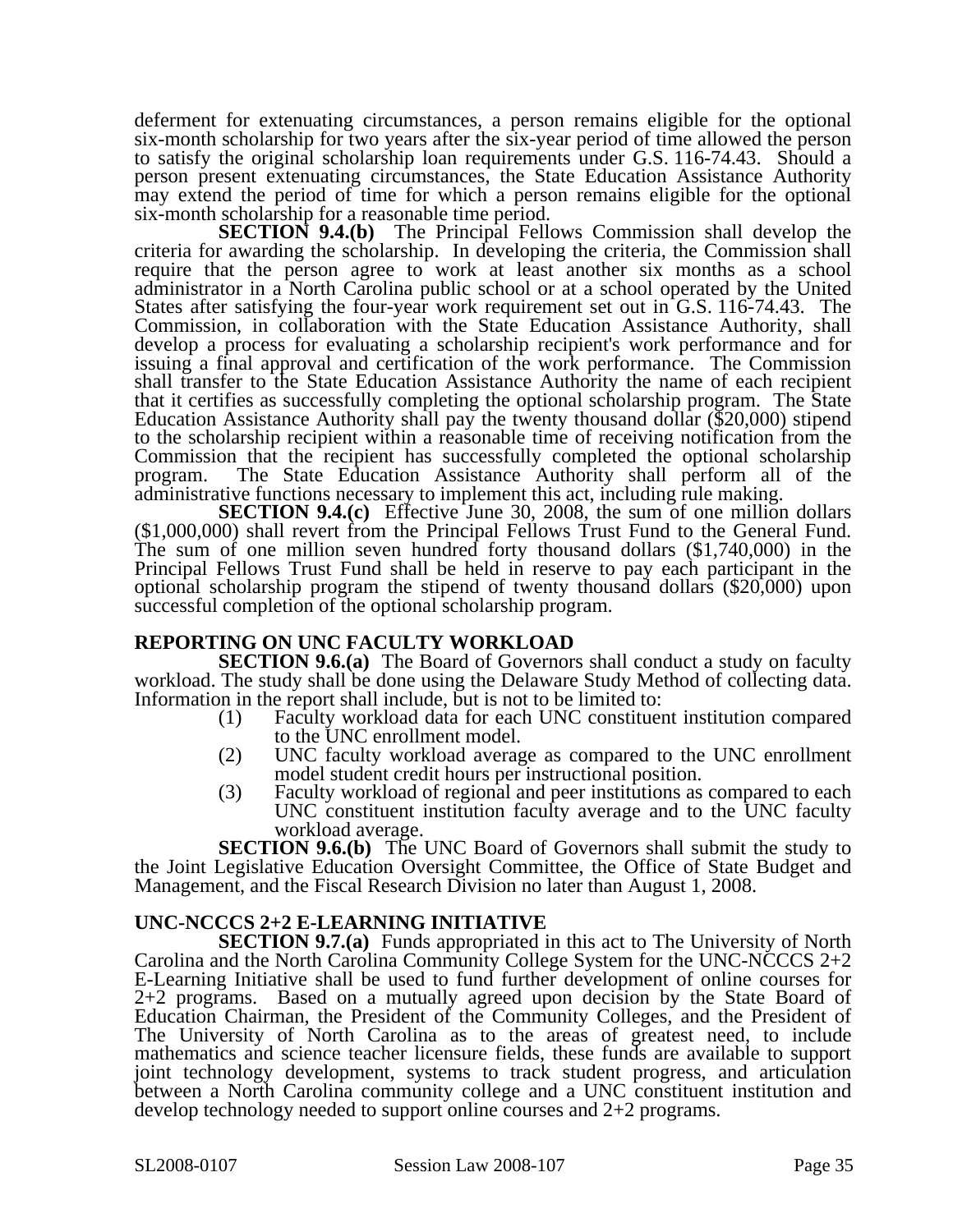**SECTION 9.7.(b)** The University of North Carolina and the North Carolina Community College System shall use these funds first to develop online teacher education programs, including baccalaureate and associate pre-major programs.

**SECTION 9.7.(c)** The University of North Carolina and Community Colleges System Office shall report by September 1, 2008, and annually thereafter, to the Joint Legislative Education Oversight Commission, the State Board of Education, the Office of State Budget and Management, and the Fiscal Research Division of the General Assembly on the implementation of the UNC-NCCCS 2+2 E-Learning Initiative. This report shall include:

- 
- (1) The courses and programs within the  $2+2$  E-Learning Initiative;<br>(2) The total number of prospective teachers that have taken or are The total number of prospective teachers that have taken or are taking part in this initiative to date broken down by the current academic period and each of the previous academic periods since the program's inception;
- (3) The total number of teachers currently in the State's classrooms, by local school administrative unit, who have taken part in this initiative;
- (4) The change in the number of teachers available to schools since the program's inception;
- (5) The qualitative data from students, teachers, local school administrative unit personnel, university personnel, and community college personnel as to the impact of this initiative on our State's teaching pool; and
- (6) An explanation of the expenditures and collaborative programs between the North Carolina Community College System and The University of North Carolina, including recommendations for improvement.

#### **UNC ENROLLMENT GROWTH REQUEST TO CONTAIN PREVIOUS ACADEMIC YEAR'S ACTUAL STUDENT CREDIT HOURS (SCH) AND FULL TIME EQUIVALENCIES (FTE)**

**SECTION 9.8.** G.S. 116-11(9) reads as rewritten:

- "(9) a. The Board of Governors shall develop, prepare and present to the Governor and the General Assembly a single, unified recommended budget for all of the constituent institutions of The University of North Carolina. The recommendations shall consist of requests in three general categories: (i) funds for the continuing operation of each constituent institution, (ii) funds for salary increases for employees exempt from the State Personnel Act and (iii) funds requested without reference to constituent institutions, itemized as to priority and covering such areas as new programs and activities, expansions of programs and activities, increases in enrollments, increases to accommodate internal shifts and categories of persons served, capital improvements, improvements in levels of operation and increases to remedy deficiencies, as well as other areas. The president may present to the General Assembly an updated estimate of tuition, fees, and other receipts by June 15 of each year to be included in the budget for the following fiscal year.
	- a1. The Board of Governors shall provide full documentation and justification of any enrollment change funding request at the time it is recommended. This documentation and justification shall include the most recent academic year's actual enrollment numbers in the same format in which the growth increase request is made. The actual enrollment numbers shall be the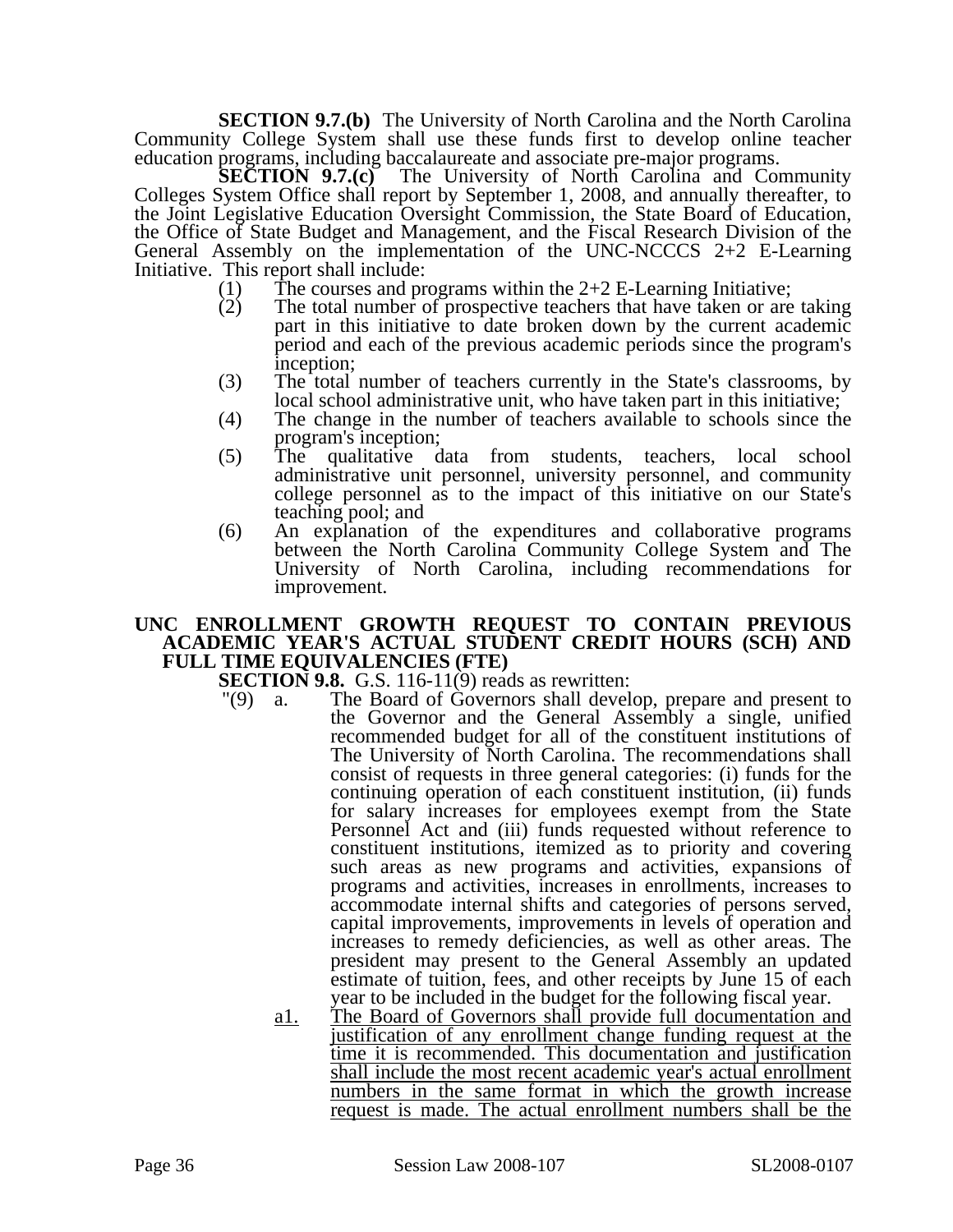actual student credit hours (SCH) or full-time equivalencies  $(\underline{FTE})$ .

- b. Funds for the continuing operation of each constituent institution shall be appropriated directly to the institution. Funds for salary increases for employees exempt from the State Personnel Act shall be appropriated to the Board in a lump sum for allocation to the institutions. Funds for the third category in paragraph a of this subdivision shall be appropriated to the Board in a lump sum for allocation to the institutions. The Board shall make allocations among the institutions in accordance with the Board's schedule of priorities and any specifications in the Current Operations Appropriations Act. When both the Board and the Director of the Budget deem it to be in the best interest of the State, funds in the third category may be allocated, in whole or in part, for other items within the list of priorities or for items not included in the list. Provided, nothing herein shall be construed to allow the General Assembly, except as to capital improvements, to refer to particular constituent institutions in any specifications as to priorities in the third category.
- c. The Director of the Budget may, on recommendation of the Board, authorize transfer of appropriated funds from one institution to another to provide adjustments for over or under enrollment or may make any other adjustments among institutions that would provide for the orderly and efficient operation of the institutions.
- d. Repealed by Session Laws 1987, c. 795, s. 27."

#### **REVERT THE 2007-2008 APPROPRIATION FOR THE EDUCATION ACCESS REWARDS NORTH CAROLINA (EARN) SCHOLARS FUND**

**SECTION 9.9.** Effective June 30, 2008, the unencumbered balance of the funds appropriated in 2007-2008 to The University of North Carolina Board of Governors and the State Education Assistance Authority in Section 9.7 of S.L. 2007-323 shall revert to the General Fund. The amount reverted shall be no less than twenty-seven million six hundred five thousand two hundred ten dollars (\$27,605,210).

#### **HIGHER EDUCATION STUDIES/DISTANCE EDUCATION AND UNC ENROLLMENT GROWTH FUNDING FORMULAS**

**SECTION 9.10.(a)** The Joint Legislative Program Evaluation Oversight Committee shall include in the 2009-2010 Work Plan for the Program Evaluation Division of the General Assembly a study of the start-up and ongoing cost of distance education and compare it with the start-up and ongoing cost of on-campus education. The Program Evaluation Division shall submit the study to the Joint Legislative Program Evaluation Oversight Committee, the Joint Legislative Education Oversight Committee, and the Fiscal Research Division at a date to be determined by the Joint Legislative Program Evaluation Oversight Committee.

**SECTION 9.10.(b)** The Joint Legislative Program Evaluation Oversight Committee shall include in the 2009-2010 Work Plan for the Program Evaluation Division of the General Assembly a comprehensive review of the full-time equivalencies (FTE) and student credit hours (SCH) enrollment growth funding formulas used by The University of North Carolina. In its study, the Program Evaluation Division shall consider and evaluate all of the following:

(1) The assumptions contained within each element of the funding formulas.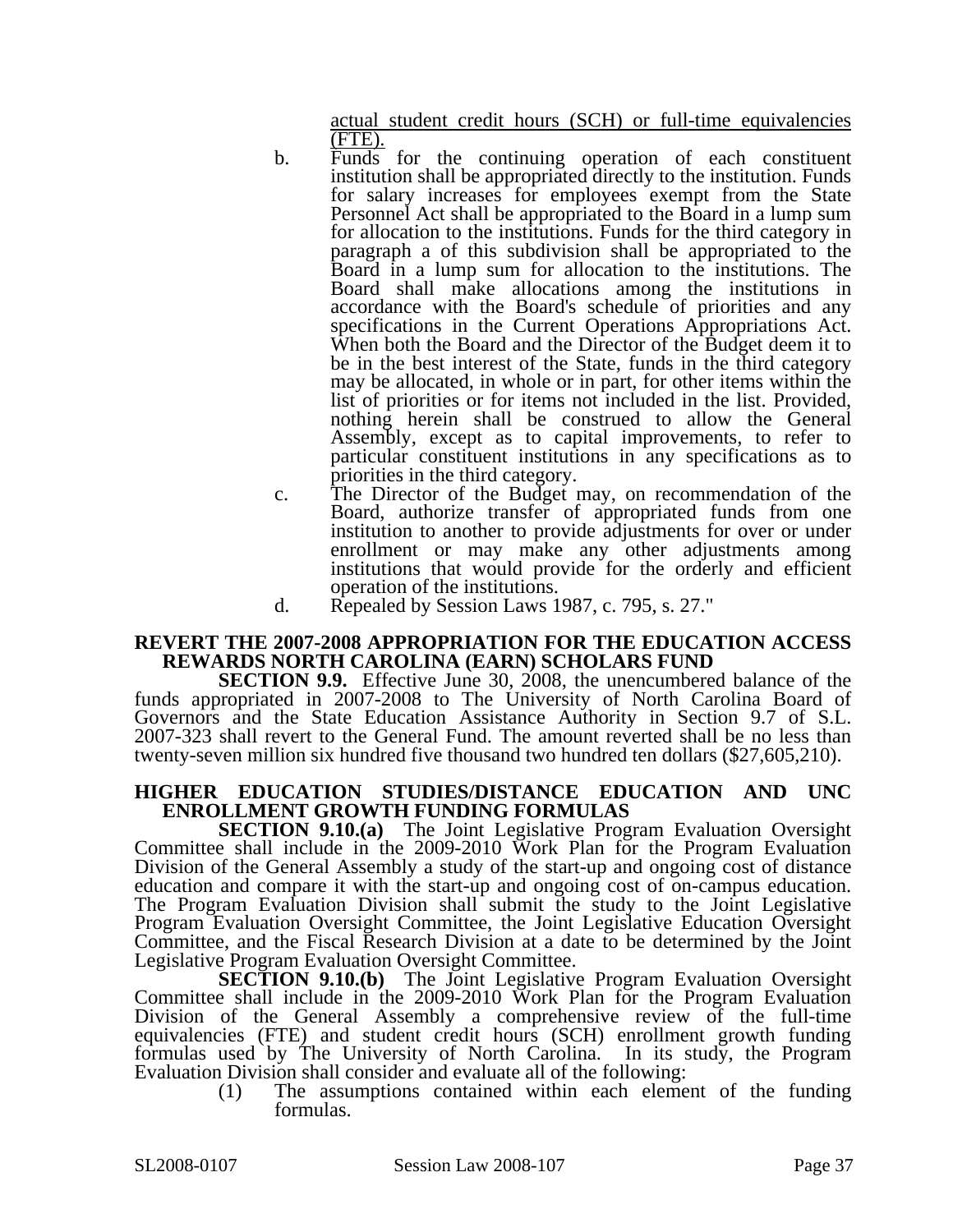- (2) Benchmark information related to specific elements within the formulas.
- (3) How a formula based on full-time equivalencies (FTE) compares with a formula based on Student Credit Hours (SCH).
- (4) The types of formulas used by other states to fund university systems; how those states use those formulas; the success of the formulas with regard to indicating future financial needs, providing equitable funding to different institutions within the system based on the size, mission, and growth of each institution; and the types of support programs, if any, addressed by the formulas.
- (5) The objectives that the formulas are designed to meet and whether those accurately reflect the goals of The University of North Carolina System.
- (6) How the current formulas should be modified, if at all, to more accurately predict The University of North Carolina System's future financial needs or whether different types of formulas would be more helpful.

The Program Evaluation Division shall submit the study to the Joint Legislative Program Evaluation Oversight Committee, the Joint Legislative Education Oversight Committee, and the Fiscal Research Division at a date to be determined by the Joint Legislative Program Evaluation Oversight Committee.

# **LEGISLATIVE TUITION GRANT/REDEFINE PART-TIME STUDENT**<br>**SECTION 9.11.(a)** G.S. 116-21.2 reads as rewritten:

#### **S.** 116-21.2. Legislative tuition grants to aid students and licensure students **attending private institutions of higher education.**

(a) Grants for Students. – In addition to any funds appropriated pursuant to G.S. 116-19 and in addition to all other financial assistance made available to institutions, or to persons attending these institutions, there is granted to each North Carolina undergraduate student attending an approved institution as defined in G.S. 116-22, a sum, to be determined by the General Assembly for each academic year which shall be distributed to the undergraduate student as provided by this subsection. A full-time North Carolina undergraduate student shall be awarded the full amount of the tuition grant provided by this section. A part-time North Carolina undergraduate student who is enrolled to take at least nine six hours of academic credit per semester shall be awarded a tuition grant in an amount that is calculated on a pro rata basis.

(a1) Grants for Licensure Students. – The legislative tuition grant provided by this section shall also be granted to each full-time licensure student who is enrolled in a program intended to result in a license in teaching or nursing at an approved institution. The legislative tuition grant provided by this section shall be awarded on a pro rata basis to any part-time licensure student who is enrolled to take at least nine-six hours of undergraduate academic credit per semester in a program intended to result in a license in teaching or nursing at an approved institution. The legislative tuition grant and prorated legislative tuition grant authorized under this subsection shall be paid for undergraduate courses only. If a course is required for licensure, but is designated as both an undergraduate and graduate course, for purposes of this subsection, the course shall be considered an undergraduate course.

(b) Administration of Grants. – The tuition grants provided for in this section shall be administered by the State Education Assistance Authority pursuant to rules adopted by the State Education Assistance Authority not inconsistent with this section. The State Education Assistance Authority shall not approve any grant until it receives proper certification from an approved institution that the student or licensure student applying for the grant is eligible. Upon receipt of the certification, the State Education Assistance Authority shall remit at the times as it prescribes the grant to the approved institution on behalf, and to the credit, of the student or licensure student.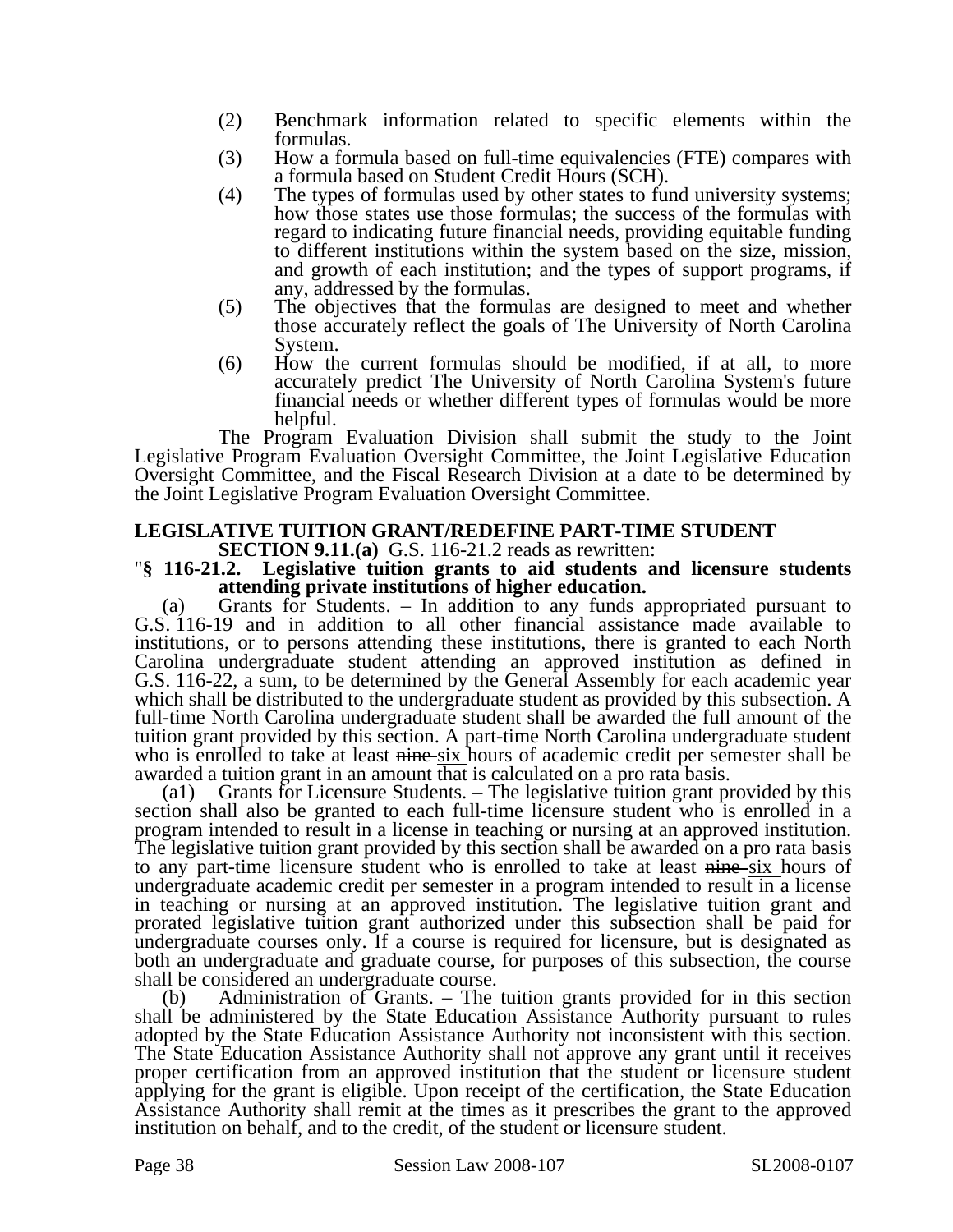(c) Student or Licensure Student Change of Status; Audits. – In the event a full-time student on whose behalf a grant has been paid in accordance with subsection (a) of this section or a full-time licensure student on whose behalf a grant has been paid in accordance with subsection (a1) of this section is not enrolled and carrying a minimum academic load as of the tenth classroom day following the beginning of the school term for which the grant was paid, the institution shall refund the full amount of the grant to the State Education Assistance Authority. If a part-time student on whose behalf a prorated grant has been paid in accordance with subsection (a) of this section or a part-time licensure student on whose behalf a prorated grant has been paid in accordance with subsection (a1) of this section is not enrolled and carrying a minimum academic load of  $\frac{m}{n}$  six credit hours per semester in the undergraduate class as of the tenth classroom day following the beginning of the school term for which the grant was paid, the institution shall refund the full amount of the grant to the State Education Assistance Authority. If the matriculated status of a full-time student or a full-time licensure student changes to a matriculated status of part-time student or part-time licensure student by the tenth classroom day following the beginning of the school term for which the grant was paid, the institution shall refund only the difference between the amount of the full-time grant awarded and the amount of the part-time grant that is awarded pursuant to this section. Each approved institution shall be subject to examination by the State Auditor for the purpose of determining whether the institution has properly certified eligibility and enrollment of students and licensure students and credited grants paid on behalf of them.

(d) Shortfall. – In the event there are not sufficient funds to provide each eligible student or licensure student with a full or prorated grant as provided by subsection (a) of this section or a full or a prorated grant as provided by subsection (a1) of this section:

- (1) The Board of Governors of The University of North Carolina, with the approval of the Office of State Budget and Management, may transfer available funds to meet the needs of the programs provided by subsections (a), (a1), and (b) of this section; and
- (2) Each eligible student and licensure student shall receive a pro rata share of funds then available for the remainder of the academic year within the fiscal period covered by the current appropriation.

(e) Reversions. – Any remaining funds shall revert to the General Fund."

**SECTION 9.11.(b)** This section applies to academic semesters beginning on or after July 1, 2008.

### **UNIVERSITY OF NORTH CAROLINA TO STUDY COASTAL SOUNDS WIND ENERGY**

**SECTION 9.12.** The University of North Carolina shall study the feasibility of establishing wind turbines in the Pamlico and Albemarle Sounds. The study shall include an analysis of energy production potential (including the resulting benefits due to a reduction in dependence on fossil fuel combustion for generation of electricity), siting, ecological impacts, and statutory or regulatory barriers to construction and operation of one or more wind turbines and associated support and interconnection facilities in the coastal sounds. The study shall also consider the feasibility and potential synergistic benefits of co-siting wind turbines and artificial oyster reefs.

The Board of Governors shall use available funds from its budget in conducting this study and may apply for, receive, or accept grants and contributions from any source for the purposes of conducting the study. The Board of Governors shall report the results of this study to the House Committee on Energy and Energy Efficiency and the Senate Committee on Agriculture/Environment/Natural Resources by July 1, 2009.

### **AGRICULTURE RESEARCH STATIONS**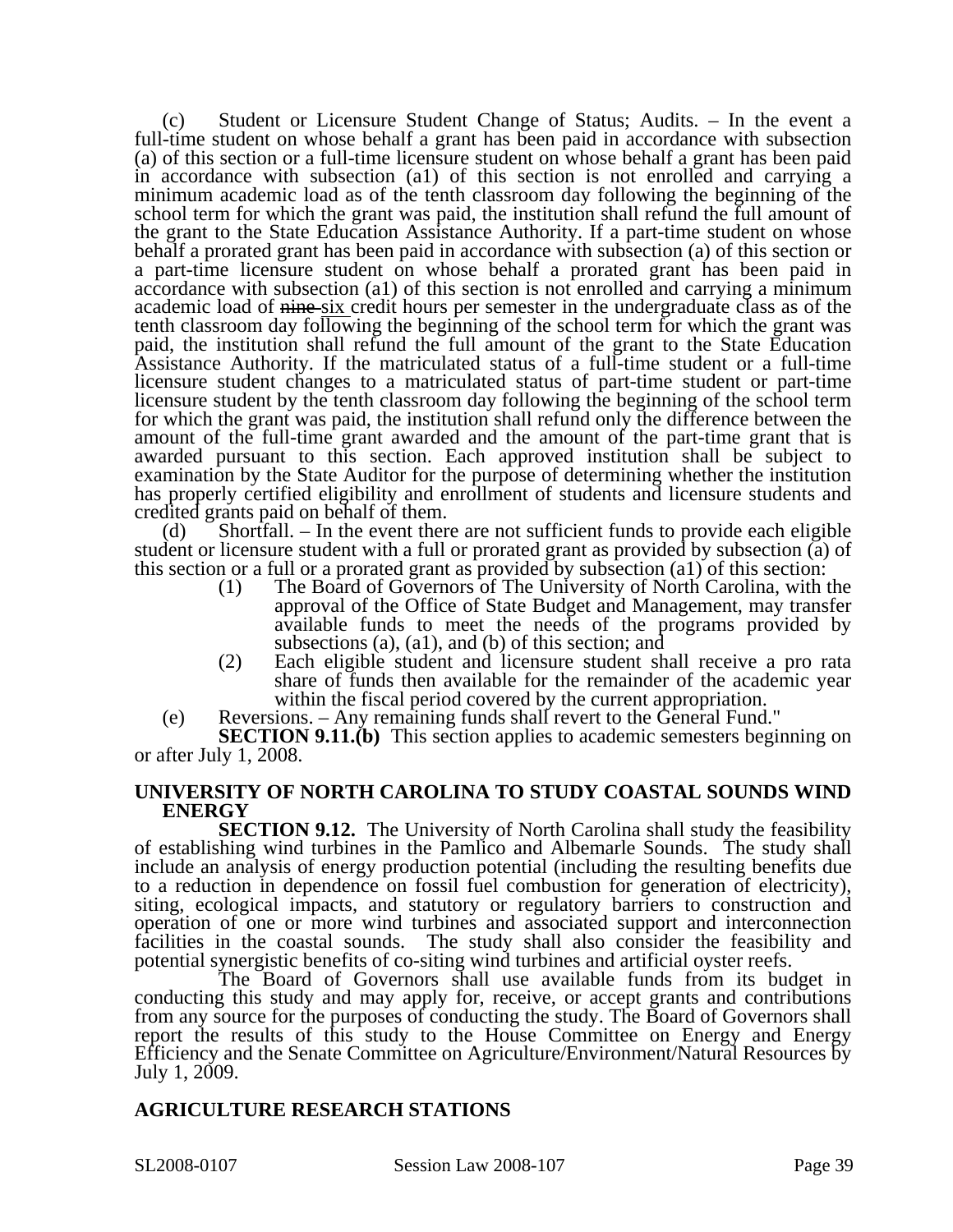**SECTION 9.13.** The Dean of the College of Agriculture and Life Sciences at North Carolina State University, the Dean of the School of Agriculture and Environmental Sciences at North Carolina Agricultural and Technical State University, and the Commissioner of Agriculture shall jointly study and develop a comprehensive strategic plan for the management of both: (i) the agriculture research stations that are currently jointly managed by North Carolina State University and the Department of Agriculture and Consumer Services, and (ii) the university research farm managed by North Carolina Agricultural and Technical State University. The plan shall identify ways to improve the efficiency and effectiveness of the research stations and university research farm. The plan shall be submitted to the Chairs of the House Agriculture Committee, the Senate Agriculture, Environment, and Natural Resources Committee, and the House and Senate Appropriations Subcommittees on Natural and Economic Resources no later than May 1, 2009.

## **STUDY OF STRUCTURE AND ORGANIZATION OF THE DEPARTMENT OF PUBLIC INSTRUCTION**

The Joint Legislative Program Evaluation Oversight Committee shall include in the 2008-2009 Work Plan for the Program Evaluation Division of the General Assembly a review and study of the structure and organization of the Department of Public Instruction and the State Board of Education. The Program Evaluation Division shall submit the study to the Joint Legislative Program Evaluation Oversight Committee, the Joint Legislative Education Oversight Committee, the Chairs of the Appropriations Committees of the Senate and the House of Representatives, and the Fiscal Research Division by December 31, 2008.

### **BIENNIAL PROJECTION OF UNC ENROLLMENT GROWTH**

**SECTION 9.15.** Part 2A of Article 1 of Chapter 116 of the General Statutes is amended by adding a new section to read:

#### "**§ 116-30.7. Biennial projection of enrollment growth for The University of North Carolina.**

By September 1 of each even-numbered year, the General Administration of The University of North Carolina shall provide to the Joint Education Legislative Oversight Committee and to the Office of State Budget and Management a projection of the total student enrollment in The University of North Carolina that is anticipated for the next biennium. The enrollment projection shall be divided into the following categories and shall include the projected growth for each year of the biennium in each category at each of the constituent institutions: undergraduate students, graduate students (students earning master's and doctoral degrees), first year professional students, and any other categories deemed appropriate by General Administration. The projection shall also distinguish between on-campus and distance education students. The projections shall be considered by the Director of the Budget when determining the amount the Director proposes to fund as the continuation requirement for the enrollment increase in the university system pursuant to G.S.  $143C-3-5(b)$ .

#### **UNIVERSITY OF NORTH CAROLINA AND DEPARTMENT OF ENVIRONMENT AND NATURAL RESOURCES TO STUDY PLASTICS USE**

**SECTION 9.17.** The University of North Carolina, in collaboration with the Division of Waste Management of the Department of Environment and Natural Resources shall study the current state, usage, and recycling of plastics (including, but not limited to, beverage bottles and plastic bags) in North Carolina. The study shall include an analysis of the following:

(1) The impact of plastics on the environment and particularly on solid waste management in the State;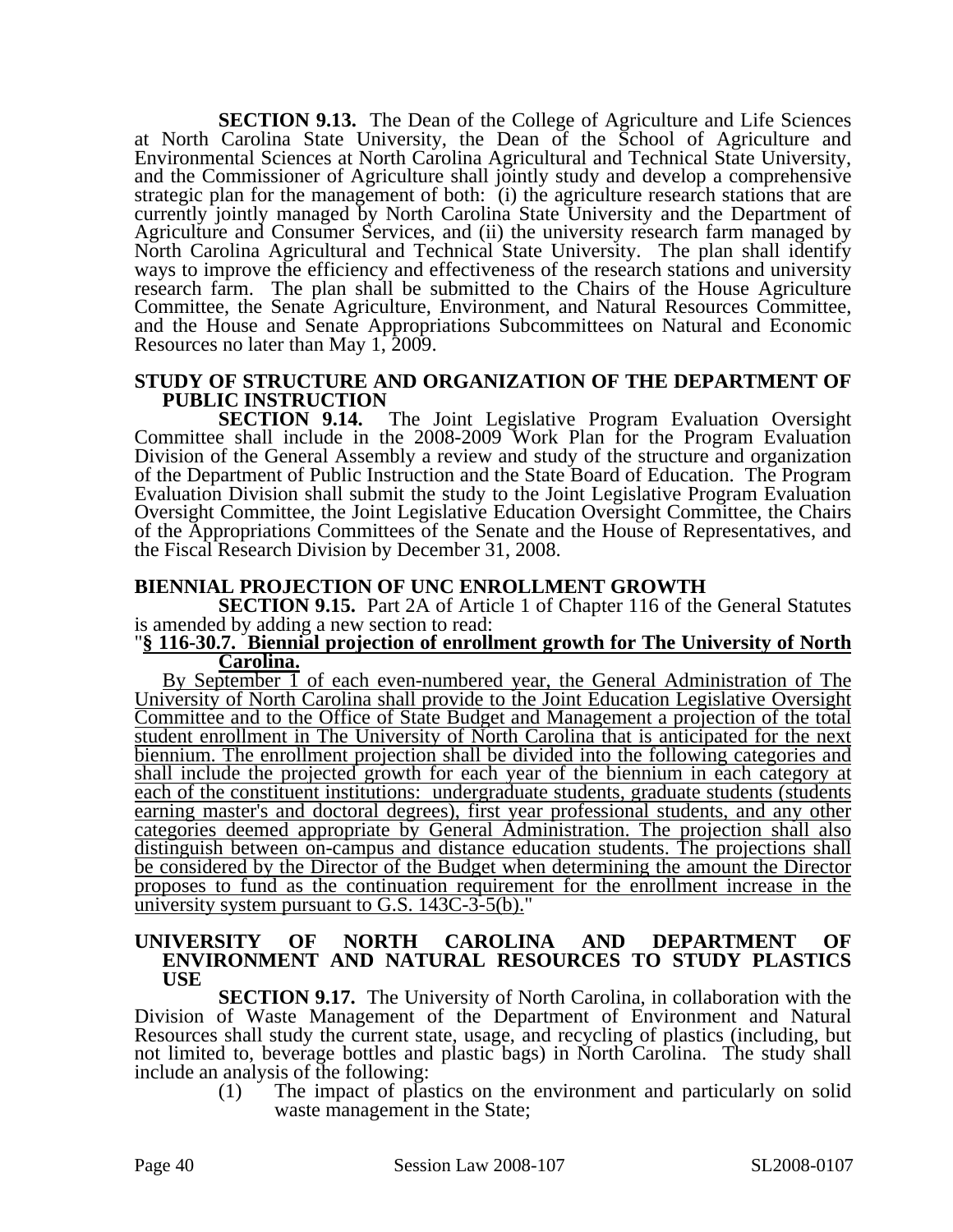- (2) The current prevalence and utilization of recycling in the State's plastics waste stream:
- (3) The technical and regulatory barriers to increased recycling of plastics waste streams;
- (4) The current and potential benefits to the State's economy from enhancements in plastics recycling; and
- (5) The potential for substitution of biodegradable plastics and plastics manufactured from renewable materials for plastics manufactured from fossil fuels.

The study shall also include recommendations regarding potential policy or statutory changes necessary to encourage plastics recycling, as well as areas or issues where further research is needed.

The Board of Governors of The University of North Carolina and the Secretary of the Department of Environment and Natural Resources shall use available funds from their budgets in conducting this study and may apply for, receive, or accept grants and contributions from any source for the purposes of conducting the study. The Board of Governors and the Secretary shall report the results of this study to the House of Representatives Committee on Energy and Energy Efficiency and the Senate Committee on Agriculture/Environment/Natural Resources by May 1, 2009.

### **PART X. DEPARTMENT OF HEALTH AND HUMAN SERVICES**

### **NC RX FUNDS TRANSFER**

**SECTION 10.1.** The sum of three million five hundred thousand dollars (\$3,500,000) of the cash balance remaining in the NC Rx Program (Budget Code 536J50, Fund 1510) on July 1, 2008, shall be transferred to the State Controller to be deposited in Nontax Budget Code 19978 (Intra State Transfers). These funds shall be used to support General Fund appropriations for the 2008-2009 fiscal year in the following amounts and for the following purposes:

- 
- following amounts and for the following purposes: (1)  $$700,000$  to Community Health Centers (Budget Code 536E66, (2) Fund 1510), and
- (3) \$500,000 to the North Carolina Housing Trust Fund (Budget Code 13010).

### **DHHS BUDGET FLEXIBILITY**

**SECTION 10.1A.** Notwithstanding G.S. 143C-6-4, for the 2008-2009 fiscal year the Department of Health and Human Services may, with approval of the Office of State Budget and Management, take actions necessary to identify and realign or adjust the authorized budgets of the Department to fund payments for audit services provided by the Office of State Auditor and for data processing services billed by the State Information Technology Services office.

### **STATE COUNTY SPECIAL ASSISTANCE**

**SECTION 10.2.** Section 10.13 of S.L. 2007-323 is amended by adding the following new subsection to read:

**SECTION 10.13.(c1)** Effective January 1, 2009, the maximum monthly rate for residents in adult care home facilities shall be one thousand two hundred seven dollars (\$1,207) per month per resident unless adjusted by the Department in accordance with subsection (e) of this section."

AIDS DRUG ASSISTANCE PROGRAM<br>SECTION 10.3. Section 10.26 of S.L. 2007-323 reads as rewritten:

**SECTION 10.26.(a)** For the 2007-2008 fiscal year and the 2008-2009 fiscal year, year, the Department may adjust the financial eligibility criterion of the ADAP up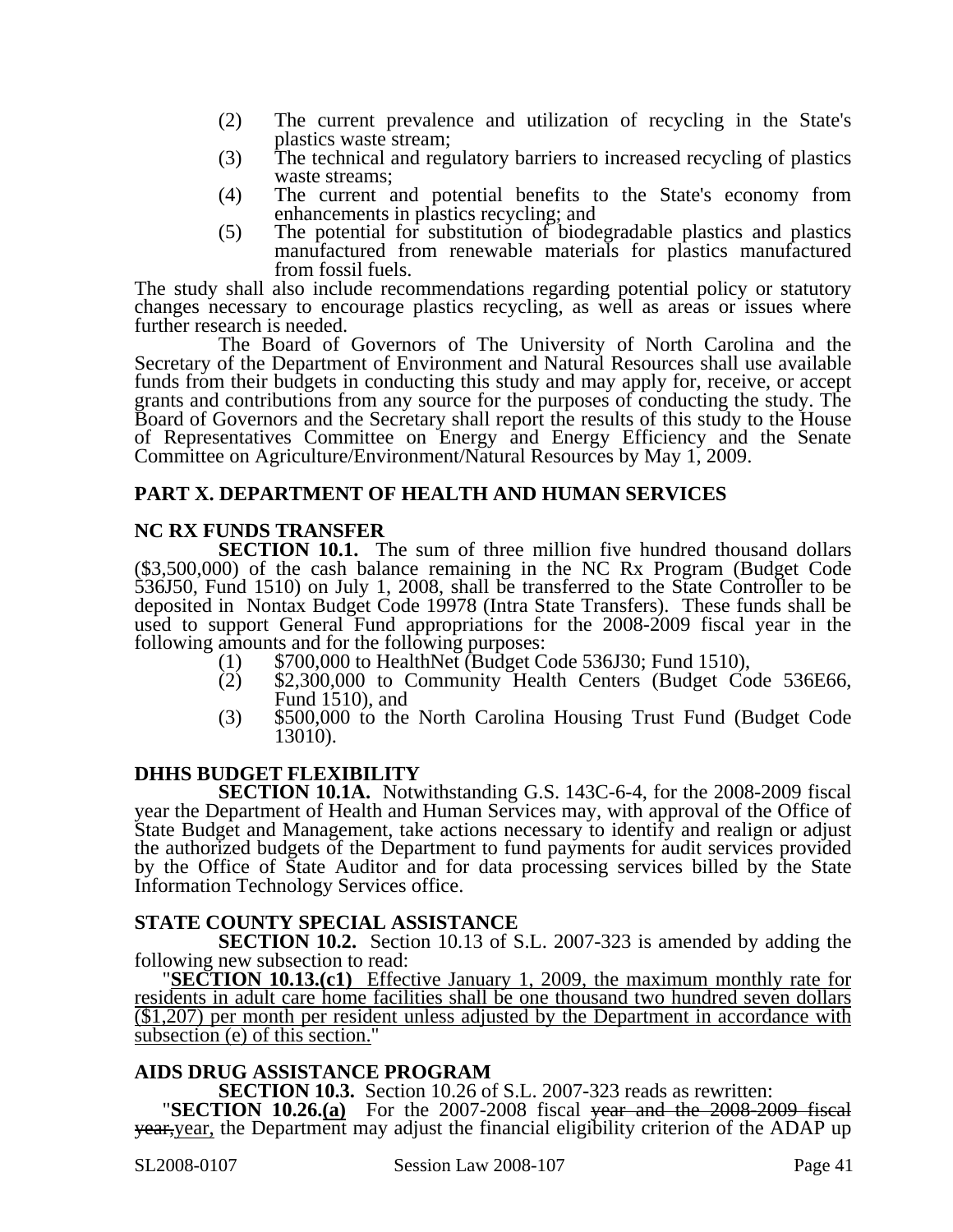to an amount not exceeding two hundred fifty percent (250%) of the federal poverty level in order to serve as many eligible North Carolinians living with HIV disease as possible within existing resources plus any new federal resources. If the Department raises the eligibility limit above one hundred twenty-five percent (125%) of the federal poverty level and a waiting list develops as a result, the Department shall give priority on the waiting list to those individuals at or below one hundred twenty-five percent

(125%) of the federal poverty level. "**SECTION 10.26.(b)** For the 2008-2009 fiscal year, the Department may, within existing ADAP Program resources, adjust the financial eligibility criterion of the ADAP up to an amount not exceeding three hundred percent (300%) of the federal poverty level in order to serve as many eligible North Carolinians living with HIV disease as possible within existing resources plus any new federal resources. If a waiting list develops as a result of the eligibility criterion being raised, the Department shall give first priority to those individuals on the waiting list with income at or below one hundred twenty-five percent (125%) of the federal poverty level, and second priority to those individuals with income above one hundred twenty-five percent (125%) and at or below two hundred fifty percent (250%) of federal poverty guidelines."

## **CHANGES TO COMMUNITY-FOCUSED ELIMINATING HEALTH DISPARITIES INITIATIVE**<br>**SECTION 10.4.** Section 10.22 of S.L. 2007-323 reads as rewritten:

**SECTION 10.22.(a)** Of funds appropriated in this act from the General Fund to the Department of Health and Human Services, the sum of two million five hundred thousand dollars (\$2,500,000) for the 2007-2008 fiscal year and the sum of <del>two million</del> dollars (\$2,000,000) for thethree million dollars (\$3,000,000) for the 2008-2009 fiscal dollars (\$2,000,000) for the three million dollars (\$3,000,000) for the 2008-2009 fiscal year shall be allocated for the Community-Focused Eliminating Health Disparities Initiative (CFEHDI) to provide grants-in-aid to local public health departments, American Indian tribes, and faith-based and community-based organizations to close the gap in the health status of African-Americans, Hispanics/Latinos, and American Indians as compared to the health status of white persons. These grants shall focus on the use of preventive measures to support healthy lifestyles. The areas of focus on health status shall be infant mortality, HIV-AIDS and sexually transmitted infections, cancer, diabetes, and homicides and motor vehicle deaths.

The five hundred thousand dollars (\$500,000) in nonrecurring funds appropriated in this act to the Department of Health and Human Services, Division of Public Health, for the Health Disparities Initiative in the 2007-2008 fiscal year shall be awarded as a grant-in-aid to honor the memory of the following recently deceased members of the General Assembly: Bernard Allen, John Hall, Robert Holloman, Howard Hunter, Jeanne Lucas, and William Martin. These funds shall be used for concerted efforts to address large gaps in health status among North Carolinians who are African-American, as well as disparities among other minority populations in North Carolina. These efforts shall include:

- (1) Providing enhanced education and outreach to minority populations on the prevention, diagnosis, and treatment of heart disease, breast cancer, diabetes, obesity, hypertension, sickle cell anemia, and HIV infection.
- (2) Addressing cultural and communication barriers to quality care by improving interpersonal processes between clinicians and patients.

The Secretary shall send to each grantee organization a letter stating that the award is made in honor of the memory of and in recognition of the recent deaths of Senators Robert Holloman, Jeanne Lucas, and William Martin and Representatives Bernard Allen, John Hall, and Howard Hunter. "**SECTION 10.22.(b)** The Department of Health and Human Services shall report

on the following with respect to funds appropriated to the CFEHDI program in fiscal years 2005-2006, 2006-2007, and 2007-2008.for the 2007-2008 and 2008-2009 fiscal years. The report shall address for each fiscal year: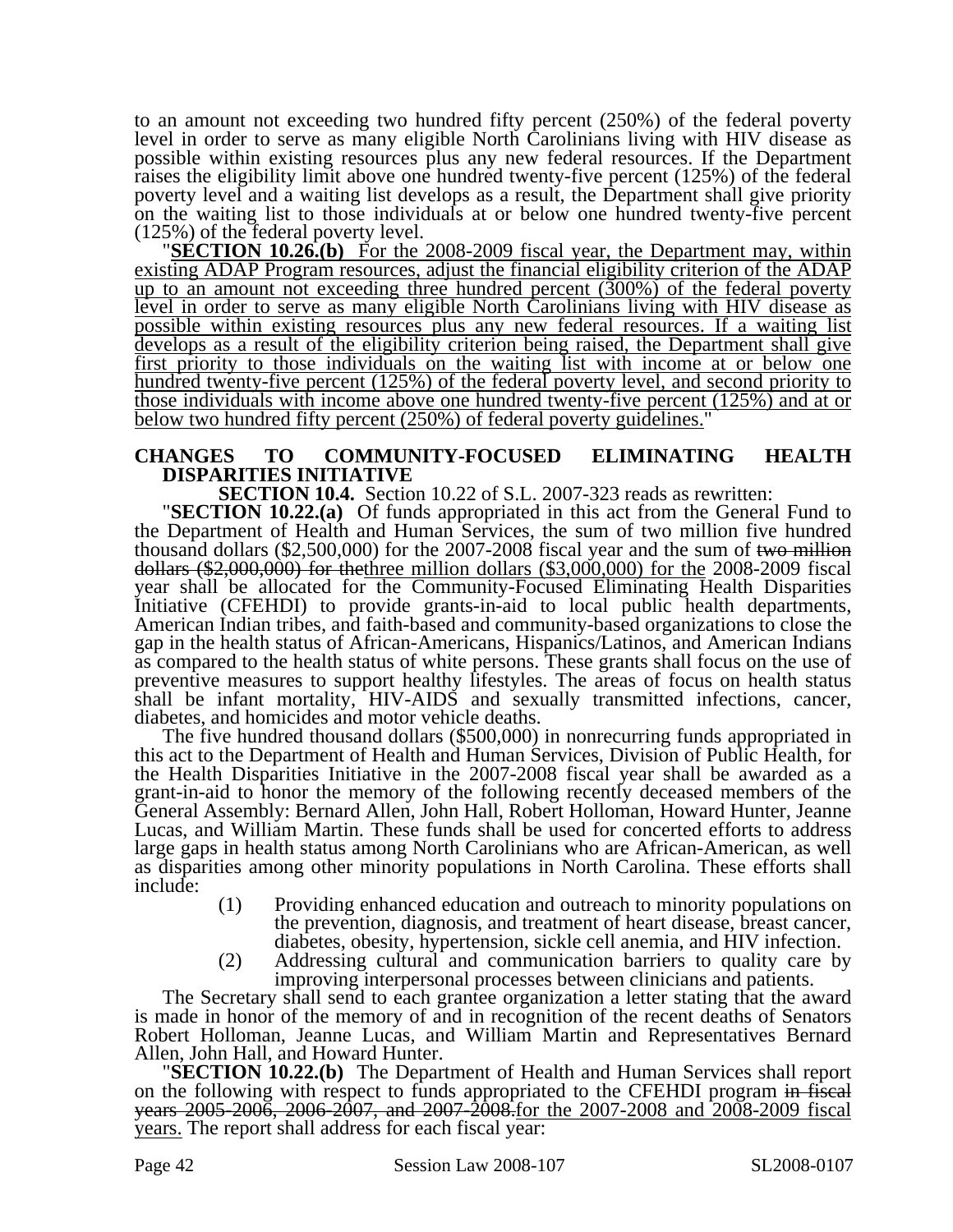- (1) Which community programs and local health departments received CFEHDI grants.
- (2) What amount of funding did each program or local health department receive.
- (3) Which of the minority populations were served by the programs or local health departments.
- (4) Which counties were served by the programs or local health departments.
- (5) What activities were planned and implemented by the programs or local health departments to fulfill the community focus of the CFEHDI program.

The report shall also contain a comprehensive evaluation of all grantees with regard to fulfilling the goals of the program, assessing the difference the funded activities have made in the community, and addressing and mitigating the health disparities identified in the Racial and Ethnic Health Disparities in North Carolina, Report Card 2006. In addition, the The Department shall solicit from the grantees their observations and recommendations on ways the CFEHDI program can best accomplish its goals. The report shall also include specific activities undertaken pursuant to subsection (a) of this section to address large gaps in health status among North Carolinians who are African-American and other minority populations in this State. The Department shall submit the report not later than October 1, 2009, to the House of Representatives Appropriations Subcommittee on Health and Human Services, the Senate Appropriations Committee on Health and Human Services, and the Fiscal Research Division."

### **NICOTINE REPLACEMENT THERAPY PROGRAMS**

**SECTION 10.4B.** Article 1 of Chapter 90 of the General Statutes is amended by adding the following new section to read:

#### "**§ 90-18.6. Requirements for certain nicotine replacement therapy programs.**

The Health and Wellness Trust Fund ("Trust Fund") or the Department of Health and Human Services ("Department") may contract for the operation of a tobacco-use cessation program through which the Trust Fund or the Department, as applicable, may engage agents or contractors for the purpose of (i) recommending to individuals over-the-counter nicotine replacement therapy products and supplying the products free of charge to the individual and (ii) discussing with the individual contraindications and all other aspects of over-the-counter nicotine replacement therapy. All medical aspects of the nicotine replacement therapy programs shall be supervised by a physician who is licensed under this Article to practice medicine and who is under contract to or employed by the Trust Fund or the Department, as applicable, for the purpose of supervising nicotine replacement therapy programs. The physician under contract with or employed by the Trust Fund or the Department, as applicable, shall be responsible for supervision of all agents or contractors of nicotine replacement therapy programs that provide nicotine replacement therapy services to members of the public. The Trust Fund or the Department, as contracting entity, shall report the name of the supervising physician to the North Carolina Medical Board."

### **HIV PREVENTION FUNDS**

**SECTION 10.5.** Of the funds appropriated in this act to the Department of Health and Human Services, the sum of two million dollars (\$2,000,000) for the 2008-2009 fiscal year shall be allocated for HIV Prevention for the following purposes:

- (1) Funding to local health departments, historically black colleges and universities, the Office of Minority Health and Health Disparities, and other community organizations for HIV counseling, testing, case management, and early medical interventions.
- (2) Funding to support peer-to-peer counseling efforts.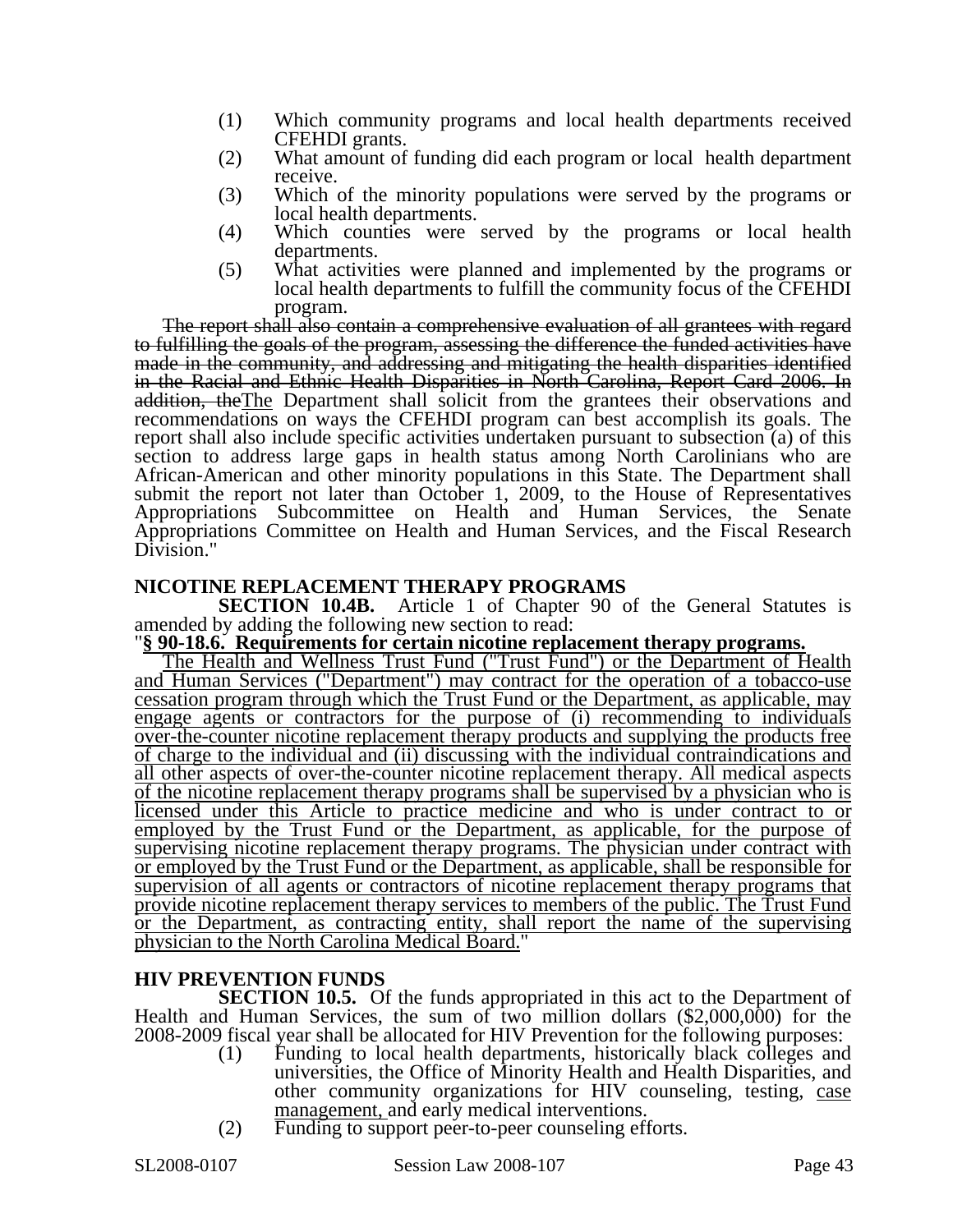**CHILD CARE FUNDS MATCHING REQUIREMENT<br>SECTION 10.6.** Section 10.17 of S.L. 2007-323 reads as rewritten:

**SECTION 10.17.(a)** No local matching funds may be required by the Department of Health and Human Services as a condition of any locality's receiving its initial allocation of child care funds appropriated by this act unless federal law requires a dollars  $(\$25,000)$  to local purchasing agencies beyond their initial allocation, local purchasing agencies must provide a <del>fifteen percent (15%)</del>twenty percent (20%) local match to receive the reallocated funds. Matching requirements shall not apply when funds are allocated because of a disaster as defined in G.S. 166A-4(1).

**SECTION 10.17.(b)** If funds are reallocated to local purchasing agencies in accordance with subsection (a) of this section, the Department of Health and Human Services shall evaluate the fifteen percent  $(15%)$ twenty percent  $(20%)$  local matching requirement to determine its effect on local purchasing agencies and whether the matching requirement should be adjusted. The Department shall report its findings and recommendations to the House of Representatives Appropriations Subcommittee on Health and Human Services, the Senate Appropriations Committee on Health and Human Services, and the Fiscal Research Division no later than April 1, 2009."

# **CHANGES TO FOSTER CARE AND ADOPTION ASSISTANCE PAYMENTS**<br>**SECTION 10.7.** Section 10.29 of S.L. 2007-323 reads as rewritten:

**SECTION 10.29.(a)** The maximum rates for State participation in the foster care assistance program are established on a graduated scale as follows:<br>(1) \$390.00\$475.00 per child per month for children aged birth through 5;<br>(2) \$440.00\$581.00 per child per month for children aged 6 through 12;

- 
- 
- and<br>\$490.00\$634.00 per child per month for children aged 13 through 18.

(3)  $$490.00\frac{$490.005634.00}{4}$  per child per month for children aged 13 through 18.<br>Of these amounts, fifteen dollars (\$15.00) is a special needs allowance for the child.<br>"SECTION 10.29.(b) The maximum rates for the Sta

adoption assistance program are established on a graduated scale consistent with the <u>foster care rates</u> as follows:<br>(1)  $$390.00$475.00$  per child per month for children aged birth through 5;

- 
- (1)  $$390.00$475.00$  per child per month for children aged birth through 5;<br>(2)  $$440.00$581.00$  per child per month for children aged 6 through 12;
	- and<br>\$490.00\$634.00 per child per month for children aged 13 through 18.

(3) \$490.00\$634.00 per child per month for children aged 13 through 18. "**SECTION 10.29.(c)** In addition to providing board payments to foster and adoptive families of HIV-infected children, as prescribed in Section 23.28 of Chapter 324 of the 1995 Session Laws, any additional funds remaining that were appropriated for this purpose shall be used to provide medical training in avoiding HIV transmission

in the home. "**SECTION 10.29.(d)** The maximum rates for the State participation in HIV foster care and adoption assistance are established on a graduated scale as follows:<br>
(1) \$800.00 per child per month with indeterminate HIV status;<br>
(2) \$1,000 per child per month confirmed HIV-infected, asymptomatic;

- 
- 
- $(3)$  \$1,200 per child per month confirmed HIV-infected, symptomatic; and  $(4)$  \$1,600 per child per month terminally ill with complex care needs.<br>"SECTION 10.29.(e) The State and a county participating in foster care and

adoption assistance shall each contribute fifty percent  $(50\%)$  of the nonfederal share of the cost of care for a child placed by a county department of social services or child placing agency in a family foster home or residential child care facility. A county shall be held harmless from contributing fifty percent (50%) of the nonfederal share of the cost for a child currently in a family foster home or residential child care facility until the child leaves foster care or experiences a placement change.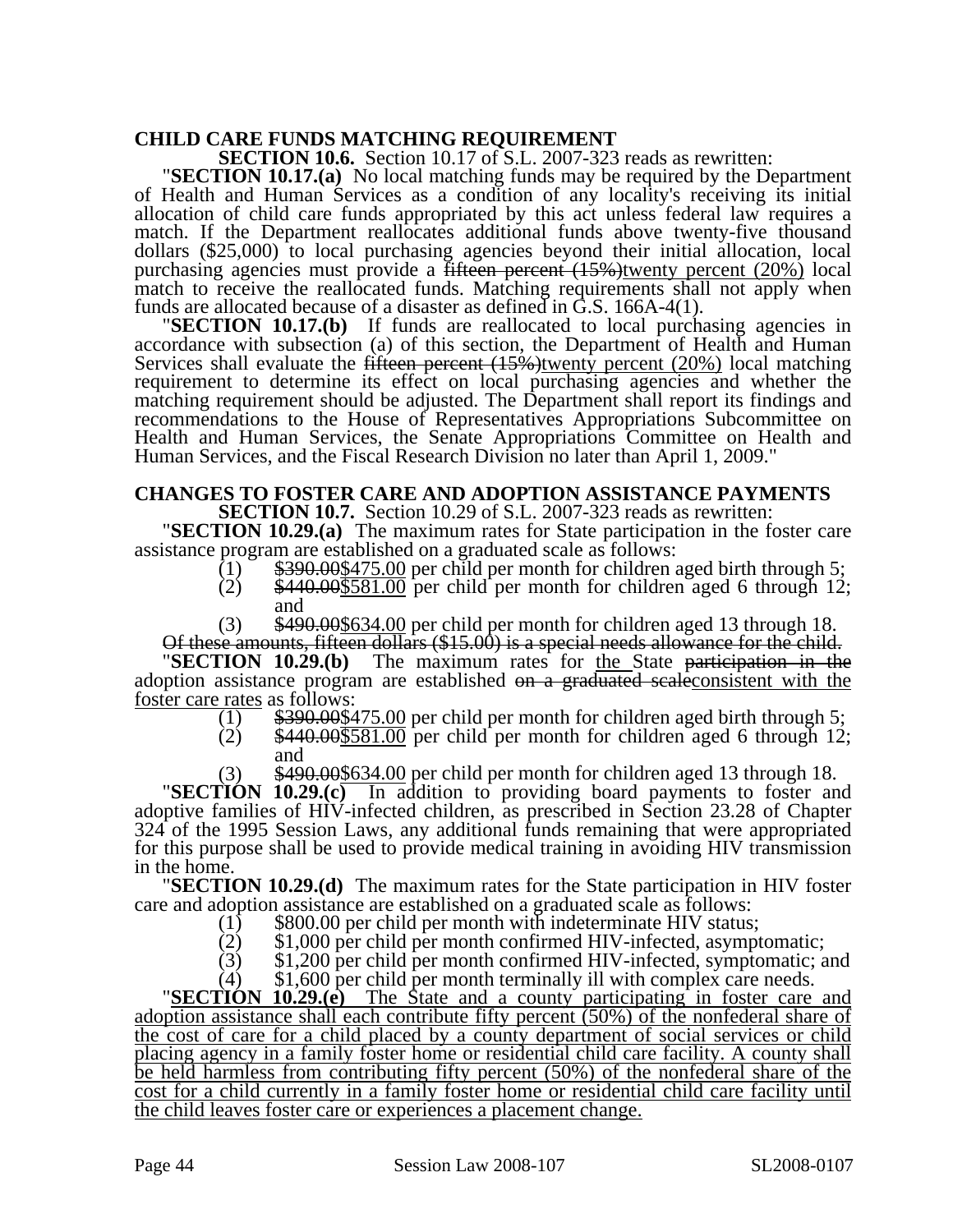"**SECTION 10.29.(f)** The Department of Health and Human Services may establish foster care and adoption assistance rates based on the United States Department of Agriculture (USDA) 'Expenditures on Children by Families' index subject to State appropriations for each fiscal year. "**SECTION 10.29.(g)** This section becomes effective January 1, 2009, and applies

to payments made on or after that date."

#### **TICKET TO WORK IMPLEMENTATION DATE**

**SECTION 10.8.** The Department of Health and Human Services shall implement the Ticket to Work Program on July 1, 2008, whether or not the new MMIS is operational.

# **IMPLEMENTATION OF MMIS/CONTRACT PROVISION**<br>**SECTION 10.9.(a)** Subsections (a) and (b) of Se

Subsections (a) and (b) of Section 10.40D of S.L.

2007-323 read as rewritten: "**SECTION 10.40D.(a)** The Department of Health and Human Services (Department) shall make full development of the replacement Medicaid Management Information System  $\left(\frac{M M I S}{M} \right)$  a top priority. During the development and implementation of MMIS+,MMIS, the Department shall develop plans to ensure the timely and effective implementation of future-enhancements to the system to provide the following capabilities:

- (1) Receiving and tracking premium or other payments required by law.<br>(2) Compatibility with the administration of NC Health Choice, NC Ki
- Compatibility with the administration of NC Health Choice, NC Kids' Care, the State Employees' Health Plan, the Health Information System, and Medicaid waivers and the Medicare 646 waiver.System.

These enhancements shall not delay the procurement or implementation of the core system but shall be included in the development and implementation of the multipayor initiatives included in the MMIS program currently under development between the Department, the Federal Centers for Medicare and Medicaid Services, and the Office of Information Technology Services (ITS). The Department shall make every effort to expedite the implementation of the enhancements. ITS shall work in cooperation with the Department to ensure the timely and effective implementation of the core system MMIS and enhancements. The contract between the Department and the contract vendor shall contain an explicit provision requiring that the MMIS have the capability to fully implement the administration of NC Health Choice, NC Kids' Care, Ticket to Work, Families Pay Part of the Cost of Services under the CAP-MR/DD, CAP Children's Program, and all relevant Medicaid waivers and the Medicare 646 waiver as it applies to Medicaid eligibles. The Department must have detailed cost information for each requirement before signing the contract. Any contract between the Department and a vendor for the MMIS that does not contain the explicit provision required under this subsection is void on its face. Notwithstanding any other provision of law to the contrary, the Secretary of the Department of Health and Human Services does not have the authority to sign a contract for the MMIS if the contract does not contain the explicit<br>provision required under this section.

**SECTION 10.40D.(b)** Notwithstanding G.S. 114-2.3, the Department of Health and Human Services shall engage the services of private counsel with the pertinent information technology and computer law expertise to review requests for proposals and to negotiate and review contracts associated with MMIS. The counsel engaged by the Department shall review the MMIS contract between the Department of Health and Human Services and the vendor to ensure that the requirements of subsection (a) of this section are met in their entirety."

**SECTION 10.9.(b)** Of the funds appropriated in this act to the Department of Health and Human Services, the sum of three hundred thousand dollars (\$300,000) for the 2008-2009 fiscal year may be used to contract with an outside consultant to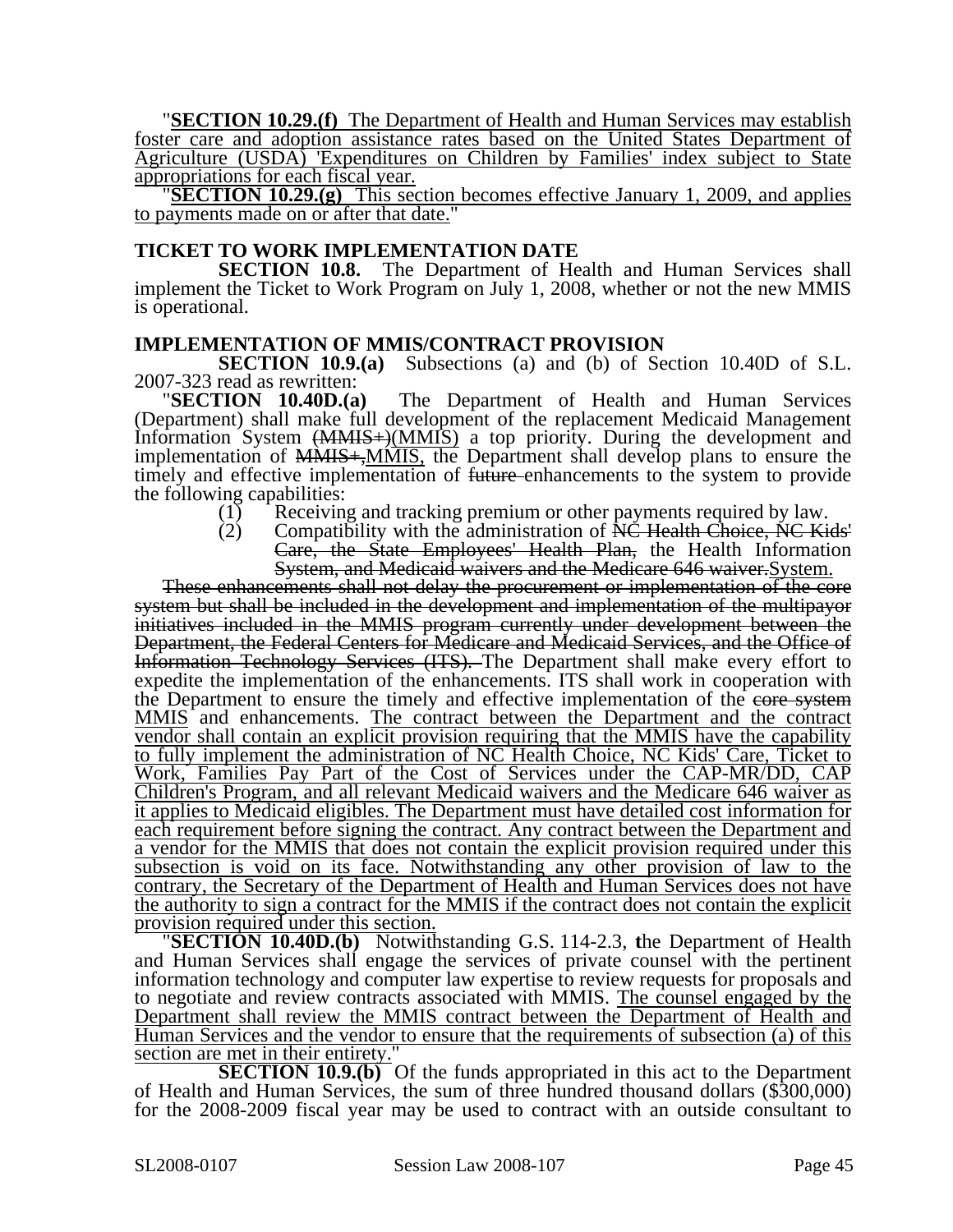serve as project manager/coordinator to oversee the development and implementation of the MMIS project.

**SECTION 10.9.(c)** The Department of Health and Human Services shall develop a comprehensive schedule for the development and implementation of the MMIS<sup>'</sup> that fully incorporates federal and State project management and review requirements. The Department shall ensure that the schedule is as accurate as possible. The initial schedule that includes all activities up to contract award must be provided by October 1, 2008. The design, development, and implementation schedule must be provided by March 1, 2009, as part of the Department's quarterly MMIS reporting requirements. The Department shall submit the schedule to the Chairs of the House of Representatives Committee on Appropriations and the House of Representatives Subcommittee on Health and Human Services, the Chairs of the Senate Committee on Appropriations and the Senate Appropriations Committee on Health and Human Services, and the Fiscal Research Division. Any change to key milestones in either schedule shall be immediately reported to the Chairs of the House of Representatives Committee on Appropriations and the House of Representatives Subcommittee on Health and Human Services, the Chairs of the Senate Committee on Appropriations and the Senate Appropriations Committee on Health and Human Services, and the Fiscal Research Division with a full explanation of the reason for the change.

**SECTION 10.9.(d)** Beginning March 1, 2009, the Department shall make quarterly reports on changes in the functionality and projected costs of the MMIS. The first quarterly submission shall contain a final report on the contract award to include total costs and functionality of the MMIS. Each report shall be made to the Chairs of the House of Representatives Committee on Appropriations and the House of Representatives Subcommittee on Health and Human Services, the Chairs of the Senate Committee on Appropriations and the Senate Appropriations Committee on Health and Human Services, and the Fiscal Research Division. A copy of the final report on the contract award shall also be submitted to the Joint Legislative Commission on Governmental Operations.

**SECTION 10.9.(e)** Upon initiation of the NC MMIS Program Reporting and Analytics Project and the Division of Health Services Regulation (DHSR) Project, the Department shall submit all reports regarding functionality, schedule, and cost in the next regular cycle of reporting identified in subsections (c) and (d) of this section. The Department shall ensure that the solution developed in the Reporting and Analytics Project supports the capability, in its initial implementation, to interface with the North Carolina Teachers and State Employees Health Plan. The costs for this capability shall be negotiated prior to the award of the Reporting and Analytics contract. The Reporting and Analytics solution must be completed simultaneously with the replacement MMIS.

### **MEDICAID POLICY CHANGE**

**SECTION 10.10.(a)** Section 10.36(b) of S.L. 2007-323 reads as rewritten: **"SECTION 10.36.(b)** Policy. –

- (1) Volume purchase plans and single source procurement. The Department of Health and Human Services, Division of Medical Assistance, may, subject to the approval of a change in the State Medicaid Plan, contract for services, medical equipment, supplies, and appliances by implementation of volume purchase plans, single source procurement, or other contracting processes in order to improve cost containment.
- (2) Cost-containment programs. The Department of Health and Human Services, Division of Medical Assistance, may undertake cost-containment programs, including contracting for services, preadmissions to hospitals, and prior approval for certain outpatient surgeries before they may be performed in an inpatient setting.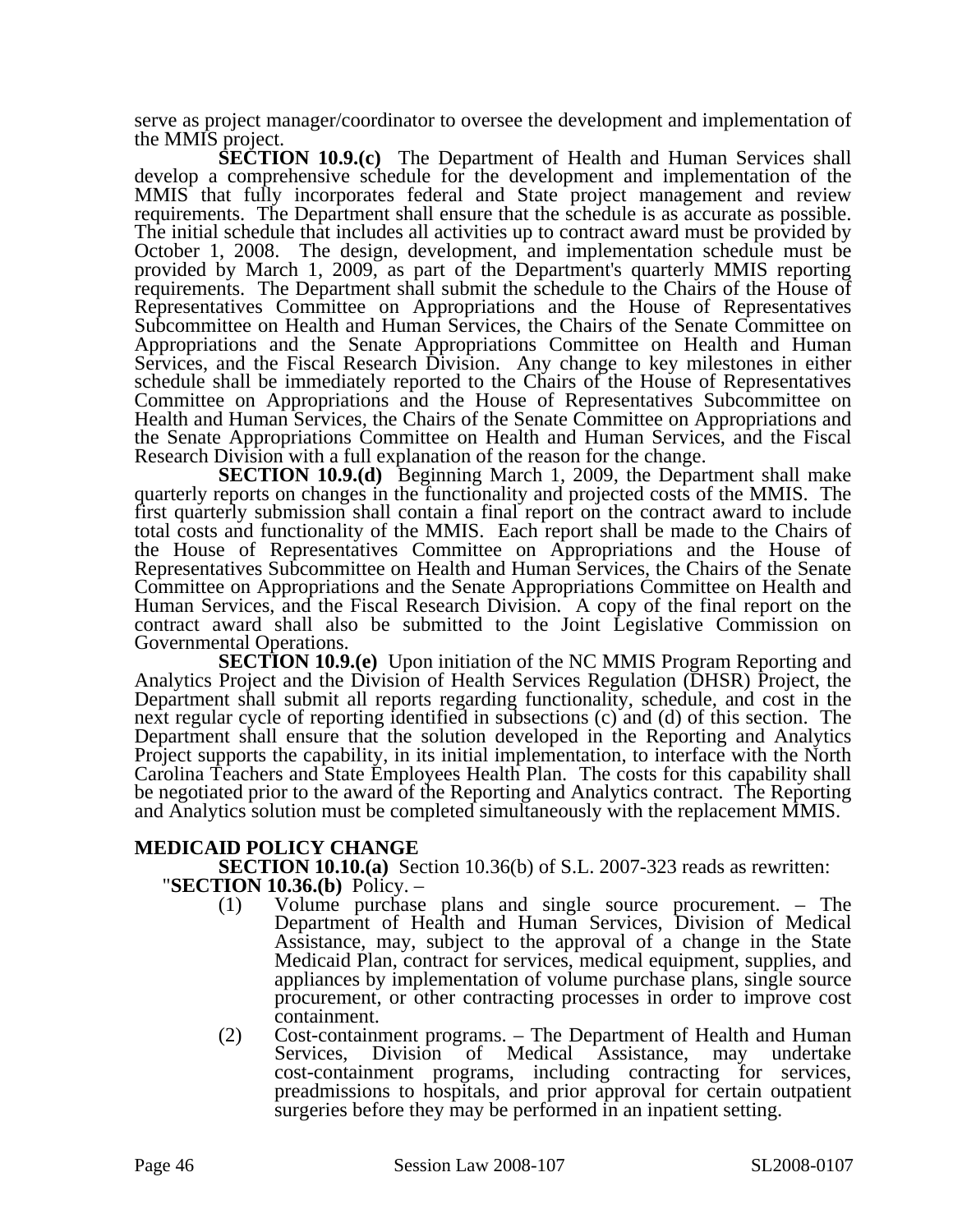- (3) Fraud and abuse. The Division of Medical Assistance, Department of Health and Human Services, shall provide incentives to counties that successfully recover fraudulently spent Medicaid funds by sharing State savings with counties responsible for the recovery of the fraudulently spent funds.
- (4) Medical policy. Unless required for compliance with federal law, the Department shall not change medical policy affecting the amount, sufficiency, duration, and scope of health care services and who may provide services until the Division of Medical Assistance has prepared a five-year fiscal analysis documenting the increased cost of the proposed change in medical policy and submitted it for Departmental review. If the fiscal impact indicated by the fiscal analysis for any proposed medical policy change exceeds three million dollars (\$3,000,000) in total requirements for a given fiscal year, then the Department shall submit the proposed <u>medical</u> policy change with the fiscal analysis to the Office of State Budget and Management and the Fiscal Research Division. The Department shall not implement any proposed medical policy change exceeding three million dollars (\$3,000,000) in total requirements for a given fiscal year unless the source of State funding is identified and approved by the Office of State Budget and Management. For medical policy changes exceeding three million dollars (\$3,000,000) in total requirements for a given fiscal year that are required for compliance with federal law, the Department shall submit the proposed medical policy or policy interpretation change with the fiscal analysis to the Office of State Budget and Management prior to implementing the change. The Department shall provide the Office of State Budget and Management and the Fiscal Research Division a quarterly report itemizing all medical policy changes with total requirements of less than three million dollars (\$3,000,000)."

**SECTION 10.10.(b)** Section 10.36(d)(21) of S.L. 2007-323 reads as

rewritten: "**SECTION 10.36.(d)** Services and Payment Bases. – The Department shall spend funds appropriated for Medicaid services in accordance with the following schedule of services and payment bases. All services and payments are subject to the language at the end of this subsection. Unless otherwise provided, services and payment bases will be as prescribed in the State Plan as established by the Department of Health and Human Services and may be changed with the approval of the Director of the Budget. …

> (21) Personal care services. – Payment in accordance with the State Plan developed by the Department of Health and Human Services. Effective October 1, 2007, the Department of Health and Human Services shall impose prior authorization on all personal care services. Criteria for prior authorization shall be developed in consultation with the Physician Advisory Group of the North Carolina Medical Society and shall include a requirement that a determination and notification of approval or denial of personal care services shall be made within seven working days of receipt of the prior authorization request. The Department shall provide periodic data on recipients of personal care services to Community Care of North Carolina. Community Care of North Carolina shall assist the Department in assessing personal care services for medical necessity. The Department shall report on the implementation of prior authorization of all personal care services to the House of Representatives Appropriations Subcommittee on Health and Human Services, the Senate Appropriations Committee on Health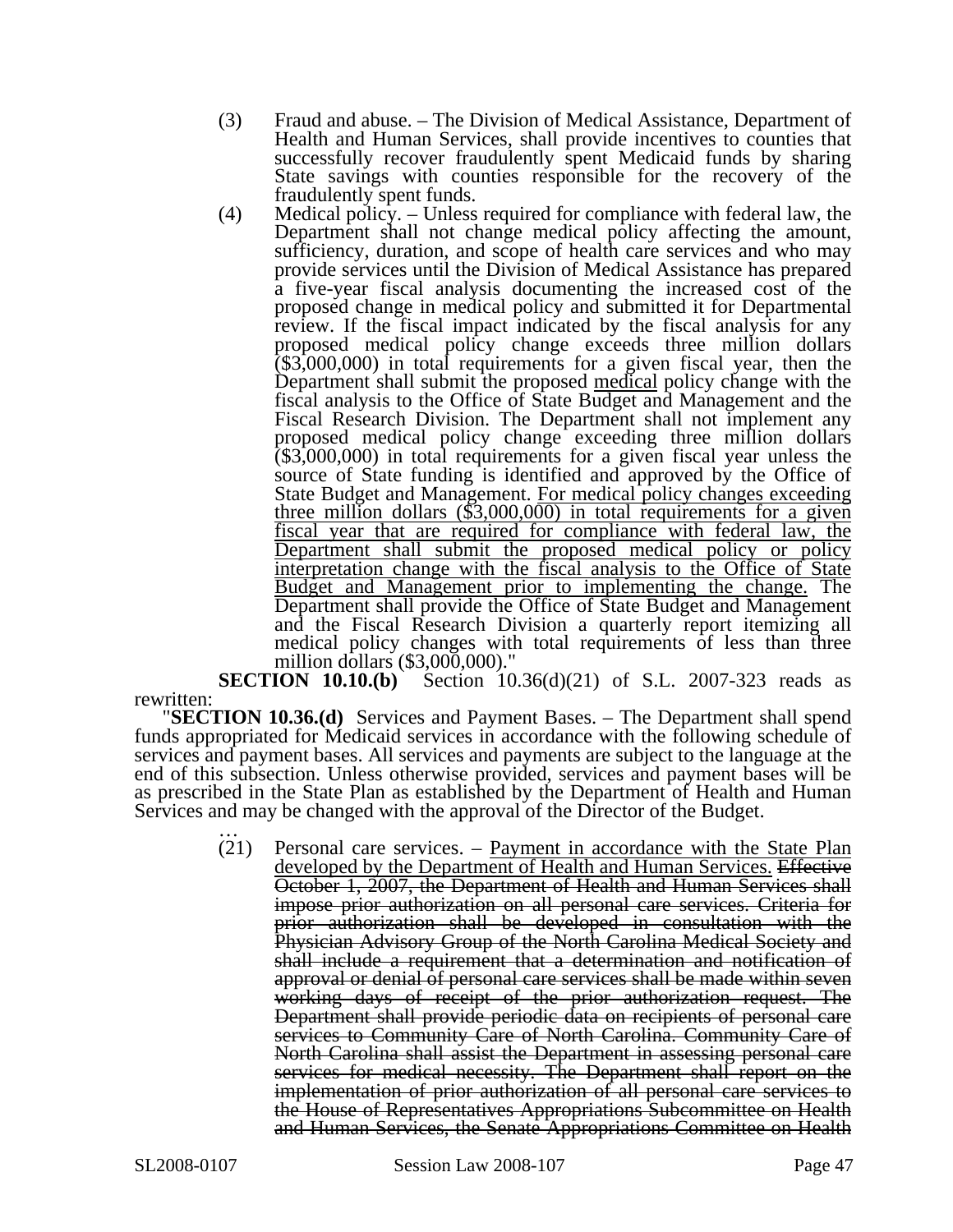and Human Services, and the Fiscal Research Division by May 1, 2008. The report on implementation of prior authorization shall address the following:

- a. Criteria for prior authorization developed in consultation with the North Carolina Physician Advisory Group.
- b. Policies and procedures for the prior authorization program.
- c. Use of the Uniform Screening Tool and the Integrated Assessment Tool for Medicaid Long Term Care Services in determining the need for personal care services.
- d. Cost of implementing a prior authorization system.
- e. Estimated costs savings from the implementation of a prior authorization system for personal care services."<br>SECTION 10.10.(c) Section 31.16.1(d) of S.L. 2007-323 reads as rewritten:

**SECTION 31.16.1.(d)** Subsection (a) of this section becomes effective October 1, 2007, and applies to Medicaid claims paid by the State on or after that date and ends with claims paid by the State through May 31, 2008. Subsection (b) of this section becomes effective June 1, 2008, and applies to Medicaid claims paid by the State on or after that date and ends with claims paid by the State through May 31, 2009. Subsection (c) of this section becomes effective June, 1, 2009,and applies to Medicaid claims paid by the State on <u>and after June 1, 2009</u> or after that date."

**SECTION 10.10.(d)** Section 10.36(e)(1) of S.L. 2007-323 reads as

rewritten: "**SECTION 10.36.(e)** Provider payments performance bonds and visits. –

- (1) Payment is limited to Subject to the provisions of this subdivision, the Department may require Medicaid-enrolled providers that to purchase a performance bond in an amount not to exceed one hundred thousand dollars (\$100,000) naming as beneficiary the Department of Health and Human Services, Division of Medical Assistance, or provide to the Department a validly executed letter of credit or other financial instrument issued by a financial institution or agency honoring a demand for payment in an equivalent amount. The Department may require the purchase of a performance bond or the submission of an executed letter of credit or financial instrument as a condition of initial enrollment, reenrollment, or reinstatement if:
	- a. The provider fails to demonstrate financial viability,
	- b. The Department determines there is significant potential for fraud and abuse,
	- c. The Department otherwise finds it is in the best interest of the

Medicaid program to do so.<br>The Department shall specify the circumstances under which a performance bond or executed letter of credit will be required.

- (1a) The Department may waive or limit the requirements of this paragraph for individual Medicaid-enrolled providers or for one or more classes of Medicaid-enrolled providers based on the following:
	- a. The provider's or provider class's dollar amount of monthly billings to Medicaid. or the
	- $\underline{b}$ . The length of time the an individual provider has been licensed licensed, endorsed, certified, or accredited in this State to provide services.
	- c. The length of time an individual provider has been enrolled to provide Medicaid services in this State.
	- d. The provider's demonstrated ability to ensure adequate
	- recordkeeping, staffing, and services.<br>
	<u>e.</u> The need to ensure adequate access to care.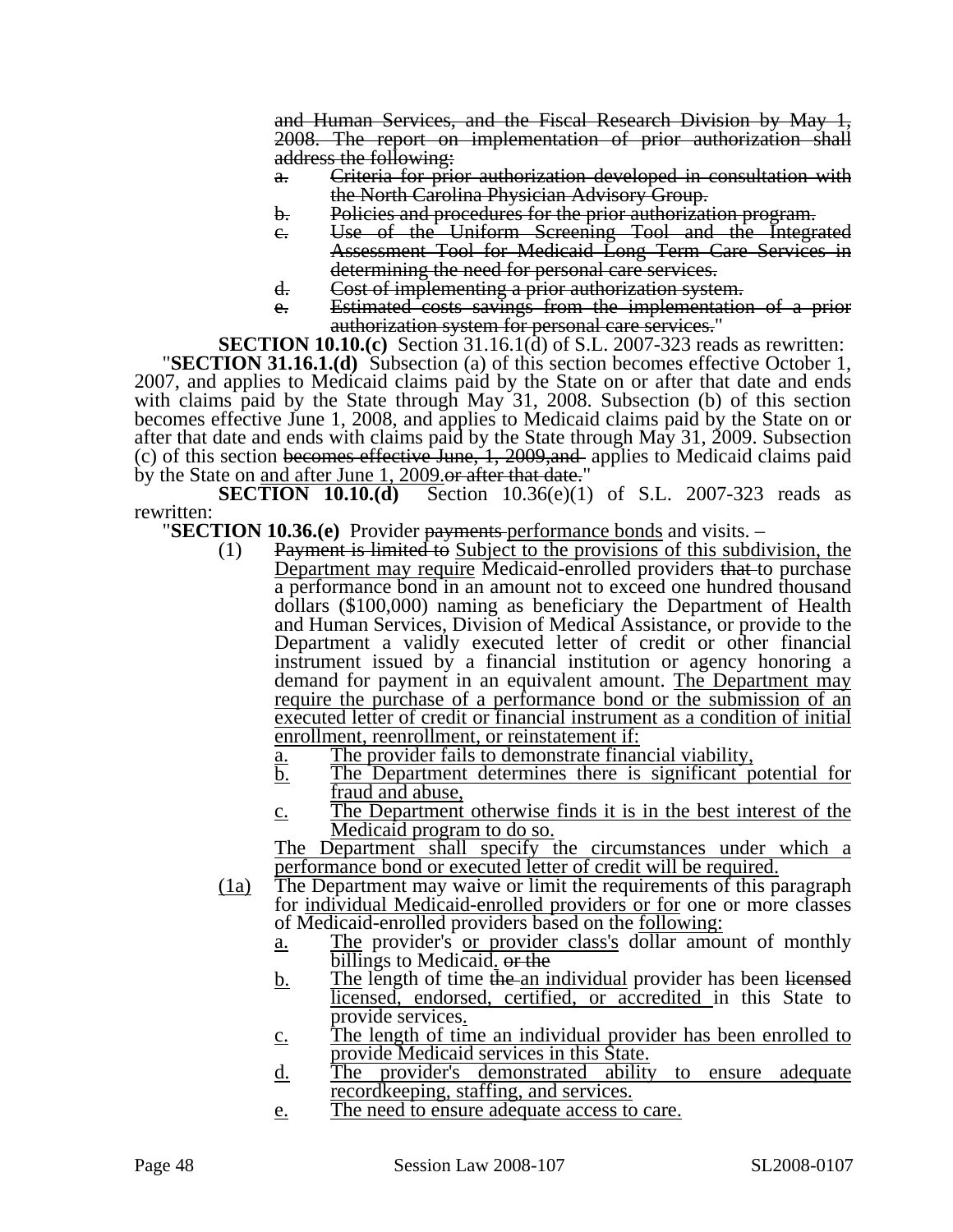In waiving or limiting requirements of this paragraph, the Department shall take into consideration the potential fiscal impact of the waiver or limitation on the State Medicaid Program. The Department shall provide to the affected provider written notice of the findings upon which its action is based and shall include the performance bond requirements and the conditions under which a waiver or limitation apply. Not later than March 1, 2009, the Department shall report to the Senate Appropriations Committee on Health and Human Services, the House of Representatives Appropriations Subcommittee on Health and Human Services, the Joint Legislative Oversight Committee on Mental Health, Developmental Disabilities, and Substance Abuse Services, and the Fiscal Research Division. The report shall indicate the number of performance bonds required, the classes of providers required to purchase a performance bond, the number of waivers or limitations granted, and the classes of providers granted a waiver or limitation from the performance bond requirements. The Department may adopt temporary rules in accordance with G.S. 150B-21.1 as necessary to implement this provision."

**SECTION 10.10.(e)** Beginning August 1, 2008, the contractor managing the State Maximum Allowable Cost (SMAC) List shall provide information to the Department on the savings attributable to adding the specialty drugs to the SMAC List. The contractor shall report the information to the Department on a monthly basis to ensure savings are consistent with the savings required by this act. During the period of July 1 to December 31, 2008, this subsection shall apply to specialty drugs costing in excess of one thousand five hundred dollars  $(\$1,500)$ . If on December 31, 2008, savings are not being achieved, the Department shall report this information immediately to the Joint Legislative Commission on Governmental Operations and the Fiscal Research Division and may add additional specialty drugs to the SMAC List necessary to achieve these savings by June 30, 2009. Not later than March 1, 2009, the Department shall report to the House of Representatives Appropriations Subcommittee on Health and Human Services, the Senate Appropriations Committee on Health and Human Services, and the Fiscal Research Division on savings attributable to adding the specialty drugs to the SMAC List.

### **DMA BUDGET FLEXIBILITY**

**SECTION 10.10A.(a)** Budget approval by the Office of State Budget and Management is required before the Division of Medical Assistance may enter into any new contract and before the Division may renew or amend existing contracts that exceed the existing contract amounts.

**SECTION 10.10A.(b)** The Department of Health and Human Services, Division of Medical Assistance, shall make every effort to achieve savings within its operational budget and shall take the steps necessary to achieve overall budget reductions from the General Fund required by this act. Notwithstanding G.S. 143C-6-4(b)(3), the Department may use funds appropriated to the Division of Medical Assistance to address shortfalls in funds for direct services within the Medical Assistance Payments budget of the Division of Medical Assistance.

**SECTION 10.10A.(c)** Notwithstanding G.S. 143C-6-4(b)(3), the Department of Health and Human Services may use funds appropriated to the Division of Medical Assistance to address contract shortfalls within the Division of Medical Assistance budget.

**SECTION 10.10A.(d)** Not later than March 1, 2009, the Department shall report to the House of Representatives Appropriations Subcommittee on Health and Human Services, the Senate Appropriations Committee on Health and Human Services, the Joint Legislative Commission on Governmental Operations, and the Fiscal Research Division on its efforts to cover the contract shortfall in the Division of Medical assistance.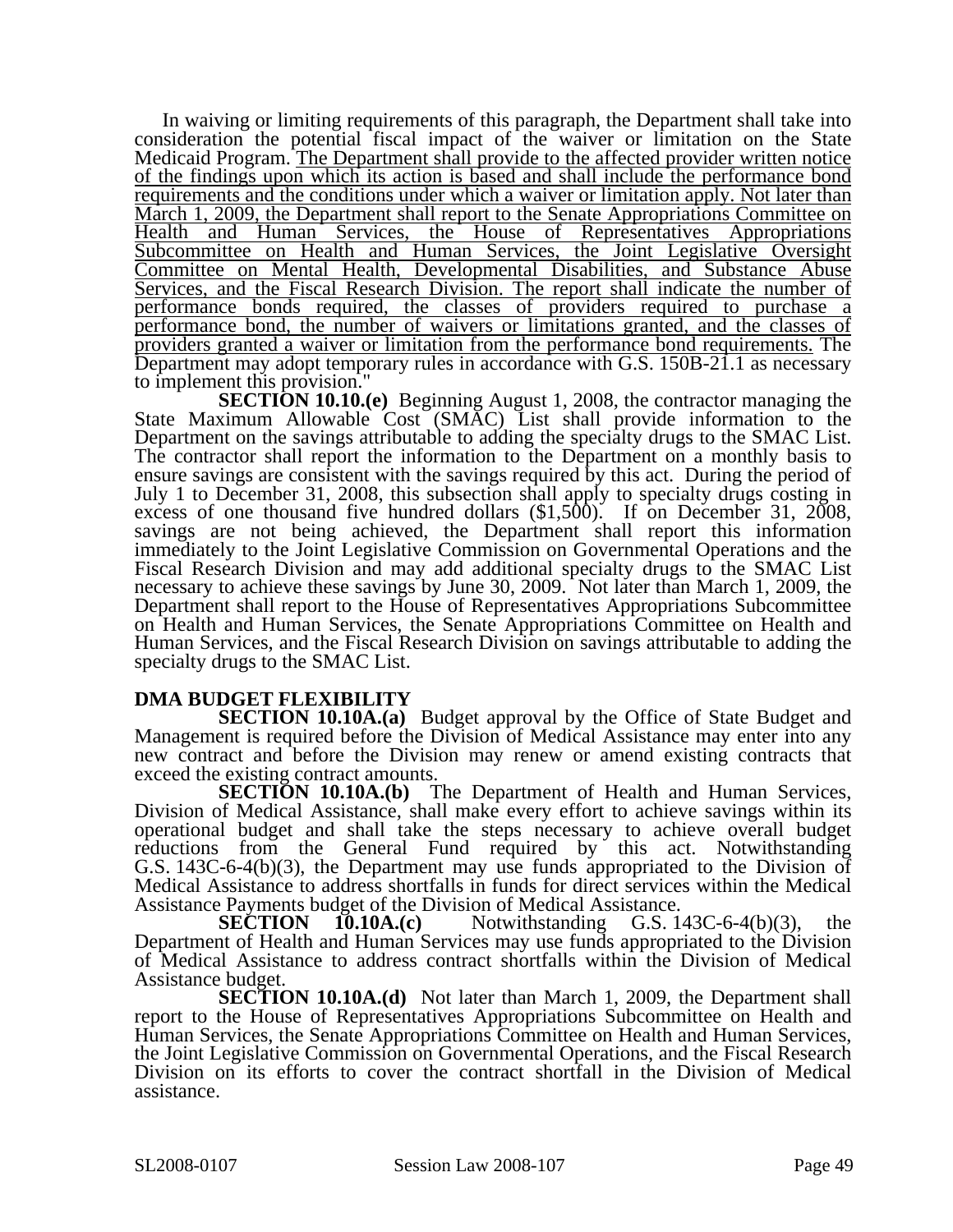#### **CCNC CHRONIC DISEASE/MEDICAL HOME AND PATIENT MODEL PROGRAM**

**SECTION 10.10C.** Of the funds appropriated in this act to the Department of Health and Human Services, Division of Medical Assistance, the sum of five hundred thousand dollars (\$500,000) for the 2008-2009 fiscal year shall be used to develop a plan for the implementation of a medical home and patient-centered collaborative model program. The model program will build on and enhance CCNC's success in reducing the cost of treating chronic disease among Medicaid enrollees through its initial implementation in six to eight counties. The model program will also allow CCNC to implement its disease management, patient-centered, medical home model to a greater number of patients, including those who will be included in the pending Medicare 646 waiver.

**EXPAND HEALTH CHOICE/NC KIDS' CARE<br>SECTION 10.12.(a)** Section 10.48 of S.L. 2007-323 reads as rewritten:

**SECTION 10.48.(a)** Of the funds appropriated in this act to the Department of Health and Human Services, Division of Medical Assistance, the sum of three hundred sixty-eight thousand dollars (\$368,000) for the 2007-2008 fiscal year shall be used by the Department of Health and Human Services to produce a report that identifies the most cost-efficient and cost-effective method for developing and implementing a program of comprehensive health care benefits within available funding for children ages 0 through 18 in families with annual incomes between two hundred percent  $(200%)$  and three hundred percent  $(300%)$  of the federal poverty level. The report shall consider and address the following:

- (1) Congress' reauthorization of the State Children's Health Insurance Program (SCHIP) with respect to:
	- The amount of federal funds authorized for each of the fiscal years covered in the reauthorization;
	- b. The number of fiscal years that federal funding awarded to the states remains available to each state;
	- c. The adequacy of the formula by which federal funds are distributed to the states; and
	- d. The ability of states to expand SCHIP coverage to children whose family incomes exceed two hundred percent (200%) of the federal poverty level.

The Department shall determine whether the most effective use of State funds is to develop a program that expands access to health insurance for children whose family income exceeds two hundred percent (200%) of the federal poverty level through NC Health Choice or the State Medical Assistance Program.

- (2) Eligibility and benefits are not an entitlement, are for legal residents of North Carolina, and are subject to availability of State and federal funds, and State and federal requirements.
- (3) The most cost-effective use of limited State funds to offer health care services to children in families between two hundred percent (200%) and three hundred percent (300%) of the federal poverty level.
- (4) Children enrolled in the program must be ineligible for Medicaid, Medicare, or other government-sponsored health insurance. The Department shall study whether children must also be without private health insurance for a specified amount of time, e.g. six months.
- (5) The health care benefits covered in the proposed expansion program shall not exceed the benefits currently covered by the NC Health Choice.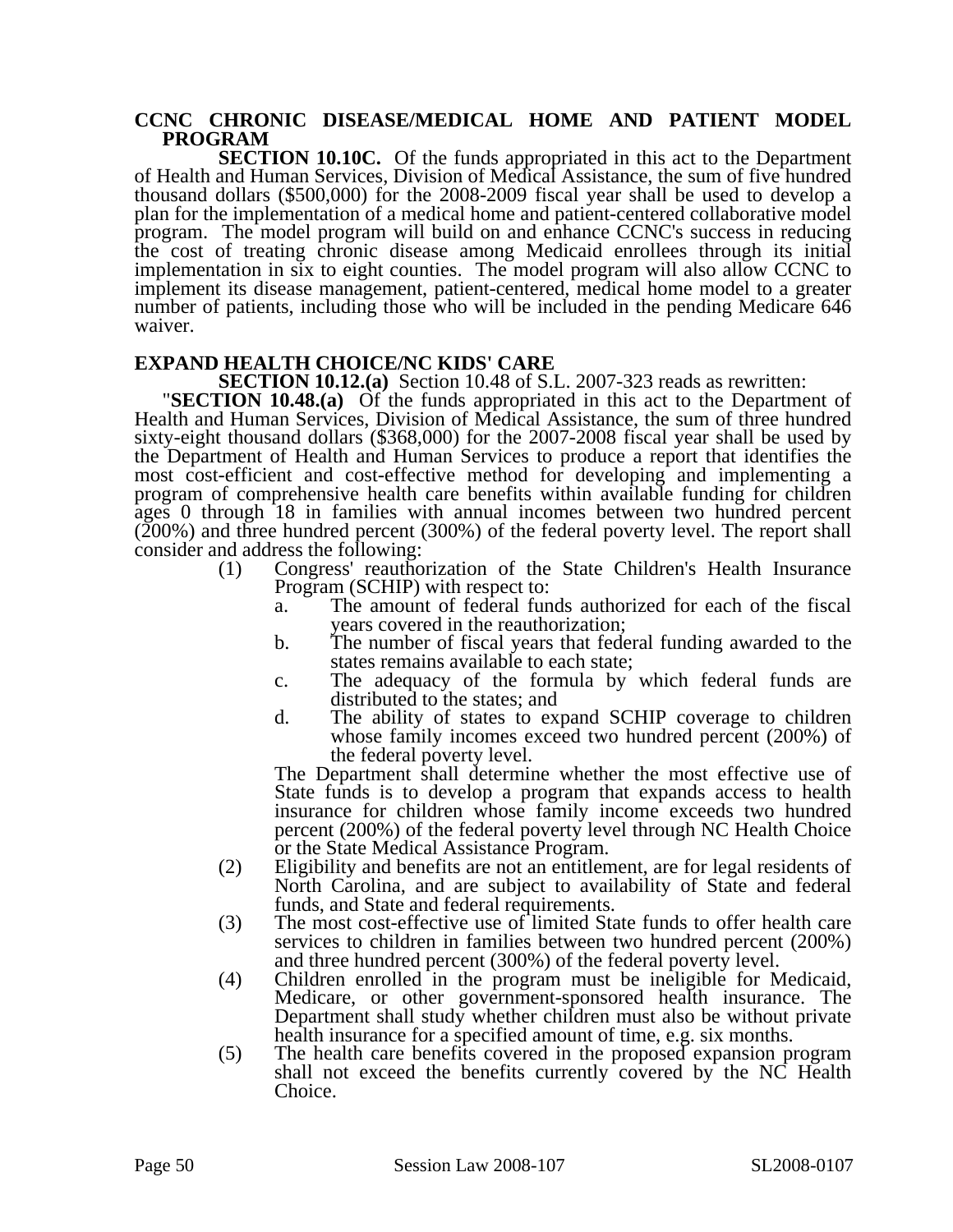- (6) The establishment of cost-sharing measures for the families of children with an income above two hundred percent (200%) of the federal poverty level, including:
	- a. A monthly premium per child that is at an optimal level that simultaneously is affordable, encourages participation by families, controls costs, and provides revenue to reduce the cost of the program to the State. The amount of the premium may increase as income increases above two hundred percent (200%) of the federal poverty level.
	- b. Increased co-payments and cost-sharing that are affordable and sufficient to control costs, while not discouraging families from seeking and continuing prescribed treatment for children.
	- c. A deductible that is to be applied to certain health care benefits.<br>d. A limit on out-of-pocket expenses that is no more than five
	- A limit on out-of-pocket expenses that is no more than five percent (5%) of family income.
- (7) The establishment of a comprehensive annual benefit limit per child that is no more than the current annual benefit limit under NC Health Choice.
- (8) The most cost-effective and efficient way of administering and managing enrollment in the program and the collection of premiums. This may include having the current administrator of NC Health Choice be the entity to collect premiums, or designating some other benefit management or administrative entity to do so, including the

**Department.**<br>**"SECTION 10.48.(b)** Not later than January 1, 2008, the Department shall submit an interim report of its findings and recommendations to the Senate Appropriations Committee on Health and Human Services, the House of Representatives Appropriations Subcommittee on Health and Human Services, the Joint Legislative Commission on Governmental Operations, and the Fiscal Research Division. The Department shall submit its final report not later than February 1, 2008. It is the intent of the General Assembly to review the Department's recommendations before the Department implements a program to expand access to health insurance to children above two hundred percent (200%) of the federal poverty l<del>evel effective July 1, 2008, or</del> upon approval of all required federal waivers, whichever occurs later-level.

**SECTION 10.48.(c)** Of the funds appropriated in this act to the Department of Health and Human Services, the sum of seven (\$7,000,000) for the 2008-2009 fiscal year shall be used to implement a program to expand access to health insurance to children above two hundred percent  $(200\%)$  of the federal poverty level effective July 1,  $2008$ .

**SECTION 10.48.(d)** The Department of Health and Human Services, Division of Medical Assistance, shall implement a health care assistance program, NC Kids' Care, to provide health insurance coverage to children in families with incomes above two hundred percent (200%) and not more than two hundred fifty percent (250%) of the federal poverty level, by expanding the Health Insurance Program for Children established under Part 8 of Article 2 of Chapter 108A of the General Statutes. Except as otherwise provided, all the requirements of Part 8 of Article 2 of Chapter 108A of the General Statutes shall apply to the NC Kids' Care program. The Department shall submit any State Child Health Plan amendments required to implement this section. Eligibility for and benefits under this program are not an entitlement and are subject to availability of funds and other changes to State and federal law.

**SECTION 10.48.(e)** Eligibility. – The Department may enroll eligible children based on the availability of funds. Following are the eligibility and other requirements for participation in NC Kids' Care. Children must:

(1) Be between the ages of birth through 18 years of age;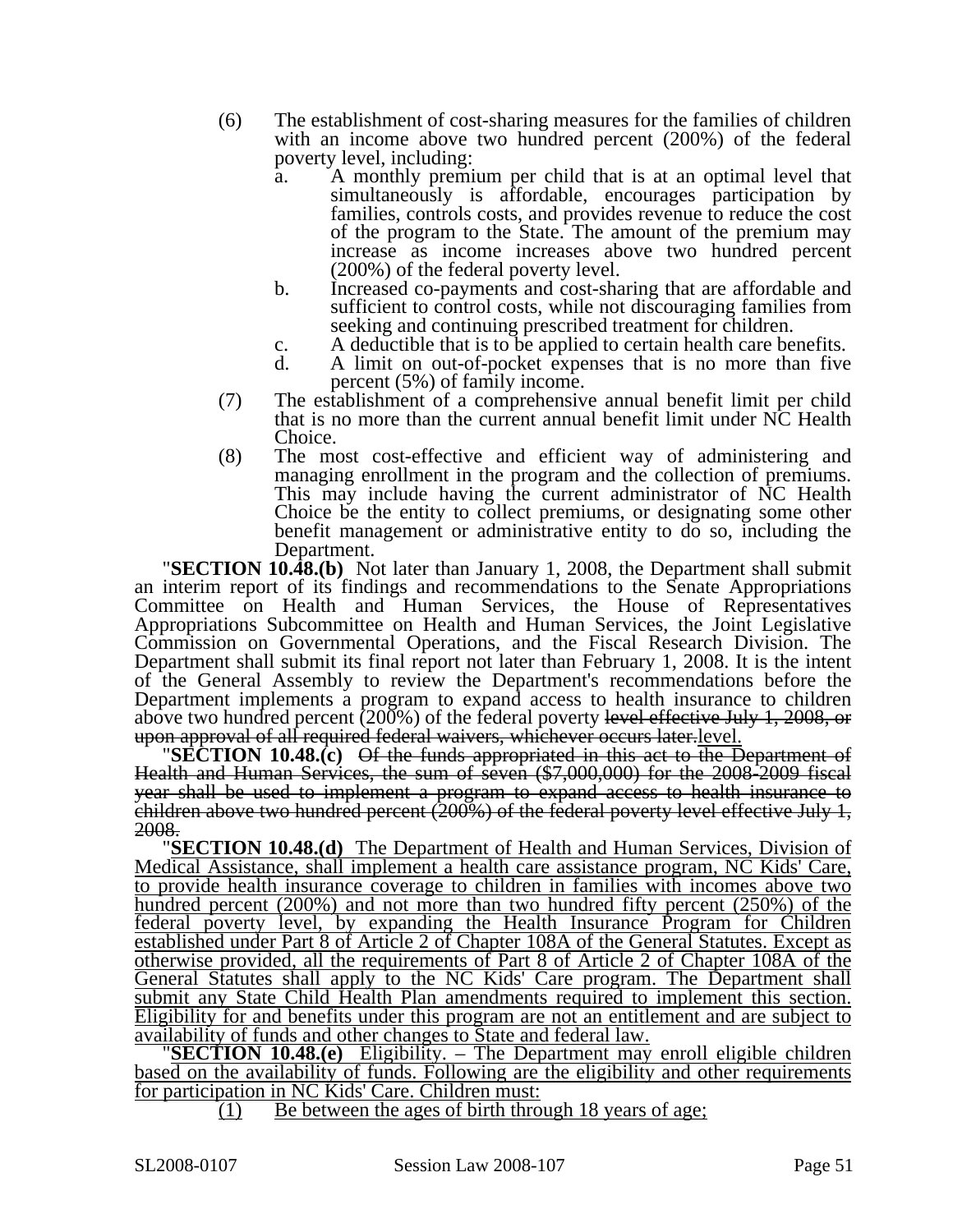- (2) Be ineligible for Medicaid, Medicare, or other government sponsored health insurance, except that any child covered under G.S.  $108A-70.21(g)$  as of the effective date of this section shall be eligible for participation in NC Kids' Care as provided in subsection (o) of this section;
- (3) If permitted by federal law, have been uninsured for a period of time established by the Department in accordance with federal law. A child enrolled in NC Health Choice pursuant to Part 8 of Article 1 of Chapter 108A of the General statutes immediately prior to enrollment under NC Kids' Care shall not be required to satisfy a waiting period in order to receive coverage under NC Kids' Care.
- (4) Be in a family whose family income is above two hundred percent (200%) through two hundred fifty percent (250%) of the federal poverty level;
- (5) Be a resident of this State, meet applicable federal citizenship and immigration requirements, and be eligible under federal law; and Have paid the monthly premiums required under this section.

(6) Have paid the monthly premiums required under this section. "**SECTION 10.48.(f)** Benefits and Limitations. – Except as otherwise provided in this section for eligibility and cost-sharing requirements, health benefits coverage provided to children eligible for NC Kids' Care shall be the same as coverage provided under Part 8 of Article 2 of Chapter 108A of the General Statutes.

**SECTION 10.48.(g)** Community Care of North Carolina. – The Department of Health and Human Services shall provide services to children enrolled in the NC Kids' Care program through Community Care of North Carolina and shall pay Community Care of North Carolina providers a care management fee for these services as allowed

under Medicaid. "**SECTION 10.48.(h)** Cost-Sharing. – The Department shall require NC Kids' Care enrollees to contribute to the cost of their care through the use of deductibles, co-payments, and premiums as follows:

- (1) No annual enrollment fee. In lieu of an annual enrollment fee, a monthly premium shall be charged for each child or family enrolled in NC Kids' Care. The Department shall establish a procedure for sharing a portion of premium receipts with each county department of social services to cover the cost of determining eligibility for services under NC Kids' Care.
- (2) Premiums. The premium amount charged for each child or family shall vary depending on family income. Enrollees shall pay monthly premiums as follows:
	- a. Enrollees whose family income is above two hundred percent  $(200\%)$  through two hundred twenty-five percent  $(225\%)$  of the federal poverty level shall pay a monthly premium not to exceed thirty dollars (\$30.00) per child.
	- b. Enrollees whose family income is above two hundred twenty-five percent  $(225\%)$  through two hundred fifty percent  $(250\%)$  of the federal poverty level shall pay a monthly premium not to exceed sixty dollars (\$60.00) per child.
- (3) Co-payments. NC Kids' Care enrollees shall be responsible for co-payments to providers as follows:
	- a. Ten dollars (\$10.00) per child for each primary care physician visit;
	- b. Twenty-five dollars (\$25.00) per child for each specialty care physician visit;
	- c. Twenty-five dollars (\$25.00) per child for each physical therapy, occupational therapy, or speech therapy visit;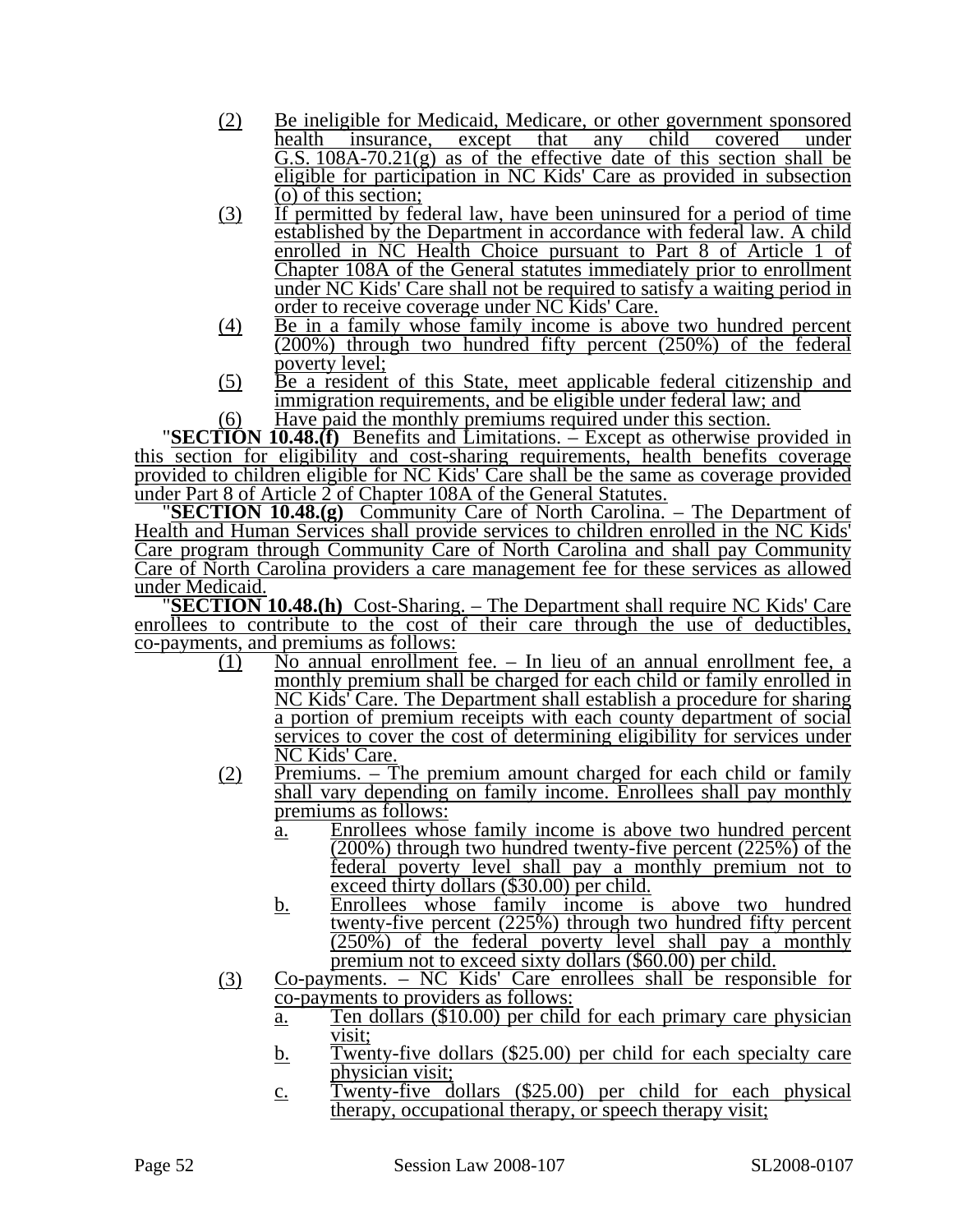- d. Thirty dollars (\$30.00) per child for each outpatient hospital visit;
- e. Fifty dollars (\$50.00) per child for each inpatient hospital visit;<br> $\underline{f}$ . Twenty dollars (\$20.00) per child for durable medica
- Twenty dollars (\$20.00) per child for durable medical equipment, except there shall be no co-payment required for diabetic supplies;
- g. One hundred dollars (\$100.00) for each emergency room visit, except the co-payment is waived if the enrollee is admitted to the hospital;
- h. One hundred fifty dollars (\$150.00) for each ambulance service, except the co-payment is waived if the enrollee is admitted to the hospital;
- i. Outpatient prescription drugs, as follows:
	- 1. Five dollars (\$5.00) for each generic prescription drug, for each brand-name prescription drug for which there is no generic substitution available, and for each covered over-the-counter medication; and<br>Twenty dollars (\$20.00) fo
	- 2. Twenty dollars (\$20.00) for each brand-name prescription drug for which there is a generic substitution available.
- (4) Deductible. The Department may establish an annual deductible not to exceed two hundred fifty dollars (\$250.00) per child.
- (5) The Department shall establish maximum annual cost-sharing limits per individual or family, provided that the total annual aggregate cost-sharing, including premiums, with respect to all children in a family receiving benefits under this section shall not exceed five

percent (5%) of the family's income for the year involved. "**SECTION 10.48.(i)** Enrollment in NC Kids' Care shall not exceed 15,000 children for the 2008-2009 fiscal year. This enrollment cap shall not be exceeded even if State

**SECTION 10.48.(j)** The nonfederal costs of NC Kids' Care shall be paid with State funds and enrollee premiums. Counties shall not be required to share in the

**SECTION 10.48.(k)** To the extent allowed by federal law, providers of services under NC Kids' Care shall be paid at rates equivalent to Medicaid rates, less any applicable co-payments or deductibles.

**SECTION 10.48.(I)** Administration of NC Kids' Care shall be in accordance with Part 8 of Article 2 of Chapter 108A of the General Statutes. "**SECTION 10.48.(m)** Enrollees covered under G.S. 108A-70.21(g) prior to the

effective date of subsection (n) of this section may choose to continue coverage under that section through the end of their buy-in coverage period or enroll in NC Kids' Care provided they meet the eligibility requirements, pay the applicable premium, and notify their county department of social services within 60 days of receiving notice of their potential eligibility under NC Kids' Care. For any enrollee electing to transfer coverage from the buy-in program to NC Kids' Care, coverage under NC Kids' Care shall become effective the first day of the next month immediately following the month in which they notified their county department of social services of their intent to enroll in NC Kids'

Care. "**SECTION 10.48.(n)** This section becomes effective July 1, 2009, or upon the reauthorization of SCHIP. The Department shall not apply for a State Child Health Plan amendment to implement NC Kids' Care until the US Congress acts to reauthorize the State Children's Health Insurance Program with sufficient funding to support the current NC Health Choice program and the provisions of this section. At the time the Department has determined that SCHIP has been reauthorized with sufficient funds, the Department will move forward as quickly as possible to implement NC Kids' Care."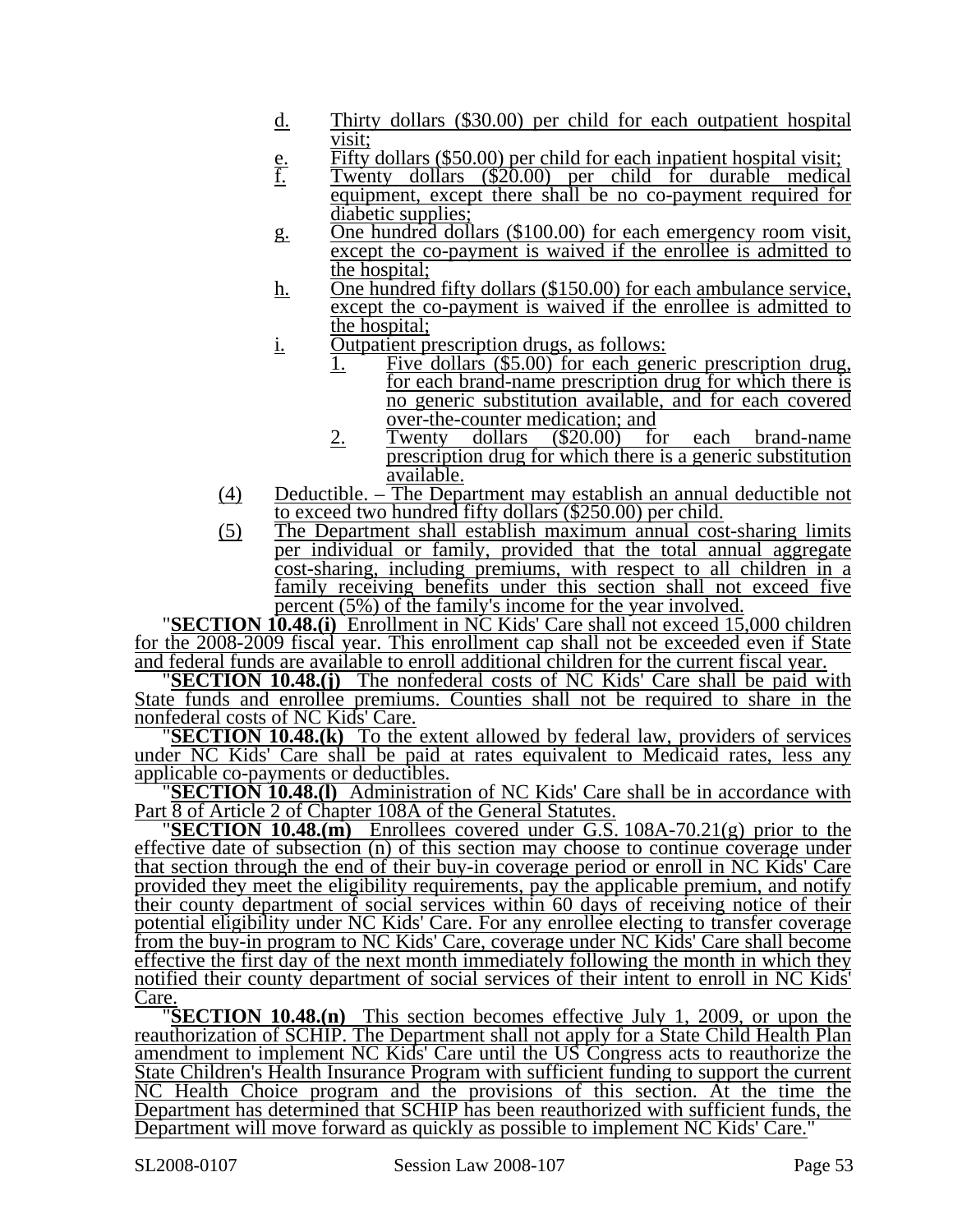**SECTION 10.12.(b)** G.S. 108A-70.21(c) reads as rewritten:

"(c) Annual Enrollment Fee. – There shall be no enrollment fee for Program coverage for enrollees whose family income is at or below one hundred fifty percent (150%) of the federal poverty level. The enrollment fee for Program coverage for enrollees whose family income is above one hundred fifty percent  $(150%)$  through two hundred percent (200%) of the federal poverty level shall be fifty dollars  $(\overline{$}50.00)$  per year per child with a maximum annual enrollment fee of one hundred dollars (\$100.00) for two or more children. The enrollment fee shall be collected by the county department of social services and retained to cover the cost of determining eligibility for services under the Program. County departments of social services shall establish procedures for the collection of enrollment fees."

**SECTION 10.12.(c)** G.S. 108A-70.21(g) reads as rewritten:

"(g) Purchase of Extended Coverage. – An enrollee in the Program who loses eligibility due to an increase in family income above two hundred percent (200%) of the federal poverty level and up to and including two hundred twenty-five percent (225%) of the federal poverty level fifty percent (250%) of the federal poverty level and up to and including two hundred seventy-five percent (275%) of the federal poverty level may purchase at full premium cost continued coverage under the Program for a period not to exceed one year beginning on the date the enrollee becomes ineligible under the income requirements for the Program. The same-benefits, copayments, and other conditions of enrollment under the Program shall applyapplicable to extended coverage purchased under this subsection.subsection shall be the same as those applicable to an NC Kids' Care enrollee whose family income equals two hundred fifty percent (250%) of the federal poverty level."

### **NC HEALTH CHOICE TRANSITION**

**SECTION 10.13.(a)** G.S. 135-39.5(23), 135-39.6(d), and 135-39.6A(c) are repealed.

# **SECTION 10.13.(b)** G.S. 135-42 reads as rewritten:<br>"**§ 135-42.** Undertaking.Administration and processing of Program claims.

(a) The State of North Carolina undertakes to make available a health insurance program for children (hereinafter called the "Program") children (Program), which shall be called North Carolina Health Choice for Children. The Program shall-to provide comprehensive acute medical care to low-income, uninsured children who are residents of this State and who meet the eligibility requirements established for the Program under Part 8 of Article 2 of Chapter 108A of the General Statutes. The Executive Administrator and Board of Trustees of the State Health Plan for Teachers and State Employees (hereinafter called the "Plan") shall administer the Program under this Part and shall carry out their duties and responsibilities in accordance with Parts 2 and 3 of this Article and with applicable provisions of Part 8 of Article 2 of Chapter 108A. The Plan's self-insured indemnity program shall not incur any financial obligations for the Program in excess of the amount of funds that the Plan's self-insured indemnity program receives for the Program. Except as provided in this Part, the Program shall be administered by the Department of Health and Human Services in accordance with Part 8 of Article 2 of Chapter 108A of the General Statutes and as required under applicable federal law.

(a1) Notwithstanding any other provision of law, the Secretary of the Department of Health and Human Services shall delegate the responsibility for the administration and processing of claims for benefits provided under the Program to the Executive Administrator and Board of Trustees of the State Health Plan for Teachers and State Employees (hereinafter called the "Plan") until such date, but not later than July 1, 2010, the Secretary determines that the Department is prepared to assume some or all of these responsibilities. In administering the processing of claims for benefits, the Executive Administrator and Board of Trustees shall have the same type of powers and duties as provided for these purposes under the Predecessor Plan. For the purposes of this Part,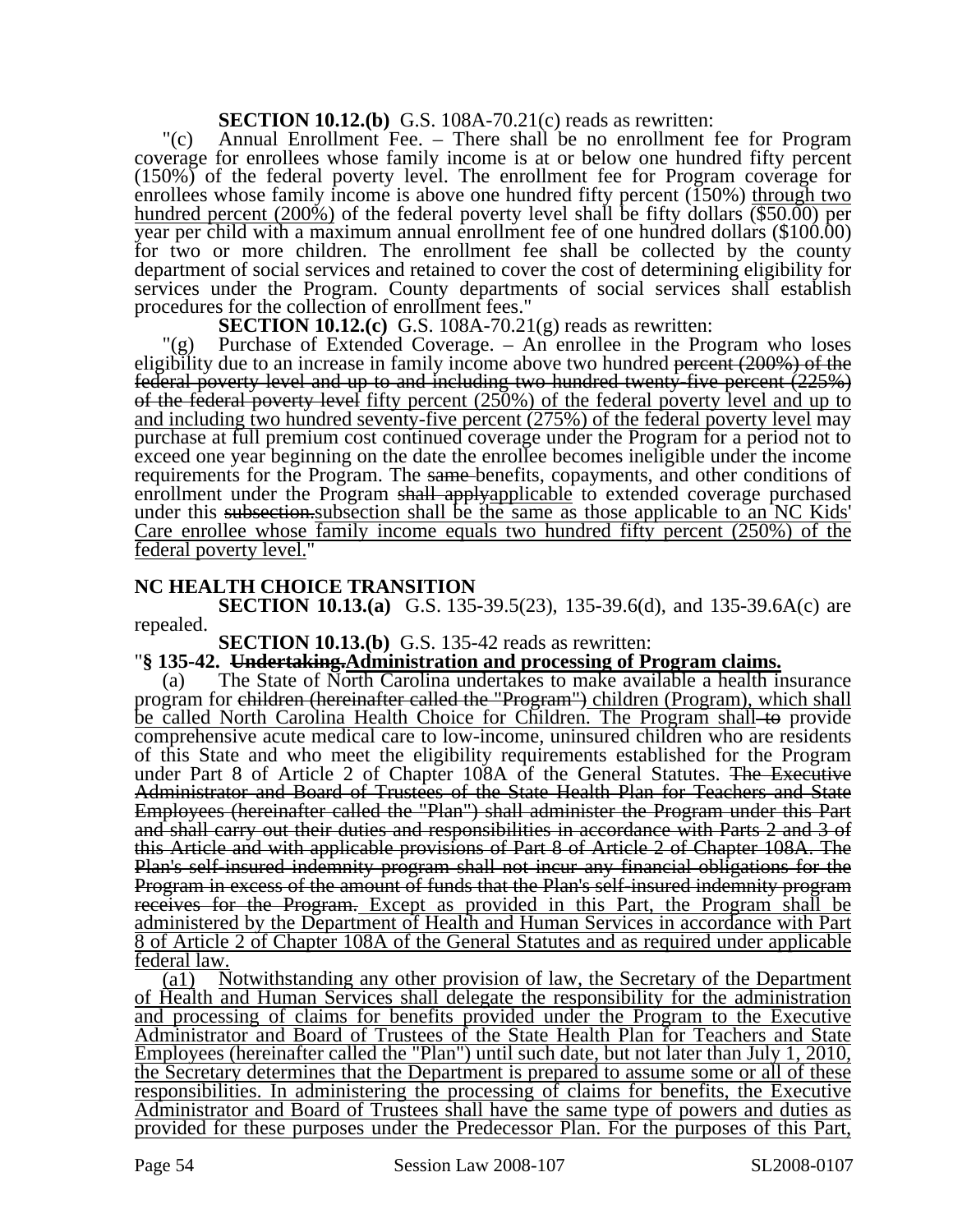"Predecessor Plan" means the "North Carolina Teachers' and State Employees' Comprehensive Major Medical Plan in effect prior to July 1, 2008." The claims payments shall be made against accounts maintained by the Department of Health and Human Services. The Executive Administrator and Board of Trustees shall establish premium rates for benefits provided under this Part. The Department of Health and Human Services shall, from State and federal appropriations and from any other funds made available for the Program, make payments to the Plan as determined by the Plan for its administration, claims processing, and other services delegated by the Secretary to provide coverage for acute medical care for children eligible for benefits provided under the Program. The Plan shall not incur any financial obligations for the Program in excess of the amount of funds that the Plan receives for the Program.

(b) The benefits provided under the Program shall be equivalent to the Teachers' and State Employees' Comprehensive Major Medical Plan (hereafter "Predecessor Plan") in effect through June 30, 2008, and as provided under Part 8 of Article 2 of Chapter 108A of the General Statutes. and made available through the Plan pursuant to Articles 2 and 3 of this Chapter and as provided under G.S. 108A-70.21(b) and administered by the Plan's Executive Administrator and Board of Trustees. To the extent there is a conflict between the provisions of Part 8 of Article 2 of Chapter 108A and Part 3 of this Article the Predecessor Plan pertaining to eligibility, fees, deductibles, copayments, and lifetime maximum benefits, and other cost-sharing charges, the provisions of Part 8 of Article 2 of Chapter 108A shall control. In administering the benefits provided by this Part, the Executive Administrator and Board of Trustees shall have the same type of powers and duties that are provided under Part 3 of this Article the Predecessor Plan for hospital and medical benefits.

(c) The benefits authorized by this Part are available only to children who are residents of this State and who meet the eligibility requirements established for the Program under Part 8 of Article 2 of Chapter 108A of the General Statutes."

**SECTION 10.13.(c)** Part 5 of Article 3 of Chapter 135 of the General Statutes is amended by adding the following new sections to read: "**§ 135-43. Child health insurance fund.**

There is established a Child Health Insurance Fund. All premium receipts or any other receipts, including earnings on investments, occurring or arising in connection with acute medical care benefits provided under the Program shall be deposited into the Child Health Insurance Fund. Disbursements from the Child Health Insurance Fund shall include any and all amounts required to pay the benefits and administrative costs of the Health Insurance Program for Children. "**§ 135-44. Data reporting.**

The Executive Administrator and Board of Trustees of the State Health Plan for Teachers and State Employees shall provide to the Department:

- (1) Data as necessary and in sufficient detail to meet federal reporting requirements under Title XXI; and
- (2) Data showing cost-sharing paid by Program enrollees to assist the Department in monitoring and ensuring that enrollees do not exceed the Program's cost of sharing limitations.
- (3) Data as necessary and in sufficient detail to meet the data collections and reporting requirements pursuant to G.S. 108A -70.27.
- **SECTION 10.13.(d)** G.S. 108A-70.18 reads as rewritten: "**§ 108A-70.18. Definitions.**

As used in this Part, unless the context clearly requires otherwise, the term:

- (1) "Comprehensive health coverage" means creditable health coverage as defined under Title XXI.
- (2) "Family income" has the same meaning as used in determining eligibility for the Medical Assistance Program.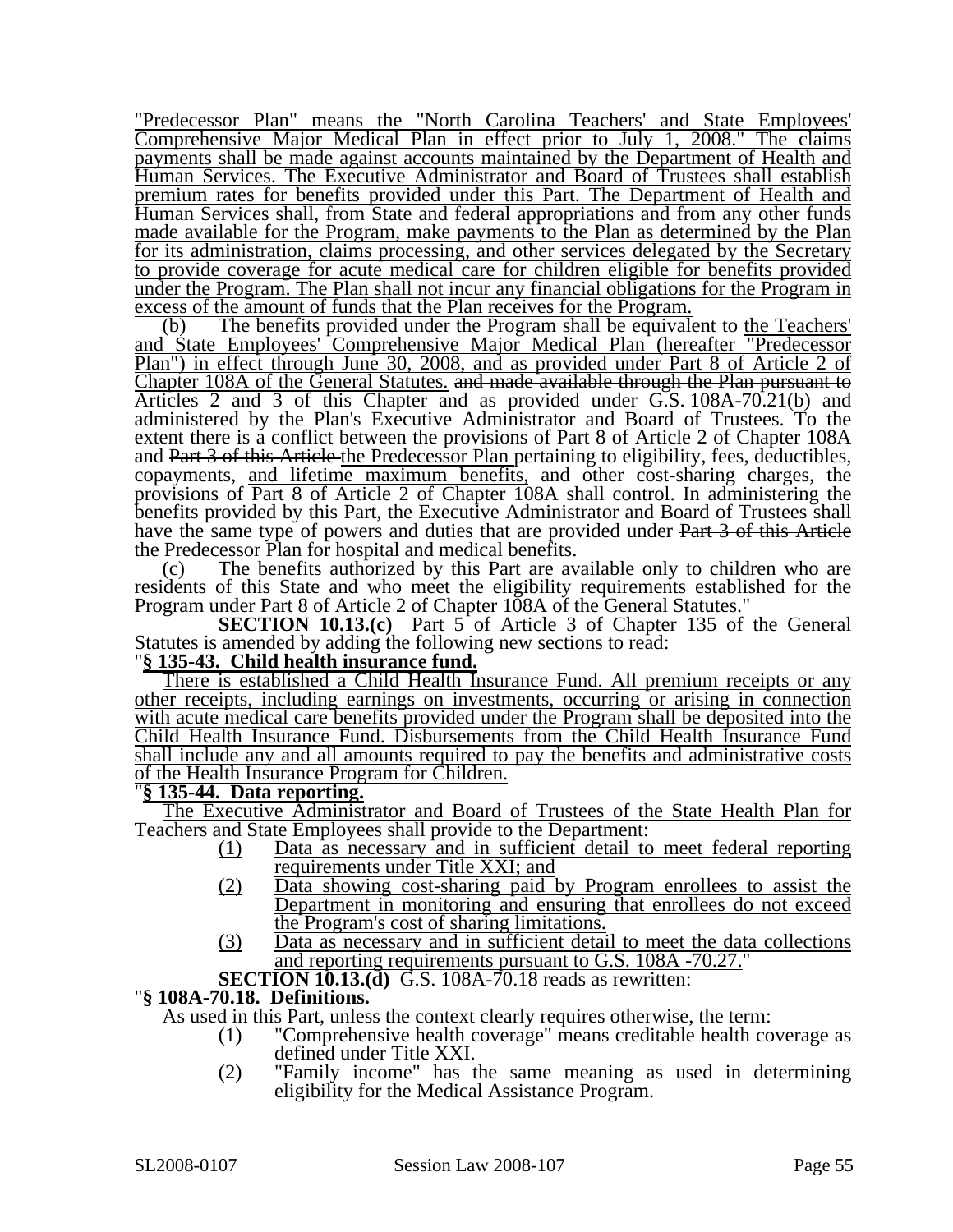- (3) "FPL" or "federal poverty level" means the federal poverty guidelines established by the United States Department of Health and Human Services, as revised each April 1.
- (4) "Medical Assistance Program" means the State Medical Assistance Program established under Part 6 of Article 2 of Chapter 108A of the General Statutes.
- (4a) "Predecessor Plan" means the North Carolina Teachers' and State Employees' Comprehensive Major Medical Plan in effect prior to July 1, 2008.
- (5) "Program" means The Health Insurance Program for Children established in this Part.
- (6) "State Plan" means the State Child Health Plan for the State Children's Health Insurance Program established under Title XXI.
- (7) "Title XXI" means Title XXI of the Social Security Act, as added by Pub. L. 105-33, 111 Stat. 552, codified in scattered sections of 42 U.S.C. (1997).
- (8) "Uninsured" means the applicant for Program benefits is not covered under any private or employer-sponsored comprehensive health insurance plan on the date of enrollment."

**SECTION 10.13.(e)** G.S. 108A-70.20 reads as rewritten: "**§ 108A-70.20. Program established.** 

The Health Insurance Program for Children is established. The Program shall be known as North Carolina Health Choice for Children, and it shall be administered by the Department of Health and Human Services in accordance with this Part and as required under Title XXI and related federal rules and regulations. Administration of Program benefits and claims processing shall be as provided under Part 5 of Article 3 of Chapter 135 of the General Statutes."<br>SECTION 10.13.(f) Eff

Effective July 1, 2008, G.S. 108A-70.21 reads as rewritten:<br>"§ 108A-70.21.

#### **Program eligibility; benefits; enrollment fee and other cost-sharing; coverage from private plans; purchase of extended coverage.**

(a) Eligibility. – The Department may enroll eligible children based on availability of funds. Following are eligibility and other requirements for participation in the Program:

- (1) Children must:
	- a. Be between the ages of 6 through 18;
	- b. Be ineligible for Medicaid, Medicare, or other federal government-sponsored health insurance;
	- c. Be uninsured;<br>d. Be in a fami
	- Be in a family whose family income is above one hundred percent (100%) through two hundred percent (200%) of the federal poverty level;
	- e. Be a resident of this State and eligible under federal law; and f. Have paid the Program enrollment fee required under this Par
	- Have paid the Program enrollment fee required under this Part.
- (2) Proof of family income and residency and declaration of uninsured status shall be provided by the applicant at the time of application for Program coverage. The family member who is legally responsible for the children enrolled in the Program has a duty to report any change in the enrollee's status within 60 days of the change of status.
- (3) If a responsible parent is under a court order to provide or maintain health insurance for a child and has failed to comply with the court order, then the child is deemed uninsured for purposes of determining eligibility for Program benefits if at the time of application the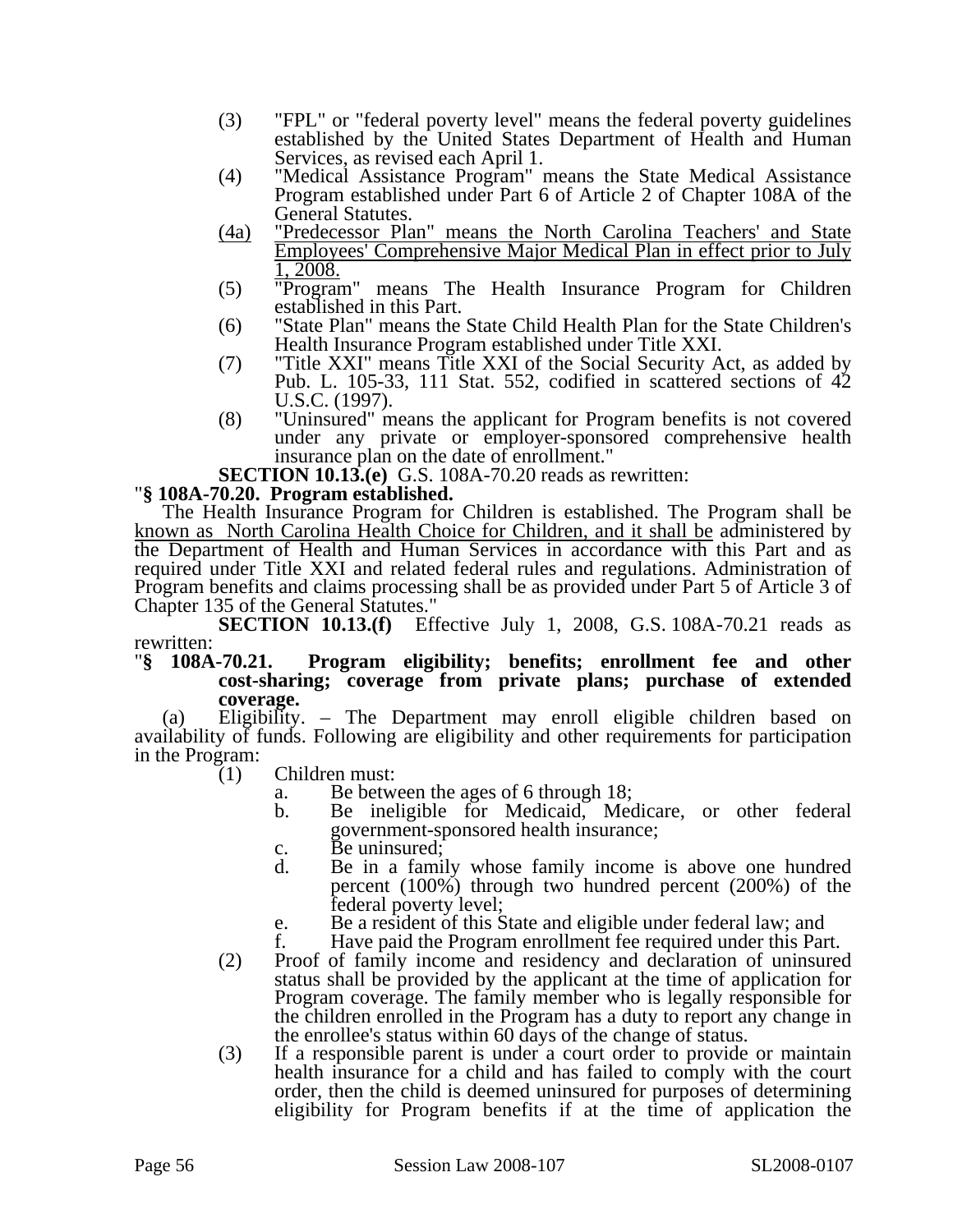custodial parent shows proof of agreement to notify and cooperate with the child support enforcement agency in enforcing the order.

If health insurance other than under the Program is provided to the child after enrollment and prior to the expiration of the eligibility period for which the child is enrolled in the Program, then the child is deemed to be insured and ineligible for continued coverage under the Program. The custodial parent has a duty to notify the Department within 10 days of receipt of the other health insurance, and the Department, upon receipt of notice, shall disenroll the child from the Program. As used in this paragraph, the term "responsible parent" means a person who is under a court order to pay child support.

(4) Except as otherwise provided in this section, enrollment shall be continuous for one year. At the end of each year, applicants may reapply for Program benefits.

(b) Benefits. – Except as otherwise provided for eligibility, fees, deductibles, copayments, and other cost-sharing charges, health benefits coverage provided to children eligible under the Program shall be equivalent to coverage provided for dependents under the State Health Plan for Teachers and State Employees, including optional prepaid plans.Predecessor Plan.

In addition to the benefits provided under the Plan, Predecessor Plan, the following services and supplies are covered under the Health Insurance Program for Children established under this Part:

- (1) Dental: Oral examinations, teeth cleaning, and scaling twice during a 12-month period, full mouth X-rays once every 60 months, supplemental bitewing X-rays showing the back of the teeth once during a 12-month period, fluoride applications twice during a 12-month period, fluoride varnish, sealants, simple extractions, therapeutic pulpotomies, prefabricated stainless steel crowns, and routine fillings of amalgam or other tooth-colored filling material to restore diseased teeth. No benefits are to be provided for services and materials under this subsection that are not performed by or upon the direction of a dentist, doctor, or other professional provider approved by the Plan nor for services and materials that do not meet the standards accepted by the American Dental Association.
- (2) Vision: Scheduled routine eye examinations once every 12 months, eyeglass lenses or contact lenses once every 12 months, routine replacement of eyeglass frames once every 24 months, and optical supplies and solutions when needed. Optical services, supplies, and solutions must be obtained from licensed or certified ophthalmologists, optometrists, or optical dispensing laboratories. Eyeglass lenses are limited to single vision, bifocal, trifocal, or other complex lenses necessary for a Plan enrollee's visual welfare. Coverage for oversized lenses and frames, designer frames, photosensitive lenses, tinted contact lenses, blended lenses, progressive multifocal lenses, coated lenses, and laminated lenses is limited to the coverage for single vision, bifocal, trifocal, or other complex lenses provided by this subsection. Eyeglass frames are limited to those made of zylonite, metal, or a combination of zylonite and metal. All visual aids covered by this subsection require prior approval of the Plan. Upon prior approval by the Plan, prior approval. Upon prior approval refractions may be covered more often than once every 12 months.
- (3) Hearing: Auditory diagnostic testing services and hearing aids and accessories when provided by a licensed or certified audiologist, otolaryngologist, or other approved hearing aid specialist approved by the Plan. Prior approval of the Plan specialist. Prior approval is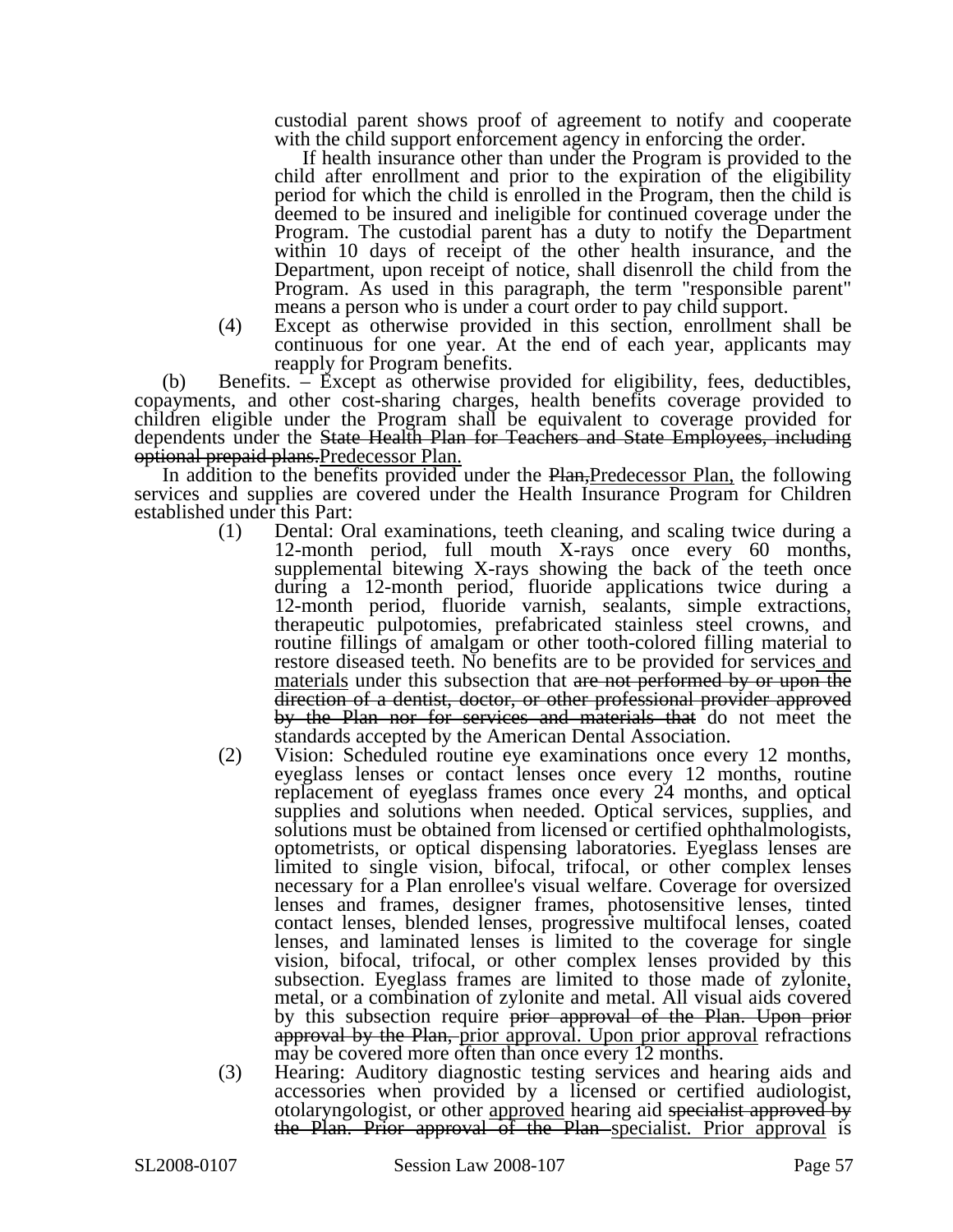required for hearing aids, accessories, earmolds, repairs, loaners, and rental aids.

- (4) Over-the-counter medications: Selected over-the-counter medications provided the medication is covered under the State Medical Assistance Plan. Coverage shall be subject to the same policies and approvals as required under the Medicaid program.
- (5) Routine diagnostic examinations and tests: annual routine diagnostic examinations and tests, including x-rays, blood and blood pressure checks, urine tests, tuberculosis tests, and general health check-ups that are medically necessary for the maintenance and improvement of individual health are covered.

Effective January 1, 2006, the The Department shall provide services to children enrolled in the NC Health Choice Program through Community Care of North Carolina and shall pay Community Care of North Carolina providers for these services as allowed under Medicaid.

(b1) Payments. – Prescription drug providers shall accept as payment in full, for outpatient prescriptions filled, amounts allowable for prescription drugs under Medicaid. For all other providers, effective no later than January 1, 2006, services provided to children enrolled in the Program shall be provided at rates equivalent to one hundred <del>fifteen percent (115%)</del> percent (100%) of Medicaid rates, less any co-payments assessed to enrollees under this Part. Effective July 1, 2006, services provided to these children shall be provided at rates equivalent to one hundred percent (100%) of Medicaid rates, less any co-payments assessed to enrollees under this Part. Effective until rates equivalent to one hundred fifteen percent (115%) of Medicaid rates become effective, providers of services to Program enrollees shall accept as payment in full for services rendered the maximum allowable charges under the State Health Plan for Teachers and State Employees for services less any co-payments assessed to enrollees under this Part.

(c) Annual Enrollment Fee. – There shall be no enrollment fee for Program coverage for enrollees whose family income is at or below one hundred fifty percent (150%) of the federal poverty level. The enrollment fee for Program coverage for enrollees whose family income is above one hundred fifty percent (150%) of the federal poverty level shall be fifty dollars (\$50.00) per year per child with a maximum annual enrollment fee of one hundred dollars (\$100.00) for two or more children. The enrollment fee shall be collected by the county department of social services and retained to cover the cost of determining eligibility for services under the Program. County departments of social services shall establish procedures for the collection of enrollment fees.

(d) Cost-Sharing. – There shall be no deductibles, copayments, or other cost-sharing charges for families covered under the Program whose family income is at or below one hundred fifty percent (150%) of the federal poverty level, except that fees for outpatient prescription drugs are applicable and shall be one dollar (\$1.00) for each outpatient generic prescription drug and drug, for each outpatient brand-name prescription drug for which there is no generic substitution available. available, and for each covered over-the-counter medication. The fee for each outpatient brand-name prescription drug for which there is a generic substitution available is three dollars (\$3.00). Families covered under the Program whose family income is above one hundred fifty percent (150%) of the federal poverty level shall be responsible for copayments to providers as follows:

- (1) Five dollars  $(\$5.00)$  per child for each visit to a provider, except that there shall be no copayment required for well-baby, well-child, or
- 
- age-appropriate immunization services;<br>
(2) Five dollars (\$5.00) per child for each outpatient hospital visit;<br>
(3) A one dollar (\$1.00) fee for each outpatient generic prescription drug anddrug, for each outpatient brand-name prescription drug for which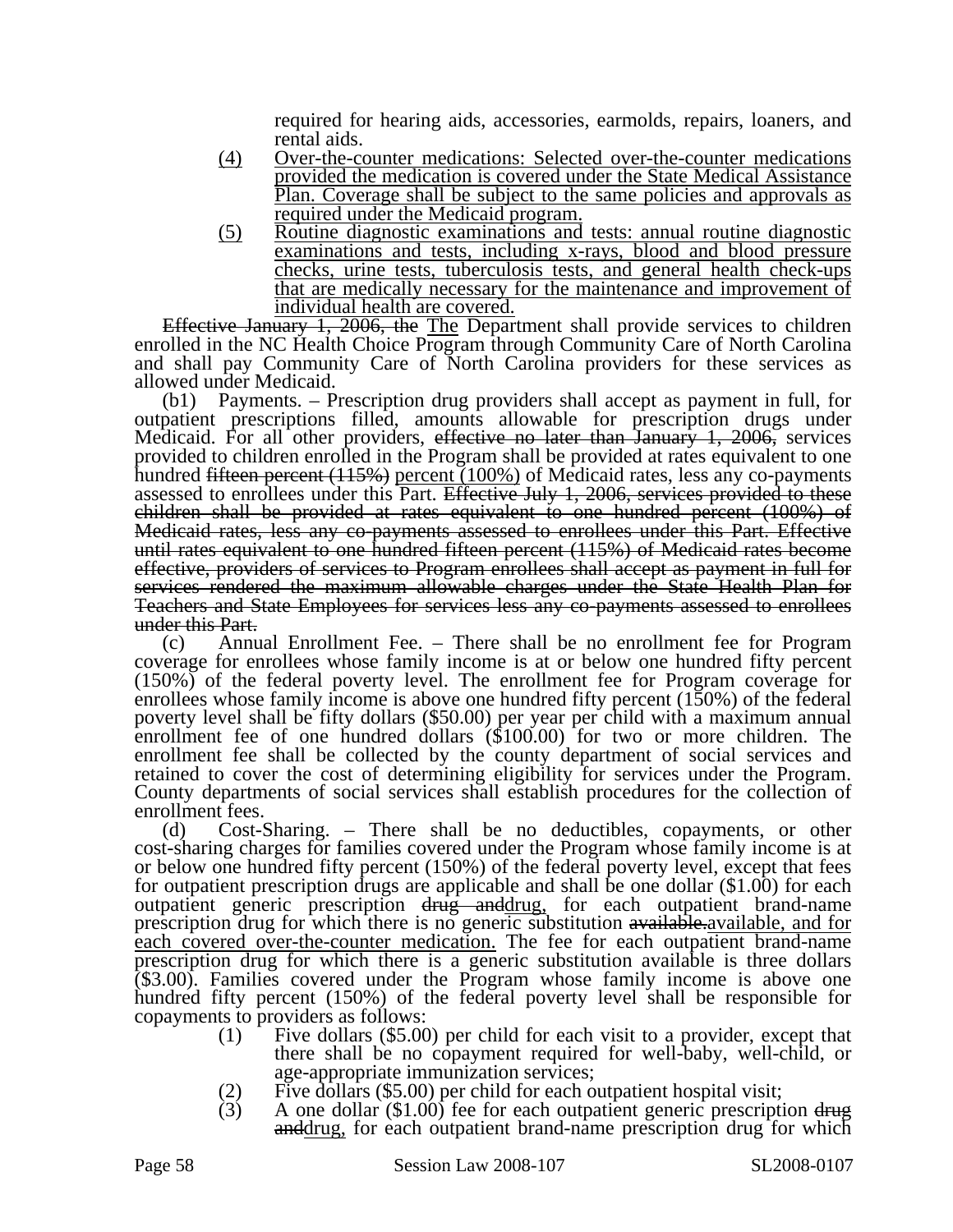there is no generic substitution available. available, and for each covered over-the-counter medication. The fee for each outpatient brand-name prescription drug for which there is a generic substitution available is ten dollars (\$10.00).

- (4) Twenty dollars (\$20.00) for each emergency room visit unless:
	- a. The child is admitted to the hospital, or
	- b. No other reasonable care was available as determined by the Claims Processing Contractor of the State Health Plan for Teachers and State Employees.Department.

Copayments required under this subsection for prescription drugs apply only to prescription drugs prescribed on an outpatient basis.

(e) Cost-Sharing Limitations.  $\overline{-}$  The total annual aggregate cost-sharing, including fees, with respect to all children in a family receiving Program benefits under this Part shall not exceed five percent (5%) of the family's income for the year involved.

To assist the Department in monitoring and ensuring that the limitations of this subsection are not exceeded, the Executive Administrator and Board of Trustees of the State Health Plan for Teachers and State Employees shall provide data to the Department showing cost-sharing paid by Program enrollees. The department shall establish maximum annual cost-sharing limits per individual or family, provided that the total annual aggregate cost-sharing, including enrollment fees, with respect to all children in a family receiving benefits under this section shall not exceed five pecent (5%) of the family's income for the year involved.

(f) Coverage From Private Plans. – The Department shall, from funds available for the Program, pay the cost for dependent coverage provided under a private insurance plan for persons eligible for coverage under the Program if all of the following conditions are met:

- (1) The person eligible for Program coverage requests to obtain dependent coverage from a private insurer in lieu of coverage under the Program and shows proof that coverage under the private plan selected meets the requirements of this subsection;
- (2) The dependent coverage under the private plan is actuarially equivalent to the coverage provided under the Program and the private plan does not engage in the exclusive enrollment of children with favorable health care risks;
- (3) The cost of dependent coverage under the private plan is the same as or less than the cost of coverage under the Program; and
- (4) The total annual aggregate cost-sharing, including fees, paid by the enrollee under the private plan for all dependents covered by the plan, do not exceed five percent (5%) of the enrollee's family income for the year involved.

The Department may reimburse an enrollee for private coverage under this subsection upon a showing of proof that the dependent coverage is in effect for the period for which the enrollee is eligible for the Program.

(g) Purchase of Extended Coverage. – An enrollee in the Program who loses eligibility due to an increase in family income above two hundred percent (200%) of the federal poverty level and up to and including two hundred twenty-five percent (225%) of the federal poverty level may purchase at full premium cost continued coverage under the Program for a period not to exceed one year beginning on the date the enrollee becomes ineligible under the income requirements for the Program. The same benefits, copayments, and other conditions of enrollment under the Program shall apply to extended coverage purchased under this subsection.

(h) No State Funds for Voluntary Participation. – No State or federal funds shall be used to cover, subsidize, or otherwise offset the cost of coverage obtained under subsection (f) of this section.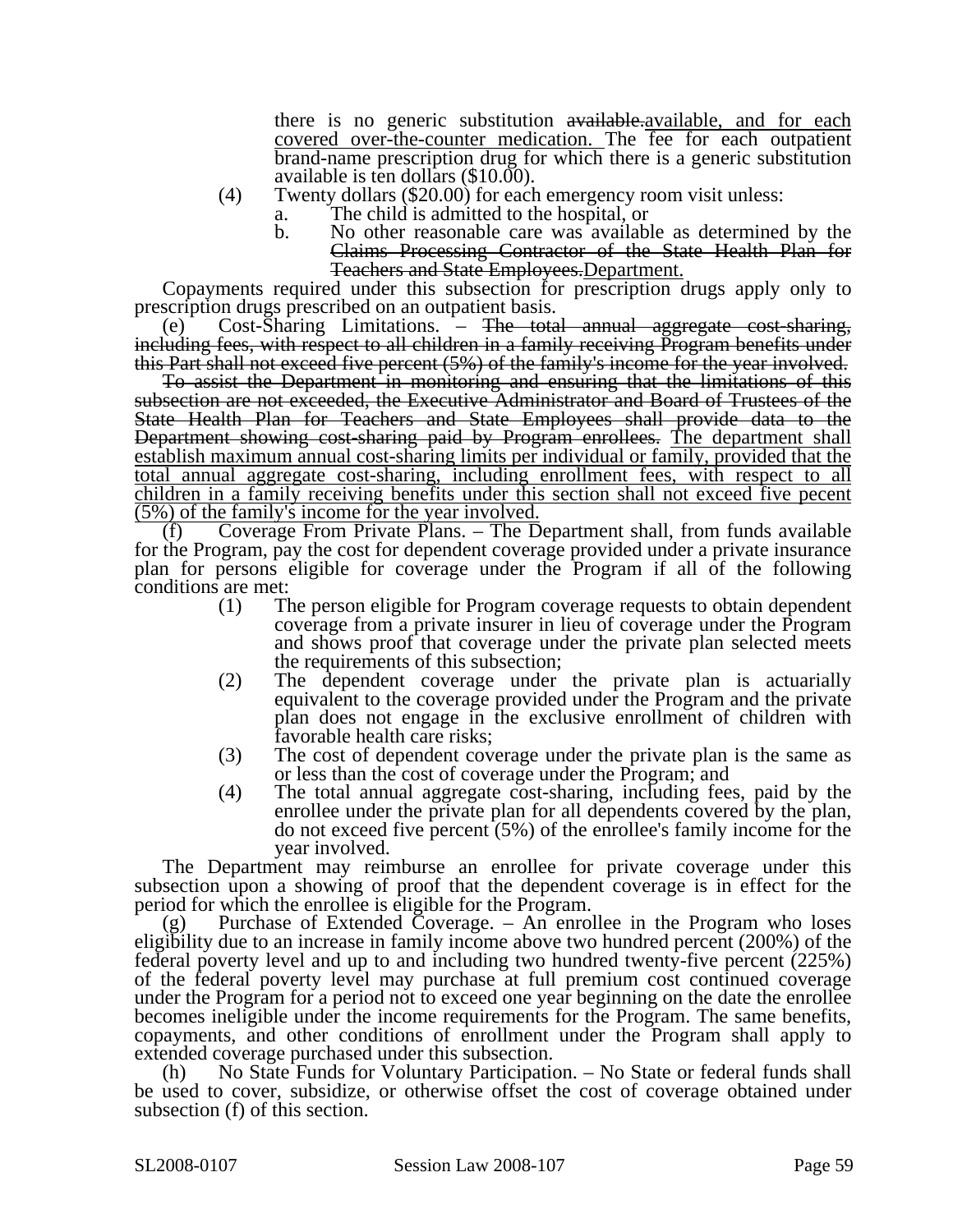#### No Lifetime Maximum Benefit Limit. – Benefits provided to an enrollee in the Program shall not be subject to a maximum lifetime limit."

**SECTION 10.13.(g)** G.S. 108A-70.22 is repealed.

## **SECTION 10.13.(h)** G.S. 108A-70.23 reads as rewritten: "**§ 108A-70.23. Services for children with special needs established; definition; eligibility; services; limitation; recommendations; no entitlement.**

(a) [Special Needs Services Authorized. –] The Department shall, from federal funds received and State funds appropriated for the Program, pay for services for children with special needs as authorized under this section. As used in this section, the term "children with special needs" or "special needs child" means children who have been diagnosed as having one or more of the following conditions which in the opinion of the diagnosing physician (i) is likely to continue indefinitely, (ii) interferes with daily routine, and (iii) require extensive medical intervention and extensive family management:

- (1) Birth defect, including genetic, congenital, or acquired disorders;<br>(2) Developmental disability as defined under G.S. 122C-3;
- (2) Developmental disability as defined under G.S.  $122C-3$ ;<br>(3) Mental or behavioral disorder; or
- Mental or behavioral disorder; or
- (4) Chronic and complex illnesses.

(b) Eligibility for Services. – In order to be eligible for services under this section a special needs child must be enrolled in the Program.

(c) Services Provided. – The services authorized to be provided to children eligible under this section are as follows:

- (1) The same level of services as provided for special needs children under the Medical Assistance Program as authorized in the Current Operations Appropriations Act except that:
	- a. No services for long-term care shall be provided under this section;
	- b. Services for respite care shall be provided only under emergency circumstances; and
	- c. The Department may limit services for special needs children after consultation with the Commission on Children with Special Health Care Needs.
- (2) Only those services eligible under this section that are not covered or otherwise provided under Part 5 of Article 3 of Chapter 135 of the General Statutes.the Predecessor Plan.

(d) Limitation. – Funds may be expended for services under this section only if the special needs child is enrolled in the Program, the services provided under this section are not provided under Part 5 of Article 3 of Chapter 135 of the General Statutes, the Predecessor Plan and the child meets the definition of a special needs child under this section.

(e) Case Management Services. – The Department shall develop procedures for the provision of case management services by the Department to eligible special needs children. Case management services shall be developed to ensure to the maximum extent possible that services are provided in the most efficient and effective manner considering the special needs of the child. The cost of providing case management services for children with special needs shall be paid from funds available for services under this section.

(f) Recommendations by Commission on Children With Special Health Care Needs. – In implementing this section the Department shall consider the recommendations of the Commission on Children With Special Health Care Needs established under Article 71Article 72 of Chapter 143 of the General Statutes. The Department, in consultation with the Commission on Children With Special Health Care Needs shall develop procedures for providing respite care services under emergency circumstances.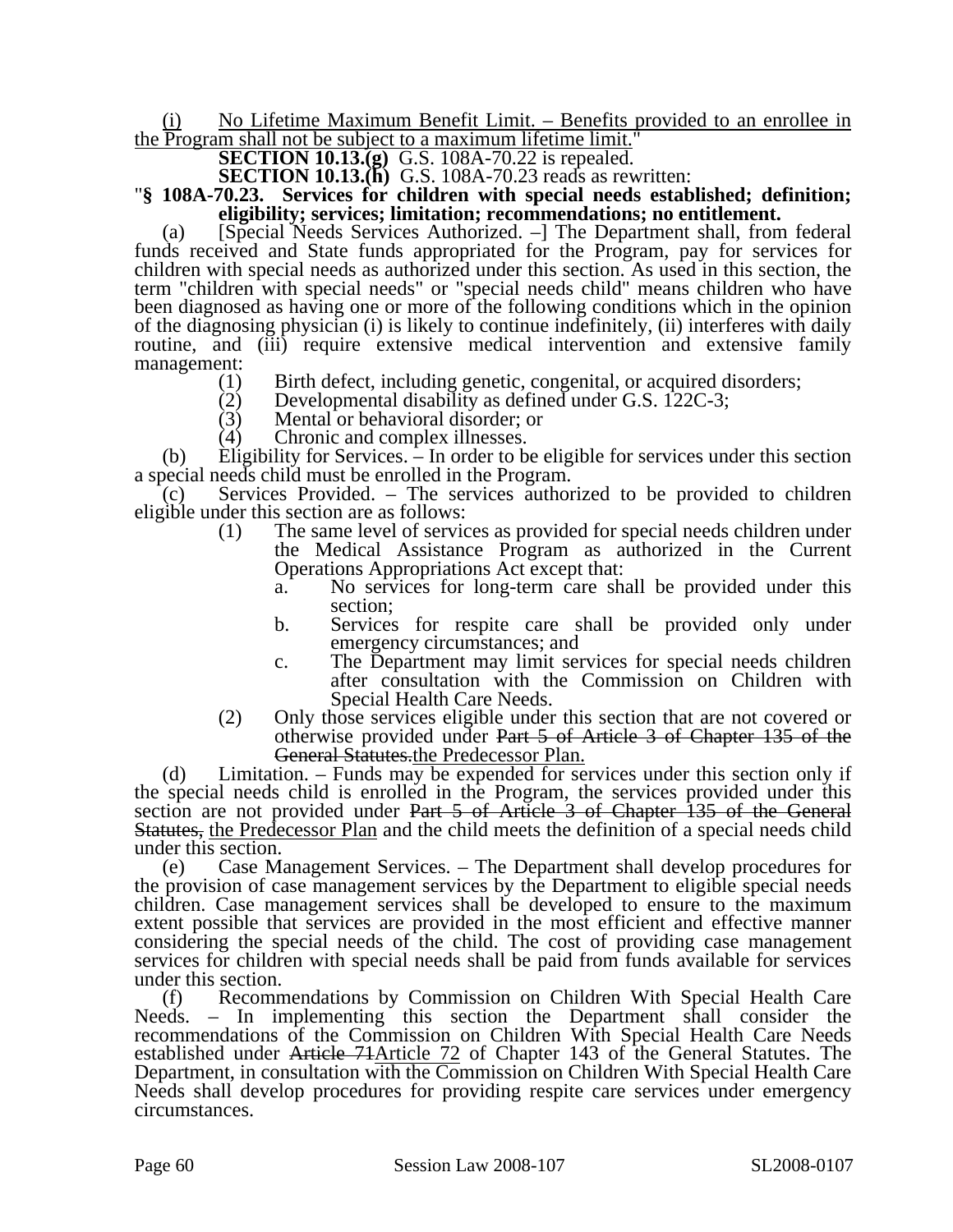(g) No Entitlement. – Nothing in this section shall be construed as entitling any person to services under this section."

**SECTION 10.13.(i)** G.S. 108A-70.24 is repealed.

**SECTION 10.13.(j)** G.S. 108A-27(c) reads as rewritten: "**§ 108A-70.27. Data collection; reporting.** …

(c) The Executive Administrator and Board of Trustees of the North Carolina Teachers' and State Employees' Major Medical Plan ("Plan") shall provide to the Department data required under this section that are collected by the Plan. Data shall be reported by the Plan in sufficient detail to meet federal reporting requirements under Title XXI. The PlanThe Department shall report periodically to the Joint Legislative Health Care Oversight Committee claims processing data for the Program and any other information the Plan Department or the Committee deems appropriate and relevant to assist the Committee in its review of the Program."

**SECTION 10.13.(k)** Effective July 1, 2009, G.S. 108A-70.21(b)(1), as amended by subsection (g) of this section, reads as rewritten: "**§ 108A-70.21. Program eligibility; benefits; enrollment fee and other** 

## **cost-sharing; coverage from private plans; purchase of extended coverage.** …

(b) Benefits. – Except as otherwise provided for eligibility, fees, deductibles, copayments, and other cost-sharing charges, health benefits coverage provided to children eligible under the Program shall be equivalent to coverage provided for dependents under the Predecessor Plan.

In addition to the benefits provided under the Predecessor Plan, dental services and supplies as follows:

- (1) Dental: Oral examinations, teeth cleaning, and scaling topical fluoride treatments twice during a 12-month period, full mouth X-rays once every 60 months, supplemental bitewing X-rays showing the back of the teeth once during a 12-month period, fluoride applications twice during a 12-month period, fluoride varnish, sealants, simple extractions,sealants, extractions, other than impacted teeth or wisdom teeth, therapeutic pulpotomies, space maintainers, root canal therapy for permanent anterior teeth and permanent first molars, prefabricated stainless steel crowns, and routine fillings of amalgam or other tooth-colored filling material to restore diseased teeth.
- (1a) Orthognathic surgery to correct functionally impairing malocclusions when orthodontics was approved and initiated while the child was covered by Medicaid and the need for orthognathic surgery was documented in the orthodontic treatment plan.

No benefits are to be provided for services and materials under this subsection that do not meet the standards accepted by the American Dental Association."

**SECTION 10.13.(l)** The Secretary of the Department of Health and Human Services shall develop and implement a plan for assuming administrative responsibility for the North Carolina Health Choice for Children program by transitioning all administrative oversight and claims processing activities from the Executive Administrator and Board of Trustees of the State Health Plan for Teachers and State Employees to the Division of Medical Assistance. The transition of all administrative oversight and claims processing from the State Health Plan to the Division of Medical Assistance shall be completed not later than July 1, 2010. The Secretary shall report to the Joint Legislative Health Care Oversight Committee and the Committee on Employee Hospital and Medical Benefits at least 30 days prior to effecting the transition of the responsibilities for the administration and processing of claims for benefits provided under the North Carolina Health Choice for Children program from the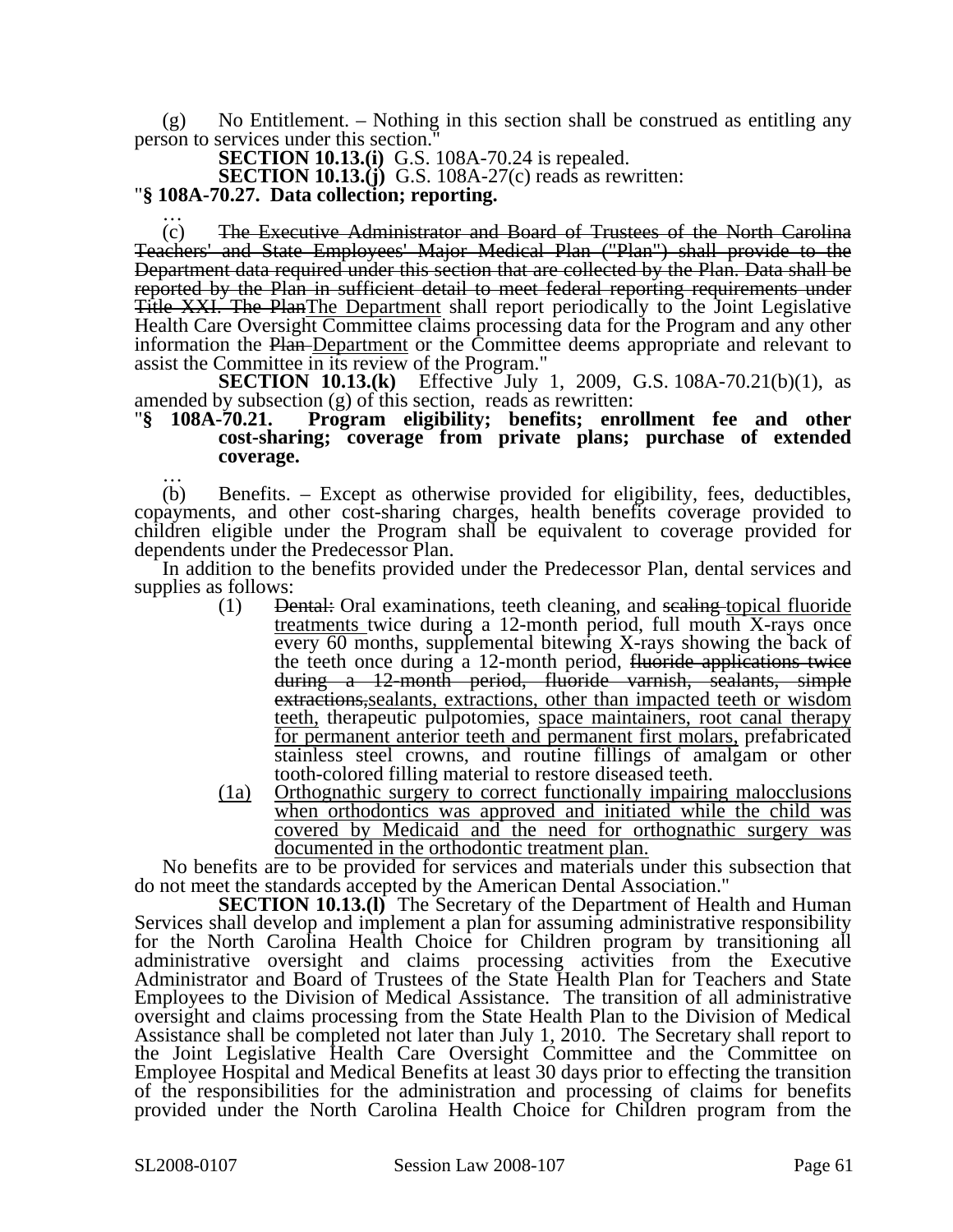Executive Administrator and Board of Trustees of the State Health Plan for Teachers and State Employees to the Department.

**SECTION 10.13.(m).** Effective July 1, 2008, G.S. 135-37(b), as amended by Section 22.28A.(c) of S.L. 2007-323, reads as rewritten:

"(b) Notwithstanding the provisions of this Article, the Executive Administrator and Board of Trustees of the State Health Plan for Teachers and State Employees may contract with providers of institutional and professional medical care and services to establish preferred provider networks. The terms pertaining to reimbursement rates or other terms of consideration of any contract between hospitals, hospital authorities, doctors, or other medical providers, or a pharmacy benefit manager and the Plan, or contracts pertaining to the provision of any medical benefit offered under the Plan, including its optional plans or programs, shall not be a public record under Chapter 132 of the General Statutes for a period of 30 months after the date of the expiration of the contract. Provided, however, nothing in this subsection shall be deemed to prevent or restrict the release of any information made not a public record under this subsection to the State Auditor, the Attorney General, the Director of the State Budget, the Plan's Executive Administrator, the Department of Health and Human Services solely for the purpose of implementing the transition of NC Health Choice from the Plan to the Department of Health and Human Services, and the Committee on Employee Hospital and Medical Benefits solely and exclusively for their use in the furtherance of their duties and responsibilities. The design, adoption, and implementation of the preferred provider contracts, networks, and optional plans or programs as authorized under G.S. 135-40 are not subject to the requirements of Chapter 143 of the General Statutes. The Executive Administrator and Board of Trustees shall make reports as requested to the President of the Senate, the President Pro Tempore of the Senate, the Speaker of the House of Representatives, and the Committee on Employee Hospital and Medical Benefits on its progress in negotiating the preferred provider contracts."

**SECTION 10.13.(n)** Subsections (a) through (c) and subsections (e) through (k) of this section become effective July 1, 2008. Effective July 1, 2010, G.S. 135-42, as amended by subsection (b) of this section, is repealed. The remainder of this section is effective when this act becomes law.

### **HEALTH CHOICE ENROLLMENT GROWTH CAP**

**SECTION 10.14.(a)** Section 10.47 of S.L. 2007-323 is repealed.

**SECTION 10.14.(b)** The Department of Health and Human Services may, in the NC Health Choice Program for the 2008-2009 fiscal year, allow up to six percent (6.0%) enrollment growth over the number of children enrolled in the NC Health Choice Program on June 30, 2008.

**SECTION 10.14.(c)** On January 15, 2009, or upon the convening of the 2009 General Assembly, whichever occurs later, the Department of Health and Human Services shall report to the 2009 General Assembly. The report shall provide the following information:

- (1) The number of children that were enrolled in NC Health Choice in the first week of January 2009, based on the January Pull-Night data; and
- (2) Projected enrollment and program costs for each of the remaining six months of the 2008-2009 fiscal year. The projected enrollment shall be based on NC Health Choice enrollment data and program costs from the immediately preceding five fiscal years.
- (3) The status of current expenditures and availability of State and federal funds for the 2008-2009 fiscal year.

The Department shall submit the report to the Chairs of the House of Representatives Appropriations Subcommittee on Health and Human Services, the Senate Appropriations Committee on Health and Human Services, and the Fiscal Research Division.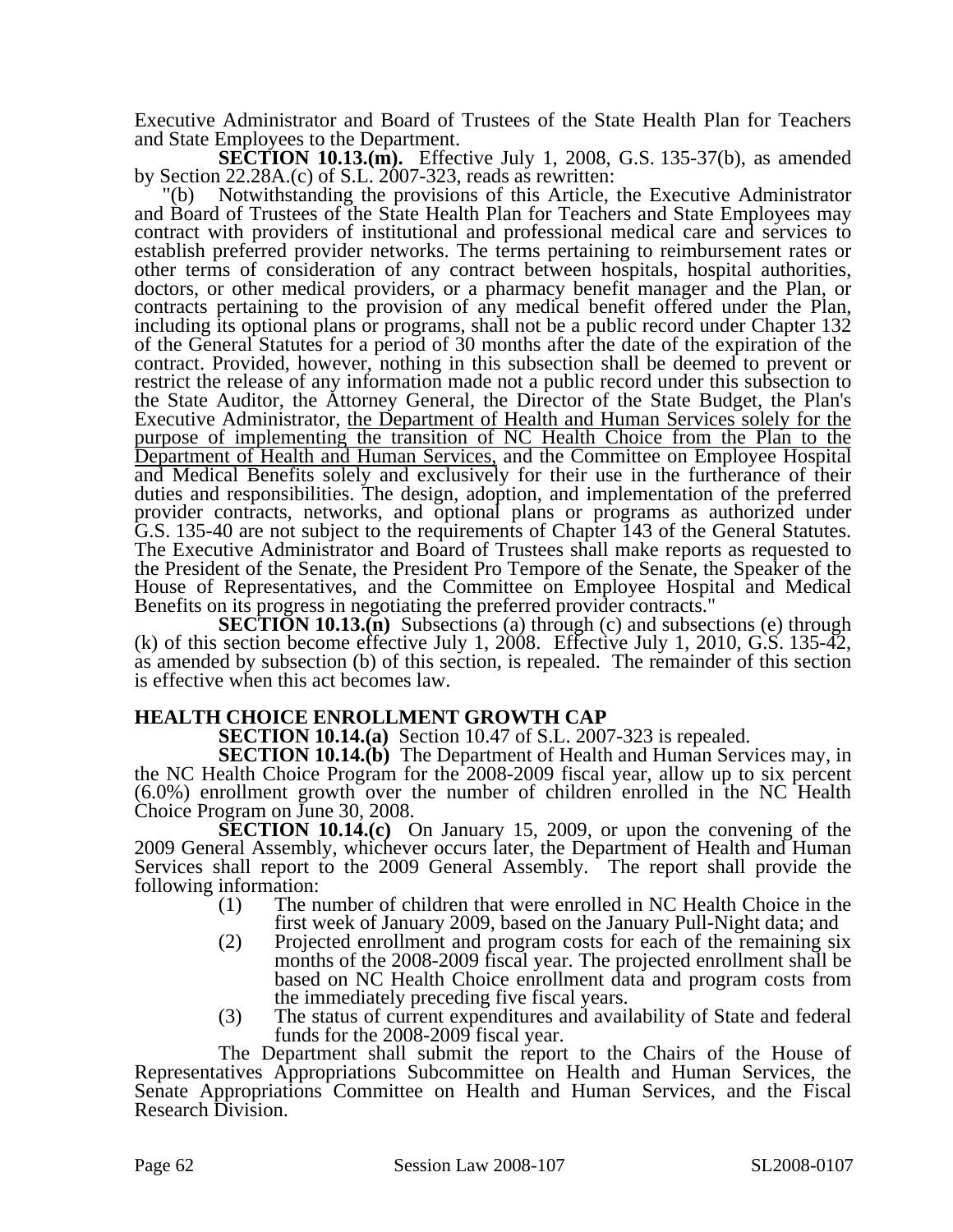**SECTION 10.14.(d)** If the report submitted pursuant to subsection (c) of this section indicates, or if the Department becomes later aware that growth in NC Health Choice enrollment for the 2008-2009 fiscal year will exceed the maximum six percent (6%) growth allowed under subsection (a) of this section, or if there will be a shortfall of federal funds, then the Department shall notify the Centers for Medicare and Medicaid Services (CMS) that it anticipates a freeze on enrolling new enrollees. The Department will continue to provide monthly reports to the chairs of the House of Representatives Committee on Appropriations, the House of Representatives Appropriations Subcommittee on Health and Human Services, the Senate Appropriations Committee on Health and Human Services, the Office of State Budget and Management, and the Joint Legislative Oversight Committee on Mental Health, Developmental Disabilities, and Substance Abuse Services, and the Fiscal Research Division. If enrollment in NC Health Choice continues to follow the Department's projections that the six percent (6%) cap will be exceeded, or there will be a shortfall of federal funds, then the Department shall formally notify CMS, the Chairs of the House of Representatives Appropriations Subcommittee on Health and Human Services, the Senate Appropriations Committee on Health and Human Services, and the Fiscal Research Division of a freeze on new enrollees.

**SECTION 10.14.(e)** The limitation on enrollment growth under this section may not be exceeded unless Congress has reauthorized SCHIP so as to provide sufficient federal funds or has appropriated additional federal funds for the 2008-2009 fiscal year. If Congress has reauthorized SCHIP to provide sufficient federal funds, then the Department may continue to enroll new enrollees up to an increase of eight and seventy-three one hundredths percent (8.73%) from such funds as are available to the Department.

### **MENTAL HEALTH CHANGES**

**SECTION 10.15.(a)** For the purpose of mitigating cash-flow problems that many non-single-stream local management entities (LMEs) experience at the beginning of each fiscal year, the Department of Health and Human Services, Division of Mental Health, Developmental Disabilities, and Substance Abuse Services, shall adjust the timing and method by which allocations of service dollars are distributed to each non-single-stream LME. To this end, the allocations shall be adjusted such that at the beginning of the fiscal year the Department shall distribute not less than one-twelfth of the LME's continuation allocation and subtract the amount of the adjusted distribution from the LME's total reimbursements for the fiscal year.

**SECTION 10.15.(b)** Of the funds appropriated for substance abuse services to the Department of Health and Human Services, Division of Mental Health, Developmental Disabilities, and Substance Abuse Services, for the 2007-2008 and 2008-2009 fiscal years, the sum of at least eight million dollars (\$8,000,000) shall be allocated for regionally purchased locally hosted substance abuse services. These funds shall be used to support LMEs in establishing additional regionally purchased and locally hosted substance abuse programs. Funds appropriated shall be for the purpose of developing and enhancing the American Society of Addiction Medicine (ASAM) continuum of care at the community level. The Department of Health and Human Services shall work with LMEs in establishing these programs. LMEs shall report to the Department of Health and Human Services on the LMEs' use of the funds. Reporting dates and frequency shall be as determined by the Department.

**SECTION 10.15.(c)** The Department shall encourage the conversion of the remaining non-single-stream LMEs to single-stream funding as soon as possible. The Department shall develop prompt-pay guidelines as part of single-stream funding requirements. The Department shall also develop standards for the removal of single-stream designation for those LMEs that do not continue to comply with the applicable requirements for single-stream funding, except that the Department's requirements shall allow for LMEs in the first year of single-stream funding to have a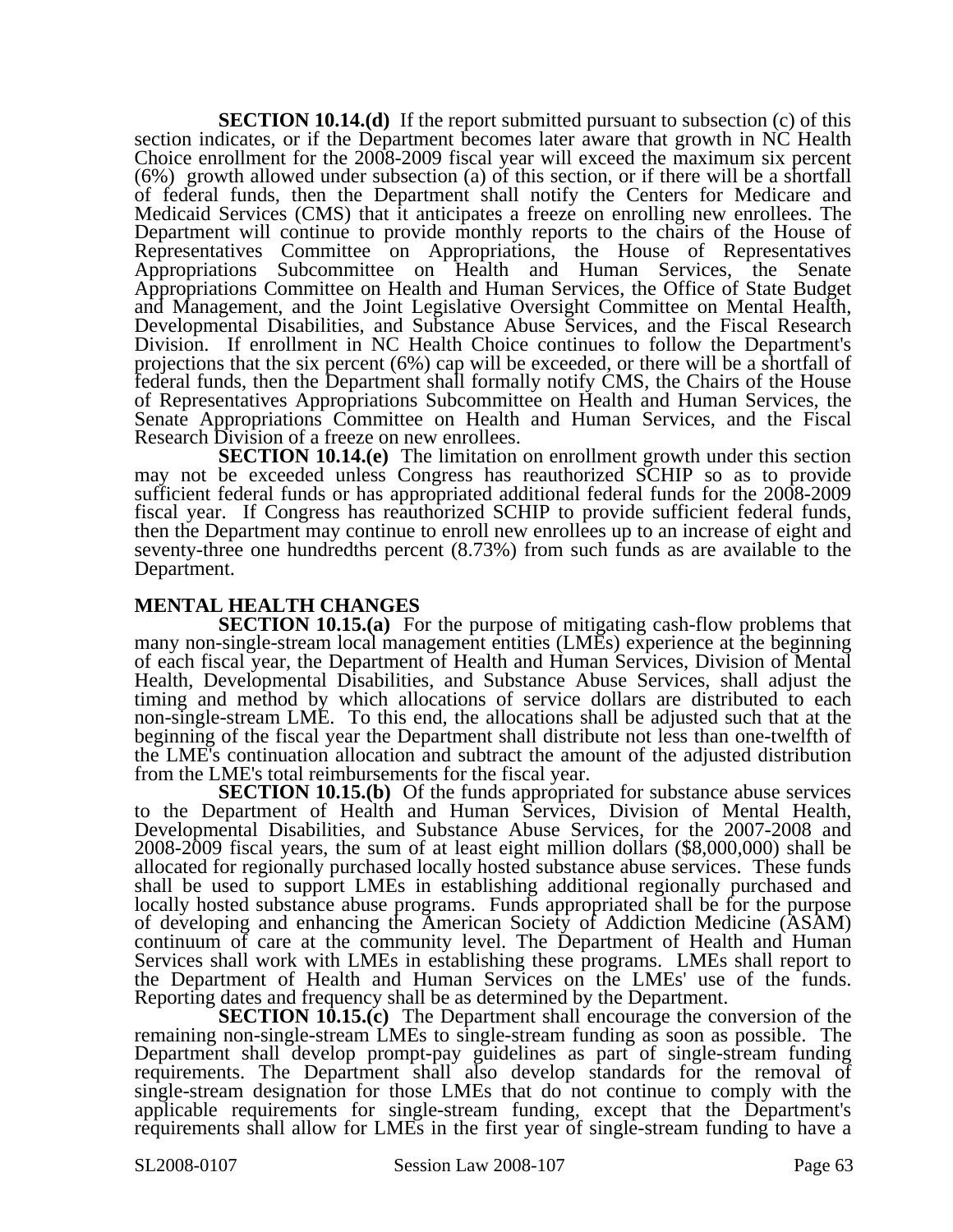six-month grace period to comply with the requirements from the time the LME begins single-stream funding. For its report on performance measures, the Department shall include a matrix by LME and performance measure of those LMEs that are not meeting the performance measure.

**SECTION 10.15.(d)** The Department of Health and Human Services shall simplify the current State Integrated Payment and Reporting System (IPRS) to encourage more providers to serve State-paid clients. This effort shall include working with LMEs to develop billing codes for relevant activities currently lacking such codes.

**SECTION 10.15.(e)** The Department of Health and Human Services shall consult with LMEs and service providers to determine why there have been under- and over-expenditure of State service dollars by LMEs and shall take the action necessary to address the problem. In making its determination, the Department shall work with LMEs and providers. Not later than January 1, 2009, the Department shall report to the House of Representatives Appropriations Subcommittee on Health and Human Services, the Senate Appropriations Committee on Health and Human Services, the Fiscal Research Division, and the Joint Legislative Oversight Committee on Mental Health, Developmental Disabilities, and Substance Abuse Services on actions taken to address the problem of LME under- and over-expenditure of service dollars. The report shall include legislative action needed to address the problem.

**SECTION 10.15.(f)** The Department shall perform a services gap analysis of the Mental Health, Developmental Disabilities, and Substance Abuse Services System. The Department of Health and Human Services shall involve LMEs in performing the gap analysis. The Department shall not contract with an independent entity to perform the gap analysis. The Department shall report the results of its analysis to the House of Representatives Appropriations Subcommittee on Health and Human Services, the Senate Appropriations Committee on Health and Human Services, the Fiscal Research Division, and the Joint Legislative Oversight Committee on Mental Health, Developmental Disabilities, and Substance Abuse Services not later than January 1, 2010.

**SECTION 10.15.(g)** Notwithstanding any other provision of law to the contrary, the Secretary of Health and Human Services shall not transfer patients from John Umstead Hospital or Dorothea Dix Hospital to Central Regional Hospital unless and until the Secretary provides a written report to the Governor, based on the Secretary's findings, that on the day of its opening and thereafter, Central Regional Hospital will be operated in a manner that provides a safe and secure environment for its patients and staff. On or after the date the Secretary has provided the written report to the Governor, the Secretary may transfer patients from John Umstead Hospital to Central Regional Hospital. On and after the date of the transfer of John Umstead patients, the Secretary may commence the transfer of patients from Dorothea Dix Hospital but only if the following conditions are met:

- (1) At the time of commencing transfer of Dorothea Dix patients the Secretary has determined that an inspection of Central Regional Hospital indicates no findings of noncompliance with conditions of participation from the Centers for Medicare and Medicaid Services (CMS), and
- (2) The Secretary finds that Central Regional Hospital is in compliance with Joint Commission on the Accreditation of Healthcare Organizations (JCAHO) standards for accreditation.

**SECTION 10.15.(h)** In order to temporarily address high admissions to adult acute unit beds in the State psychiatric hospitals, the Secretary of the Department of Health and Human Services may, notwithstanding G.S. 122C-181 and G.S. 122C-112.1(a)(30), open and operate on a temporary basis up to 60 beds at the Central Regional Hospital Wake Unit on the Dorothea Dix Campus and may maintain the Wake Unit on the Dix Campus until beds become available in the system. Section 10.49(t) of S.L. 2007-323 does not apply to this subsection.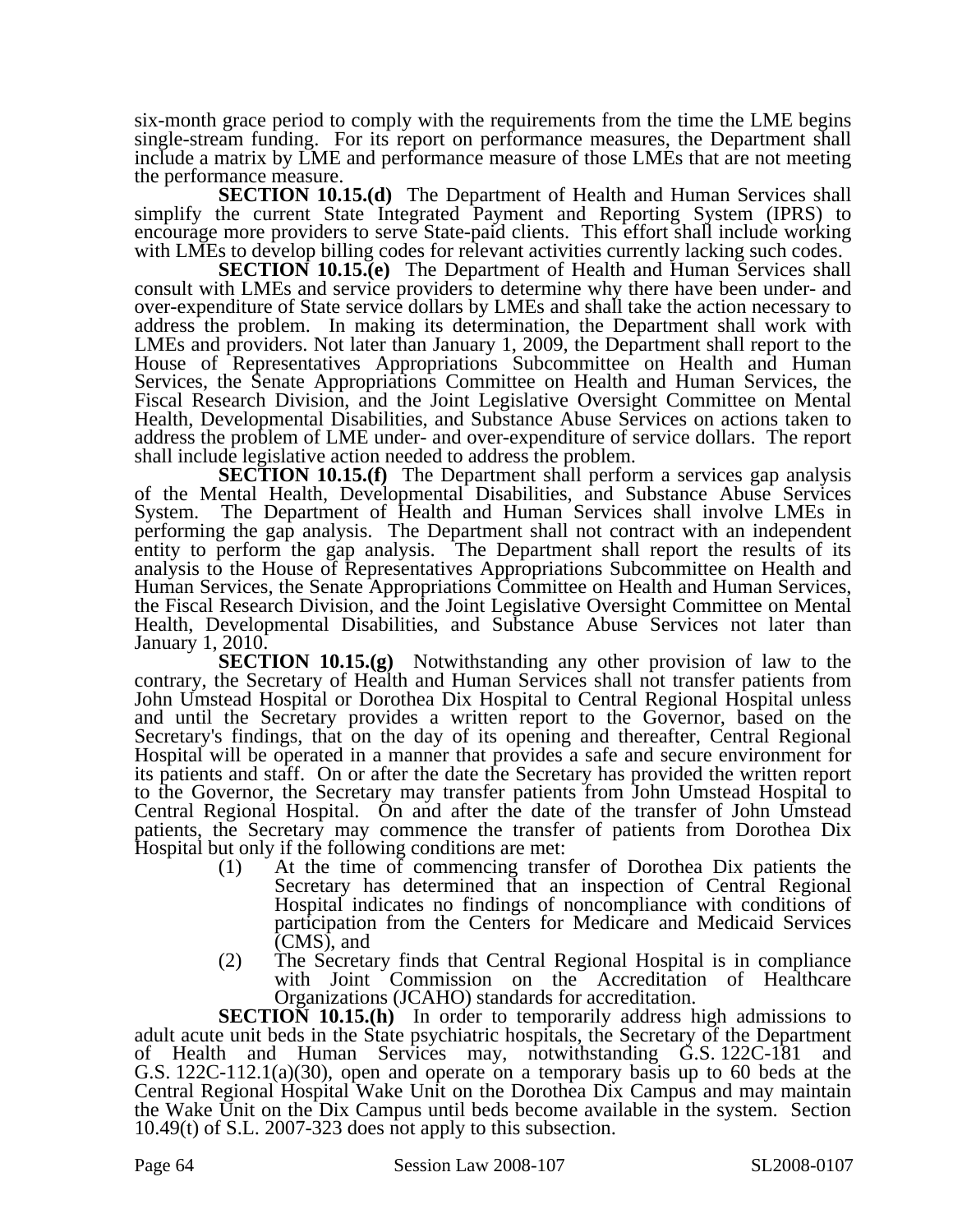**SECTION 10.15.(i)** Onetime funds appropriated for the Dorothea Dix Hospital overflow unit shall be used to support the temporary opening and operation of the Central Regional Hospital Wake Unit on the Dorothea Dix Campus. It is the intent of the General Assembly to fund the Wake Unit for three years. Notwithstanding any other provision of law to the contrary, the Office of State Budget and Management shall establish the positions for the Central Regional Hospital Wake Unit on the Dorothea Dix campus as time-limited positions for up to three years.

**SECTION 10.15.(j)** Of the funds appropriated in this act to the Department of Health and Human Services, Division of Mental Health, Developmental Disabilities, and Substance Abuse Services, for mobile crisis teams, the sum of five million seven hundred fifty-five thousand dollars (\$5,755,000) shall be distributed to LMEs to support 30 mobile crisis teams. The new mobile crisis units shall be distributed across the State according to need as determined by the Department.

**SECTION 10.15.(k)** Of the funds appropriated in this act to the Department of Health and Human Services, Division of Mental Health, Developmental Disabilities, and Substance Abuse Services, the sum of eight million one hundred twenty-one thousand six hundred forty-four dollars (\$8,121,644) shall be allocated for the purchase of local inpatient psychiatric beds or bed days. These beds or bed days shall be distributed across the State according to need as determined by the Department. The Department shall enter into contracts with the LMEs and community hospitals for the management of these beds or bed days. Local inpatient psychiatric beds or bed days shall be managed and controlled by the LME, including the determination of which local or State hospital the individual should be admitted to pursuant to an involuntary commitment order. Funds shall not be allocated to LMEs but shall be held in a statewide reserve at the Division of Mental Health, Developmental Disabilities, and Substance Abuse Services to pay for services authorized by the LMEs and billed by the hospitals through the LMEs. LMEs shall remit claims for payment to the Division within 15 working days of receipt of a clean claim from the hospital and shall pay the hospital within 10 working days of receipt of payment from the Division. If the Department determines (i) that an LME is not effectively managing the beds or bed days for which it has responsibility, as evidenced by beds or bed days in the local hospital not being utilized while demand for services at the State psychiatric hospitals has not reduced, or (ii) the LME has failed to comply with the prompt payment provisions of this subsection, the Department may contract with another LME to manage the beds or bed days, or, notwithstanding any other provision of law to the contrary, may pay the hospital directly. The Department shall develop reporting requirements for LMEs regarding the utilization of the beds or bed days. Funds appropriated in this section for the purchase of local inpatient psychiatric beds or bed days shall be used to purchase additional beds or bed days not currently funded by or through LMEs and shall not be used to supplant other funds available or otherwise appropriated for the purchase of psychiatric inpatient services under contract with community hospitals, including beds or bed days being purchased through Hospital Pilot funds appropriated in S.L. 2007-323. Not later than March 1, 2009, the Department shall report to the House of Representatives Appropriations Subcommittee on Health and Human Services, the Senate, the Joint Legislative Oversight Committee on Mental Health, Developmental Disabilities, and Substance Abuse Services, and the Fiscal Research Division on a uniform system for beds or bed days purchased (i) with local funds, (ii) from existing State appropriations, (iii) under the Hospital Utilization Pilot, and (iv) purchased using funds appropriated under this subsection.

**SECTION 10.15.(I)** Of the funds appropriated in this act to the Department of Health and Human Services, Division of Mental Health, Developmental Disabilities, and Substance Abuse Services, the sum of one million eight hundred seventy-six thousand two hundred forty-three dollars (\$1,876,243) shall be allocated for the START crisis model for developmental disability services. These funds shall be distributed to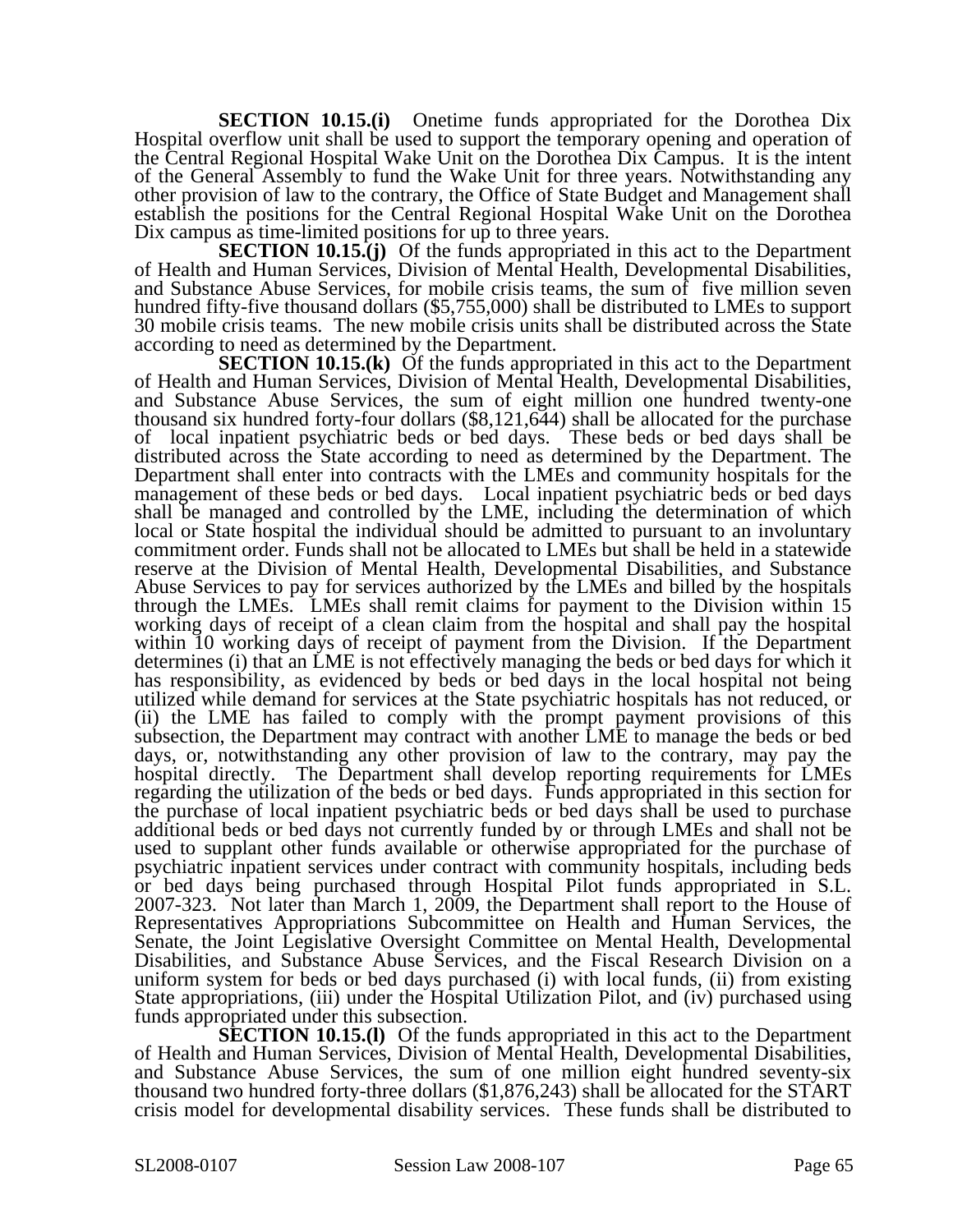LMEs to support six crisis teams. The new crisis teams shall be distributed across the State according to need as determined by the Department.

**SECTION 10.15.(m)** Funds appropriated in this act in the amount of one million eighty thousand nine hundred ninety-two dollars (\$1,080,992) for start-up and ongoing support of respite beds for individuals with developmental disabilities shall be distributed across the State by the Department according to need.

**SECTION 10.15.(n)** Of the funds appropriated in this act to the Department of Health and Human Services, Division of Mental Health, Developmental Disabilities, and Substance Abuse Services, the sum of six million one hundred thirteen thousand nine hundred forty-seven dollars (\$6,113,947) shall be allocated for walk-in crisis and immediate psychiatric aftercare and shall be distributed to the LMEs to support 30 psychiatrists and related support staff. Of these funds, the sum of one million six hundred fifty thousand dollars (\$1,650,000) shall be used for telepsychiatry equipment to be owned by the LMEs and shall be distributed across the SDtate according to ned as determined by the Department.

**SECTION 10.15.(o)** The independent and supportive living apartments for persons with disabilities constructed from funds appropriated in this act for that purpose shall be affordable to persons with incomes at the Supplemental Security Income (SSI) level.

**SECTION 10.15.(p)** The Department of Health and Human Services, Division of Mental Health, Developmental Disabilities, and Substance Abuse Services, shall implement the tiered CAP-MR/DD waiver program in accordance with Section 10.49(dd) of S.L. 2007-323. The Department shall implement the program with four tiers: (i) up to seventeen thousand five hundred dollars (\$17,500); (ii) between seventeen thousand five hundred one dollars (\$17,501) and forty-five thousand dollars  $(45,000)$ ; (iii) between forty-five thousand one dollars  $(45,001)$  and seventy-five thousand dollars  $(575,000)$ ; and (iv) between seventy-five thousand one dollars (\$75,001) and one hundred thousand dollars (\$100,000). The Department shall review on a case-by-case basis tier funding in excess of one hundred thousand dollars (\$100,000) and may authorize the excess amount based on standards adopted by the Department.

**SECTION 10.15.(q)** Of the funds appropriated in this act to the Department of Health and Human Services, Division of Medical Assistance, for the 2008-2009 fiscal year for additional CAP-MR/DD slots, a portion of these funds shall be allocated for slots managed under the North Carolina CAP-MR/DD 1915(c) Medicaid waiver and shall be used for tier one slots as described under subsection (n) of this section. In addition a portion of these funds shall be allocated to fund CAP-MR/DD slots statewide to fund a combination of slots managed under the North Carolina CAP-MR/DD 1915(c) Medicaid waiver and slots managed under the North Carolina Piedmont Behavioral Health Care 1915(b) and (c) Medicaid waiver.

**SECTION 10.15.(r)** The Department of Health and Human Services shall implement a plan to catch up Piedmont Behavioral Health (PBH) CAP-MR/DD slots to the State average such that one percent (1%) of the funds for turnover CAP-MR/DD slots shall be transferred each year to PBH until PBH CAP-MR/DD slots reach the State per capita average of slots.

**SECTION 10.15.(s)** The North Carolina Institute of Medicine (IOM) shall study and report on the transition for persons with developmental disabilities from one life setting to another, including barriers to transition and best practices in successful transitions. The IOM should conduct this study using funds appropriated for IOM studies in the 2007 Session. The study should encompass at least the following topics: (i) the transition for adolescents leaving high school, including adolescents in foster care and those in other settings; (ii) the transition for persons with developmental disabilities who live with aging parents; and (iii) the transition from the developmental centers to other settings. The IOM shall report its findings and recommendations to the House of Representatives Appropriations Subcommittee on Health and Human Services, the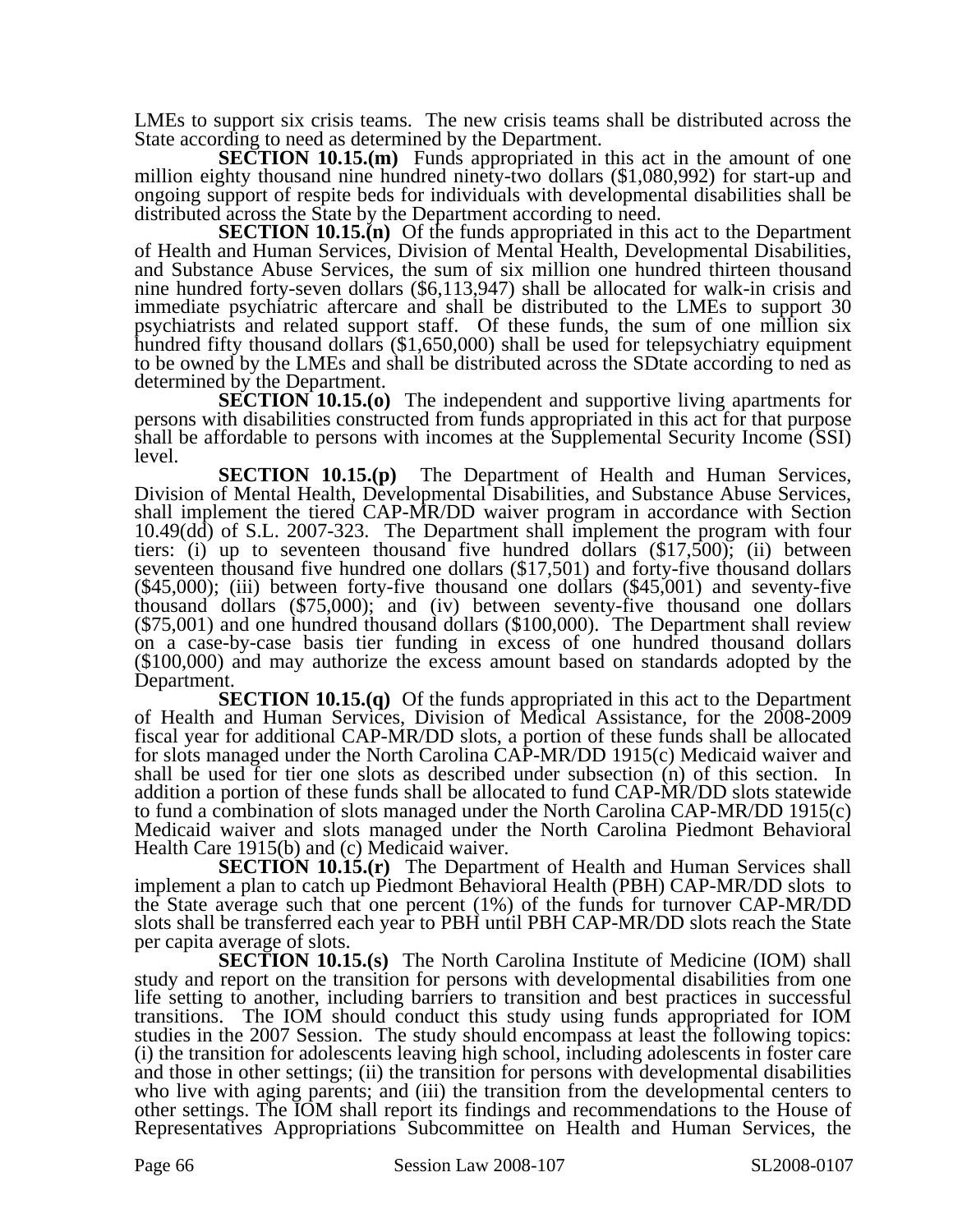Senate Appropriations Committee on Health and Human Services, the Fiscal Research Division, and the Joint Legislative Oversight Committee on Mental Health, Developmental Disabilities, and Substance Abuse Services on or before March 1, 2009.

**SECTION 10.15.(t)** The Department of Health and Human Services, Division of Mental Health, Developmental Disabilities, and Substance Abuse Services, shall assist local management entities (LMEs) in using up to five percent (5%) of the LME's developmental disability funds to help successfully transition individuals from developmental disability centers into the community. The Department of Health and Human Services, Division of Mental Health, Developmental Disabilities, and Substance Abuse Services, shall report on the progress of LMEs in successfully providing discharge planning to individuals with developmental disabilities. The Department of Health and Human Services shall make its report to the House of Representatives Appropriations Subcommittee on Health and Human Services, the Senate Appropriations Committee on Health and Human Services, the Joint Legislative Oversight Committee on Mental Health, Developmental Disabilities, and Substance Abuse Services, and the Fiscal Research Division not later than March 1, 2009.

**SECTION 10.15.(u)** The Department of Health and Human Services shall review State-County Special Assistance rates to develop an appropriate rate for special care units for persons with a mental health disability, including individuals with Traumatic Brain Injury (TBI), and shall review current rules pertaining to special care units for persons with a mental health disability to determine if additional standards are necessary. The Department shall report its findings and recommendations to the House of Representatives Appropriations Subcommittee on Health and Human Services, the Senate Appropriations Committee on Health and Human Services, the Joint Legislative Oversight Committee on Mental Health, Developmental Disabilities, and Substance Abuse Services, and the Fiscal Research Division not later than January 1, 2009.

**SECTION 10.15.(v)** The Department of Health and Human Services shall ensure that veterans and their families comprise one of the target populations for mental health, developmental disabilities, and substance abuse services in order that this

population is eligible for existing funding.<br>**SECTION 10.15.(w)** The D The Department of Health and Human Services, Division of Mental Health, Developmental Disabilities, and Substance Abuse Services, shall develop a service authorization process that requires a comprehensive clinical assessment to be completed by a licensed clinician prior to service delivery, except where this requirement would impede access to crisis or other emergency services. The Department shall require that the licensed professional that signs a medical order for behavioral health services must indicate on the order whether the licensed professional (i) has had direct contact with the consumer, and (ii) has reviewed the consumer's assessment. The Department shall report the failure of a licensed professional to comply with this requirement to the licensed professional's occupational licensing board. The Department shall report on the development of the service authorization process to the Joint Legislative Oversight Committee on Mental Health, Developmental Disabilities, and Substance Abuse Services not later than October 1, 2008. The Department shall not implement the service authorization process until 15 days after it has notified the House of Representatives Appropriations Subcommittee on Health and Human Services, the Senate Appropriations Committee on Health and Human Services, and the Joint Legislative Oversight Committee on Mental Health, Developmental Disabilities, and Substance Abuse Services.

**SECTION 10.15.(x)** The Department of Health and Human Services shall develop a plan to return the service authorization, utilization review, and utilization management functions to LMEs for all clients. Not later than February 1, 2009, the Department shall report on the development of the plan to the House of Representatives Appropriations Subcommittee on Health and Human Services, the Senate Appropriations Committee on Health and Human Services, the Joint Legislative Oversight Committee on Mental Health, Developmental Disabilities, and Substance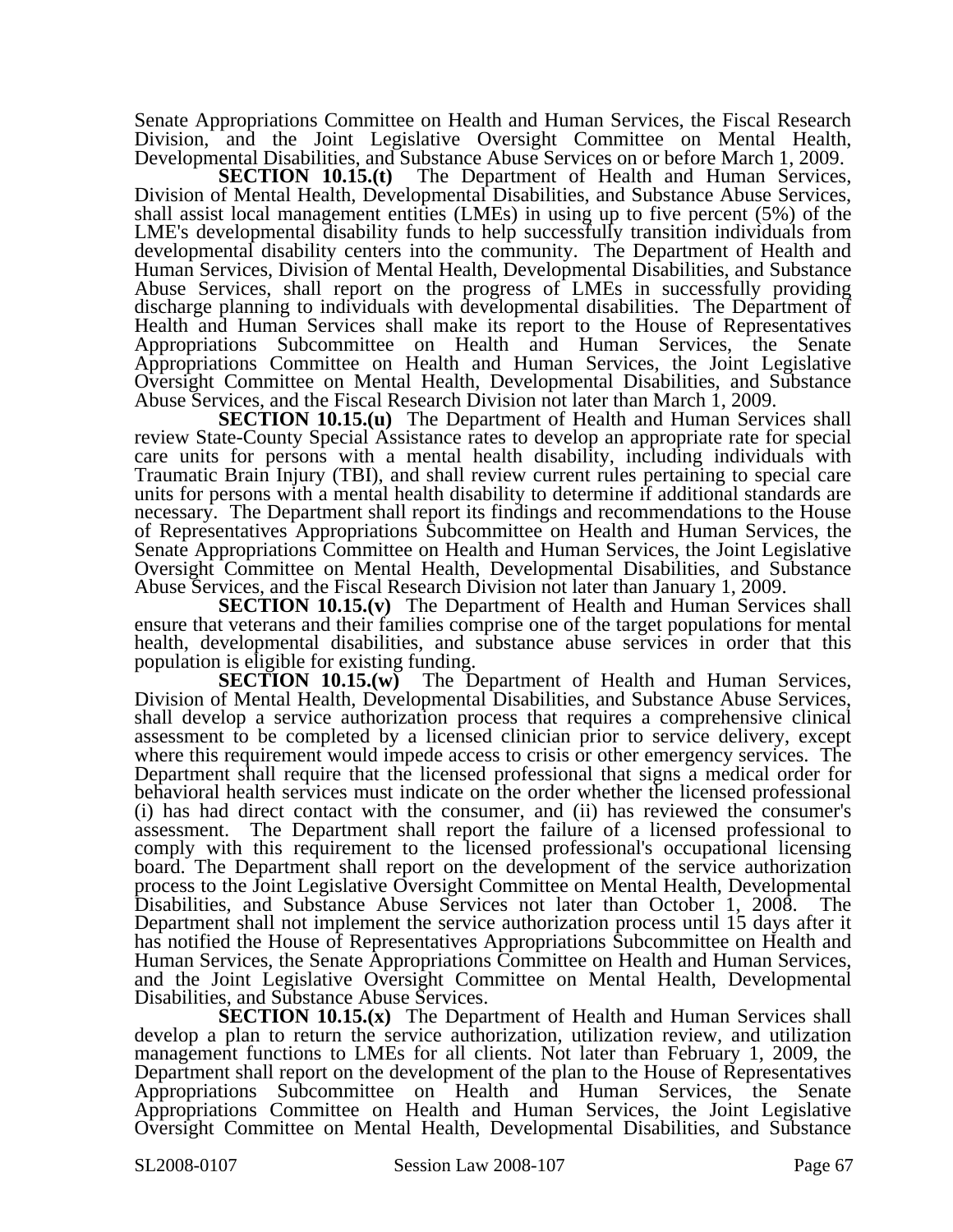Abuse Services, and the Fiscal Research Division. Not later than July 1, 2009, utilization review, utilization management, and service authorization for publicly funded mental health, developmental disabilities, and substance abuse services shall be returned to LMEs representing in total at least thirty percent (30%) of the State's population. An LME must be accredited for national accreditation under behavioral health care standards by a national accrediting entity approved by the Secretary and must demonstrate readiness to meet all requirements of the existing vendor contract with the Department for such services in order to provide service authorization, utilization review, and utilization management to Medicaid recipients in the LME catchment area. The Department shall comply with the requirements of S.L. 2007-323, Section 10.49(ee). The Department shall not contract with an outside vendor for service authorization, utilization review, or utilization management functions, or otherwise obligate the State for these functions beyond September 30, 2009. The Department shall require LMEs to include in their service authorization, utilization management, and utilization review a review of assessments, as well as person-centered plans and random or triggered audits of services and assessments. The Department may also develop and implement a plan to return plan authorization for CAP-MR/DD slots to LMEs.

**SECTION 10.15.(y)** The Department of Health and Human Services, Division of Mental Health, Developmental Disabilities, and Substance Abuse Services, shall study Medicaid waivers, including 1915(b) and (c) waivers, for all LMEs. In cases where Medicaid waivers are not appropriate for an LME, the Department shall identify and recommend strategies to increase LME flexibility to provide case management, assessment, limit provider networks, or other innovative approach for managing care. Not later than March 1, 2009, the Department shall report its findings and recommendations to the House of Representatives Appropriations Subcommittee on Health and Human Services, the Senate Appropriations Committee on Health and Human Services, the Joint Legislative Oversight Committee on Mental Health, Developmental Disabilities, and Substance Abuse Services, and the Fiscal Research Division.

**SECTION 10.15.(z)** The Piedmont Behavioral Health (PBH) local management entity (LME) shall be deemed by the Department as a demonstration model in the PBH LME catchment area. The Department shall also adopt as part of the demonstration model the PBH 1915(b) and 1915(c) Medicaid waivers, and single-stream funding for State services funds, which include funds previously transferred from State institution budgets.

**SECTION 10.15.(aa)** The Secretary of the Department of Health and Human Services shall not take any action prior to January 1, 2010, that would result in the merger or consolidation of LMEs operating on January 1, 2008, or that would establish consortia or regional arrangements for the same purpose, except that:

- (1) LMEs that do not meet the catchment area requirements of G.S. 122C-115 as of January 1, 2008, may initiate, continue, or implement the LMEs' merger or consolidation plans to overcome noncompliance with G.S. 122C-115, and
- (2) The Guilford Center for Behavioral Health and Disability Services, the Smoky Mountain Center, and the Mecklenburg County Area Mental Health, Developmental Disability and Substance Abuse Authority may continue with or implement the proposed administrative service organization under development as of March 1, 2008, for merger or consolidation of any combination of these entities.

**SECTION 10.15.(bb)** If the Secretary of the Department of Health and Human Services desires to merge LMEs, the Secretary shall develop a detailed plan for General Assembly review on its recommendation to merge, consolidate, or establish regional arrangements or consortia of LMEs. In developing the plan, the Secretary shall consult with LMEs to obtain input on the feasibility and effectiveness of potential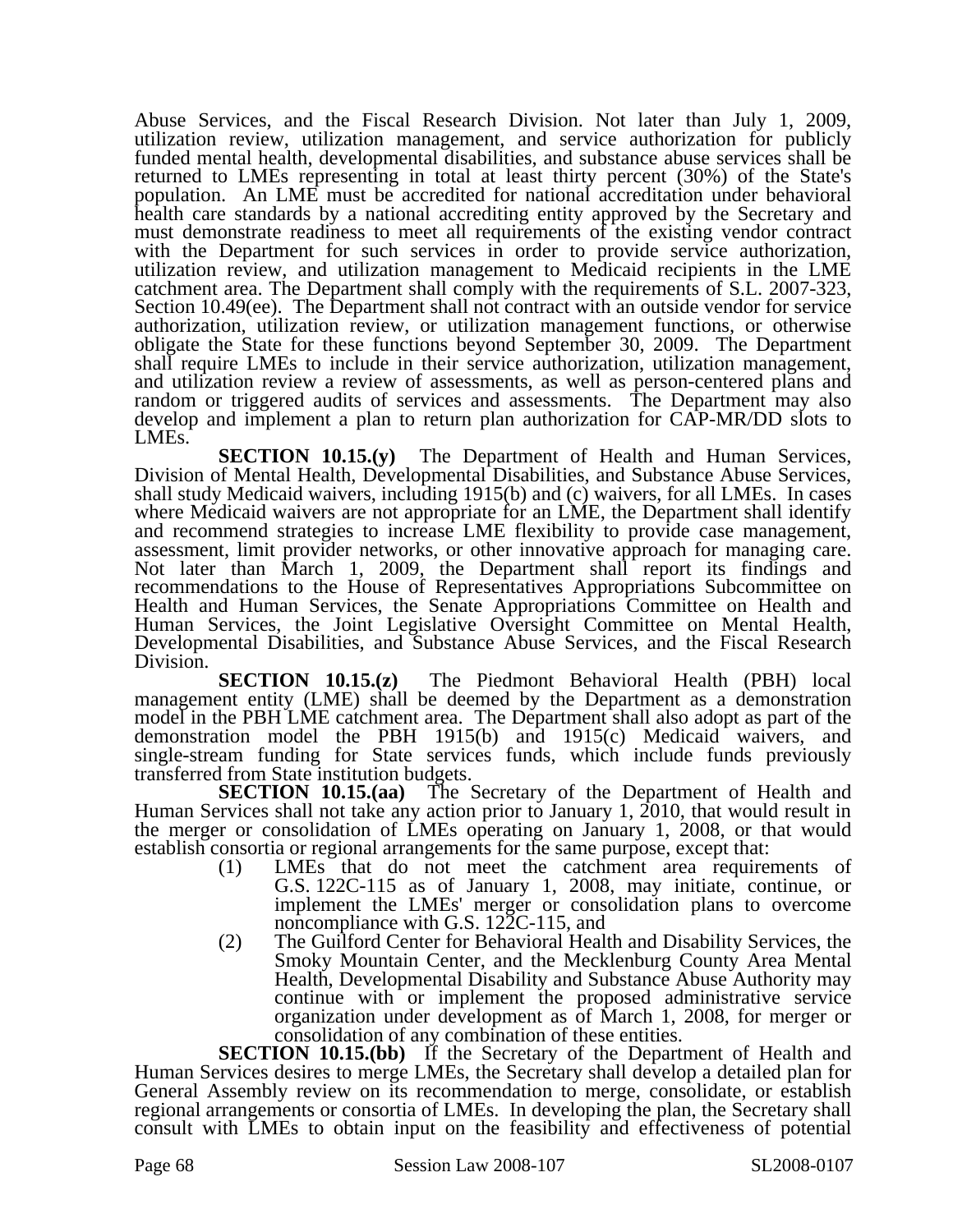mergers and the time frame needed to fully implement the mergers, regional arrangements, or consortia at the local level. The Secretary shall provide the plan to the House of Representatives Appropriations Subcommittee on Health and Human Services, the Senate Appropriations Committee on Health and Human Services, the Joint Legislative Oversight Committee on Mental Health, Developmental Disabilities, and Substance Abuse Services, and the Fiscal Research Division not later than March 1, 2009.

**SECTION 10.15.(cc)** G.S. 122C-115.4(d) reads as rewritten:

"(d) Except as provided in G.S.  $122C-124.\tilde{1}$  and G.S.  $122C-125$ , the Secretary may neither remove from an LME nor designate another entity as eligible to implement any function enumerated under subsection (b) of this section unless all of the following applies:

- (1) The LME fails during the previous consecutive three months to achieve a satisfactory outcome on any of the critical performance measures developed by the Secretary under G.S. 122C-112.1(33).
- (2) The Secretary provides focused technical assistance to the LME in the implementation of the function. The assistance shall continue for at least six three months or until the LME achieves a satisfactory outcome on the performance measure, whichever occurs first.
- $(3)$  If, after  $s\overline{s}$  three months of receiving technical assistance from the Secretary, the LME still fails to achieve or maintain a satisfactory outcome on the critical performance measure, the Secretary shall enter into a contract with another LME or agency to implement the function on behalf of the LME from which the function has been removed."

**SECTION 10.15.(dd)** G.S. 122C-3 is amended by adding the following new subdivision to read:

"(23a) 'Minimally adequate services' means a level of service required for compliance with all applicable State and federal laws, rules, regulations, and policies and with generally accepted professional standards and principles.

**SECTION 10.15.(ee)** The lead paragraph of G.S. 122C-124.1(b) reads as rewritten:

"(b) Suspension of Funding; Assumption of Service Delivery or Management Functions. – If the Secretary determines that a county, through an area authority or county program, is not providing minimally adequate services, in accordance with rules adopted by the Secretary or the Commission, services to persons in need in a timely manner, or fails to demonstrate reasonable efforts to do so, the Secretary, after providing written notification of the Secretary's intent to the area authority or county program and to the board of county commissioners of the area authority or county program, and after providing the area authority or county program and the boards of county commissioners of the area authority or county program an opportunity to be heard, may:"

#### **IMPROVE AND STRENGTHEN FISCAL OVERSIGHT OF COMMUNITY SUPPORT SERVICES**

**SECTION 10.15A.(a)** Not later than June 30, 2008, the Department of Health and Human Services, Division of Medical Assistance, shall submit to the Centers for Medicare and Medicaid Services, revised service definitions for two Medicaid billable services: (i) community support–adults, and (ii) community support-children/adolescents. The revised definitions shall focus on rehabilitative The revised definitions shall focus on rehabilitative services and be developed to ensure that community support services are provided as efficiently and effectively as possible to minimize overexpenditures in community support services in the 2008-2009 fiscal year and thereafter.<br>SECTION 10.15A.(b) In order to ensure

In order to ensure accountability for services provided and funds expended for community services, the Department of Health and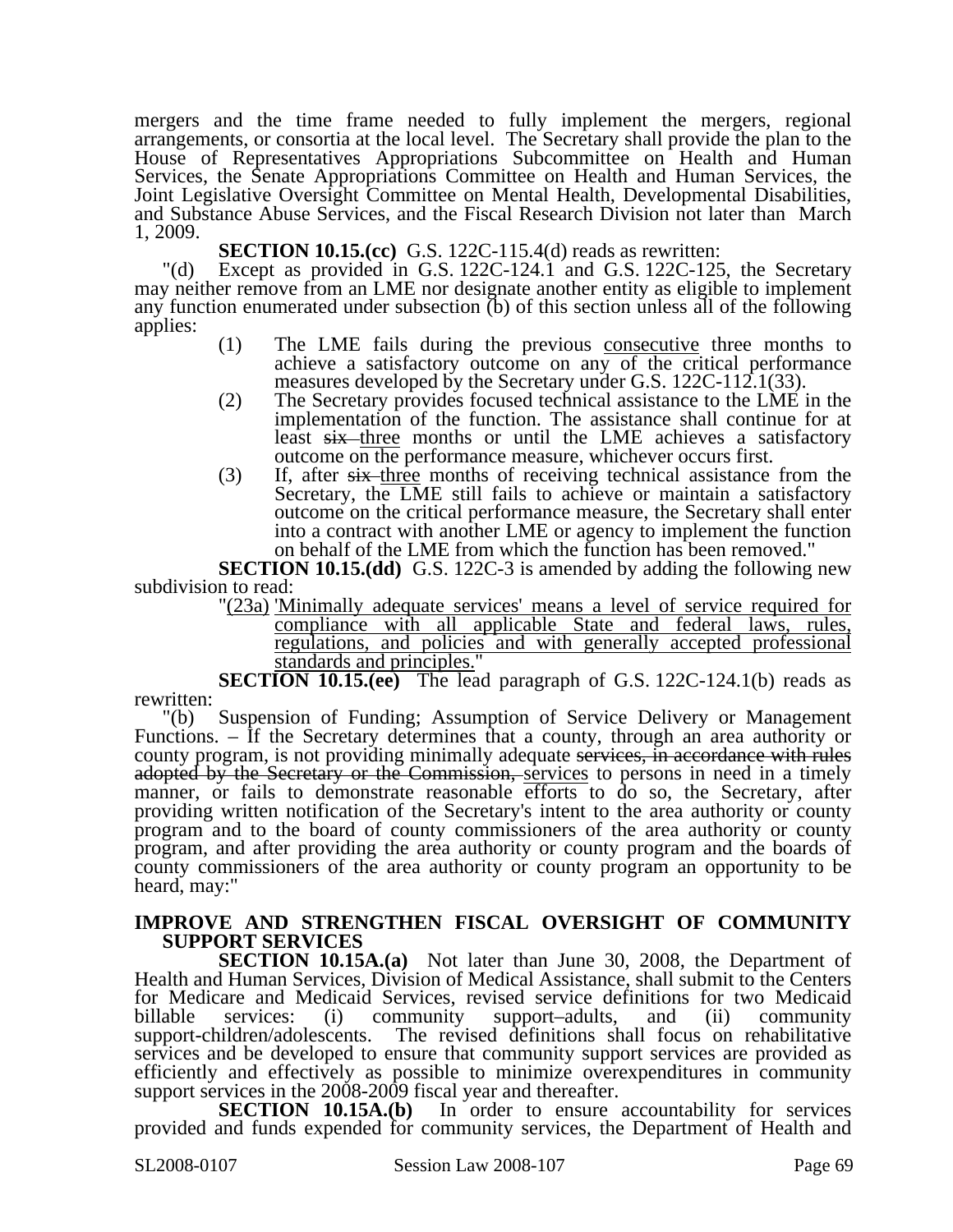Human Services, Division of Mental Health, Developmental Disabilities, and Substance Abuse Services, shall develop a tiered rate structure to replace the blended rate currently used for community support services. Under the new tiered structure, services that are necessary but do not require the skill, education, or knowledge of a qualified professional should not be paid at the same rate as services provided by qualified skilled professionals. The Department shall not implement the tiered rate structure until 15 days after it has notified the House of Representatives Appropriations Subcommittee on Health and Human Services, the Senate Appropriations Committee on Health and Human Services, and the Joint Legislative Oversight Committee on Mental Health, Developmental Disabilities, and Substance Abuse Services. The Department shall report on the development of the structure to the Joint Legislative Oversight Committee on Mental Health, Developmental Disabilities, and Substance Abuse Services not later than October 1, 2008.

**SECTION 10.15A.(c)** Article 3A of Chapter 122C of the General Statutes is amended by adding the following new section to read:

### "**§ 122C-81. National accreditation benchmarks.**

- (a) As used in this section, the term:
	- (1) 'National accreditation' applies to accreditation by an entity approved by the Secretary that accredits mental health, developmental disabilities, and substance abuse services.
	- (2) 'Provider' applies to only those providers of services, including facilities, requiring national accreditation, which services are designated by the Secretary pursuant to subsection (b) of this section.

(b) The Secretary, through the Medicaid State Plan, Medicaid waiver, or rules adopted by the Secretary, shall designate the mental health, developmental disabilities, and substance abuse services that require national accreditation.

(c) Providers enrolled with the Medicaid program prior to July 1, 2008, and providing services that require national accreditation approved by the Secretary pursuant to subsection (b) of this section, shall successfully complete national accreditation requirements within three years of enrollment with the Medicaid program. Providers shall meet the following benchmarks to ensure continuity of care for consumers in the event the provider does not make sufficient progress in achieving national accreditation in a timely manner:

- (1) Nine months prior to the accreditation deadline Formal selection of an accrediting agency as documented by a letter from the agency to the provider acknowledging the provider's selection of that accrediting agency. A provider failing to meet this benchmark shall be prohibited from admitting new clients to service. If a provider fails to meet this benchmark, then the LMEs shall work with the provider to transfer all the provider's entire case load to another provider within four months of the date of the provider's failure to meet the benchmark. The transfer of the case load shall be in increments such that not fewer than twenty-five percent (25%) of the provider's total caseload shall be transferred per month. The Department shall terminate the provider's enrollment in the Medicaid program within four months of the provider's failure to meet the benchmark.
- (2) Six months prior to the accreditation deadline An on-site accreditation review scheduled by the accrediting agency as documented by a letter from the agency to the facility. A provider failing to meet this benchmark will be prohibited from admitting new clients to service. If a provider fails to meet this benchmark, then the LMEs shall work with the provider to transfer the provider's entire case load to another provider within three months of the date of the provider's failure to meet the benchmark. The transfer of the case load shall be in increments such that not fewer than thirty-three percent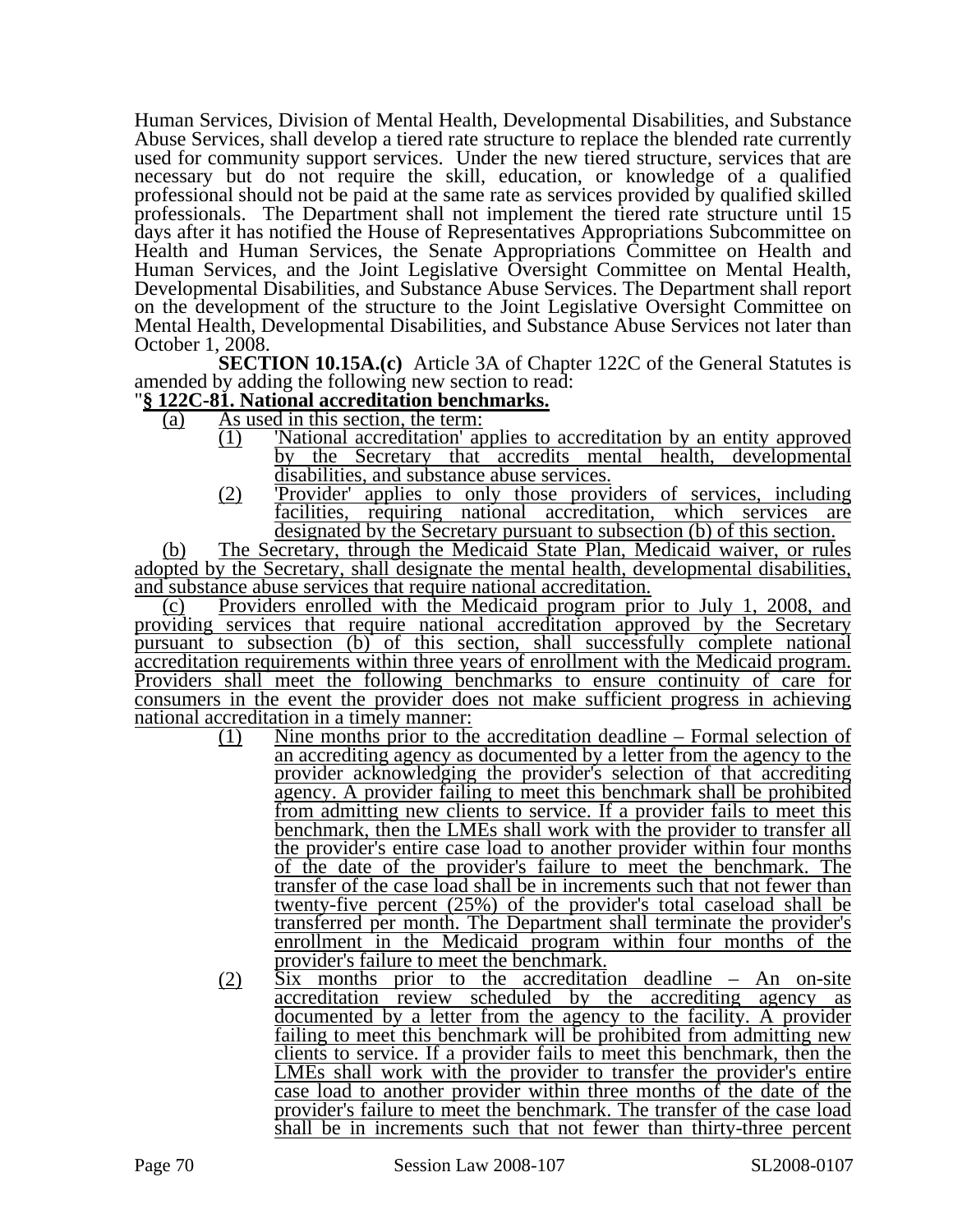(33%) of the provider's total caseload shall be transferred per month. The Department shall terminate the provider's enrollment in the Medicaid program within three months of the provider's failure to meet the benchmark.

- (3) Three months prior to the accreditation deadline Completion of an on-site accreditation review, receipt of initial feedback from accrediting agency, and submission of a Plan of Correction for any deficiencies noted by the accrediting agency. A provider failing to meet this benchmark shall be prohibited from admitting new clients to service. If a provider fails to meet this benchmark, then the LMEs shall work with the provider to transfer the provider's entire case load to another provider within two months of the date of the provider's failure to meet the benchmark. The transfer of the case load shall be in increments such that not fewer than fifty percent (50%) of the provider's total caseload shall be transferred per month. The Department shall terminate the provider's enrollment in the Medicaid program within two months of the provider's failure to meet the benchmark.
- (4) Accreditation deadline Approval as fully accredited by the national accrediting agency. A provider failing to meet this requirement shall be prohibited from admitting new clients to service. The LMEs will work with a provider failing to meet this deadline to transition clients currently receiving service to other providers within 60 days. The Department shall terminate the provider's enrollment in the Medicaid program within 60 days of the provider's failure to meet the benchmark.
- (5) A provider that has its enrollment terminated in the Medicaid program as a result of failure to meet benchmarks for national accreditation or failure to continue to be nationally accredited may not apply for re-enrollment in the Medicaid program for at least one year following its enrollment termination.

(d) Providers enrolled in the Medicaid program or contracting for State-funded services on or after July 1, 2008, and providing services which require national accreditation shall successfully complete all accreditation requirements and be awarded national accreditation within one year of enrollment in the Medicaid program or within two years following the provider's first contract to deliver a State-funded service requiring national accreditation. Providers providing services that require national accreditation shall be required to discontinue service delivery and shall have their Medicaid enrollment and any service contracts terminated if they do not meet the following benchmarks for demonstrating sufficient progress in achieving national accreditation following the date of enrollment in the Medicaid program or initial contract for State-funded services:

- (1) Three months On-site accreditation review scheduled by accrediting agency as documented by a letter from the agency to the provider and completion of self-study and self-evaluation protocols distributed by the selected accrediting agency.
- (2) Six months On-site accreditation review scheduled by accrediting agency as documented by a letter from the agency to the provider.
- (3) Nine months Completion of on-site accreditation review, receipt of initial feedback from accrediting agency, plan to address any deficiencies identified developed.
- (4) If a provider's Medicaid enrollment or service delivery contracts are terminated as a result of failure to meet accreditation benchmarks or failure to continue to be nationally accredited, the provider will work with the LME to transition consumers served by the provider to other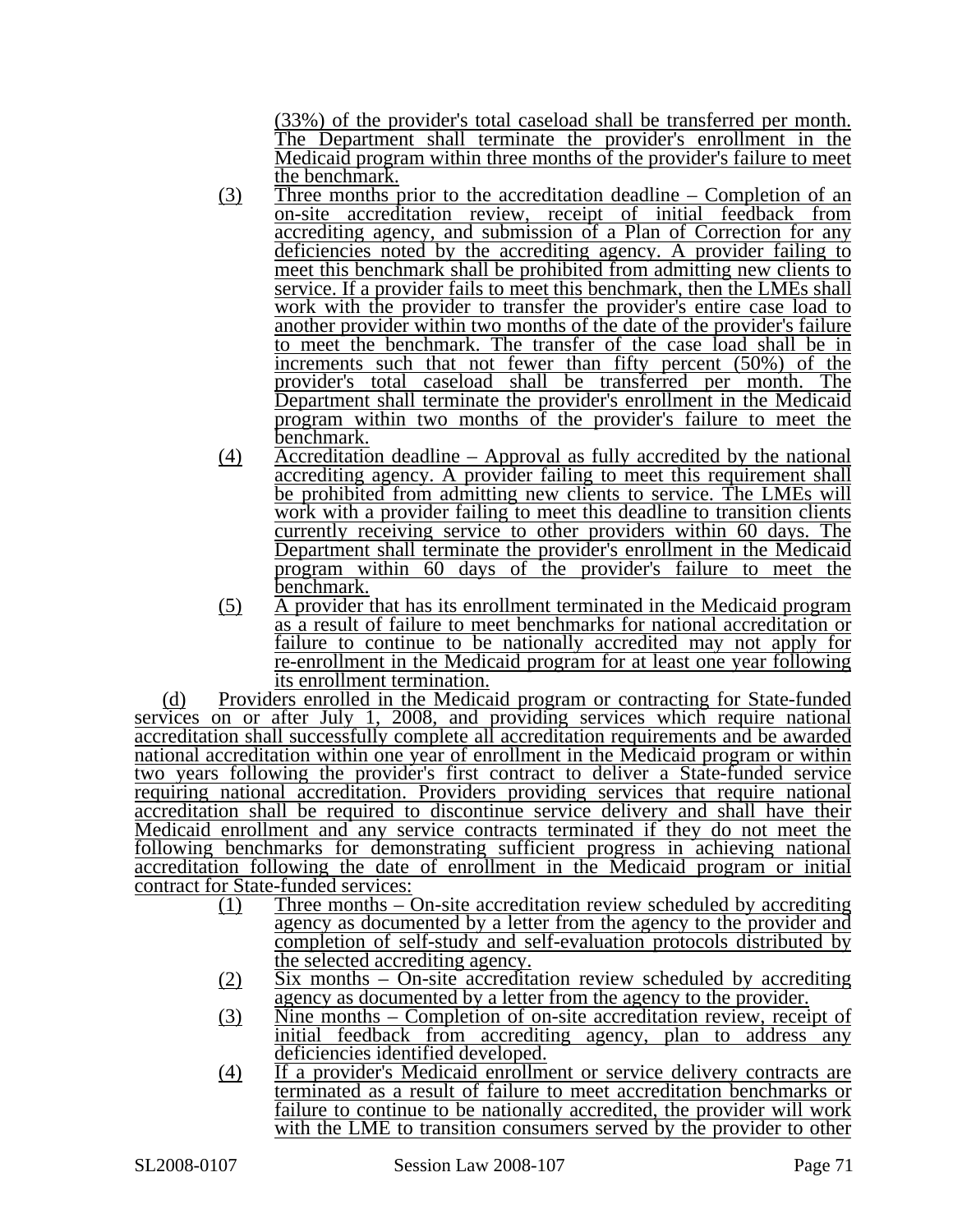service providers in an orderly fashion within 60 days of notification by the LME of such failure.

(5) A provider that has its Medicaid enrollment or service delivery contracts terminated as a result of failure to meet accreditation benchmarks or failure to continue to be nationally accredited may not reapply for enrollment in the Medicaid program or enter into any new service delivery contracts for at least one year following enrollment or contract termination."

**SECTION 10.15A.(e1)** For the purpose of expediting the resolution of community support provider appeals and thereby saving State and federal funds that are paid for services that are found to be unnecessary or otherwise ineligible for payment, the Department shall implement on a temporary basis a community support provider appeals process. The process shall be a substitute for informal provider appeals at the Department level and formal provider appeals by the Office of Administrative Hearings. The community support provider appeals process shall apply to a community support services provider:

- (1) Who is aggrieved by a decision of the Department to reduce, deny, recoup, or recover reimbursement for community support services, or to deny, suspend, or revoke a provider agreement to provide community support services.
- (2) Whose endorsement has been withdrawn or whose application for endorsement has been denied by a local management entity.

**SECTION 10.15A.(e2)** The community support provider appeals process shall be developed and implemented as follows:

- $(1)$  A hearing under this section shall be commenced by filing a petition with the chief hearings clerk of the Department within 30 days of the mailing of the notice by the Department of the action giving rise to the contested case. The petition shall identify the petitioner, be signed by the party or representative of the party, and shall describe the agency action giving rise to the contested case. As used in this section, "file or filing" means to place the paper or item to be filed into the care and custody of the chief hearings clerk of the Department and acceptance thereof by the chief hearings clerk, except that the hearing officer may permit the papers to be filed with the hearing officer, in which event the hearing officer shall note thereon the filing date. The Department shall supply forms for use in these contested cases.
- (2) If there is a timely request for an appeal, the Department shall promptly designate a hearing officer who shall hold an evidentiary hearing. The hearing officer shall conduct the hearing according to applicable federal law and regulations and shall ensure that:
	- a. Notice of the hearing is given not less than 15 days before the hearing. The notice shall state the date, hour, and place of the hearing and shall be deemed to have been given on the date that a copy of the notice is mailed, via certified mail, to the address provided by the petitioner in the petition for hearing.
	- b. The hearing is held in Wake County, except that the hearing officer may, after consideration of the numbers, locations, and convenience of witnesses and in order to promote the ends of justice, hold the hearing by telephone or other electronic means or hold the hearing in a county in which the petitioner resides.
	- c. Discovery is no more extensive or formal than that required by federal law and regulations applicable to the hearings. Prior to and during the hearing, a provider representative shall have adequate opportunity to examine the provider's own case file. No later than five days before the date of the hearing, each party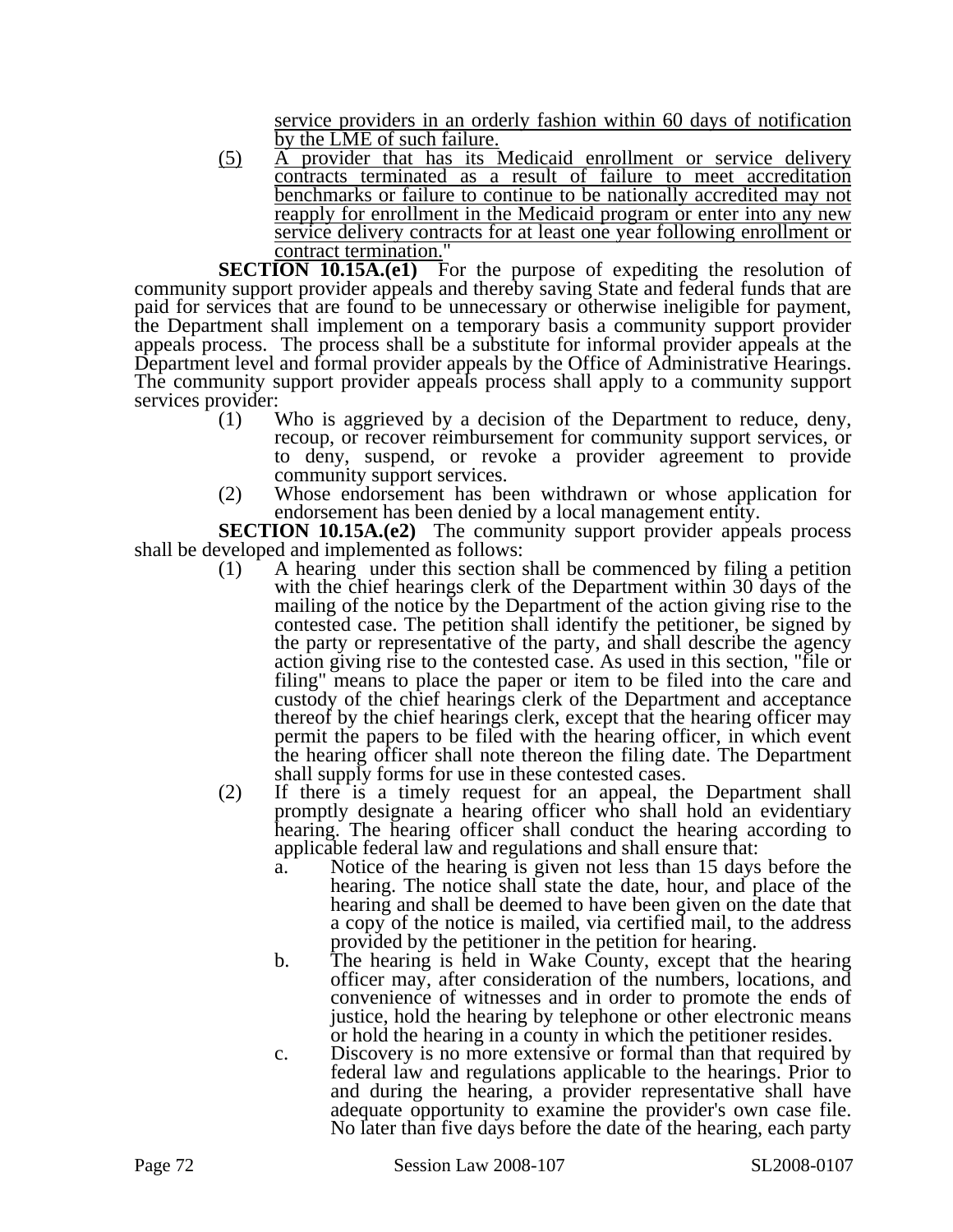to a contested case shall provide to each other party a copy of any documentary evidence that the party intends to introduce at the hearing and shall identify each witness that the party intends to call.

- (3) The hearing officer shall have the power to administer oaths and affirmations, subpoena the attendance of witnesses, rule on prehearing motions, and regulate the conduct of the hearing. The following shall apply to hearings held pursuant to this section:
	- a. At the hearing, the parties may present such sworn evidence, law, and regulations as are relevant to the issues in the case.
	- b. The petitioner and the respondent agency each have a right to be represented by a person of his choice, including an attorney obtained at the party's own expense.
	- c. The petitioner and the respondent agency shall each have the right to cross-examine witnesses as well as make a closing argument summarizing his view of the case and the law.
	- d. The appeal hearing shall be recorded. If a petition for judicial review is filed pursuant to subsection (f) of this section, a transcript will be prepared and made part of the official report and shall be prepared at no cost to the appellant. In the absence of the filing of a petition for a judicial review, no transcript will be prepared unless requested by a party, in which case each party shall bear the cost of the transcript or part thereof or copy of the transcript or part thereof requested by the party. The recording of the appeal hearing may be erased or otherwise destroyed 180 days after the final decision is mailed as provided in G.S. 108A-79(i)(5).
- (4) The hearing officer shall decide the case based upon a preponderance of the evidence, giving deference to the demonstrated knowledge and expertise of the agency as provided in G.S. 150B-34(a). The hearing officer shall prepare a proposal for the decision, citing relevant law, regulations, and evidence, which shall be served upon the petitioner or the petitioner's representative by certified mail, with a copy furnished to the respondent agency.
- (5) The petitioner and the respondent agency shall have 15 days from the date of the mailing of the proposal for decision to present written arguments in opposition to or in support of the proposal for decision to the designated official of the Department who will make the final decision. If neither written arguments are presented, nor extension of time granted by the final agency decision maker for good cause, within 15 days of the date of the mailing of the proposal for decision, the proposal for decision becomes final. If written arguments are presented, such arguments shall be considered and the final decision shall be rendered. The final decision shall be rendered not more than 90 days from the date of the filing of the petition. This time limit may be extended by agreement of the parties or by final agency decision maker, for good cause shown, for an additional period of up to 30 days. The final decision shall be served upon the petitioner or the petitioner's representative by certified mail, with a copy furnished to the respondent agency. In the absence of a petition for judicial review filed pursuant to subsection (f) of this section, the final decision shall be binding upon the petitioner and the Department.
- (6) A petitioner who is dissatisfied with the final decision of the Department may file, within 30 days of the service of the decision, a petition for judicial review in the Superior Court of Wake County or of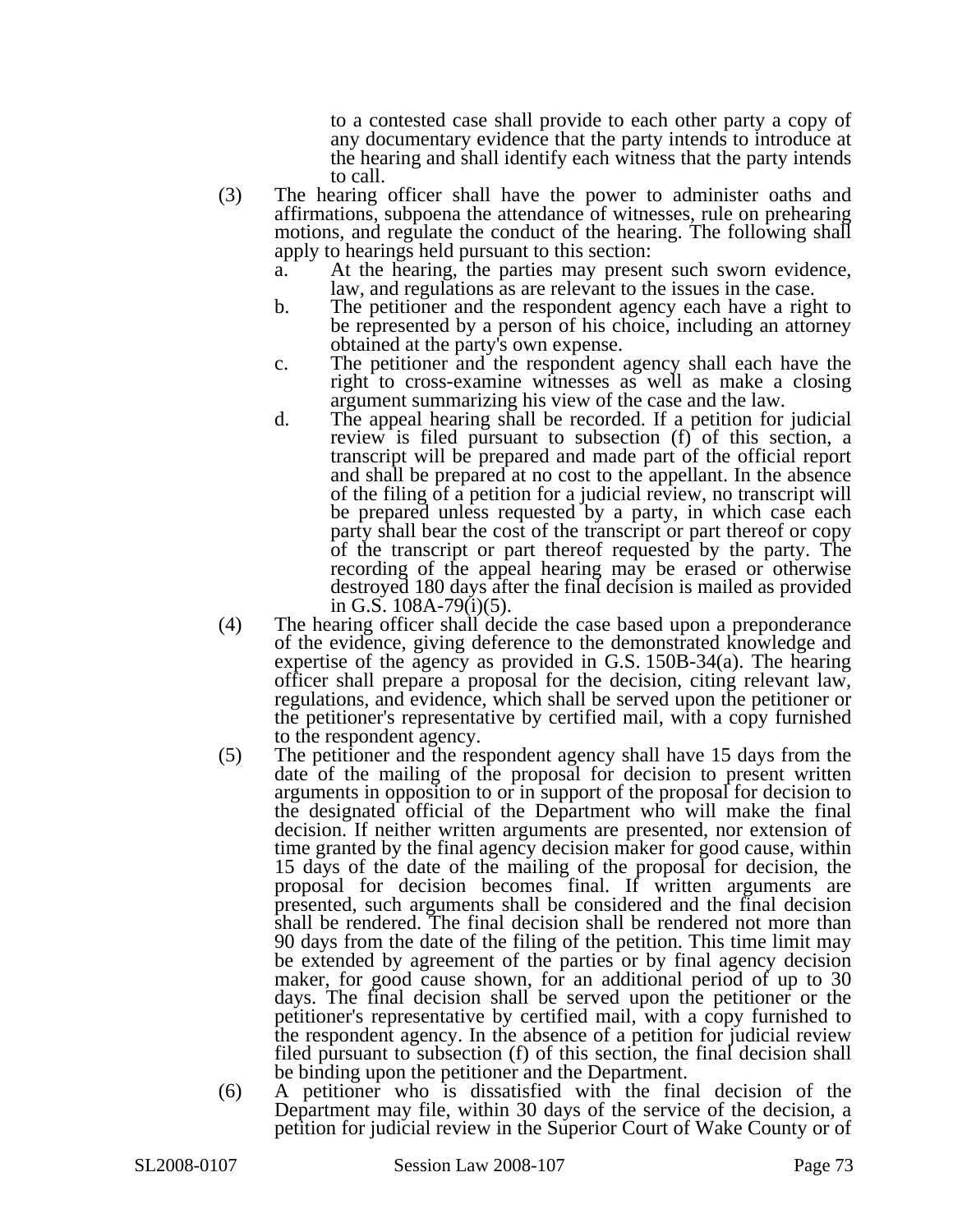the county from which the case arose. The judicial review shall be conducted according to Article 4 of Chapter 150B of the General Statutes.

(7) In the event of a conflict between federal law or regulations and State law or regulations, federal law or regulations shall control. This section applies to all petitions that are filed by a Medicaid community support services provider on or after July 1, 2008, and for all Medicaid community support services provider petitions that have been filed at the Office of Administrative Hearings previous to July 1, 2008, but for which a hearing on the merits has not been commenced prior to that date. The requirement that the agency decision must be rendered not more than 90 days from the date of the filing of the petition for hearing shall not apply to (i) community support services provider petitions that were filed at the Office of Administrative Hearings or (ii) requests for a hearing under the Department's informal settlement process prior to the effective date of this act. The Office of Administrative Hearings shall transfer all cases affected by this section to the Department of Health and Human Services within 30 days of the effective date of this section. This act preempts the existing informal appeal process and reconsideration review process at the Department of Health and Human Services and the existing appeal process at the Office of Administrative Hearings with regard to all appeals filed by Medicaid community support services providers under the Medical Assistance program.

**SECTION 10.15A.(e3)** Notwithstanding any other provision of law to the contrary, the Department of Health and Human Services may, pursuant to its statutory authority or federal Medicaid requirements, suspend the endorsement or Medicaid participation of a provider of community support services pending a final agency decision based on a fair hearing of the provider's appeal filed with the Department under its community support provider appeal process. A provider of community support services whose endorsement, Medicaid participation, or services have been suspended is not entitled to payment during the period the appeal is pending, and the Department shall make no such payment to the provider during that period. If the final agency decision is in favor of the provider, the Department shall remove the suspension, commence payment for provider services, and reimburse the provider for payments withheld during the period of appeal. Contracts between the Department or a local management entity and the provider shall contain a provision indicating the circumstances under which a provider may appeal an agency decision and giving notice of the suspension of payments to the provider while the appeal is pending. This subsection applies to community support provider appeals pending in the Department of Health and Human Services or the Office of Administrative Hearings, as applicable, on and after July 1, 2008.

**SECTION 10.15A.(e4)** The Department's community support provider appeals process established under this section shall expire July 1, 2010. The Department shall report to the House of Representatives Appropriations Subcommittee on Health and Human Services, the Senate Appropriations Committee on Health and Human Services, the Joint Legislative Oversight Committee on Mental Health, Developmental Disabilities, and Substance Abuse Services, and the Fiscal Research Division on March 1, 2009, October 1, 2009, and March 1, 2010, on the effectiveness and efficiency of the community support provider appeals process.

**SECTION 10.15A.(f)** G.S. 150B-1(e) is amended by adding the following new subdivision to read:

"(e) Exemptions From Contested Case Provisions. – The contested case provisions of this Chapter apply to all agencies and all proceedings not expressly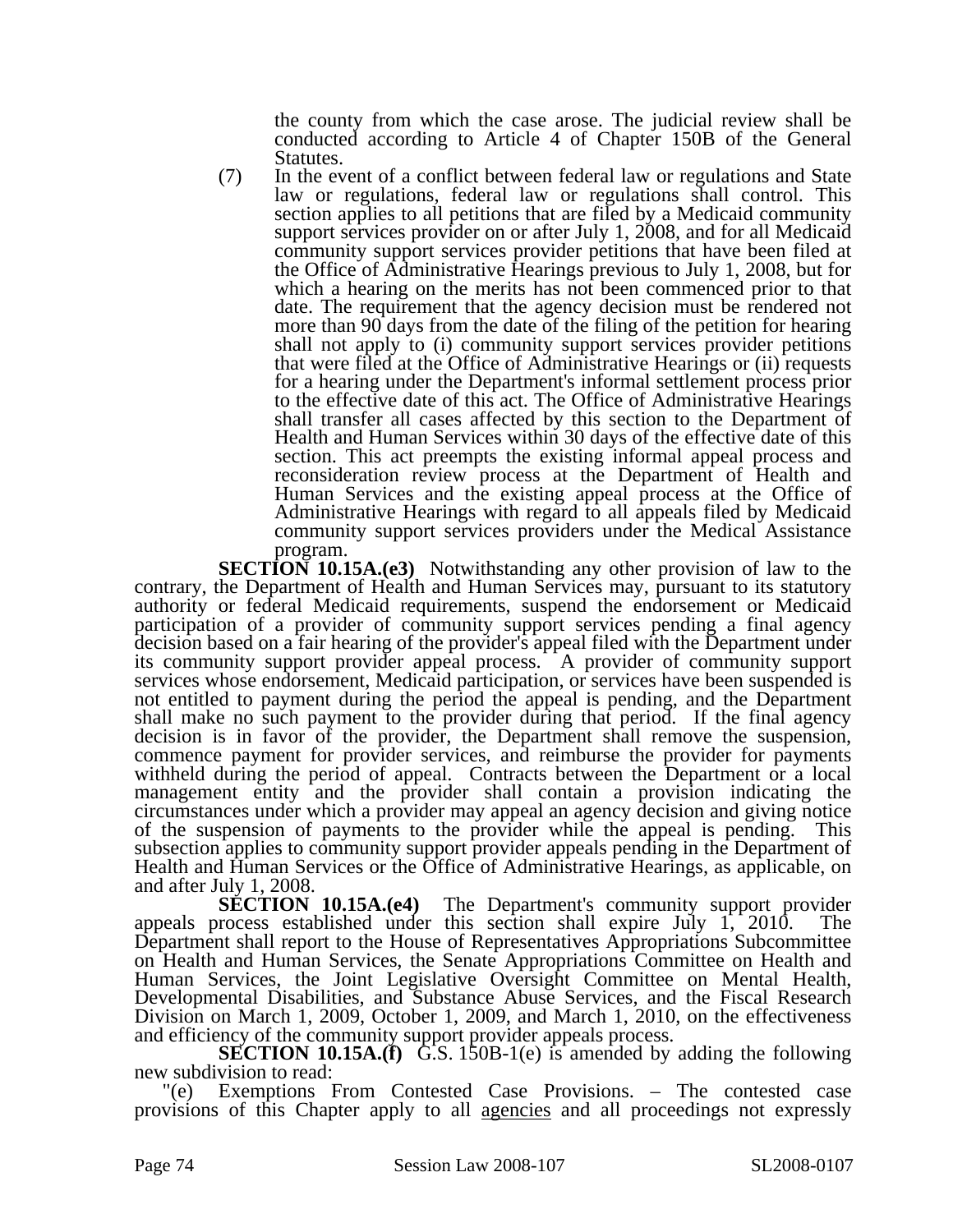exempted from the Chapter. The contested case provisions of this Chapter do not apply to the following: …

> (16) The Department of Health and Human Services with respect to contested cases commenced by (i) Medicaid providers appealing a denial or reduction in reimbursement for community support services, and (ii) community support services providers appealing decisions by the LME to deny or withdraw the provider's endorsement."

**SECTION 10.15A.(g)** The Department of Health and Human Services shall adopt guidelines for LME periodic review and rules for endorsement and reendorsement of providers to ensure that only qualified providers are endorsed and that LMEs hold those providers accountable for the Medicaid and State-funded services they provide.

**SECTION 10.15A.(h)** G.S. 122C-151.4 reads as rewritten: "**§ 122C-151.4.** Appeal to State MH/DD/SA Appeals Panel.

- (a) Definitions. The following definitions apply in this section:
	- (1) "Appeals Panel" means the State MH/DD/SA Appeals Panel established under this section.
	- (1a) "Client" means an individual who is admitted to or receiving public services from an area facility. "Client" includes the client's personal representative or designee.
	- (1b) "Contract" means a contract with an area authority or county program to provide services, other than personal services, to clients and other recipients of services.
	- (2) "Contractor" means a person who has a contract or who had a contract during the current fiscal year. year, or whose application for endorsement has been denied by an area authority or county program.
	- (3) "Former contractor" means a person who had a contract during the previous fiscal year.

(b) Appeals Panel. – The State MH/DD/SA Appeals Panel is established. The Panel shall consist of three members appointed by the Secretary. The Secretary shall determine the qualifications of the Panel members. Panel members serve at the pleasure of the Secretary.

(c) Who Can Appeal. – The following persons may appeal to the State MH/DD/SA Appeals Panel after having exhausted the appeals process at the appropriate area authority or county program:

- (1) A contractor or a former contractor who claims that an area authority or county program is not acting or has not acted within applicable State law or rules in denying the contractor's application for endorsement or in imposing a particular requirement on the contractor on fulfillment of the contract;
- (2) A contractor or a former contractor who claims that a requirement of the contract substantially compromises the ability of the contractor to fulfill the contract;
- (3) A contractor or former contractor who claims that an area authority or county program has acted arbitrarily and capriciously in reducing funding for the type of services provided or formerly provided by the contractor or former contractor;
- (4) A client or a person who was a client in the previous fiscal year, who claims that an area authority or county program has acted arbitrarily and capriciously in reducing funding for the type of services provided or formerly provided to the client directly by the area authority or county program; and
- (5) A person who claims that an area authority or county program did not comply with a State law or a rule adopted by the Secretary or the Commission in developing the plans and budgets of the area authority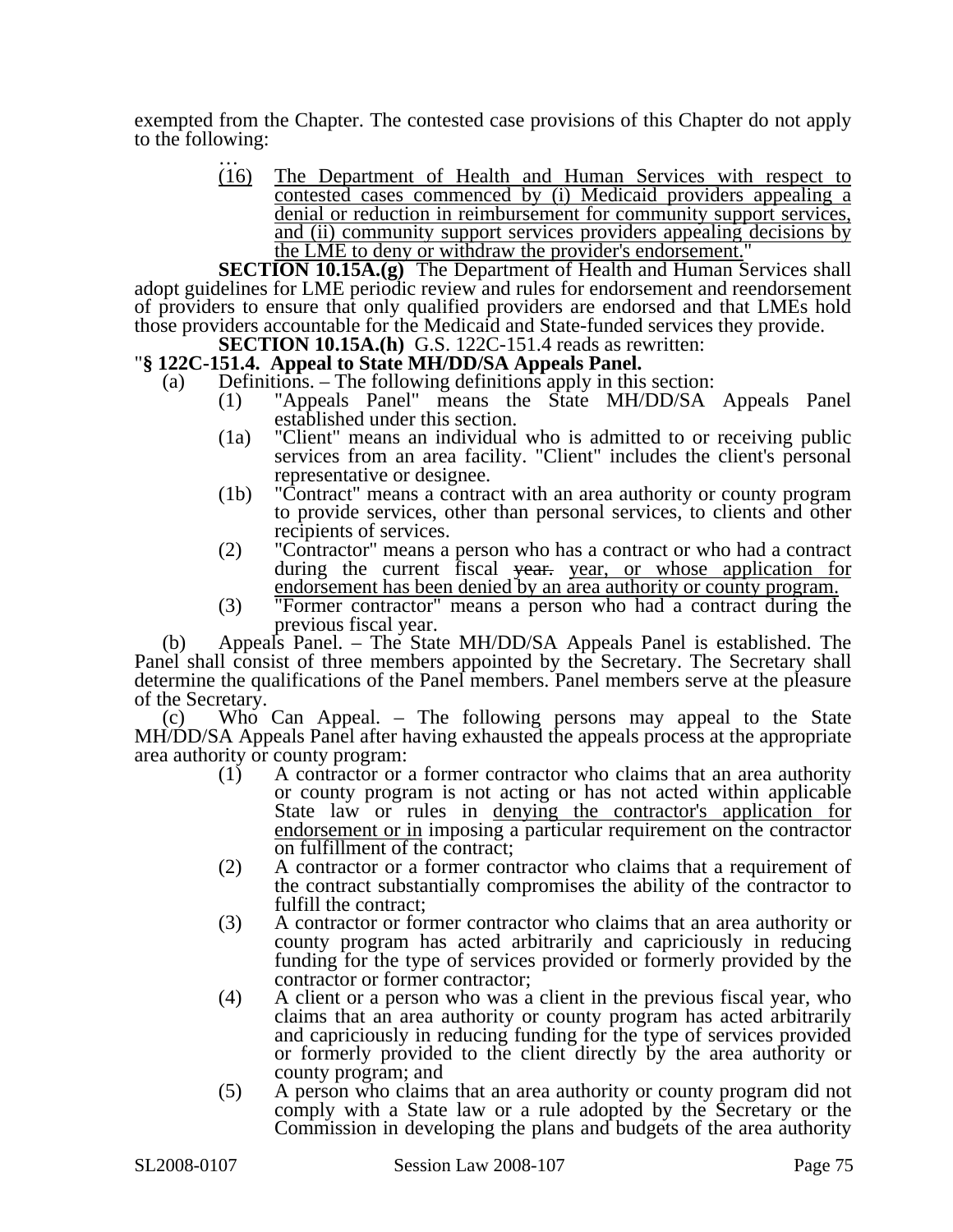or county program and that the failure to comply has adversely affected the ability of the person to participate in the development of the plans and budgets.

(d) Hearing. – All members of the State MH/DD/SA Appeals Panel shall hear an appeal to the Panel. An appeal shall be filed with the Panel within the time required by the Secretary and shall be heard by the Panel within the time required by the Secretary. A hearing shall be conducted at the place determined in accordance with the rules adopted by the Secretary. A hearing before the Panel shall be informal; no sworn testimony shall be taken and the rules of evidence do not apply. The person who appeals to the Panel has the burden of proof. The Panel shall not stay a decision of an area authority during an appeal to the Panel.

(e) Decision. – The State MH/DD/SA Appeals Panel shall make a written decision on each appeal to the Panel within the time set by the Secretary. A decision may direct a contractor, an area authority, or a county program to take an action or to refrain from taking an action, but it shall not require a party to the appeal to pay any amount except payment due under the contract. In making a decision, the Panel shall determine the course of action that best protects or benefits the clients of the area authority or county program. If a party to an appeal fails to comply with a decision of the Panel and the Secretary determines that the failure deprives clients of the area authority or county program of a type of needed service, the Secretary may use funds previously allocated to the area authority or county program to provide the service.

Chapter 150B Appeal.  $-$  A person who is dissatisfied with a decision of the Panel may commence a contested case under Article 3 of Chapter 150B of the General Statutes. Notwithstanding G.S. 150B-2(1a), an area authority or county program is considered an agency for purposes of the limited appeal authorized by this section. If the need to first appeal to the State MH/DD/SA Appeals Panel is waived by the Secretary, a contractor may appeal directly to the Office of Administrative Hearings after having exhausted the appeals process at the appropriate area authority or county program. The Secretary shall make a final decision in the contested case.

(g) This section does not apply to providers of community support services who appeal directly to the Department of Health and Human Services under the Department's community support provider appeal process."

**SECTION 10.15A.(h1)** The Department of Health and Human Services and the Office of Administrative Hearings shall work together to streamline the process for hearing Medicaid recipient appeals. The process shall be designed to significantly reduce the backlog of Medicaid recipient appeals pending as of July 1, 2008, and shall ensure that Medicaid recipients continue to receive benefits at current levels pending the outcome of the appeal. The Department shall further ensure that Medicaid applicants who have been determined to be eligible for Medicaid shall be eligible to receive community support services if the services are determined to be medically necessary.

**SECTION 10.15A.(i)** Sections 10.49(ee)(5) and (6) of S.L. 2007-323 read as rewritten:  $"(5)$ 

- All community support services are subject to prior approval after the initial assessment and development of a person-centered plan has been completed;approval.
- (6) Providers are limited to four hours of community support for adults and eight hours of community support for children to develop the person-centered plan. Those hours shall be provided only by a qualified professional. Providers that determine that additional hours are needed must seek and obtain prior approval. If additional hours are authorized, the LME may participate in the development of the person-centered plan as part of its care coordination and quality management function as defined in G.S. 122C-115.4. After the tiered rates required under Subsection (b) of this section have been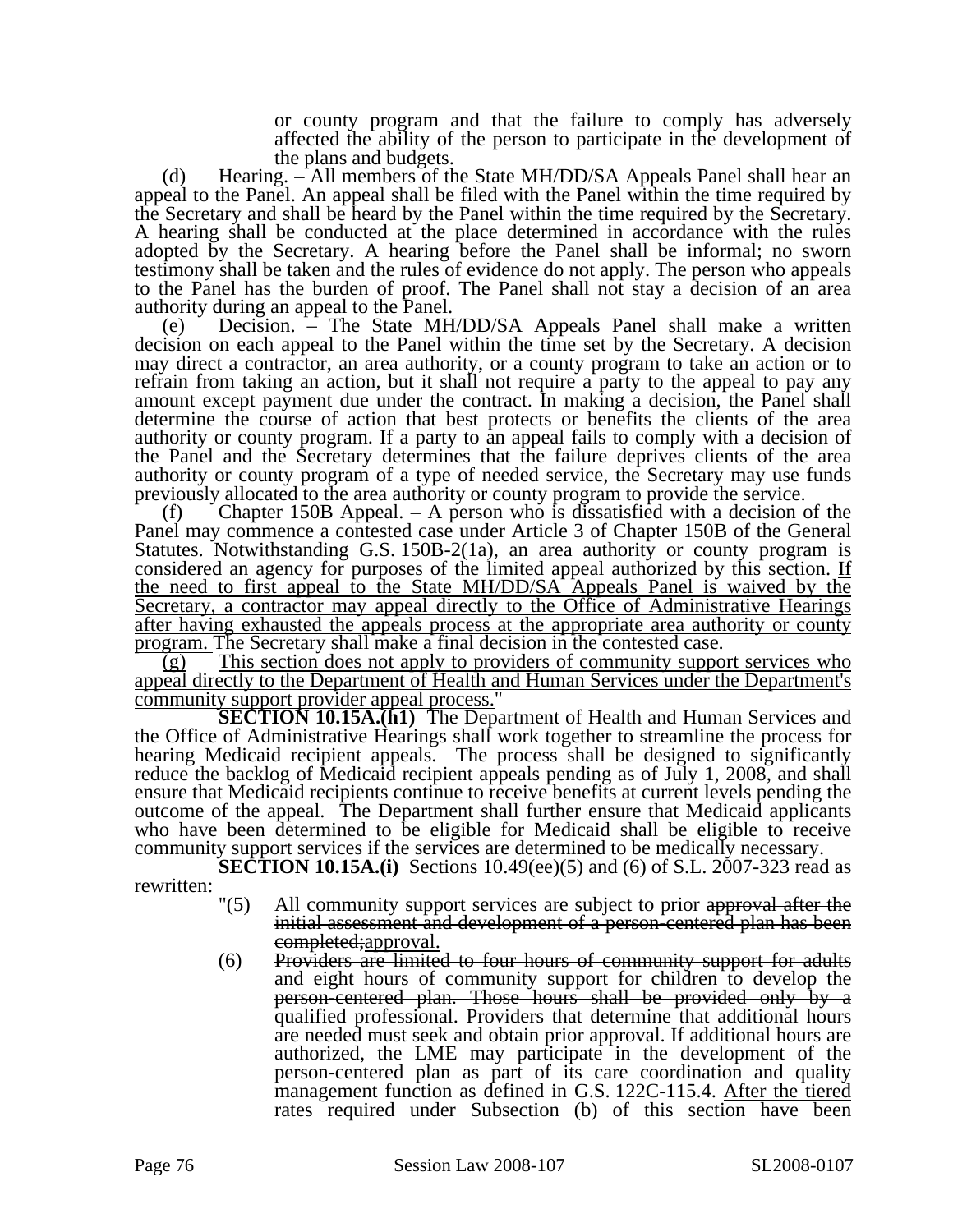implemented, not less than fifty percent (50%) of community support services must be delivered by qualified professionals."

**SECTION 10.15A.(j)** The Department of Health and Human Services, Division of Medical Assistance, shall adopt a policy reducing the maximum allowable hours for community support services to eight hours per week. This subsection does not apply to community support services offered under a Medicaid managed care, capitated at-risk waiver.

**SECTION 10.15A.(k)** The lead paragraph of Section 10.49(ee) of S.L. 2007-323 reads as rewritten:

**2007-2008-2008-2008-2008-323 reads SECTION 10.49.(ee)** For This subsection does not apply to community support services offered under a Medicaid managed care, capitated, at-risk waiver. For all other community support services, for the purpose of avoiding overutilization of community support services and overexpenditure of funds for these services, the Department of Health and Human Services shall immediately conduct an in-depth evaluation of the use and cost of community support services to identify existing and potential areas of overutilization and overexpenditure. The Department shall also adopt or revise as necessary management policies and practices that will ensure that at a minimum:"

**NON-MEDICAID REIMBURSEMENT CHANGES**<br>**SECTION 10.16.** Section 10.5 of S.L. 2007-323 reads as rewritten:

**SECTION 10.5.** Providers of medical services under the various State programs, other than Medicaid, offering medical care to citizens of the State shall be reimbursed at rates no more than those under the North Carolina Medical Assistance Program.

The Department of Health and Human Services may reimburse hospitals at the full prospective per diem rates without regard to the Medical Assistance Program's annual limits on hospital days. When the Medical Assistance Program's per diem rates for inpatient services and its interim rates for outpatient services are used to reimburse providers in non-Medicaid medical service programs, retroactive adjustments to claims already paid shall not be required.

Notwithstanding the provisions of paragraph one, the Department of Health and Human Services may negotiate with providers of medical services under the various Department of Health and Human Services programs, other than Medicaid, for rates as close as possible to Medicaid rates for the following purposes: contracts or agreements for medical services and purchases of medical equipment and other medical supplies. These negotiated rates are allowable only to meet the medical needs of its non-Medicaid eligible patients, residents, and clients who require such services which cannot be provided when limited to the Medicaid rate.

Maximum net family annual income eligibility standards for services in these programs shall be as follows:

| <b>DSB Medical Eye Care</b>          | 125% FPL |
|--------------------------------------|----------|
| DSB Independent Living <55           | 125% FPL |
| DSB Independent Living 55>           | 200% FPL |
| <b>DSB</b> Vocational Rehabilitation | 125% FPL |
| <b>DVR</b> Independent Living        | 125% FPL |
| <b>DVR Vocational Rehabilitation</b> | 125% FPL |

The eligibility level for adults in the Atypical Antipsychotic Medication Program in the Division of Mental Health, Developmental Disabilities, and Substance Abuse Services shall be one hundred fifty percent (150%) of the federal poverty guidelines, as revised annually by the United States Department of Health and Human Services and in effect on July 1 of each fiscal year. Additionally, those adults enrolled in the Atypical Antipsychotic Medication Program who become gainfully employed may continue to be eligible to receive State support, in decreasing amounts, for the purchase of atypical antipsychotic medication and related services up to three hundred percent (300%) of the poverty level.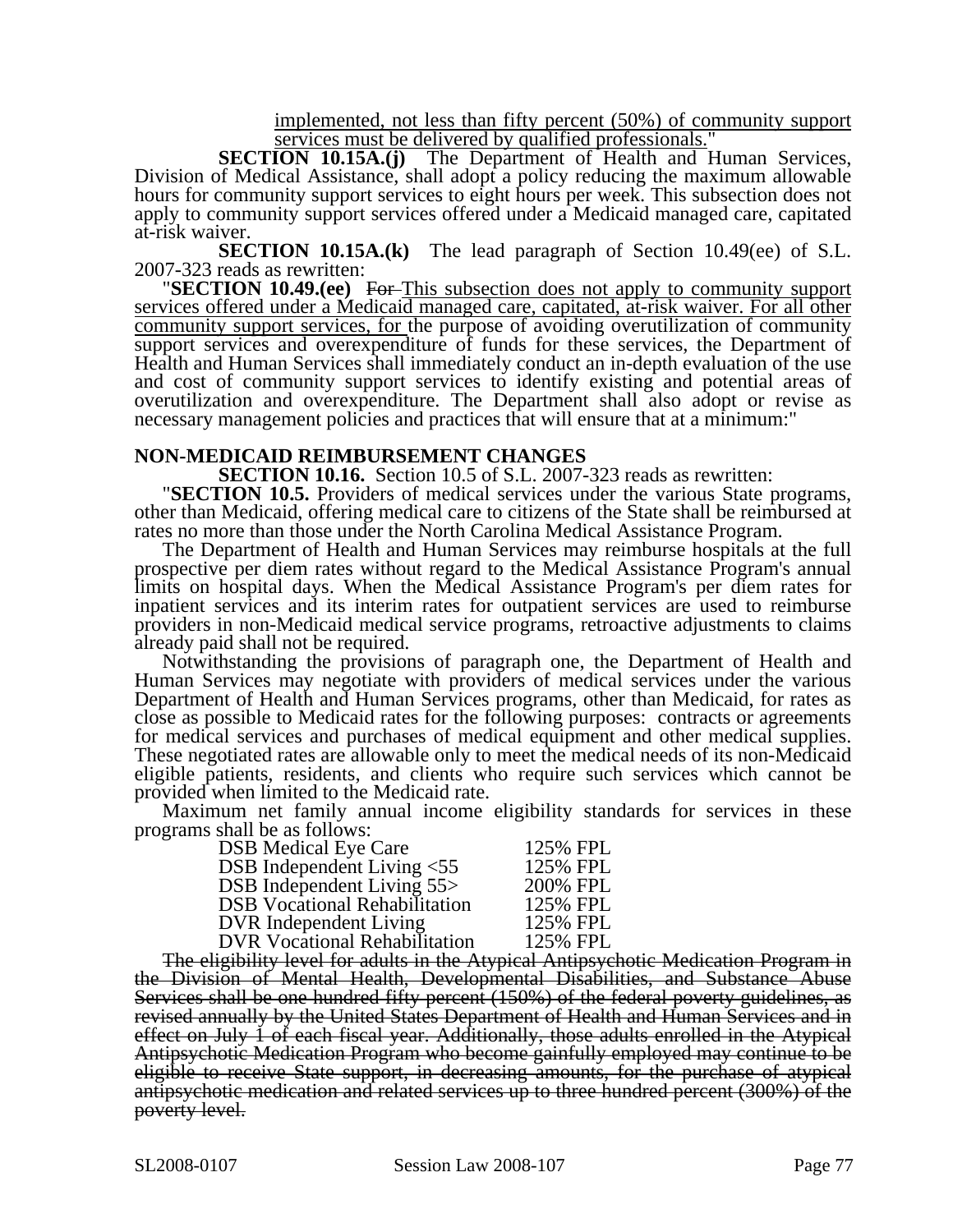State financial participation in the Atypical Antipsychotic Medication Program for those enrollees who become gainfully employed is as follows:

| those embress who second guilland             |                                     | $\frac{1}{2}$       |
|-----------------------------------------------|-------------------------------------|---------------------|
| <del>Income</del>                             | ortievation<br><u>al troupation</u> | lient Participation |
| $\sim 0/2$<br>$\alpha$ varty                  |                                     |                     |
| 5004<br>770 70                                | <del>100%</del>                     | <del>0%</del>       |
| <del>151-200%</del>                           | 75%                                 | 25%                 |
| 201-250%                                      | 50%                                 | <del>50%</del>      |
| $300\%$<br><del>231-30070</del>               | 25%                                 | 75%                 |
| $300\%$ and over<br><del>50070 and OVCI</del> | $\frac{10}{6}$                      | <del>100%</del>     |
|                                               |                                     |                     |

The Department of Health and Human Services shall contract at, or as close as possible to, Medicaid rates for medical services provided to residents of State facilities of the Department."

# **ADULT CARE HOME TRAINING/TECHNICAL ASSISTANCE<br>SECTION 10.16A.** Section 10.54(b) of S.L. 2007-323 reads as rewritten:

**SECTION 10.54.(b)** Funds appropriated in this act to the Department of Health and Human Services, Division of Health Service Regulation, for the 2007-2008 fiscal year and the 2008-2009 fiscal year for implementation of rated certificates for adult care homes are contingent upon enactment of Senate Bill 56, 2007 Regular Session, by the 2007 General Assembly. Thirty-five thousand dollars (\$35,000) of these funds shall be allocated to the Division of Aging and Adult Services for the Adult Care Home Quality Improvement Consultation Program. The remaining funds are appropriated for training and technical assistance to implement the rated certificate program and shall be used to fund the development and implementation of a training and educational program by the North Carolina adult care home provider associations that will be integrated with the assessment, care planning, training, and quality improvement initiative being coordinated and financially supported by participating adult care home providers and associations as they are developed. Providers shall not be charged a fee for receiving the training."

#### **DHHS BLOCK GRANTS**

**SECTION 10.17.(a)** Appropriations from federal block grant funds are made for the fiscal year ending June 30, 2009, according to the following schedule:

#### TEMPORARY ASSISTANCE TO NEEDY FAMILIES (TANF) BLOCK GRANT

Local Program Expenditures

Division of Social Services

| 01. | Work First Family Assistance (Cash Assistance)                            | \$90,857,234 |
|-----|---------------------------------------------------------------------------|--------------|
| 02. | <b>Work First County Block Grants</b>                                     | 94,453,315   |
| 03. | <b>Work First Functional Assessment</b>                                   | 2,721,787    |
| 04. | Child Protective Services – Child Welfare<br><b>Workers for Local DSS</b> | 14,452,391   |
| 05. | Work First – Boys and Girls Clubs                                         | 2,000,000    |
| 06. | Work First – After-School Services for<br>At-Risk Children                | 2,049,642    |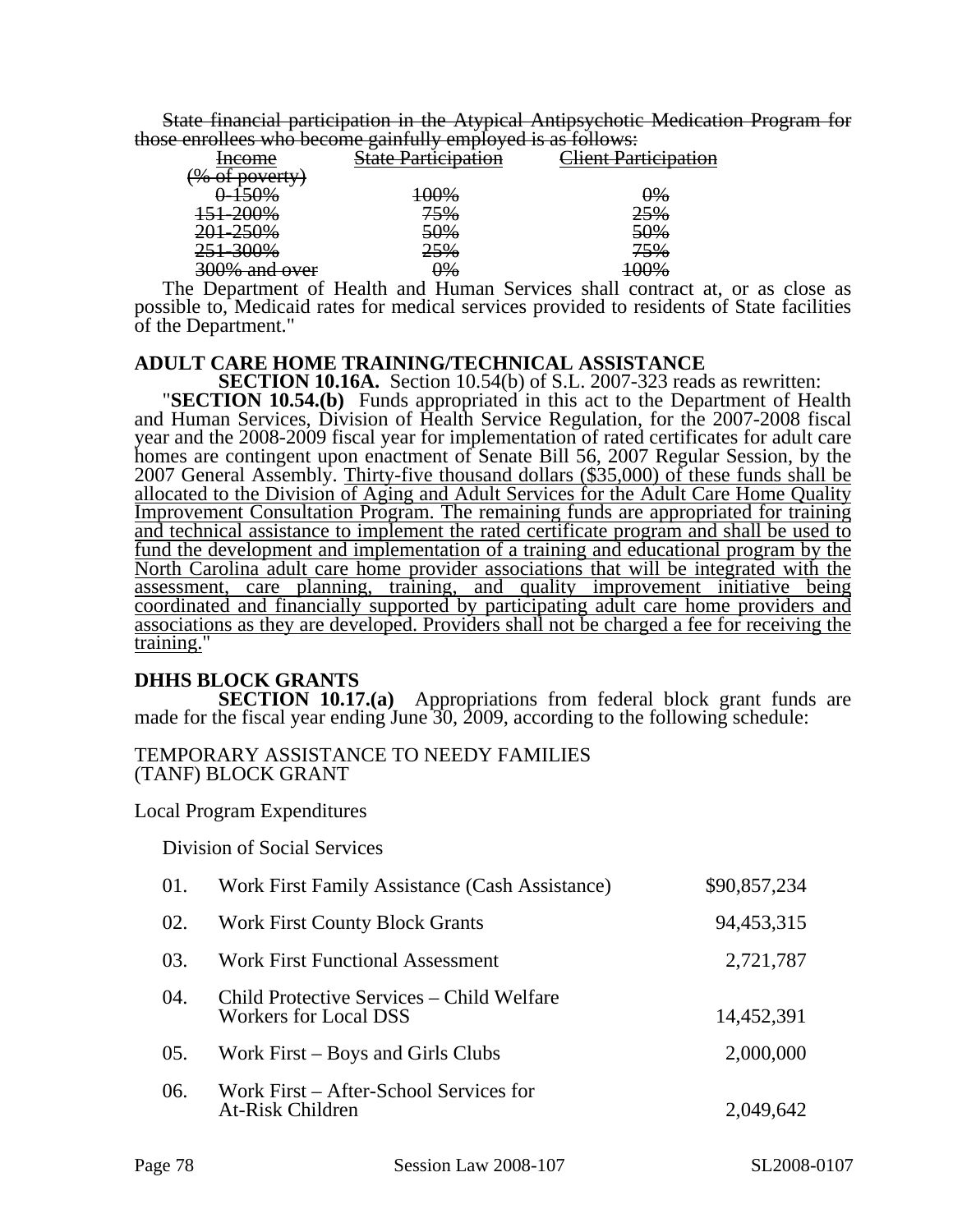| 07. | Work First – After-School Programs for<br>At-Risk Youth in Middle Schools                                                                        | 500,000    |
|-----|--------------------------------------------------------------------------------------------------------------------------------------------------|------------|
| 08. | Work First – Connect, Inc.                                                                                                                       | 550,000    |
| 09. | Work First – Citizens Schools Program                                                                                                            | 600,000    |
| 10. | Adoption Services – Special Children's<br><b>Adoption Fund</b>                                                                                   | 3,000,000  |
| 11. | <b>Family Violence Prevention</b>                                                                                                                | 2,200,000  |
|     | Division of Child Development                                                                                                                    |            |
| 12. | <b>Subsidized Child Care Program</b>                                                                                                             | 61,087,077 |
|     | Division of Public Health                                                                                                                        |            |
| 13. | <b>Teen Pregnancy Prevention Initiatives</b>                                                                                                     | 450,000    |
|     | <b>DHHS</b> Administration                                                                                                                       |            |
| 14. | Division of Social Services                                                                                                                      | 995,142    |
| 15. | Office of the Secretary                                                                                                                          | 66,101     |
| 16. | Office of the Secretary/DIRM – TANF<br><b>Automation Projects</b>                                                                                | 595,541    |
| 17. | Office of the Secretary/DIRM - NC FAST<br>Implementation                                                                                         | 1,200,000  |
|     | <b>Transfers to Other Block Grants</b>                                                                                                           |            |
|     | Division of Child Development                                                                                                                    |            |
| 18. | Transfer to the Child Care and<br>Development Fund                                                                                               | 84,330,900 |
|     | Division of Social Services                                                                                                                      |            |
| 19. | <b>Transfer to Social Services Block Grant for</b><br>Department of Juvenile Justice and Delinquency<br><b>Prevention – Support Our Students</b> | 2,649,642  |
| 20. | <b>Transfer to Social Services Block Grant for Child</b><br>Protective Services - Child Welfare Training in<br>Counties                          | 2,738,827  |
| 21. | <b>Transfer to Social Services Block Grant for</b><br><b>Maternity Homes</b>                                                                     | 838,000    |
| 22. | <b>Transfer to Social Services Block Grant for Teen</b><br><b>Pregnancy Prevention Initiatives</b>                                               | 2,500,000  |
|     |                                                                                                                                                  |            |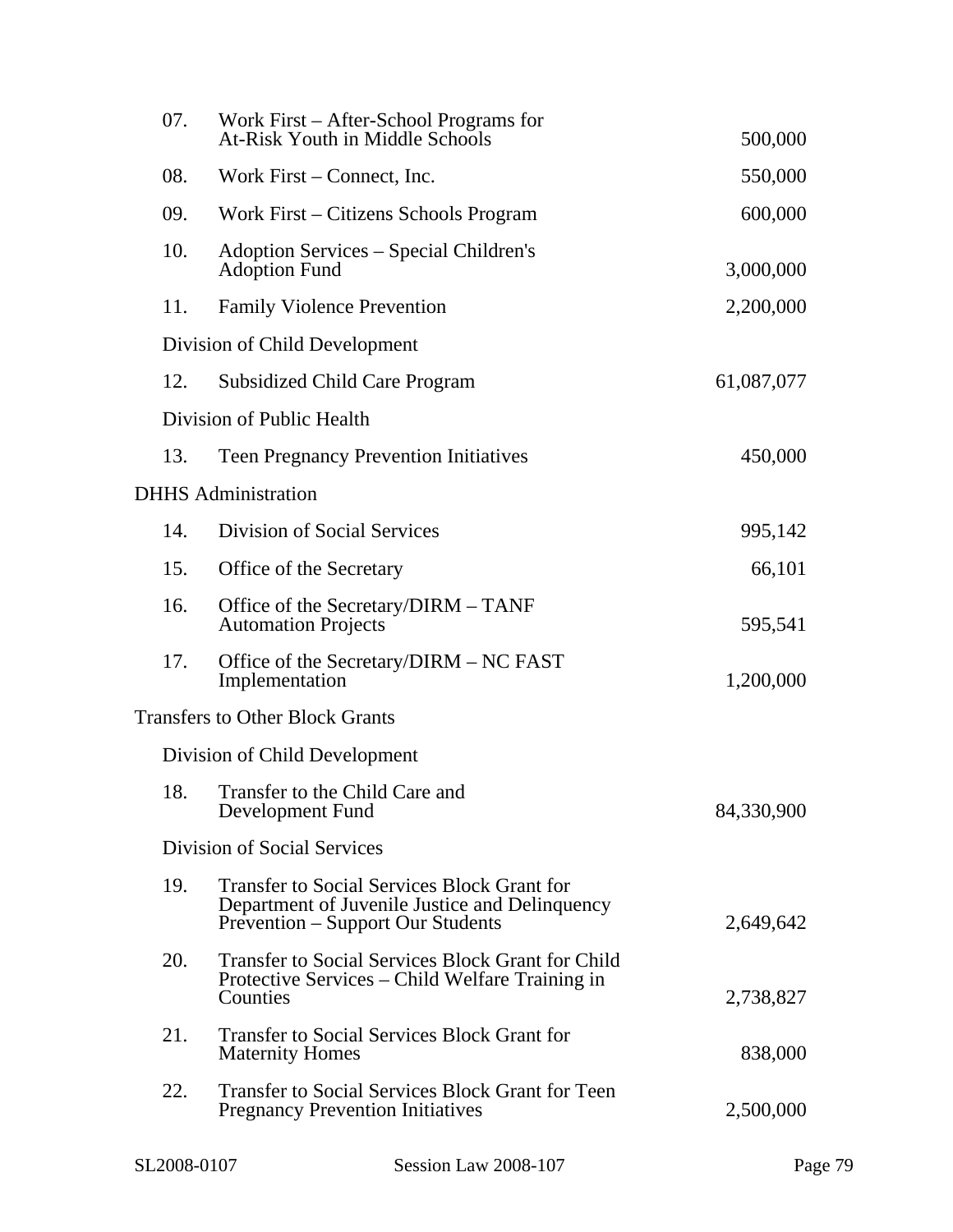| 23. | Transfer to Social Services Block Grant for County<br>Departments of Social Services for Children's Services        | 4,620,619     |
|-----|---------------------------------------------------------------------------------------------------------------------|---------------|
| 24. | <b>Transfer to Social Services Block Grant for</b><br><b>Foster Care Services</b>                                   | 2,372,587     |
| 25. | <b>Transfer to Social Services Block Grant for</b><br>Medically Fragile Children                                    | 190,000       |
|     | TOTAL TEMPORARY ASSISTANCE TO NEEDY FAMILIES<br>(TANF) BLOCK GRANT                                                  | \$378,018,805 |
|     | SOCIAL SERVICES BLOCK GRANT                                                                                         |               |
|     | Local Program Expenditures                                                                                          |               |
|     | Divisions of Social Services and Aging and Adult Services                                                           |               |
| 01. | <b>County Departments of Social Services</b><br>(Transfer from TANF $-$ \$4,620,619)                                | \$28,868,189  |
| 02. | <b>State In-Home Services Fund</b>                                                                                  | 2,101,113     |
| 03. | <b>State Adult Day Care Fund</b>                                                                                    | 2,155,301     |
| 04. | Child Protective Services/CPS Investigative<br>Services – Child Medical Evaluation Program                          | 238,321       |
| 05. | <b>Foster Care Services</b><br>(Transfer from TANF)                                                                 | 2,372,587     |
| 06. | Child Protective Services – Child Welfare Training<br>for Counties<br>(Transfer from TANF)                          | 2,738,827     |
| 07. | <b>Maternity Homes</b><br>(Transfer from TANF)                                                                      | 838,000       |
| 08. | Special Children Adoption Incentive Fund                                                                            | 500,000       |
|     | Division of Aging and Adult Services                                                                                |               |
| 09. | Home and Community Care Block Grant (HCCBG)                                                                         | 1,834,077     |
|     | Division of Mental Health, Developmental Disabilities, and Substance<br><b>Abuse Services</b>                       |               |
| 10. | <b>Mental Health Services Program</b>                                                                               | 422,003       |
| 11. | <b>Developmental Disabilities Services Program</b>                                                                  | 5,000,000     |
| 12. | Mental Health Services – Adult and<br>Child/Developmental Disabilities Program/<br>Substance Abuse Services – Adult | 3,234,601     |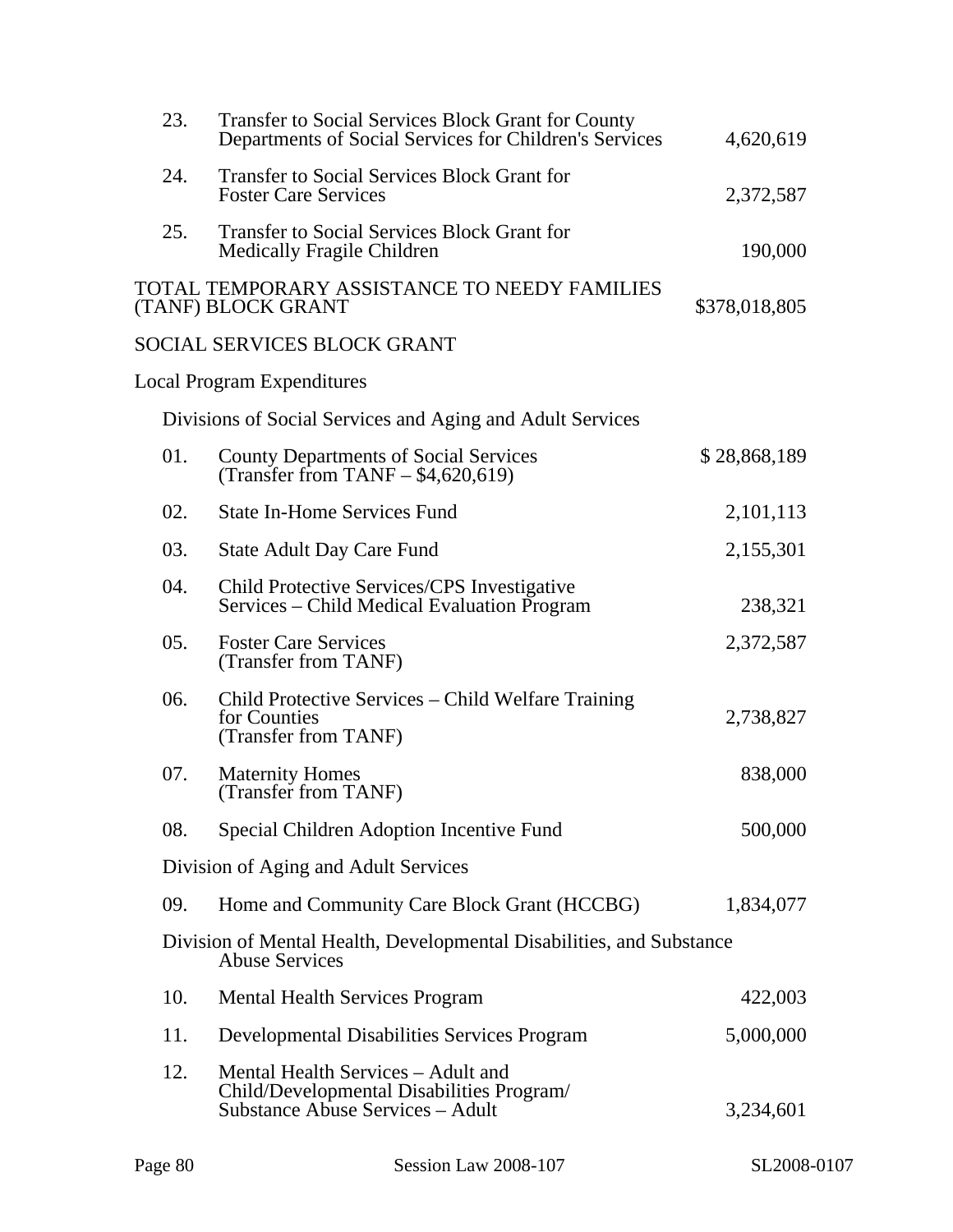Division of Child Development

| 13.         | <b>Subsidized Child Care Program</b>                                                    | 3,150,000 |
|-------------|-----------------------------------------------------------------------------------------|-----------|
|             | Division of Vocational Rehabilitation                                                   |           |
| 14.         | <b>Vocational Rehabilitation Services - Easter Seal</b><br>Society/UCP                  | 188,263   |
|             | Division of Public Health                                                               |           |
| 15.         | Teen Pregnancy Prevention Initiatives<br>(Transfer from TANF)                           | 2,500,000 |
| 16.         | Services to Medically Fragile Children                                                  | 290,000   |
|             | <b>DHHS Program Expenditures</b>                                                        |           |
|             | Division of Aging and Adult Services                                                    |           |
| 17.         | <b>UNC-CARES Training Contract</b>                                                      | 247,920   |
|             | Division of Services for the Blind                                                      |           |
| 18.         | <b>Independent Living Program</b>                                                       | 3,633,077 |
|             | Division of Health Service Regulation                                                   |           |
| 19.         | <b>Adult Care Licensure Program</b>                                                     | 411,897   |
| 20.         | Mental Health Licensure and Certification Program                                       | 205,668   |
|             | <b>DHHS</b> Administration                                                              |           |
| 21.         | Division of Aging and Adult Services                                                    | 675,593   |
| 22.         | Division of Social Services                                                             | 869,058   |
| 23.         | Office of the Secretary/Controller's Office                                             | 135,093   |
| 24.         | Office of the Secretary/DIRM                                                            | 82,009    |
| 25.         | Division of Child Development                                                           | 15,000    |
| 26.         | Division of Mental Health, Developmental<br>Disabilities, and Substance Abuse Services  | 28,860    |
| 27.         | Division of Health Service Regulation                                                   | 216,418   |
| 28.         | Office of the Secretary – NC Inter-Agency Council<br>For Coordinating Homeless Programs | 250,000   |
| 29.         | Office of the Secretary – Housing Coalition                                             | 100,000   |
| 30.         | Office of the Secretary                                                                 | 46,819    |
| SL2008-0107 | Session Law 2008-107                                                                    | Page 81   |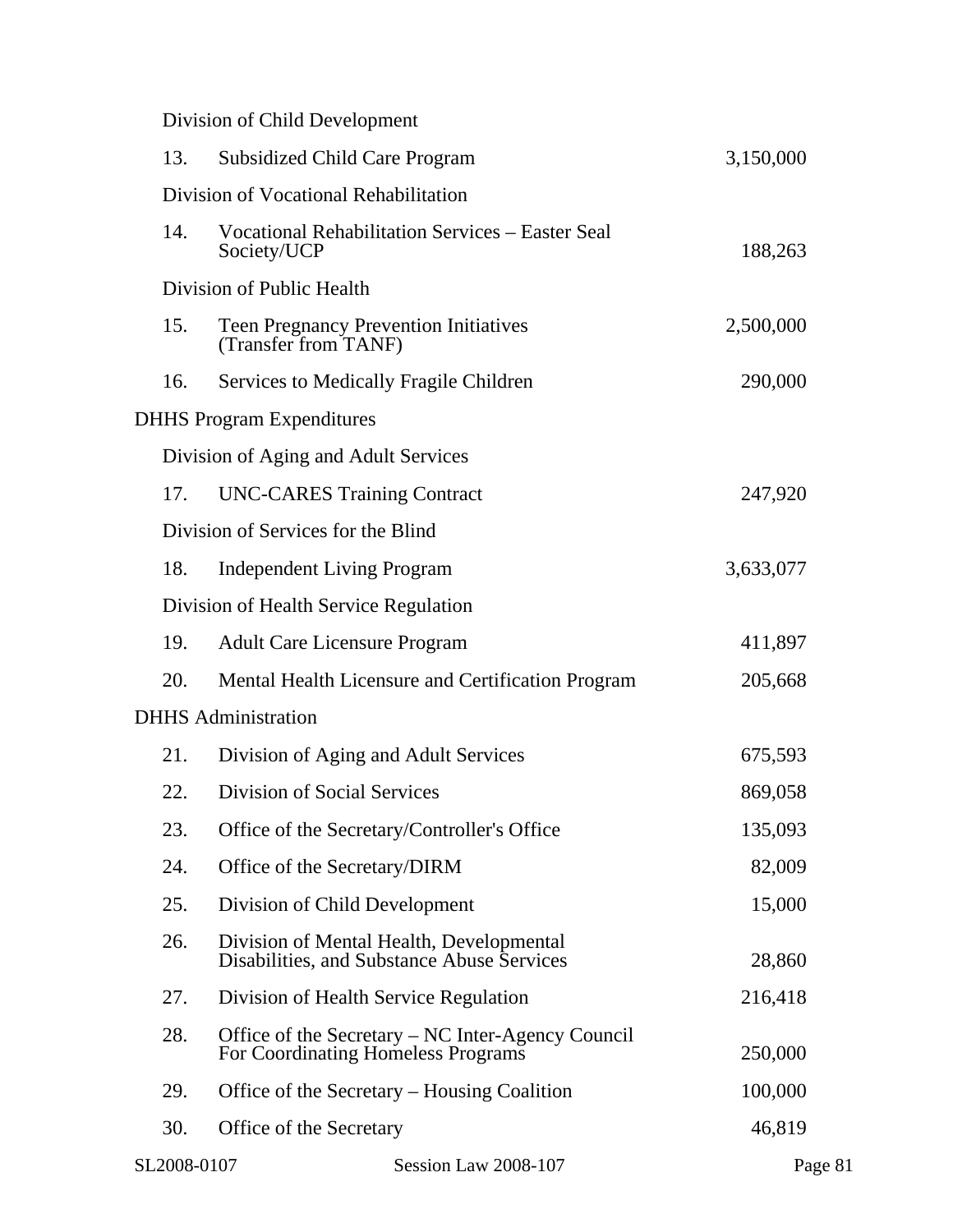Transfers to Other State Agencies

|         | Department of Administration                                                                                      |              |  |
|---------|-------------------------------------------------------------------------------------------------------------------|--------------|--|
| 31.     | NC Commission of Indian Affairs In-Home<br>Services for the Elderly                                               | 203,198      |  |
|         | Department of Juvenile Justice and Delinquency Prevention                                                         |              |  |
| 32.     | <b>Support Our Students</b><br>(Transfer from TANF)                                                               | 2,649,642    |  |
|         | <b>Transfers to Other Block Grants</b>                                                                            |              |  |
|         | Division of Public Health                                                                                         |              |  |
| 33.     | <b>Transfer to Preventive Health Services Block Grant for</b><br><b>HIV/STD Prevention and Community Planning</b> | 145,819      |  |
|         | TOTAL SOCIAL SERVICES BLOCK GRANT                                                                                 | \$66,347,353 |  |
|         | LOW-INCOME ENERGY BLOCK GRANT                                                                                     |              |  |
|         | <b>Local Program Expenditures</b>                                                                                 |              |  |
|         | Division of Social Services                                                                                       |              |  |
| 01.     | Low-Income Energy Assistance Program (LIHEAP)                                                                     | \$19,510,559 |  |
| 02.     | Crisis Intervention Program (CIP)                                                                                 | 14,588,514   |  |
|         | Office of the Secretary – Office of Economic Opportunity                                                          |              |  |
| 03.     | <b>Weatherization Program</b>                                                                                     | 6,268,946    |  |
| 04.     | Heating Air Repair & Replacement Program (HARRP)                                                                  | 2,923,950    |  |
|         | <b>Local Administration</b>                                                                                       |              |  |
|         | <b>Division of Social Services</b>                                                                                |              |  |
| 05.     | County DSS Administration                                                                                         | 2,259,757    |  |
|         | Office of the Secretary – Office of Economic Opportunity                                                          |              |  |
| 06.     | Local Residential Energy Efficiency Service<br>Providers - Weatherization                                         | 268,146      |  |
| 07.     | Local Residential Energy Efficiency Service<br>Providers - HARRP                                                  | 125,067      |  |
|         | <b>DHHS</b> Administration                                                                                        |              |  |
| 08.     | Division of Social Services                                                                                       | 219,410      |  |
| Page 82 | Session Law 2008-107                                                                                              | SL2008-0107  |  |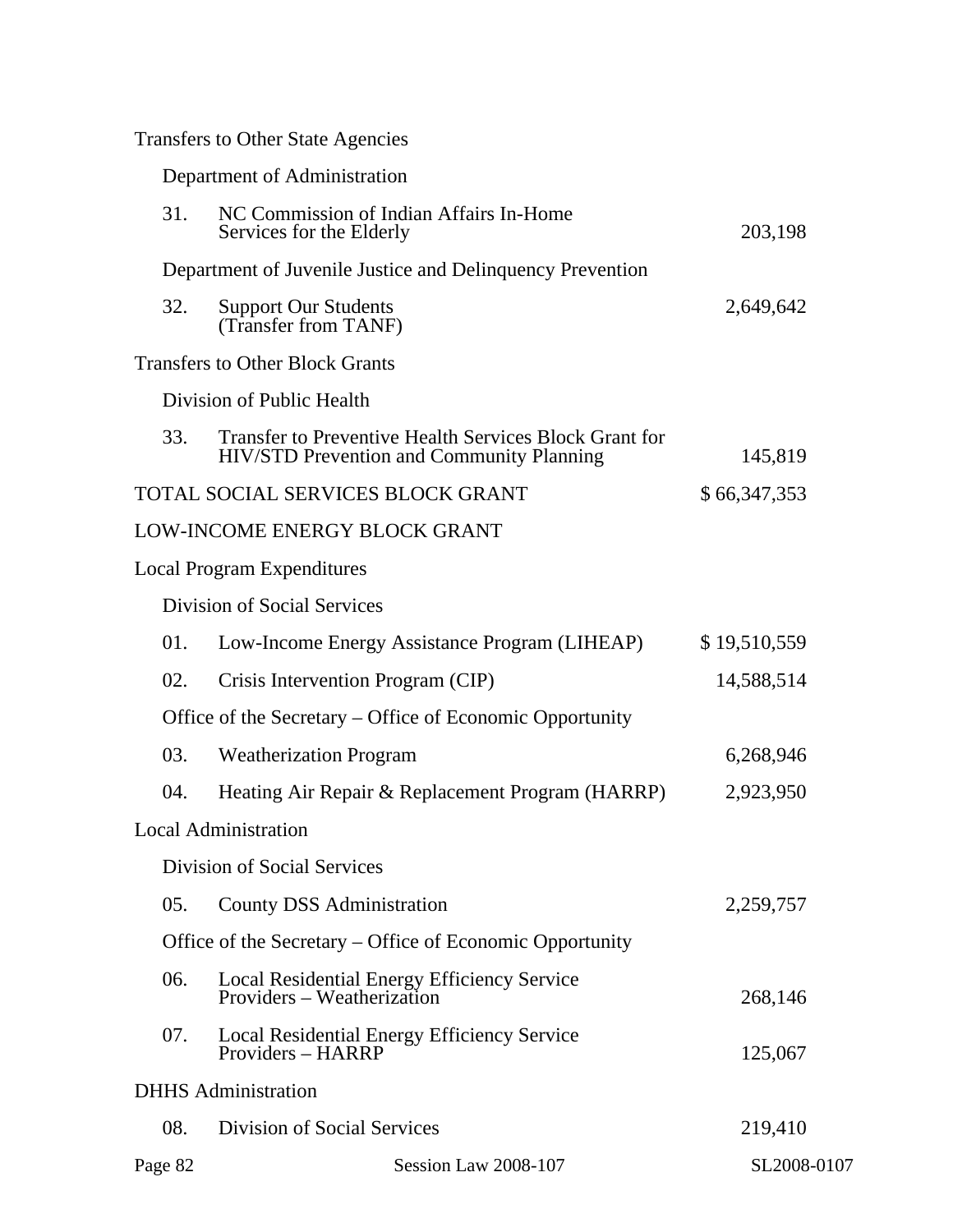| 09.         | Division of Mental Health, Developmental<br>Disabilities, and Substance Abuse Services |                                             | 7,389         |  |
|-------------|----------------------------------------------------------------------------------------|---------------------------------------------|---------------|--|
| 10.         | Office of the Secretary/DIRM                                                           |                                             | 245,395       |  |
| 11.         | Office of the Secretary/Controller's Office                                            |                                             | 11,211        |  |
| 12.         | Office of the Secretary/Office of Economic<br>Opportunity - Weatherization             |                                             | 268,146       |  |
| 13.         | Office of the Secretary/Office of Economic<br>Opportunity – HARRP                      |                                             | 125,067       |  |
|             | <b>Transfers to Other State Agencies</b>                                               |                                             |               |  |
| 14.         | Department of Administration –<br>N.C. State Commission of Indian Affairs              |                                             | 60,947        |  |
|             | TOTAL LOW-INCOME ENERGY BLOCK GRANT                                                    |                                             | \$46,882,504  |  |
|             |                                                                                        | CHILD CARE AND DEVELOPMENT FUND BLOCK GRANT |               |  |
|             | <b>Local Program Expenditures</b>                                                      |                                             |               |  |
|             | Division of Child Development                                                          |                                             |               |  |
| 01.         | <b>Subsidized Child Care Services</b>                                                  |                                             | \$148,484,960 |  |
| 02.         | Child Care Services Support – Contract                                                 |                                             | 504,695       |  |
| 03.         | <b>Subsidized Child Care Services</b><br>(TANF to CCDF)                                |                                             | 84,330,900    |  |
|             | <b>DHHS</b> Program Expenditures                                                       |                                             |               |  |
|             | Division of Child Development                                                          |                                             |               |  |
|             | 04. Quality and Availability Initiatives                                               |                                             | 27,298,901    |  |
|             | <b>Local Administration</b>                                                            |                                             |               |  |
|             | Division of Social Services                                                            |                                             |               |  |
| 05.         | <b>Administrative Expenses (Nondirect Subsidy</b><br>Services Support)                 |                                             | 15,813,021    |  |
|             | <b>DHHS</b> Administration                                                             |                                             |               |  |
| 06.         | <b>DCD</b> Administrative Expenses                                                     |                                             | 6,540,707     |  |
|             | <b>DHHS</b> Central Management and Support                                             |                                             |               |  |
| 07.         | <b>DHHS Central Administration - DIRM</b><br><b>Technical Services</b>                 |                                             | 749,081       |  |
| SL2008-0107 |                                                                                        | Session Law 2008-107                        | Page 83       |  |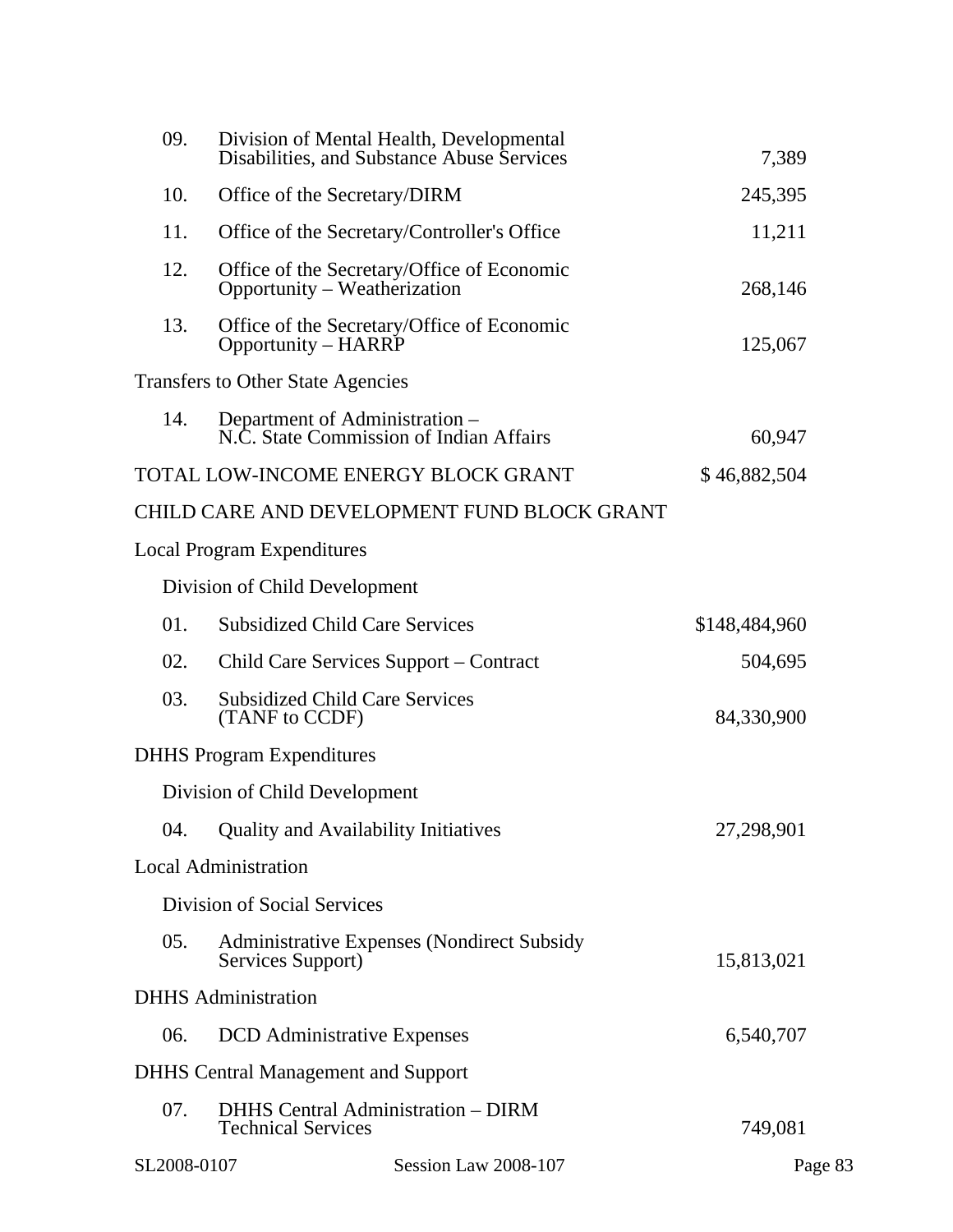|     | TOTAL CHILD CARE AND DEVELOPMENT FUND<br><b>BLOCK GRANT</b>                  | \$283,722,265 |
|-----|------------------------------------------------------------------------------|---------------|
|     | MENTAL HEALTH SERVICES BLOCK GRANT                                           |               |
|     | <b>Local Program Expenditures</b>                                            |               |
| 01. | Mental Health Services – Adult                                               | \$6,854,932   |
| 02. | Mental Health Services – Child                                               | 3,921,991     |
| 03. | <b>Comprehensive Treatment Service</b><br>Program                            | 1,500,000     |
| 04. | Mental Health Services – UNC School of Medicine,<br>Department of Psychiatry | 300,000       |
|     | <b>Local Administration</b>                                                  |               |
| 05. | Division of Mental Health                                                    | 100,000       |
|     | TOTAL MENTAL HEALTH SERVICES BLOCK GRANT                                     | \$12,676,923  |
|     | <b>SUBSTANCE ABUSE PREVENTION</b><br>AND TREATMENT BLOCK GRANT               |               |
|     | Local Program Expenditures                                                   |               |
| 01. | Substance Abuse Services – Adult                                             | \$21,938,080  |
| 02. | <b>Substance Abuse Services – ADATC</b><br>One-Time Expenses                 | 70,000        |
| 03. | <b>Substance Abuse Treatment Alternative for</b><br>Women                    | 8,069,524     |
| 04. | Substance Abuse – HIV and IV Drug                                            | 5,116,378     |
| 05. | Substance Abuse Prevention – Child                                           | 7,186,857     |
| 06. | Substance Abuse Services – Child                                             | 4,940,500     |
|     | Division of Public Health                                                    |               |
| 07. | <b>Risk Reduction Projects</b>                                               | 633,980       |
| 08. | Aid-to-Counties                                                              | 209,576       |
| 09. | <b>Maternal Health</b>                                                       | 37,779        |
|     | <b>DHHS</b> Administration                                                   |               |
| 10. | Division of Mental Health                                                    | 500,000       |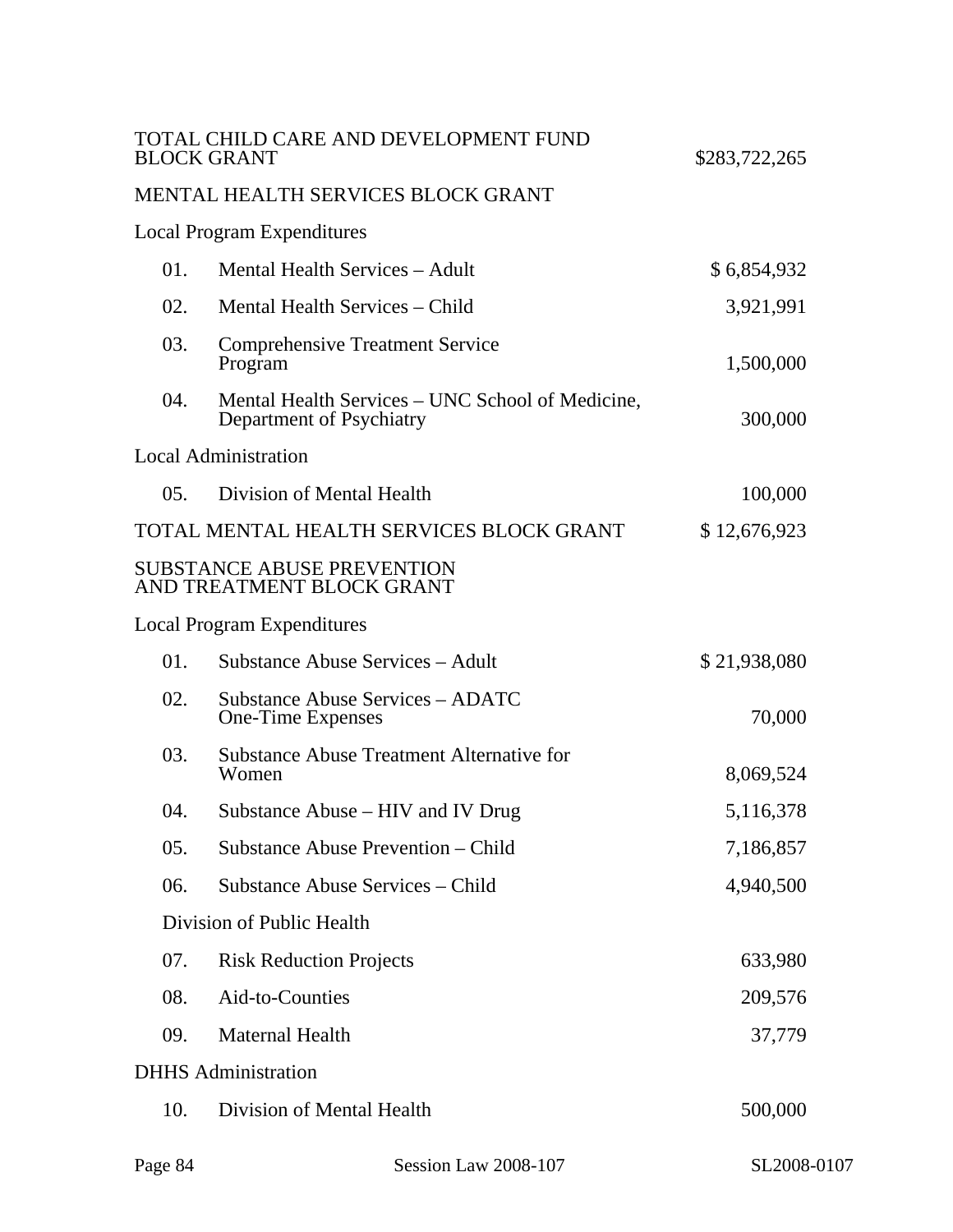|     | TOTAL SUBSTANCE ABUSE PREVENTION<br>AND TREATMENT BLOCK GRANT                                   | \$48,702,674 |
|-----|-------------------------------------------------------------------------------------------------|--------------|
|     | MATERNAL AND CHILD HEALTH BLOCK GRANT                                                           |              |
|     | <b>Local Program Expenditures</b>                                                               |              |
|     | Division of Public Health                                                                       |              |
| 01. | <b>Children's Health Services</b>                                                               | 7,415,569    |
| 02. | Women's Health                                                                                  | 7,504,019    |
| 03. | Oral Health                                                                                     | 35,951       |
|     | <b>DHHS</b> Program Expenditures                                                                |              |
|     | Division of Public Health                                                                       |              |
| 04. | <b>Children's Health Services</b>                                                               | 1,554,428    |
| 05. | Women's Health                                                                                  | 121,285      |
| 06. | <b>State Center for Health Statistics</b>                                                       | 120,364      |
| 07. | <b>Quality Improvement in Public Health</b>                                                     | 14,646       |
| 08. | <b>Health Promotion</b>                                                                         | 84,843       |
| 09. | <b>Office of Minority Health</b>                                                                | 51,562       |
| 10. | Immunization Program – Vaccine Distribution                                                     | 310,667      |
| 11. | <b>Task Force on Preventing Childhood Obesity</b>                                               | 100,000      |
|     | <b>DHHS</b> Administration                                                                      |              |
|     | 12. Division of Public Health Administration                                                    | 631,966      |
|     | <b>TOTAL MATERNAL AND CHILD</b><br><b>HEALTH BLOCK GRANT</b>                                    | \$17,945,300 |
|     | PREVENTIVE HEALTH SERVICES BLOCK GRANT                                                          |              |
|     | <b>Local Program Expenditures</b>                                                               |              |
| 01. | NC Statewide Health Promotion                                                                   | \$1,755,653  |
| 02. | <b>Services to Rape Victims</b>                                                                 | 197,112      |
| 03. | <b>HIV/STD Prevention and Community Planning</b><br>(Transfer from Social Services Block Grant) | 145,819      |
|     | <b>DHHS</b> Program Expenditures                                                                |              |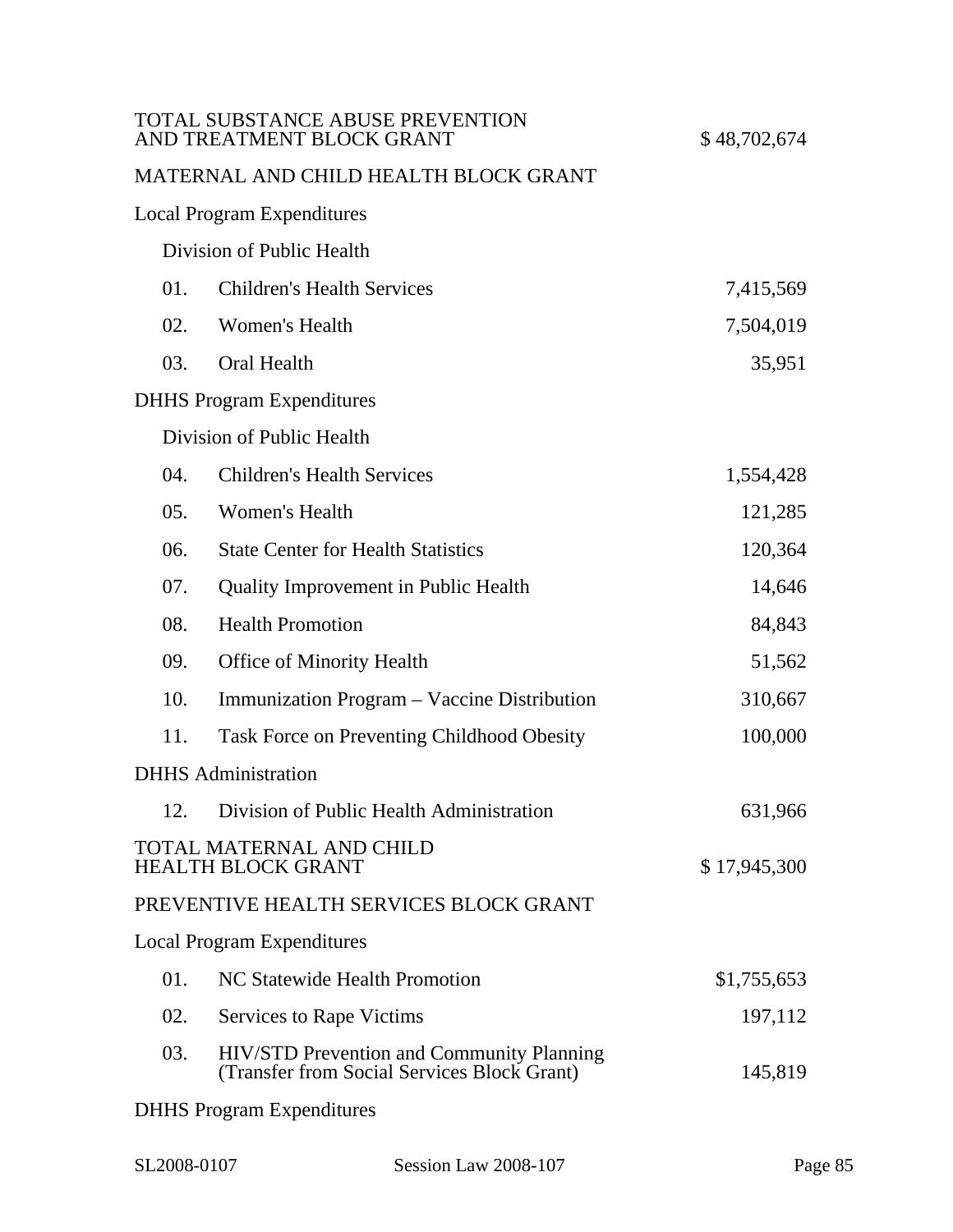| 04. | NC Statewide Health Promotion                                   | 1,508,889    |
|-----|-----------------------------------------------------------------|--------------|
| 05. | Oral Health                                                     | 70,000       |
| 06. | <b>State Laboratory of Public Health</b>                        | 16,600       |
|     | TOTAL PREVENTIVE HEALTH SERVICES BLOCK GRANT                    | \$3,694,073  |
|     | <b>COMMUNITY SERVICES BLOCK GRANT</b>                           |              |
|     | <b>Local Program Expenditures</b>                               |              |
|     | Office of Economic Opportunity – Community Services Block Grant |              |
| 01. | <b>Community Action Agencies</b>                                | \$16,062,653 |
| 02. | <b>Limited Purpose Agencies</b>                                 | 892,370      |
|     | <b>DHHS</b> Administration                                      |              |
| 03. | Office of Economic Opportunity                                  | 892,369      |
|     | TOTAL COMMUNITY SERVICES BLOCK GRANT                            | \$17,847,392 |

### **GENERAL PROVISIONS**

**SECTION 10.17.(b)** Information to Be Included in Block Grant Plans. – The Department of Health and Human Services shall submit a separate plan for each Block Grant received and administered by the Department, and each plan shall include the following:

- (1) A delineation of the proposed allocations by program or activity, including State and federal match requirements.
- (2) A delineation of the proposed State and local administrative expenditures.
- (3) An identification of all new positions to be established through the Block Grant, including permanent, temporary, and time-limited positions.
- (4) A comparison of the proposed allocations by program or activity with two prior years' program and activity budgets and two prior years' actual program or activity expenditures.
- (5) A projection of current year expenditures by program or activity.<br>(6) A projection of federal Block Grant funds available, including un
- (6) A projection of federal Block Grant funds available, including unspent federal funds from the current and prior fiscal years.

**SECTION 10.17.(c)** Changes in Federal Fund Availability. – If the Congress of the United States increases the federal fund availability for any of the Block Grants administered by the Department of Health and Human Services from the amounts appropriated in this section, the Department shall allocate the increase proportionally across the program and activity appropriations identified for that Block Grant in this section. In allocating an increase in federal fund availability, the Department shall not propose funding for new programs or activities not appropriated in this section or increase State administrative expenditures.

If the Congress of the United States decreases the federal fund availability for any of the Block Grants administered by the Department of Health and Human Services from the amounts appropriated in this section, the Department shall reduce State administration by at least the percentage of the reduction in federal funds. After determining the State administration, the remaining reductions shall be allocated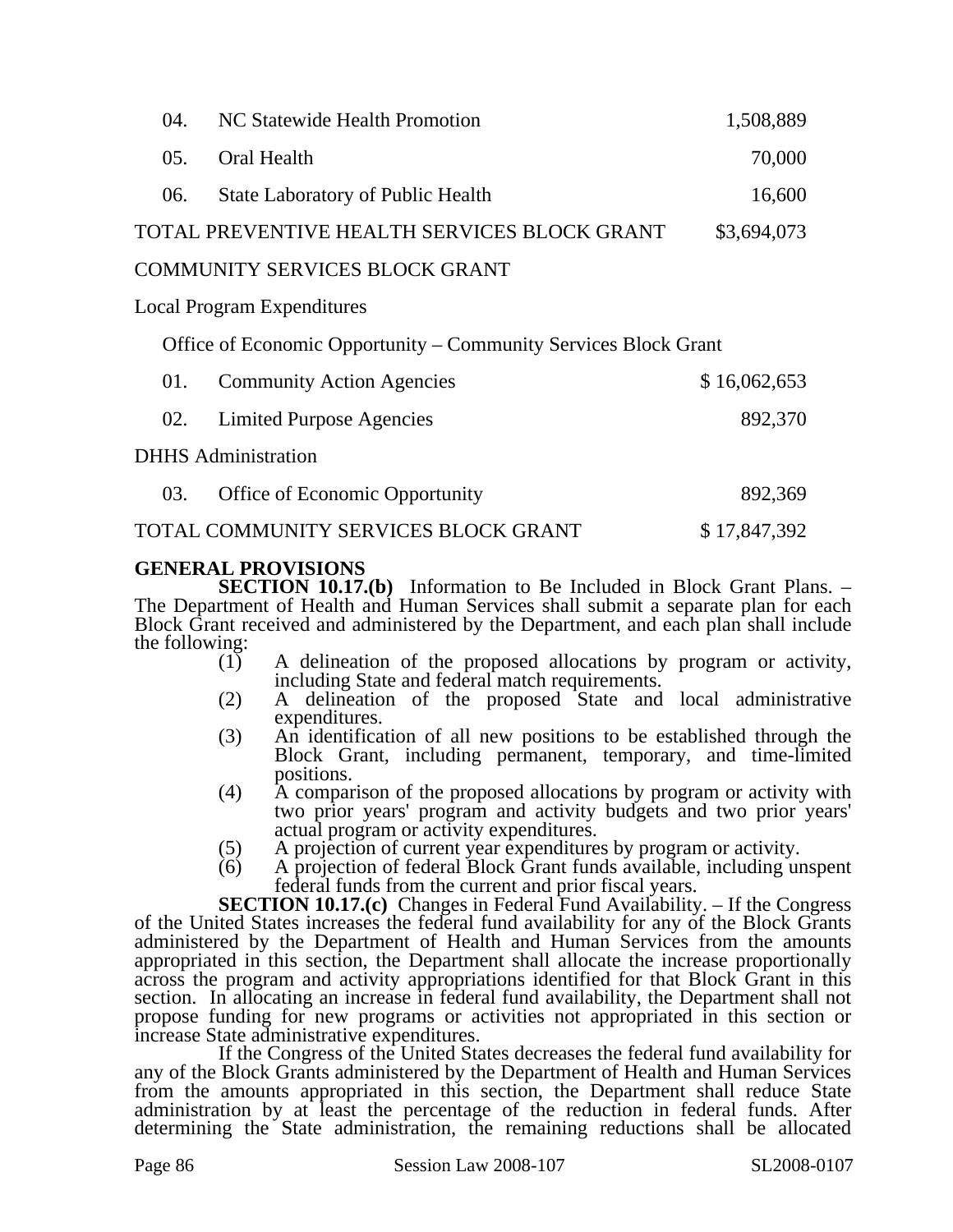proportionately across the program and activity appropriations identified for that Block Grant in this section. In allocating a decrease in federal fund availability, the Department shall not eliminate the funding for a program or activity appropriated in this section unless it is related to the State administration.

Prior to allocating the change in federal fund availability, the proposed allocation must be approved by the Office of State Budget and Management. If the Department adjusts the allocation of any Block Grant due to changes in federal fund availability, then a report shall be made to the Joint Legislative Commission on Governmental Operations, the House of Representatives Appropriations Subcommittee on Health and Human Services, the Senate Appropriations Committee on Health and Human Services, and the Fiscal Research Division.

**SECTION 10.17.(d)** All changes to the budgeted allocations to the Block Grants administered by the Department of Health and Human Services that are not specifically addressed in this section shall be approved by the Office of State Budget and Management, and a report shall be submitted to the Joint Legislative Commission on Governmental Operations for review prior to implementing the changes. All changes to the budgeted allocations to the Block Grant shall be reported immediately to the House of Representatives Appropriations Subcommittee on Health and Human Services, the Senate Appropriations Committee on Health and Human Services, and the Fiscal Research Division. This subsection does not apply to Block Grant changes caused by legislative salary increases and benefit adjustments.

## **TEMPORARY ASSISTANCE FOR NEEDY FAMILIES BLOCK GRANT (TANF)**<br>**SECTION 10.17.(e)** The sum of nine hundred ninety-five thousand one

hundred forty-two dollars (\$995,142) appropriated in this section in the TANF Block Grant to the Department of Health and Human Services, Division of Social Services, for the 2008-2009 fiscal year shall be used to support administration of TANF-funded programs.

**SECTION 10.17.(f)** The sum of two million two hundred thousand dollars (\$2,200,000) appropriated under this section in the TANF Block Grant to the Department of Health and Human Services, Division of Social Services, for the 2008-2009 fiscal year shall be used to provide domestic violence services to Work First recipients. These funds shall be used to provide domestic violence counseling, support, and other direct services to clients. These funds shall not be used to establish new domestic violence shelters or to facilitate lobbying efforts. The Division of Social Services may use up to seventy-five thousand dollars (\$75,000) in TANF funds to support one administrative position within the Division of Social Services to implement this subsection.

Each county department of social services and the local domestic violence shelter program serving the county shall jointly develop a plan for utilizing these funds. The plan shall include the services to be provided and the manner in which the services shall be delivered. The county plan shall be signed by the county social services director or the director's designee and the domestic violence program director or the director's designee and submitted to the Division of Social Services by December 1, 2008. The Division of Social Services, in consultation with the Council for Women, shall review the county plans and shall provide consultation and technical assistance to the departments of social services and local domestic violence shelter programs, if needed.

The Division of Social Services shall allocate these funds to county departments of social services according to the following formula: (i) each county shall receive a base allocation of five thousand dollars (\$5,000); and (ii) each county shall receive an allocation of the remaining funds based on the county's proportion of the statewide total of the Work First caseload as of July 1, 2008, and the county's proportion of the statewide total of the individuals receiving domestic violence services from programs funded by the Council for Women as of July 1, 2008. The Division of Social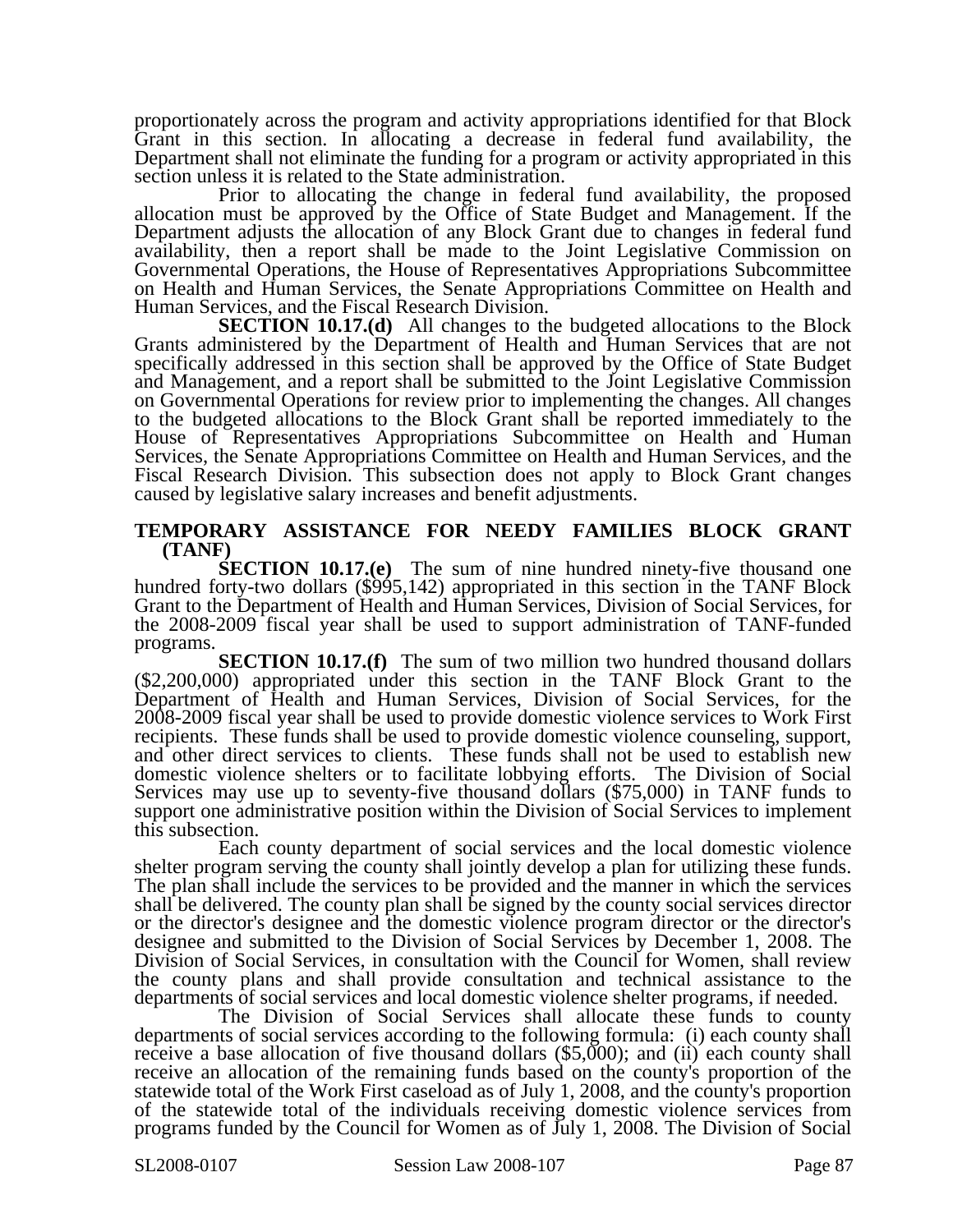Services may reallocate unspent funds to counties that submit a written request for additional funds.

**SECTION 10.17.(g)** The sum of two million forty-nine thousand six hundred forty-two dollars (\$2,049,642) appropriated in this section in the TANF Block Grant to the Department of Health and Human Services, Division of Social Services, for the 2008-2009 fiscal year shall be used to expand after-school programs and services for at-risk children. The Department shall develop and implement a grant program to award grants to community-based programs that demonstrate the ability to reach children at risk of teen pregnancy, school dropout, and gang participation. The Department shall award grants to community-based organizations that demonstrate the ability to develop and implement linkages with local departments of social services, area mental health programs, schools, and other human services programs in order to provide support services and assistance to the child and family. These funds may be used to fund one position within the Division of Social Services to coordinate at-risk after-school

programs and shall not be used for other State administration.<br>**SECTION 10.17.(h)** The sum of fourteen million four hundred fifty-two thousand three hundred ninety-one dollars (\$14,452,391) appropriated in this section to the Department of Health and Human Services, Division of Social Services, in the TANF Block Grant for the 2008-2009 fiscal year for child welfare improvements, shall be allocated to the county departments of social services for hiring or contracting staff to investigate and provide services in Child Protective Services cases; to provide foster care and support services; to recruit, train, license, and support prospective foster and adoptive families; and to provide interstate and postadoption services for eligible families.

**SECTION 10.17.(i)** The sum of three million dollars (\$3,000,000) appropriated in this section in the TANF Block Grant to the Department of Health and Human Services, Special Children Adoption Fund, for the 2008-2009 fiscal year shall be used in accordance with Section 10.31 of S.L. 2007-323. The Division of Social Services, in consultation with the North Carolina Association of County Directors of Social Services and representatives of licensed private adoption agencies, shall develop guidelines for the awarding of funds to licensed public and private adoption agencies upon the adoption of children described in G.S. 108A-50 and in foster care. Payments received from the Special Children Adoption Fund by participating agencies shall be used exclusively to enhance the adoption services program. No local match shall be required as a condition for receipt of these funds.

**SECTION 10.17.(j)** The sum of one million two hundred thousand dollars (\$1,200,000) in this section appropriated to the Department of Health and Human Services in the TANF Block Grant for the 2008-2009 fiscal year shall be used to implement N.C. FAST (North Carolina Families Accessing Services through Technology). The N.C. FAST program involves the entire automation initiative through which families access services and local departments of social services deliver benefits, supervised by the Department of Health and Human Services, Divisions of Social Services, Aging and Adult Services, Medical Assistance, and Child Development. The statewide automated initiative shall be implemented in compliance with federal regulations in order to ensure federal financial participation in the project. The Department of Health and Human Services shall report on its compliance with this subsection to the House of Representatives Appropriations Subcommittee on Health and Human Services, the Senate Appropriations Committee on Health and Human Services, and the Fiscal Research Division no later than January 1, 2009.

**SECTION 10.17.(k)** The sum of five hundred thousand dollars (\$500,000) appropriated in this section to the Department of Health and Human Services, Division of Social Services, in the TANF Block Grant for the 2008-2009 fiscal year shall be used to expand after-school programs for at-risk children attending middle school. The Department shall develop and implement a grant program to award funds to community-based programs demonstrating the capacity to reach children at risk of teen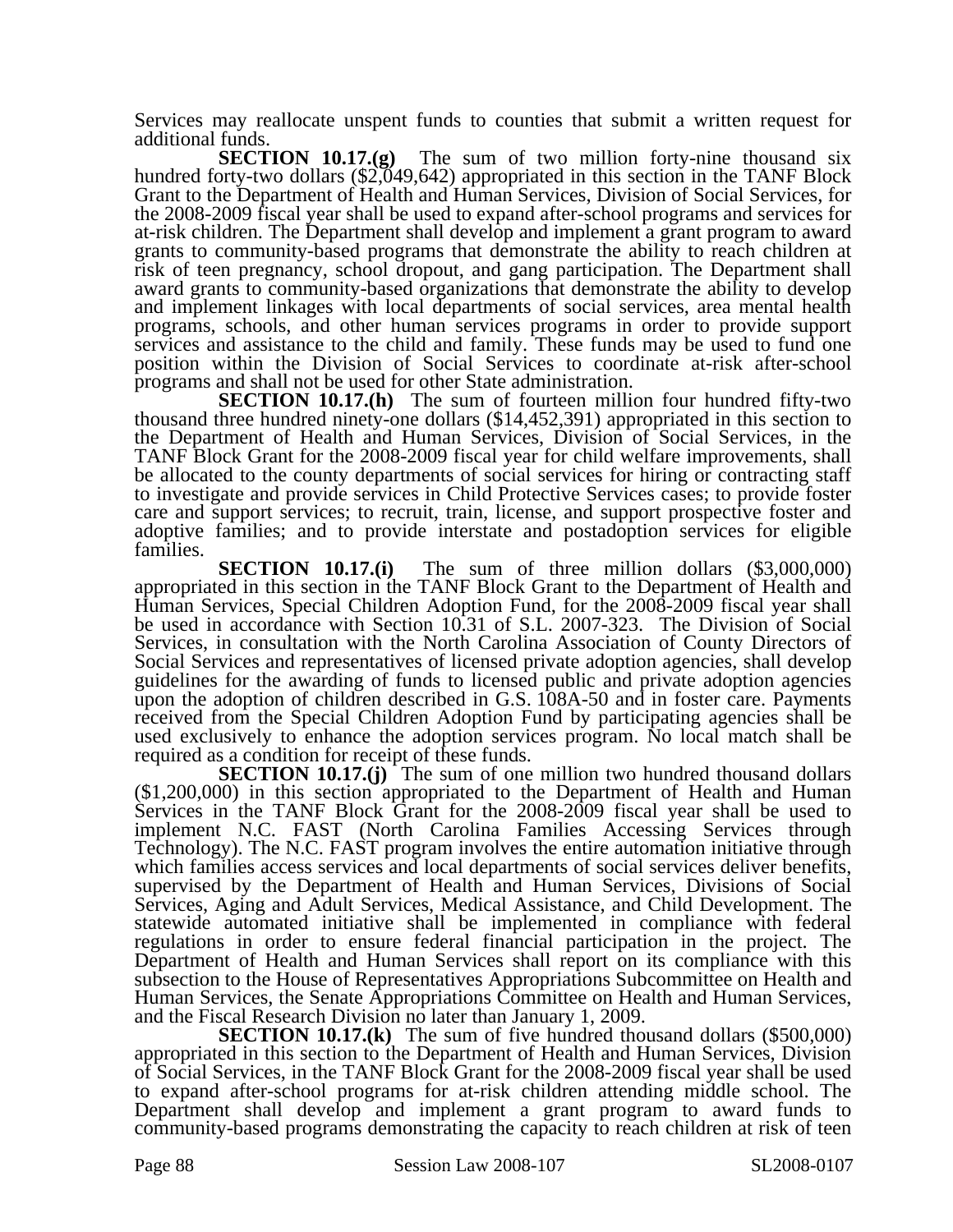pregnancy, school dropout, and gang participation. These funds shall not be used for training or administration at the State level. All funds shall be distributed to community-based programs, focusing on those communities where similar programs do

not exist in middle schools.<br>**SECTION** 10.17.(1) In implementing the TANF Block Grant, the Department of Health and Human Services shall review policies, programs, and initiatives to ensure that they support men in their role as fathers and strengthen fathers' involvement in their children's lives. The Department shall encourage county The Department shall encourage county departments of social services to ensure their Work First programs emphasize responsible fatherhood and increased participation by noncustodial fathers.<br>SECTION 10.17.(m) The sum of five hundred fifty thousand dollars

**SECTION 10.17.(m)** The sum of five hundred fifty thousand dollars (\$550,000) appropriated in this section to the Department of Health and Human Services in the TANF Block Grant for the 2008-2009 fiscal year shall be transferred to Connect, Inc. Connect, Inc., shall report on the number of people served and the services received as a result of the receipt of funds. The report shall contain expenditure data, including the amount of funds used for administration and direct training. The report shall also include the number of people who have been employed as a direct result of services provided by Connect, Inc., including the length of employment in the new position. The Department of Health and Human Services shall evaluate the program and ensure that services provided are not duplicative of local employment security commissions in the nine counties served by Connect, Inc. The evaluation report shall be submitted to the House of Representatives Appropriations Subcommittee on Health and Human Services, the Senate Appropriations Committee on Health and Human Services, and the Fiscal Research Division no later than May 1, 2008.

**SECTION 10.17.(n)** The sum of two million dollars (\$2,000,000) appropriated in this section to the Department of Health and Human Services in the TANF Block Grant for Boys and Girls Clubs for the 2008-2009 fiscal year shall be used to make grants for approved programs. The Department of Health and Human Services, in accordance with federal regulations for the use of TANF Block Grant funds, shall administer a grant program to award funds to the Boys and Girls Clubs across the State in order to implement programs that improve the motivation, performance, and self-esteem of youths and to implement other initiatives that would be expected to reduce gang participation, school dropout, and teen pregnancy rates. The Department shall encourage and facilitate collaboration between the Boys and Girls Clubs and Support Our Students, Communities in Schools, and similar programs to submit joint applications for the funds if appropriate.

**SECTION 10.17.(o)** The Department of Health and Human Services, Division of Social Services, shall continue implementing county demonstration grants that began in the 2006-2007 fiscal year. The county demonstration grants may be awarded for up to three years with all projects ending no later than the end of fiscal year 2009-2010. The purpose of the county demonstration grants is to identify best practices that can be used by counties to improve the work participation rates. The Division of Social Services is authorized to establish two time-limited positions to manage the grant award process and monitor the demonstration projects through fiscal year 2009-2010.

Funding provided under the county demonstration grants shall not be used to supplant local funds, and counties shall be required to maintain the current level of effort and funding for the Work First program.

The Department of Health and Human Services, Division of Social Services, shall report on the status of county demonstration grants implemented pursuant to this subsection to the House of Representatives Appropriations Subcommittee on Health and Human Services, the Senate Appropriations Committee on Health and Human Services, and the Fiscal Research Division no later than February 1, 2009.

**SECTION 10.17.(p)** The sum of six hundred thousand dollars (\$600,000) appropriated under this section in the TANF block grant to the Department of Health and Human Services, Division of Social Services, for the 2008-2009 fiscal year shall be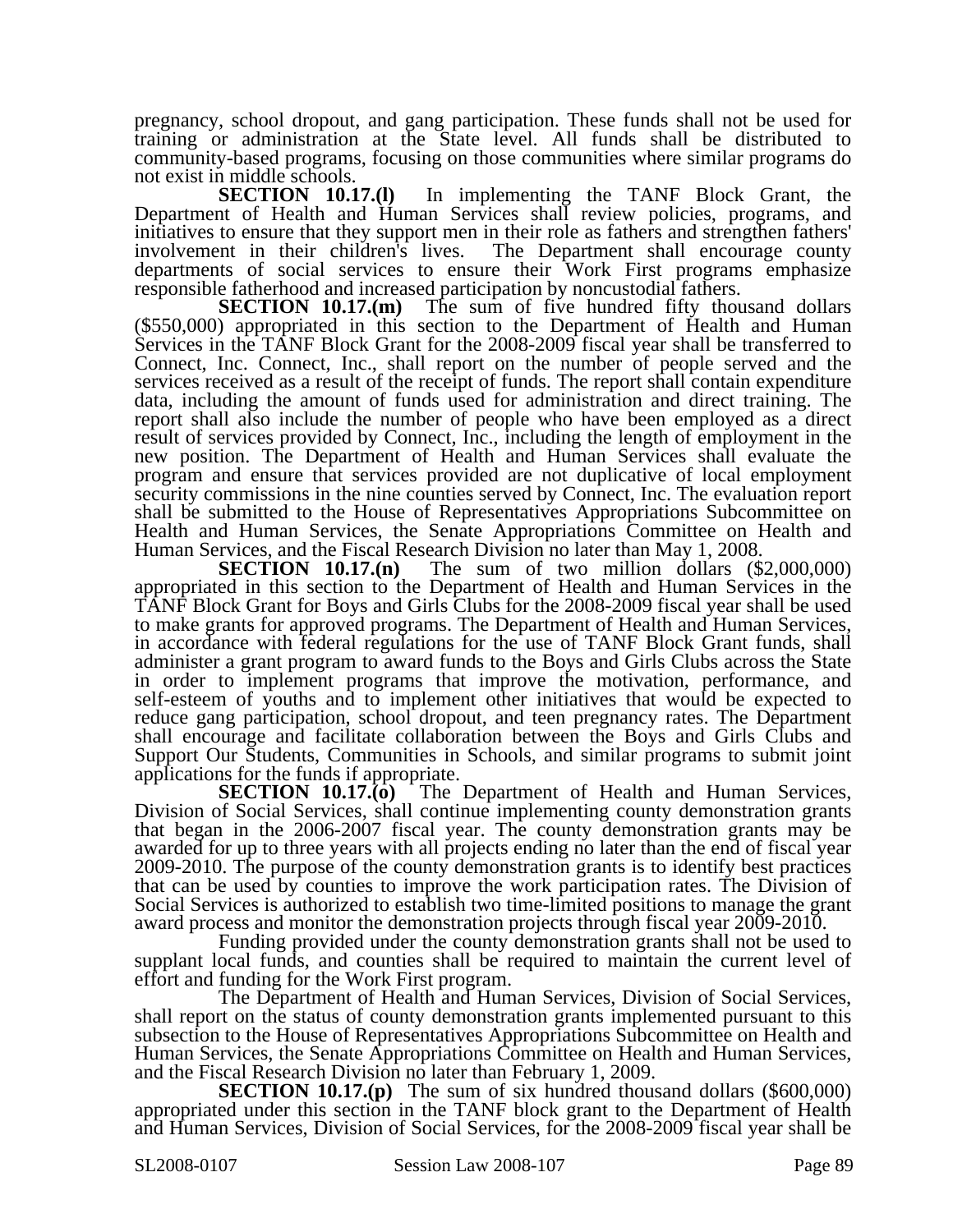used to implement a Citizens Schools Program, a three-year urban/rural dropout prevention pilot program in the Durham and Vance county public school systems. The Citizens Schools Program provides high-quality, extended learning time for middle school students in schools with high percentages of minority students, poor students, or both, and students with other risk factors for dropping out and reduces the rate of teen pregnancy. Students in the Citizens Schools Program receive after-school instruction in groups of eight to 12 students per adult. The instruction includes: (i) 60 minutes of daily academic support with strong study skills and critical thinking components, (ii) four 11-week apprenticeships, using volunteers as leaders focusing on  $21<sup>st</sup>$  century skills, and (iii) career exploration and choice time to further explore a variety of interests. Citizens Schools Team Leaders contact each student's family by telephone at least every two weeks to discuss the student's participation and progress.

North Carolina State University shall evaluate the program to ensure that the program is effectively helping students stay in school and successfully graduate in their four-year cohort. The evaluation shall include a long-term study of the graduation cohort rate increase as well as short-term measures, including attendance, grade point average, discipline, the program dropout rate, credits earned, and postsecondary education matriculation. Not later than January 1, 2009, North Carolina State University shall report to the House of Representatives Appropriations Subcommittee on Health and Human Services, the Senate Appropriations Committee on Health and Human Services, and the Fiscal Research Division on the results of its evaluation.

#### **SOCIAL SERVICES BLOCK GRANT**

**SECTION 10.17.(q)** Social Services Block Grant funds appropriated to the North Carolina Inter-Agency Council for Coordinating Homeless Programs and the North Carolina Housing Coalition are exempt from the provisions of 10A NCAC 71R .0201(3).

**SECTION 10.17.(r)** The sum of two million six hundred forty-nine thousand six hundred forty-two dollars (\$2,649,642) appropriated in this section in the Social Services Block Grant to the Department of Health and Human Services and transferred to the Department of Juvenile Justice and Delinquency Prevention for the 2008-2009 fiscal year shall be used to support the existing Support Our Students program, including gang prevention, and to expand the program statewide, focusing on low-income communities in unserved areas. These funds shall not be used for administration of the program.

**SECTION 10.17.(s)** The sum of two million seven hundred thirty-eight thousand eight hundred twenty-seven dollars (\$2,738,827) appropriated in this section in the Social Services Block Grant to the Department of Health and Human Services, Division of Social Services, for the 2008-2009 fiscal year shall be used to support various child welfare training projects as follows:

- 
- (1) Provide a regional training center in southeastern North Carolina.<br>(2) Support the Master's Degree in Social Work/Baccalaureate Degi Support the Master's Degree in Social Work/Baccalaureate Degree in Social Work Collaborative.
- 
- (3) Provide training for residential child-caring facilities.<br>
(4) Provide for various other child welfare training initiat Provide for various other child welfare training initiatives.

**SECTION 10.17.(t)** The sum of eight hundred thirty-eight thousand dollars (\$838,000) appropriated in this section in the Social Services Block Grant to the Department of Health and Human Services for the 2008-2009 fiscal year shall be used to purchase services at maternity homes throughout the State.

**SECTION 10.17.(u)** The sum of two million three hundred seventy-two thousand five hundred eighty-seven dollars (\$2,372,587) appropriated in this section in the Social Services Block Grant for child-caring agencies for the 2008-2009 fiscal year shall be allocated to the State Private Child-Caring Agencies Fund.

**SECTION 10.17.(v)** The sum of two hundred ninety thousand dollars (\$290,000) appropriated in this section in the Social Services Block Grant for services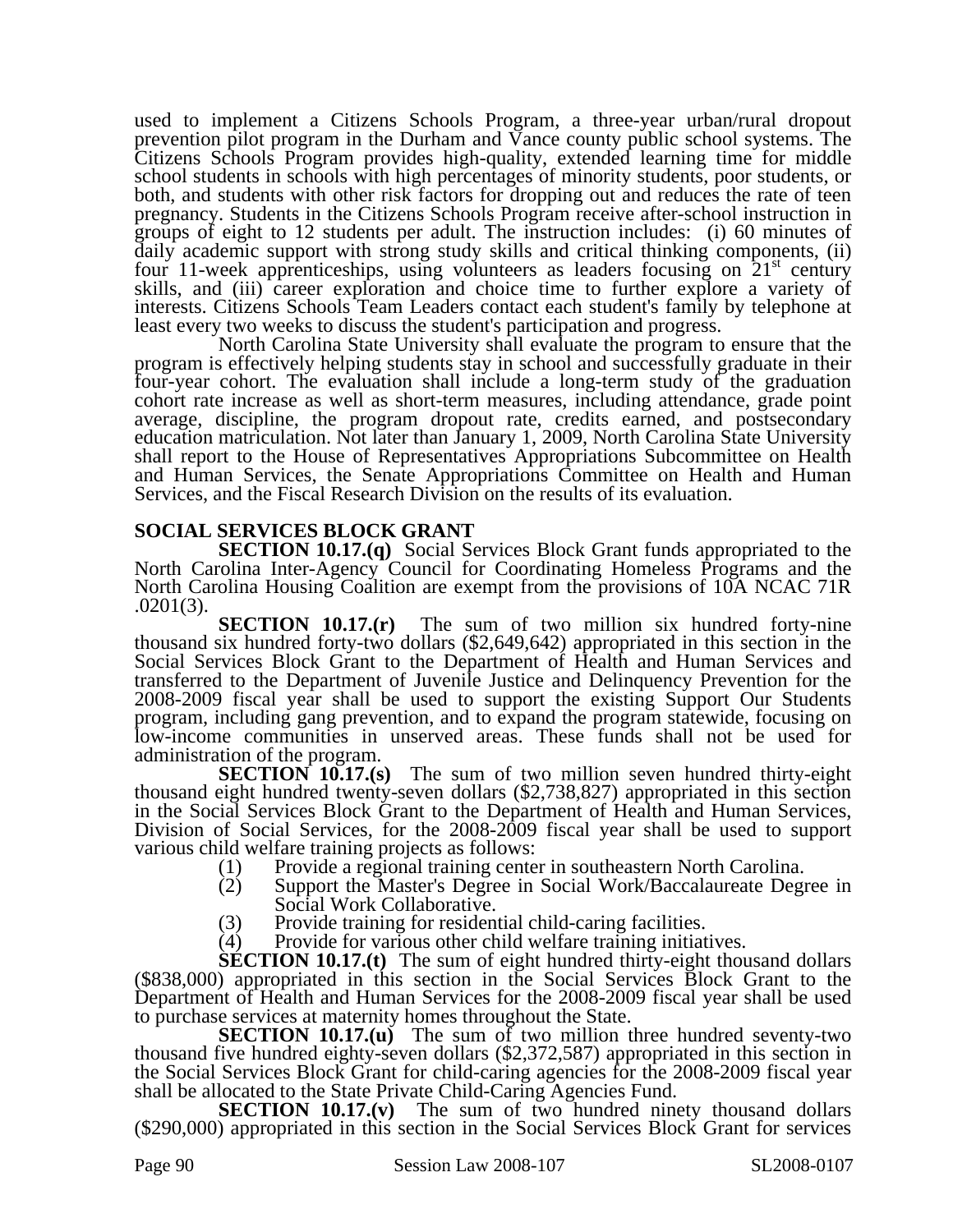to medically fragile children for the 2008-2009 fiscal year shall be used for the child care component of pediatric day treatment centers for medically fragile children.

**SECTION 10.17.(w)** The Department of Health and Human Services is authorized, subject to the approval of the Office of State Budget and Management, to transfer Social Services Block Grant funding allocated for departmental administration between divisions that have received administrative allocations from the Social Services Block Grant.

#### **LOW-INCOME HOME ENERGY ASSISTANCE PROGRAM**

**SECTION 10.17.(x)** Additional emergency contingency funds received may be allocated for Energy Assistance Payments or Crisis Intervention Payments without prior consultation with the Joint Legislative Commission on Governmental Operations. Additional funds received shall be reported to the Joint Legislative Commission on Governmental Operations and the Fiscal Research Division upon notification of the award. The Department of Health and Human Services shall not allocate funds for any activities, including increasing administration, other than assistance payments, without prior consultation with the Joint Legislative Commission on Governmental Operations.

#### **CHILD CARE AND DEVELOPMENT FUND BLOCK GRANT**

**SECTION 10.17.(y)** Payment for subsidized child care services provided with federal TANF funds shall comply with all regulations and policies issued by the Division of Child Development for the subsidized child care program.

**SECTION 10.17.(z)** If funds appropriated through the Child Care and Development Fund Block Grant for any program cannot be obligated or spent in that program within the obligation or liquidation periods allowed by the federal grants, the Department may move funds to child care subsidies, unless otherwise prohibited by federal requirements of the grant, in order to use the federal funds fully.

#### **MENTAL HEALTH BLOCK GRANT**

**SECTION 10.17.(aa)** The sum of one million five hundred thousand dollars (\$1,500,000) appropriated in this section in the Mental Health Block Grant to the Department of Health and Human Services, Division of Mental Health, Developmental Disabilities, and Substance Abuse Services, for the 2008-2009 fiscal year and the sum of four hundred twenty-two thousand three dollars (\$422,003) appropriated in this section in the Social Services Block Grant to the Department of Health and Human Services, Division of Social Services, for the 2008-2009 fiscal year shall be used to continue a Comprehensive Treatment Services Program for Children in accordance with Section 10.10 of S.L. 2007-323.

**SECTION 10.17.(bb)** Of the three hundred thousand dollars (\$300,000) appropriated for the UNC School of Medicine, Department of Psychiatry, for the 2008-2009 fiscal year, the sum of two hundred thousand dollars (\$200,000) shall be used to: (i) expand the Department of Psychiatry's Schizophrenia Treatment and Evaluation Program (STEP) into a community setting, (ii) provide training for the next generation of psychiatrists, social workers, psychologists, and nurses to address the current workforce crisis, (iii) provide statewide training and consultation in evidence-based practices, and (iv) provide ongoing support for the STEP and OASIS clinics.

Of the three hundred thousand dollars (\$300,000) appropriated for the UNC School of Medicine, Department of Psychiatry, for the 2008-2009 fiscal year, the sum of one hundred thousand dollars (\$100,000) shall be used to provide bridge funding for OASIS, a statewide program providing targeted, intense interventions to individuals in the early stages of schizophrenia when chronicity and disability may be most preventable. Funds shall be used to support OASIS as foundation support ends, allowing OASIS to transition to funding through private insurance, Medicaid, State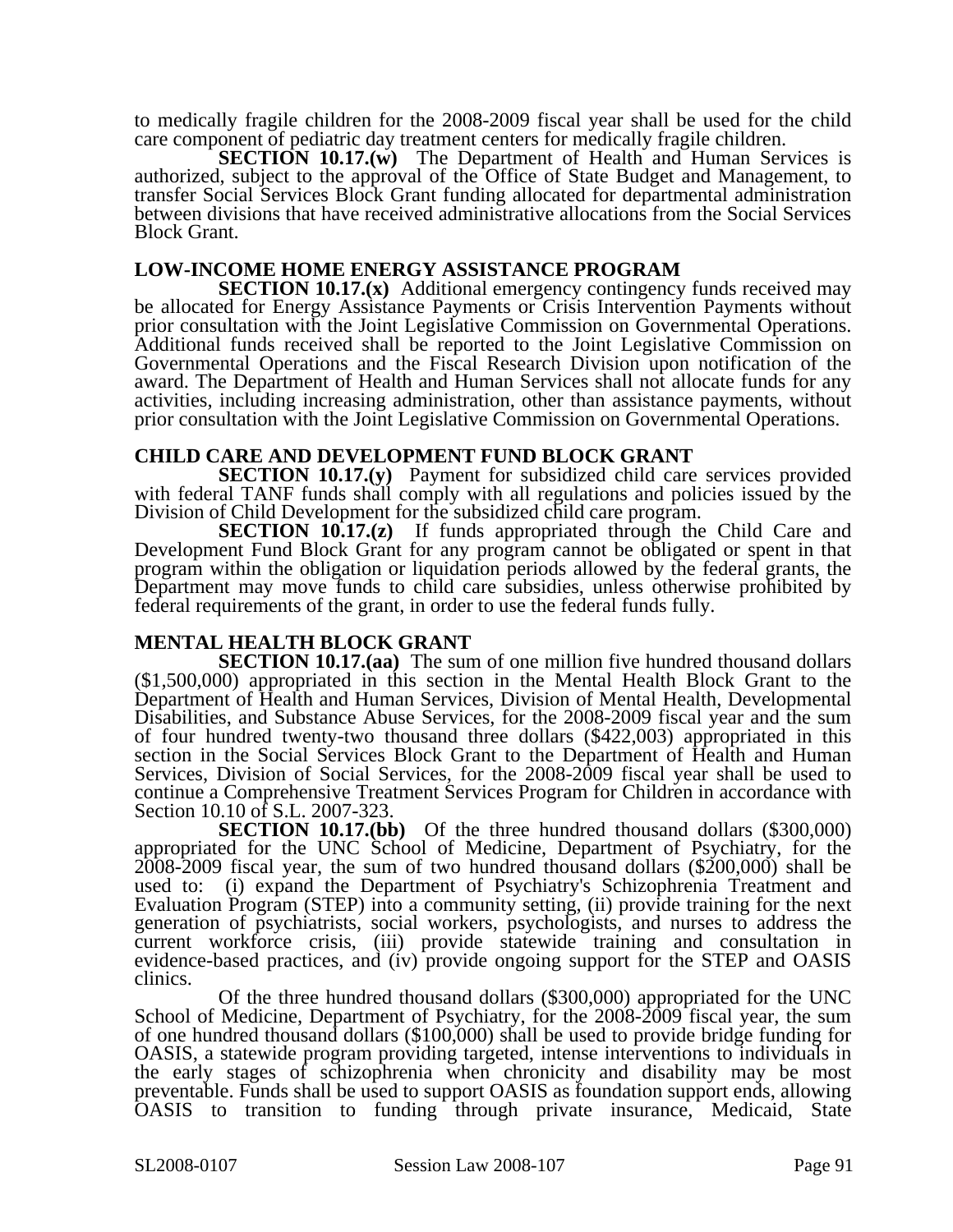appropriations for Mental Health, Developmental Disabilities, and Substance Abuse Services, and other funding streams.

### **MATERNAL AND CHILD HEALTH BLOCK GRANT**

**SECTION 10.17.(cc)** The sum of one hundred thousand dollars (\$100,000) appropriated in this section in the Maternal and Child Health Block Grant to the Department of Health and Humans Services, Division of Public Health, for the 2008-2009 fiscal year shall be used to establish a Task Force on Preventing Childhood Obesity (Task Force) to be cochaired by the State Health Director and the Chairman of the State Board of Education. The Task Force is to review current State activities in the Department of Health and Human Services, the Department of Public Instruction, and the Health and Wellness Trust Fund and develop a comprehensive statewide strategic plan with recommendations for preventing childhood obesity. The goals of the strategic plan shall encompass the following framework of initiatives:

- 
- (1) Providing healthier foods to students;<br>(2) Improving the availability of healt Improving the availability of healthy foods at home and in the community;
- (3) Increasing the frequency, intensity, and duration of physical activity in schools;
- (4) Encouraging communities to establish a master plan for pedestrian and bicycle pathways;
- 
- (5) Improving access to safe places where children can play; and (6) Developing activities or programs that limit children's scr Developing activities or programs that limit children's screen time, including limits on video games and television.

Membership on the task force shall include, but is not limited to, representatives from the following organizations:<br>(1) Health and Wellness Trust Fund

- (1) Health and Wellness Trust Fund.<br>(2) North Carolina Institute for Publi
	- (2) North Carolina Institute for Public Health.<br>(3) UNC Active Living by Design.
	- (3) UNC Active Living by Design.
	- (4) Blue Cross Blue Shield of North Carolina.<br>(5) NC Hospital Association.
	- (5) NC Hospital Association.<br>(6) NC Parent Teacher Assoc
	- (6) NC Parent Teacher Association.
	-
- (7) American Heart Association. School Nutrition Association of North Carolina.

The Chairman of the State Board of Education and the State Health Director shall report to the House of Representatives Chairs of the Appropriations Subcommittees on Health and Human Services and Education, the Senate Chairs of the Appropriations Committees on Health and Human Services and Education/Public Instruction, the Joint Legislative Oversight Committee on Education, the Joint Legislative Oversight Committee on Health, and the Fiscal Research Division on the Task Force on Preventing Childhood Obesity's strategic plan and recommendations by January 15, 2009, or upon the convening of the 2009 Session of the General Assembly, whichever occurs first.

**SECTION 10.17.(dd)** If federal funds are received under the Maternal and Child Health Block Grant for abstinence education, pursuant to section 912 of Public Law 104-193 (42 U.S.C. § 710), for the 2008-2009 fiscal year, then those funds shall be transferred to the State Board of Education to be administered by the Department of Public Instruction. The Department of Public Instruction shall use the funds to establish an Abstinence Until Marriage Education Program and shall delegate to one or more persons the responsibility of implementing the program and G.S.  $115C-81(e1)(4)$ . The Department of Public Instruction shall carefully and strictly follow federal guidelines in implementing and administering the abstinence education grant funds.

**SECTION 10.17.(ee)** The Department of Health and Human Services shall ensure that there will be follow-up testing in the Newborn Screening Program.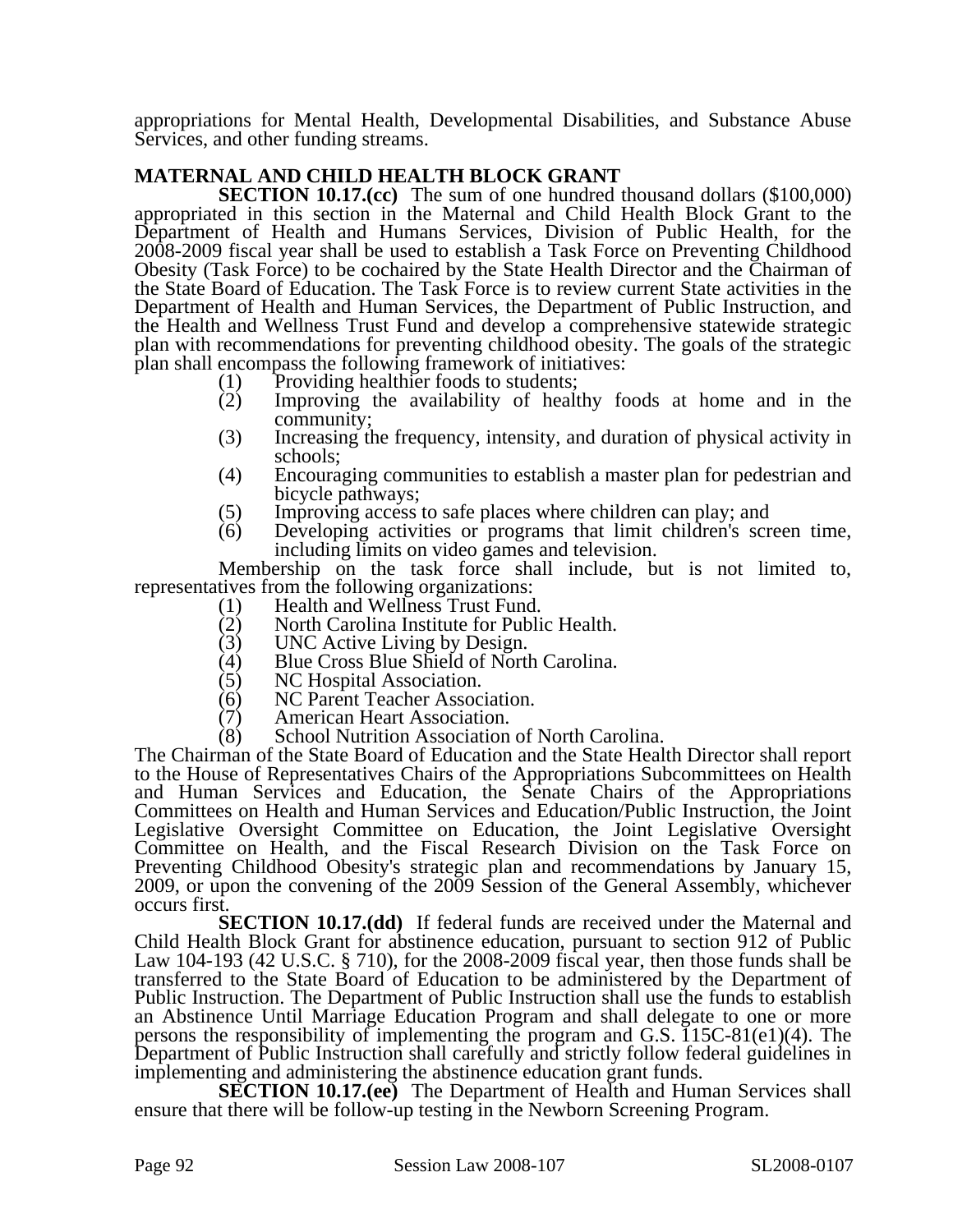#### **PART XI. DEPARTMENT OF AGRICULTURE AND CONSUMER SERVICES**

#### **STUDY CERTAIN DEPARTMENT OF AGRICULTURE AND CONSUMER SERVICES FEES**

**SECTION 11.1.(a)** The Department of Agriculture and Consumer Services, in consultation with the Office of State Budget and Management and the Fiscal Research Division, shall study the following:

- (1) The feasibility and advisability of increasing the fees imposed by either the Board of Agriculture or the Department regarding services provided by the Rollins Laboratory System.
- (2) The feasibility and advisability of establishing fees for soil testing services provided by the Agronomics Division of the Department.
- (3) The feasibility and advisability of using alternative sources of funding for the "Agricultural Review", an agriculture newsletter published by the Department, including charging fees for advertisements or classified advertisements and soliciting private sponsors for the newsletter.

**SECTION 11.1.(b)** In the course of the study under subsection (a) of this section, the Department may consider other fees imposed by either the Board of Agriculture or the Department, the administrative costs associated with these fees, and current usage rates for various services provided by the Department.

**SECTION 11.1.(c)** No later than March 1, 2009, the Department of Agriculture and Consumer Services shall report the results of the study under this section, including any recommendations or legislative proposals, to the Chairs of the House of Representatives and Senate Appropriations Subcommittees on Natural and Economic Resources.

#### **PART XII. DEPARTMENT OF ENVIRONMENT AND NATURAL RESOURCES**

## **BERNARD ALLEN MEMORIAL EMERGENCY DRINKING WATER FUND AMENDMENTS.**<br>**SECTION 12.1.** G.S. 87-98 reads as rewritten:

#### **SECTION 12.1.** G.S. 87-98 reads as rewritten: "**§ 87-98. Bernard Allen Memorial Emergency Drinking Water Fund.**

(a) The Bernard Allen Memorial Emergency Drinking Water Fund is established under the control and direction of the Department. The Fund shall be a nonreverting, interest-bearing fund consisting of monies appropriated by the General Assembly or made available to the Fund from any other source and investment interest credited to the Fund.

(b) The Fund may be used to pay for notification, to the extent practicable, of persons aged 18 and older who reside in any dwelling unit, and the senior official in charge of any business, at which drinking water is supplied from a private drinking water well or improved spring that is located within 1,500 feet of, and at risk from, known groundwater contamination. The senior official in charge of the business shall take reasonable measures to notify all employees of the business of the groundwater contamination, including posting a notice of the contamination in a form and at a location that is readily accessible to the employees of the business. The Fund may also be used by the Department to pay the costs of testing of private drinking water wells and improved springs for suspected contamination up to once every three years upon request by a person who uses the well and for the temporary or permanent provision of alternative drinking water supplies to persons whose drinking water well or improved spring is contaminated. Under this subsection, an alternative drinking water supply includes the repair or replacement of a contaminated well or the connection to a public water supply.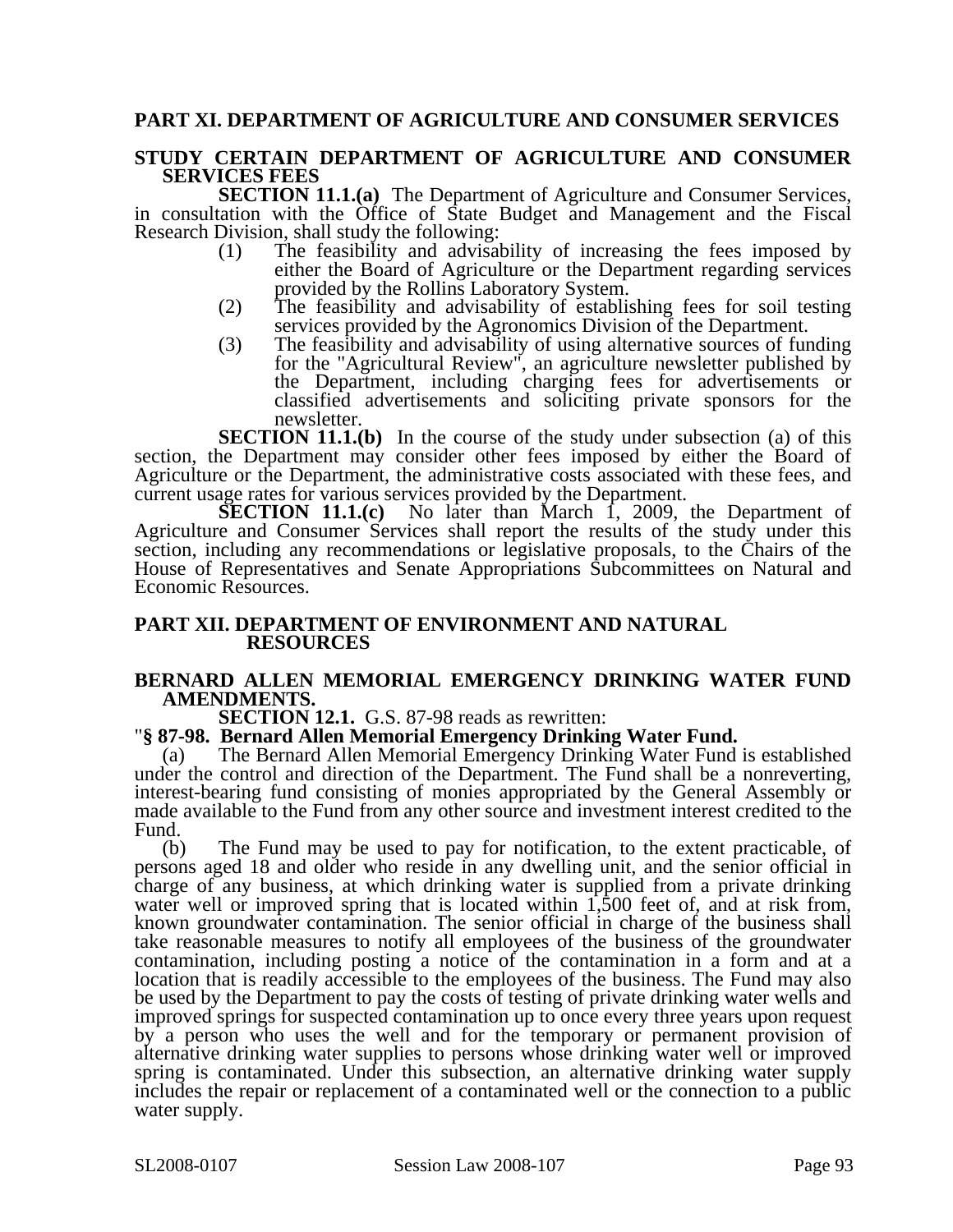(c) The Department shall disburse monies from the Fund based on financial need and on the risk to public health posed by groundwater contamination and shall give priority to the provision of services under this section to instances when an alternative source of funds is not available. The Fund shall not be used for remediation of groundwater contamination. Nothing in this section expands, contracts, or modifies the obligation of responsible parties under Article 9 or 10 of Chapter 130A of the General Statutes, this Article, or Article 21A of this Chapter to assess contamination, identify receptors, or remediate groundwater or soil contamination. The Fund shall not be used to provide alternative water supply to households with incomes greater than three hundred percent (300%) of the current federal poverty level. The Fund shall notmay be used to provide alternative drinking water supplies unless-if the Department determines that the concentration of one or more contaminants in the private drinking water well or improved spring exceeds the <u>federal Maximum Contaminant Levelmaximum</u> contaminant level, or the federal drinking water action level as defined in 40 Code of Federal Regulations § 141.1 through § 141.571 (1 July 2006)2007) and 40 Code of Federal Regulations § 143.3 (1 July 2006). 2007). For a contaminant for which a federal maximum contaminant level or drinking water action level has not been established, the State groundwater standard established by the Environmental Management Commission for the concentration of that contaminant shall be used to determine whether the Fund may be used to provide alternative drinking water supplies. The Fund may also be used to provide alternative drinking water supplies as provided in this section if the Department determines that the concentration of one or more contaminants in a private drinking water well is increasing over time and that there is a significant risk that the concentration of a contaminant will exceed the federal maximum contaminant level or drinking water action level, or the State groundwater standard. A determination of the concentration of a contaminant shall be based on a sample of water collected from the private drinking water well within the past 12 months. The Fund shall not be used to provide temporary water supplies in any calendar quarter until all needs for permanent replacement water supplies that have been identified in that calendar quarter have been met through hookups to public water supplies, repair, or replacement of contaminated wells.

 $(c_1)$  In disbursing monies from the Fund, preference shall be given to providing the Department shall give preference to provision of permanent replacement water supplies by connection to public water supplies and repair or replacement of contaminated wells over the provision of temporary water supplies. In providing alternative drinking water supplies, the Department shall give preference to connection to a public water supply system or to construction of a new private drinking water well over the use of a filtration system if the Department determines that the costs of periodic required maintenance of the filtration system would be cost-prohibitive for users of the alternative drinking water supply.

(c2) If the Department provides an alternative drinking water supply by extension of a waterline, the Department may disburse from the Fund no more than ten thousand dollars (\$10,000) per household or other service connection. No more than one-third of the total cost of the project may be paid from the Fund. The Department may combine monies from the Fund with monies from other sources in order to pay the total cost of the project.

(c3) The Fund shall be used to provide alternative drinking water supplies only if the Department determines that the person or persons who are responsible for the contamination of the private drinking water well is or are not financially viable or cannot be identified or located and if the Department determines that one of the following applies:

 $(1)$  The contamination of the private drinking water well is naturally occurring.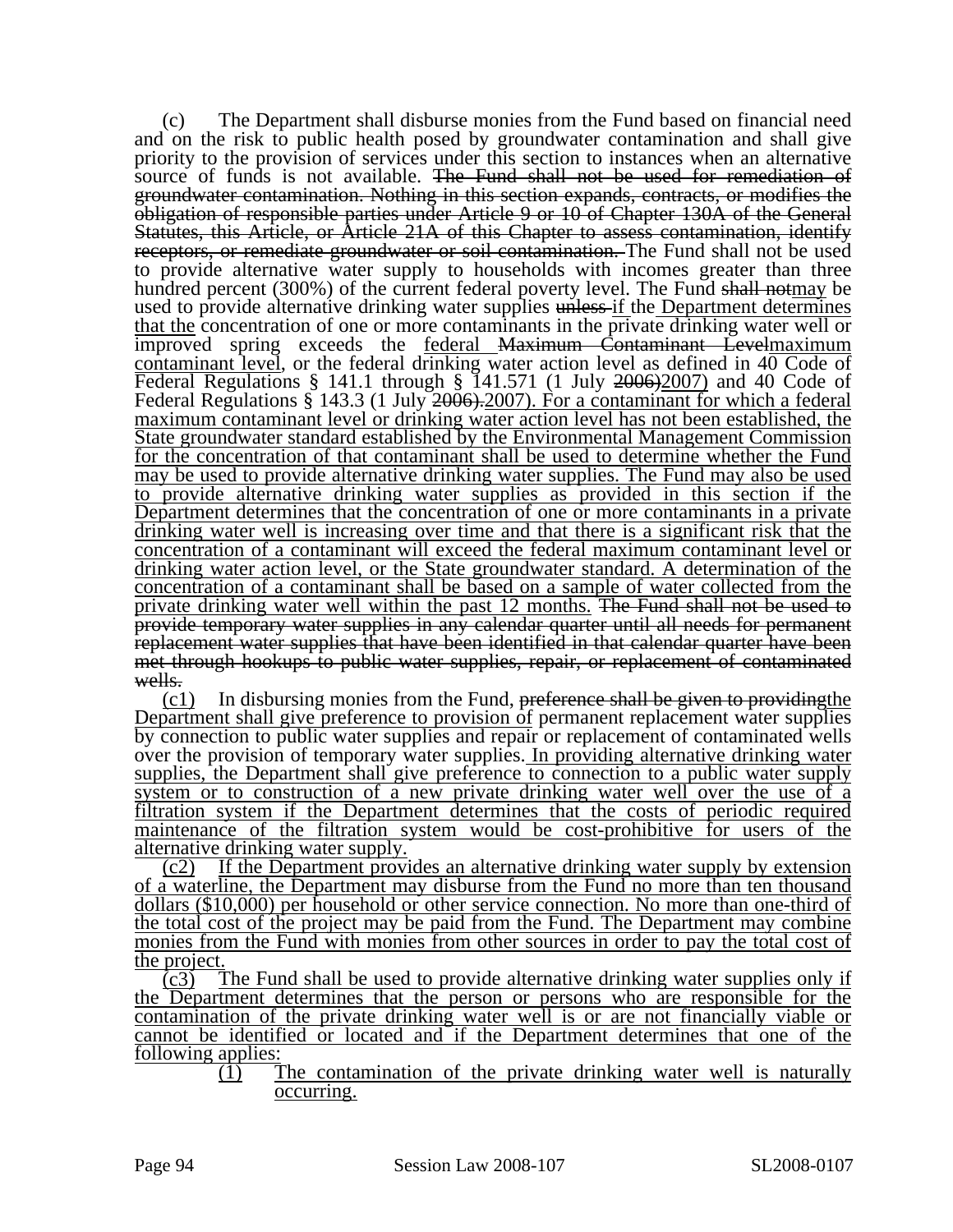- (2) The owner of the property on which the private drinking water well is located did not cause or contribute to the contamination or control the source of the contamination.
- (3) The source of the contamination is the application or disposal of a hazardous substance or pesticide that occurred without the consent of the owner of the property on which the private drinking water well is located.

(c4) The Department may use up to one hundred thousand dollars (\$100,000) of the monies in the Fund to pay the personnel and other direct costs associated with the implementation of this section.

(c5) The Fund shall not be used for remediation of groundwater contamination.

(c6) Nothing in this section expands, contracts, or modifies the obligation of responsible parties under Article 9 or 10 of Chapter 130A of the General Statutes, this Article, or Article 21A of this Chapter to assess contamination, identify receptors, or remediate groundwater or soil contamination.

(d) The Department shall establish criteria by which the Department is to evaluate applications and disburse monies from this Fund and may adopt any rules necessary to implement this section.

(e) The Department, in consultation with the Commission for Public Health and local health departments, shall report no later than 1 October of each year to the Environmental Review Commission, the House of Representatives and Senate Appropriations Subcommittees on Natural and Economic Resources, and the Fiscal Research Division of the General Assembly on the implementation of this section. The report shall include the purpose and amount of all expenditures from the Fund during the prior fiscal year, a discussion of the benefits and deficiencies realized as a result of the section, and may also include recommendations for any legislative action."

# **INACTIVE HAZARDOUS WASTE SITES REPORT REQUIREMENT**<br>**SECTION 12.1A.(a)** G.S. 130A-310.2 reads as rewritten:

#### **S. 130A-310.2. Inactive Hazardous Waste Sites Priority List.**

(a) No later than six months after July 1, 1987, the Commission shall develop a system for the prioritization of inactive hazardous substance or waste disposal sites based on the extent to which such sites endanger the public health and the environment. The Secretary shall apply the prioritization system to the inventory of sites to create and maintain an Inactive Hazardous Waste Site Priority List, which shall rank all inactive hazardous substance or waste disposal sites in decreasing order of danger. This list shall identify the location of each site and the type and amount of hazardous substances or waste known or believed to be located on the site. The first such list shall be published within two years after July 1, 1987, with subsequent lists to be published at intervals of not more than two years thereafter. The Secretary shall notify owners, operators, and responsible parties of sites listed on the Inactive Hazardous Waste Sites Priority List of their ranking on the list. The Inactive Hazardous Sites Priority List shall be used by the Department in determining budget requests and in allocating any State appropriation which may be made for remedial action, but shall not be used so as to impede any other action by the Department, or any remedial or other action for which funds are available.

(b) No later than January 1 of each year, the Department shall report to each member of the General Assembly who has an inactive hazardous substance or waste disposal site in the member's district. This report shall include the location of each inactive hazardous substance or waste disposal site in the member's district, the type and amount of hazardous substances or waste known or believed to be located on each of these sites, the last action taken at each of these sites, and the date of that last action."

**SECTION 12.1A.(b)** The initial report under G.S. 130A-310.2(b), as amended by this section, shall be due no later than January 1, 2009.

#### **AGRICULTURAL DROUGHT RESPONSE COST SHARE PROGRAM**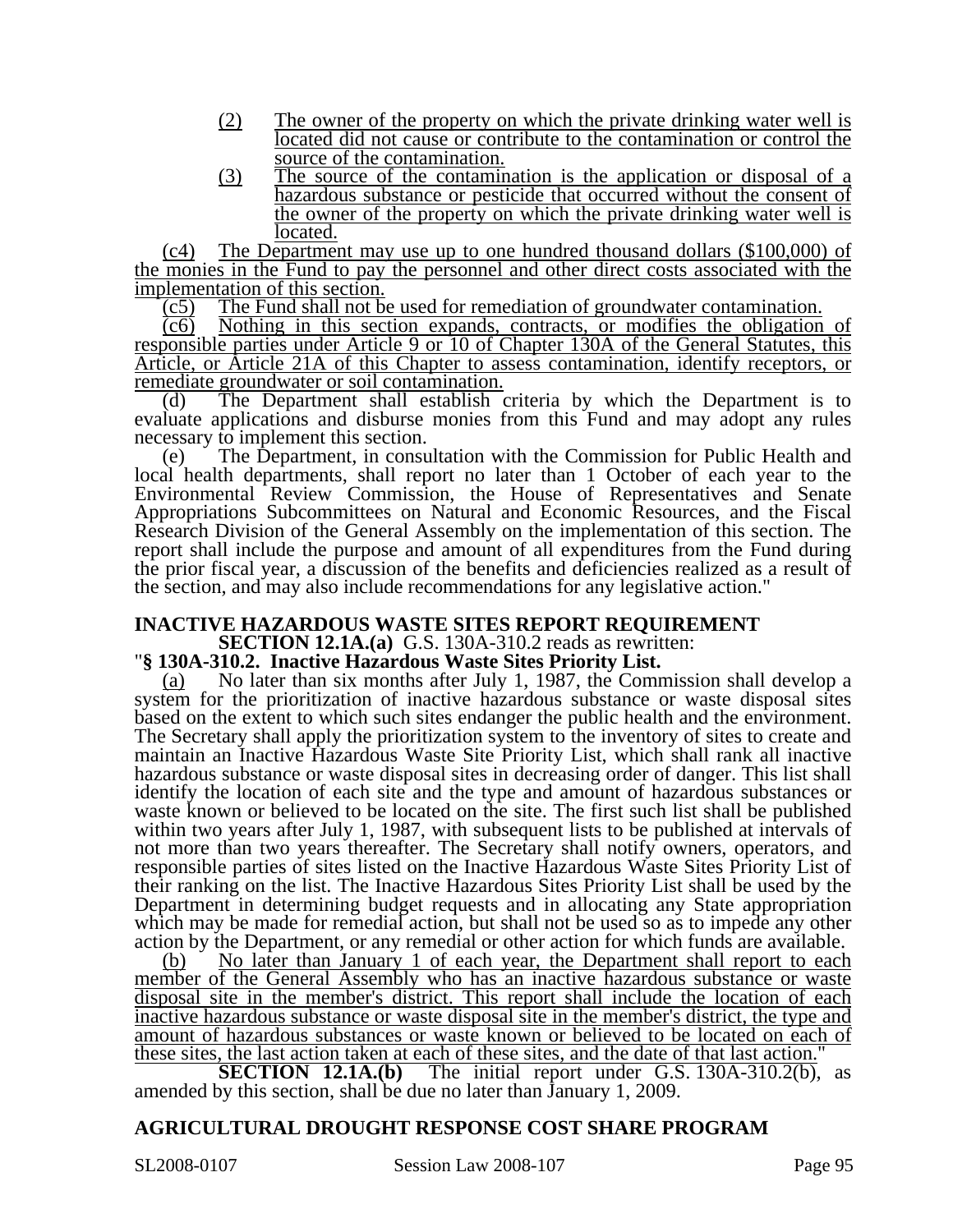**SECTION 12.4.(a)** Agricultural Drought Response Cost Share Program. – The Agricultural Drought Response Cost Share Program is established. The Program shall provide cost share funds to assist North Carolina farmers who suffered damage from the severe and extreme drought conditions in North Carolina in 2007. These cost share funds shall be used to assist farmers with the following projects:

- (1) To redrill damaged wells or to drill new wells to be used as a water supply for livestock or for irrigation.
- (2) To renovate damaged or inadequate farm ponds or construct new farm ponds to be used as a water supply for livestock or for irrigation.
- (3) To renovate pastures depleted by the 2007 drought.

**SECTION 12.4.(b)** Program Administration. – The Program shall be implemented and supervised by the Soil and Water Conservation Commission through the Agriculture Cost Share Program for Nonpoint Source Pollution Control. The Commission shall administer this Program as provided in this section and in Part 9 of Article 21 of Chapter 143 of the General Statutes.

**SECTION 12.4.(c)** Program Functions. – Under the Agricultural Drought Response Cost Share Program, the Division shall:

- (1) Within funds available for this Program, provide cost share funds subject to all of the following limitations and requirements:
	- a. Except as provided in G.S. 143-215.74(b)(9), State funding shall be limited to:
		- 1. Seventy-five percent (75%) of the average cost for each project with the assisted person providing twenty-five percent (25%) of the project cost, which may include
		- in-kind support of the project.<br>2. A maximum of seventy-five thousand dollars (\$75,000) per year to each applicant.
	- b. Applicants shall be limited to farmers who have an adjusted gross income in each of the previous two years that is at or below two hundred fifty thousand dollars (\$250,000), unless at least seventy-five percent (75%) of this adjusted gross income is derived directly from farming, ranching, or forestry operations.
	- c. To be eligible for cost share funds under subdivision (1) or subdivision (2) of subsection (a) of this section, applicants must demonstrate that their existing water supplies are insufficient to provide reliable water to meet current needs for livestock watering or irrigation.
	- d. Applicants may apply for cost share funds for projects under subsection (a) of this section that were installed as of August 1, 2007, so long as the costs of installation are documented to the satisfaction of the Commission.
	- e. The requirements and limitations under subdivisions (1), (2), (5), and (8) of subsection (b) of G.S. 143-215.74 do not apply. All other limitations and requirements set out in Part 9 of Article 21 of Chapter 143 of the General Statutes, as modified by this section, apply.
- (2) Establish criteria to prioritize the redrilling of damaged wells and the drilling of new wells, the renovation of damaged or inadequate farm ponds and the construction of new farm ponds, and the renovation of pastures depleted by the drought.
- (3) Establish criteria for the selection of applicants who are eligible for participation in the Program.
- (4) Develop a process for soliciting and reviewing applications and for selecting farmers to participate in the Program.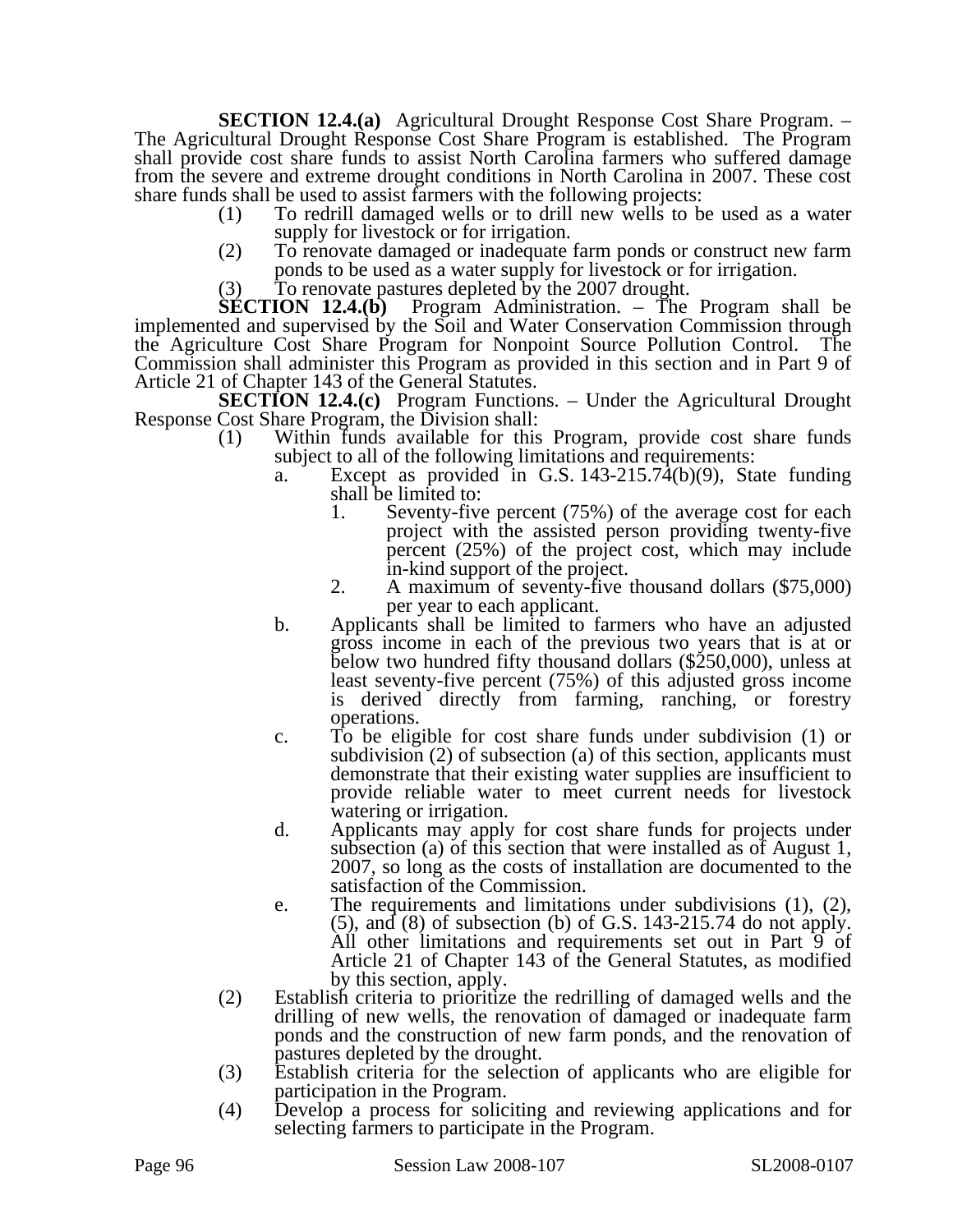- (5) Investigate and pursue other funding sources to supplement State funds, including federal, local, and private funding sources.
- (6) Provide technical assistance to participating persons to assist with the projects that are eligible for cost share funds under subsection (a) of this section and to facilitate the timely transfer of technology among participating persons.

**SECTION 12.4.(d)** Report. – No later than 31 January of each year, the Division shall prepare a comprehensive report on the implementation of subsections (a) through (c) of this section. The report shall be submitted to the Environmental Review Commission as a part of the report required by G.S. 143-215.74(e). The first report required by this subsection shall be submitted to the Environmental Review Commission no later than 31 January 2009.

**SECTION 12.4.(e)** Program Funds. – The Soil and Water Conservation Commission may use up to one hundred fifteen thousand dollars (\$115,000) of the funds appropriated in this act to the Department of Environment and Natural Resources for the 2008-2009 fiscal year to be used for the Agricultural Drought Response Cost Share Program for the Division of Soil and Water Conservation and for the Soil and Water Conservation Districts for the costs of providing engineering assistance, providing technical assistance, and administering the Program. Further, twenty-five percent (25%) of the remaining funds shall not be allocated during the initial funding cycle, but shall be retained to be allocated by the Commission consistent with the limitations under this section, for the purposes under this section, and to address future drought emergencies or to allocate to farmers who received cost share funds under this section who need additional funds to achieve the purpose of the initial cost share disbursement.

#### **INACTIVE HAZARDOUS WASTE SITES CLEANUP FUNDS**

**SECTION 12.5.** There is appropriated from the interest earned on the Dry Cleaning Solvent Cleanup Fund during the 2007-2008 fiscal year to the Department of Environment and Natural Resources the sum of four hundred thousand dollars (\$400,000) for the 2008-2009 fiscal year to be used, notwithstanding G.S. 143-215.104C, to assess and remove contamination from inactive hazardous waste sites throughout the State and to provide an alternative drinking water supply to any person whose water supply was contaminated by an inactive hazardous waste site.

#### **COMMERCIAL LEAKING PETROLEUM UNDERGROUND STORAGE TANK CLEANUP FUND**

**SECTION 12.6.(a)** There is appropriated from the Commercial Leaking Petroleum Underground Storage Tank Cleanup Fund to the Department of Environment and Natural Resources the sum of seven hundred ninety-one thousand six hundred fourteen dollars (\$791,614) for the 2008-2009 fiscal year. Notwithstanding G.S. 143-215.94B, these funds shall be used to establish and support 11 positions within

- the underground storage tank program as follows:<br>
(1) \$92,643 shall be used to establish and support one Environmental<br>
Program Supervisor II position.
	- $\text{F}(2)$  \$615,953 shall be used to establish and support nine Environmental Specialist positions.<br>
	(3) \$83,018 shall be used to establish and support one Environmental
	- Engineer I position.

**SECTION 12.6.(b)** The positions under subsection (a) of this section shall be used to increase compliance inspection frequency for the underground storage tank program within the Department and to conduct operator training for those underground storage tank systems that are subject to regulation under Part 2A or Part 2B of Article 21A of Chapter 143 of the General Statutes. It is the intent of the General Assembly that funds for these positions under this section are recurring funds and that these funds are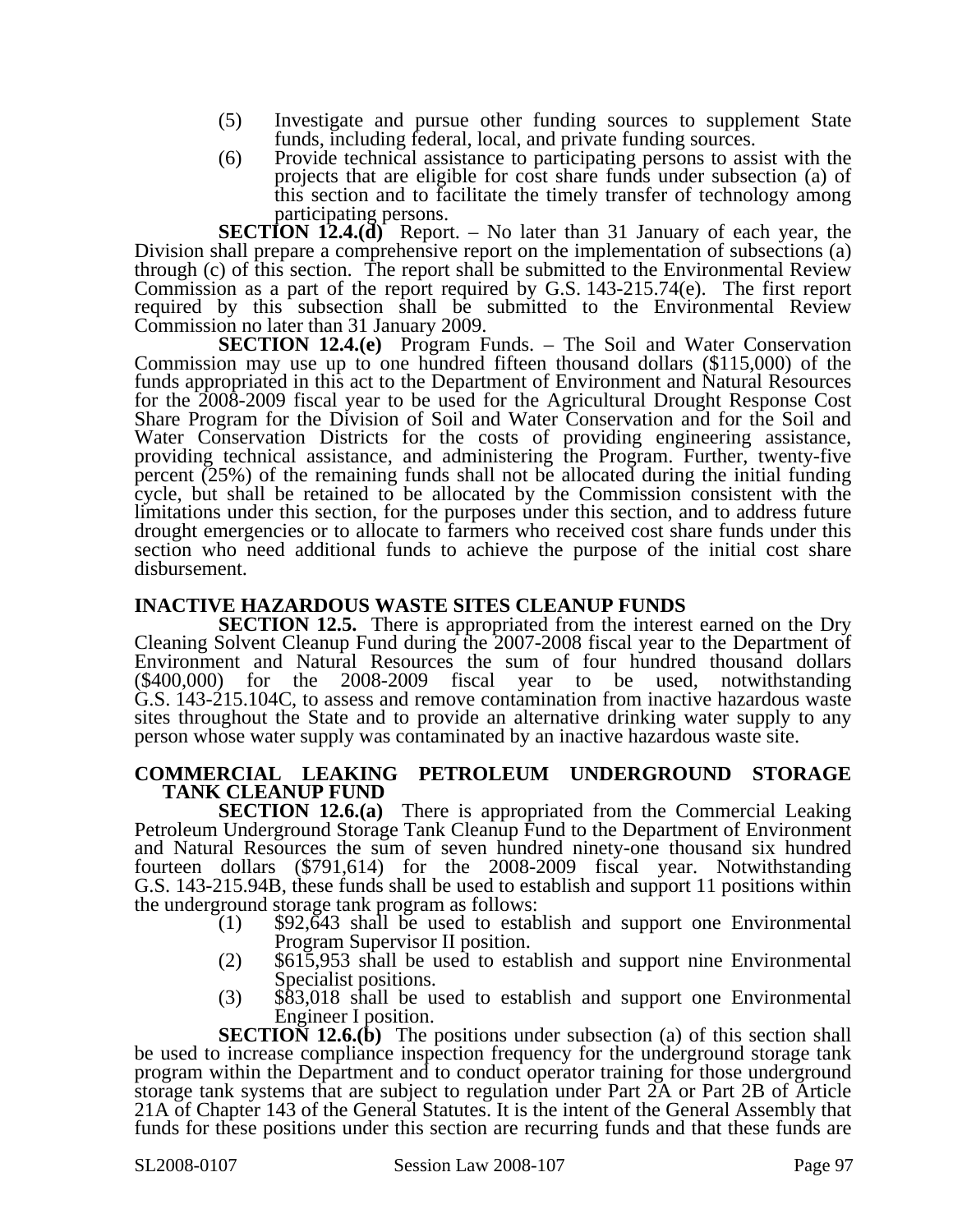in addition to funds previously appropriated to the Department of Environment and Natural Resources for the 2008-2009 fiscal year.

#### **FUNDS FOR PENDING CIVIL LITIGATION EXPENSES**

**SECTION 12.7.** From funds in the I & M Air Pollution Control Account, there is appropriated the sum of seven hundred fifty thousand dollars (\$750,000) for the 2008-2009 fiscal year to the Office of State Budget and Management, Litigation Reserve. Notwithstanding G.S. 143-215.3A, these funds shall be used by the Department of Justice solely for expenses related to either ex rel. Cooper v. Tennessee Valley Authority, No. 1:06CV20 (W.D.N.C. filed Jan. 30, 2006) or South Carolina v. North Carolina, No. 220138 ORG (U.S. Sup. Ct. filed June 7, 2007). Any of these funds that remain unused on June 30, 2009, shall revert to the I & M Air Pollution Control Account.

### **ESTABLISH NC CONSERVATION EASEMENT ENDOWMENT FUND**

**SECTION 12.9.(a)** Article 18 of Chapter 113A of the General Statutes is amended by adding a new section to read:

#### "**§ 113A-253.2. North Carolina Conservation Easement Endowment Fund.**

(a) The North Carolina Conservation Easement Endowment Fund is established as a special fund in the Office of the State Treasurer. The principal of the Endowment Fund shall consist of a portion of grant funds transferred by the Trustees to the Endowment Fund from the Clean Water Management Trust Fund for stewardship activities related to projects for conservation easements funded from the Clean Water Management Trust Fund. The principal of the Endowment Fund may also consist of any proceeds of any gifts, grants, or contributions to the State that are specifically designated for inclusion in the Endowment Fund and any investment income that is not used in accordance with subsection (b) of this section. The State Treasurer shall hold the Endowment Fund separate and apart from all other moneys, funds, and accounts. The State Treasurer shall invest the assets of the Endowment Fund in accordance with the provisions of G.S. 147-69.2 and G.S. 147-69.3. The State Treasurer shall disburse the endowment investment income only upon the written direction of the Chair of the Board of Trustees. No expenditure or disbursement shall be made from the principal of the Endowment Fund.

(b) The Trustees may authorize the disbursement of the endowment investment income only for activities related to stewardship of conservation easements owned by  $\frac{\text{the State.}}{\text{SECTION}}$  12.9.(b)

G.S.  $147-69.2(a)$  is amended by adding a new subdivision to read:

"(17i) The North Carolina Conservation Easement Endowment Fund."

**SECTION 12.9.(c)** G.S. 147-69.2 is amended by adding a new subsection to read:

"(d) The State Treasurer may invest funds deposited pursuant to subdivision (a)(17i) of this section in any of the investments authorized under subdivisions (1) through (6) and subdivision (8) of subsection (b) of this section. The State Treasurer may require a minimum deposit, up to one hundred thousand dollars (\$100,000), and may assess a reasonable fee, not to exceed 15 basis points, as a condition of participation pursuant to this subsection. Funds deposited pursuant to this subsection shall remain the funds of the North Carolina Conservation Easement Endowment Fund, and interest or other investment income earned thereon shall be prorated and credited to the North Carolina Conservation Easement Endowment Fund on the basis of the amounts thereof contributed, figured according to sound accounting principles."

#### **MARINE FISHERIES FUNDS FOR THE FISHERY RESOURCE GRANT PROGRAM**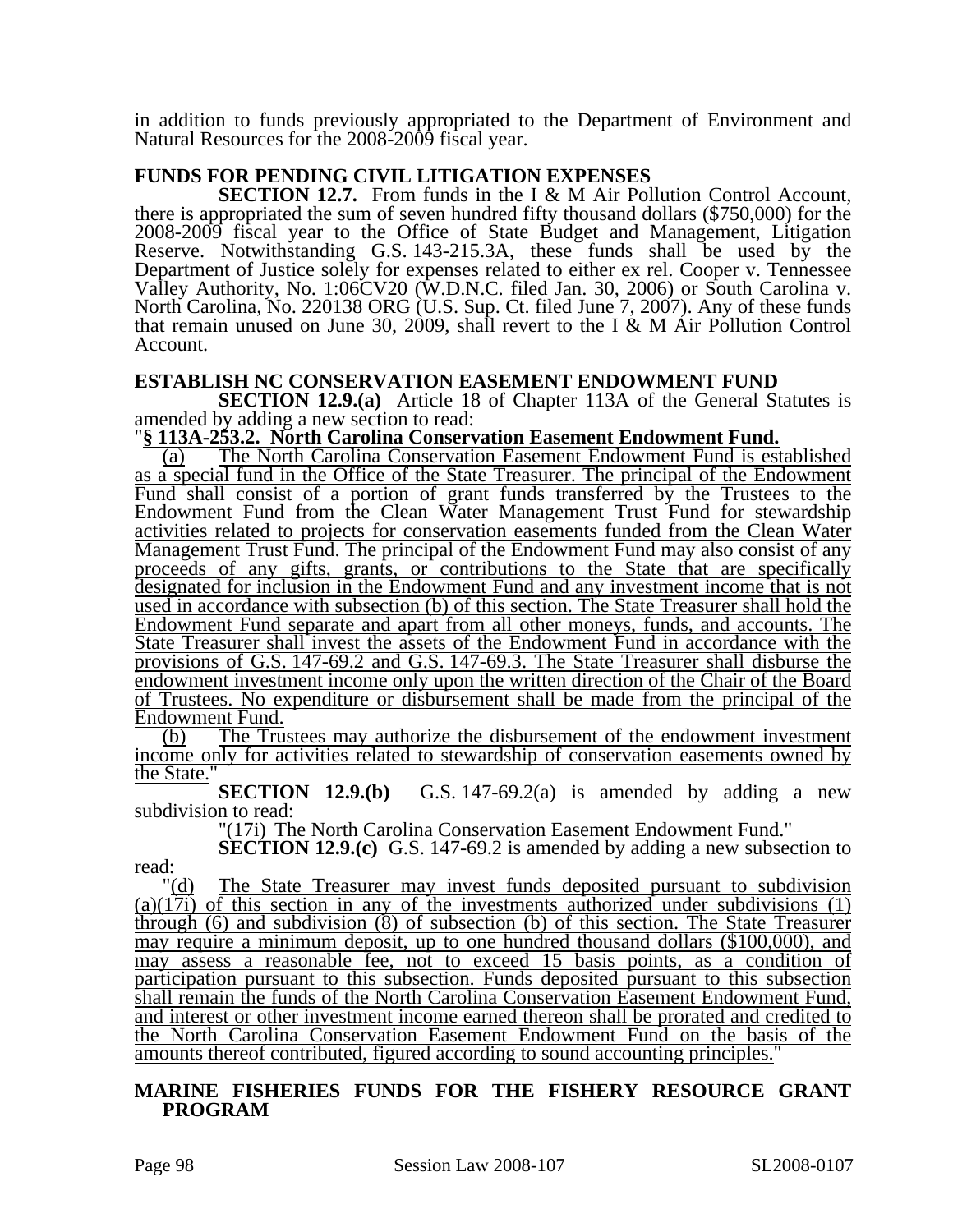**SECTION 12.11.(a)** Of the funds appropriated in this act to the Department of Environment and Natural Resources for the Division of Marine Fisheries for the Fishery Resource Grant Program established under G.S. 113-200, the sum of one million dollars (\$1,000,000) for the 2008-2009 fiscal year shall be used as follows:<br>(1) \$853,688 shall be used for the Fishery Resource Grant Program in

- accordance with G.S. 113-200.
- (2) \$146,312 shall be used for river herring research in the Department, notwithstanding G.S 113-200.

**SECTION 12.11.(b)** Neither the Department of Environment and Natural Resources nor North Carolina State University may use any of the funds allocated under subsection (a) of this section for administrative costs.

#### **STUDY ADDING AREA SURROUNDING RUTHERFORD TRACE TO STATE PARKS SYSTEM**

**SECTION 12.12.** The Division of Parks and Recreation of the Department of Environment and Natural Resources shall study the feasibility and the desirability of acquiring land and establishing a State park for inclusion in the State Parks System on property surrounding Rutherford Trace in McDowell County. The study shall include estimates of the cost of purchasing the land and the costs of developing and operating the proposed State park. The Division shall report its findings and recommendations, including any legislative proposals, to the Environmental Review Commission and to the Chairs of the House of Representatives and Senate Appropriations Subcommittees on Natural and Economic Resources no later than February 1, 2009.

#### **CONSERVATION GRANT FUND INVESTMENTS**

**SECTION 12.13.** G.S. 147-69.2(a) is amended by adding a new subdivision to read:

"(17j) The Conservation Grant Fund."

#### **PART XIII. DEPARTMENT OF COMMERCE**

**ONE NORTH CAROLINA FUND**<br>**SECTION 13.1.** Section 13.1 of S.L. 2007-323 reads as rewritten:

**SECTION 13.1.** Section 13.1 of S.L. 2007-323 reads as rewritten: "**SECTION 13.1.(a)** Of the funds appropriated in this act to the One North Carolina Fund for the 2007-20082008-2009 fiscal year, the Department of Commerce may use up to three hundred thousand dollars (\$300,000) to cover its expenses in administering the One North Carolina Fund and other economic development incentive grant programs during the 2007-20082008-2009 fiscal year.

**SECTION 13.1.(b)** Of the funds appropriated in this act to the One North Carolina Fund for the 2007-2008 fiscal year, the sum of six hundred fifty thousand dollars (\$650,000) shall be transferred to the Department of Environment and Natural Resources, Division of Information Technology Services, for the development of a Tier II hazardous chemicals inventory database and Web-based access application.

**SECTION 13.1.(c)** If any One North Carolina funds that have been previously awarded and disbursed are recovered by the Department of Commerce during the 2007-2008 fiscal year, the Department of Commerce may use up to one million dollars (\$1,000,000) of the recovered funds to supplement the Department's budget for statewide economic development marketing and business assistance, including continued development and maintenance of the Department's Web site, development of software and systems to improve service to North Carolina businesses, and the promotion of North Carolina nationally and internationally as a location for business growth and expansion through advertising, events-related marketing, and hosting international economic development conferences. Funds recovered by the Department of Commerce under this subsection in the 2007-2008 fiscal year that are unencumbered and unexpended as of June 30, 2008, may be used by the Department in the 2008-2009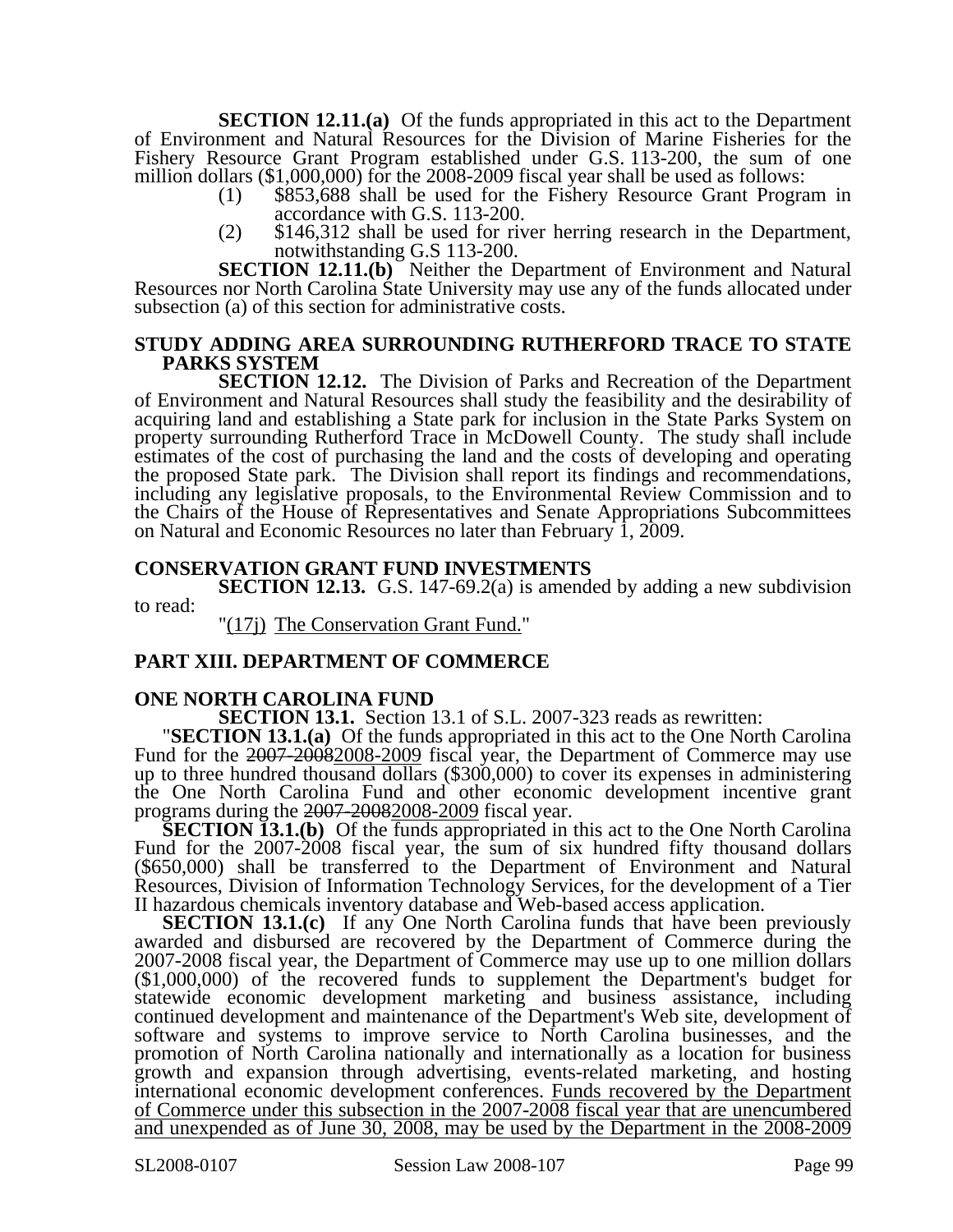fiscal year for Client Relationship Management software and to upgrade the building and sites database and website for the Certified Sites Program."

#### **NC GREEN BUSINESS FUND**

**SECTION 13.2.** Of the funds appropriated in this act to the NC Green Business Fund for the 2008-2009 fiscal year, the Department of Commerce may use up to fifty thousand dollars (\$50,000), if necessary, to cover the Department's expenses in administering the NC Green Business Fund.

#### **CIAA BASKETBALL TOURNAMENT TOURISM AND MARKETING**

**SECTION 13.2A.** Of the funds available to the Tourism, Film, and Sports Development Division of the Department of Commerce, the sum of five hundred thousand dollars (\$500,000) for fiscal year 2008-2009 shall be used to support marketing and tourism promotion for the Central Intercollegiate Athletic Association Tournament to be held in Charlotte February 23-28, 2009.

#### **FUNDS FOR ENVIROTHON AND WNC COMMUNITIES**

**SECTION 13.2B.(a)** Of the funds appropriated to the Department of Commerce, Division of Tourism, Film and Sports Development, the sum of seventy-five thousand dollars (\$75,000) for the 2008-2009 fiscal year is allocated to the NC Foundation for Soil and Water Conservation, Inc., a nonprofit organization, for planning and other activities involved in North Carolina serving as the host state to the 2009 North America Envirothon Competition to be held in Asheville.

**SECTION 13.2B.(b)** Of the funds appropriated to the Department of Commerce, Division of Tourism, Film and Sports Development, the sum of seventy-five thousand dollars (\$75,000) for the 2008-2009 fiscal year is allocated to WNC Communities, a nonprofit organization.

# **WELCOME/VISITOR CENTER CONSTRUCTION**<br>**SECTION 13.3.** S.L. 2007-356 reads as rewritten:

**"SECTION 1.** The Department of Commerce and the Department of Transportation shall consult with the Joint Legislative Commission on Governmental Operations and the House and Senate Appropriations Subcommittees on Natural and Economic Resources before beginning the design or construction of any new welcome center or

visitor center buildings. "**SECTION 2.** The Department of Commerce and the Department of Transportation shall immediately cease the planning, design, or construction of any new welcome center buildings in Randolph County and shall not resume the planning, design, or construction of any new welcome center buildings in that county before consulting with the Joint Legislative Commission on Governmental Operations and the House and Senate Appropriations Subcommittees on Natural and Economic Resources.

**SECTION 3.** Nothing in this act shall be interpreted to prohibit or restrict the Department of Transportation from constructing visitor center buildings in Randolph County and Wilkes County that were in the planning, design, or construction phase prior to the effective date of this act. The Department of Commerce shall operate the Randolph County visitor center with funding sources consistent with the existing nine welcome centers, excluding use of funds from the Special Registration Plate Account and the Highway Fund. "**SECTION 4.** This act is effective when it becomes law."

# **WANCHESE SEAFOOD INDUSTRIAL PARK/OREGON INLET FUNDS**

"SECTION 13.3A.(a) Funds appropriated to the Department of Commerce for the 2006-20072007-2008 fiscal year for the Wanchese Seafood Industrial Park that are unexpended and unencumbered as of June 30, 2007, June 30, 2008, shall not revert to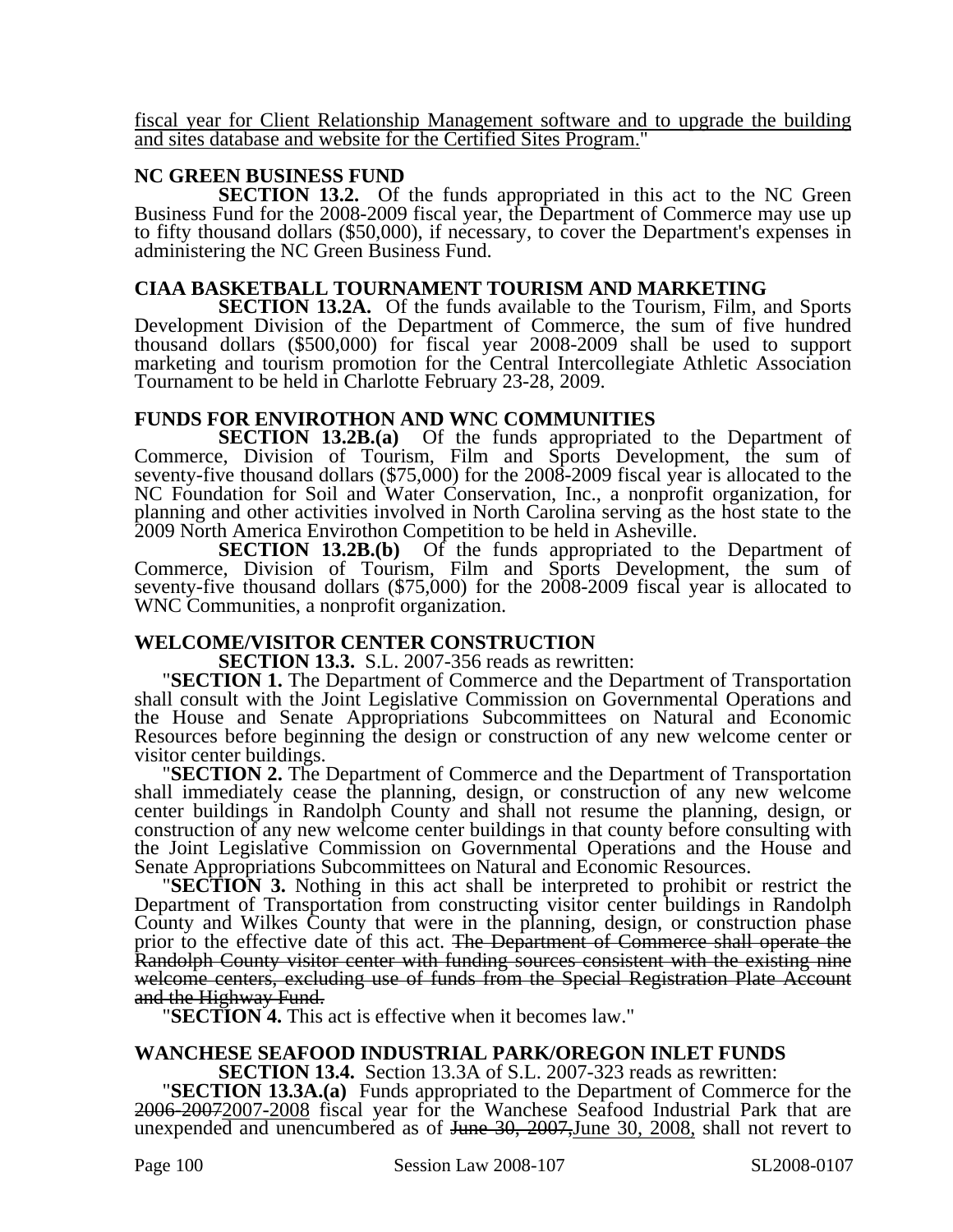the General Fund on <del>June 30, 2007, June 30, 2008</del>, but shall remain available to the Department to be expended by the Wanchese Seafood Industrial Park for operations, maintenance, repair, and capital improvements in accordance with Article 23C of Chapter 113 of the General Statutes. These funds shall be in addition to funds available to the North Carolina Seafood Industrial Park Authority for operations, maintenance, repair, and capital improvements under Article 23C of Chapter 113 of the General

Statutes. "**SECTION 13.3A.(b)** Funds appropriated to the Department of Commerce for the 2006-2007-2007-2008 fiscal year for the Oregon Inlet Project that are unexpended and unencumbered as of June 30, 2007, June 30, 2008, shall not revert to the General Fund on June 30, 2007,June 30, 2008, but shall remain available to the Department to be expended by the Wanchese Seafood Industrial Park for securing adequate channel maintenance of the Oregon Inlet and for operations, maintenance, repair, and capital improvements in accordance with Article 23C of Chapter 113 of the General Statutes. These funds shall be in addition to funds available to the North Carolina Seafood Industrial Park Authority for operations, maintenance, repair, and capital improvements

**"SECTION 13.3A.(c)** This section becomes effective June 30, 2007.June 30, 2008."

#### **NER BLOCK GRANTS**

**SECTION 13.5.(a)** Appropriations from federal block grant funds are made for fiscal year ending June 30, 2009, according to the following schedule:

#### COMMUNITY DEVELOPMENT BLOCK GRANT

| 01.             | <b>State Administration</b>                                    | \$<br>1,000,000  |
|-----------------|----------------------------------------------------------------|------------------|
| 02.             | <b>Urgent Needs and Contingency</b>                            | 1,000,000        |
| 03.             | <b>Scattered Site Housing</b>                                  | 13,200,000       |
|                 | 04. Economic Development                                       | 8,710,000        |
| 05.             | <b>Small Business/Entrepreneurship</b>                         | 1,000,000        |
|                 | 06. Community Revitalization                                   | 13,000,000       |
| 07 <sub>1</sub> | <b>State Technical Assistance</b>                              | 450,000          |
| 08.             | <b>Housing Development</b>                                     | 1,500,000        |
| 09.             | Infrastructure                                                 | 5,140,000        |
|                 | TOTAL COMMUNITY DEVELOPMENT<br>BLOCK GRANT – 2009 Program Year | \$<br>45,000,000 |

**SECTION 13.5.(b)** Decreases in Federal Fund Availability. – If federal funds are reduced below the amounts specified above after the effective date of this act, then every program in each of these federal block grants shall be reduced by the same percentage as the reduction in federal funds.

**SECTION 13.5.(c)** Increases in Federal Fund Availability for Community Development Block Grant. – Any block grant funds appropriated by the Congress of the United States in addition to the funds specified in this section shall be expended as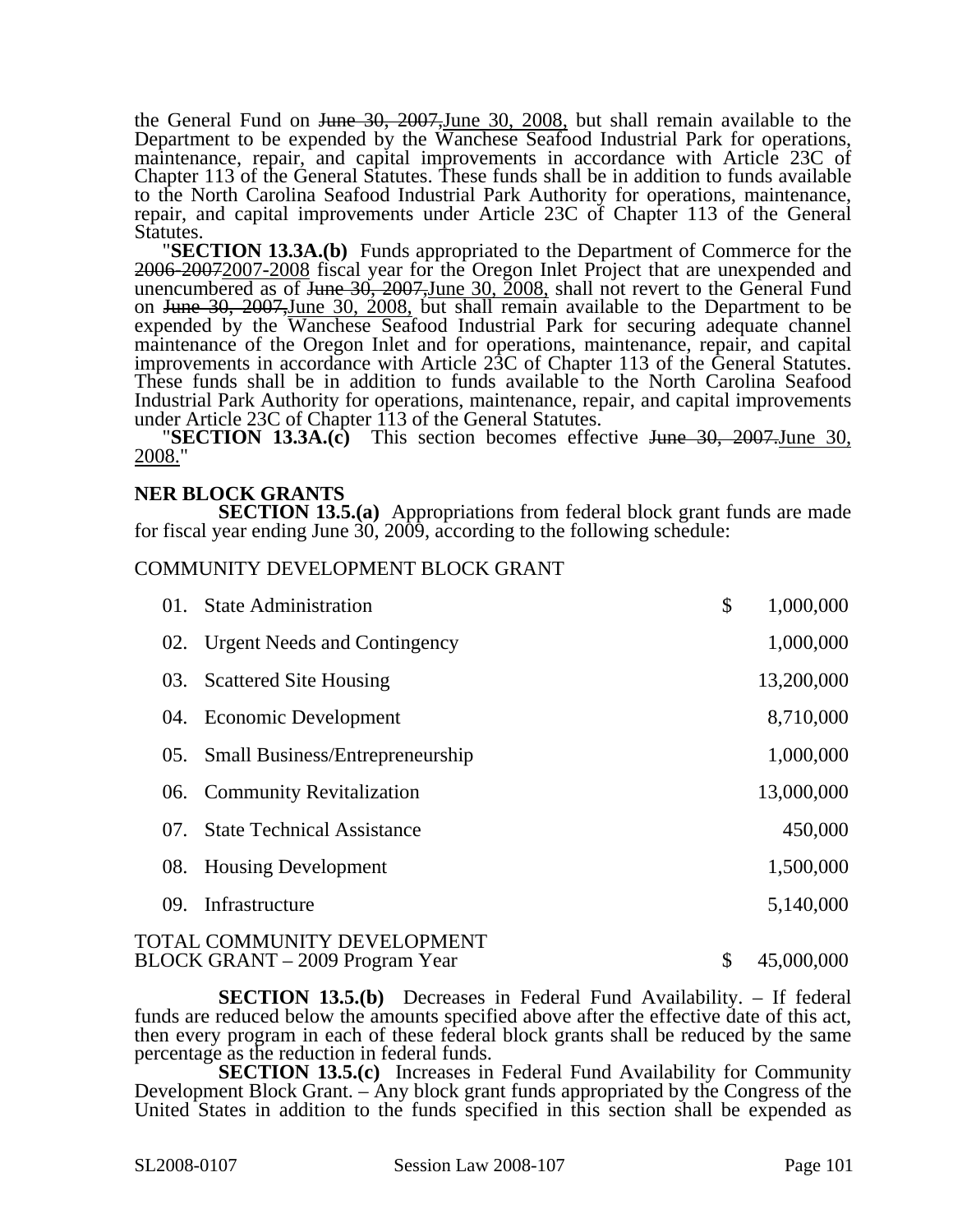follows: each program category under the Community Development Block Grant shall be increased by the same percentage as the increase in federal funds.

**SECTION 13.5.(d)** Limitations on Community Development Block Grant Funds. – Of the funds appropriated in this section for the Community Development Block Grant, the following shall be allocated in each category for each program year: up to one million dollars (\$1,000,000) may be used for State Administration; not less than one million dollars (\$1,000,000) may be used for Urgent Needs and Contingency; up to thirteen million two hundred thousand dollars (\$13,200,000) may be used for Scattered Site Housing; eight million seven hundred ten thousand dollars (\$8,710,000) may be used for Economic Development; up to one million dollars (\$1,000,000) may be used for Small Business/Entrepreneurship; not less than thirteen million dollars (\$13,000,000) shall be used for Community Revitalization; up to four hundred fifty (\$13,000,000) shall be used for Community Revitalization; up to four hundred fifty thousand dollars (\$450,000) may be used for State Technical Assistance; up to one million five hundred thousand dollars (\$1,500,000) may be used for Housing Development; up to five million one hundred forty thousand dollars (\$5,140,000) may be used for Infrastructure. If federal block grant funds are reduced or increased by the Congress of the United States after the effective date of this act, then these reductions or increases shall be allocated in accordance with subsection (b) or (c) of this section, as applicable.

**SECTION 13.5.(e)** Increase Capacity for Nonprofit Organizations. – Assistance to nonprofit organizations to increase their capacity to carry out CDBG-eligible activities in partnership with units of local government is an eligible activity under any program category in accordance with federal regulations. Capacity building grants may be made from funds available within program categories, program income, or unobligated funds.

**SECTION 13.5.(f)** The Department of Commerce shall consult with the Joint Legislative Commission on Governmental Operations prior to reallocating Community Development Block Grant Funds. Notwithstanding the provisions of this subsection, whenever the Director of the Budget finds that:

- (1) A reallocation is required because of an emergency that poses an imminent threat to public health or public safety, the Director of the Budget may authorize the reallocation without consulting the Commission. The Department of Commerce shall report to the Commission on the reallocation no later than 30 days after it was authorized and shall identify in the report the emergency, the type of action taken, and how it was related to the emergency.
- (2) The State will lose federal block grant funds or receive less federal block grant funds in the next fiscal year unless a reallocation is made. The Department of Commerce shall provide a written report to the Commission on the proposed reallocation and shall identify the reason that failure to take action will result in the loss of federal funds. If the Commission does not hear the issue within 30 days of receipt of the report, the Department may take the action without consulting the Commission.

**EMPLOYMENT SECURITY COMMISSION FUNDS<br>SECTION 13.6.** Section 13.4 of S.L. 2007-323 reads as rewritten:

**"SECTION 13.4.(a)** Funds from the Employment Security Commission Reserve Fund shall be available to the Employment Security Commission of North Carolina to use as collateral to secure federal funds and to pay the administrative costs associated with the collection of the Employment Security Commission Reserve Fund surcharge. The total administrative costs paid with funds from the Reserve in the 2007-20082008-2009 fiscal year shall not exceed two million five hundred thousand dollars (\$2,500,000).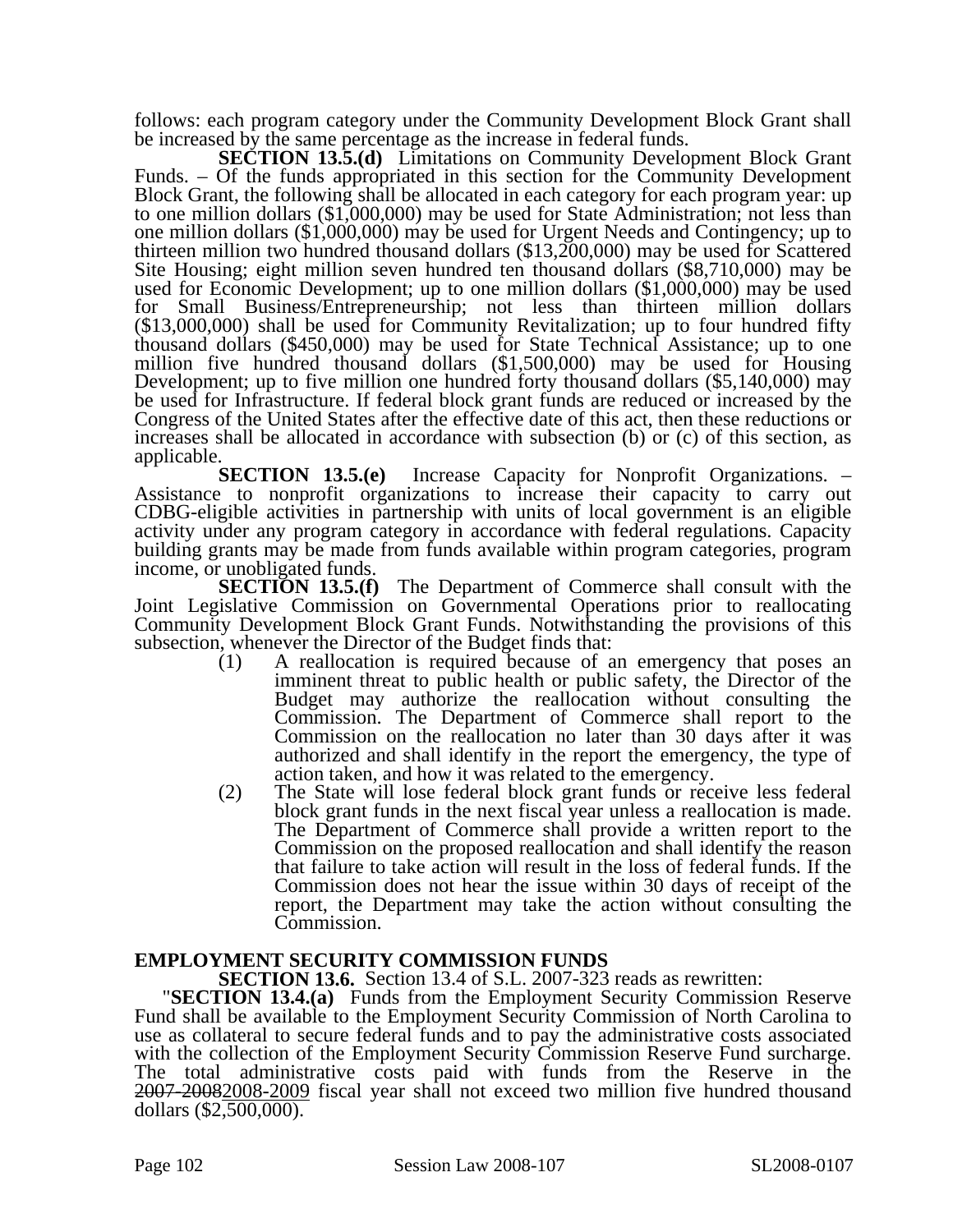"**SECTION 13.4.(b)** There is appropriated from the Employment Security Commission Reserve Fund to the Employment Security Commission of North Carolina the sum of <del>seven million three hundred thousand dollars  $(\$7,300,000)$ twenty million dollars  $(\$20,000,000)$  for the  $2007-20082008-2009$  fiscal year to be used for the</del> following purposes:<br>(1) Seven million dollars (\$7,000,000)Nineteen million seven hundred

- thousand dollars (\$19,700,000) for the operation and support of local ESC offices.
- (2) Two hundred thousand dollars (\$200,000) for the State Occupational Information Coordinating Committee to develop and operate an interagency system to track former participants in State education and training programs.
- (3) One hundred thousand dollars (\$100,000) to maintain compliance with Chapter 96 of the General Statutes, which directs the Commission to employ the Common Follow-Up Management Information System to evaluate the effectiveness of the State's job training, education, and

placement programs. "**SECTION 13.4.(c)** There is appropriated from the Employment Security Commission Reserve Fund to the Employment Security Commission of North Carolina an amount not to exceed two million five hundred thousand dollars  $(\$2,500,000)$ one million dollars (\$1,000,000) for the 2007-20082008-2009 fiscal year to fund State initiatives not currently funded through federal grants. "**SECTION 13.4.(d)** There is appropriated from the Employment Security

Commission Reserve Fund to the Employment Security Commission of North Carolina an amount not to exceed three hundred fifty thousand dollars (\$350,000) for the 2007-20082008-2009 fiscal year to allow the Commission to continue to work with Connect, Inc., to provide dislocated workers with assistance in obtaining health care

benefits, receiving vocational training, and securing employment. "**SECTION 13.4.(e)** This section becomes effective July 1, 2007.July 1, 2008."

#### **NC WINE AND GRAPE GROWERS COUNCIL/ADDITIONAL FUNDS FOR RESEARCH AND DEVELOPMENT**

## **SECTION 13.6A.(a)** G.S. 105-113.81A reads as rewritten: "**§ 105-113.81A. Distribution of part of wine taxes attributable to North Carolina wine.**

(a) Industry Promotion. – The Secretary shall on a quarterly basis credit to the Department of Commerce two hundred thousand dollars (\$200,000) from the net proceeds of the excise tax collected on unfortified wine. The Department of Commerce shall allocate the funds received under this section subsection to the North Carolina Wine and Grape Growers Council to be used to promote the North Carolina grape and wine industry and to contract for research and development services to improve viticultural and enological practices in North Carolina.industry. Any funds credited to the Department of Commerce under this subsection that are not expended by June 30 of any fiscal year do not revert to the General Fund, but remain available to the Department for the uses set forth in this section.

(b) Research and Development. – The Secretary shall on a quarterly basis credit to the Department of Commerce twenty-five thousand dollars (\$25,000) from the net proceeds of the excise tax collected on unfortified wine. The Department of Commerce shall allocate the funds received under this subsection to the North Carolina Wine and Grape Growers Council to be used to contract for research and development services to improve viticultural and enological practices in North Carolina. Any funds credited to the Department of Commerce under this subsection that are not expended by June 30 of any fiscal year do not revert to the General Fund, but remain available to the Department for the uses set forth in this subsection.

**SECTION 13.6A.(b)** This section becomes effective October 1, 2008.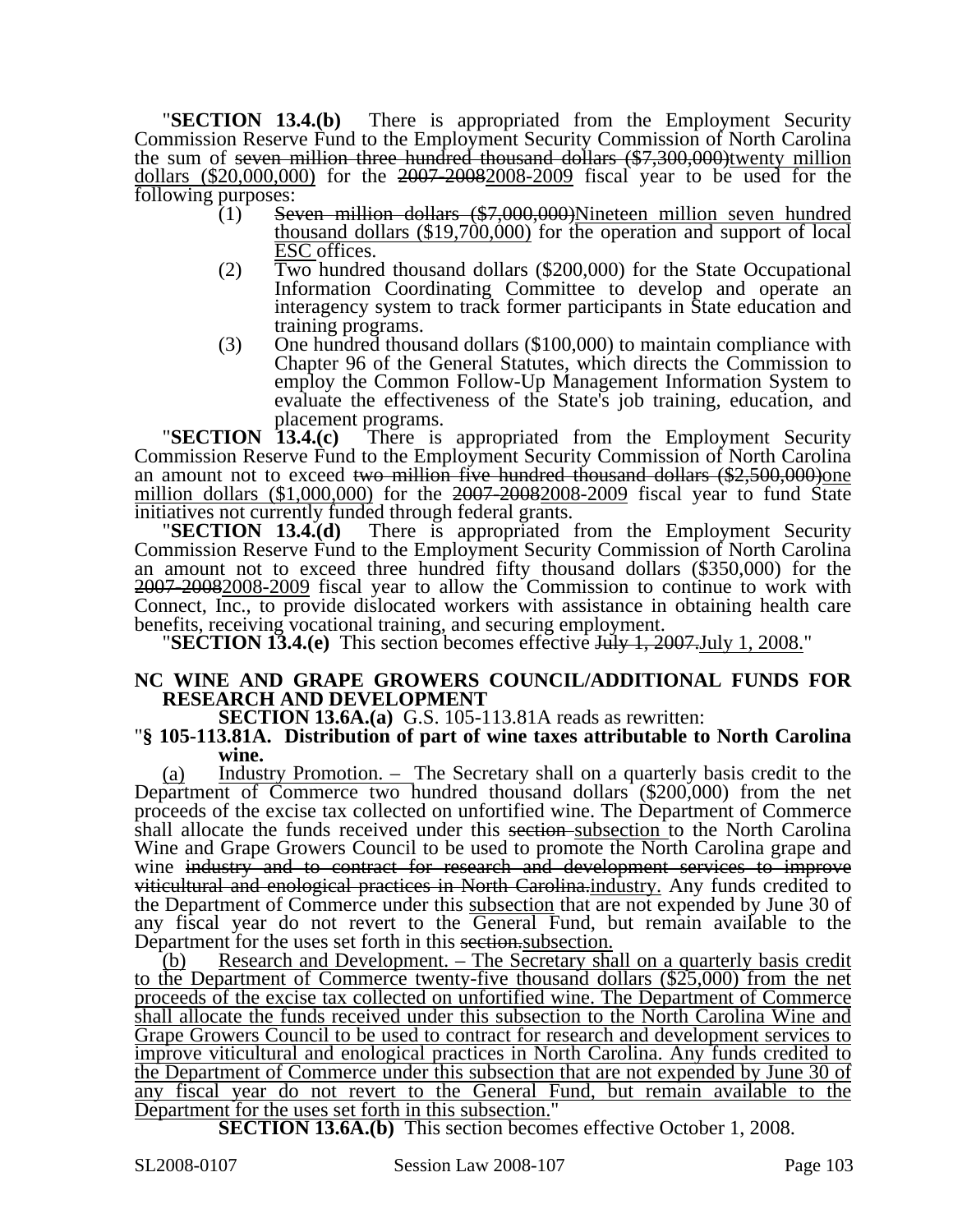#### **STATE BANKING COMMISSION/GRANTS TO NONPROFIT AGENCIES TO PROVIDE HOUSING COUNSELING AND RELATED SERVICES**

**SECTION 13.6B.(a)** The Commissioner of Banks shall use one million dollars (\$1,000,000) of the funds available to the State Banking Commission in the 2008-2009 fiscal year to make grants to nonprofit counseling agencies in the State that are designated and approved by the North Carolina Housing Finance Agency. Grants made under this section shall be used to provide housing counseling and related services to help homeowners avoid home loss and foreclosure and to preserve home equity. Grants may also be used to provide training for counselors.

**SECTION 13.6B.(b)** The State Banking Commission shall report to the Joint Legislative Commission on Governmental Operations regarding the implementation of this program by February 15, 2009.

### **REGIONAL ECONOMIC DEVELOPMENT COMMISSION ALLOCATIONS**

**SECTION 13.7.(a)** Funds appropriated in this act to the Department of Commerce for regional economic development commissions shall be allocated to the following commissions in accordance with subsection (b) of this section: Western North Carolina Regional Economic Development Commission, Research Triangle Regional Partnership, Southeastern North Carolina Regional Economic Development Commission, Piedmont Triad Partnership, Northeastern North Carolina Regional Economic Development Commission, North Carolina's Eastern Region Economic Development Partnership, and Carolinas Partnership, Inc.

**SECTION 13.7.(b)** Funds appropriated pursuant to subsection (a) of this section shall be allocated to each regional economic development commission as follows:

- (1) First, the Department shall establish each commission's allocation by determining the sum of allocations to each county that is a member of that commission. Each county's allocation shall be determined by dividing the county's development factor by the sum of the development factors for eligible counties and multiplying the resulting percentage by the amount of the appropriation. As used in this subdivision, the term "development factor" means a county's development factor as calculated under G.S. 143B-437.08; and
- (2) Next, the Department shall subtract from funds allocated to the North Carolina's Eastern Region Economic Development Partnership the sum of four hundred sixty-nine thousand seven hundred forty dollars (\$469,740) in the 2008-2009 fiscal year, which sum represents: (i) the total interest earnings in the prior fiscal year on the estimated balance of seven million five hundred thousand dollars (\$7,500,000) appropriated to the Global TransPark Development Zone in Section 6 of Chapter 561 of the 1993 Session Laws; and (ii) the total interest earnings in the prior fiscal year on loans made from the seven million five hundred thousand dollars (\$7,500,000) appropriated to the Global TransPark Development Zone in Section 6 of Chapter 561 of the 1993 Session Laws; and
- (3) Next, the Department shall redistribute the sum of four hundred sixty-nine thousand seven hundred forty dollars (\$469,740) in the 2008-2009 fiscal year to the seven regional economic development commissions named in subsection (a) of this section. Each commission's share of this redistribution shall be determined according to the development factor formula set out in subdivision (1) of this subsection. This redistribution shall be in addition to each commission's allocation determined under subdivision (1) of this subsection.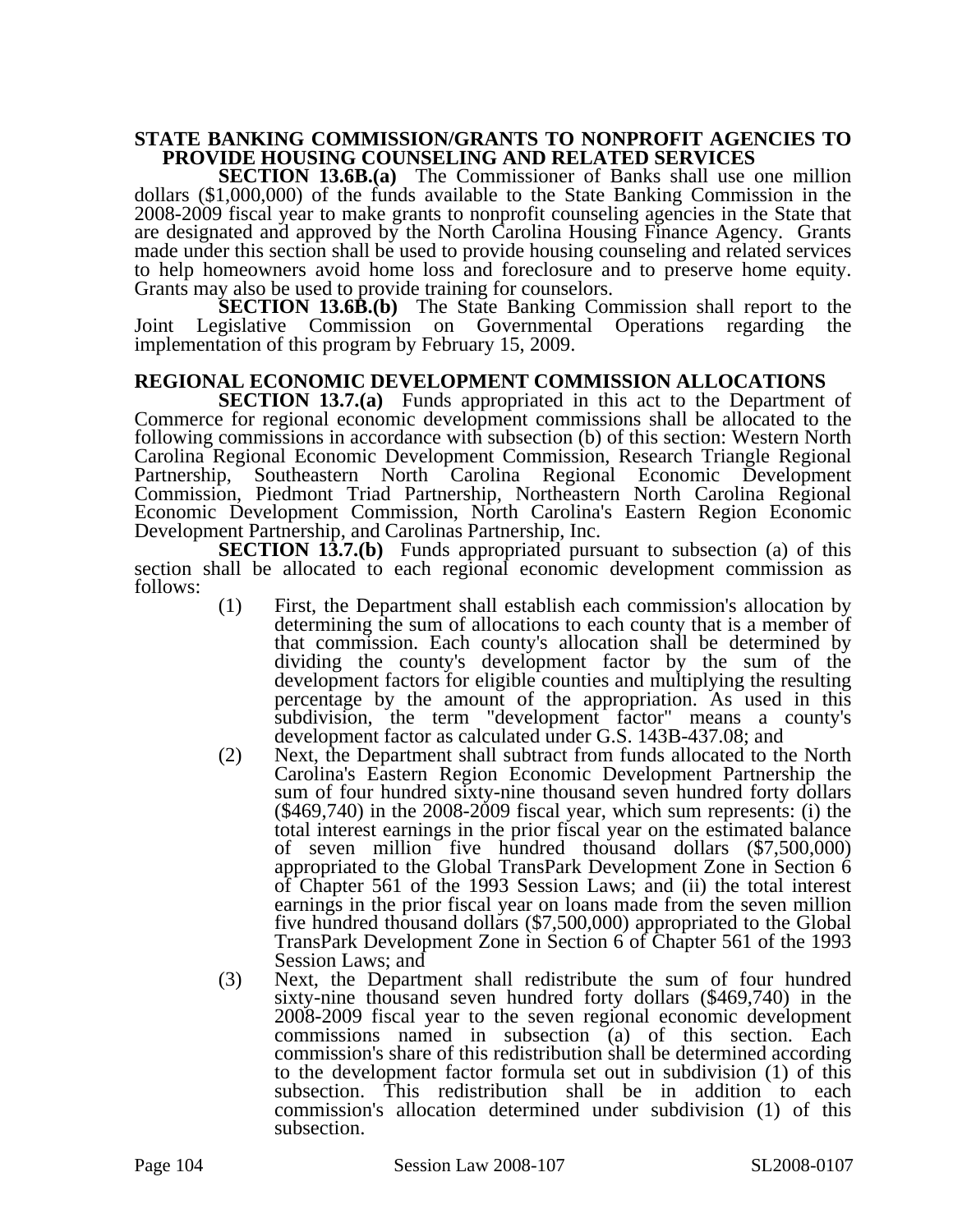**SECTION 13.7.(c)** No more than one hundred twenty thousand dollars (\$120,000) in State funds shall be used for the annual salary of any one employee of a regional economic development commission.

**SECTION 13.7.(d)** The General Assembly finds that successful economic development requires the collaboration of the State, regions of the State, counties, and municipalities. Therefore, the regional economic development commissions are encouraged to seek supplemental funding from their county and municipal partners to continue and enhance their efforts to attract and retain business in the State.

#### **RURAL CENTER/FUNDS FOR LOCAL GOVERNMENT WATER, SEWER, AND NATURAL GAS IMPROVEMENT GRANTS**

**SECTION 13.8.(a)** Appropriation. – Of the funds appropriated to the North Carolina Rural Economic Development Center, Inc. (Rural Center), the sum of fifty million dollars (\$50,000,000) for the 2008-2009 fiscal year shall be used to provide grants to local government units for wastewater-related projects and public water system-related projects as provided by this section. Up to four million dollars (\$4,000,000) of these funds may be used for natural gas line projects as provided by this section. Funds may also be used to provide drought-related emergency water and sewer grants.

**SECTION 13.8.(b)** Definitions. – The definitions in G.S. 159G-20 apply in this section, except that all census calculations are based on the most recent federal decennial census. In addition, the following definitions shall apply in this section unless otherwise provided:

- (1) Ability to pay. An assessment of the ability of a local government unit to pay for a water infrastructure project or natural gas line project as calculated annually by the Division of Community Assistance in the Department of Commerce.
- (2) Economically distressed area. Any of the following:
	- a. An economically distressed county as defined in G.S. 143B-437.01.
	- b. That part of a county in which the poverty rate is at least one hundred fifty percent (150%) of the State poverty rate. The poverty rate is the percentage of the population whose income is below the most recent federal poverty level set by the U.S. Bureau of the Census.
	- c. If it is not a county, its ability to pay is less than fifty percent (50%) of the ability to pay of the county in which it is located.
- (3) Rural county. A county with a population density of fewer than 250 people per square mile based on the most recent federal decennial census.

**SECTION 13.8.(c)** Eligible Applicants; Eligible Projects. – A local government unit is eligible for a grant under this section if it meets the eligibility requirements under subsections (d) or (e) of this section for the specific type of grant. The funds appropriated under this section may be used to provide either a planning grant that meets the requirements under subsection (d) of this section or a supplemental grant that meets the requirements of subsection (e) of this section. The following projects are eligible for receiving a grant under this section:

- 
- (1) Wastewater collection system.<br>(2) Wastewater treatment works. (2) Wastewater treatment works.<br>(3) Public water system.
- Public water system.
- (4) Wastewater and drinking water infrastructure planning.<br>(5) Multi-jurisdictional wastewater, drinking water, water
- Multi-jurisdictional wastewater, drinking water, water quality, and stormwater planning.
- (6) Natural gas line project.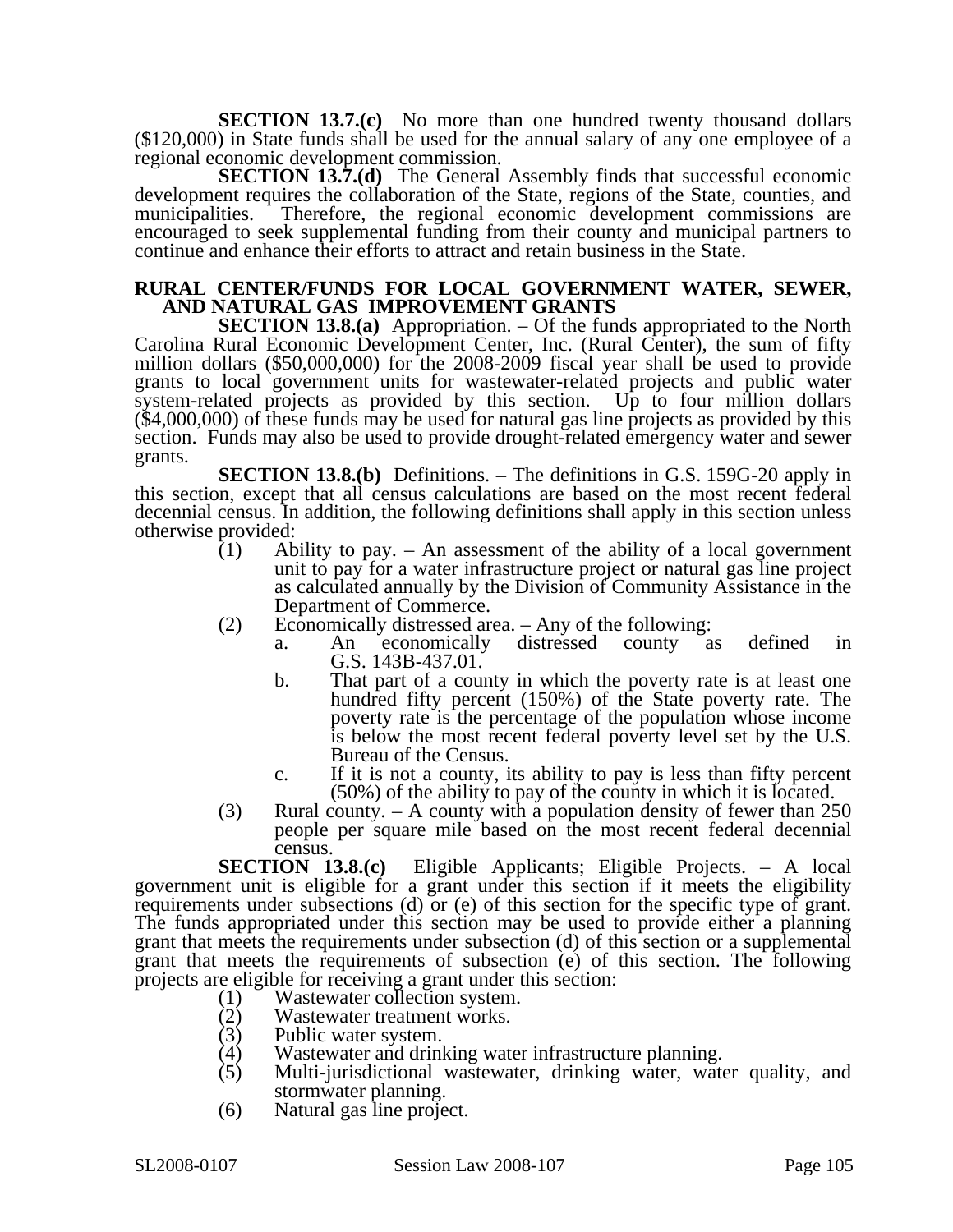**SECTION 13.8.(d)** Planning Grants. – A planning grant under this section is available for the costs associated with preliminary planning for wastewater collection system projects, wastewater treatment works projects, public water system projects, and natural gas line projects. Preliminary planning includes developing a capital improvement plan, developing a comprehensive land-use plan that provides for water quality protection, conducting a feasibility study, developing a regional or multi-jurisdictional infrastructure or water quality improvement plan, assembling a financing plan to carry out a project, completing a grant application, and preparing a preliminary engineering report for a proposed project. A planning grant is subject to the following restrictions:

- (1) Eligibility. A local government unit is eligible for a planning grant if it meets the following criteria:
	- a. It is a rural county or is located in one of these counties.
	- b. It is an economically distressed county or is located in an economically distressed county or an economically distressed area.
	- c. For purposes of this subsection, a regional council of governments organized under G.S. 160A-460 or a regional planning and development commission organized under G.S. 153A-391 is considered a local government unit. A regional council of governments or regional planning and development commission is eligible for a grant if it serves a rural county and is applying for a regional or rural county and is applying for a regional or multi-jurisdictional planning project involving two or more units of local government.
- (2) Maximum. A planning grant shall not exceed forty thousand dollars (\$40,000) for each unit of local government.<br>
(3) Matching funds. A local government unit shall match a planning
- Matching funds.  $-$  A local government unit shall match a planning grant on a dollar-for-dollar basis unless the unit meets one or more of the following descriptions, in which instance the Rural Center may require a match of fifty percent (50%) or less:
	- a. It is an economically distressed county or located in an economically distressed county.
	- b. Its poverty rate is at least one hundred fifty percent (150%) of the State poverty rate.
	- c. If it is not a county, its ability to pay is less than fifty percent

(50%) of the ability to pay of the county in which it is located.<br>**SECTION 13.8.(e)** Supplemental Grants.  $-$  A supplemental grant Supplemental Grants. – A supplemental grant is available to match other funds to be applied to the construction costs of an eligible project. Other funds include federal funds, State funds, and local funds. A supplemental grant is subject to the following restrictions:

- (1) Eligibility. A local government unit is eligible for a supplemental grant if it meets the following criteria:
	- a. It is a rural county or is located in one of these counties.
	- b. It adopts a resolution to set the household user fee for water and sewer service or natural gas service in the area served by the project at an amount that equals or exceeds the high-unit-cost threshold.
- (2) Maximum. A supplemental grant shall not exceed five hundred thousand dollars (\$500,000) unless the applicant meets one or more of these descriptions:
	- a. It is an economically distressed county or is located in an economically distressed county.
	- b. Its poverty rate is at least one hundred fifty percent (150%) of the State poverty rate.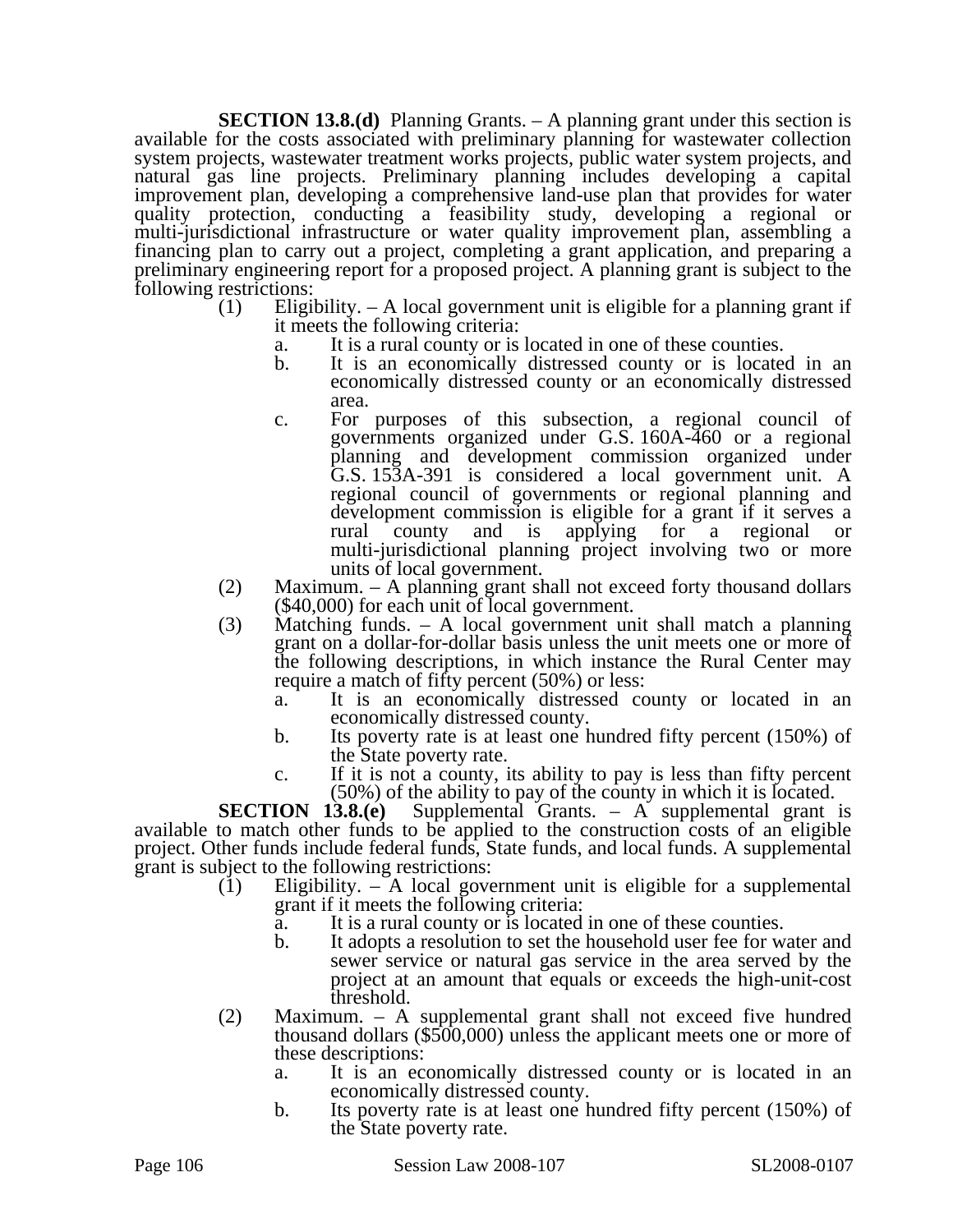c. If it is not a county, its ability to pay is less than fifty percent (50%) of the ability to pay of the county in which it is located.

The maximum supplemental grant for an applicant meeting at least one of these descriptions is the lesser of one million dollars (\$1,000,000) or twenty-five percent (25%) of the total project cost.

- (3) Matching funds. A local government unit shall match a supplemental grant on a dollar-for-dollar basis unless the unit meets one or more of the following descriptions, in which instance the Rural Center may require a match of fifty percent (50%) or less:
	- a. It is an economically distressed county or is located in an economically distressed county.
	- b. Its poverty rate is at least one hundred fifty percent (150%) of the State poverty rate.
	- c. If it is not a county, its ability to pay is less than fifty percent (50%) of the ability to pay of the county in which it is located.

A local government unit that meets one or more of these descriptions may not provide less than a dollar-for-dollar match if the supplemental grant amount requested exceeds five hundred thousand dollars (\$500,000).

**SECTION 13.8.(f)** Criteria for Grants. – All projects must document a current critical water or wastewater need affecting human health or the environment or must document a current critical natural gas line project. The criteria in G.S. 159G-23, the criteria set out in this section, and any other criteria established by the Board of Directors of the Rural Center shall apply to a grant provided under this section. An application for a project that serves an economically distressed area shall have priority over a project that does not. The Board of Directors of the Rural Center may determine that a crisis need exists that merits special consideration and may establish a subcategory of this program to address one or more crisis applications.

**SECTION 13.8.(g)** Grant Applications. – Any application for a grant under this section shall be submitted by the local government unit to the Rural Center. An application shall be submitted on a form prescribed by the Rural Center and shall contain the information required by the Rural Center. An applicant shall submit to the Rural Center any additional information requested by the Rural Center to enable the Rural Center to make a determination on the application. An application that does not contain information required on the application or requested by the Rural Center is incomplete and is not eligible for consideration. An applicant may submit an application in as many categories as it is eligible for consideration under this section.

**SECTION 13.8.(h)** Environmental Assessment. – An application submitted under this section for a supplemental grant shall state whether the project to be funded by the grant requires an environmental assessment. If the application indicates that an environmental assessment is not required, it must identify the exclusion in the North Carolina Environmental Policy Act, Article 1 of Chapter 113A of the General Statutes, that applies to the project. The Rural Center shall give the Department of Environment and Natural Resources a copy of an application that indicates an environmental assessment is not required. If the Department of Environment and Natural Resources determines that the project requires an environmental assessment, the Department shall notify the Rural Center and the applicant, and the applicant shall submit the assessment to the Department before the Center continues its review of the application. An application that does not identify an exclusion in the North Carolina Environmental Policy Act shall include the environmental assessment of the project's probable impacts on the environment that was submitted to the Department of Environment and Natural Resources. If the Department notifies the Rural Center that an environmental impact statement is required, the Rural Center shall not award the applicant a grant until a final environmental assessment impact statement has been completed and approved as provided in the Environmental Policy Act.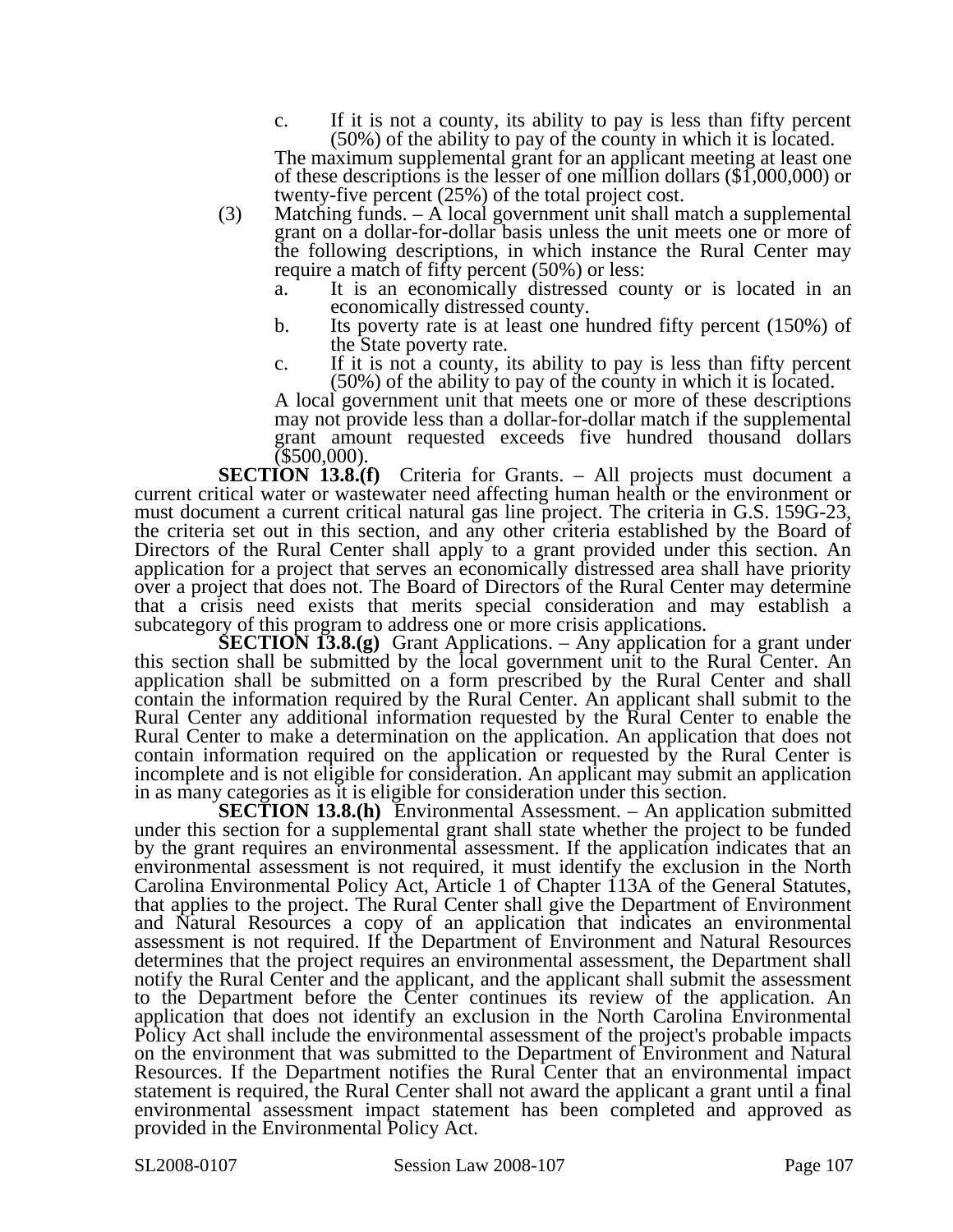**SECTION 13.8.(i)** Review of Applications and Award of Grant. – The Rural Center shall review grant applications and award grants as provided by this subsection:

- (1) Point assignment. The Rural Center shall review all grant applications submitted under this section for an application period, to be determined by the Rural Center, and shall rank each application in accordance with the points assigned to the evaluation criteria. Applications addressing a crisis need may be ranked according to a special set of criteria or be reviewed for a specifically determined application period. The Rural Center shall make a written determination of an application's rank and attach the determination to the application. The Rural Center's determination of rank is conclusive.
- (2) Reconsideration. When an application's rank is too low to receive an award of a grant for the application period, the Rural Center may reconsider an amended application, provided the application addresses questions from the previous grant round.
- (3) Notification of decision. When the Rural Center determines that an application's rank makes it eligible for an award of a grant, the Rural Center shall send the applicant a letter of intent to award the grant. The notice shall set out any conditions the applicant must meet to receive an award of a grant. When the applicant satisfies the conditions set out in the letter of intent, the Rural Center shall send the applicant an offer to award a grant. The applicant shall give the Rural Center written notice of whether it accepts or rejects the offer. A grant is considered awarded the date the offer to award the grant is sent by the Rural Center.

**SECTION 13.8.(j)** Disbursement of Grant. – A planning grant awarded under this section shall be disbursed in two payments. Other grants awarded under this section shall be disbursed in two or more payments based on the progress of the project for which the grant was awarded. To obtain a payment, a grant recipient shall submit a request for payment to the Rural Center and shall document the expenditures for which the payment is requested. The Rural Center shall review the payment request for compliance with all grant conditions.

**SECTION 13.8.(k)** Withdrawal of Grant. – An award for a supplemental grant for a project is withdrawn if the applicant fails to enter into a construction contract for the project within one year after the date of the award for supplemental grants under subsection (e) of this section, unless the Board of Directors of the Rural Center finds that the applicant has good cause for the failure. If the Rural Center finds good cause for an applicant's failure, the Rural Center shall set a date by which the applicant must take action or forfeit the grant. Planning grants may be withdrawn if there is insufficient progress in meeting the scope of work within one year of the award date.

**SECTION 13.8.(I)** Inspection of Project. – The Rural Center may inspect a project as provided by this subsection:

- $(1)$  Authority. The Rural Center may inspect a project for which it awards a grant under this section to determine the progress made on the project and whether the construction of the project is consistent with the project described in the grant application. The inspection may be performed by personnel of the Rural Center or by a professional engineer licensed under Chapter 89C of the General Statutes.
- (2) Disqualification. An individual may not perform an inspection of a project under this section if the individual meets any of the following criteria:
	- a. Is an officer or employee of the local government unit that received the grant award for the project.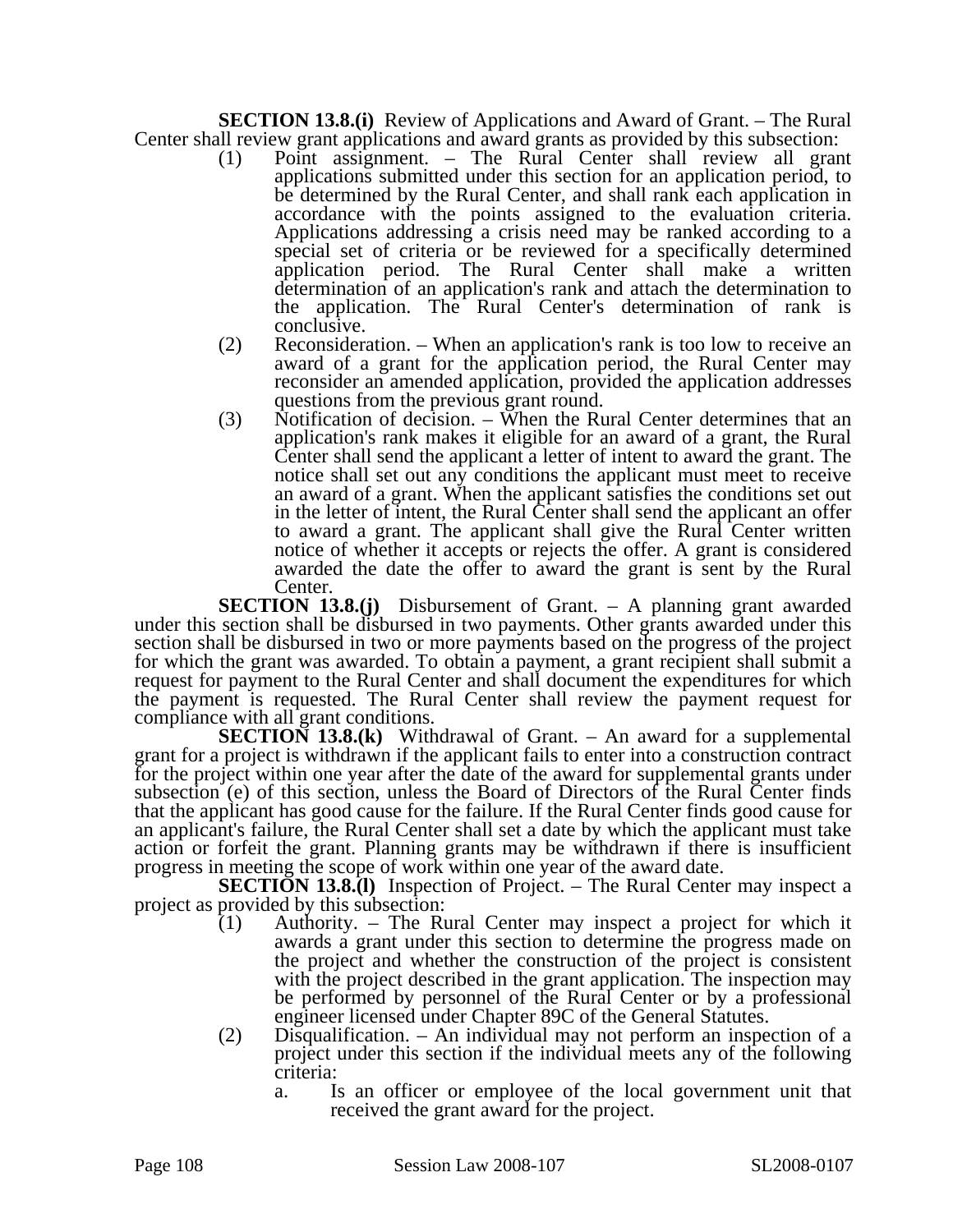b. Is an owner, officer, employee, or agent of a contractor or subcontractor engaged in the construction of the project for which the grant was made.

**SECTION 13.8.(m)** Administration Costs. – The Rural Center may use a portion of the funds appropriated in this section for administration, not to exceed two percent (2%), for the life of the grant program created by this section.

**SECTION 13.8.(n)** Reporting Requirement. – The Rural Center shall report to the Joint Legislative Commission on Governmental Operations on a quarterly basis concerning the progress of the grant program created under this section. The first report is due no later than December 1, 2008.

**SECTION 13.8.(0)** Separate Accounts. – Each grant that is provided under this section shall be administered through a separate account.

**SECTION 13.8.(p)** Loans Prohibited. – The Rural Center shall not use the funds appropriated in this section to make loans.

### **RURAL ECONOMIC TRANSITION PROGRAM FUNDS**

**SECTION 13.9.(a)** Of the funds appropriated in this act to the North Carolina Rural Economic Development Center, Inc. (Rural Center), the sum of four million dollars (\$4,000,000) for the 2008-2009 fiscal year shall be used to continue and expand the Rural Economic Transition Program for the following purposes:

- (1) To provide grants to local governments for building reuse and restoration projects leading to job or business creation, including brownfield assessment and remediation projects leading to productive reuse, with priority given to towns or communities with populations of less than  $10,000$ .
- (2) To provide grants to support economic recovery and revitalization in small towns, with priority given to towns with populations less than 10,000 experiencing hardship posed by business losses, devastation from natural disasters, or persistent poverty.
- (3) To provide grants for innovative local and regional economic development and agriculture diversification projects that spur business activity, job creation, or public or private investment.

**SECTION 13.9.(b)** Priority for grant funds shall be given to eligible applicants in development tier one areas as defined in G.S. 143B-437.08.

**SECTION 13.9.(c)** The Rural Center may use a portion of the funds appropriated in this section, not to exceed two percent (2%), for administration of the programs for which funds are appropriated in this section.

**SECTION 13.9.(d)** The Rural Center may contract with other agencies and institutions for certain aspects of the programs for which funds are appropriated in this section, including the design of program guidelines and evaluation of program results.

**SECTION 13.9.(e)** The Rural Center shall report to the Joint Legislative Commission on Governmental Operations concerning the progress of the programs for which funds are appropriated in this section by July 1, 2009.

### **PART XIV. JUDICIAL DEPARTMENT**

### **PILOT PROGRAM FOR ALTERNATIVE SCHEDULING**

**SECTION 14.1.** Of the funds appropriated to the Office of Indigent Defense Services in this act, the Office of Indigent Defense Services may spend up to the sum of twenty-five thousand dollars  $(\$25,000)$  to support one or more pilot programs of alternative scheduling in district or superior court that would reduce defense attorney wait time and State expense. The establishment of any pilot program under this section would require the prior agreement of the district attorney, chief district court judge, and senior resident superior court judge for the district.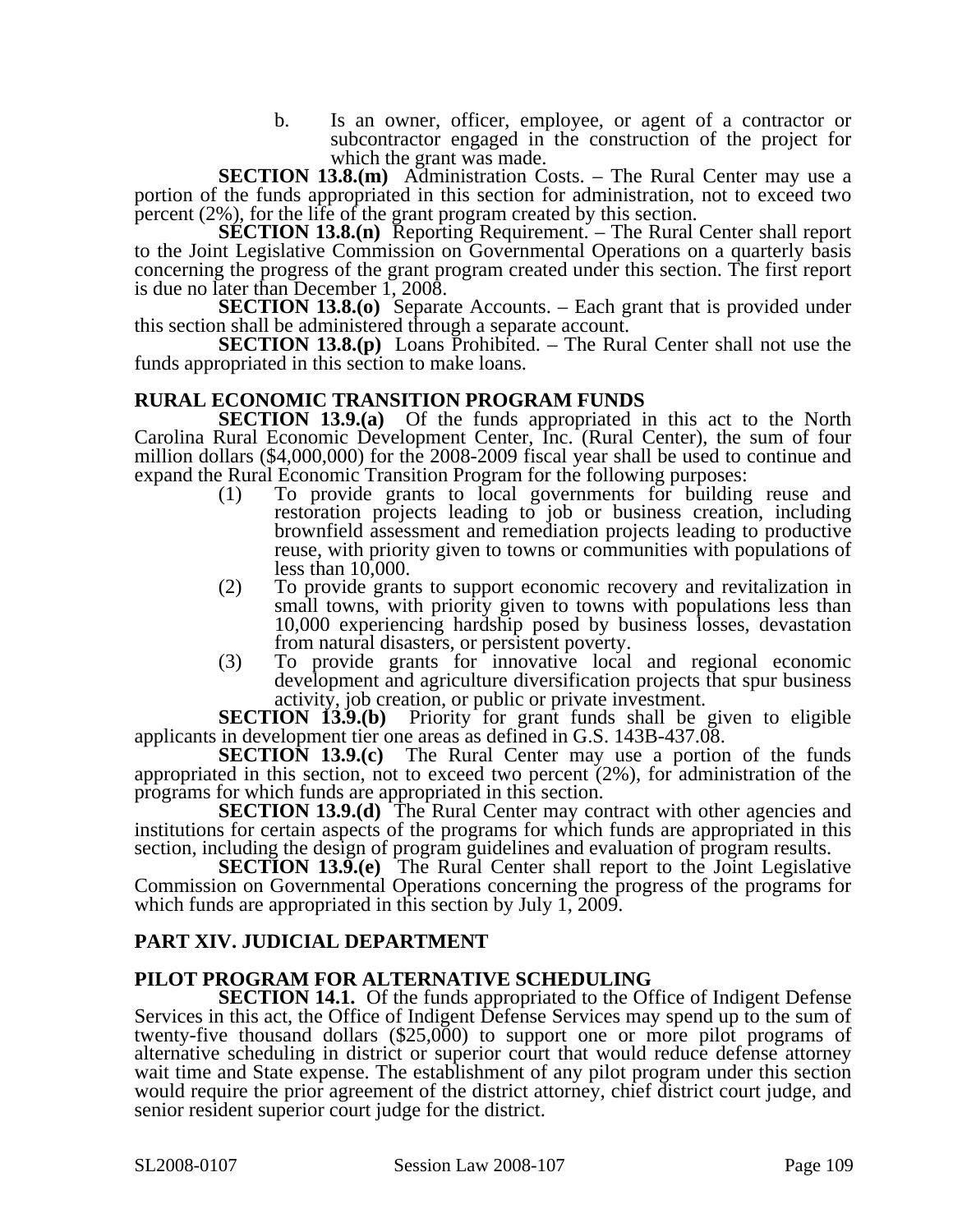# **OFFICE OF INDIGENT DEFENSE SERVICES EXPANSION OF EXISTING PUBLIC DEFENDER OFFICES**<br>**SECTION 14.3.(a)** Section 14.4(a) of S.L. 2007-323 reads as rewritten:

**SECTION 14.4. (a)** The Judicial Department, Office of Indigent Defense Services, may use up to the sum of two million one hundred ninety-two thousand three hundred fifty dollars  $(\$2,192,350)$  in appropriated funds during the 2007-2008 fiscal year and up to the sum of two million eighty-two thousand five hundred ten dollars (\$2,082,510) in appropriated funds during the 2008-2009 fiscal year for the expansion of existing or new public defender offices currently providing legal services to the indigent population under the oversight of the Office of Indigent Defense Services by creating up to 20 new attorney positions and 10 new support staff positions. positions during the 2007-2008 fiscal year. In addition, the Office of Indigent Defense Services may use up to the sum of two million three hundred thousand eight hundred fifty dollars (\$2,300,850) in appropriated funds during the 2008-2009 fiscal year to create up to 20 new attorney and 10 new support staff positions in existing offices during the 2008-2009 fiscal year. These funds may be used for salaries, benefits, equipment, and related expenses. Prior to using funds for this purpose, the Office of Indigent Defense Services shall report to the Chairs of the House of Representatives and the Senate Appropriations Subcommittees on Justice and Public Safety on the proposed expansion."

**SECTION 14.3.(b)** Section 14.4(c) of S.L. 2007-323 reads as rewritten: "**SECTION 14.4.(c)** In addition to the new public defender offices established pursuant to subsection (b) of this section, the Office of Indigent Defense Services shall use funds from the Indigent Persons Attorney Fee Fund as follows:<br>(1) Up to the sum of one million three hundred thirty-five thousand five

- (1) Up to the sum of one million three hundred thirty-five thousand five hundred forty-three dollars (\$1,335,543) for the 2007-2008 fiscal year and up to the sum of <del>one million two hundred sixty-four thousand six</del> hundred seventy-nine dollars (\$1,264,679) one million two hundred ninety-five thousand sixty dollars (\$1,295,060) for the 2008-2009 fiscal year to establish Public Defender District 5 as provided for in subsection (d) of this section.
- (2) Up to the sum of seven hundred eighty-eight thousand two hundred sixty-four dollars (\$788,264) for the 2007-2008 fiscal year and up to the sum of seven hundred forty-two thousand four hundred seventy-seven dollars (\$742,477) seven hundred sixty-two thousand eight hundred thirty-seven dollars (\$762,837) for the 2008-2009 fiscal year to establish Public Defender District 29B as provided for in subsection (d) of this section."

# **REPEAL PUBLIC DEFENDER EXPANSION AUTHORITY**

**SECTION 14.4.** Section 14.4(b) of S.L. 2007-323 is repealed.

**JUDICIAL DEPARTMENT GRANT FUNDS**<br>**SECTION 14.5.** Section 14.2 of S.L. 2007-323 reads as rewritten:

**SECTION 14.2.** (a) Notwithstanding G.S. 143C-6-9, the Judicial Department may use up to the sum of one million five hundred thousand dollars (\$1,500,000) from funds available to the Department to provide the State match needed in order to receive grant funds. Prior Except as provided in subsection (b) of this section, prior to using funds for this purpose, the Department shall report to the Chairs of the House of Representatives and Senate Appropriations Subcommittees on Justice and Public Safety and to the Joint Legislative Commission on Governmental Operations on the grants to be matched using

these funds. "**SECTION 14.2.(b)** Of the sum of one million five hundred thousand dollars (\$1,500,000) authorized for grant funding under subsection (a) of this section, the Judicial Department may use the sum of eight hundred fifty-six thousand nine hundred seven dollars (\$856,907) for the 2008-2009 fiscal year to match block grant funding for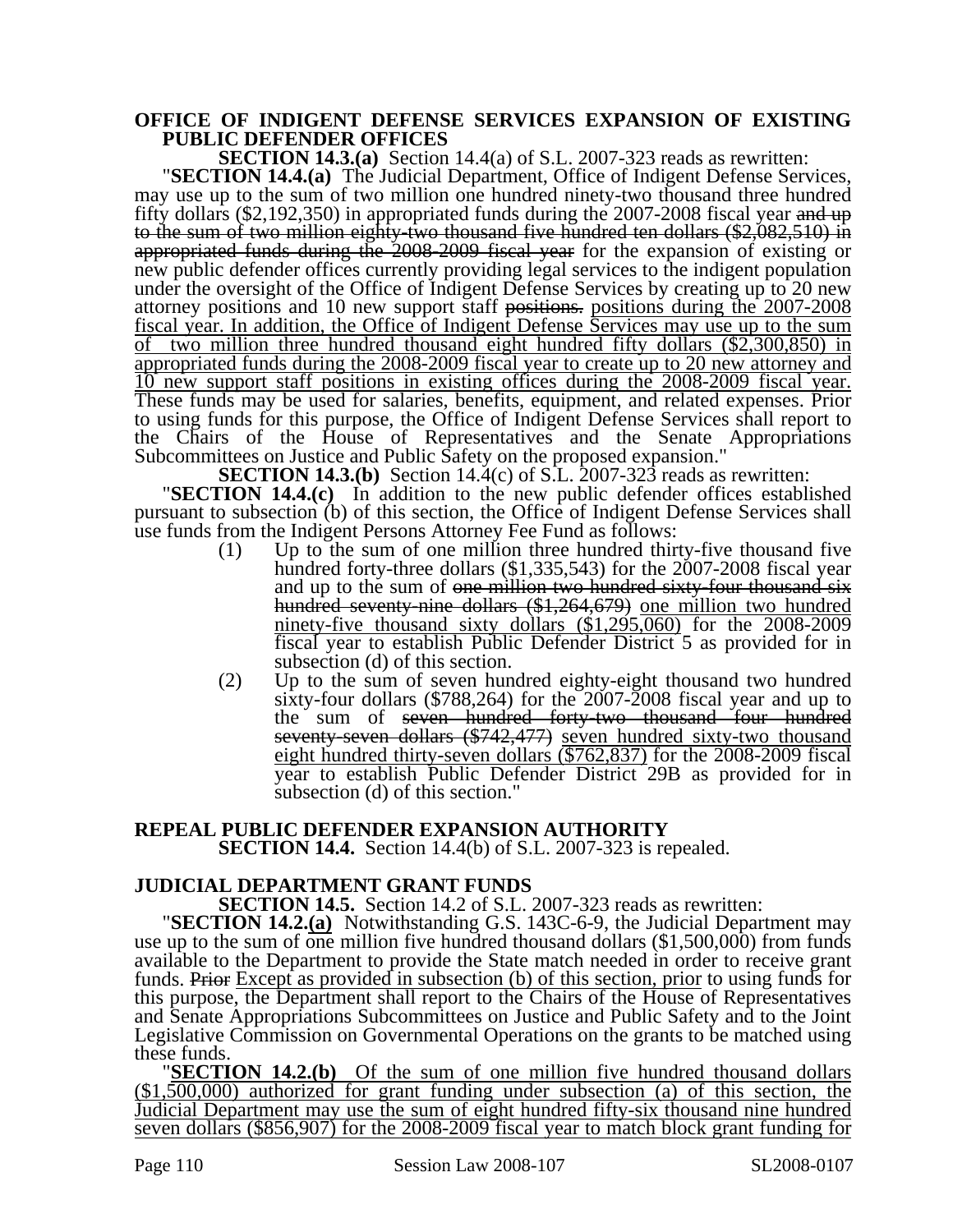24 specific projects awarded by the Governor's Crime Commission as of June 20, 2008, without providing a prior report to the Chairs of the House of Representatives and Senate Appropriations Subcommittees on Justice and Public Safety and to the Joint Legislative Commission on Governmental Operations."

#### **ADDITIONAL ASSISTANT DISTRICT ATTORNEYS**

**SECTION 14.6.** G.S. 7A-60(a1) reads as rewritten:

"(a1) The counties of the State are organized into prosecutorial districts, and each district has the counties and the number of full-time assistant district attorneys set forth in the following table: No. of Full-Time

| Prosecutorial   |                             | NO. OF LAHE LIHR<br>Asst. District            |
|-----------------|-----------------------------|-----------------------------------------------|
| District        | Counties                    | Attorneys                                     |
| 1               | Camden, Chowan, Currituck,  | 11                                            |
|                 | Dare, Gates, Pasquotank,    |                                               |
|                 | Perquimans                  |                                               |
| $\overline{2}$  | Beaufort, Hyde, Martin,     | 78                                            |
|                 | Tyrrell, Washington         |                                               |
| 3A              | Pitt                        | 11                                            |
| 3B              | Carteret, Craven, Pamlico   | 12                                            |
| 4               | Duplin, Jones, Onslow,      | 18                                            |
|                 | Sampson                     |                                               |
| 5               | New Hanover, Pender         |                                               |
| 6A              | Halifax                     | $\frac{17}{5}$                                |
| 6B              | Bertie, Hertford,           | 6                                             |
|                 | Northampton                 |                                               |
| 7               | Edgecombe, Nash, Wilson     | 18 19                                         |
| $8\,$           | Greene, Lenoir, Wayne       | 14                                            |
| 9               | Franklin, Granville,        | 12                                            |
|                 | Vance, Warren               |                                               |
| <b>9A</b>       | Person, Caswell             | 56                                            |
| 10              | Wake                        | 39 42                                         |
| 11              | Harnett, Johnston, Lee      | 1719                                          |
| 12              | Cumberland                  | 2223                                          |
| 13              | Bladen, Brunswick, Columbus | 13                                            |
| 14              | Durham                      | 1618                                          |
| 15A             | Alamance                    | 1011                                          |
| 15B             | Orange, Chatham             | 10                                            |
| 16A             | Scotland, Hoke              |                                               |
| 16B             | Robeson                     | $\frac{6}{13}$                                |
| 17A             | Rockingham                  |                                               |
| 17B             | Stokes, Surry               |                                               |
| 18              | Guilford                    | $rac{67}{7}$<br>$rac{78}{31}$<br>$rac{32}{2}$ |
| 19A             | Cabarrus                    | $\overline{9}$                                |
| 19B             | Montgomery, Randolph        | 9                                             |
| 19C             | Rowan                       |                                               |
| 19 <sub>D</sub> | Moore                       |                                               |
| 20A             | Anson, Richmond,            | 1112                                          |
|                 | Stanly                      |                                               |
| 20B             | Union                       |                                               |
| 21              | Forsyth                     |                                               |
| 22              | Alexander, Davidson, Davie, |                                               |
|                 | Iredell                     |                                               |
| 23              | Alleghany, Ashe, Wilkes,    | 8                                             |
|                 | Yadkin                      |                                               |
|                 |                             |                                               |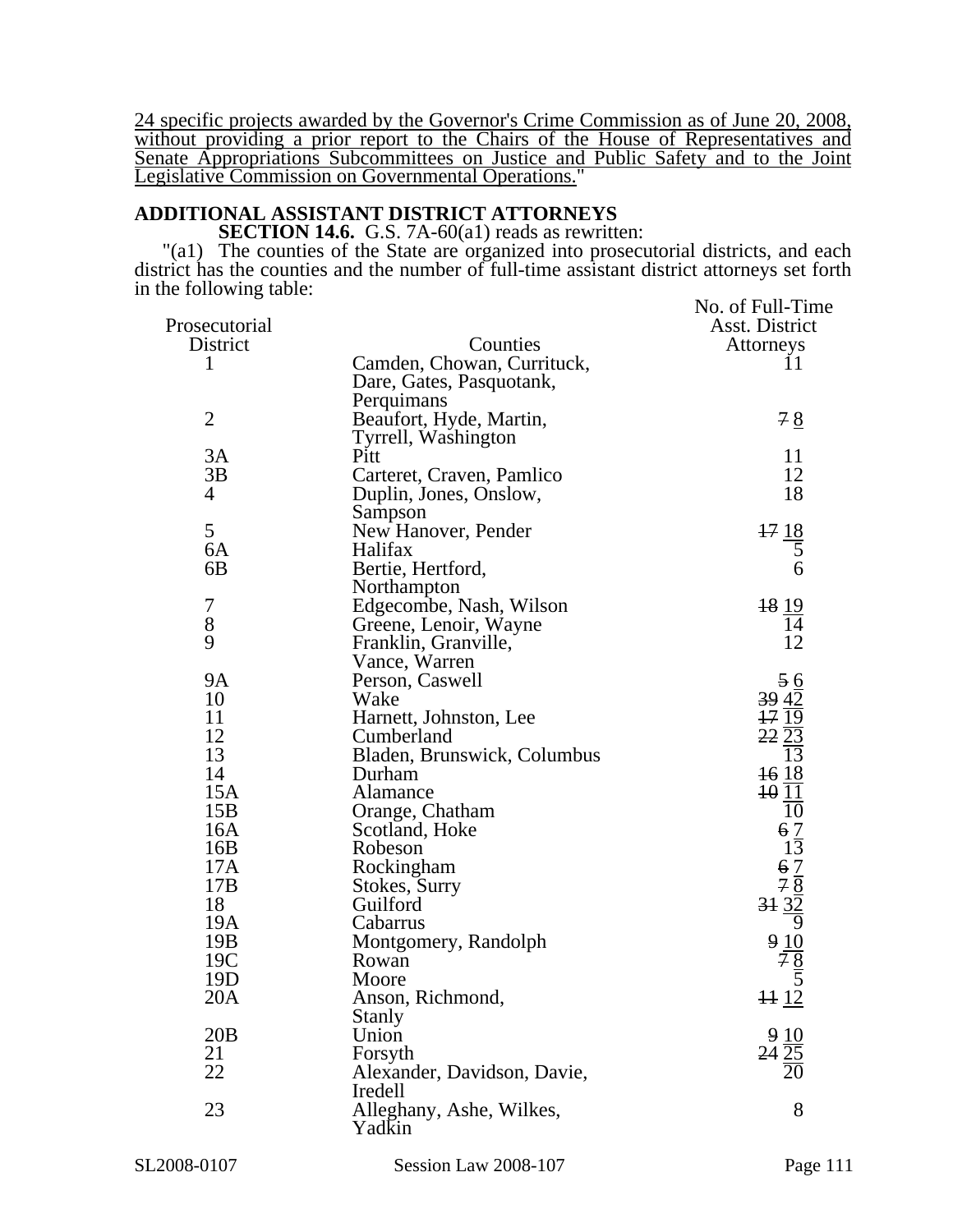| 24  | Avery, Madison, Mitchell,     |                                 |
|-----|-------------------------------|---------------------------------|
|     | Watauga, Yancey               |                                 |
| 25  | Burke, Caldwell, Catawba      |                                 |
| 26  | Mecklenburg                   | $\frac{18}{53} \frac{19}{58}$   |
| 27A | Gaston                        | $\overline{14}$ $\overline{15}$ |
| 27B | Cleveland,                    | 1011                            |
|     | Lincoln                       |                                 |
| 28  | <b>Buncombe</b>               |                                 |
| 29A | McDowell, Rutherford          | $\frac{13}{7}$                  |
| 29B | Henderson, Polk, Transylvania | 8                               |
| 30  | Cherokee, Clay, Graham,       |                                 |
|     | Haywood, Jackson, Macon,      |                                 |
|     | Swain."                       |                                 |

# **FEASIBILITY STUDY ON PROVIDING THE OFFICE OF INDIGENT DEFENSE SERVICES WITH INDIGENT CASE INFORMATION WHEN CASES ARE INITIATED**

The Office of Indigent Defense Services and the Administrative Office of the Courts shall consult on developing a statewide system to enable the Office of Indigent Defense Services to obtain information about indigent cases when counsel is first appointed and shall develop a proposal for statewide implementation of such a system. A report on this proposal shall be included in the Office of Indigent Defense Services' annual report due March 1, 2009.

### **JCPC EFFECTIVENESS STUDY**

**SECTION 14.8.(a)** The Judicial Department, through the North Carolina Sentencing and Policy Advisory Commission, shall conduct a feasibility study for measuring the effectiveness of programs that receive Juvenile Crime Prevention Council (JCPC) grant funds. All State agencies and community-based programs that receive JCPC funding shall provide data as requested by the Commission.

The Sentencing and Policy Advisory Commission shall provide an interim report on the results of the feasibility study to the Joint Legislative Corrections, Crime Control, and Juvenile Justice Oversight Committee, the Chairs of the House of Representatives and Senate Appropriations Committees and the Chairs of the House of Representatives and Senate Appropriations Subcommittees on Justice and Public Safety by December 1, 2008. The final plan for measuring the effectiveness of JCPC programs shall be provided to the Chairs of the Senate and House of Representatives Appropriations Committees and the Chairs of the Senate and House of Representatives Appropriations Subcommittees on Justice and Public Safety by May 1, 2009.

**SECTION 14.8.(b)** G.S. 143B-519 is repealed.

### **LEGAL ASSISTANCE TO HOMEOWNERS**

**SECTION 14.9.** G.S. 7A-474.3(b) reads as rewritten:

"(b) Eligible Cases. – Legal assistance shall be provided to eligible clients under this Article only in the following types of cases:

- (1) Family violence or spouse abuse;
- (2) Assistance for the disabled in obtaining federal Social Security benefits;
- (2a) Assistance for eligible clients in obtaining benefits or assistance under any federal law or program providing benefits or assistance for human trafficking victims;
- (3) Representation of eligible farmers faced with the potential of farm foreclosure;
- (4) Representation of eligible clients over the age of 60 regarding the following matters: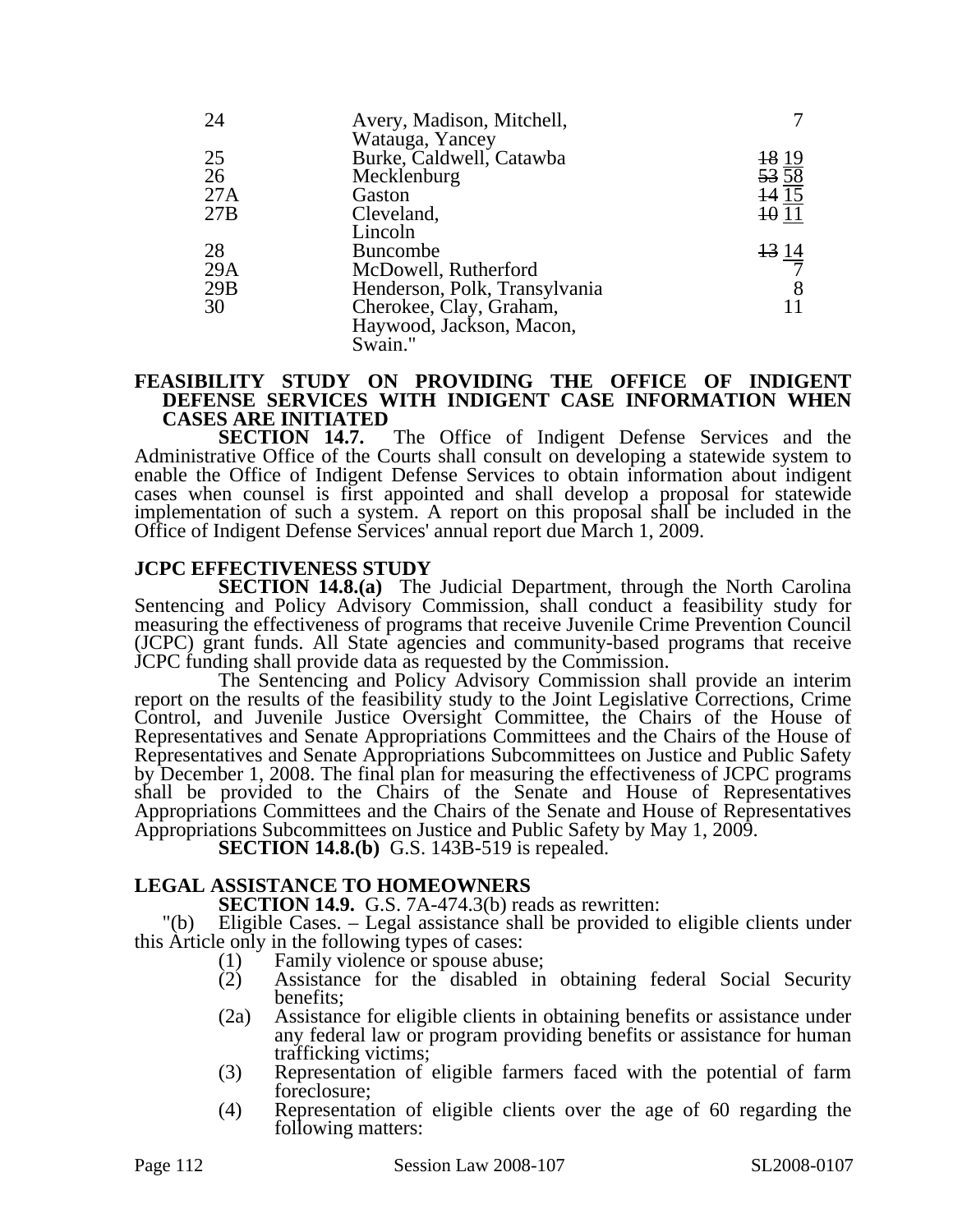- a. Wills and estates;
- b. Safe and sanitary housing;
- c. Pensions and retirement rights;
- d. Social Security and Medicare rights;
- e. Access to health care;<br>f. Food and nutrition: an
- Food and nutrition; and
	- Transportation.
- (5) Representation of eligible clients designed to enable them to obtain the necessary skills and means to obtain meaningful employment at a decent wage and reduce the public welfare rolls; and
- (6) Representation of eligible clients under the age of 21 or eligible families with legal problems affecting persons under the age of 21 regarding the following matters:
	- a. Financial support and custody of children;
	- b. Child care;
	- c. Child abuse or neglect;<br>d. Safe and sanitary housing
	- Safe and sanitary housing;
	- e. Food and nutrition; and<br>f. Access to health care.
	- Access to health care.
- (7) Legal assistance to consumers in cases involving predatory mortgage lending, mortgage broker and loan services abuses, foreclosure defense, and other legal issues that relate to helping consumers avoid foreclosure and home loss."

### **ADDITIONAL DISTRICT COURT JUDGES**

**SECTION 14.13.(a)** G.S. 7A-133(a) reads as rewritten:

"(a) Each district court district shall have the numbers of judges as set forth in the following table:

| District       | Judges               | County                                                                     |
|----------------|----------------------|----------------------------------------------------------------------------|
| 1              | 5                    | Camden<br>Chowan<br>Currituck<br>Dare<br>Gates<br>Pasquotank<br>Perquimans |
| $\overline{2}$ | $\overline{4}$       | Martin<br><b>Beaufort</b><br><b>Tyrrell</b><br>Hyde<br>Washington          |
| 3A             |                      | Pitt                                                                       |
| 3B             | $\frac{5}{6}$        | Craven<br>Pamlico<br>Carteret                                              |
| $\overline{4}$ | 8                    | Sampson<br>Duplin<br>Jones<br>Onslow                                       |
| 5              | 9                    | New Hanover<br>Pender                                                      |
| 6A             | 3                    | Halifax                                                                    |
| SL2008-0107    | Session Law 2008-107 | Page 113                                                                   |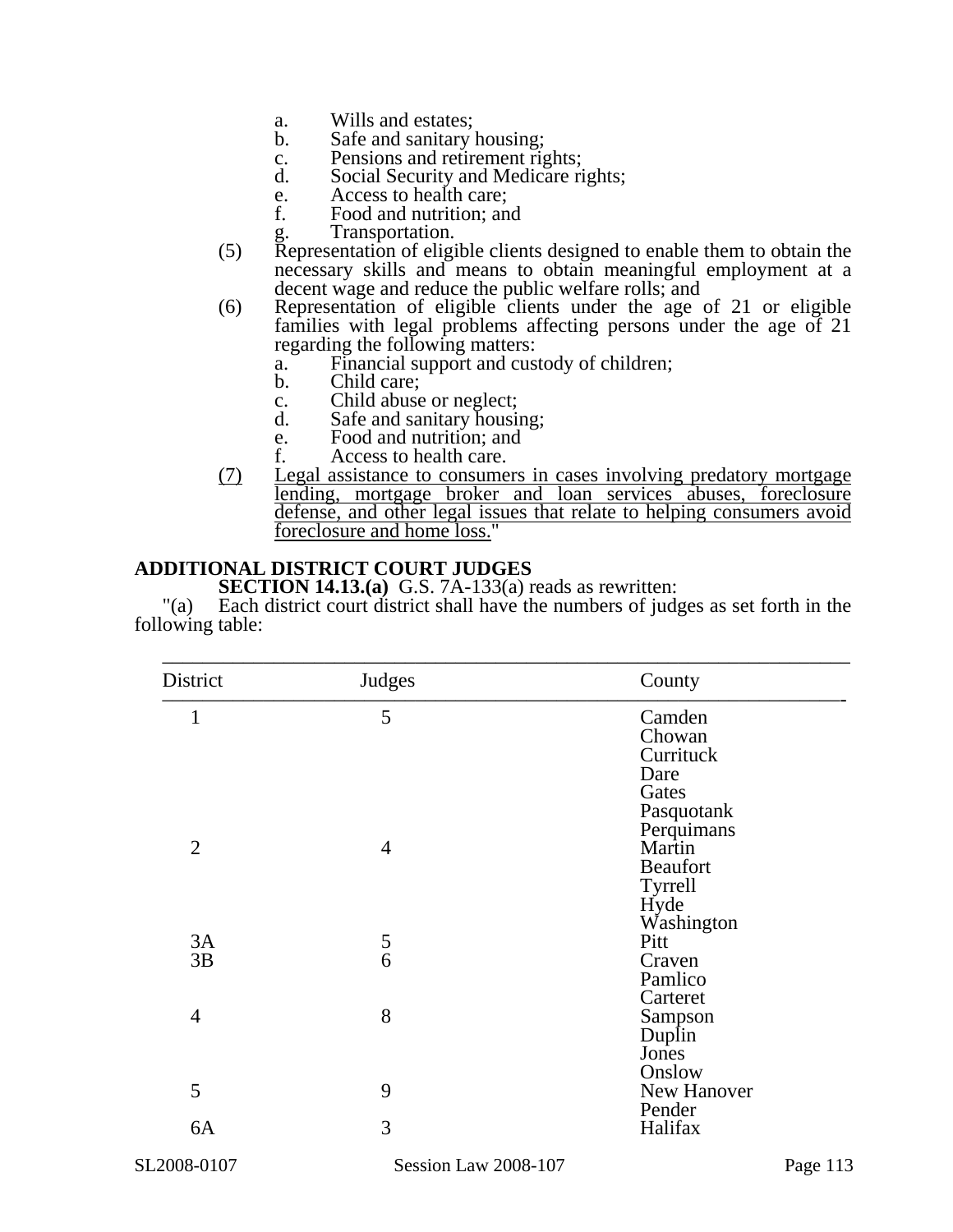| 6 <sub>B</sub>  | 3                                          | Northampton<br>Bertie                |
|-----------------|--------------------------------------------|--------------------------------------|
|                 | 7                                          | Hertford                             |
| 7               |                                            | Nash<br>Edgecombe                    |
|                 |                                            | Wilson                               |
| 8               | 6                                          | Wayne                                |
|                 |                                            | Greene                               |
|                 |                                            | Lenoir                               |
| 9               | $\overline{4}$                             | Granville                            |
|                 |                                            | (part of Vance                       |
|                 |                                            | see subsection (b))                  |
|                 |                                            | Franklin                             |
| <b>9A</b>       | $\overline{2}$                             | Person                               |
|                 | $\overline{2}$                             | Caswell                              |
| 9 <sub>B</sub>  |                                            | Warren                               |
|                 |                                            | (part of Vance see<br>subsection(b)) |
| 10              | <del>18</del> 19                           | Wake                                 |
| 11              | $\overline{10}$ $\overline{11}$            | Harnett                              |
|                 |                                            | Johnston                             |
|                 |                                            | Lee                                  |
| 12              | 10                                         | Cumberland                           |
| 13              | 6                                          | Bladen                               |
|                 |                                            | <b>Brunswick</b>                     |
|                 |                                            | Columbus                             |
| 14              |                                            | Durham                               |
| 15A             | $\begin{array}{c} 7 \\ 4 \\ 5 \end{array}$ | Alamance                             |
| 15B             |                                            | Orange<br>Chatham                    |
| 16A             | 3                                          | Scotland                             |
|                 |                                            | Hoke                                 |
| 16B             |                                            | Robeson                              |
| 17A             | $\frac{5}{3}$                              | Rockingham                           |
| 17B             |                                            | <b>Stokes</b>                        |
|                 |                                            | Surry                                |
| 18              | 14                                         | Guilford                             |
| 19A             | $\overline{\mathcal{A}}$                   | Cabarrus                             |
| 19 <sub>B</sub> | $\overline{7}$                             | Montgomery                           |
|                 |                                            | Moore                                |
| 19C             |                                            | Randolph<br>Rowan <sup>®</sup>       |
| 20A             | $\frac{5}{4}$                              | <b>Stanly</b>                        |
|                 |                                            | Anson                                |
|                 |                                            | Richmond                             |
| 20B             | $\mathbf{1}$                               | (part of Union                       |
|                 |                                            | see subsection(b))                   |
| 20C             | $\overline{2}$                             | (part of Union                       |
|                 |                                            | see subsection(b))                   |
| 20D             | $\mathbf{1}$                               | Union                                |
| 21<br>22A       | 10<br>5                                    | Forsyth<br>Alexander                 |
|                 |                                            | Iredell                              |
| 22B             | 6                                          | Davidson                             |
|                 |                                            | Davie                                |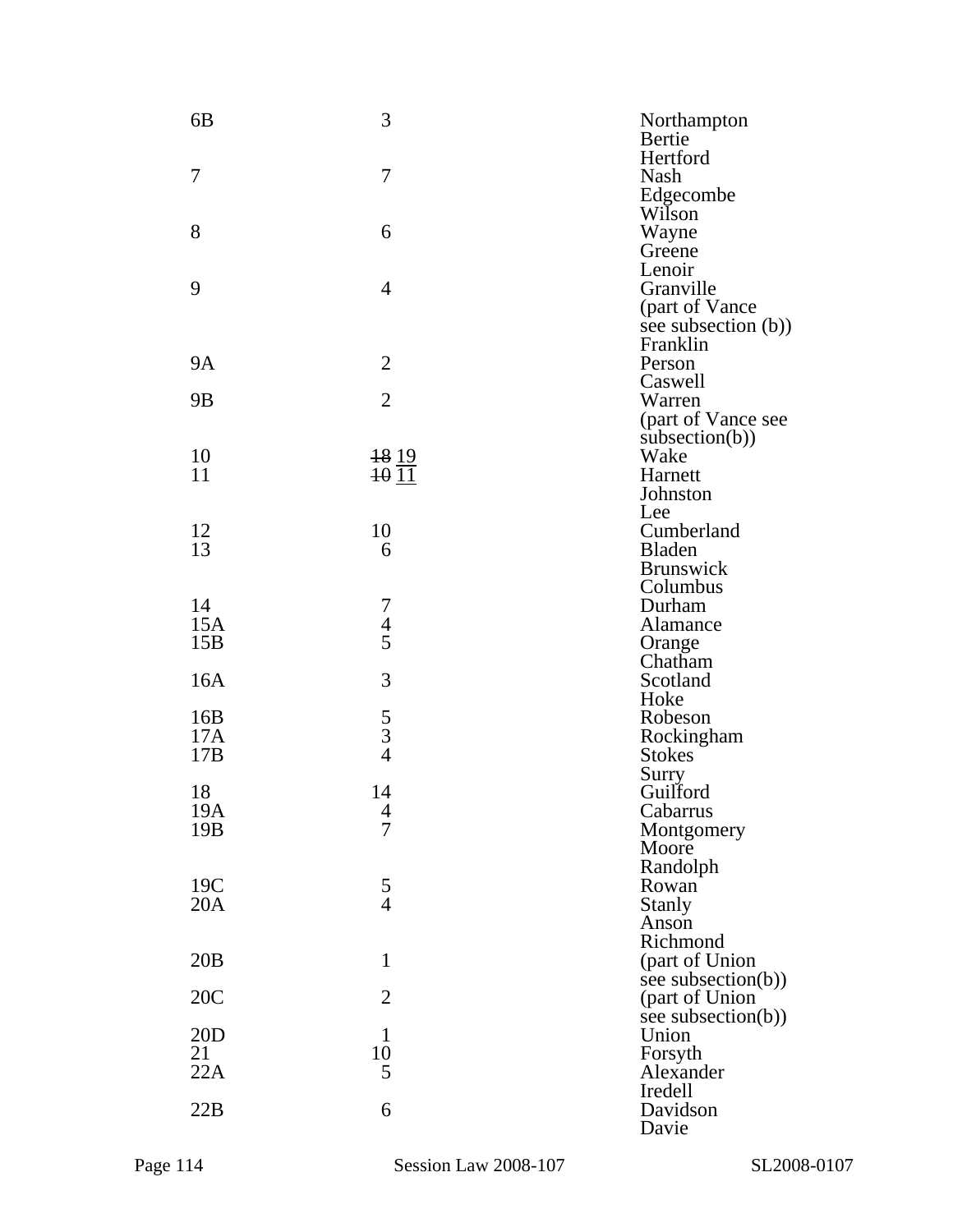| 23  | $\overline{4}$                | Alleghany<br>Ashe<br>Wilkes |
|-----|-------------------------------|-----------------------------|
| 24  | $\overline{4}$                | Yadkin<br>Avery             |
|     |                               | Madison<br>Mitchell         |
|     |                               | Watauga                     |
|     |                               | Yancey                      |
| 25  | 9                             | <b>Burke</b>                |
|     |                               | Caldwell                    |
| 26  |                               | Catawba                     |
| 27A | $\frac{20}{7}$ $\frac{21}{5}$ | Mecklenburg<br>Gaston       |
| 27B |                               | Cleveland                   |
|     |                               | Lincoln                     |
| 28  |                               | <b>Buncombe</b>             |
| 29A | $\frac{7}{3}$                 | McDowell                    |
|     |                               | Rutherford                  |
| 29B | $\overline{4}$                | Henderson                   |
|     |                               | Polk                        |
|     |                               | Transylvania                |
| 30  | 6                             | Cherokee                    |
|     |                               | Clay                        |
|     |                               | Graham                      |
|     |                               | Haywood                     |
|     |                               | Jackson                     |
|     |                               | Macon                       |
|     |                               | Swain."                     |

**SECTION 14.13.(b)** The Governor shall appoint the additional district court judges for Districts 10, 11, and 26 authorized by subsection (a) of this section, and those judges' successors shall be elected in the 2010 election for four-year terms commencing January 1, 2011.

**SECTION 14.13.(c)** As to District 11, subsection (a) of this section becomes effective January 15, 2009, or 15 days after preclearance under section 5 of the Voting Rights Act of 1965, whichever is later. The remainder of this section becomes effective January 15, 2009.

#### **PROBATION OFFICER ACCESS TO AUTOMATED COURT INFORMATION SYSTEM**

**SECTION 14.15.** The Administrative Office of the Courts shall use up to the sum of one hundred thousand dollars (\$100,000) from the Court Information Technology Fund established in G.S. 7A-343.2 to develop an interface between the case management functions of the Offender Population Unified System (OPUS) of the Department of Correction and the Automated Court Information System, in order to provide probation parole officers with access to the most recent information on arrests and pending charges against probationers.

### **PART XV. DEPARTMENT OF JUSTICE**

# **USE OF GRANT FUNDS OR OTHER RECEIPT FUNDS FOR REPLACEMENT LABORATORY EQUIPMENT AND FORENSIC FIREARMS ANALYST START-UP COSTS**<br>**SECTION 15.2.** The Department of Justice is authorized to use up to one

hundred forty thousand dollars (\$1<sup>40,000)</sup> of grant funding or other receipt funds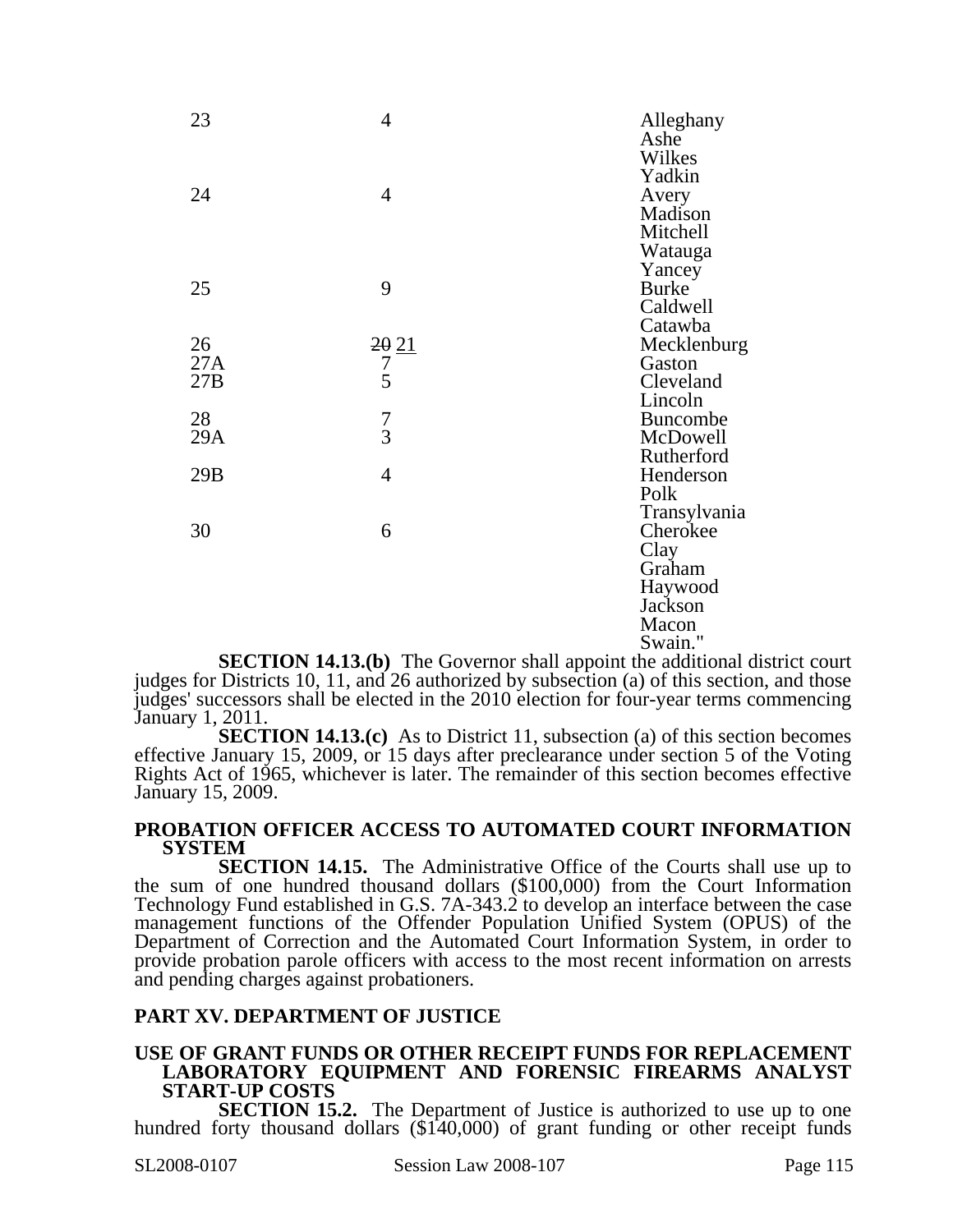available to purchase replacement laboratory equipment and for start-up costs associated with the forensic firearms analyst positions approved in this act. Notwithstanding Section 15.3 of S.L. 2007-323, the Department is not required to seek prior approval to use these funds for the purposes described in this section.

#### **PART XVI. DEPARTMENT OF JUVENILE JUSTICE AND DELINQUENCY PREVENTION**

**JCPC GRANT REPORTING AND CERTIFICATION**<br>**SECTION 16.1.(a)** Section 18.2(a) of S.L. 2007-323 reads as rewritten:

**SECTION 18.2. (a)** On or before April 1 October 1 of each year, the Department of Juvenile Justice and Delinquency Prevention shall submit to the Joint Legislative Commission on Governmental Operations and the Appropriations Committees of the Senate and House of Representatives a list of the recipients of the grants awarded, or preapproved for award, from funds appropriated to the Department for local Juvenile Crime Prevention Council grants. The list shall include for each recipient grants, including:

- 
- $\frac{(1)}{(2)}$  the The amount of the grant awarded, <u>awarded.</u><br> $\frac{(2)}{(2)}$  the The membership of the local committee on the The membership of the local committee or council administering the award funds on the local level, and level.
- $\frac{(3)}{(4)}$  The type of program funded.<br>  $\frac{(4)}{(4)}$  a A short description of the
- $\overline{a}$  A short description of the local services, programs, or projects that will receive funds. funds.
- (5) The list shall also identify Identification of any programs that received grant funds at one time but for which funding has been eliminated by the Department of Juvenile Justice and Delinquency Prevention. Department.
- (6) The number of at-risk, diverted, and adjudicated juveniles served by county.
- (7) The Department's actions to ensure that county JCPC's prioritize funding for dispositions of intermediate and community-level sanctions for court-adjudicated juveniles under minimum standards adopted by the Department.
- $(8)$  The total cost for each funded program, including the cost per juvenile and the essential elements of the program.

A written copy of the list and other information regarding the projects shall also be sent to the Fiscal Research Division of the General Assembly.

**SECTION 16.1.(b)** Section 18.2(d) of S.L. 2007-323 is repealed.

### **SUPPORT OUR STUDENTS (SOS) GRANT ELIGIBILITY**

**SECTION 16.2.** G.S. 143B-152.4(a) reads as rewritten:

- "(a) A Any of the following may apply for a grant:
	- $(1)$  A community- or neighborhood-based 501(c)(3) entity or a consortium consisting of one or more local 501(c)(3) entities and one or more local school administrative units may apply for a grant.entity.
	- (2) A community-based, public or private nonprofit, tax exempt organization.
	- $\frac{(3)}{(4)}$  A school system.<br>A local governme
	- A local government agency."

### **JUVENILE CRIME PREVENTION COUNCILS (JCPC) FORMULA REVISION**

**SECTION 16.3.** The Department of Juvenile Justice and Delinquency Prevention, the NC Juvenile Services Association, and the Community Alternatives for Youth, in consultation with the Fiscal Research Division, shall develop and propose a revision to the county allocation formula for Juvenile Crime Prevention Councils. The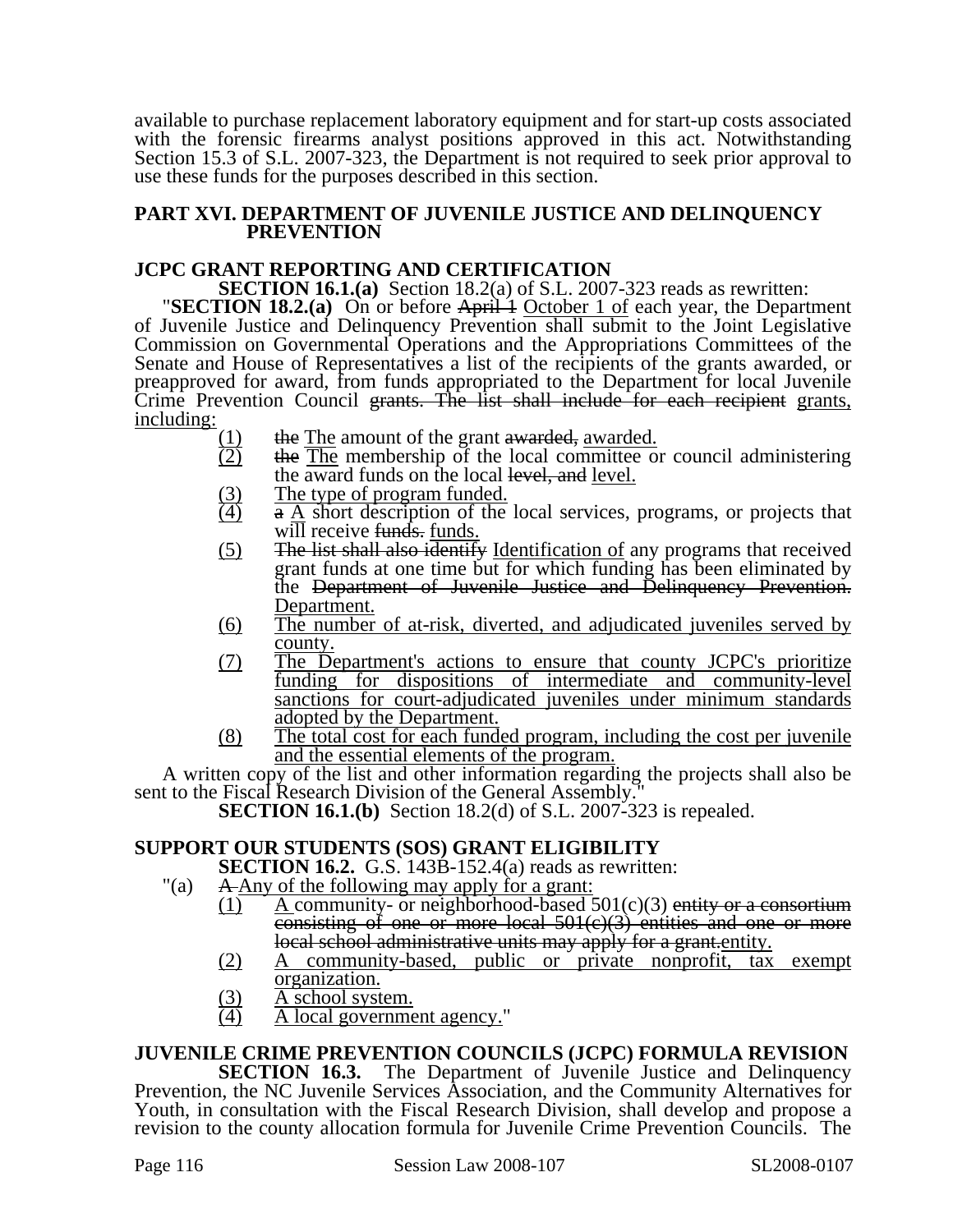Department shall report the recommendations to the Joint Legislative Corrections, Crime Control, and Juvenile Justice Oversight Committee, the Chairs of the House of Representatives and Senate Appropriations Committees and the Chairs of the Subcommittees on Justice and Public Safety of the House of Representatives and Senate Appropriations Committees by December 1, 2008.

# **STATE FUNDS MAY BE USED AS FEDERAL MATCHING FUNDS<br>SECTION 16.4.** Section 18.5 of S.L. 2007-323 reads as rewritten:

"SECTION 18.5. Funds appropriated in this act from the General Fund to the Department of Juvenile Justice and Delinquency Prevention for the 2007-2008 fiscal year 2008-2009 fiscal year may be used as matching funds for the Juvenile Accountability Incentive Block Grants. If North Carolina receives Juvenile Accountability Incentive Block Grants, or a notice of funds to be awarded, the Office of State Budget and Management and the Governor's Crime Commission shall consult with the Department of Juvenile Justice and Delinquency Prevention regarding the criteria for awarding federal funds. The Office of State Budget and Management, the Governor's Crime Commission, and the Department of Juvenile Justice and Delinquency Prevention shall report to the Appropriations Committees of the House of Representatives and Senate and the Joint Legislative Commission on Governmental Operations prior to allocation of the federal funds. The report shall identify the amount of funds to be received for the 2007-2008 fiscal year, 2008-2009 fiscal year, the amount of funds anticipated for the 2008-2009 fiscal year,2009-2010 fiscal year, and the allocation of funds by program and purpose."

#### **PART XVII. DEPARTMENT OF CORRECTION**

#### **TEMPORARY HOUSING FUNDS**

**SECTION 17.1.(a)** The Department of Correction may use funds available during the 2008-2009 fiscal year to secure appropriate temporary housing for offenders on post-release supervision, probation, or parole who do not have a viable residence plan and are at risk of being homeless. The Department may use available funds to secure housing for post-release supervisees, probationers, and parolees in a transitional housing shelter, halfway house, or other community-based residential facility that provides housing for offenders. The Department shall not expend funds to secure housing for post-release supervisees, probationers, and parolees in a hotel, motel, nursing home, adult care facility, group home containing the physically or developmentally disabled, or residential facility where minors are housed.

**SECTION 17.1.(b)** The Department may not use available funds as authorized by this section to provide housing for any offender for a continuous period exceeding 30 days.

**SECTION 17.1.(c)** The Department of Correction shall evaluate the most effective means to provide temporary housing for offenders on post-release supervision, probation, or parole who do not have a viable residence plan and are at risk of being homeless. The evaluation shall include a review of practices in other states, an evaluation of the feasibility of contracting with community-based facilities to provide housing, and an assessment of the feasibility of establishing a central facility or facilities to house offenders on post-release supervision, probation, or parole. The Department shall report its findings to the Joint Legislative Corrections, Crime Control, and Juvenile Justice Oversight Committee by January 1, 2009.

**FEDERAL GRANT MATCHING FUNDS**<br>**SECTION 17.2.** Section 17.12 of S.L. 2007-323 reads as rewritten:

**SECTION 17.12.** Notwithstanding the provisions of G.S. 143C-6-9, the Department of Correction may use up to the sum of one million two hundred thousand dollars (\$1,200,000) during the 2007-2008 fiscal year and up to the sum of one million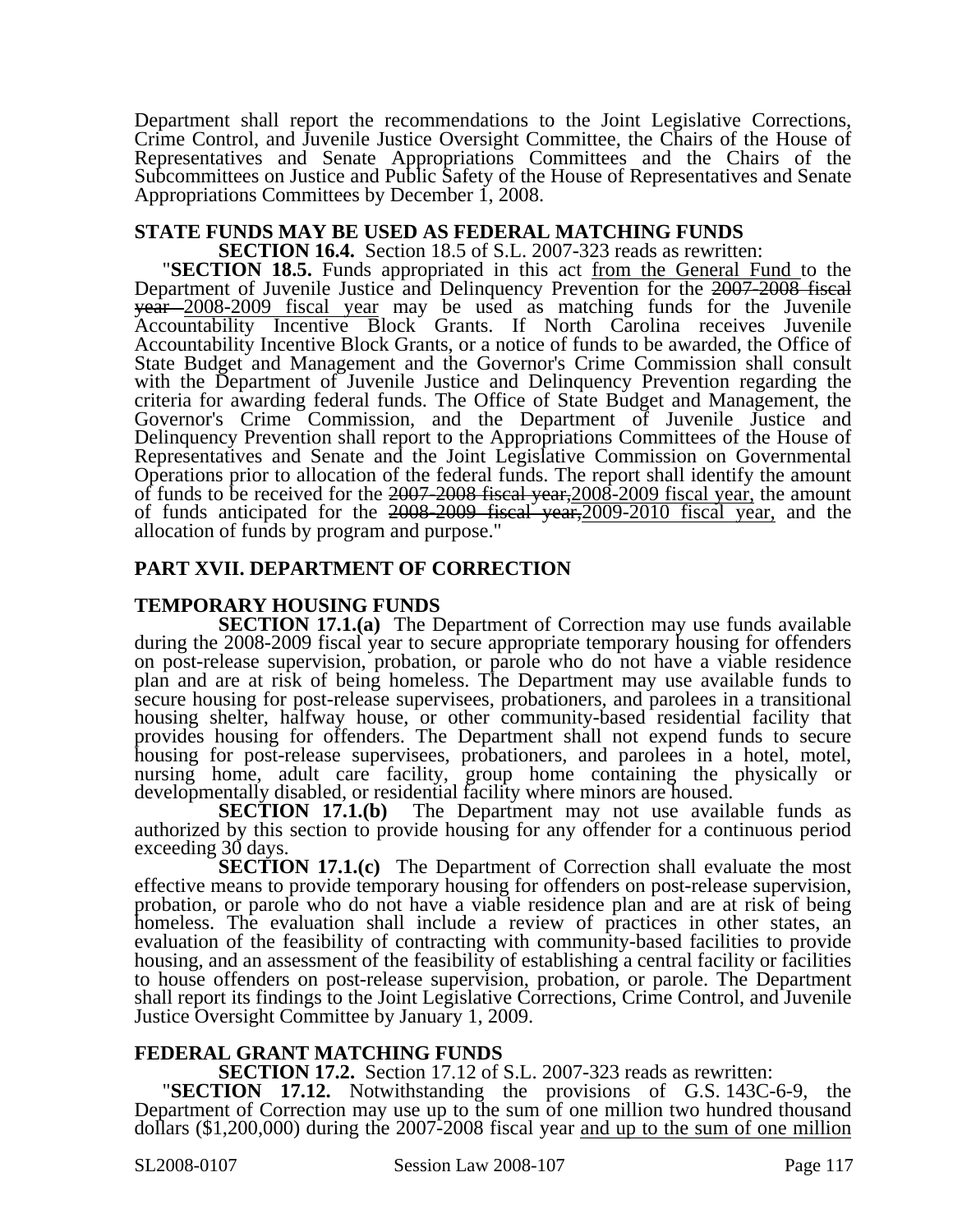five hundred thousand dollars (\$1,500,000) during the 2008-2009 fiscal year from funds available to the Department to provide the State match needed in order to receive federal grant funds. Prior to using funds for this purpose, the Department shall report to the Chairs of the House of Representatives and Senate Appropriations Subcommittees on Justice and Public Safety and the Joint Legislative Commission on Governmental Operations on the grants to be matched using these funds."

#### **RESERVE FUND FOR PROBATION AND PAROLE STAFFING AND RESOURCES**

**SECTION 17.3.** Of the funds appropriated in this act to the Department of Correction, a reserve fund of two million five hundred thousand dollars (\$2,500,000) is established in the Office of State Budget and Management to address critical staffing and resource needs in Probation and Parole Field Services, Department of Correction. The designation of these funds is pending the outcome of a National Institute of Corrections review. The sum of five hundred thousand dollars (\$500,000) in nonrecurring funds in the reserve shall not revert at the end of the fiscal year but shall remain available to the Department for the purposes identified in the NIC review.

Prior to using any funds from the reserve authorized by this section, the Department of Correction shall consult with the Joint Legislative Commission on Governmental Operations, the Joint Legislative Corrections, Crime Control, and Juvenile Justice Oversight Committee, and the Chairs of the House of Representatives and Senate Appropriations Subcommittees on Justice and Public Safety on the proposed use of the funds and the reasons for the proposal. The consultation shall include a report on the Department's proposed policies and procedures for maximizing the efficiency of the probation violation staffing process.

**REPORT ON PROBATION AND PAROLE CASELOADS**<br>**SECTION 17.4.** Section 17.16 of S.L. 2007-323 reads as rewritten:

**SECTION 17.16.(a)** The Department of Correction shall report by March 1 of each year to the Chairs of the House of Representatives and Senate Appropriations Subcommittees on Justice and Public Safety and the Joint Legislative Corrections, Crime Control, and Juvenile Justice Oversight Committee on caseload averages for probation and parole officers. The report shall include:

- (1) Data on current caseload averages for Probation Parole Officer I, Probation Parole Officer II, and Probation Parole Officer III positions; III, and Chief Probation Parole Officer positions;
- (2) An analysis of the optimal caseloads for these officer classifications;<br>(3) An assessment of the role of surveillance officers;
- (3) An assessment of the role of surveillance officers;<br>(4) The number and role of paraprofessionals in
- The number and role of paraprofessionals in supervising low-risk caseloads;
- (5) An update on the Department's implementation of the recommendations contained in the National Institute of Correction study conducted on the Division of Community Corrections in 2004;
- (6) The selection of a risk assessment and the resulting distribution of offenders among risk levels; The process of assigning offenders to an appropriate supervision level based on a risk assessment and an examination of other existing resources for assessment and case planning, including the Sentencing Services Program in the Office of Indigent Defense Services, and the range of screening and assessment services provided by the Division of Mental Health, Developmental Disability, and Substance Abuse Services in the Department of Health and Human Services; and
- (7) Any position reallocations in the previous 12 months, and the reasons for and fiscal impact of those reallocations.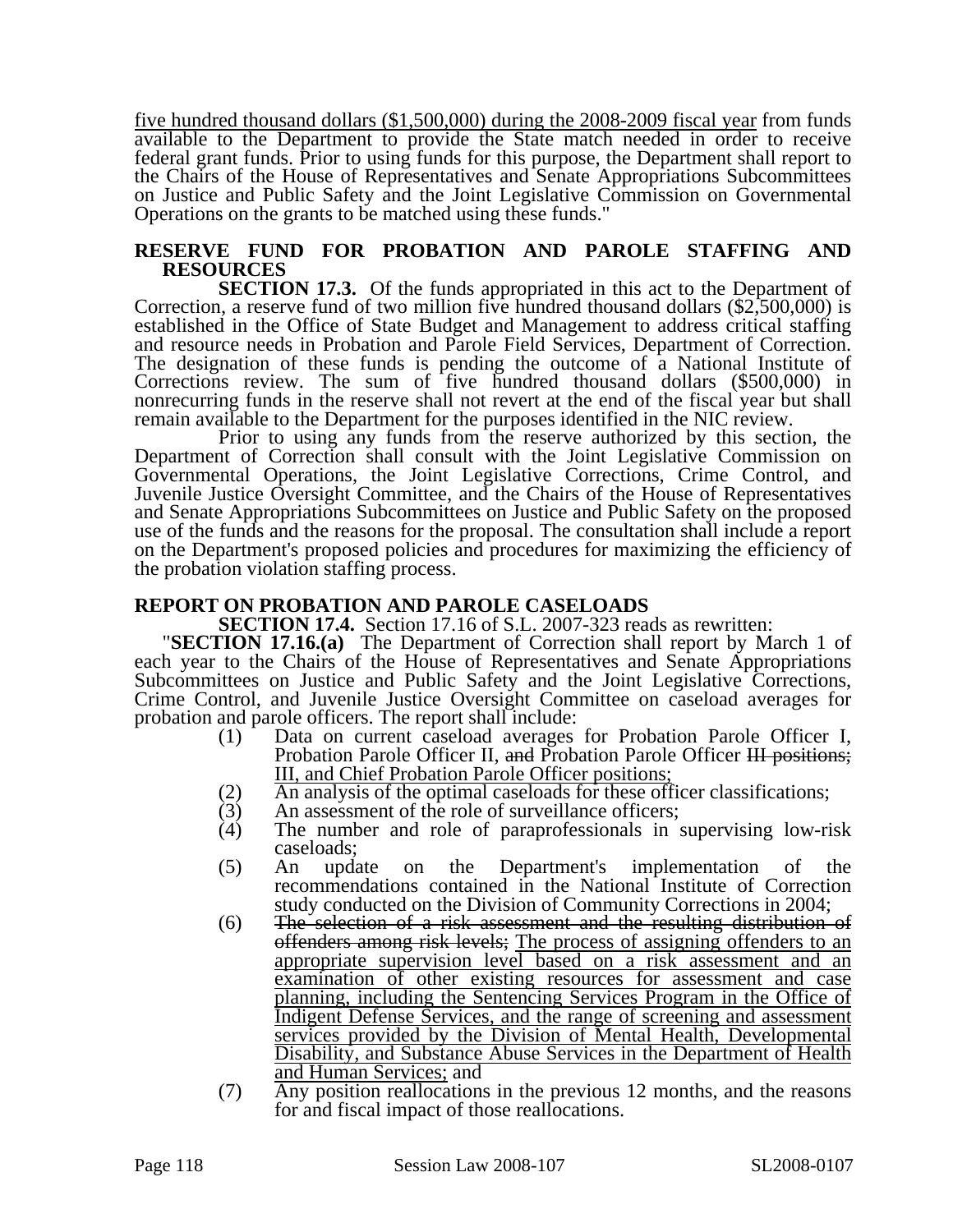"**SECTION 17.16.(b)** The Department of Correction shall conduct a study of probation/parole officer workload at least biannually. The study shall include analysis of the type of offenders supervised, the distribution of the probation/parole officers' time by type of activity, the caseload carried by the officers, and comparisons to practices in other states. The study shall be used to determine whether the caseload goals established by the Structured Sentencing Act are still appropriate, based on the nature of the

offenders supervised and the time required to supervise those offenders. "**SECTION 17.16.(c)** The Department of Correction shall report the results of the study and recommendations for any adjustments to caseload goals to the House of Representatives and Senate Appropriations Subcommittees on Justice and Public Safety

by January 1, 2009. "**SECTION 17.16.(d)** The Office of State Personnel, in conjunction with the Department of Correction, shall conduct a compensation study of probation parole officers, including the identification and assessment of relevant labor market comparisons for which:<br> $\frac{(1)}{(2)}$  The jo<br>The ed

- The job duties are similar;
- $\overline{22}$  The education and experience requirements are similar; and  $\overline{3}$  The labor markets are representative of markets that typical
- The labor markets are representative of markets that typically seek to draw qualified applicants from similar backgrounds.

The Office of State Personnel shall report the results of the study and recommendations for any adjustments to the House of Representatives and Senate Appropriations Subcommittees on Justice and Public Safety by March 1, 2009."

#### **CRIMINAL JUSTICE PARTNERSHIP/NOTIFICATION OF AMOUNT OF FORMULA FUNDING/SCHEDULE FOR APPLICATION TO RECEIVE REALLOCATION OF UNOBLIGATED FUNDS**

**SECTION 17.7.(a)** G.S. 143B-273.15 reads as rewritten: "**§ 143B-273.15. Funding formula.** 

(a) To determine the grant amount for which a county or counties may apply, the granting authority shall apply the following formula:

- (1) Twenty-five percent (25%) based on a fixed equal dollar amount for each county;
- (2) Fifty percent (50%) based on the county share of the State population; and
- (3) Twenty-five percent (25%) based on the intermediate punishment entry rate for the county, using the total of the three most recent years of data available divided by the average county population for that same period.

The sum of the amounts in subdivisions  $(1)$ ,  $(2)$ , and  $(3)$  is the total amount of the funding that a county may apply for under this subsection.

Grants to participating counties are for a period of one fiscal year with unobligated funds being returned to the Account at the end of the grant period. Funds are provided to participating counties on a reimbursement basis unless a county documents a need for an advance of grant funds. The data used for this funding formula shall be updated at least once every three years.

(b) Each year that the Department of Correction updates the data for the funding formula pursuant to subsection (a) of this section, the Department of Correction shall send a written notification by January 15 to each program participating in the State-County Criminal Justice Partnership of the amount of the grant that the program will receive pursuant to the revised formula for the fiscal year beginning July 1 of that year subject to funds being appropriated by the General Assembly."

**SECTION 17.7.(b)** Article 6A of Chapter 143B of the General Statutes is amended by adding the following:

#### "**§ 143B-273.15A. Reallocation of unspent or unclaimed funds.**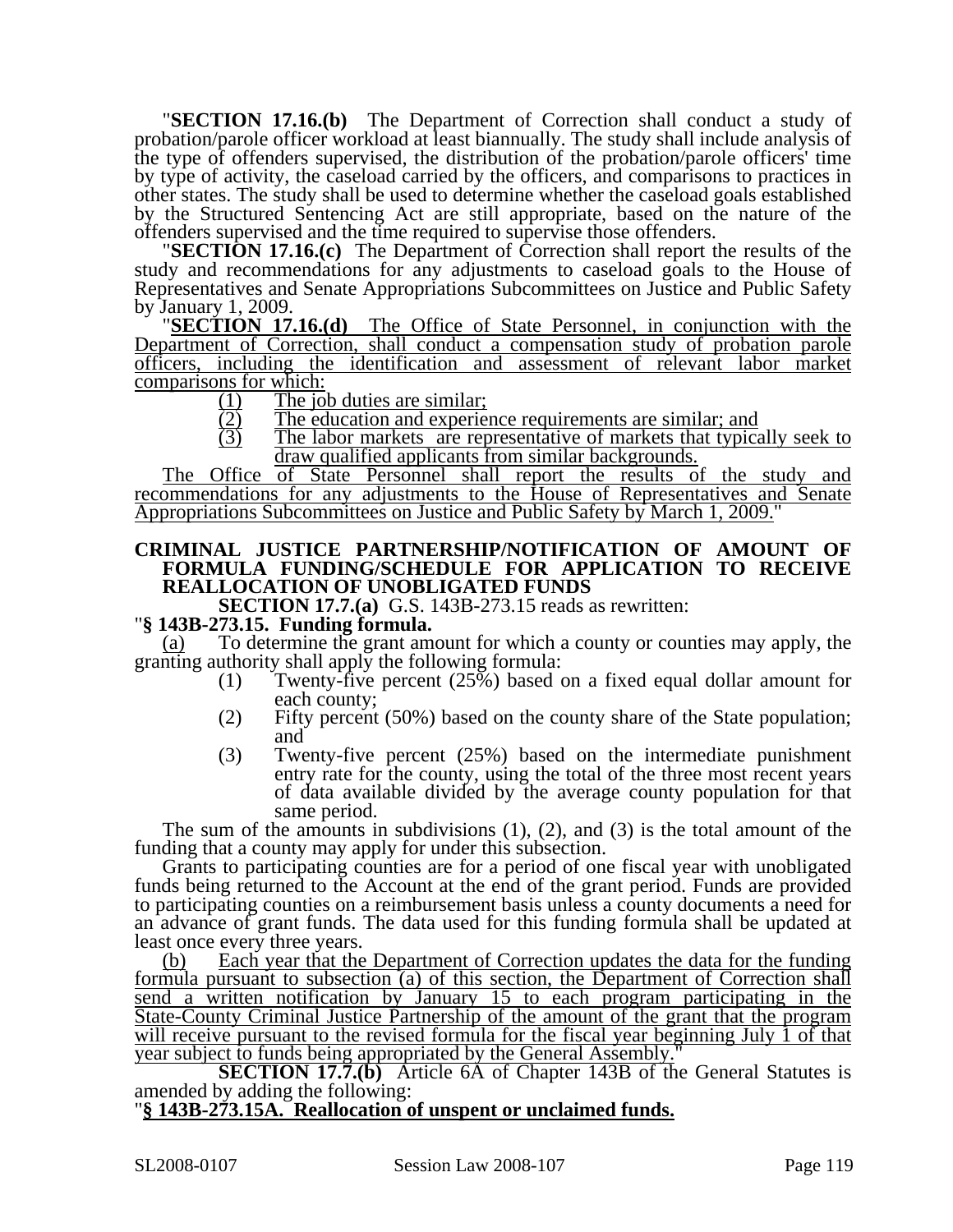Notwithstanding the provisions of G.S. 143B-273.15 specifying that grants to participating counties are for the full fiscal year and that unobligated funds are returned to the State-County Criminal Justice Partnership Account at the end of the grant period, the Department of Correction may reallocate unspent or unclaimed funds distributed to counties participating in the State-County Criminal Justice Partnership in an effort to maintain the level of services realized in previous fiscal years. A program may apply for a grant from the reallocated funds at least semiannually beginning July 1 of each year."

### **PART XVIII. DEPARTMENT OF CRIME CONTROL AND PUBLIC SAFETY**

#### **GOVERNOR'S CRIME COMMISSION STUDY/EXPAND JUVENILE JURISDICTION**

**SECTION 18.1.(a)** The Governor's Crime Commission and its adjunct committees shall study the legal, systematic, and organizational impact of expanding the jurisdiction of the Department of Juvenile Justice and Delinquency Prevention to include persons 16 and 17 years of age who commit crimes or infractions under State law or under an ordinance of local government. In particular, the Commission shall perform the following functions regarding the proposed expansion of the jurisdiction of the Department of Juvenile Justice and Delinquency Prevention to include 16- and 17-year-olds who commit crimes or infractions under State or local law:

- (1) Identify the costs to the State court system and State and local law enforcement.
- (2) Review the relevant State laws that should be conformed or amended, including, but not limited to, the motor vehicle and criminal laws, the laws regarding expunction of criminal records, and other juvenile laws.
- (3) Review the experience of any other states which have within recent years expanded the juvenile justice jurisdiction to 16- and 17-year-olds.
- (4) Identify the practical issues for the Department of Juvenile Justice and Delinquency Prevention to implement best practices for programs and facilities that would meet the unique needs of the older youth under the proposal without adversely affecting the existing departmental programming.
- (5) Review the relevant State laws on sharing of juvenile information with other State departments and agencies.
- (6) Create a specific plan of the actions that are necessary to implement the expansion of the jurisdiction of the Department of Juvenile Justice and Delinquency Prevention.
- (7) Determine the total cost of expanding the jurisdiction of the Department of Juvenile Justice and Delinquency Prevention.
- (8) Conduct a cost benefit analysis of expanding the jurisdiction of the Department of Juvenile Justice and Delinquency Prevention with specific information on possible future fiscal savings anywhere within State government as a result of expenditures necessary to implement the expansion.
- (9) Determine whether federal or other funds are available to aid in the transition and expansion, or both, of the age of juvenile jurisdiction to 16- and 17-year-olds.

**SECTION 18.1.(b)** The Commission may contract with an independent group or groups for the oversight and management of this study project, a service needs study, and a courts study, and to periodically report those findings to the Commission.

**SECTION 18.1.(c)** The Department of Juvenile Justice and Delinquency Prevention and all other departments, agencies, institutions, or officers of the State or any political subdivision of the State, shall cooperate with the Commission in this study, shall provide the Commission with any requested facilities, data, or other assistance,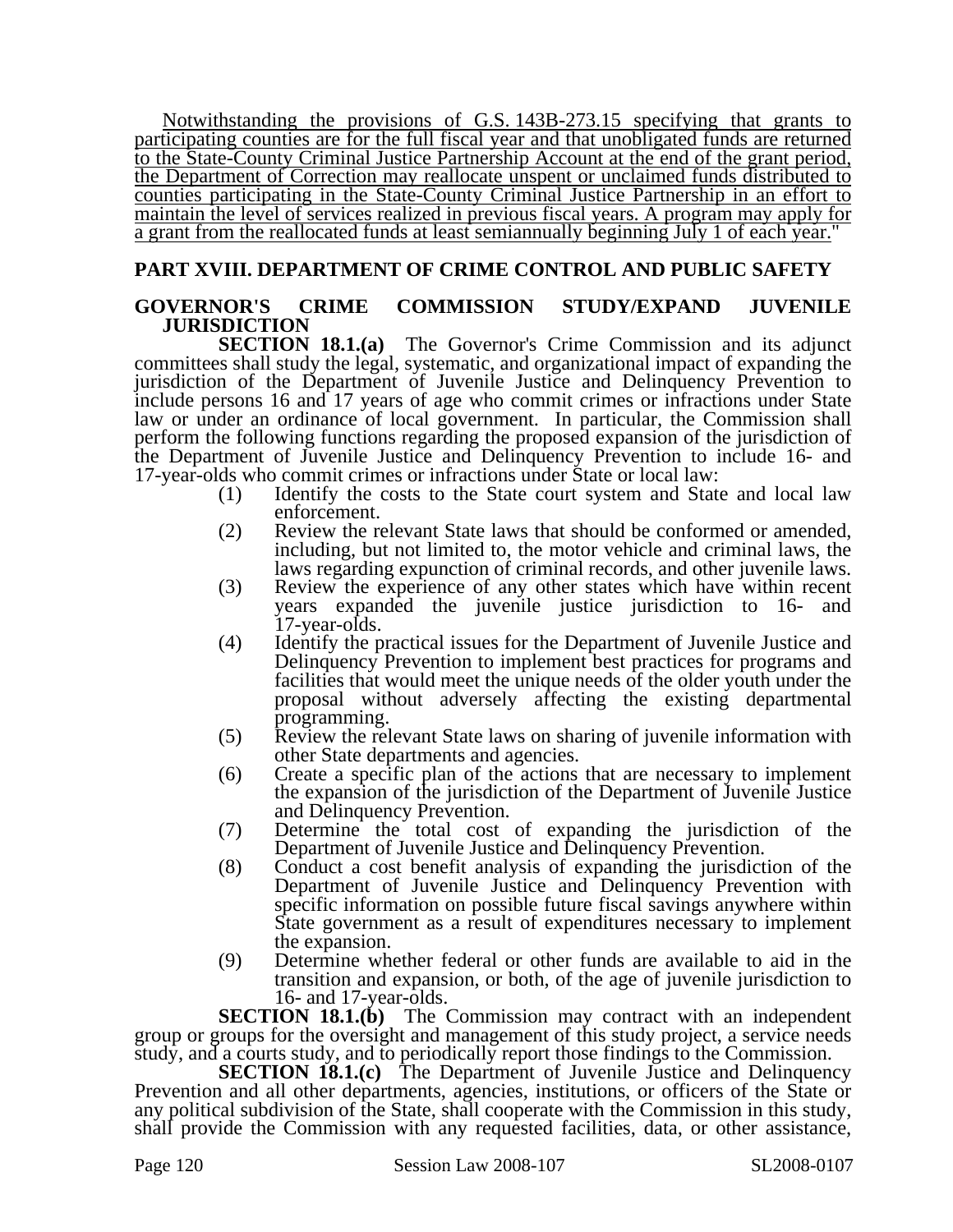and help the Commission identify any collateral effect which might result from implementation of the proposal on the program and operations of the relevant State department, agency, or the political subdivision.

**SECTION 18.1.(d)** The Commission shall submit a report of its findings and legislative, administrative, and funding recommendations by April 1, 2009, to the General Assembly and the Governor.

In addition to its final report, the Commission shall report in writing on the progress of this study on a quarterly basis beginning on October 1, 2008, and by the first day of every quarter thereafter until the Commission submits its final report to the General Assembly, to the chairs and cochairs, as applicable, of the standing committees or subcommittees of the General Assembly listed in subsections (e) and (f) of this section. A copy of each progress report made to the standing committee and subcommittee chairs shall also be filed in the Legislative Library.

**SECTION 18.1.(e)** The Commission shall report to all of the following standing committees or subcommittees in the House of Representatives pursuant to this section:

- (1) Appropriations: Justice and Public Safety.<br>(2) Children, Youth, and Families.
- (2) Children, Youth, and Families.<br>(3) Education: Preschool, Elementa
- (3) Education: Preschool, Elementary, and Secondary Education.<br>(4) Juvenile Justice.
- Juvenile Justice.

(5) All of the Judiciary Committees.

**SECTION 18.1.(f)** The Commission shall report to all of the following standing committees or subcommittees in the Senate pursuant to this section:

- (1) Appropriations: Justice and Public Safety.<br>(2) Education and Higher Education.
- Education and Higher Education.
- (3) All of the Judiciary Committees.

**SECTION 18.1.(g)** Of the funds appropriated by this act to the Department of Crime Control and Public Safety, the Governor's Crime Commission for the 2008-2009 fiscal year, the Commission may use up to two hundred thousand dollars (\$200,000) to conduct the study authorized by this section. The Commission may also apply for, receive, or accept grants and contributions from any source of money or any other thing of value to be held and used for the purposes of the study authorized by this section.

#### **ENHANCE RAPE VICTIMS ASSISTANCE PROGRAM**

**SECTION 18.2.(a)** G.S. 143B-480.2 reads as rewritten: "**§ 143B-480.2. Victim assistance.** 

(a) Eligibility for Assistance. – Sexual assault victims or victims of attempted sexual assault are eligible for assistance under this Program if the sexual assault or the attempted sexual assault is reported to a law enforcement officer within five days72 hours of the occurrence of the assault or the attempted sexual assault and if a forensic medical examination is performed within five days<sup>72</sup> hours of the sexual assault or the attempted sexual assault. The Secretary may waive either five-day-72-hour requirement for good cause. The term "sexual assault" as used in this section refers to the following crimes: first-degree rape as defined in G.S. 14-27.2, second-degree rape as defined in G.S. 14-27.3, first-degree sexual offense as defined in G.S. 14-27.4, second-degree sexual offense as defined in G.S. 14-27.5, or statutory rape as defined in G.S. 14-27.7A.

(b) Eligible Expenses. – Assistance is limited to the following expenses incurred by the victim:

- (1) Immediate and short-term medical expenses.
- (2) Ambulance services from the place of the attack to a place where medical treatment is provided.
- (3) Mental health services provided by a professional licensed or certified by the State to provide such services.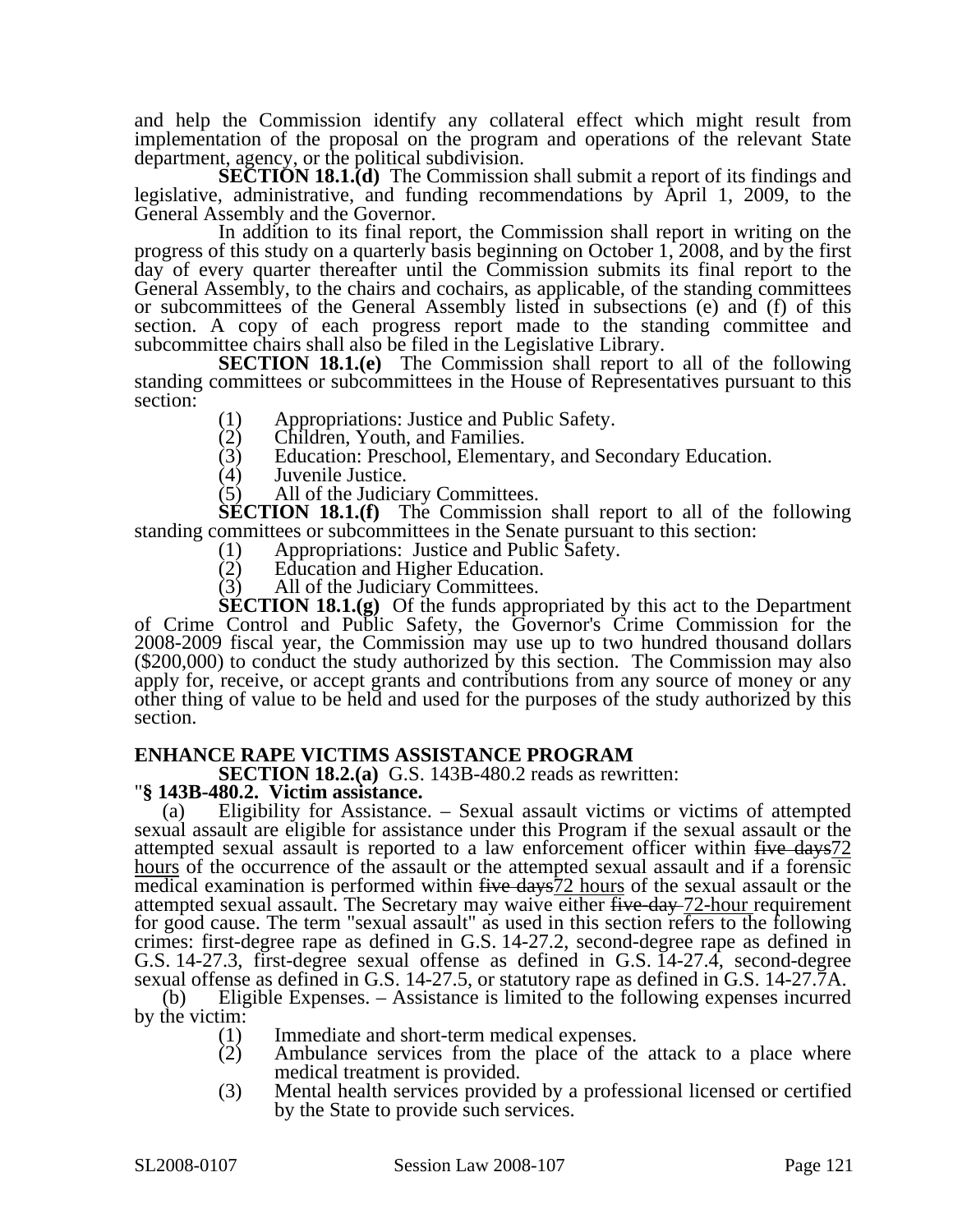- (4) A forensic medical examination. As used in this section, the term "forensic medical examination" means an examination provided to a sexual assault victim eligible for assistance under subsection (a) of this section by medical medical personnel who gather evidence of a sexual assault in a manner suitable for use in a court of law. The examination should include an examination of physical trauma, a patient interview, and a collection and evaluation of evidence.
- (5) Counseling treatment following the attack.

(c) Amount of Assistance. – The Program shall pay for the  $\frac{1}{2}$  full out-of-pocket cost of the victim's forensic medical examination.examination up to eight hundred dollars (\$800.00). Specifically, the Program shall pay amounts for services in accordance with the following schedule:

| <b>Service:</b>                | <b>Maximum Amount Paid by Program:</b> |
|--------------------------------|----------------------------------------|
| <b>Physician or SANE Nurse</b> | \$350.00                               |
| Hospital/Facility Fee          | \$250.00                               |
| Ambulance Fee                  | \$200.00                               |
|                                |                                        |

#### **Total: \$800.00**

The Program shall pay for all other eligible expenses set out in subsection (b) of this section in an amount not to exceed the difference between the full out-of-pocket-cost of the forensic medical examination and one thousand dollars  $(\$1,000)$ . If the full out-of-pocket cost for the forensic medical examination costs more than one thousand dollars (\$1,000), then the Program shall pay only for the full out-of-pocket cost of the forensic medical examination. Assistance not to exceed fifty dollars (\$50.00) shall be provided to victims to replace clothing that was held for evidence tests.

(d) Payment Directly to Provider.  $-\overline{With}$  the exception of assistance authorized under subsection (f) of this section, assistance for expenses authorized under this section is to be paid directly to any hospital, ambulance service, attending physicians, or mental health professionals providing counseling, upon the filing of proper forms. Payment for the full out-of-pocket cost of the forensic medical examination shall be paid to the provider no later than 90 days after receiving the required written notification of the victim's expense. If the entity seeking payment for expenses authorized under this section is a hospital, ambulance service, or mental health professional providing counseling, the Program shall make payment directly to that entity upon the filing of proper forms. If the entity seeking payment for expenses authorized under this section is an attending physician or licensed registered nurse, the Program shall make payment to a hospital, which shall then pay the entity seeking payment. Attending physicians and licensed registered nurses shall not bill or otherwise seek payment directly from the Program, but shall instead seek payment from the hospital that accepted payment on the entity's behalf. No payment for the cost of the forensic medical examination shall be made under this subsection unless the recipient agrees in writing that receipt of that payment shall constitute payment in full for the amount owed for the cost of the examination and expenses related to the examination.

(e) Judicial Review. – Upon an adverse determination by the Secretary on a claim for medical expenses, a victim is entitled to judicial review of that decision. The person seeking review shall file a petition in the Superior Court of Wake County.

(f) Examinations by Licensed Registered Nurse. – If the forensic medical examination is conducted by a licensed registered nurse who has successfully completed a program approved under G.S. 90-171.38(b), payment for the full out-of-pocket cost of the forensic medical examination may be made directly to the licensed registered nurse in lieu of any payment which may otherwise have been made under subsection (d) of this section. Payment for the full out-of-pocket costs of a forensic medical examination under this subsection shall be paid no later than 90 days after receiving the required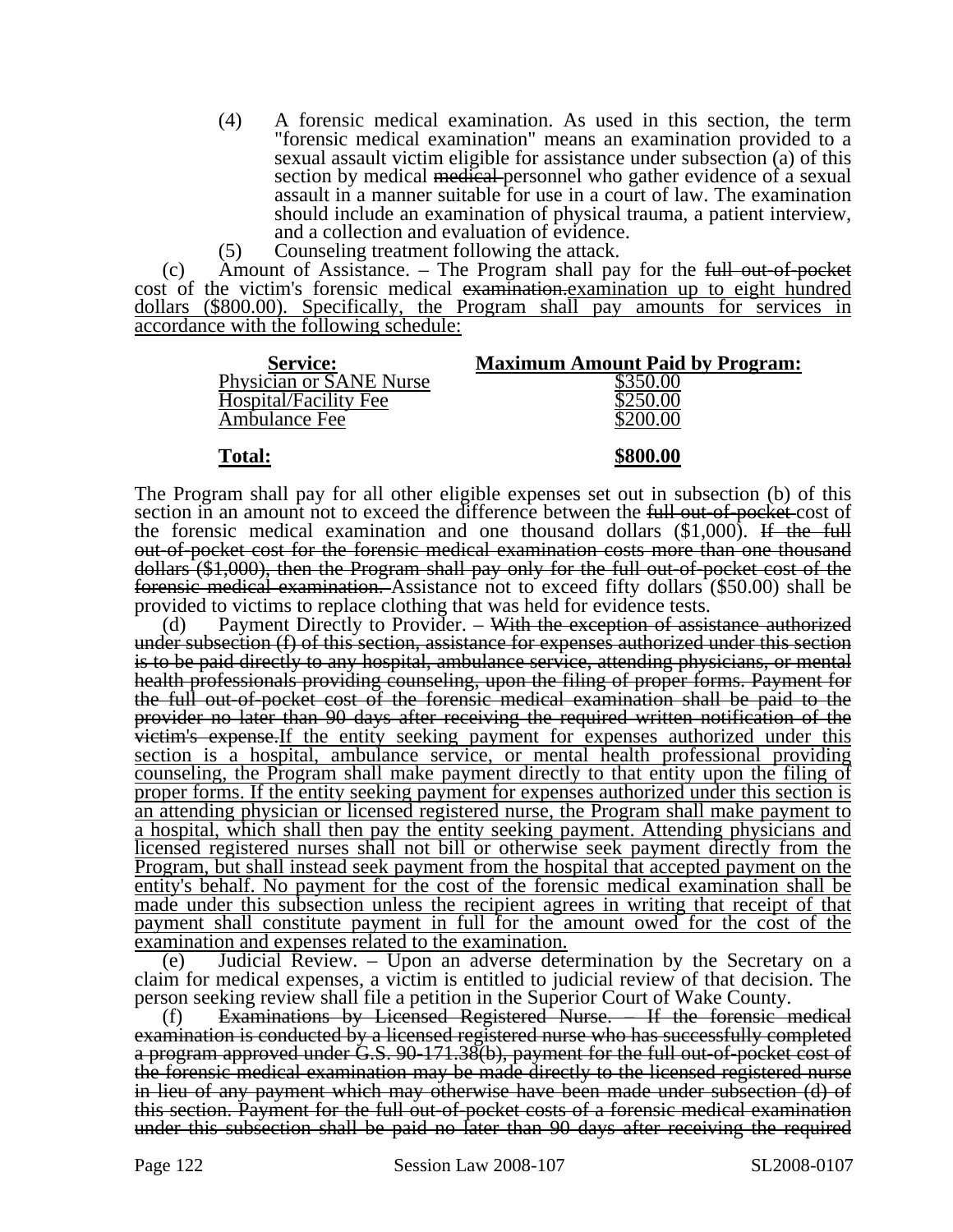written notification of the victim's expense. The Secretary shall adopt rules to facilitate the payments authorized under this subsection and to encourage, whenever practical, the use of licensed registered nurses trained under G.S. 90-171.38(b) to conduct medical examinations and procedures."

**SECTION 18.2.(b)** G.S. 143B-480.3 reads as rewritten: "**§ 143B-480.3. Reduction of benefits; restitution; actions.** 

(a) Assistance shall be reduced or denied to the extent the medical expenses are recouped through a public or private insurance plan or other victim benefit source. except that the Program shall pay any co-payment that the victim is required to pay in connection with the forensic medical examination up to the maximum amount that the Program will pay for a forensic medical exam under  $\overline{G.S.}$  143B-480.2(c).

(b) The Program shall be an eligible recipient for restitution or reparation under G.S. 15A-1021, 15A-1343, 148-33.1, 148-33.2, 148-57.1, and any other applicable statutes.

(c) When any victim who:

- (1) Has received assistance under this Part;<br>(2) Brings an action for damages arising o
- Brings an action for damages arising out of the rape, attempted rape, sexual offense, or attempted sexual offense for which she received that assistance; and
- (3) Recovers damages including the expenses for which she was awarded assistance,

the court shall make as part of its judgment an order for reimbursement to the Program of the amount of any assistance awarded less reasonable expenses allocated by the court to that recovery.

(d) Funds appropriated to the Department of Crime Control and Public Safety for this program may be used to purchase and distribute rape evidence collection kits approved by the State Bureau of Investigation."

**SECTION 18.2.(c)** Of the funds appropriated by this act to the Department of Crime Control and Public Safety for the 2008-2009 fiscal year, the sum of one million seventy-eight thousand seventy-eight dollars (\$1,078,078) may be used to enhance the ability of the Assistance Program for Victims of Rape and Sex Offenses to provide assistance to victims of rape and sexual offenses.

### **REPORT ON THE USE OF ILLEGAL IMMIGRATION PROJECT FUNDS**

**SECTION 18.3.** No later than March 1, 2009, the North Carolina Sheriffs' Association shall submit a report to the Chairs of the House and Senate Appropriations Committees and the Chairs of the House and Senate Appropriations Subcommittees on Justice and Public Safety on the operations and effectiveness of the Illegal Immigration Project. The report shall include all of the following:

- (1) An overview of the program.<br>(2) The program budget.
- (2) The program budget.<br>(3) A summary of work
- A summary of work done with funds received, which shall include the following information:
	- a. The total number of law enforcement agencies that received funding from the program for officer training.
	- b. The total number of officers trained.
	- c. The total number of training sessions administered.
	- d. Copies of educational/informational materials distributed.
- (4) Recommendations on ways that federal, State, and local resources can be used to further improve the effectiveness of the Illegal Immigration Project and other immigration enforcement initiatives.

### **PART XIX. DEPARTMENT OF ADMINISTRATION**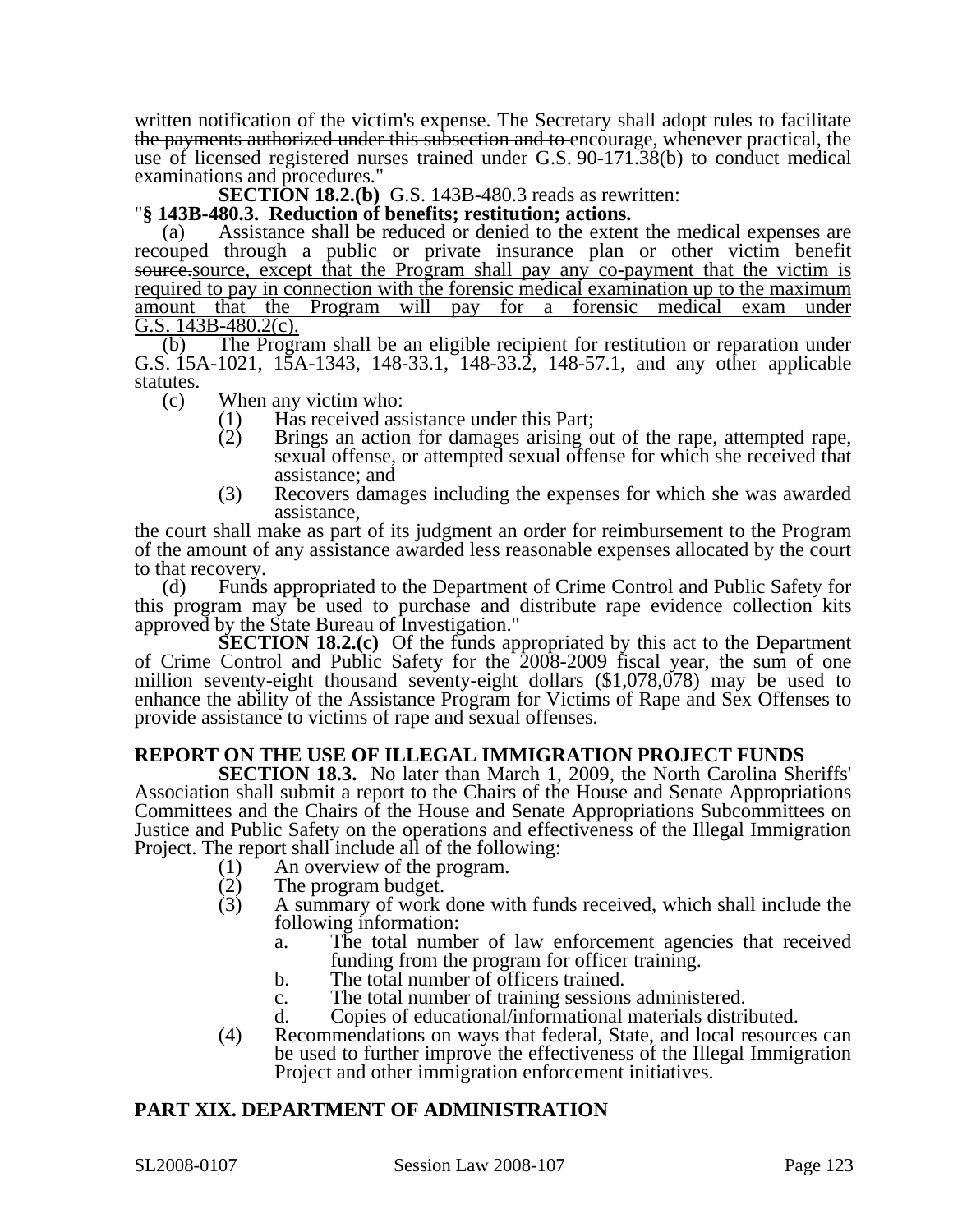### **SEXUAL ASSAULT AND RAPE CRISIS CENTER FUND**

**SECTION 19.1.** Article 11 of Chapter 143B of the General Statutes is amended by adding a new Part to read:<br>"Part 3B. Sexual Assault and Rape Crisis Center Fund.

"Part 3B. Sexual Assault and Rape Crisis Center Fund. "**§ 143B-480.20. Sexual Assault and Rape Crisis Center Fund.**

(a) The Sexual Assault and Rape Crisis Center Fund is established within the State Treasury. The fund shall be administered by the Department of Administration, North Carolina Council for Women, and shall be used to make grants to centers for victims of sexual assault or rape crisis and to the North Carolina Coalition Against Sexual Assault, Inc. This fund shall be administered in accordance with the provisions of the State Budget Act under Chapter 143C of the General Statutes. The Department of Administration shall make quarterly grants to each eligible sexual assault or rape crisis center and to the North Carolina Coalition Against Sexual Assault, Inc. To be eligible to receive funds under this section, a sexual assault or rape crisis center shall meet the following requirements:

- (1) Have been in operation on the preceding July 1 and continue to be in operation.
- (2) Offer all of the following services: a hotline, transportation services, community education programs, daytime services, and call forwarding during the night; and fulfill other criteria established by the Department of Administration.
- (3) Be a nonprofit corporation or a local governmental entity.<br>
(4) Have a mission statement that clearly specifies rape crisis
- Have a mission statement that clearly specifies rape crisis services are provided.
- (5) Act in support of victims of rape or sexual assault by providing assistance to ensure victims' interests are represented in law enforcement and legal proceedings and support and referral services are provided in medical and community settings.

(b) Funds appropriated from the General Fund to the Department of Administration, North Carolina Council for Women, for the Sexual Assault and Rape Crisis Center Fund shall be distributed in two shares. The North Carolina Coalition Against Sexual Assault, Inc., and sexual assault or rape crisis centers whose services are confined to rape crisis or sexual assault services shall receive an equal share of thirty-five percent (35%) of the funds. Organizations whose services contain sexual assault or rape crisis services and domestic violence services or other support services shall receive an equal share of the remaining sixty-five percent (65%) of the funds."

### **SCHOLARSHIPS FOR CHILDREN OF WAR VETERANS**

**SECTION 19.2.(a)** G.S. 165-21 reads as rewritten: "**§ 165-21. Scholarship.** 

(a) A scholarship granted pursuant to this Article shall consist of the following benefits in either a State or private educational institution:

- (1) With respect to State educational institutions, unless expressly limited elsewhere in this Article, a scholarship shall consist of:
	- a. Tuition,Tuition at the State educational institution.
	- b. A reasonable standard board allowance, allowance.
	- c. A reasonable-standard room allowance, allowance.
	- d. Matriculation and other institutional fees required to be paid as a condition to remaining in said-the institution and pursuing the course of study selected, excluding charges or fees for books, supplies, tools and clothing selected.
- (2) With respect to private educational institutions, a scholarship shall consist of a monetary allowance as prescribed in G.S. 165-22.1(d).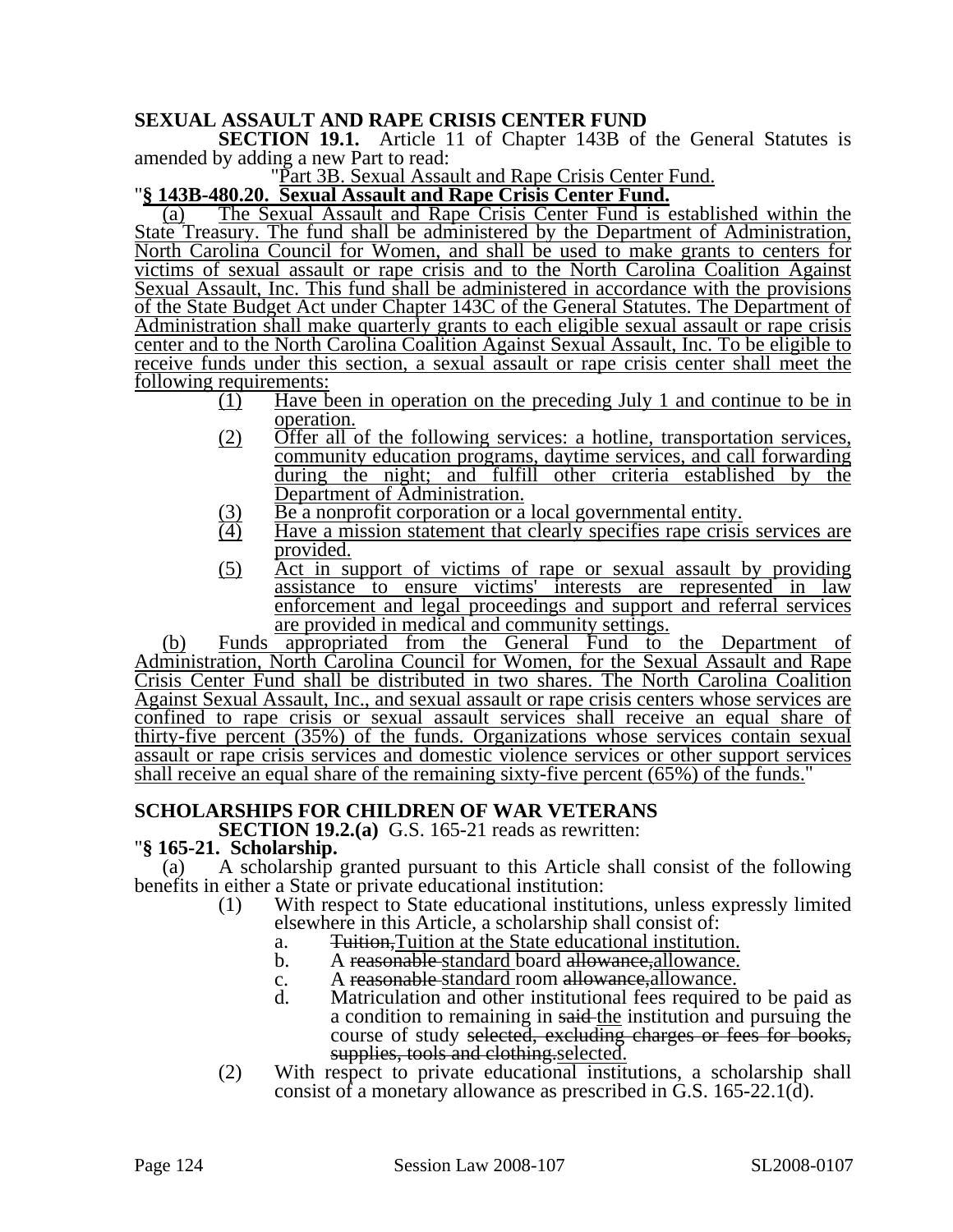- (3) Only one scholarship may be granted pursuant to this Article with respect to each child and it shall not extend for a longer period than four academic years, which years, however, need not be consecutive.
- (4) No educational assistance shall be afforded a child under this Article after the end of an eight-year period beginning on the date the scholarship is first awarded. Those persons who have been granted a scholarship under this Article prior to the effective date of this act shall be entitled to the remainder of their period of scholarship eligibility if used prior to August 1, 2010. Whenever a child is enrolled in an educational institution and the period of entitlement ends while enrolled in a term, quarter or semester, such period shall be extended to the end of such term, quarter or semester, but not beyond the entitlement limitation of four academic years.
- (5) A scholarship awarded to a student under this section shall not exceed the cost of attendance at the State educational institution at which the student is enrolled. If a student, who is eligible for a scholarship under this section, also receives a scholarship or other grant covering the cost of attendance at the State educational institution for which the scholarship is awarded, then the amount of the scholarship shall be reduced by an appropriate amount determined by the State educational institution at which the student is enrolled. The scholarship shall be reduced so that the sum of all grants and scholarship aid covering the cost of attendance received by the student, including the scholarship under this section, shall not exceed the cost of attendance for the State educational institution at which the student is enrolled.

(b) Repealed by Session Laws 2002-126, s. 19.3(b), effective November 1, 2002.<br>(c) If a child is awarded a scholarship under this Article, the Commission shall

If a child is awarded a scholarship under this Article, the Commission shall notify the recipient by May 1st of the year in which the recipient enrolls in college."

**SECTION 19.2.(b)** G.S. 165-20(6) reads as rewritten:

"(6) "State educational institution" means any constituent institution of The University of North Carolina, educational institution of higher learning which is owned and operated by the State of North Carolina, or any community college operated under the provisions of Chapter 115A and Article 3 of Chapter 116 of the General Statutes of North Carolina, or the college program of the North Carolina School of the Arts, or any technical institute operated under the provisions of Chapter 115A of theChapter 115D of the General Statutes of North Carolina."

### **PART XIXA. CULTURAL RESOURCES**

### **BENTONVILLE BATTLEFIELD FUND**

**SECTION 19A.1.** Article 1 of Chapter 121 of the General Statutes is amended by adding a new section to read:

#### "**§ 121-7.5. Bentonville Battlefield Fund.**

(a) Fund. – The Bentonville Battlefield Fund is created as a special fund in the Department of Cultural Resources, Division of State Historic Sites. The interest earned by the Fund shall be credited to the Fund by the State Treasurer pursuant to G.S. 147-69.2 and G.S. 147-69.3. The Fund shall be used for operation, interpretation, maintenance, preservation, development, and expansion at Bentonville Battlefield State Historic Site.

(b) Disposition of Fees. – Notwithstanding Chapter 146 of the General Statutes, all receipts derived from donations or the lease, rental, or other disposition of structures or products of the land owned by or under the supervision or control of the Division of Historic Sites in Johnston County shall be credited to the Fund.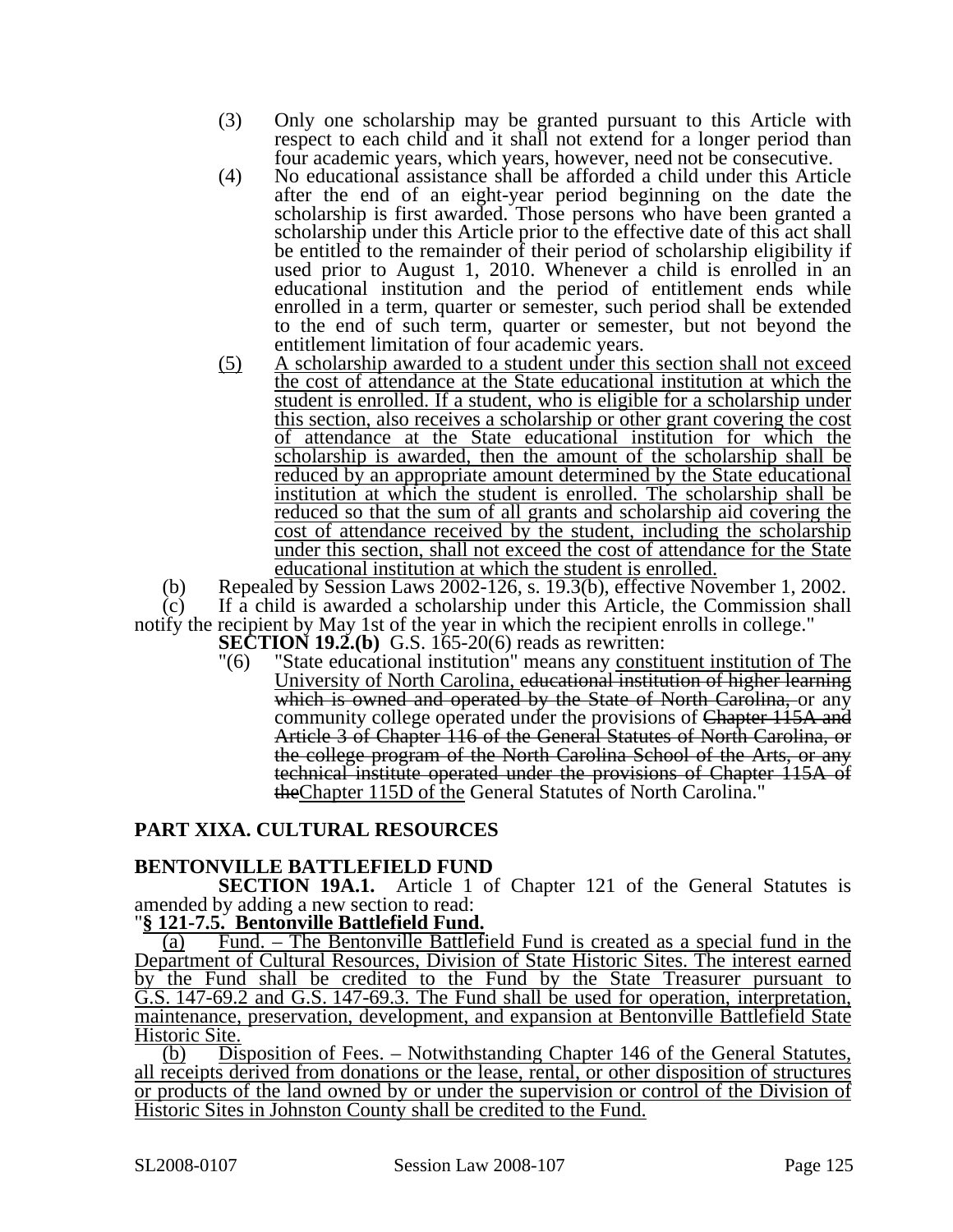(c) The monies credited to this Fund pursuant to this section are annually appropriated to the Department of Cultural Resources."

## **ESTABLISH AFRICAN-AMERICAN HERITAGE COMMISSION**

**SECTION 19A.2.** Article 2 of Chapter 143B of the General Statutes is amended by adding a new Part to read:

# "Part 30. African-American Heritage Commission. "**§ 143B-135. Commission established.**

(a) Creation and Duties. – There is created the African-American Heritage Commission in the Department of Cultural Resources to advise and assist the Secretary of Cultural Resources in the preservation, interpretation, and promotion of African-American history, arts, and culture. The Commission shall have the following powers and duties:

- (1) To advise the Secretary of Cultural Resources on methods and means of preserving African-American history, arts, and culture.
- (2) To promote public awareness of historic buildings, sites, structures, artwork, and culture associated with North Carolina's African-American heritage through special programs, exhibits, and publications.
- (3) To support African-American heritage education in elementary and secondary schools in coordination with North Carolina Public Schools.
- (4) To build a statewide network of individuals and groups interested in the preservation of African-American history, arts, and culture.
- (5) To develop a program to catalog, preserve, assess, and interpret all aspects of African-American history, arts, and culture.
- (6) To advise the Secretary of Cultural Resources upon any matter the Secretary may refer to it.

(b) Composition and Terms. – The Commission shall consist of 10 members who shall serve staggered terms. The initial board shall be selected on or before October 1, 2008, as follows:

- (1) Four appointed by the Governor, two of whom shall serve terms of three years, one of whom shall serve a term of two years, and one of whom shall serve a term of one year. At least one appointee shall be a member of the North Carolina Historical Commission.
- (2) Three appointed by the General Assembly upon the recommendation of the President Pro Tempore of the Senate, one of whom shall serve a term of three years, one of whom shall serve a term of two years, and one of whom shall serve a term of one year.
- (3) Three appointed by the General Assembly upon the recommendation of the Speaker of the House of Representatives, one of whom shall serve a term of three years, one of whom shall serve a term of two years, and one of whom shall serve a term of one year.

Upon the expiration of the terms of the initial Commission members, each member shall be appointed for a three-year term and shall serve until a successor is appointed.

(c) Vacancies. – A vacancy shall be filled in the same manner as the original appointment, except that all unexpired terms appointed by the General Assembly shall be filled in accordance with G.S. 120-122. Appointees to fill vacancies shall serve the remainder of the unexpired term and until their successors have been duly appointed and qualified.

(d) Removal. – The Commission may remove any of its members for neglect of duty, incompetence, or unprofessional conduct. A member subject to disciplinary proceedings shall be disqualified from participating in the official business of the Commission until the charges have been resolved.

(e) Officers. – The chair shall be designated by the Governor from among the members of the Commission to serve as chair at the pleasure of the Governor. The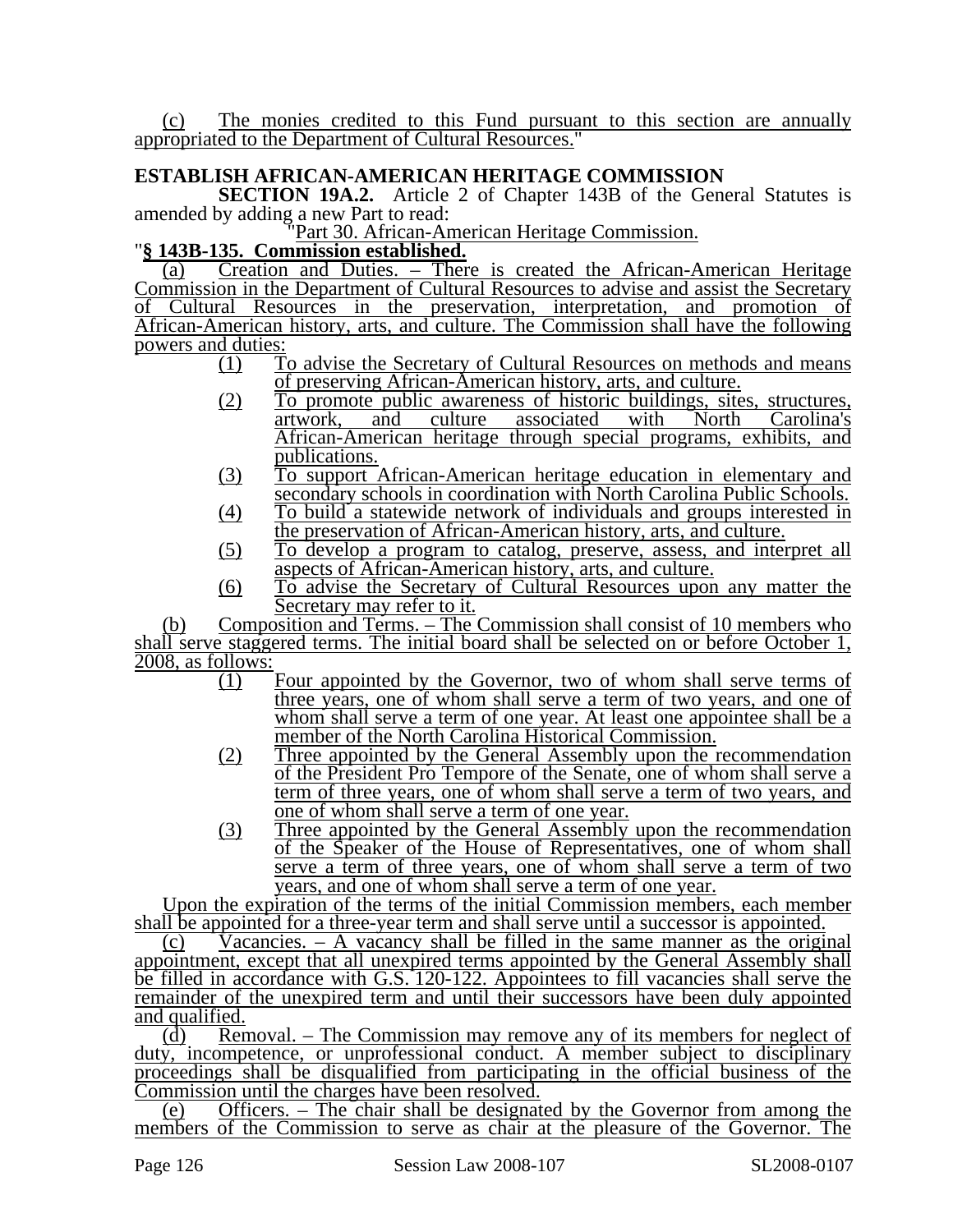Commission shall elect annually from its membership a vice-chair and other officers deemed necessary by the Commission to carry out the purposes of this Article.

(f) Meetings; Quorum. – The Commission shall meet at least semiannually to conduct business. The Board shall establish the procedures for calling, holding, and conducting regular and special meetings. A majority of Commission members shall constitute a quorum.

(g) Compensation. – The Commission members shall receive no salary as a result of serving on the Commission but shall receive per diem, subsistence, and travel expenses in accordance with the provisions of G.S. 120-3.1, 138-5, and 138-6, as applicable."

### **CARTWHEELS PROGRAM**

**SECTION 19A.3.(a)** Of the funds appropriated in the 2008-2009 fiscal year to the North Carolina Arts Council to administer the cARTwheels Program, grants shall be based on a competitive application process and may be awarded to previous grantees. The competitive application process shall include criteria that awards at least twenty-five percent  $(25%)$  but no more than fifty percent  $(50%)$  of total grant funds to professional performing arts groups that have not received grants from the cARTwheels Program. The competitive application process shall emphasize geographic distribution, ethnic diversity, and variety of programs, such as dance, opera, music, and theatre.

**SECTION 19A.3.(b)** The Department of Cultural Resources shall report on the cARTwheels Program to the Joint Legislative Commission on Governmental Operations by September 1, 2008. The report shall include the following:<br>(1) A detailed summary of the competitive application p

- A detailed summary of the competitive application process used to select the professional performing arts groups for the 2008-2009 fiscal year.
- (2) A list of professional performing arts groups that submitted applications for the 2008-2009 fiscal year.
- (3) The allocation of the funding appropriated in the 2008-2009 fiscal year to the professional performing arts groups selected.
- (4) The schedule of performances for the 2008-2009 fiscal year.

### **PART XX. OFFICE OF THE STATE CONTROLLER**

#### **BEACON STAFF TO SUPPORT STATEWIDE ENTERPRISE TRAINING PROGRAM**

**SECTION 20.1.** The Office of the State Controller shall use existing BEACON receipts to establish eight full-time time-limited positions to support the statewide enterprise training program as follows:

- (1) \$80,375 nonrecurring in fiscal year 2008-2009 for one SAP/NCAS<br>Training Technology Specialist.
- $5141,500$  nonrecurring in fiscal year 2008-2009 for two SAP/NCAS<br>Staff Development Specialists.
- $\text{S353,750}$  nonrecurring in fiscal year 2008-2009 for five SAP/NCAS Trainers.

#### **PART XXI. HOUSING FINANCE AGENCY**

#### **HOUSING FINANCE AGENCY SHALL CONTINUE AND EXPAND THE HOME PROTECTION PROGRAM**

**SECTION 21.1.(a)** G.S. 122A-3 reads as rewritten: "**§ 122A-3. Definitions.** 

The following words and terms, unless the context clearly indicates a different meaning, shall have the following respective meanings: The following definitions apply in this section: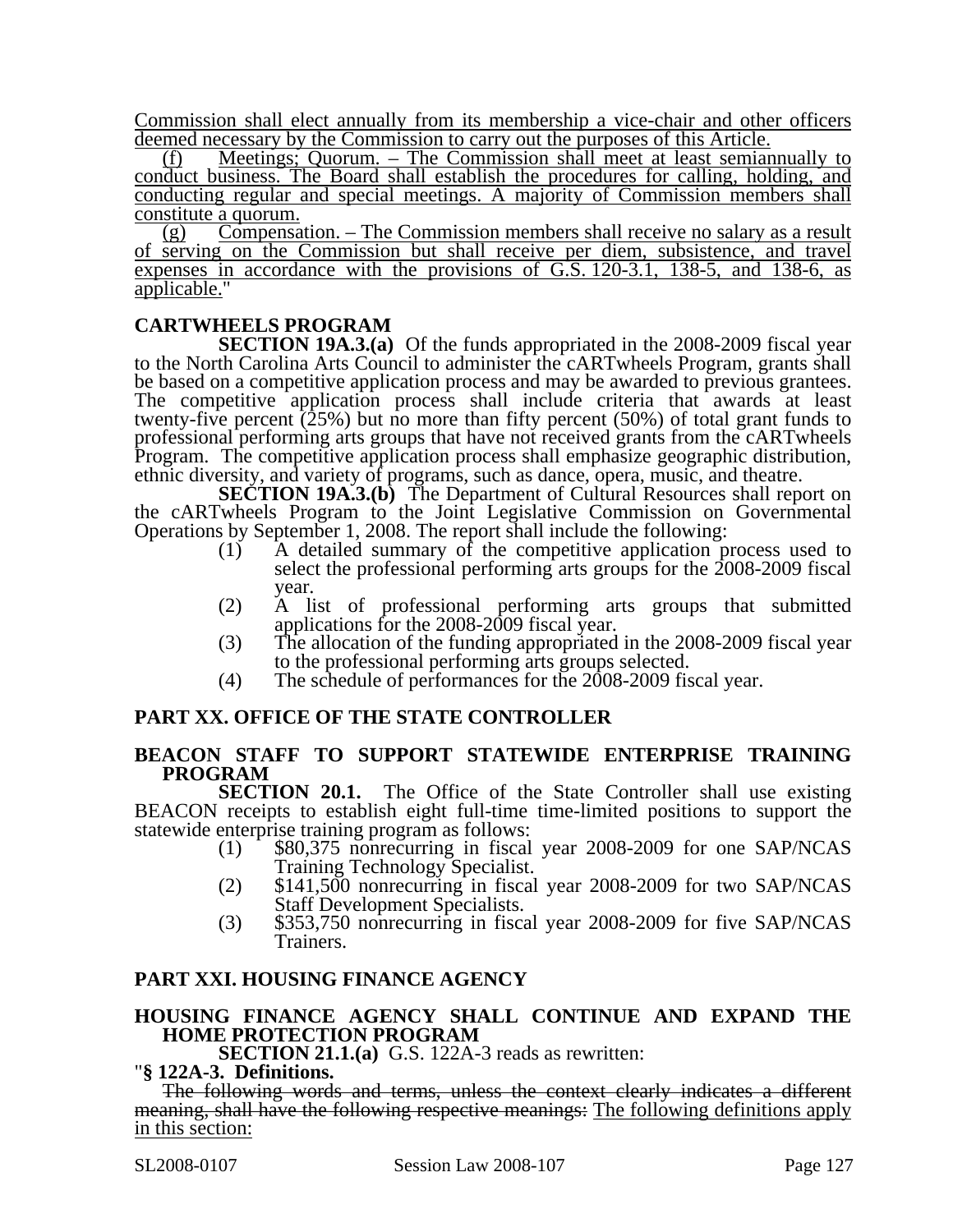- (1) "Bonds" or "notes" mean the bonds or the bond anticipation notes or construction loan notes authorized to be issued by the Agency under this Chapter;
- (2) "Agency" means the North Carolina Housing Finance Agency created by this Chapter;
- (3) Fepealed by Session Laws 1973, c. 1296, s. 5;<br>(4) Fepealed by Session Laws 1973, c. 1296, s. 6;
- (4) Repealed by Session Laws 1973, c. 1296, s. 6;
- "Governmental agency" means any department, division, public agency, political subdivision or other public instrumentality of the State, the federal government, any other State or public agency, or any two or more thereof;
- 
- (6) Repealed by Session Laws 1973, c. 1296, s. 8;<br>(7) Repealed by Session Laws 1973, c. 1296, s. 9;<br>(8) "Mortgage" or "mortgage loan" means a mort Repealed by Session Laws 1973, c. 1296, s. 9;
- "Mortgage" or "mortgage loan" means a mortgage loan for residential housing, including, without limitation, a mortgage loan to finance, either temporarily or permanently, the construction, rehabilitation, improvement, or acquisition and rehabilitation or improvement of residential housing and a mortgage loan insured or guaranteed by the United States or an instrumentality thereof or for which there is a commitment by the United States or an instrumentality thereof to insure such a mortgage;
- (9) Repealed by Session Laws 1973, c. 1296, s. 11;<br>(10) "Obligations" means any bonds or bond anticij
- "Obligations" means any bonds or bond anticipation notes authorized to be issued by the Agency under the provisions of this Chapter;
- (11) "Persons and families of lower income" means persons and families deemed by the Agency to require such assistance as is made available by this Chapter on account of insufficient personal or family income, taking into consideration, without limitation, (i) the amount of the total income of such persons and families available for housing needs, (ii) the size of the family, (iii) the cost and condition of housing facilities available, (iv) the eligibility of such persons and families for federal housing assistance of any type predicated upon a lower income basis and  $(v)$  the ability of such persons and families to compete successfully in the normal housing market and to pay the amounts at which private enterprise is providing decent, safe and sanitary housing and deemed by the Agency therefore to be eligible to occupy residential housing financed wholly or in part, with mortgages, or with other public or private assistance;
- (12) "Residential housing" means a specific work or improvement undertaken primarily to provide dwelling accommodations for persons and families of lower income, including the rehabilitation of buildings and improvements, and such other nonhousing facilities as may be incidental or appurtenant thereto;
- 
- (13) "State" means the State of North Carolina;<br>(14) "Federally -insured -securities" means -an "Federally insured securities" means an evidence of indebtedness secured by a first mortgage lien on residential housing for persons of lower income and insured or guaranteed as to repayment of principal and interest by the United States or any agency or instrumentality thereof; and
- (15) "Mortgage lenders" means any bank or trust company, savings bank, national banking association, savings and loan association, or building and loan association, life insurance company, mortgage banking company, the federal government and any other financial institution authorized to transact business in the State;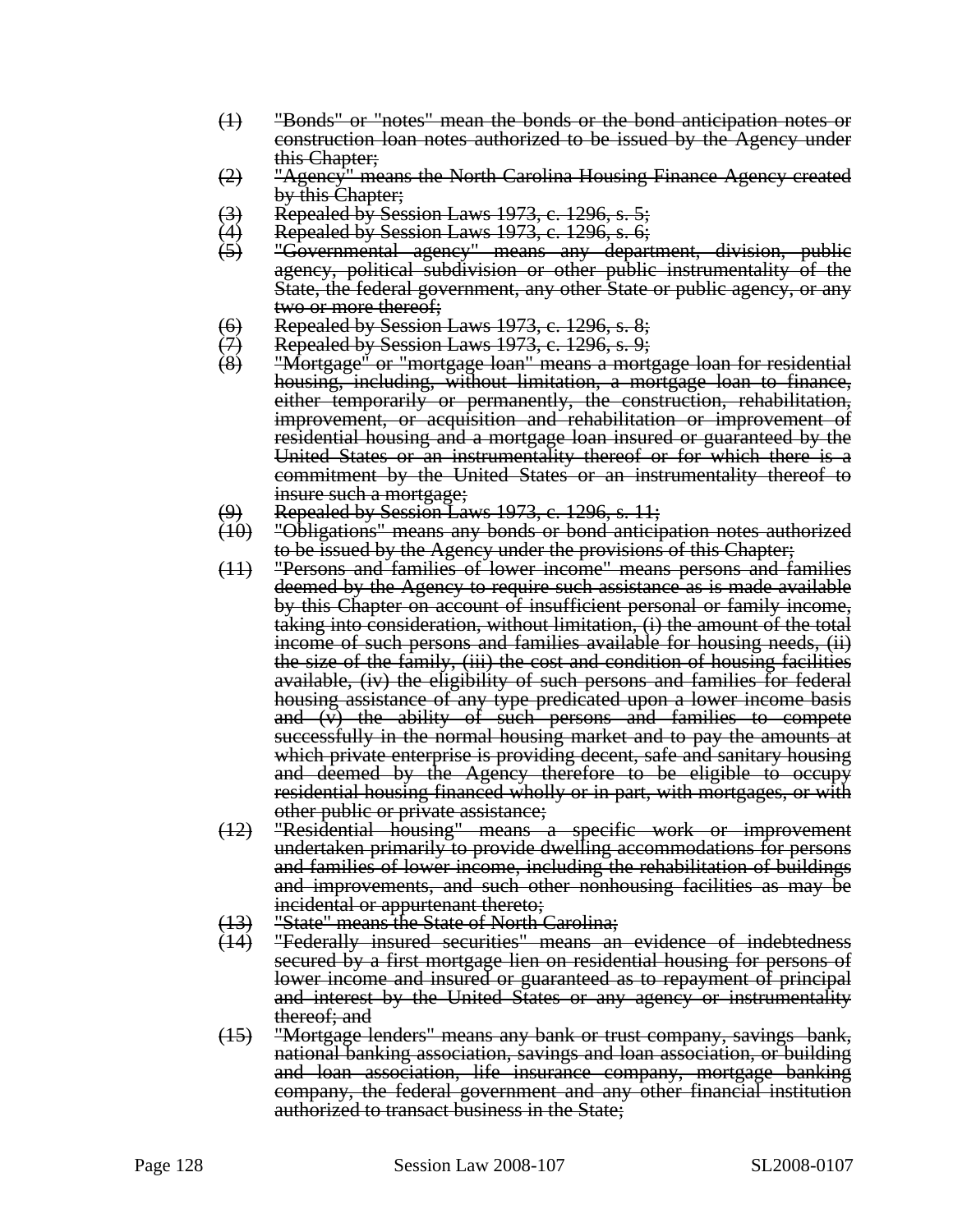- (16) "Energy conservation loan" means a loan obtained from a mortgage lender for the purpose of satisfying an existing obligation of a borrower who is the resident owner of a single family dwelling or of "residential housing." The existing obligation of the owner in an "energy conservation loan" must have been incurred to pay for the purchase of materials or the installation of materials, or both, which results in a significant decrease in the amount of consumption of nonrenewable sources of energy in order to provide or maintain a comfortable level of room temperatures in his residence during the winter. "Energy conservation loan" does not include a loan obtained to refinance an existing loan agreement unless payment or collection of the original loan was guaranteed by the agency.
- (17) "Rehabilitation" means the renovation or improvement of residential housing by the owner of said residential housing.
- (1) Agency. The North Carolina Housing Finance Agency created by this Chapter.
- (2) Bonds or notes. The bonds or the bond anticipation notes or construction loan notes authorized to be issued by the Agency under this Chapter.
- (3) Counseling agency. A nonprofit counseling agency located in North Carolina that is approved by the North Carolina Housing Finance Agency.
- (4) Energy conservation loan. A loan obtained from a mortgage lender for the purpose of satisfying an existing obligation of a borrower who is the resident owner of a single-family dwelling or of "residential housing." The existing obligation of the owner in an "energy conservation loan" must have been incurred to pay for the purchase of materials or the installation of materials, or both, which results in a significant decrease in the amount of consumption of nonrenewable sources of energy in order to provide or maintain a comfortable level of room temperatures in his residence during the winter. "Energy conservation loan" does not include a loan obtained to refinance an existing loan agreement unless payment or collection of the original loan was guaranteed by the Agency.
- (5) Federally insured securities. An evidence of indebtedness secured by a first mortgage lien on residential housing for persons of lower income and insured or guaranteed as to repayment of principal and interest by the United States or any agency or instrumentality thereof.
- (6) Governmental agency. Any department, division, public agency, political subdivision, or other public instrumentality of the State, the federal government, any other State or public agency, or any two or more thereof.
- (7) Mortgage or mortgage loan. A mortgage loan for residential housing, including, without limitation, a mortgage loan to finance, either temporarily or permanently, the construction, rehabilitation, improvement, or acquisition and rehabilitation or improvement of residential housing and a mortgage loan insured or guaranteed by the United States or an instrumentality thereof or for which there is a commitment by the United States or an instrumentality thereof to insure such a mortgage. A mortgage obligation may be evidenced by a security document and secured by a lien upon real property, including a deed of trust and land sale agreement. Mortgage also means an obligation evidenced by a security lien on real property upon which an owner-occupied mobile home is located.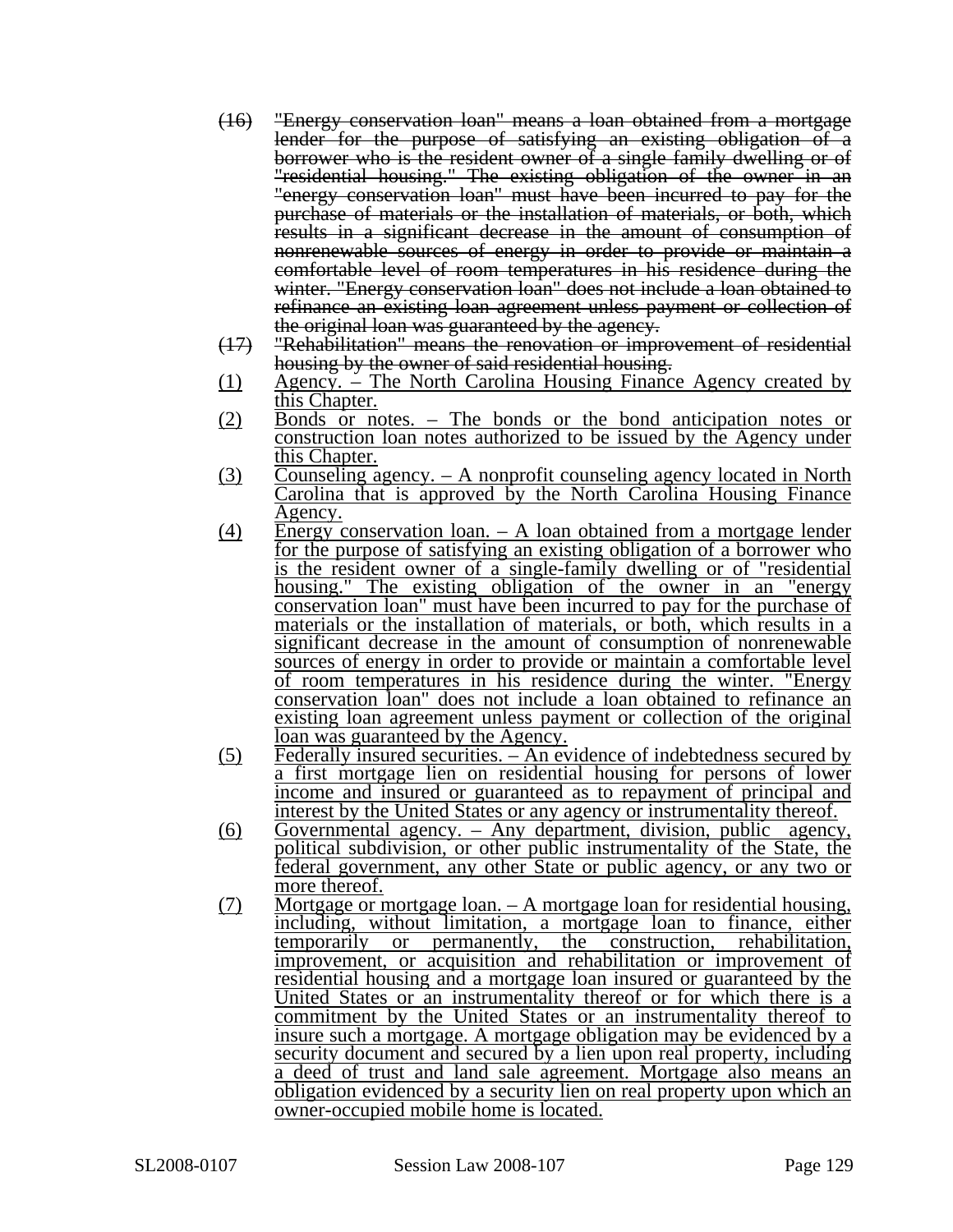- (8) Mortgage lenders. Any bank or trust company, savings bank, national banking association, savings and loan association, or building and loan association, life insurance company, mortgage banking company, the federal government, and any other financial institution authorized to transact business in the State.
- (9) Mortgagee. The owner of a beneficial interest in a mortgage loan, the servicer for the owner of a beneficial interest in a mortgage loan, or the trustee for a securitized trust that holds title to a beneficial interest in a mortgage loan.
- (10) Obligations. Any bonds or bond anticipation notes authorized to be issued by the Agency under the provisions of this Chapter.
- (11) Persons and families of lower income. Persons and families deemed by the Agency to require such assistance as is made available by this Chapter on account of insufficient personal or family income, taking into consideration, without limitation, (i) the amount of the total income of such persons and families available for housing needs, (ii) the size of the family, (iii) the cost and condition of housing facilities available, (iv) the eligibility of such persons and families for federal housing assistance of any type predicated upon a lower-income basis, and  $(v)$  the ability of such persons and families to compete successfully in the normal housing market and to pay the amounts at which private enterprise is providing decent, safe, and sanitary housing and deemed by the Agency therefore to be eligible to occupy residential housing financed wholly or in part, with mortgages, or with other public or private assistance.
- (12) Residential housing. A specific work or improvement undertaken primarily to provide dwelling accommodations for persons and families of lower income, including the rehabilitation of buildings and improvements, and such other nonhousing facilities as may be incidental or appurtenant thereto.
- $\frac{(13)}{(14)}$  State. The State of North Carolina.<br>
Rehabilitation. The renovation
- $Rehabilitation.$  The renovation or improvement of residential housing by the owner of said residential housing.

**SECTION 21.1.(b)** G.S. 122A-5.4(b) reads as rewritten:

"(b) The terms "persons and families of lower income" and "persons of lower income" wherever they appear in this Chapter, except where they appear in G.S. 122A-2 and  $122A-3(11)$ , G.S. 122A-3, shall be deemed to include "persons and families of moderate income" as defined in clause (c) of this section."

**SECTION 21.1.(c)** Chapter 122A of the General Statutes is amended by adding a new section to read:

### "**§ 122A-5.14. Home Protection Program and Fund.**

(a) The North Carolina Housing Finance Agency shall establish and administer the Home Protection Program ("Program") to assist North Carolina workers who have lost jobs as a result of changing economic conditions in North Carolina when the workers are in need of assistance to avoid losing their homes to foreclosure. The Agency shall do all of the following:

- (1) Develop and administer the Home Protection Program Fund ("Fund") to ensure that workers in North Carolina have assistance to avoid losing their homes to foreclosure.
- (2) Make loans secured by liens on residential real property located in North Carolina to property owners who are eligible for those loans.
- (3) Develop and administer procedures by which property owners at risk of being foreclosed upon may qualify for assistance.
- (4) Designate, approve, and fund nonprofit counseling agencies in North Carolina to be available to assist the Agency in implementing the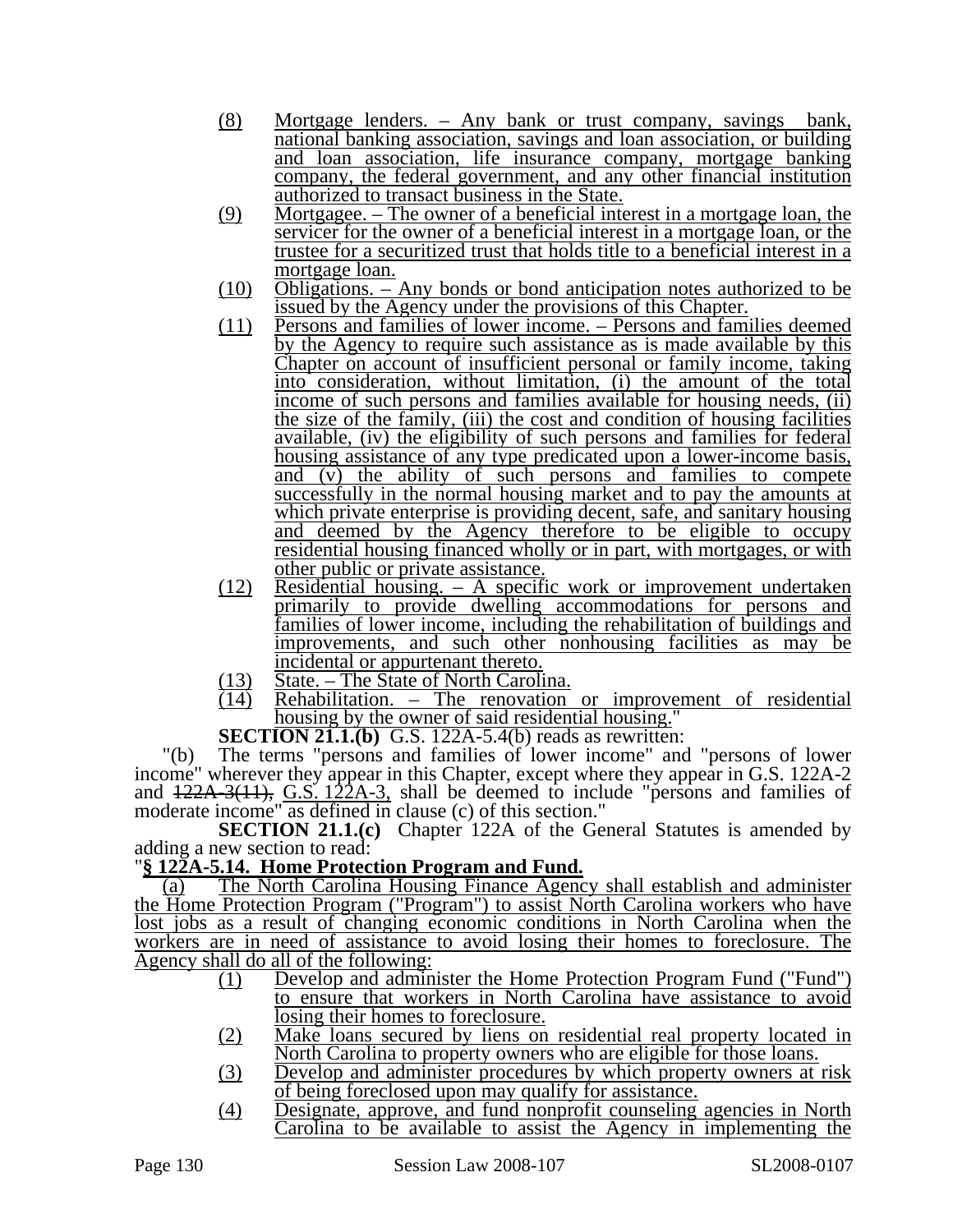provisions of this section, provide services such as direct mortgagee negotiations on behalf of unemployed workers, and process loan applications for the Agency.

(5) Develop and fund enhanced methods by which workers may be notified of foreclosure mitigation services, may easily contact local nonprofit counseling agencies, and may apply for loans from the Agency.

(b) Home Protection Period. – Notwithstanding Chapters 23, 24, and 45 of the General Statutes or any other provision of law, upon the proper filing of an application for loan assistance by a mortgagor under this section, a mortgagee shall not do the following for a period of 120 days following the date of the mortgagor's properly filed application:

- (1) Accelerate the maturity of any mortgage obligation covered under this section.
- (2) Commence or continue any legal action, including mortgage foreclosure pursuant to Chapter 45 of the General Statutes, to recover the mortgage obligation.
- (3) Take possession of any security of the mortgagor for the mortgage obligation.
- $\frac{(4)}{(5)}$  Procure or receive a deed in lieu of foreclosure.<br>
(5) Enter judgment by confession pursuant to a
- Enter judgment by confession pursuant to a note accompanying a mortgage.
- (6) Proceed to enforce the mortgage obligation pursuant to applicable rules of civil procedure.

The provisions of this section shall not apply if the mortgagee receives notice from the Agency that the mortgagor's application has been denied.

If a mortgagee acts as proscribed in subdivisions (1) through (6) of this subsection, a mortgagor shall be entitled to injunctive relief without the necessity of providing a bond. This relief shall be in addition to any defenses available under  $\overline{G.S. 45\cdot 21.16(d)}$ and any other remedies at law or equity.

Upon the Agency's receipt of a properly filed mortgagor's application for loan assistance, the Agency shall mail notice of the application to the mortgagor's mortgagee within 10 business days of the Agency's receipt of the application. The Agency shall also mail notice of the acceptance or denial of the mortgagor's application to the mortgagee within five days of the Agency's determination. Notice shall be deemed sufficient if sent to the last known address of the mortgagee.

(c) Rule Making. – Solely with respect to the adoption of procedures for the program by which property owners at risk of being foreclosed upon may qualify for assistance, the Agency is exempt from the requirements of Article 2A of Chapter 150B of the General Statutes. Prior to adoption or amendment of procedures, the Agency shall:

- (1) Publish the proposed procedures in the North Carolina Register at least 30 days prior to the adoption of the final procedures.
- $\frac{12}{2}$  Accept oral and written comments on the proposed procedures.<br>  $\frac{12}{2}$  Hold at least one public hearing on the proposed procedures.

Hold at least one public hearing on the proposed procedures.

(d) Annual Report. – By April 1 of each year, the Agency shall report to the House Appropriations Subcommittee on General Government and Senate Appropriations Subcommittee on General Government and Information Technology on the effectiveness of the Program in accomplishing its purposes and provide any other information the Agency determines is pertinent or that the General Assembly requests."

**SECTION 21.1.(d)** Of the funds appropriated to the Housing Finance Agency and allocated to the Home Protection Program Fund in this act, at least two-thirds shall be used for loans to North Carolina workers who have lost jobs as a result of changing economic conditions. If less than two-thirds of the funds allocated to the program go to loans, the Housing Finance Agency shall account for and explain the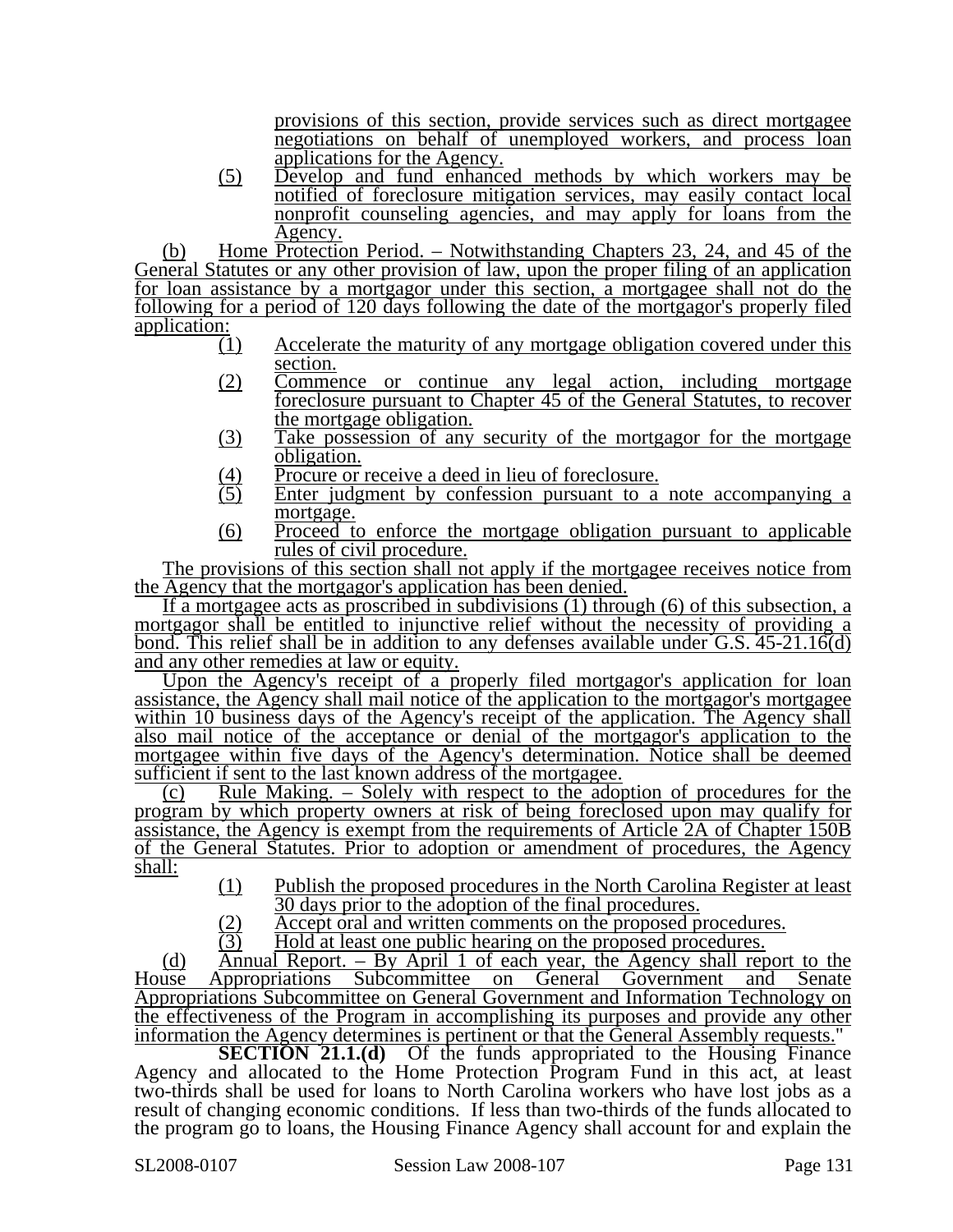failure to meet this requirement during the Housing Finance Agency's annual report to the House Appropriations Subcommittee on General Government and Senate Appropriations Subcommittee on General Government and Information Technology.

#### **PART XXII. OFFICE OF STATE BUDGET AND MANAGEMENT**

#### **STAFFING ANALYSIS OF THE ETHICS COMMISSION AND THE LOBBYIST REGISTRATION SECTION OF THE DEPARTMENT OF SECRETARY OF STATE**

**SECTION 22.1.** The Office of State Budget and Management shall conduct a staffing analysis of the Ethics Commission and the Lobbyist Registration Section of the Department of Secretary of State to determine if the staffing is appropriate for the workload volume that has been generated by the enactment of Session Law 2006-201. The Office of State Budget and Management shall submit a final report outlining its findings and staffing recommendations to the House Appropriations Subcommittee on General Government, Senate Appropriations Subcommittee on General Government and Information Technology, and the Fiscal Research Division by March 1, 2009.

#### **MODIFY STATE FIRE PROTECTION GRANT FUND**

**SECTION 22.2.** Effective July 1, 2008, G.S. 58-85A-1(c) reads as rewritten: "(c) It is the intent of the General Assembly to appropriate annually to the State Fire Protection Grant Fund up to three million eight hundred eighty thousand dollars  $$\frac{1}{10}$   $$\frac{1}{10}$   $$\frac{1}{10}$  from the million one hundred eighty thousand dollars (\$4,180,000) from the General Fund, one hundred fifty-eight thousand dollars (\$158,000) from the Highway Fund, and one million three hundred forty-five thousand dollars (\$1,345,000) from University of North Carolina receipts. Funds received from the General Fund shall be allocated only for providing local fire protection for State-owned property supported by the General Fund; funds received from the Highway Fund shall be allocated only for providing local fire protection for State-owned property supported by the Highway Fund; and funds received from University of North Carolina receipts shall be allocated only for providing local fire protection for State-owned property supported by University of North Carolina receipts."

### **MILITARY MORALE, RECREATION, AND WELFARE FUNDS**

**SECTION 22.3.** Funds appropriated in this act to the Office of State Budget and Management to the Reserve for the Military Morale, Recreation, and Welfare Fund and distributed to each military installation on a per capita basis shall be deposited in the Military Morale, Recreation, and Welfare Fund for each installation and used only for community services and other expenditures to improve quality of life programs for military members and their families in North Carolina.

#### **STAFFING ANALYSIS OF THE YOUTH ADVOCACY & INVOLVEMENT OFFICE**

**SECTION 22.4.** The Office of State Budget and Management shall conduct a staffing analysis of the Youth Advocacy and Involvement Office of the Department of Administration to determine if the staffing is appropriate for the workload volume. The Office of State Budget and Management shall submit a final report outlining its findings and staffing recommendations to the House Appropriations Subcommittee on General Government, the Senate Appropriations Subcommittee on General Government and Information Technology, and the Fiscal Research Division by March 1, 2009.

#### **STAFFING SURVEY OF STATE AGENCIES AND UNIVERSITIES THAT USE THE BEACON SYSTEM**

**SECTION 22.5.** The Office of State Budget and Management shall conduct a staffing survey of all State agencies and universities that use the BEACON system and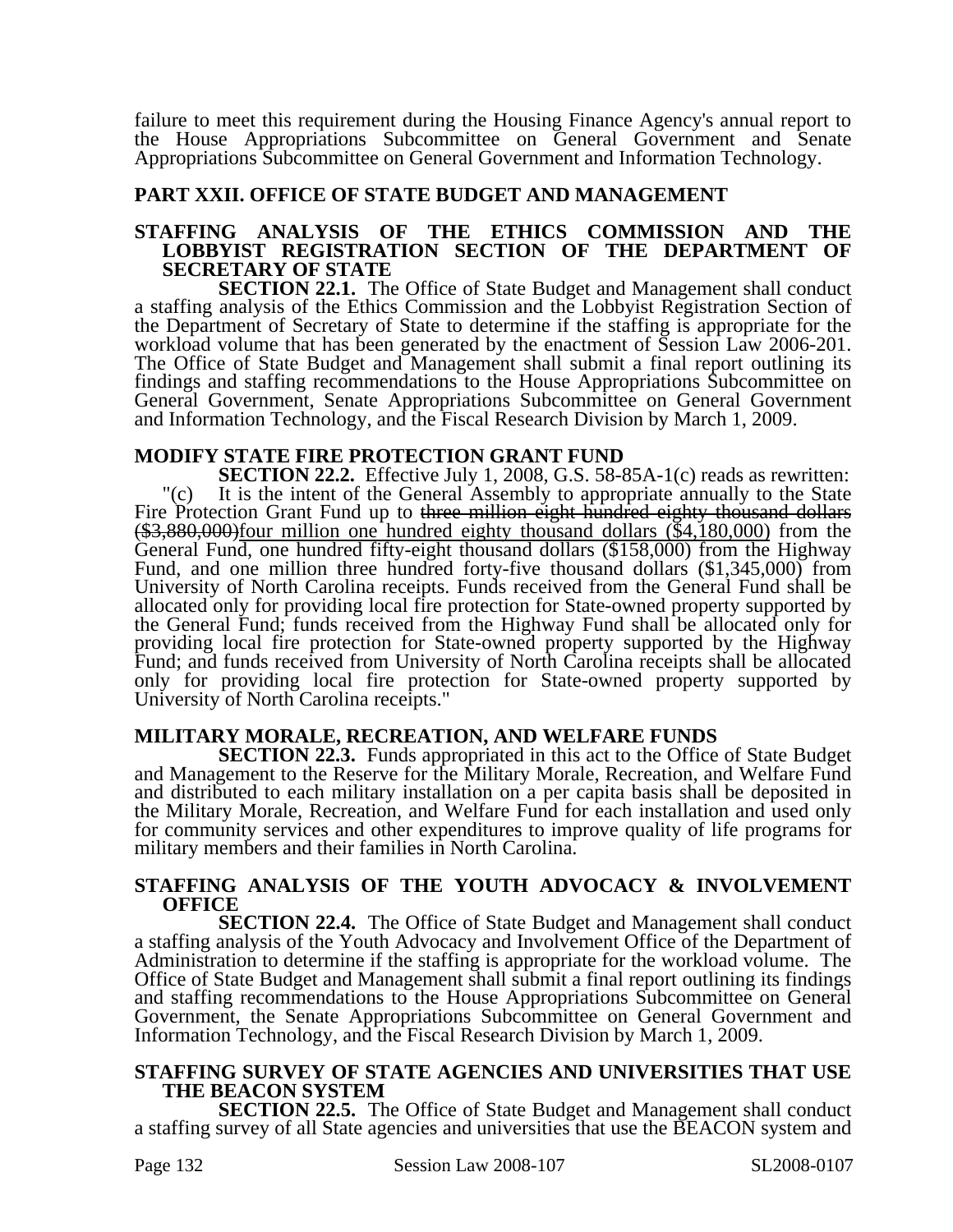determine the number of FTE staff assigned to BEACON training. The Office of State Budget and Management shall submit a final report outlining its findings and staffing recommendations to the House Appropriations Subcommittee on General Government, the Senate Appropriations Subcommittee on General Government and Information Technology, and the Fiscal Research Division by March 1, 2009.

## **STUDY DOA ASSISTANCE TO COUNTY VETERANS SERVICE PROGRAMS**

**SECTION 22.6.(a)** The Office of State Budget and Management, in consultation with the Department of Administration, shall study the level of State assistance provided to county veterans service programs by the Aid to Counties program within the Department of Administration pursuant to G.S. 165-6(9). The Office will collect data from county programs, including a five-year analysis of county spending, the number and type of veteran claims filed, and the number of FTE staff assigned to the county programs, to assess the level of services provided. The study should examine the effect of changing the amount of assistance that a county is eligible to receive pursuant to G.S.  $165-6(9)$ . The study should include an analysis of the number of claims filed with each veterans service program; total county spending for the programs; and the county veteran population. The study should also include a section on recommended statutory changes, budgetary increases, distribution reallocations, and administrative changes to the Division of Veterans Affairs.

**SECTION 22.6.(b)** The Office of State Budget and Management shall submit a final report of its findings and recommendations to the House Appropriations Subcommittee on General Government, the Senate Appropriations Subcommittee on General Government and Information Technology, and the Fiscal Research Division no later than March 1, 2009.

### **NORTH CAROLINA STATE VETERANS PARK**

**SECTION 22.7.(a)** The General Assembly finds that:

- (1) It is fitting and appropriate that the State of North Carolina establish a world-class, twenty-first century memorial park honoring the sacrifices of members of the Armed Services and recognizing the special place that the military occupies in the lives of the citizens of this State.
- (2) Veterans from across this State and from all branches of the Armed Services deserve a place for meaningful reflection, a place to take pride in their service and to bond with their fellow veterans and grateful countrymen.
- (3) The optimal means of providing veterans with these opportunities is to create a twenty-first century park that includes a formal garden, a visitors center, and a Freedom Trail and that is beautiful, reflective, and contemplative.

**SECTION 22.7.(b)** Of the funds appropriated in this act to the Office of State Budget and Management, the sum of fifteen million dollars (\$15,000,000) for the 2008-2009 fiscal year shall be allocated as a grant-in-aid to the City of Fayetteville for the construction of the North Carolina State Veterans Park. The Park shall provide a place for meaningful reflection and inspiration in a community setting that is beautiful and unique to honor the lives, service, and pride of veterans from across North Carolina.

### **PART XXIII. DEPARTMENT OF REVENUE**

**USE OF COLLECTION ASSISTANCE FEE**<br>**SECTION 23.1.** Section 6.9(b) of S.L. 2007-323 reads as rewritten:

**SECTION 6.9.(b)** The General Assembly finds that a computer system that records tax payments and determines when the payments are overdue directly and primarily relates to the collection of overdue tax debts and that the proceeds of the collection assistance fee imposed by G.S. 105-243.1 may be applied to the cost of the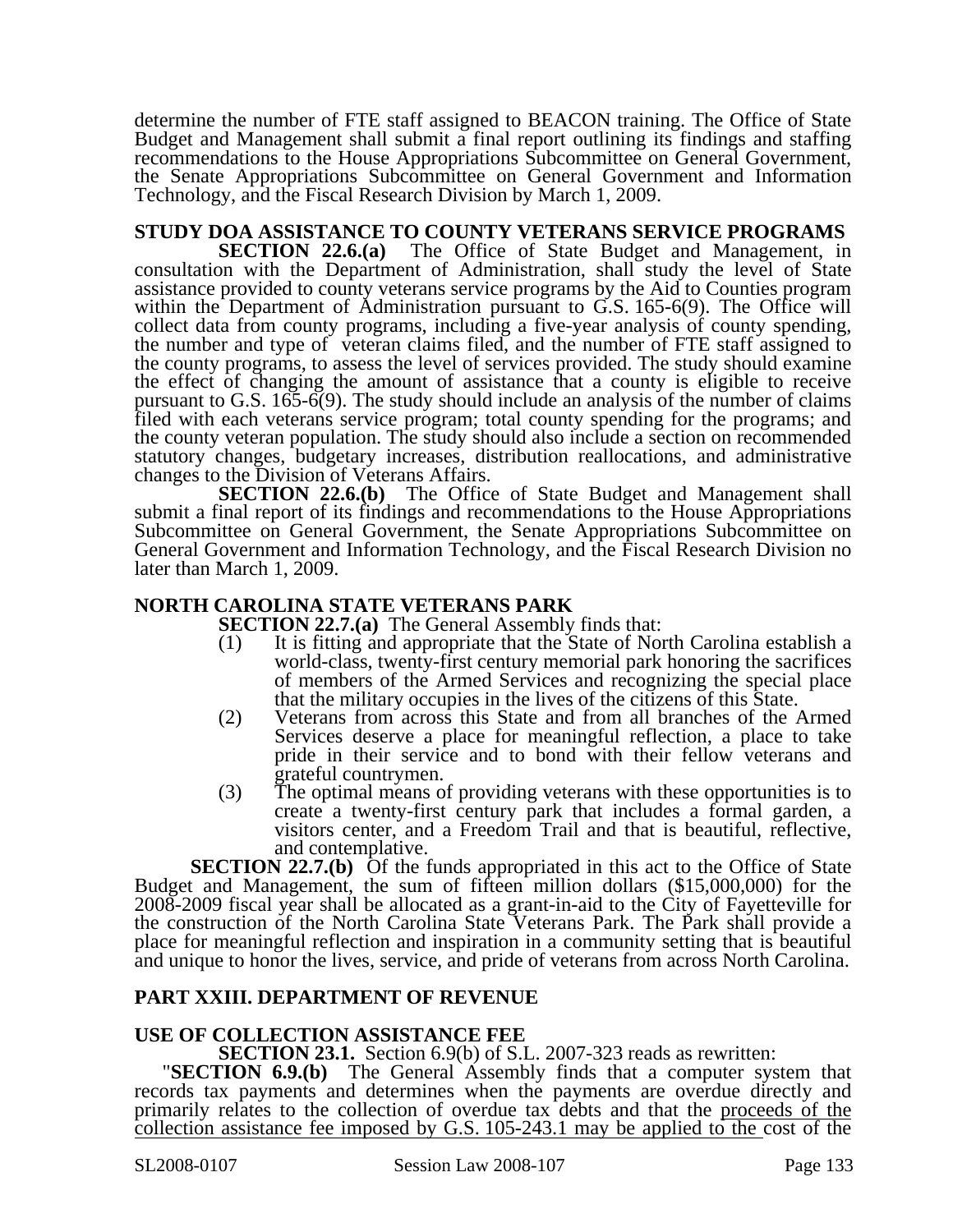computer system is subject to the collection assistance fee set forth in G.S. 105-243.1. system. The Department of Revenue is authorized to use funds in the 20% Collection Assistance Fee Account, Budget Code 24704-2474, during the 2007-2008 and 2008-2009 fiscal year years to replace the Department's current computer system, and these funds are appropriated to the Department for that purpose. The For fiscal year 2007-2008, the Department shall not use more than fifteen million dollars (\$15,000,000) from the Account to replace the Department's current computer system. Funds appropriated to the Department in this subsection remain in the Account until withdrawn for expenditures for a replacement computer system and shall remain in the Account if not expended during the 2007-2008 fiscal year for the purposes set forth in this subsection. For fiscal year 2008-2009, the Department shall not use more than twenty-five million dollars (\$25,000,000) from the Account to replace the Department's current computer system.

Funds appropriated under this subsection may be transferred to Budget Code 24708-2478 to be applied to expenditures for a replacement computer system. Funds appropriated under this subsection that are not transferred to Budget Code 24708-2478 remain in the Account until they are transferred to that Budget Code or withdrawn for expenditures for a replacement computer system. Funds appropriated under this subsection that are not expended at the end of the 2007-2009 biennium remain available for expenditure for the purpose designated in this subsection."

### **PART XXIV. STATE BOARD OF ELECTIONS**

### **2008 EARLY VOTING FUNDS**

**SECTION 24.1.** Section 25.1(a) of S.L. 2007-323 reads as rewritten: "**SECTION 25.1.(a)** The State Board of Elections shall use funds in the Maintenance of Effort Reserve as follows:

- (1) \$1,500,000 nonrecurring in fiscal year 2007-2008 and \$500,000 nonrecurring in fiscal year 2008-2009 to rebuild the State Elections Information Management System (SEIMS).
- $\Omega$  \$100,000 recurring in fiscal year 2007-2008 for the required training for all county boards of elections staff on voting equipment operating
- procedures.<br>
(3) \$427,500 recurring in fiscal year 2007-2008 to centralize ballot coding in North Carolina to provide oversight, ensure accuracy of election
- $p(4)$  \$150,000 recurring in fiscal year 2007-2008 to hire 20 additional election technicians across the State to deal with technical problems that arise on a 2008 Election Day in which a federal election is on the ballot.
- (5) \$1,000,000 nonrecurring in fiscal year 2008-2009 provided for additional operating support for one-stop absentee voting (early voting) sites for the 2008 general election."

### **PART XXV. DEPARTMENT OF TRANSPORTATION**

#### **INCREASE ADMINISTRATIVE APPROPRIATION FOR THE HIGHWAY TRUST FUND**

**SECTION 25.1.** G.S. 136-176(b) reads as rewritten:

"(b) Funds in the Trust Fund are annually appropriated to the Department of Transportation to be allocated and used as provided in this subsection. A sum, not to exceed four percent  $(4\%)$  four and eight-tenths percent  $(4.8\%)$  of the amount of revenue deposited in the Trust Fund under subdivisions (a)(1), (2), and (3) of this section for the 2003-2004 fiscal year, three and eight-tenths percent (3.8%) through fiscal year 2006-2007, and four and two-tenths percent (4.2%) thereafter, may be used each fiscal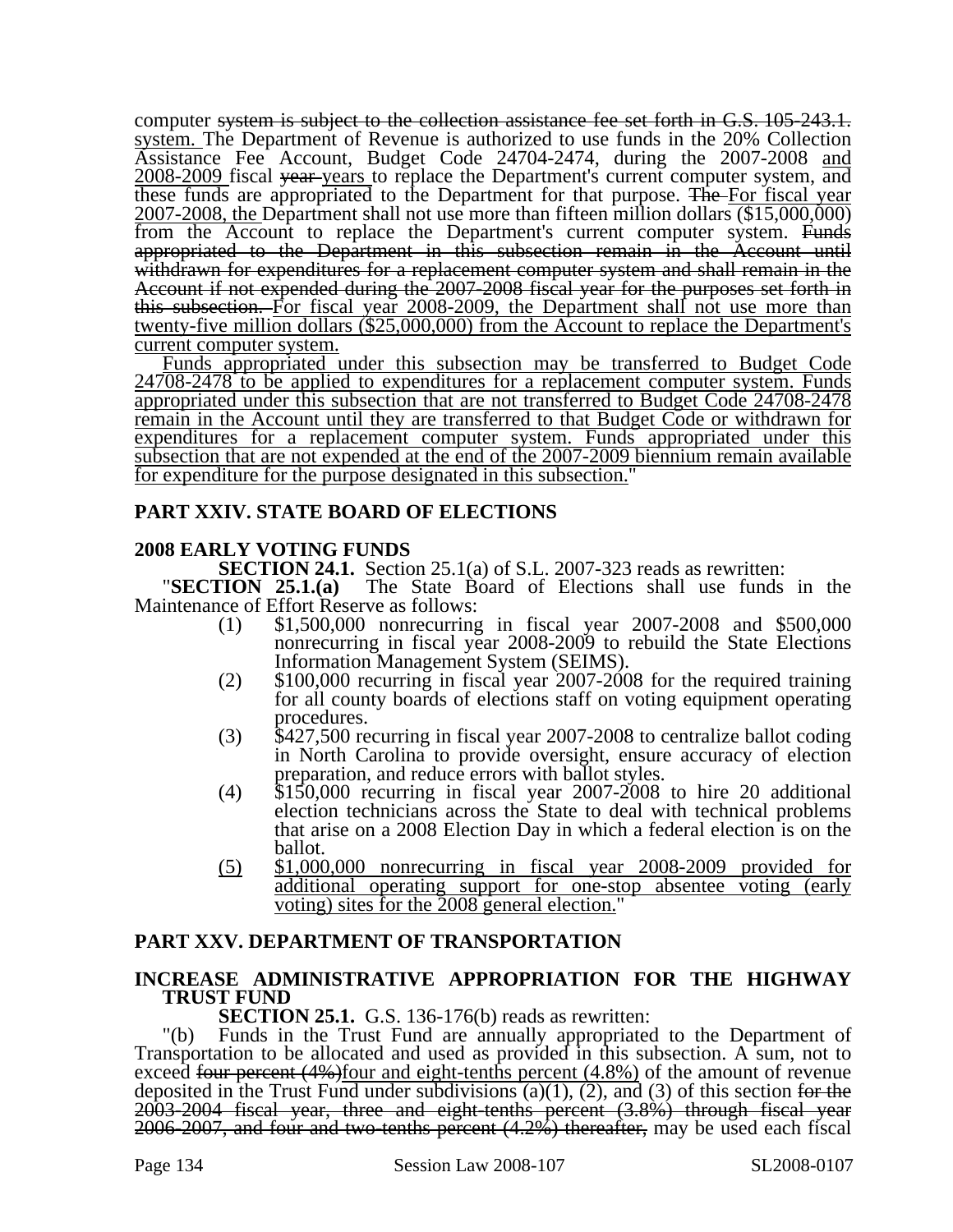year by the Department for expenses to administer the Trust Fund. Operation and project development costs of the North Carolina Turnpike Authority are eligible administrative expenses under this subsection. Any funds allocated to the Authority pursuant to this subsection shall be repaid by the Authority from its toll revenue as soon as possible, subject to any restrictions included in the agreements entered into by the Authority in connection with the issuance of the Authority's revenue bonds. Beginning one year after the Authority begins collecting tolls on a completed Turnpike Project, interest shall accrue on any unpaid balance owed to the Highway Trust Fund at a rate equal to the State Treasurer's average annual yield on its investment of Highway Trust Fund funds pursuant to G.S. 147-6.1. Interest earned on the unpaid balance shall be deposited in the Highway Trust Fund upon repayment. The sum up to the amount anticipated to be necessary to meet the State matching funds requirements to receive federal-aid highway trust funds for the next fiscal year may be set aside for that purpose. The rest of the funds in the Trust Fund shall be allocated and used as follows:

- (1) Sixty-one and ninety-five hundredths percent (61.95%) to plan, design, and construct projects on segments or corridors of the Intrastate System as described in G.S. 136-178 and to pay debt service on highway bonds and notes that are issued under the State Highway Bond Act of 1996 and whose proceeds are applied to these projects.
- (2) Twenty-five and five hundredths percent (25.05%) to plan, design, and construct the urban loops described in G.S. 136-180 and to pay debt service on highway bonds and notes that are issued under the State Highway Bond Act of 1996 and whose proceeds are applied to these urban loops.
- (3) Six and one-half percent (6.5%) to supplement the appropriation to cities for city streets under G.S. 136-181.
- (4) Six and one-half percent (6.5%) for secondary road construction as provided in G.S. 136-182 and to pay debt service on highway bonds and notes that are issued under the State Highway Bond Act of 1996 and whose proceeds are applied to secondary road construction.

The Department must administer funds allocated under subdivisions (1), (2), and (4) of this subsection in a manner that ensures that sufficient funds are available to make the debt service payments on bonds issued under the State Highway Bond Act of 1996 as they become due."

#### **DEPARTMENT OF TRANSPORTATION TO PRODUCE BIENNIAL STATE TRANSPORTATION MAPS AND COASTAL BOATING GUIDES**

**SECTION 25.2.(a)** The Department of Transportation shall cease annual production of the North Carolina State Transportation Map and Coastal Boating Guide and shall produce a biennial North Carolina State Transportation Map and may provide funding for a biennial Coastal Boating Guide, in conjunction with the Wildlife Resources Commission, beginning in the 2008-2009 fiscal year.

**SECTION 25.2.(b)** The Department shall provide a written report to the Joint Legislative Transportation Oversight Committee on the biennial map production plan and identify any cost savings for nonproduction years. The report shall also include historical budget and production information for the past five years. The report is due by March 1, 2009.

### **ONE-STOP SHOPS FOR DRIVERS LICENSE AND REGISTRATION PLATES**

**SECTION 25.3.(a)** The Department of Transportation, Division of Motor Vehicles, is prohibited from opening drivers license issuance and vehicle registration issuance and renewal One-Stop Shops until the General Assembly has considered and appropriated funds for the purpose of One-Stop Shops.

**SECTION 25.3.(b)** The Department of Transportation shall develop a plan that thoroughly outlines the operational plans of combined function centers designated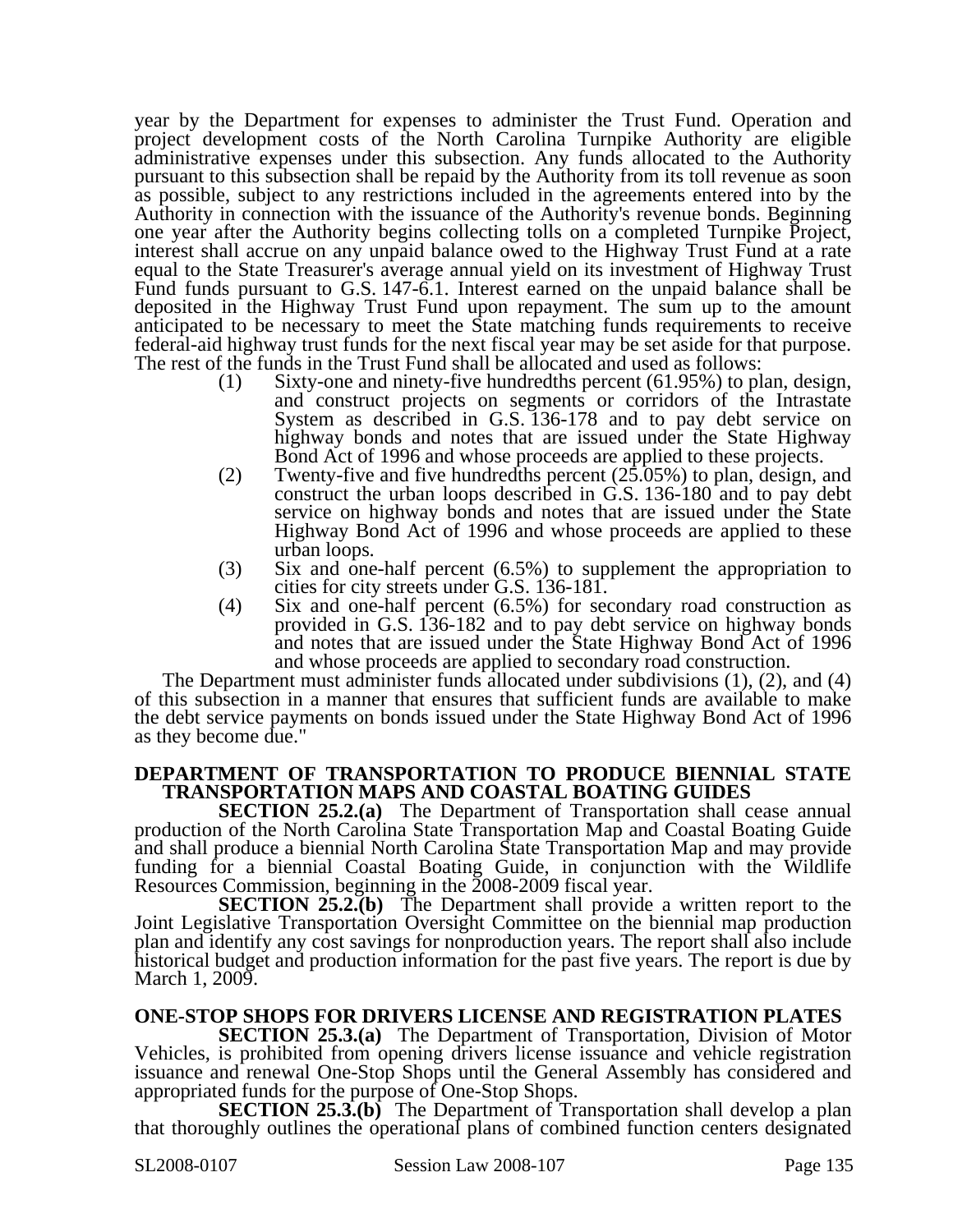as One-Stop Shops. The plan may contain recommendations regarding making necessary changes to G.S. 20-63(h) to expand Division services. The plan should detail a cost-effectiveness comparison between the current means for delivery of service and the proposed combined function center services. The plan should also include a thorough justification for each proposed One-Stop Shop location, including any assumptions made in the justification process. The plan should clearly highlight the benefits to the State, including customer service enhancements for Division customers obtained by implementation of One-Stop Shops. The Division shall also conduct an analysis of the anticipated number of transactions at the One-Stop Shops and consider the impact on commission contracts for independent license plate agents, as well as any other interested party affected by the change.

**SECTION 25.3.(c)** The Division shall report to the Joint Legislative Transportation Oversight Committee, the Joint Appropriations Subcommittee for Transportation, and the Fiscal Research Division no later than October 31, 2008.

#### **REALIGN THE CONTINUATION AND CERTIFIED BUDGETS OF EACH DIVISION WITHIN THE DEPARTMENT**

**SECTION 25.4.(a)** Notwithstanding G.S. 143C-6-1 and G.S. 143C-6-7, the Department of Transportation and the Office of State Budget and Management shall review each of the Department's divisions' expenditure patterns and realign the continuation and certified budget for the 2009-2011 Fiscal Biennium. The certified budget shall become the current expenditure plan for each division based on anticipated

expenditure patterns.<br>**SECTION 25.4.(b)** The Department of Transportation shall prepare a report on the cash spending plan based on the certified budget's fund codes. This report shall show cash expenditure plans for the 2008-2009 fiscal year.

**SECTION 25.4.(c)** The Department of Transportation and the Office of State Budget and Management shall jointly study alternatives and enhancements to the current budgeting process that highlight and more closely align the Department's division, DMV, ferry, rail, public transportation, and administration spending with performance outcomes and metrics. Study goals include greater clarity of budgets and cash work plans, flexible funding capabilities, and projected investment performance.

**SECTION 25.4.(d)** The Department of Transportation shall develop a quarterly report that evaluates the Department's achievement of performance measures for safety, preservation, capacity improvements, ITS, effective and efficient business practices, spending plans, DMV services, minority and disadvantaged business goals, and other relevant performance indicators. Division performance comparisons will be included where applicable. The fourth quarter report will serve as the annual performance evaluation and shall be submitted to the Governor and Legislature, including the Joint Legislative Transportation Oversight Committee.

**SECTION 25.4.(e)** The Department of Transportation and the Office of State Budget and Management shall report on its cash spending plan for the 2008-2009 fiscal year and shall present recommendations for a revised budget process to the Joint Legislative Transportation Oversight Committee, Appropriations Subcommittee for Transportation, and the Fiscal Research Division no later than November 1, 2008. The Department of Transportation shall present the Fiscal Year 2009 first quarter performance report to the Joint Legislative Transportation Oversight Committee and the Fiscal Research Division no later than November 15, 2008.

#### **TRANSFER HIGHWAY TRUST FUND MONIES IN THE AMOUNT OF TWENTY-FIVE MILLION DOLLARS BEGINNING IN FISCAL YEAR 2008-2009, SIXTY-FOUR MILLION DOLLARS BEGINNING IN FISCAL YEAR 2009-2010, AND NINETY-NINE MILLION DOLLARS BEGINNING IN FISCAL YEAR 2010-2011 TO THE NC TURNPIKE AUTHORITY FOR DEBT SERVICE ON BONDS**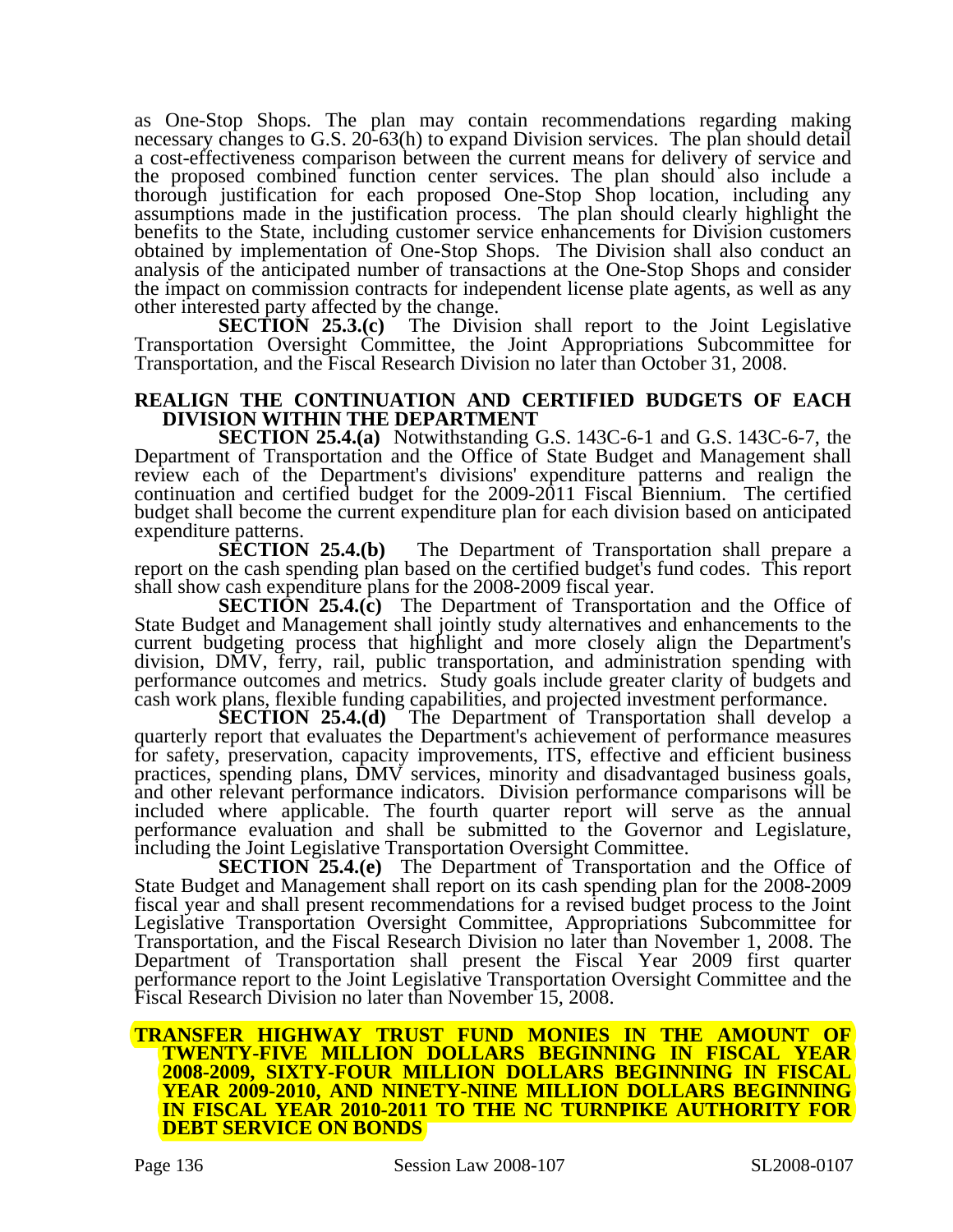#### **SECTION 25.5.(a)** G.S. 105-187.9(b) reads as rewritten:

"(b) Transfer. – In each fiscal year the State Treasurer shall transfer the amounts provided below from the taxes deposited in the Trust Fund to the General Fund. The transfer of funds authorized by this section may be made by transferring one-fourth of the amount at the end of each quarter in the fiscal year or by transferring the full amount annually on July 1 of each fiscal year, subject to the availability of revenue.

- $(1)$  The sum of one hundred seventy million dollars  $(\$170,000,000)$ . forty-five million dollars (\$145,000,000).
- (2) In addition to the amount transferred under subdivision (1) of this subsection, the sum of one million seven hundred thousand dollars (\$1,700,000) shall be transferred in the 2001-2002 fiscal year. The amount distributed under this subdivision shall increase in the 2002-2003 fiscal year to the sum of two million four hundred thousand dollars (\$2,400,000). In each fiscal year thereafter, the sum transferred under this subdivision shall be the amount distributed in the previous fiscal year plus or minus a percentage of this sum equal to the percentage by which tax collections under this Article increased or decreased for the most recent 12-month period for which data are available."

**SECTION 25.5.(b)** G.S. 136-176 is amended by adding a new subsection to

"(b2) There is annually appropriated to the North Carolina Turnpike Authority from the Highway Trust Fund the sum of twenty-five million dollars (\$25,000,000) to be used to service debt on bonds issued for the construction of the Triangle Expressway. The amounts appropriated to the Authority pursuant to this subsection shall be used by the Authority to pay debt service or related financing costs and expenses on revenue bonds or notes issued by the Authority to finance the costs of one or more Turnpike Projects, to refund such bonds or notes, or to fund debt service reserves, operating reserves, and similar reserves in connection therewith. The appropriations established by this subsection constitute an agreement by the State to pay the funds appropriated hereby to the Authority within the meaning of G.S. 159-81(4). Notwithstanding the foregoing, it is the intention of the General Assembly that the enactment of this provision and the issuance of bonds or notes by the Authority in reliance thereon shall not in any manner constitute a pledge of the faith and credit and taxing power of the State, and nothing contained herein shall prohibit the General Assembly from amending the appropriations set forth in this act at any time to decrease or eliminate the amount annually appropriated to the Authority.

**SECTION 25.5.(c)** G.S. 105-187.9(b) as amended by subsection (a) of this section reads as rewritten:

"(b) Transfer. – In each fiscal year the State Treasurer shall transfer the amounts provided below from the taxes deposited in the Trust Fund to the General Fund. The transfer of funds authorized by this section may be made by transferring one-fourth of the amount at the end of each quarter in the fiscal year or by transferring the full amount annually on July 1 of each fiscal year, subject to the availability of revenue.

- $(1)$  The sum of <del>one hundred forty-five million dollars (\$145,000,000).</del> one hundred six million dollars (\$106,000,000).
- (2) In addition to the amount transferred under subdivision (1) of this subsection, the sum of one million seven hundred thousand dollars (\$1,700,000) shall be transferred in the 2001-2002 fiscal year. The amount distributed under this subdivision shall increase in the 2002-2003 fiscal year to the sum of two million four hundred thousand dollars (\$2,400,000). In each fiscal year thereafter, the sum transferred under this subdivision shall be the amount distributed in the previous fiscal year plus or minus a percentage of this sum equal to the percentage by which tax collections under this Article increased or

read: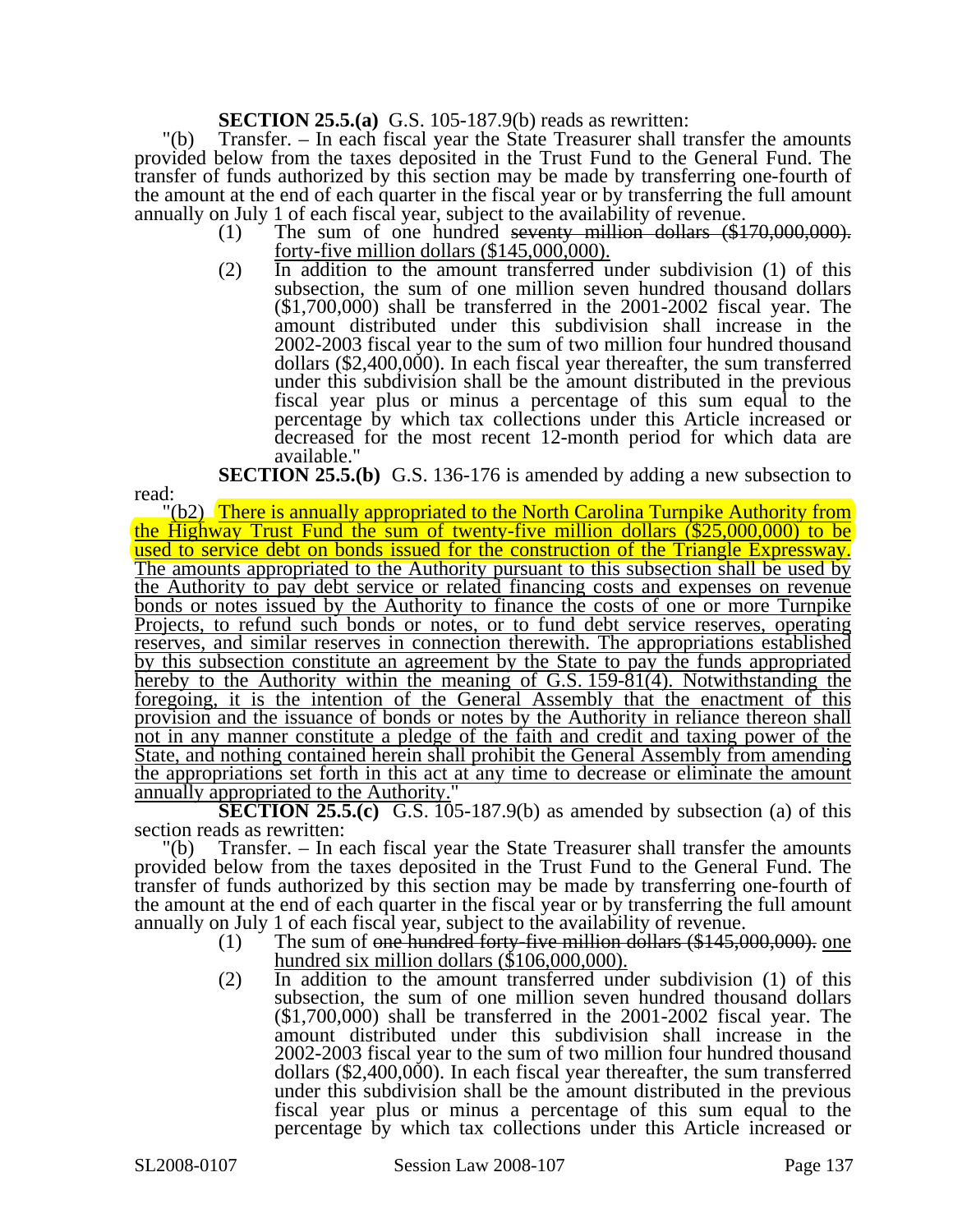decreased for the most recent 12-month period for which data are available."

**SECTION 25.5.(d)** G.S. 136-176(b2), as enacted by subsection (b) of this section, reads as rewritten:

"(b2) There is annually appropriated to the North Carolina Turnpike Authority from the Highway Trust Fund the sum of twenty-five million dollars (\$25,000,000) to be<br>used to service debt on bonds issued for the construction of the Triangle Expressway.  $\frac{\text{sixty-four million dollars} (\$64,000,000)$ . Of the amount allocated by this subsection, twenty-five million dollars (\$25,000,000) shall be used to pay debt service or related financing costs and expenses on revenue bonds or notes issued for the construction of the Triangle Expressway, twenty-four million dollars (\$24,000,000) shall be used to pay debt service or related financing expenses on revenue bonds or notes issued for the construction of the Monroe Connector/Bypass, and fifteen million dollars (\$15,000,000) shall be used to pay debt service or related financing expenses on revenue bonds or notes issued for the construction of the Mid-Currituck Bridge. The amounts appropriated to the Authority pursuant to this subsection shall be used by the Authority to pay debt service or related financing costs and expenses on revenue bonds or notes issued by the Authority to finance the costs of one or more Turnpike Projects, to refund such bonds or notes, or to fund debt service reserves, operating reserves, and similar reserves in connection therewith. The appropriations established by this subsection constitute an agreement by the State to pay the funds appropriated hereby to the Authority within the meaning of G.S. 159-8 $\hat{1}$ (4). Notwithstanding the foregoing, it is the intention of the General Assembly that the enactment of this provision and the issuance of bonds or notes by the Authority in reliance thereon shall not in any manner constitute a pledge of the faith and credit and taxing power of the State, and nothing contained herein shall prohibit the General Assembly from amending the appropriations set forth in this act at any time to decrease or eliminate the amount annually appropriated to the Authority."

**SECTION 25.5.(e)** G.S. 105-187.9(b) as amended by subsections (a) and (c) of this section reads as rewritten:

"(b) Transfer. – In each fiscal year the State Treasurer shall transfer the amounts provided below from the taxes deposited in the Trust Fund to the General Fund. The transfer of funds authorized by this section may be made by transferring one-fourth of the amount at the end of each quarter in the fiscal year or by transferring the full amount annually on July 1 of each fiscal year, subject to the availability of revenue.

- $(1)$  The sum of one hundred six million dollars  $(\$106,000,000)$ . seventy-one million dollars (\$71,000,000).
- (2) In addition to the amount transferred under subdivision (1) of this subsection, the sum of one million seven hundred thousand dollars (\$1,700,000) shall be transferred in the 2001-2002 fiscal year. The amount distributed under this subdivision shall increase in the 2002-2003 fiscal year to the sum of two million four hundred thousand dollars (\$2,400,000). In each fiscal year thereafter, the sum transferred under this subdivision shall be the amount distributed in the previous fiscal year plus or minus a percentage of this sum equal to the percentage by which tax collections under this Article increased or decreased for the most recent 12-month period for which data are available."

**SECTION 25.5.(f)** G.S. 136-176(b2), as enacted by subsection (b) of this section and as amended by subsection (d) of this section, reads as rewritten:

"(b2) There is annually appropriated to the North Carolina Turnpike Authority from the Highway Trust Fund the sum of sixty-four million dollars (\$64,000,000). ninety-nine million dollars (\$99,000,000). Of the amount allocated by this subsection, twenty-five million dollars (\$25,000,000) shall be used to pay debt service or related financing costs and expenses on revenue bonds or notes issued for the construction of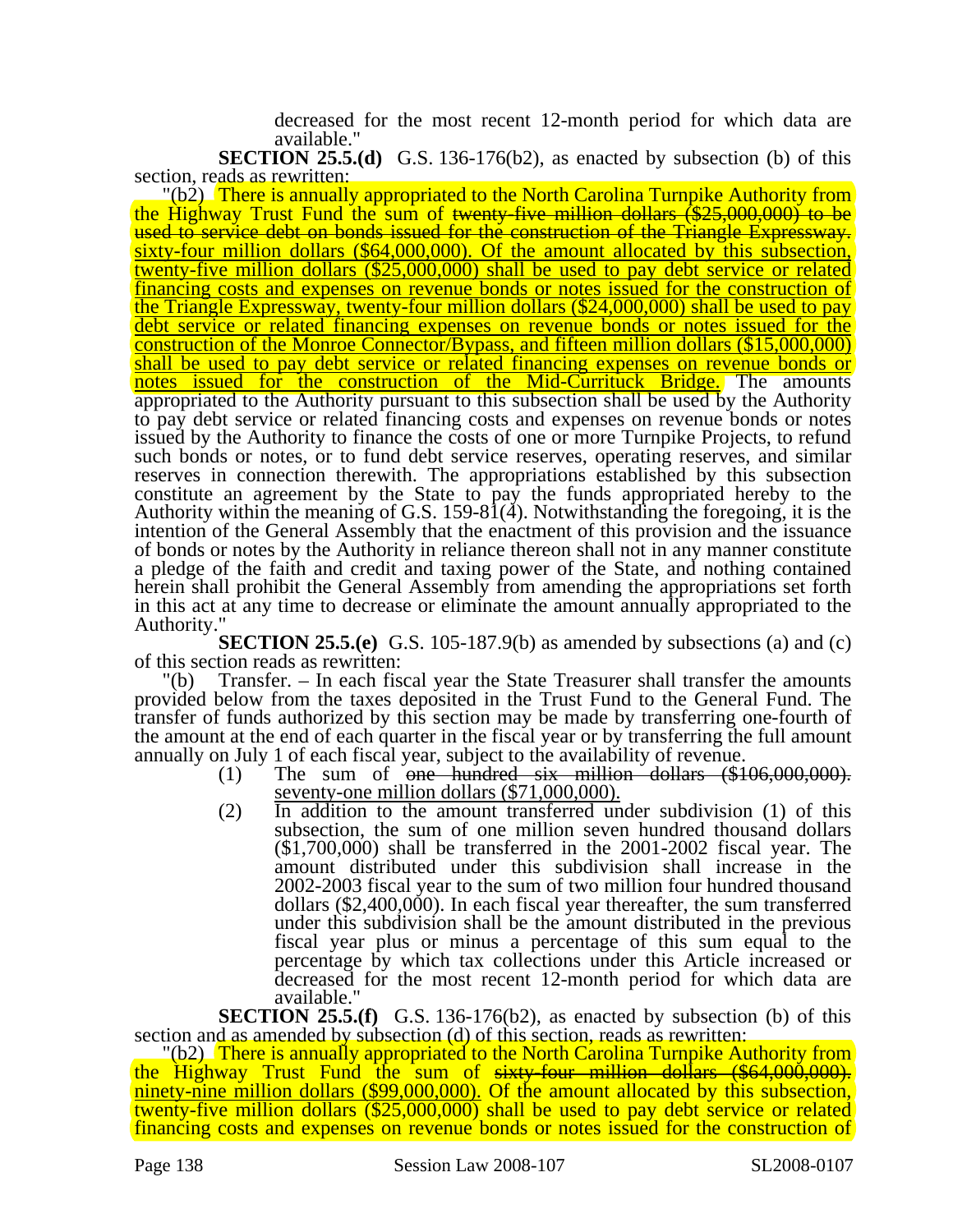the Triangle Expressway, twenty-four million dollars (\$24,000,000) shall be used to pay debt service or related financing expenses on revenue bonds or notes issued for the construction of the Monroe Connector/Bypass, and Connector/Bypass, fifteen million dollars (\$15,000,000) shall be used to pay debt service or related financing expenses on revenue bonds or notes issued for the construction of the Mid-Currituck Bridge. Bridge, and thirty-five million dollars (\$35,000,000) shall be used to pay debt service or related financing expenses on revenue bonds or notes issued for the construction of the Garden **Parkway.** The amounts appropriated to the Authority pursuant to this subsection shall be used by the Authority to pay debt service or related financing costs and expenses on revenue bonds or notes issued by the Authority to finance the costs of one or more Turnpike Projects, to refund such bonds or notes, or to fund debt service reserves, operating reserves, and similar reserves in connection therewith. The appropriations established by this subsection constitute an agreement by the State to pay the funds appropriated hereby to the Authority within the meaning of G.S. 159-81(4). Notwithstanding the foregoing, it is the intention of the General Assembly that the enactment of this provision and the issuance of bonds or notes by the Authority in reliance thereon shall not in any manner constitute a pledge of the faith and credit and taxing power of the State, and nothing contained herein shall prohibit the General Assembly from amending the appropriations set forth in this act at any time to decrease or eliminate the amount annually appropriated to the Authority."

**SECTION 25.5.(g)** Subsections (a), (b), and (g) of this section become effective July 1, 2008. Subsections (c) and (d) of this section become effective July 1, 2009. Subsections (e) and (f) of this section become effective July 1, 2010.

#### **FUNDS FOR UNSAFE AND OBSOLETE FIELD FACILITIES SECTION 25.6.** Section 27.6 of S.L. 2007-323 is repealed.

#### **CASH FLOW HIGHWAY FUNDS AND HIGHWAY TRUST FUND APPROPRIATIONS**

**SECTION 25.7.(a)** Section 27.2 of S.L. 2007-323 is repealed.<br>**SECTION 25.7.(b)** The General Assembly authorizes

The General Assembly authorizes and certifies anticipated revenues of the Highway Fund as follows:

For Fiscal Year 2009-2010<br>
For Fiscal Year 2010-2011<br>
\$2,066.0 million

For Fiscal Year 2012-2013.

For Fiscal Year 2010-2011 \$2,066.0 million<br>For Fiscal Year 2011-2012 \$2,064.5 million For Fiscal Year 2011-2012<br>
For Fiscal Year 2012-2013<br>
\$2,075.6 million

**SECTION 25.7.(c)** The General Assembly authorizes and certifies anticipated revenues of the Highway Trust Fund as follows:

For Fiscal Year 2009-2010<br>
For Fiscal Year 2010-2011<br>
\$1,199.8 million For Fiscal Year 2010-2011 \$1,199.8 million<br>For Fiscal Year 2011-2012 \$1,226.9 million For Fiscal Year 2011-2012<br>
For Fiscal Year 2012-2013<br>
\$1,263.4 million For Fiscal Year  $2012-2013$ 

#### **DEPARTMENT OF TRANSPORTATION TO APPLY FOR INTERSTATE CORRIDOR GRANT FUNDS**

**SECTION 25.8.** The Department of Transportation and the North Carolina Turnpike Authority shall apply for all federal grant monies available for Interstate corridors. The grant funds shall be used for the preservation of the highway infrastructure and to provide for improvements and enhancements to the Interstate.

The Department shall report on the status of all grant applications made and any funding awarded for Interstate corridors to the Joint Legislative Transportation Oversight Committee no later than December 1, 2008.

#### **AVIATION FUNDS FOR THE MOUNT AIRY-SURRY COUNTY AIRPORT AUTHORITY AND THE ASHE COUNTY AIRPORT**

SL2008-0107 Session Law 2008-107 Session Law 2008-107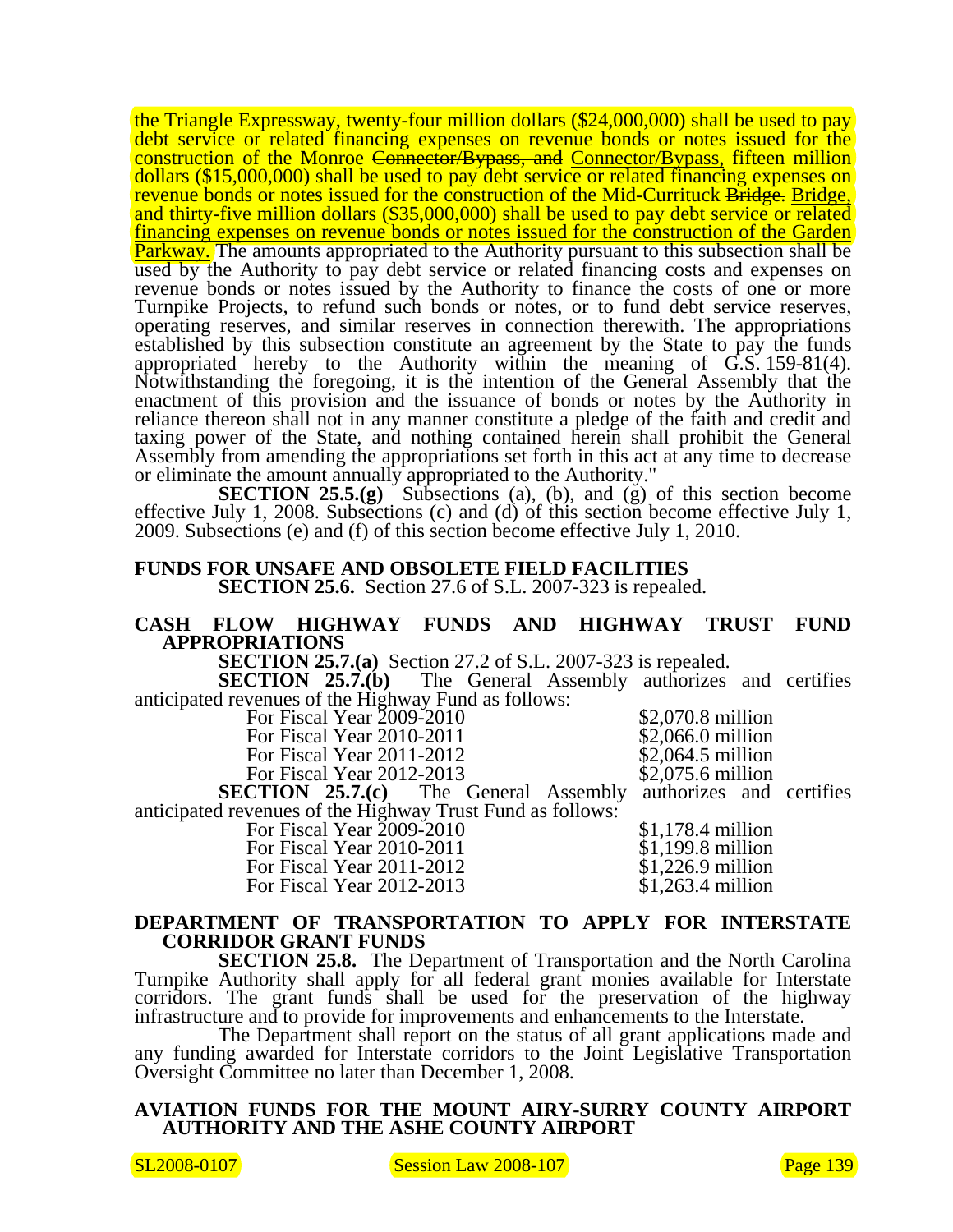**SECTION 25.9.(a)** Of the funds appropriated to the Department of Transportation, Division of Aviation, for fiscal year 2008-2009, the sum of three million dollars (\$3,000,000) shall be allocated to the Mount Airy-Surry County Airport Authority for expansion and renovation of the regional airport.

**SECTION 25.9.(b)** Of the funds appropriated to the Department of Transportation, Division of Aviation, for fiscal year 2008-2009, the sum of two million five hundred thousand dollars (\$2,500,000) shall be allocated to Ashe County to be used for expansion and renovation of the Ashe County Airport.

#### **CLOSURE OF EXITS ON INTERSTATE HIGHWAYS**

**SECTION 25.10.** If any exits on an interstate highway are scheduled for permanent closure before September 30, 2008, other than an exit that was created and exists solely as a temporary exit in a construction zone that would be closed upon completion of the construction project, the Department of Transportation shall apply for a waiver or request for reconsideration from the United States Department of Transportation or any other federal agency, as required, to keep the exit or exits open to vehicular traffic exiting from the interstate highway. If the Department of Transportation has applied for a waiver or request for reconsideration and received a decision from the United States Department of Transportation on or before June 30, 2008, the Department shall be deemed to have met the requirements for this section and shall proceed as directed by the United States Department of Transportation.

#### **DEPARTMENT OF TRANSPORTATION TO PLANT SEEDLINGS IN RIGHTS-OF-WAY**

**SECTION 25.12.(a)** Of the funds appropriated to the Department of Transportation up to one million dollars (\$1,000,000) per year, for five years, beginning with the 2008-2009 fiscal year, shall be used to develop and implement a plan to plant trees and shrubs native to North Carolina along the State's roads and highways in the rights-of-way. The Department shall consult with and use the expertise of the United States Forest Service and the Division of Forest Resources of the North Carolina Department of Environment and Natural Resources in the development and implementation of the plan. The plan shall include the planting of trees, shrubs, and other vegetation that (i) are native to the various regions and areas of the State in which they are being planted, (ii) will provide clean air and otherwise benefit the State's environment, (iii) are appropriately placed for the safety of those traveling on the roads and highways, and (iv) reduce the costs of mowing and maintaining the rights-of-way along the State's roads and highways.

**SECTION 25.12.(b)** The Department shall procure the seedlings from the North Carolina Division of Forest Resources or any State institution that cultivates seedling trees. If the seedlings are cultivated from within the State, the Department shall revegetate the cleared area with the same tree, shrub, or other vegetation harvested within the first planting season after the area is cleared. If no State agency cultivates seedling trees, then the Department shall procure seedlings grown in North Carolina. The Department shall, to the fullest extent possible, use inmates of the Department of Correction to plant and maintain the trees. The Department shall submit the plan to the Joint Legislative Commission on Governmental Operations and the Joint Legislative Transportation Oversight Committee by October 1, 2008, and begin implementation of the plan by January 1, 2009.

#### **DRIVERS LICENSE FORMAT CHANGE**

**SECTION 25.13.** Provided that the Commissioner of the Department of Motor Vehicles is not required to reissue a drivers license in the horizontal format to drivers when the drivers turn 21, up to fifty thousand dollars (\$50,000) of any funding received by the Division of Motor Vehicles to help fund the drivers license format change from horizontal to vertical, for drivers less than 21 years of age, shall be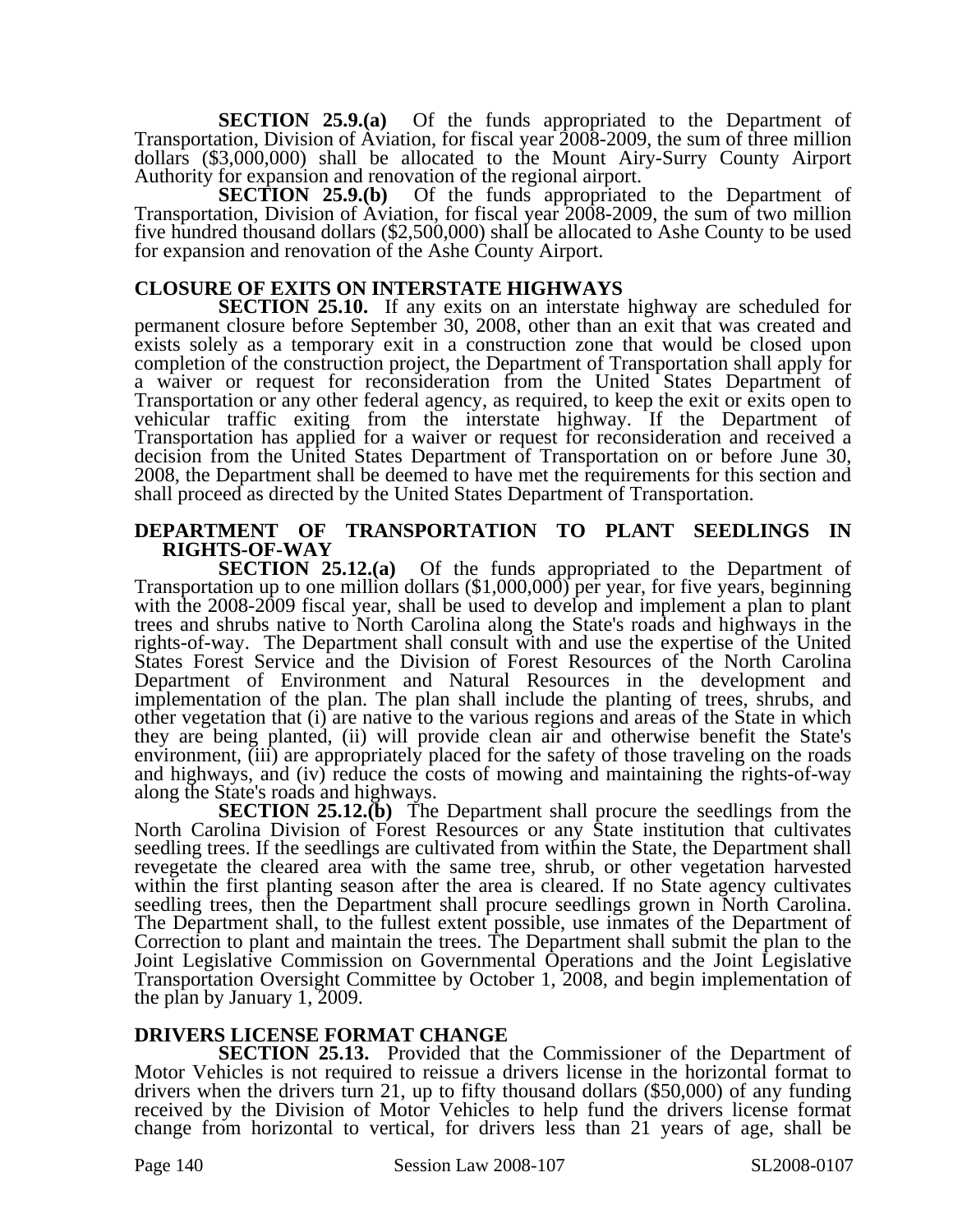appropriated to the Department of Transportation, System Preservation Account, to replace funds previously expended by the Division for this initiative.

#### **SHORT LINE RAIL IMPROVEMENTS FOR THE PIEDMONT & NORTHERN CORRIDOR AND OTHER TRANSIT AND RAIL IMPROVEMENTS**

**SECTION 25.14.(a)** Of the funds appropriated to the Department of Transportation, Divisions of Rail and Public Transportation, up to five million dollars (\$5,000,000) shall be spent to improve the railroad track for the Piedmont & Northern corridor to current operating standards after the Rail Division has entered into a formal lease with a qualified operator. The lease shall contain terms that provide for a cost share of at least ten percent (10%), by the operator, for any improvements to the corridor for the operation of the rail line.

**SECTION 25.14.(b)** The Department of Transportation shall report the terms of any proposed lease for the Piedmont & Northern rail corridor to the Joint Legislative Transportation Oversight Committee no later than 30 days after a final lease has been proposed for the rail corridor.

#### **FUNDS TRANSFER TO SUPPORT GLOBAL TRANSPARK FREIGHT TRANSPORTATION SYSTEM**

**SECTION 25.15.** G.S. 136-176(a1)(2) reads as rewritten:

"(2) For preliminary engineering costs not included in the current year Transportation Improvement Program. – Fifteen million dollars (\$15,000,000) in each of the fiscal years 2001-2002, 2002-2003, and 2003-2004. If any funds allocated by this subdivision, in the cash balance of the Highway Trust Fund, remain unspent on June 30, 2008, the Department may transfer within the Department up to twenty-nine million dollars (\$29,000,000) of available funds to contract for freight transportation system improvements for the Global TransPark."

### **KEEP AMERICA BEAUTIFUL ORGANIZATION STAFF FUNDS**

**SECTION 25.16.** Of the funds appropriated to the Department of Transportation, the sum of forty thousand dollars (\$40,000), in recurring funds, for the 2008-2009 fiscal year is allocated to The North Carolina Clean Foundation, a nonprofit organization, to support a program coordinator for the North Carolina Keep America Beautiful organization.

### **REPAIRS AND RENOVATIONS FUNDS**

**SECTION 25.17.(a)** Of the funds appropriated to the Highway Trust Fund, Highway Construction Program, for fiscal year 2008-2009, up to five million two hundred fifty thousand dollars (\$5,250,000) may be used by the Department of Transportation for repairs and renovations of Department facilities throughout the State.

**SECTION 25.17.(b)** The Department of Transportation shall report to Joint Legislative Transportation Oversight Committee on the repair and renovations program, the planned use of funds for repairs and renovations, and the prioritization of needs for fiscal years 2009-2010 and 2010-2011 no later than October 30, 2008.

### **STORMWATER RUNOFF FROM BRIDGES**

**SECTION 25.18.(a)** Of funds available to the Department of Transportation, the Department, in cooperation with the Center for Transportation and the Environment at North Carolina State University, shall conduct a pilot study on 50 bridges, located throughout the State in various ecosystems, of the installation of various types of storm water detention, collection, and filtering systems during new bridge construction over waterways. The Department may also retrofit existing bridges as part of its pilot study. Treatments and methods used in the pilot study shall include but not be limited to those treatments found effective by other states and new treatments identified through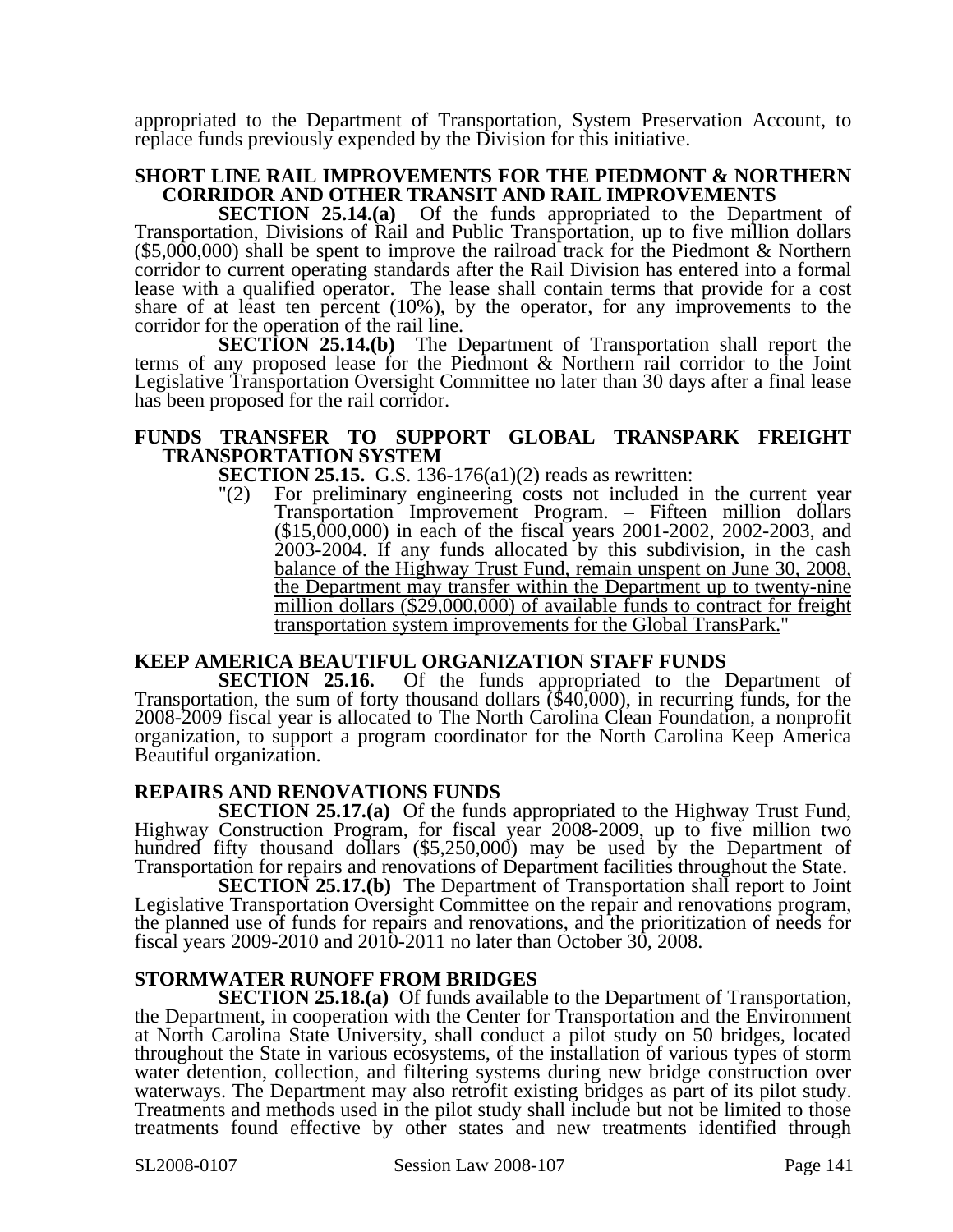investigation and research which may be effective. Construction or retrofitting shall be initiated on at least 25 of the 50 bridges by July 1, 2009. Construction or retrofitting shall be initiated on the remaining bridge projects by January 1, 2010.

**SECTION 25.18.(b)** An interim report shall be made to the Joint Legislative Transportation Oversight Committee no later than July 1, 2009, that includes information which quantifies stormwater runoff at structures as well as the types of pollutants, the various treatments which will be constructed and evaluated to target these pollutant types, and a measurement and collection plan to determine effectiveness of the evaluated treatments.

**SECTION 25.18.(c)** A final report shall be made to the Joint Legislative Transportation Oversight Committee no later than July 1, 2010. The final report shall include as a minimum, the effectiveness of the treatments included in the study, costs of each treatment, and the costs of implementing effective treatments on new bridge construction projects as well as existing bridge retrofit projects for all bridges over waterways in the State.

#### **PART XXVI. SALARIES AND BENEFITS**

#### **GOVERNOR AND COUNCIL OF STATE/SALARY INCREASES**

**SECTION 26.1.(a)** Effective July 1, 2008, G.S. 147-11(a) reads as

rewritten:<br> $"(a)$ The salary of the Governor shall be one hundred thirty-five thousand eight hundred fifty-four dollars (\$135,854) one hundred thirty-nine thousand five hundred ninety dollars (\$139,590) annually, payable monthly."

**SECTION 26.1.(b)** Section 28.1(b) of S.L. 2007-323 reads as rewritten:<br>"**SECTION 28.1.(b)** Effective July 1, 2007, July 1, 2008, the annual salaries for the **SECTION 28.1.(b)** Effective  $\frac{\text{July 1, 2007, July 1, 2008, the annual salaries for the members of the Council of State, payable monthly, for the  $2007-2008$  and  $2008-2009$$ fiscal vears year are:

| Council of State                     | <b>Annual Salary</b> |
|--------------------------------------|----------------------|
| Lieutenant Governor                  | \$119,901 \$123,198  |
| <b>Attorney General</b>              |                      |
| Secretary of State                   | 123,198<br>119,901   |
| <b>State Treasurer</b>               | 123,198              |
| <b>State Auditor</b>                 | 123,198              |
| Superintendent of Public Instruction | 123,198              |
| Agriculture Commissioner             | 123,198              |
| <b>Insurance Commissioner</b>        |                      |
| Labor Commissioner                   |                      |

#### **NONELECTED DEPARTMENT HEAD/SALARY INCREASES**

**SECTION 26.2.** Effective July 1, 2008, Section 28.2 of S.L. 2007-323 reads as rewritten: "**SECTION 28.2.** In accordance with G.S. 143B-9, the maximum annual salaries,

payable monthly, for the nonelected heads of the principal State departments for the 2007-2008 and 2008-2009 fiscal <del>years year</del> are:

| Nonelected Department Heads                    | <b>Annual Salary</b>            |
|------------------------------------------------|---------------------------------|
| Secretary of Administration                    | $$1\overline{17,142}$ \$120,363 |
| Secretary of Correction                        | 117,142 120,363                 |
| Secretary of Crime Control and Public Safety   | 117,142 120,363                 |
| Secretary of Cultural Resources                | 117,142 120,363                 |
| Secretary of Commerce                          | 117,142 120,363                 |
| Secretary of Environment and Natural Resources | 117,142 120,363                 |
| Secretary of Health and Human Services         | 117,142 120,363                 |
|                                                |                                 |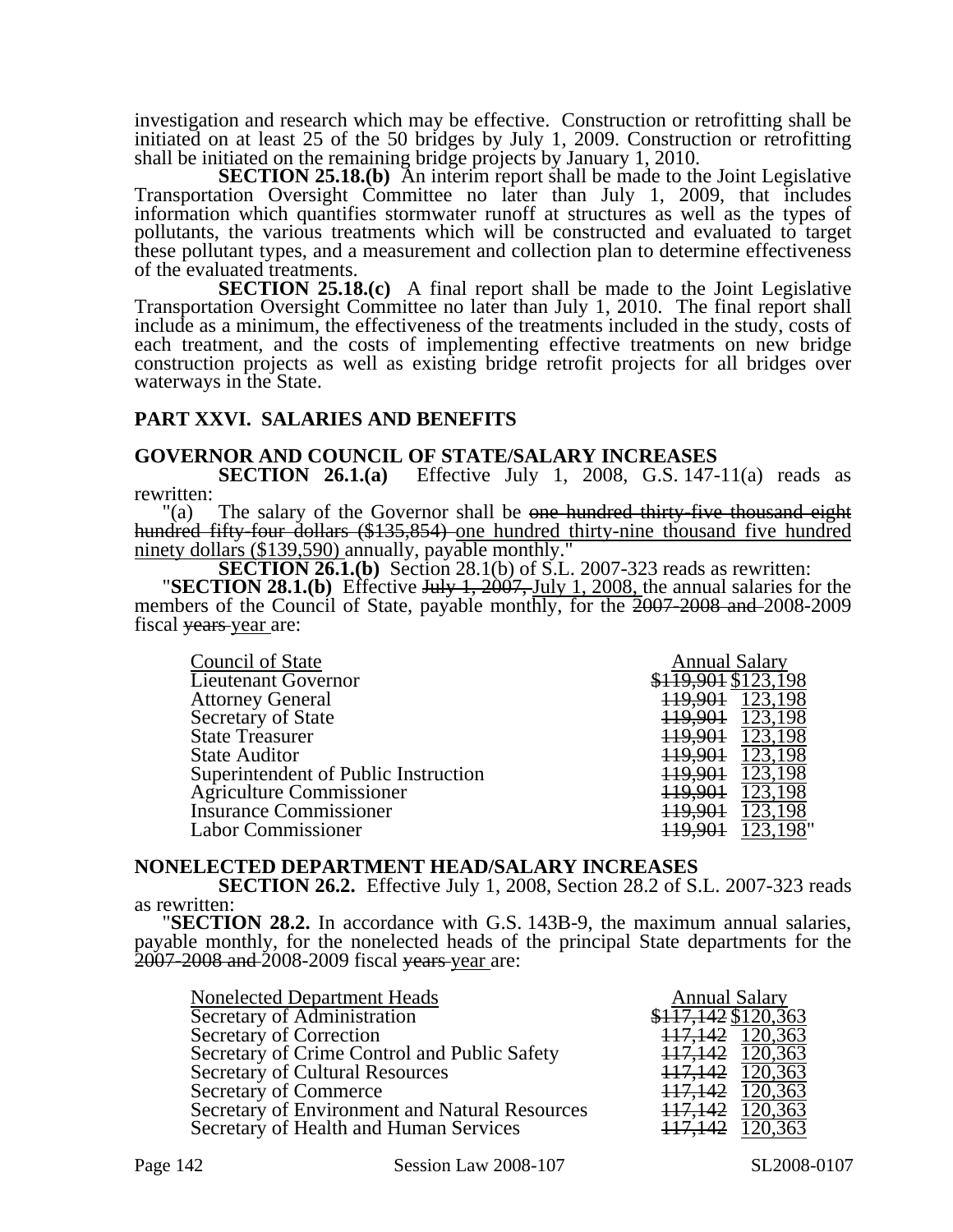Secretary of Juvenile Justice and Delinquency Prevention Secretary of Revenue  $\frac{117,142}{120,363}$ Secretary of Transportation

| <del>117,142</del> | 120,363 |
|--------------------|---------|
| <del>117,142</del> | 120,363 |
| <del>117,142</del> | 120,363 |
|                    |         |

#### **CERTAIN EXECUTIVE BRANCH OFFICIALS/SALARY INCREASES**

**SECTION 26.3.** Effective July 1, 2008, Section 28.3 of S.L. 2007-323 reads as rewritten: "**SECTION 28.3.** The annual salaries, payable monthly, for the 2007-2008 and

2008-2009 fiscal years year for the following executive branch officials are:

| <b>Executive Branch Officials</b>               | <b>Annual Salary</b>    |
|-------------------------------------------------|-------------------------|
| Chairman, Alcoholic Beverage Control Commission | \$106,621 \$109,553     |
| <b>State Controller</b>                         | 149,216 153,319         |
| <b>Commissioner of Motor Vehicles</b>           | 106,621 109,553         |
| <b>Commissioner of Banks</b>                    | 119,901 123,198         |
| <b>Chairman, Employment Security Commission</b> | 133,161                 |
| <b>State Personnel Director</b>                 | 120,363<br>117,142      |
| Chairman, Parole Commission                     | 97,358 100,035          |
| Members of the Parole Commission                | 44,942 46,178           |
| Chairman, Utilities Commission                  | 133,531 137,203         |
| Members of the Utilities Commission             | 119,901 123,198         |
| Executive Director, Agency for                  |                         |
| <b>Public Telecommunications</b>                | 89,884<br>92,356        |
| Director, Museum of Art                         | 109,252 112,256         |
| <b>Executive Director, North Carolina</b>       |                         |
| <b>Agricultural Finance Authority</b>           | 103.781<br>106,635      |
| <b>State Chief Information Officer</b>          | <del>126</del> 153,227" |

#### **JUDICIAL BRANCH OFFICIALS/SALARY INCREASES**

**SECTION 26.4.(a)** Effective July 1, 2008, Section 28.4 of S.L. 2007-323 reads as written:

**"SECTION 28.4.(a)** The annual salaries, payable monthly, for specified judicial branch officials for the 2007-2008 and 2008-2009 fiscal years year are:

| <b>Judicial Branch Officials</b>               | <b>Annual Salary</b> |
|------------------------------------------------|----------------------|
| Chief Justice, Supreme Court                   | \$137,160 \$140,932  |
| Associate Justice, Supreme Court               | 133,576 137,249      |
| Chief Judge, Court of Appeals                  | 130,236 133,817      |
| Judge, Court of Appeals                        | 128,011 131,531      |
| Judge, Senior Regular Resident Superior Court  | 124,532 127,957      |
| Judge, Superior Court                          | 121,053 124,382      |
| Chief Judge, District Court                    | 109,923 112,946      |
| Judge, District Court                          | 106,445 109,372      |
| District Attorney                              | 116, 112 119, 305    |
| Administrative Officer of the Courts           | 123,346 126,738      |
| Assistant Administrative Officer of the Courts | 112,665 115,763      |
| <b>Public Defender</b>                         | 116, 112 119, 305    |
| Director of Indigent Defense Services          |                      |

"**SECTION 28.4.(b)** The district attorney or public defender of a judicial district, with the approval of the Administrative Officer of the Courts or the Commission on Indigent Defense Services, respectively, shall set the salaries of assistant district attorneys or assistant public defenders, respectively, in that district such that the average salaries of assistant district attorneys or assistant public defenders in that district do not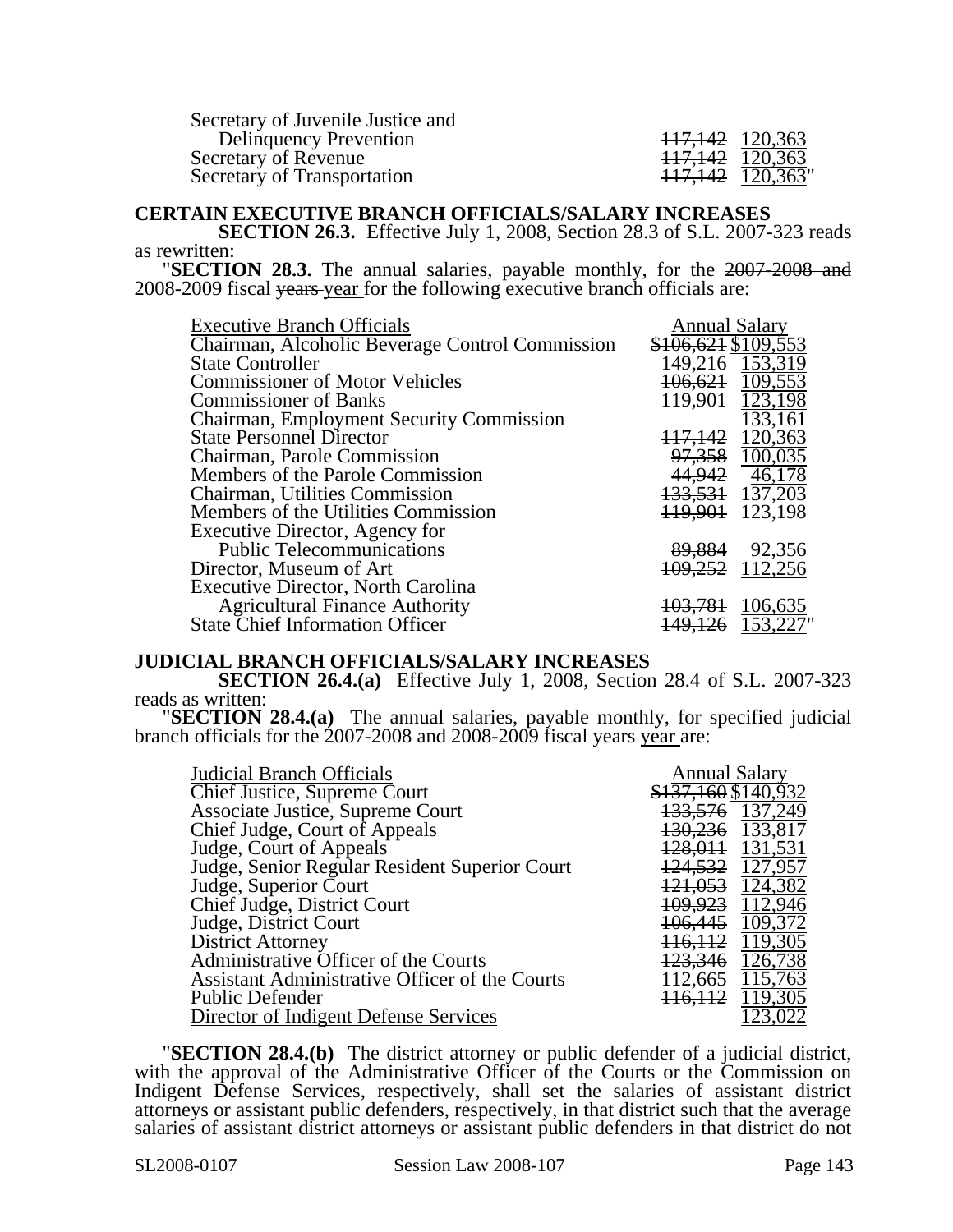exceed sixty-nine thousand forty-seven dollars (\$69,047), and the minimum salary of any assistant district attorney or assistant public defender is at least thirty-six thousand eighty-two dollars (\$36,082), effective July 1, 2007.<br>"SECTION 28.4.(b1) The district attorney or public defender of a judicial d

with the approval of the Administrative Officer of the Courts or the Commission on Indigent Defense Services, respectively, shall set the salaries of assistant district attorneys or assistant public defenders, respectively, in that district such that the average salaries of assistant district attorneys or assistant public defenders in that district do not exceed seventy thousand nine hundred forty-six dollars (\$70,946), and the minimum salary of any assistant district attorney or assistant public defender is at least thirty-seven thousand one hundred eighty-two dollars (\$37,182), effective July 1, 2008.

**THE SECTION 28.4.(c)** Effective July 1, 2007, the annual salaries of permanent, full-time employees of the Judicial Department whose salaries are not itemized in this act shall be increased by four percent (4.0%). Effective July 1, 2008, the annual salaries of permanent, full-time employees of the Judicial Department whose salaries are not itemized in this act shall be increased by the greater of one thousand one hundred dollars  $(\$1,100)$  or two and seventy-five hundredths percent  $(2.75\%)$ .

**SECTION 28.4.(d)** Effective July 1, 2007, the annual salaries of permanent, part-time employees of the Judicial Department whose salaries are not itemized in this act shall be increased by four percent (4.0%). Effective July 1, 2008, the annual salaries of permanent, part-time employees of the Judicial Department whose salaries are not itemized in this act shall be increased by pro rata amounts of one thousand one hundred dollars  $(\$1,100)$  or two and seventy-five hundredths percent  $(2.75%)$  whichever is greater."

**SECTION 26.4.(b)** Effective July 1, 2008, G.S. 7A-498.6(a) reads as rewritten:

"(a) The Director of Indigent Defense Services shall be appointed by the Commission for a term of four years. The salary of the Director shall be set by the General Assembly in the Current Operations Appropriations Act, after consultation with the Commission. The Director may be removed during this term in the discretion of the Commission by a vote of two-thirds of all of the Commission members. The Director shall be an attorney licensed and eligible to practice in the courts of this State at the time of appointment and at all times during service as the Director."

**SECTION 26.4.(c)** Effective July 1, 2008, G.S. 7A-498.6 is amended by adding a new subsection to read:

"(c) In lieu of merit and other increment raises paid to regular State employees, the Director of Indigent Defense Services shall receive as longevity pay an amount equal to four and eight-tenths percent (4.8%) of the annual salary set forth in the Current Operations Appropriations Act payable monthly after five years of service, nine and six-tenths percent (9.6%) after 10 years of service, fourteen and four-tenths percent (14.4%) after 15 years of service, nineteen and two-tenths percent (19.2%) after 20 years of service, and twenty-four percent (24%) after 25 years of service. "Service" means service as Director of Indigent Defense Services, a public defender, appellate defender, assistant public or appellate defender, district attorney, assistant district attorney, justice or judge of the General Court of Justice, or clerk of superior court."

#### **CLERK OF SUPERIOR COURT/SALARY INCREASES**

**SECTION 26.5.** Effective July 1, 2008, G.S. 7A-101(a) reads as rewritten: "(a) The clerk of superior court is a full-time employee of the State and shall receive an annual salary, payable in equal monthly installments, based on the population of the county as determined in subsection (a1) of this section, according to the following schedule:

Population Annual Salary<br>Less than 100,000 \$80,196 \$82,4

\$ 80,196 \$82,401 100,000 to 149,999 89,993 89,993 89,993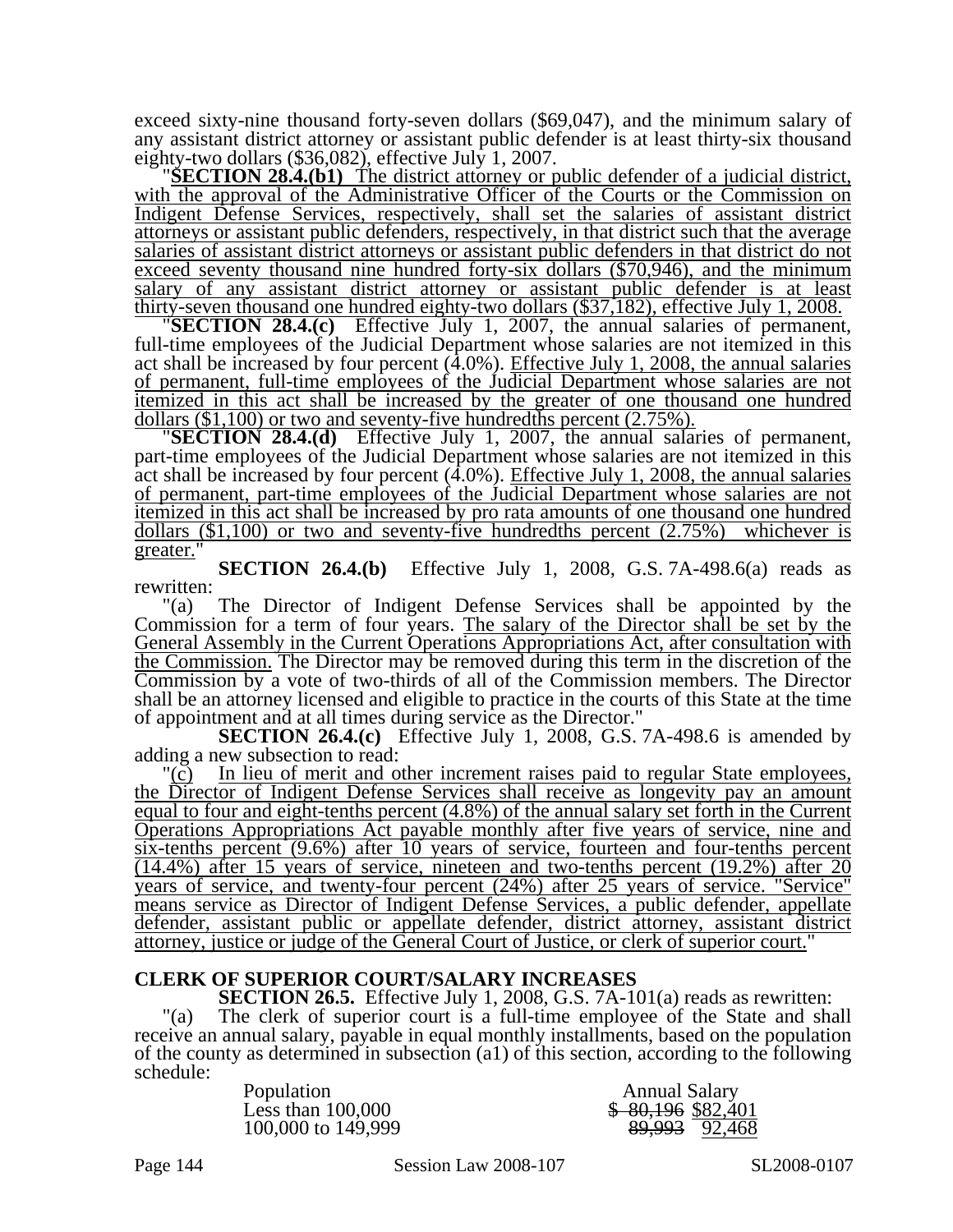150,000 to 249,999<br>250,000 and above  $\frac{99,792}{102,593,112,607}$ 

109.593.112,607.

When a county changes from one population group to another, the salary of the clerk shall be changed, on July 1 of the fiscal year for which the change is reported, to the salary appropriate for the new population group, except that the salary of an incumbent clerk shall not be decreased by any change in population group during his continuance in office."

### **ASSISTANT AND DEPUTY CLERKS OF COURT/SALARY INCREASES**

**SECTION 26.6.** Effective July 1, 2008, G.S. 7A-102(c1) reads as rewritten: "(c1) A full-time assistant clerk or a full-time deputy clerk, and up to one full-time deputy clerk serving as head bookkeeper per county, shall be paid an annual salary subject to the following minimum and maximum rates:

| Assistant Clerks and       | <b>Annual Salary</b> |  |
|----------------------------|----------------------|--|
| Head Bookkeeper<br>Minimum | \$31,122 \$32,222    |  |
| Maximum                    | 53,301 54,767        |  |
| <b>Deputy Clerks</b>       | <b>Annual Salary</b> |  |
| Minimum                    | \$26,788 \$27,888    |  |
| Maximum                    | 41,456. $42,596$ ."  |  |

### **MAGISTRATES' SALARY INCREASES**

**SECTION 26.7.(a)** Effective July 1, 2008, G.S. 7A-171.1(a) reads as rewritten:

"(a) The Administrative Officer of the Courts, after consultation with the chief district judge and pursuant to the following provisions, shall set an annual salary for each magistrate.

(1) A full-time magistrate shall be paid the annual salary indicated in the table set out in this subdivision. A full-time magistrate is a magistrate who is assigned to work an average of not less than 40 hours a week during the term of office. The Administrative Officer of the Courts shall designate whether a magistrate is full-time. Initial appointment shall be at the entry rate. A magistrate's salary shall increase to the next step every two years on the anniversary of the date the magistrate was originally appointed for increases to Steps 1 through 3, and every four years on the anniversary of the date the magistrate was originally appointed for increases to Steps 4 through 6.

Table of Salaries of Full-Time Magistrates

| Step Level        | <b>Annual Salary</b> |
|-------------------|----------------------|
| <b>Entry Rate</b> | \$31,533 \$32,633    |
| Step 1            | 34,425 35,525        |
| Step 2            | 37,571 38,671        |
| Step 3            | 41,006 42,134        |
| Step 4            | 44,768 45,999        |
| Step 5            | 49,007 50,355        |
| Step 6            | 53,760. 55,238.      |

(2) A part-time magistrate is a magistrate who is assigned to work an average of less than 40 hours of work a week during the term, except that no magistrate shall be assigned an average of less than 10 hours of work a week during the term. A part-time magistrate is included, in accordance with G.S. 7A-170, under the provisions of G.S. 135-1(10) and G.S. 135-40.2(a). The Administrative Officer of the Courts designates whether a magistrate is a part-time magistrate. A part-time magistrate shall receive an annual salary based on the following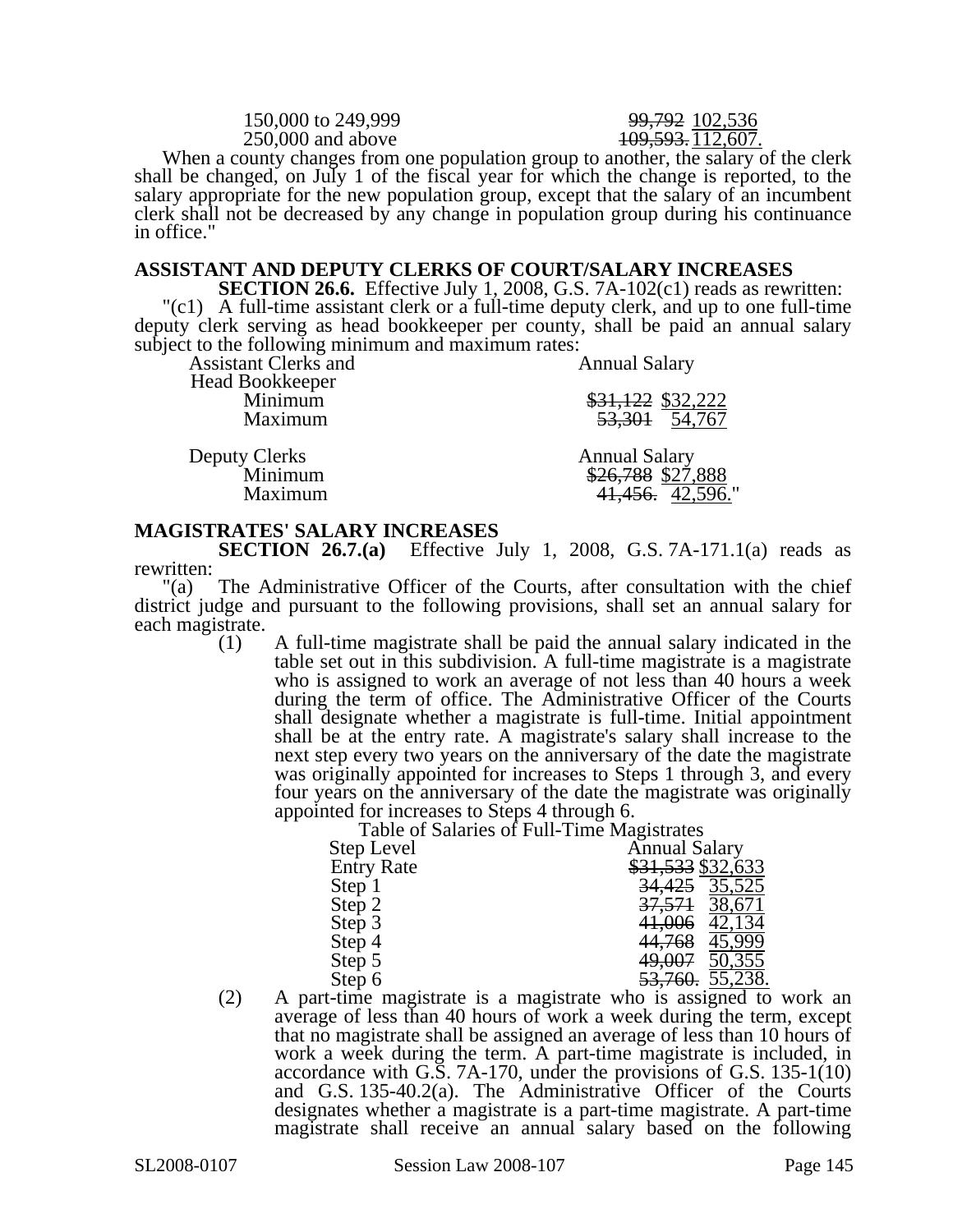formula: The average number of hours a week that a part-time magistrate is assigned work during the term shall be multiplied by the annual salary payable to a full-time magistrate who has the same number of years of service prior to the beginning of that term as does the part-time magistrate and the product of that multiplication shall be divided by the number 40. The quotient shall be the annual salary payable to that part-time magistrate.

(3) Notwithstanding any other provision of this subsection, a magistrate who is licensed to practice law in North Carolina or any other state shall receive the annual salary provided in the Table in subdivision (1) of this subsection for Step 4."

**SECTION 26.7.(b)** Effective July 1, 2008, G.S. 7A-171.1(a1)(1) reads as rewritten:

"(a1) Notwithstanding subsection (a) of this section, the following salary provisions apply to individuals who were serving as magistrates on June 30, 1994:

(1) The salaries of magistrates who on June 30, 1994, were paid at a salary level of less than five years of service under the table in effect that date shall be as follows:

Less than 1 year of service

1 or more but less than 3 years of service 3 or more but less than 5 years of service

| \$25,428 \$26,528 |         |
|-------------------|---------|
| <del>26,595</del> | 27,695  |
| <u>28,944.</u>    | 30,044. |

Upon completion of five years of service, those magistrates shall receive the salary set as the Entry Rate in the table in subsection (a)."

### **GENERAL ASSEMBLY PRINCIPAL CLERKS/SALARY INCREASES**

**SECTION 26.8.** Effective July 1, 2008, G.S. 120-37(c) reads as rewritten: "(c) The principal clerks shall be full-time officers. Each principal clerk shall be entitled to other benefits available to permanent legislative employees and shall be paid<br>an annual salary of <del>one hundred one thousand two hundred ninety eight dollars</del>  $\left(\frac{\$101,298\right)$  one hundred four thousand eighty-four dollars (\$104,084) payable monthly. Each principal clerk shall also receive such additional compensation as approved by the Speaker of the House of Representatives or the President Pro Tempore of the Senate, respectively, for additional employment duties beyond those provided by the rules of their House. The Legislative Services Commission shall review the salary of the principal clerks prior to submission of the proposed operating budget of the General Assembly to the Governor and shall make appropriate recommendations for changes in those salaries. Any changes enacted by the General Assembly shall be by amendment to this paragraph."

### **SERGEANT-AT-ARMS AND READING CLERKS/SALARY INCREASES**

**SECTION 26.9.** Effective July 1, 2008, G.S. 120-37(b) reads as rewritten: "(b) The sergeant-at-arms and the reading clerk in each house shall be paid a salary of three hundred fifty-nine dollars (\$359.00) three hundred eighty dollars  $$380.00$ ) per week plus subsistence at the same daily rate provided for members of the General Assembly, plus mileage at the rate provided for members of the General Assembly for one round trip only from their homes to Raleigh and return. The sergeants-at-arms shall serve during sessions of the General Assembly and at such time prior to the convening of, and subsequent to adjournment or recess of, sessions as may be authorized by the Legislative Services Commission. The reading clerks shall serve during sessions only."

### **LEGISLATIVE EMPLOYEES/SALARY INCREASES**

**SECTION 26.10.** Effective July 1, 2008, the Legislative Services Officer shall increase the salaries of nonelected employees of the General Assembly in effect for fiscal year 2007-2008 by the greater of one thousand one hundred dollars (\$1,100)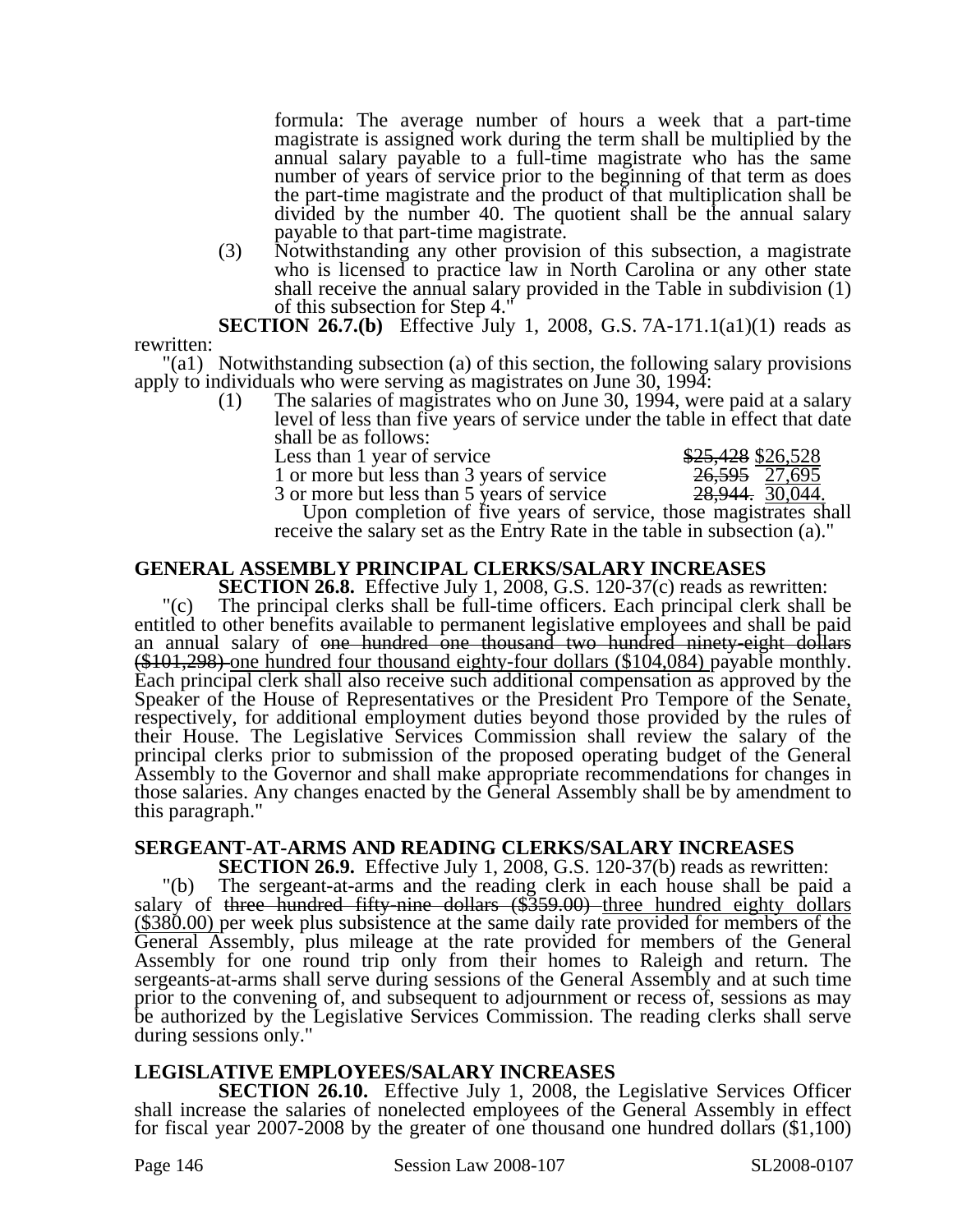or two and seventy-five hundredths percent (2.75%). Nothing in this act limits any of the provisions of G.S. 120-32.

# **COMMUNITY COLLEGES PERSONNEL/SALARY INCREASES**

**SECTION 28.11.(a)** The Director of the Budget shall transfer from the Reserve for Compensation Increases, created in this act for fiscal years 2007-2008 and 2008-2009, funds to the North Carolina Community Colleges System Office necessary to provide an annual salary increase of four percent (4.0%) including funds for the employer's retirement and social security contributions, commencing July 1, 2007, for all community college employees supported by State funds.

**SECTION 28.11.(a1)** Effective July 1, 2008, the Director of the Budget shall transfer from the Reserve for Compensation Increases, created in this act for fiscal year 2008-2009, funds to the North Carolina Community Colleges System Office necessary to provide an annual salary increase of:

- (1) Three percent (3.0%) including funds for the employer's retirement and social security contributions, commencing July 1, 2008, for all community college faculty and professional staff supported by State funds.
- (2) The greater of one thousand one hundred dollars (\$1,100) or two and seventy-five hundredths percent (2.75%) including funds for the employer's retirement and social security contributions, commencing July 1, 2008, for all other community college employees supported by State funds.

**"SECTION 28.11.(b)** The Director of the Budget shall transfer from the Reserve for Compensation Increases, created in this act for fiscal years 2007-2008 and 2008-2009, funds to the North Carolina Community Colleges System Office necessary to provide an additional annual salary increase of one percent (1.0%) for Community College faculty and professional staff, including funds for the employer's retirement and social security contributions, supported by State funds."

### **COMMUNITY COLLEGE FACULTY SALARIES**

**SECTION 26.11A.** Section 8.5 of S.L. 2007-323 is amended by adding a new subsection to read:

**SECTION 8.5.(h)** For the 2008-2009 school year, the minimum salaries for nine-month, full-time curriculum community college faculty shall be as follows:

| ппю пюниц тап иню сантоатанг соннцаны сонсде тасану внан ос автономв.    |                |
|--------------------------------------------------------------------------|----------------|
| <b>Education Level</b>                                                   | Minimum Salary |
| Vocational Diploma/Certificate or Less                                   |                |
| <b>Associate Degree or Equivalent</b>                                    |                |
| <b>Bachelor's Degree</b>                                                 | .009           |
| Master's Degree or Education Specialist                                  | 38.952         |
| Doctoral Degree                                                          |                |
| <b>ATC 11.1</b><br>$\mathbf 1$ $\mathbf 1$ $\mathbf 1$<br>$\blacksquare$ |                |

No full-time faculty member shall earn less than the minimum salary for his or her education level.

The pro rata hourly rate of the minimum salary for each education level shall be used to determine the minimum salary for part-time faculty members."

# **UNIVERSITY OF NORTH CAROLINA SYSTEM/EPA SALARY INCREASES**

**SECTION 26.12.** Section 28.12 of S.L. 2007-323 reads as rewritten: "**SECTION 28.12.(a)** Effective July 1, 2007, the Director of the Budget shall transfer to the Board of Governors of The University of North Carolina sufficient funds from the Reserve for Compensation Increases, created in this act for fiscal years 2007-2008 and 2008-2009, including funds for the employer's retirement and social security contributions, to provide to employees of The University of North Carolina, other than teachers of the North Carolina School of Science and Mathematics, whose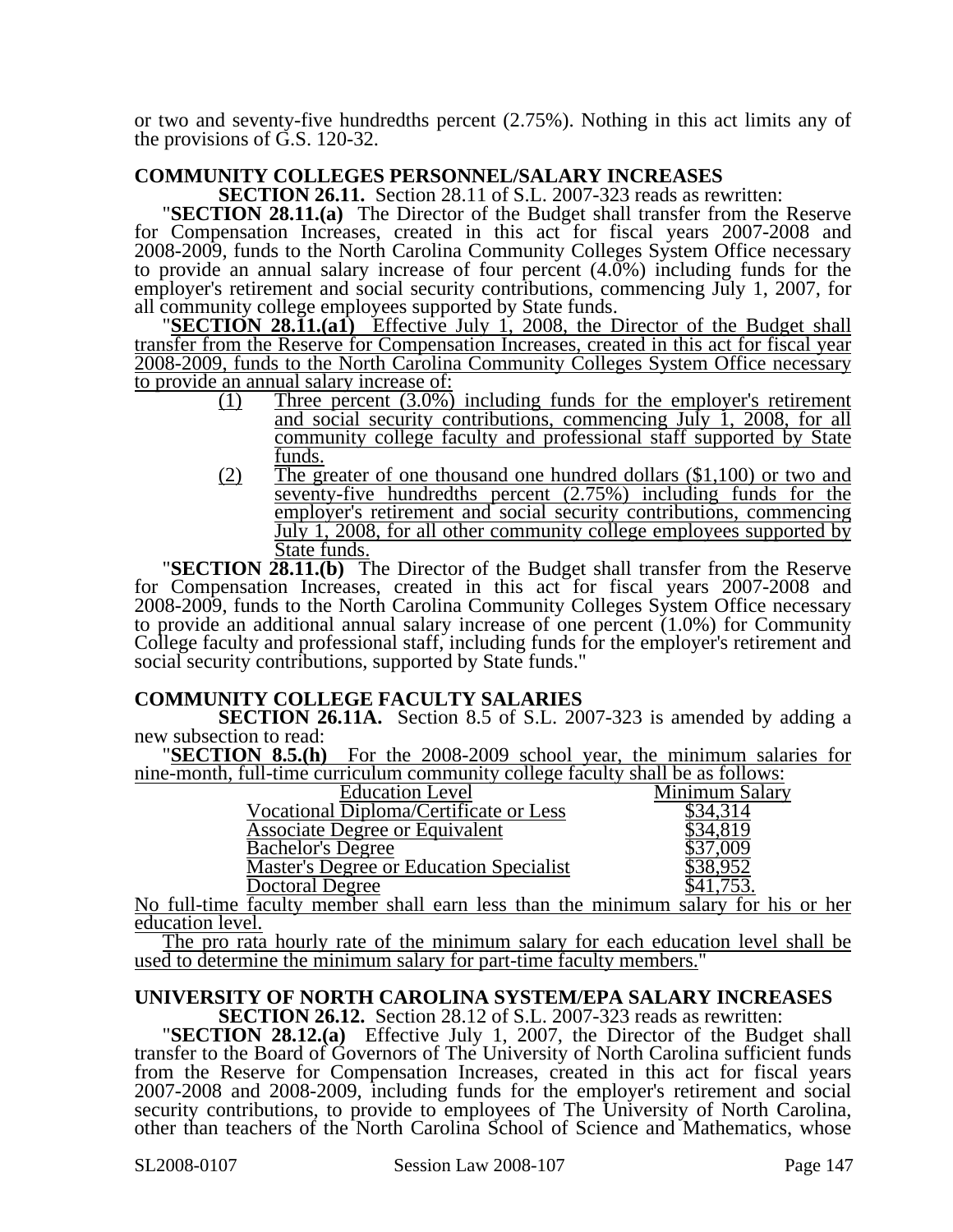salaries are supported by State funds and who are exempt from the State Personnel Act (EPA) an annual salary increase of five percent (5%) for faculty. The percentage annual salary increase of five percent (5%) authorized by this section shall be made on an aggregated average basis, according to the rules adopted by the Board of Governors of The University of North Carolina and may not be used for any purpose other than for salary increases and necessary employer contributions provided by this section. The Board of Governors may use a portion of the annual salary increase provided by this

section to improve competitive national peer rankings for faculty.<br>"**SECTION 28.12.(a1)** Effective July 1, 2008, the Director of the Budget shall transfer to the Board of Governors of The University of North Carolina sufficient funds from the Reserve for Compensation Increases, created in this act for fiscal year 2008-2009, including funds for the employer's retirement and social security contributions, to provide to employees of The University of North Carolina, other than teachers of the North Carolina School of Science and Mathematics, whose salaries are supported by State funds and who are exempt from the State Personnel Act (EPA) an annual salary increase of three percent (3%) for faculty and non-faculty. The percentage annual salary increase of three percent (3%) authorized by this section shall be made on an aggregated average basis, according to the rules adopted by the Board of Governors of The University of North Carolina, and may not be used for any purpose other than for

salary increases and necessary employer contributions provided by this section. "**SECTION 28.12.(b)** Effective July 1, 2007, the Director of the Budget shall transfer to the Board of Governors of The University of North Carolina sufficient funds from the Reserve for Compensation Increases, created in this act for fiscal years 2007-2008 and 2008-2009, including funds for the employer's retirement and social security contributions, to provide to employees of The University of North Carolina, other than teachers of the North Carolina School of Science and Mathematics, whose salaries are supported by State funds and who are exempt from the State Personnel Act (EPA) an annual salary increase of four percent (4.0%) for nonfaculty.

**"SECTION 28.12.(c)** The Director of the Budget shall transfer to the Board of Governors of The University of North Carolina sufficient funds from the Reserve for Compensation Increases, created in this act for fiscal years 2007-2008 and 2008-2009 to provide an average annual salary increase of five percent (5%) but at least an annual increase of one thousand two hundred forty dollars (\$1,240), including funds for the employer's retirement and social security contributions, commencing July 1, 2007, for all teaching employees of the North Carolina School of Science and Mathematics, supported by State funds and whose salaries are exempt from the State Personnel Act (EPA). These funds shall be allocated to individuals according to the rules adopted by the Board of Trustees of the North Carolina School of Science and Mathematics and may not be used for any purpose other than for salary increases and necessary employer

contributions provided by this section. "**SECTION 28.12.(c1)** The Director of the Budget shall transfer to the Board of Governors of The University of North Carolina sufficient funds from the Reserve for Compensation Increases, created in this act for fiscal year 2008-2009, to provide an average annual salary increase of three percent (3%), but at least an annual increase of four hundred seventy dollars (\$470.00), including funds for the employer's retirement and social security contributions, commencing July 1, 2008, for all teaching employees of the North Carolina School of Science and Mathematics, supported by State funds and whose salaries are exempt from the State Personnel Act (EPA). These funds shall be allocated to individuals according to the rules adopted by the Board of Trustees of the North Carolina School of Science and Mathematics and may not be used for any purpose other than for salary increases and necessary employer contributions provided by this section.'

### **LOTTERY COMMISSION COMPENSATION INCREASES**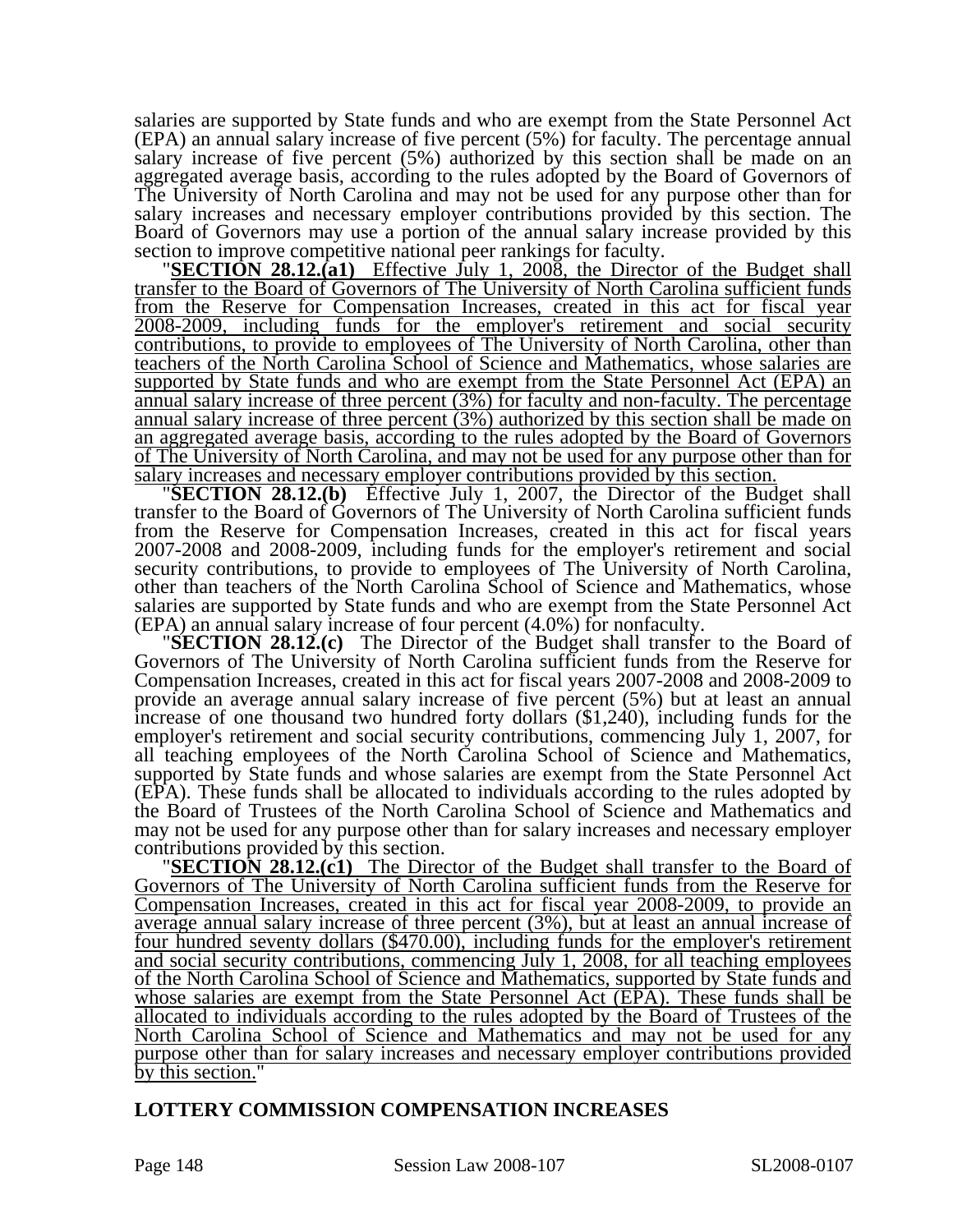**SECTION 26.12A.** Article 8 of Chapter 18C of the General Statutes is amended by adding a new section to read:

### "**§ 18C-120.173. Limits on compensation increases.**

Notwithstanding G.S.  $18C-114(a)(11)$  and G.S.  $18C-120(b)(3)$ , the Lottery Commission, during any fiscal year, may not expend funds for merit and performance-based salary increases in excess of the funds that would have been expended had the Lottery Commission employees received the same across-the-board salary increases granted by the General Assembly to State employees subject to the State Personnel Act. These merit and performance-based salary increases may be awarded on an aggregated average basis according to rules adopted by the Lottery Commission."

### **MENTAL HEALTH NURSES/SIGN-ON BONUS**

**SECTION 26.12B.(a)** Notwithstanding the provisions of G.S. 126-4(10), the sum of up to five hundred thousand dollars (\$500,000) for the 2008-2009 fiscal year may be used by the Department of Health and Human Services to pay sign-on bonuses to newly employed registered nurses hired during the fiscal year to work in State operated facilities in the Division of Mental Health, Developmental Disabilities, and Substance Abuse Services.

**SECTION 26.12B.(b)** These sign-on bonuses may not exceed: (1) \$8,000 per full-time registered nurse or

- 
- (2) \$4,000 per part-time registered nurse hired to work at least 20 hours but less than 30 hours per week.

One-half of the sign-on bonus shall be paid in the employee's first paycheck with the second installment to be paid after the completion of 36 months of consecutive State service as a registered nurse in the Division of Mental Health, Developmental Disabilities, and Substance Abuse Services. Employees whose performance ratings, at any time, are not rated at or above level three on the five-level rating scale, or who have documented disciplinary actions for misconduct or performance, shall be ineligible for the second installment of the sign-on bonus.

**SECTION 26.12B.(c)** Employees who terminate, either voluntarily or involuntarily, before the completion of 36 months of consecutive service shall repay a prorated amount of the sign-on bonus as determined by the Secretary of the Department of Health and Human Services.

### **LICENSED FERRY PERSONNEL/CLASSIFICATION STUDY/REPORT**

**SECTION 26.12C.** The Office of State Personnel (OSP) shall conduct a classification study of licensed ferry personnel within the Ferry Division of the Department of Transportation to ensure that the Division retains and recruits the most qualified personnel, in the interests of public safety and efficiency, to accomplish the State's important ferry transportation function. By the convening of the 2009 General Assembly, the OSP shall report to the Senate and House Appropriations Committees on the findings of the study, any related actions of the State Personnel Commission, and any related salary increases or adjustments based upon the study.

**SALARY ADJUSTMENT FUND CHANGES**<br>**SECTION 26.12D.** Section 28.18 of S.L. 2007-323 reads as rewritten:

**SECTION 28.18.(a)** Any remaining appropriations in the General Fund Reserve for Compensation Increases authorized for employee salary increases not required for that purpose may be used to supplement the General Fund Salary Adjustment Fund to support salary adjustments for positions supported by the General Fund. Any remaining appropriations in the Highway Fund Reserves and Transfers authorized for employee salary increases not required for that purpose may be used to supplement the Highway Fund Salary Adjustment Fund to support salary adjustments for positions supported by the Highway Fund.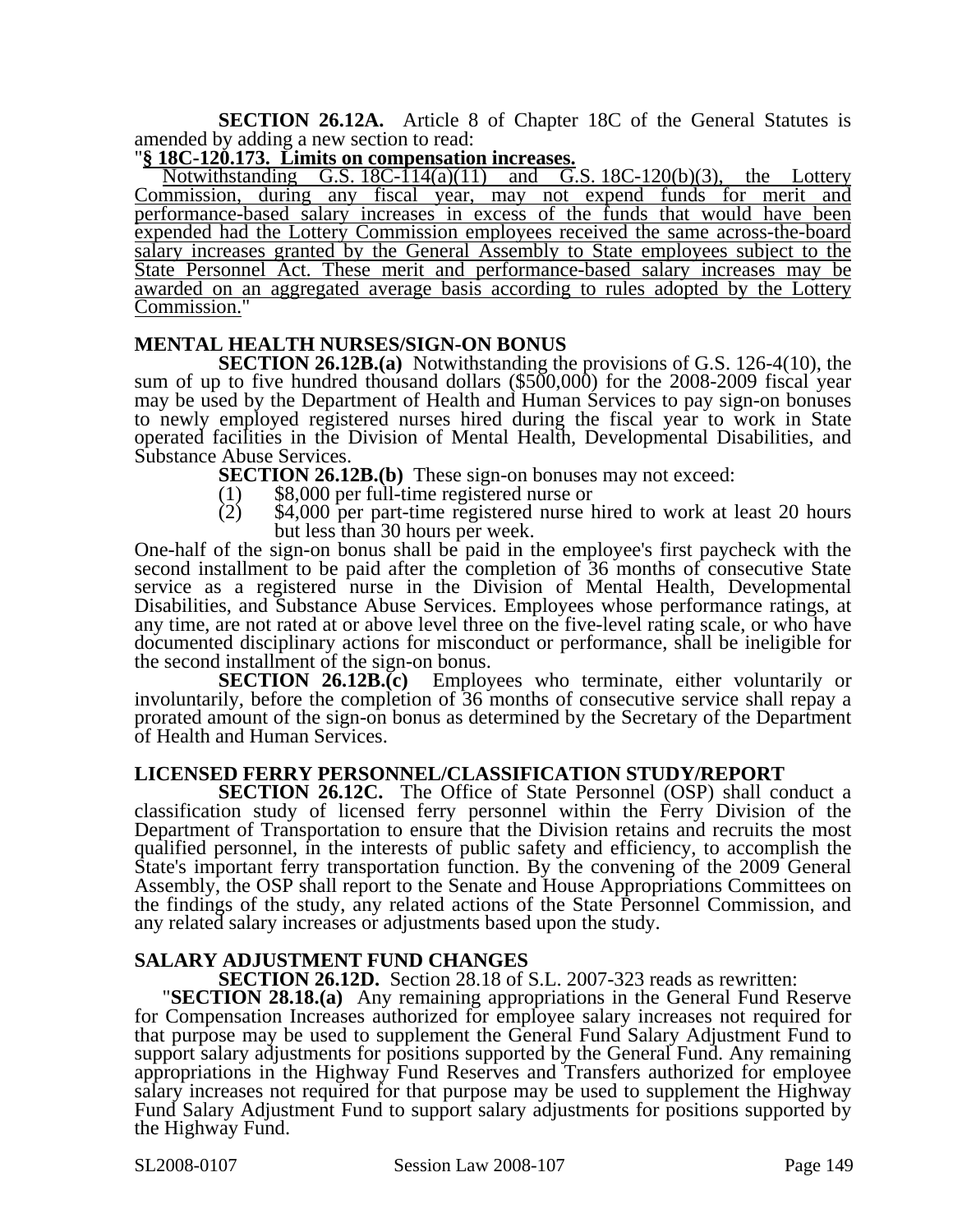"**SECTION 28.18.(b)** Funds appropriated or otherwise transferred to the General Fund Salary Adjustment Fund or to the Highway Fund Salary Adjustment Fund by this act or any other provision of law shall be used to fund agency requests for the following purposes:  $(1)$ 

- Salary range revisions, special minimum rates, grade to band transfers and geographic site differential adjustments to provide competitive salary rates for affected job classifications/groups in response to changes in labor market rates as documented through data collection and analysis according to accepted human resource professional practices and standards.
- (2) Reallocation of positions to higher level job classifications to compensate employees for more difficult duties at competitive salary rates as documented through data collection and analysis according to accepted human resource professional practices and standards.

The terms 'salary range revision' and 'reallocation' as used in this section shall conform to the definitions of those terms as previously contained in the State Personnel Manual and adopted by the State Personnel Commission effective immediately prior to November 1, 2005. Funds shall only be used for salary adjustments that are in compliance with State Personnel Commission policies. Funding Except as provided by subsections (g) and (h) of this section, funding shall first be provided to the earliest actions approved on or before July 1, 2007, by the State Personnel Commission or the Office of State Personnel and shall not be used for other purposes including, but not limited to, in-range adjustments, career progression adjustments, or other adjustments as

**SECTION 28.18.(c)** The Director of the Budget shall consult with the Joint Legislative Commission on Governmental Operations prior to transferring any salary adjustment funds for any State agency.

**SECTION 28.18.(d)** The Director of the Budget may:

- (1) Transfer to General Fund budget codes from the General Fund Salary Adjustment Fund amounts required to support salary adjustments authorized by this section with the oldest of the pending adjustments to be funded first.
- (2) Transfer to Highway Fund budget codes from the Highway Fund Salary Adjustment Fund amounts required to support salary adjustments authorized by this section.

**"SECTION 28.18.(e)** The Judicial Department is eligible for the funding authorized

in subsection (a) of this section. "**SECTION 28.18.(f)** Employees subject to the State Personnel Act in The University of North Carolina System are eligible for funding authorized in subsection

(a) of this section and for the purposes outlined in subsection (b) of this section. "**SECTION 28.18.(g)** Of the funds available in the General Fund Salary Adjustment Fund, the State Construction Office of the Department of Administration shall receive from the Salary Adjustment Fund up to the sum of four hundred eighty-four thousand dollars (\$484,000) for the 2008-2009 fiscal year to adjust salaries for engineering and architect positions due to the career banding of these positions. These grade to band transfers shall receive the highest funding priority. "**SECTION 28.18.(h)** Of the funds available in the Highway Fund Salary

Adjustment Fund, the Ferry Division of the Department of Transportation shall receive the highest funding priority in fiscal year 2008-2009 to increase salaries of licensed ferry personnel in the event that reallocations or range revisions are approved by the State Personnel Commission resulting from the classification study of licensed ferry personnel."

### **MOST STATE EMPLOYEES/SALARY INCREASES**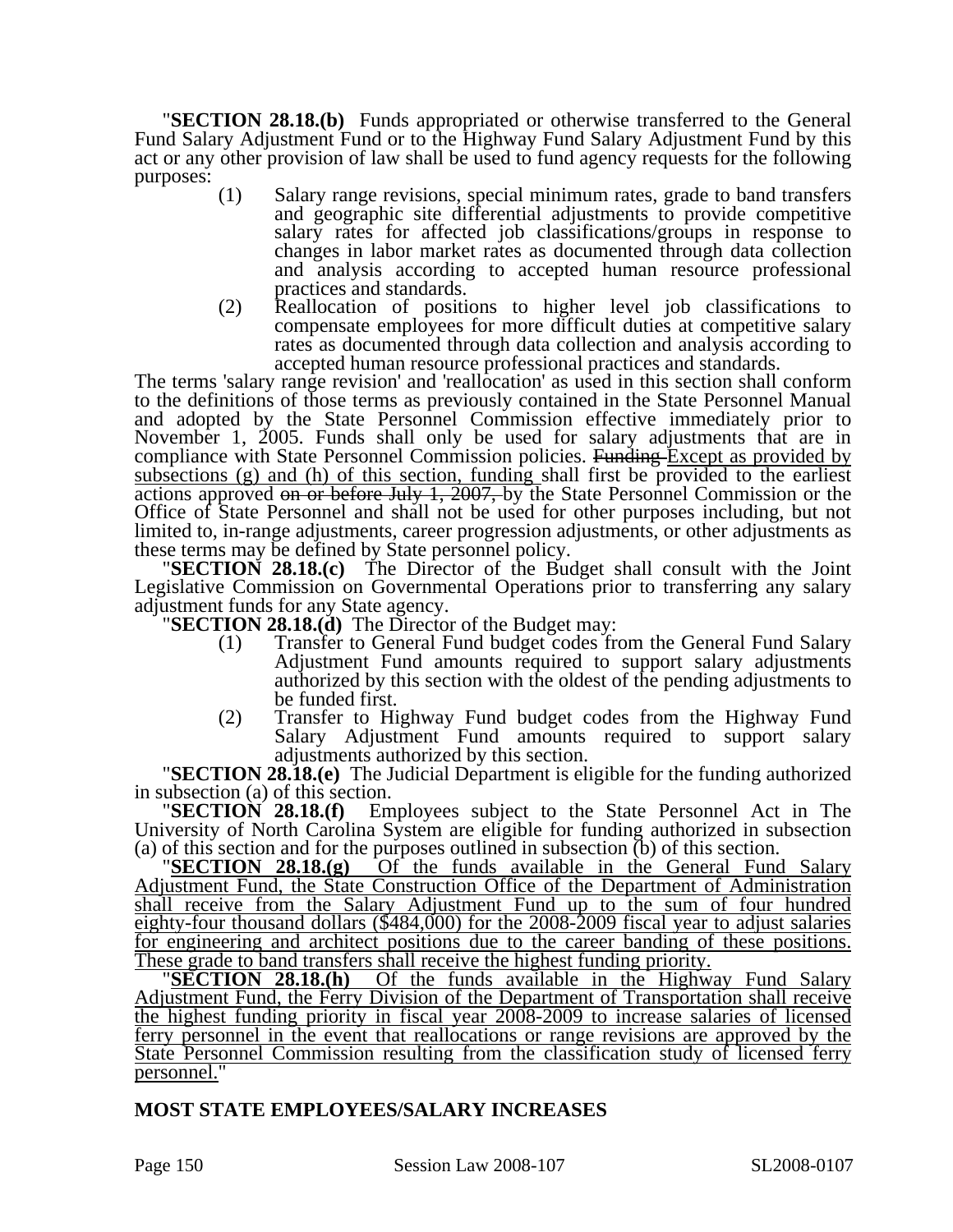**SECTION 26.13.** Effective July 1, 2008, Section 28.14 of S.L. 2007-323 reads as rewritten: "**SECTION 28.14.(a)** The salaries in effect June 30, 2007, of all permanent

full-time State employees whose salaries are set in accordance with the State Personnel Act, and who are paid from the General Fund or the Highway Fund, shall be increased, effective July 1, 2007, by four percent (4%). Effective July 1, 2008, the salaries in effect June 30, 2008, of all permanent, full-time State employees whose salaries are set in accordance with the State Personnel Act, and who are paid from the General Fund or Highway Fund shall be increased by the greater of one thousand one hundred dollars  $(\$1,100)$  or two and seventy-five hundredths percent  $(2.75\%)$ .

**"SECTION 28.14.(b)** Except as otherwise provided in this act, the fiscal year 2007-2008 salaries for permanent full-time State officials and persons in exempt positions that are recommended by the Governor and set by the General Assembly shall be increased by four percent (4%), effective July 1, 2007. Effective July 1, 2008, the compensation of permanent, full-time State officials and persons in exempt positions that are recommended by the Governor and set by the General Assembly shall be increased by the greater of one thousand one hundred dollars  $(\$1,100)$  or two and seventy-five hundredths percent  $(2.75\%)$ .

**SECTION 28.14.(c)** The salaries in effect for fiscal year 2007-2008 for all permanent part-time State employees shall be increased, effective July 1, 2007, by the four percent (4%) salary increase provided for permanent full-time employees covered under this part. Effective July 1, 2008, the salaries of permanent, part-time State employees shall be increased by the greater of pro rata amounts of one thousand one <u>hundred dollars  $(\$1,100)$  or two and seventy-five hundredths percent  $(2.75\%)$ .<br>"SECTION 28.14.(d) The Director of the Budget may allocate out of special</u>

operating funds or from other sources of the employing agency, except tax revenues, sufficient funds to allow  $a$ -salary increase, effective July 1, 2007, increases in accordance with subsection (a),  $(b)$ , or (c) of this section including funds for the employer's retirement and social security contributions, for the permanent full-time and part-time employees of the agency, provided the employing agency elects to make

available the necessary funds. "**SECTION 28.14.(e)** Within For the 2007-2008 fiscal year, within regular State Budget Act procedures as limited by this act, all State agencies and departments may increase on an equitable basis the rate of pay of temporary and permanent hourly State employees, subject to availability of funds in the particular agency or department, by pro rata amounts of the four percent (4%) salary increase provided for permanent full-time employees covered by the provisions of subsection (a) of this section, commencing July 1, 2007. For the 2008-2009 fiscal year, within regular State Budget Act procedures as limited by this act, all State agencies and departments may increase on an equitable basis the rate of pay of temporary and permanent hourly State employees, subject to availability of funds in the particular agency or department, by the greater of pro rata amounts of one thousand one hundred dollar (\$1,100) or two and seventy-five hundredths percent (2.75%) salary increase provided for permanent full-time employees covered by the provisions of subsection (a) of this section, commencing July 1, 2008."

### **ALL STATE-SUPPORTED PERSONNEL/SALARY INCREASES**

**SECTION 26.14.** Effective July 1, 2008, Section 28.15 of S.L. 2007-323 reads as rewritten:

**SECTION 28.15.(a)** Salaries and related benefits for positions that are funded partially from the General Fund or Highway Fund and partially from sources other than the General Fund or Highway Fund shall be increased from the General Fund or Highway Fund appropriation only to the extent of the proportionate part of the salaries paid from the General Fund or Highway Fund.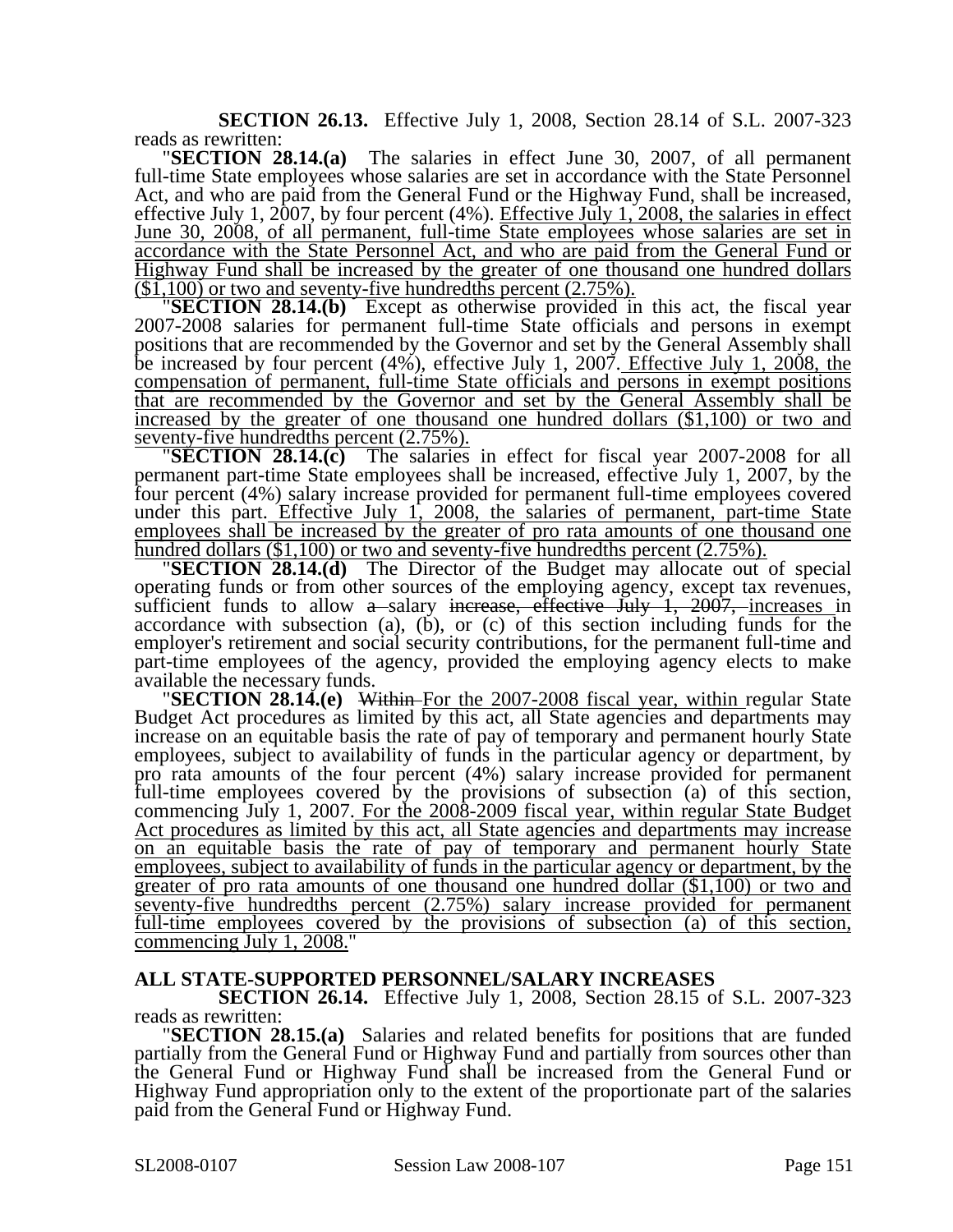"**SECTION 28.15.(b)** The granting of the salary increases under this act does not affect the status of eligibility for salary increments for which employees may be eligible unless otherwise required by this act. "**SECTION 28.15.(c)** The fiscal year 2007-2008 salary increases provided in this

act are to be effective July 1, 2007, do not apply to persons separated from State service due to resignation, dismissal, reduction in force, death, or retirement, or whose last workday is prior to July 1, 2007. The fiscal year 2008-2009 salary increases provided in this act are to be effective July 1, 2008, do not apply to persons separated from State service due to resignation, dismissal, reduction in force, death, or retirement, or whose last workday is prior to July 1, 2008.

Payroll checks issued to employees after July 1, 2007, which represent payment of services provided prior to July 1, 2007, these increases shall not be eligible for salary increases provided for in this act. This subsection shall apply to all employees, subject to or exempt from the State Personnel Act, paid from State funds, including public schools, community colleges, and The University of North Carolina. "**SECTION 28.15.(d)** The Director of the Budget shall transfer from the Reserve

for Compensation Increases in this act for fiscal year 2007-2008 and fiscal year 2008-2009 all funds necessary for the salary increases provided by this act, including funds for the employer's retirement and social security contributions.

**SECTION 28.15.(e)** Nothing in this act authorizes the transfer of funds between the General Fund and the Highway Fund for salary increases.

**TECTION 28.15.(f)** Permanent For the 2007-2008 fiscal year, permanent, full-time employees who work a nine-, ten-, or eleven-month work year schedule shall receive the four percent (4.0%) annual increase provided by this act. For the 2008-2009 fiscal year, permanent, full-time employees who work a nine-, ten-, or eleven-month work year schedule shall receive the greater of the one thousand one hundred dollar (\$1,100) or two and seventy-five hundredths percent (2.75%) annual increase provided by this act."

### **OFFICE OF STATE PERSONNEL TO PERFORM LABOR MARKET ANALYSIS OF CERTAIN POSITIONS**

**SECTION 26.15.(a)** The Office of State Personnel shall conduct a labor market analysis of the Administrative Support positions in the Department of Transportation to determine whether current employees are compensated appropriately relative to market rates for similar positions. If appropriate, the Office of State Personnel shall recommend to the State Personnel Commission a Salary Range Revision or establishment of a Special Minimum Rate, as those terms are defined in the State Personnel Manual. The Office of State Personnel shall report its findings and any actions of the State Personnel Commission to the Appropriations Committees of the House and Senate no later than two weeks after the convening of the 2009 legislative session.

**SECTION 26.15.(b)** The Office of State Personnel shall conduct a labor market analysis of the Information Technology and Law Enforcement positions in the Department of Transportation to determine whether current employees are compensated appropriately relative to labor market rates for similar positions. This study shall be based upon employees' competency assessments made at the time these positions were Career Banded or on the employees' date of hire, if later, and shall not include an analysis of "career progression adjustments" that could be made under current policy due to additional skills/competencies demonstrated by an employee subsequent to their initial competency assessment. The Office of State Personnel shall report its findings to the Appropriations Committees of the House and Senate no later than two weeks after the convening of the 2009 legislative session.

**SECTION 26.15.(c)** The Office of State Personnel shall conduct an analysis of the Department of Health and Human Services, Division of Mental Health, Developmental Disabilities, and Substance Abuse Services proposal to increase salaries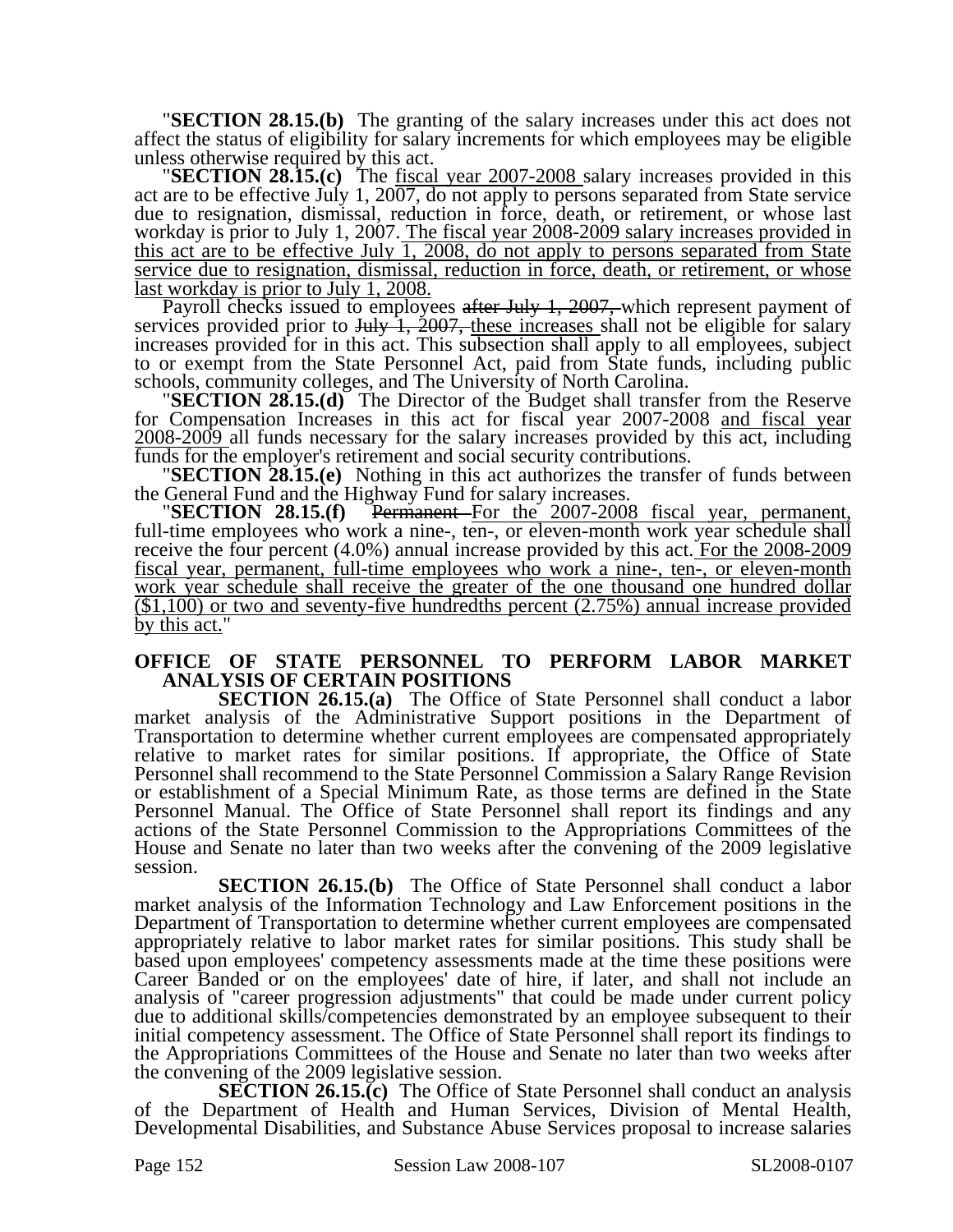of Health Care Technicians, Developmental Disability Trainers, and Youth Program Assistants based upon the establishment of defined skill and competency sets and employees' subsequent demonstration of those skills and competencies. This analysis shall determine whether the Division's goals can be accomplished through current State Personnel Policy regulating "Reallocations." If so, the Office of State Personnel shall so advise the Division of Mental Health and assist them by timely processing any reallocation requests. The Office of State Personnel shall report its findings and actions to the Appropriations Committees of the House and Senate no later than two weeks after

the convening of the 2009 legislative session.<br>SECTION 26.15.(d) The Office The Office of State Personnel shall conduct a classification study of Statewide Information Technology Procurement positions within the Office of Information Technology to ensure that the Office retains and recruits the most qualified personnel with the necessary knowledge, skills, and abilities to carry out its duties under G.S. 147-33.95 in the procurement of large, complex systems such as MMIS+ and the Integrated Tax Administration System (ITAS). By the convening of the 2009 General Assembly, the Office of State Personnel shall report to the Appropriations Committees of the House of Representatives and the Senate and to the Joint Legislative Committee on Information Technology on the findings of the study, any related actions of the State Personnel Commission, and any related salary increases or adjustments based upon the study.

### **TEACHER SALARY SCHEDULES**

**SECTION 26.16.(a)** Effective for the 2008-2009 school year, the Director of the Budget shall transfer from the Reserve for Compensation Increases funds necessary to implement the teacher salary schedules set out in subsection (b) of this section and for longevity in accordance with subsection (d) of this section, including funds for the employer's retirement and social security contributions for all teachers whose salaries are supported from the State's General Fund.

These funds shall be allocated to individuals according to rules adopted by the State Board of Education.

**SECTION 26.16.(b)** The following monthly salary schedules shall apply for the 2008-2009 fiscal year to certified personnel of the public schools who are classified as teachers. The schedule contains 32 steps with each step corresponding to one year of teaching experience.

|                            | "A" Teachers |                            |
|----------------------------|--------------|----------------------------|
| <b>Years of Experience</b> | "A" Teachers | <b>NBPTS</b> Certification |
|                            | \$3,043      | N/A                        |
|                            | \$3,085      | N/A                        |
|                            | \$3,129      | N/A                        |
| 2<br>3                     | \$3,264      | \$3,656                    |
|                            | \$3,404      | \$3,812                    |
| $rac{4}{5}$                | \$3,538      | \$3,963                    |
| 6                          | \$3,667      | \$4,107                    |
|                            | \$3,771      | \$4,224                    |
| 8                          | \$3,819      | \$4,277                    |
| 9                          | \$3,868      | \$4,332                    |
| 10                         | \$3,918      | \$4,388                    |
| 11                         | \$3,967      | \$4,443                    |
| 12                         | \$4,018      | \$4,500                    |
| 13                         | \$4,069      | \$4,557                    |
| 14                         | \$4,122      | \$4,617                    |
| 15                         | \$4,176      | \$4,677                    |
| 16                         | \$4,231      | \$4,739                    |
|                            |              |                            |

# 2008-2009 Monthly Salary Schedule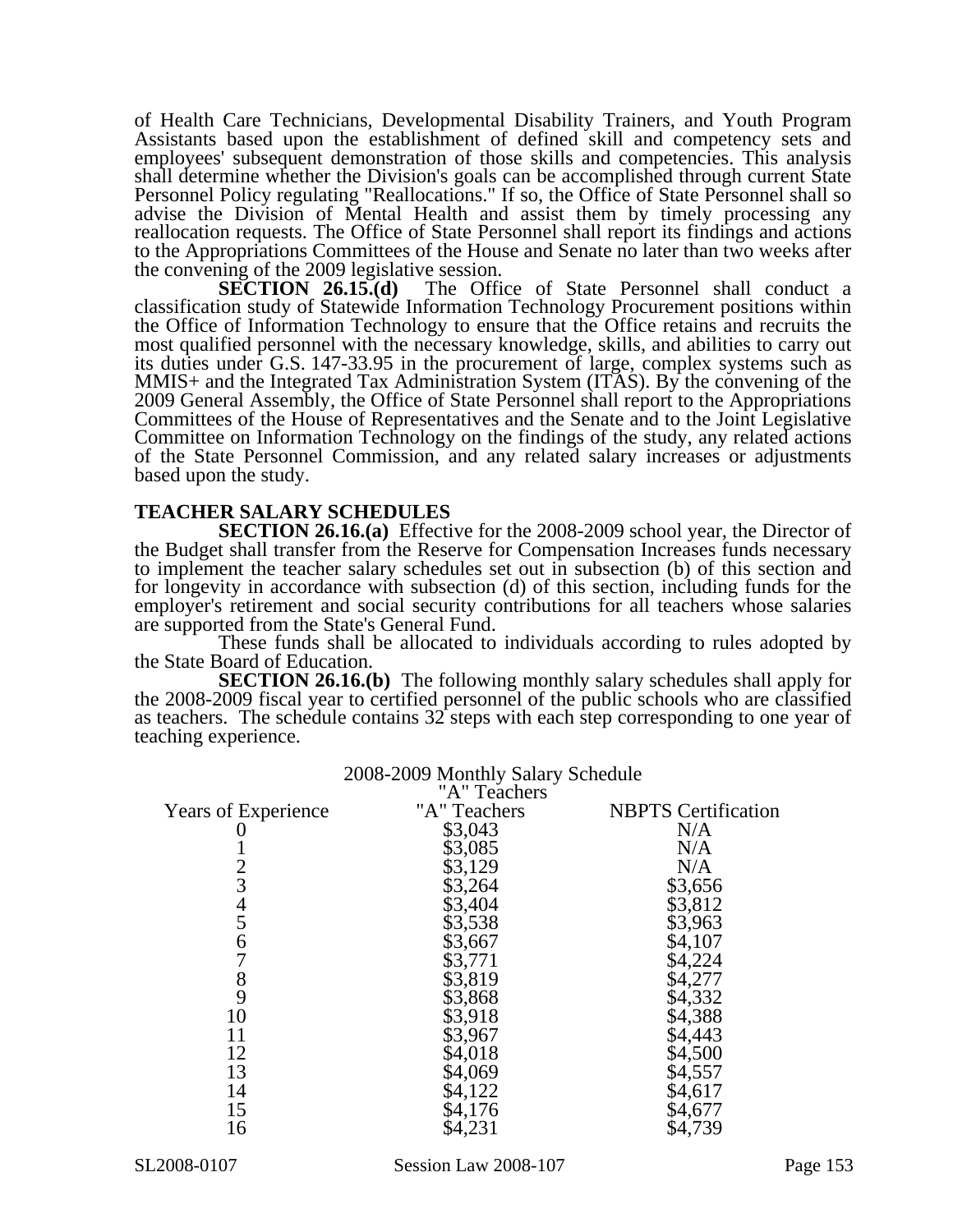| 17    | \$4,286 | \$4,800 |
|-------|---------|---------|
| 18    | \$4,345 | \$4,866 |
| 19    | \$4,403 | \$4,931 |
| 20    | \$4,461 | \$4,996 |
| 21    | \$4,523 | \$5,066 |
| 22    | \$4,584 | \$5,134 |
| 23    | \$4,650 | \$5,208 |
| 24    | \$4,714 | \$5,280 |
| 25    | \$4,779 | \$5,352 |
| 26    | \$4,845 | \$5,426 |
| 27    | \$4,913 | \$5,503 |
| 28    | \$4,984 | \$5,582 |
| 29    | \$5,055 | \$5,662 |
| 30    | \$5,153 | \$5,771 |
| $31+$ | \$5,255 | \$5,886 |

### 2008-2009 Monthly Salary Schedule

|                            | "M" Teachers |                            |
|----------------------------|--------------|----------------------------|
| <b>Years of Experience</b> | "M" Teachers | <b>NBPTS</b> Certification |
| 0                          | \$3,347      | N/A                        |
|                            | \$3,394      | N/A                        |
|                            | \$3,442      | N/A                        |
|                            | \$3,590      | \$4,021                    |
|                            | \$3,744      | \$4,193                    |
|                            | \$3,892      | \$4,359                    |
| 1234567                    | \$4,034      | \$4,518                    |
|                            | \$4,148      | \$4,646                    |
| $\overline{8}$             | \$4,201      | \$4,705                    |
| 9                          | \$4,255      | \$4,766                    |
| 10                         | \$4,310      | \$4,827                    |
| 11                         | \$4,364      | \$4,888                    |
| 12                         | \$4,420      | \$4,950                    |
| 13                         | \$4,476      | \$5,013                    |
| 14                         | \$4,534      | \$5,078                    |
| 15                         | \$4,594      | \$5,145                    |
| 16                         | \$4,654      | \$5,212                    |
| 17                         | \$4,715      | \$5,281                    |
| 18                         | \$4,780      | \$5,354                    |
| 19                         | \$4,843      | \$5,424                    |
| 20                         | \$4,907      | \$5,496                    |
| 21                         | \$4,975      | \$5,572                    |
| 22                         | \$5,042      | \$5,647                    |
| 23                         | \$5,115      | \$5,729                    |
| 24                         | \$5,185      | \$5,807                    |
| 25                         | \$5,257      | \$5,888                    |
| 26                         | \$5,330      | \$5,970                    |
| 27                         | \$5,404      | \$6,052                    |
| 28                         | \$5,482      | \$6,140                    |
| 29                         | \$5,561      | \$6,228                    |
| 30                         | \$5,668      | \$6,348                    |
| $31+$                      | \$5,781      | \$6,475                    |

**SECTION 26.16.(c)** Annual longevity payments for teachers shall be at the rate of one and one-half percent (1.5%) of base salary for 10 to 14 years of State service, two and twenty-five hundredths percent (2.25%) of base salary for 15 to 19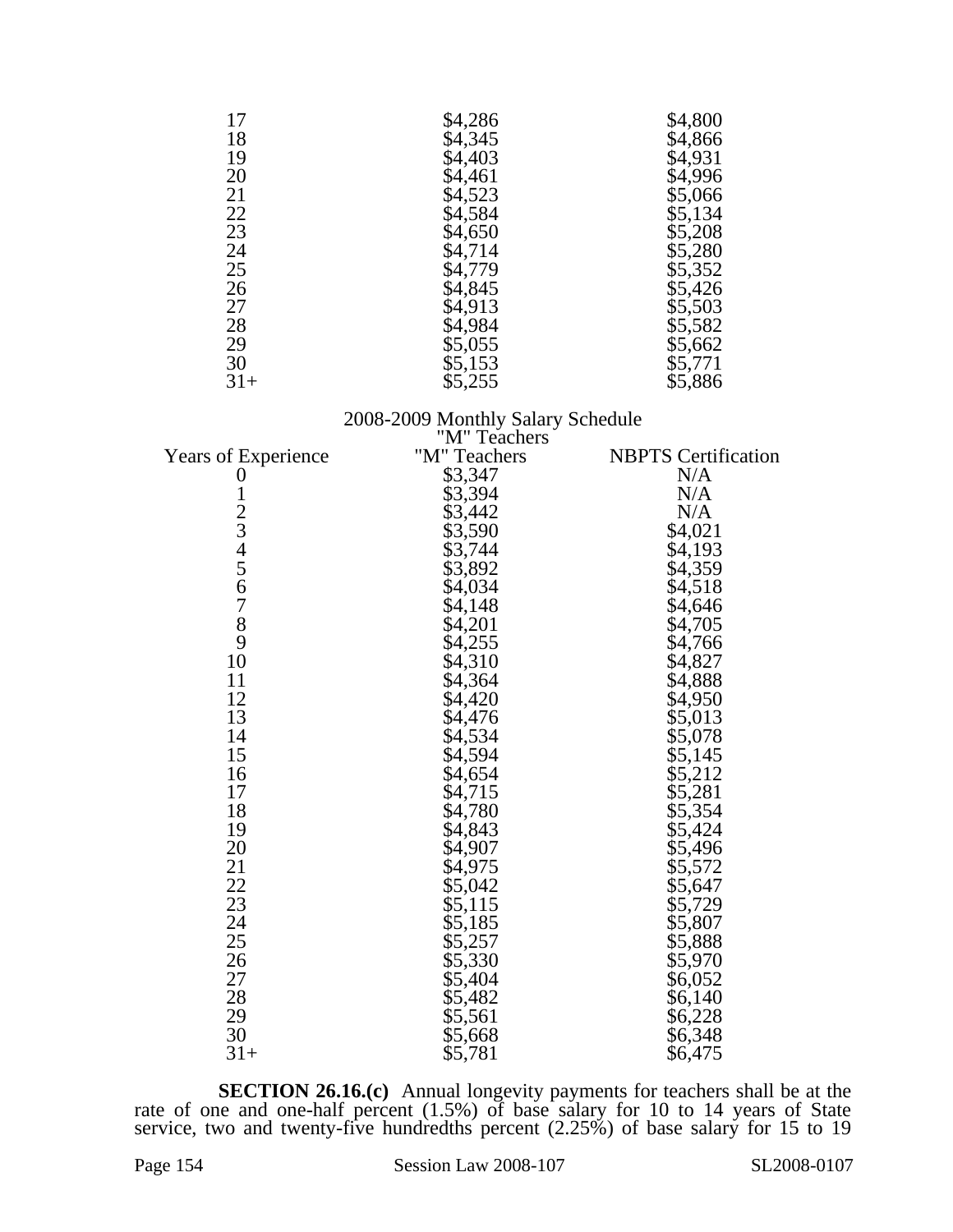years of State service, three and twenty-five hundredths percent (3.25%) of base salary for 20 to 24 years of State service, and four and one-half percent (4.5%) of base salary for 25 or more years of State service. The longevity payment shall be paid in a lump sum once a year.

**SECTION 26.16.(d)** Certified public schoolteachers with certification based on academic preparation at the six-year degree level shall receive a salary supplement of one hundred twenty-six dollars (\$126.00) per month in addition to the compensation provided for certified personnel of the public schools who are classified as "M" teachers. Certified public schoolteachers with certification based on academic preparation at the doctoral degree level shall receive a salary supplement of two hundred fifty-three dollars (\$253.00) per month in addition to the compensation provided for certified personnel of the public schools who are classified as "M" teachers.

**SECTION 26.16.(e)** The first step of the salary schedule for school psychologists shall be equivalent to Step 5, corresponding to five years of experience, on the salary schedule established in this section for certified personnel of the public schools who are classified as "M" teachers. Certified psychologists shall be placed on the salary schedule at an appropriate step based on their years of experience. Certified psychologists shall receive longevity payments based on years of State service in the same manner as teachers.

Certified psychologists with certification based on academic preparation at the six-year degree level shall receive a salary supplement of one hundred twenty-six dollars (\$126.00) per month in addition to the compensation provided for certified psychologists. Certified psychologists with certification based on academic preparation at the doctoral degree level shall receive a salary supplement of two hundred fifty-three dollars (\$253.00) per month in addition to the compensation provided for certified

psychologists.<br>**SECTION 26.16.(f)** Speech pathologists who are certified as speech pathologists at the master's degree level and audiologists who are certified as audiologists at the master's degree level and who are employed in the public schools as speech and language specialists and audiologists shall be paid on the school psychologist salary schedule.

Speech pathologists and audiologists with certification based on academic preparation at the six-year degree level shall receive a salary supplement of one hundred twenty-six dollars (\$126.00) per month in addition to the compensation provided for speech pathologists and audiologists. Speech pathologists and audiologists with certification based on academic preparation at the doctoral degree level shall receive a salary supplement of two hundred fifty-three dollars (\$253.00) per month in addition to the compensation provided for speech pathologists and audiologists.

**SECTION 26.16.(g)** Certified school nurses who are employed in the public schools as nurses shall be paid on the "M" salary schedule.

**SECTION 26.16.(h)** As used in this section, the term "teacher" shall also include instructional support personnel.

### **SCHOOL BASED ADMINISTRATOR SALARY SCHEDULE**

**SECTION 26.17.(a)** Effective for the 2008-2009 school year, the Director of the Budget shall transfer from the Reserve for Compensation Increases funds necessary to implement the salary schedules for school-based administrators as provided in this section. These funds shall be used for State-paid employees only.<br>**SECTION** 26.17.(b) The base salary schedu

The base salary schedule for school-based administrators shall apply only to principals and assistant principals. The base salary schedule for the 2008-2009 fiscal year, commencing July 1, 2008, is as follows:

> 2008-2009 Principal and Assistant Principal Salary Schedules Classification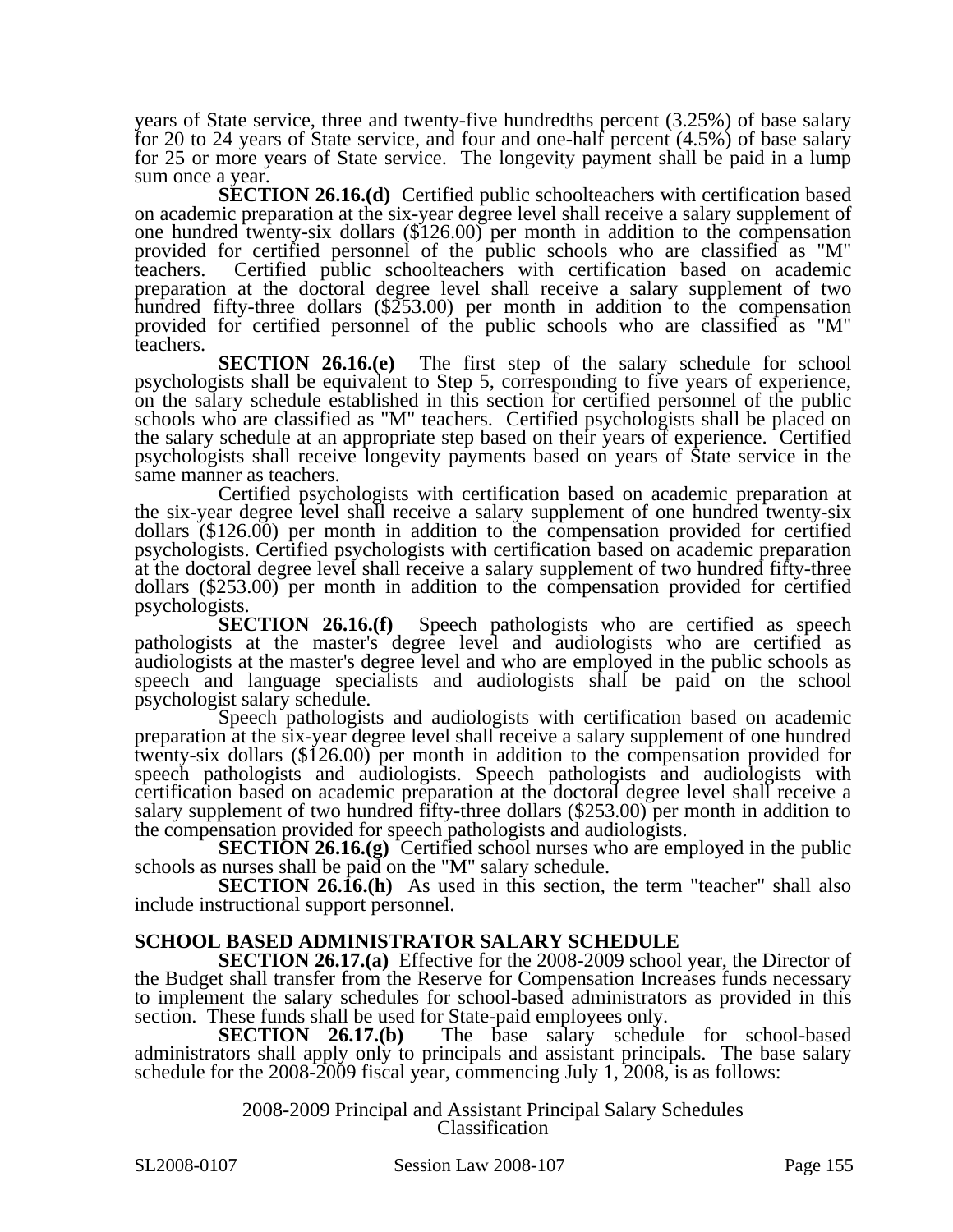| Years of Exp   | Assistant | Prin I   | Prin II   | Prin III  | Prin IV   |
|----------------|-----------|----------|-----------|-----------|-----------|
|                | Principal | $(0-10)$ | $(11-21)$ | $(22-32)$ | $(33-43)$ |
| $0 - 4$        | \$3,781   |          |           |           |           |
| 5              | \$3,931   |          |           |           |           |
| 6              | \$4,074   |          |           |           |           |
| $\overline{7}$ | \$4,189   |          |           |           |           |
| 8              | \$4,243   | \$4,243  |           |           |           |
| 9              | \$4,298   | \$4,298  |           |           |           |
| 10             | \$4,353   | \$4,353  | \$4,408   |           |           |
| 11             | \$4,408   | \$4,408  | \$4,464   |           |           |
| 12             | \$4,464   | \$4,464  | \$4,521   | \$4,579   |           |
| 13             | \$4,521   | \$4,521  | \$4,579   | \$4,640   | \$4,701   |
| 14             | \$4,579   | \$4,579  | \$4,640   | \$4,701   | \$4,762   |
| 15             | \$4,640   | \$4,640  | \$4,701   | \$4,762   | \$4,828   |
| 16             | \$4,701   | \$4,701  | \$4,762   | \$4,828   | \$4,891   |
| 17             | \$4,762   | \$4,762  | \$4,828   | \$4,891   | \$4,956   |
| 18             | \$4,828   | \$4,828  | \$4,891   | \$4,956   | \$5,025   |
| 19             | \$4,891   | \$4,891  | \$4,956   | \$5,025   | \$5,092   |
| 20             | \$4,956   | \$4,956  | \$5,025   | \$5,092   | \$5,166   |
| 21             | \$5,025   | \$5,025  | \$5,092   | \$5,166   | \$5,237   |
| 22             | \$5,092   | \$5,092  | \$5,166   | \$5,237   | \$5,310   |
| 23             | \$5,166   | \$5,166  | \$5,237   | \$5,310   | \$5,383   |
| 24             | \$5,237   | \$5,237  | \$5,310   | \$5,383   | \$5,458   |
| 25             | \$5,310   | \$5,310  | \$5,383   | \$5,458   | \$5,537   |
| 26             | \$5,383   | \$5,383  | \$5,458   | \$5,537   | \$5,617   |
| 27             | \$5,458   | \$5,458  | \$5,537   | \$5,617   | \$5,725   |
| 28             | \$5,537   | \$5,537  | \$5,617   | \$5,725   | \$5,839   |
| 29             | \$5,617   | \$5,617  | \$5,725   | \$5,839   | \$5,956   |
| 30             | \$5,725   | \$5,725  | \$5,839   | \$5,956   | \$6,075   |
| 31             | \$5,839   | \$5,839  | \$5,956   | \$6,075   | \$6,197   |
| 32             |           | \$5,956  | \$6,075   | \$6,197   | \$6,321   |
| 33             |           |          | \$6,197   | \$6,321   | \$6,447   |
| 34             |           |          | \$6,321   | \$6,447   | \$6,576   |
| 35             |           |          |           | \$6,576   | \$6,708   |
| 36             |           |          |           | \$6,708   | \$6,842   |
| 37             |           |          |           |           | \$6,979   |

### 2008-2009 Principal and Assistant Principal Salary Schedules

|              |           |           | Classification |           |
|--------------|-----------|-----------|----------------|-----------|
| Years of Exp | Prin V    | Prin VI   | Prin VII       | Prin VIII |
|              | $(44-54)$ | $(55-65)$ | $(66-100)$     | $(101+)$  |
| $0 - 14$     | \$4,828   |           |                |           |
| 15           | \$4,891   |           |                |           |
| 16           | \$4,956   | \$5,025   |                |           |
| 17           | \$5,025   | \$5,092   | \$5,237        |           |
| 18           | \$5,092   | \$5,166   | \$5,310        | \$5,383   |
| 19           | \$5,166   | \$5,237   | \$5,383        | \$5,458   |
| 20           | \$5,237   | \$5,310   | \$5,458        | \$5,537   |
| 21           | \$5,310   | \$5,383   | \$5,537        | \$5,617   |
| 22           | \$5,383   | \$5,458   | \$5,617        | \$5,725   |
| 23           | \$5,458   | \$5,537   | \$5,725        | \$5,839   |
| 24           | \$5,537   | \$5,617   | \$5,839        | \$5,956   |
| 25           | \$5,617   | \$5,725   | \$5,956        | \$6,075   |
| 26           | \$5,725   | \$5,839   | \$6,075        | \$6,197   |
| 27           | \$5,839   | \$5,956   | \$6,197        | \$6,321   |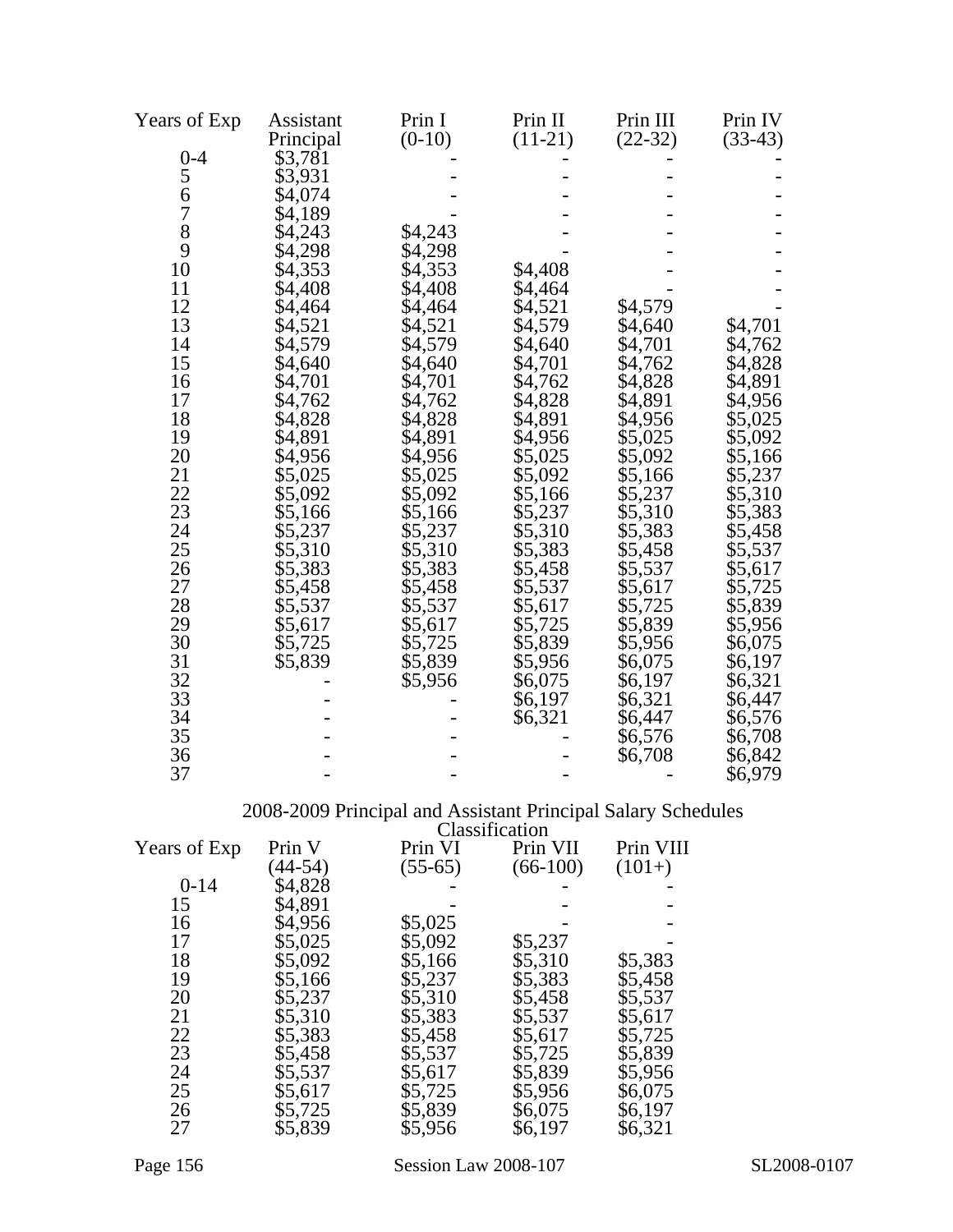| 28 | \$5,956 | \$6,075 | \$6,321 | \$6,447 |
|----|---------|---------|---------|---------|
| 29 | \$6,075 | \$6,197 | \$6,447 | \$6,576 |
| 30 | \$6,197 | \$6,321 | \$6,576 | \$6,708 |
| 31 | \$6,321 | \$6,447 | \$6,708 | \$6,842 |
| 32 | \$6,447 | \$6,576 | \$6,842 | \$6,979 |
| 33 | \$6,576 | \$6,708 | \$6,979 | \$7,119 |
| 34 | \$6,708 | \$6,842 | \$7,119 | \$7,261 |
| 35 | \$6,842 | \$6,979 | \$7,261 | \$7,406 |
| 36 | \$6,979 | \$7,119 | \$7,406 | \$7,554 |
| 37 | \$7,119 | \$7,261 | \$7,554 | \$7,705 |
| 38 | \$7,261 | \$7,406 | \$7,705 | \$7,859 |
| 39 |         | \$7,554 | \$7,859 | \$8,016 |
| 40 |         | \$7,705 | \$8,016 | \$8,176 |
| 41 |         |         | \$8,176 | \$8,340 |

**SECTION 26.17.(c)** The appropriate classification for placement of principals and assistant principals on the salary schedule, except for principals in alternative schools and in cooperative innovative high schools, shall be determined in accordance with the following schedule: Number of Teachers

| Number of Teachers<br>Supervised |
|----------------------------------|
|                                  |
| Fewer than 11 Teachers           |
| 11-21 Teachers                   |
| 22-32 Teachers                   |
| 33-43 Teachers                   |
| 44-54 Teachers                   |
| 55-65 Teachers                   |
| 66-100 Teachers                  |
| More than 100 Teachers           |
|                                  |

The number of teachers supervised includes teachers and assistant principals paid from State funds only; it does not include teachers or assistant principals paid from non-State funds or the principal or teacher assistants.

The beginning classification for principals in alternative schools and in cooperative innovative high school programs shall be the Principal III level. Principals in alternative schools who supervise 33 or more teachers shall be classified according to the number of teachers supervised.

**SECTION 26.17.(d)** A principal shall be placed on the step on the salary schedule that reflects total number of years of experience as a certificated employee of the public schools and an additional step for every three years of experience as a principal. A principal or assistant principal shall also continue to receive any additional State-funded percentage increases earned for the 1997-1998, 1998-1999, and 1999-2000 school years for improvement in student performance or maintaining a safe and orderly school.

**SECTION 26.17.(e)** Principals and assistant principals with certification based on academic preparation at the six-year degree level shall be paid a salary supplement of one hundred twenty-six dollars (\$126.00) per month and at the doctoral degree level shall be paid a salary supplement of two hundred fifty-three dollars (\$253.00) per month.

**SECTION 26.17.(f)** Longevity pay for principals and assistant principals shall be as provided for State employees under the State Personnel Act.

**SECTION 26.17.(g)** If a principal is reassigned to a higher job classification because the principal is transferred to a school within a local school administrative unit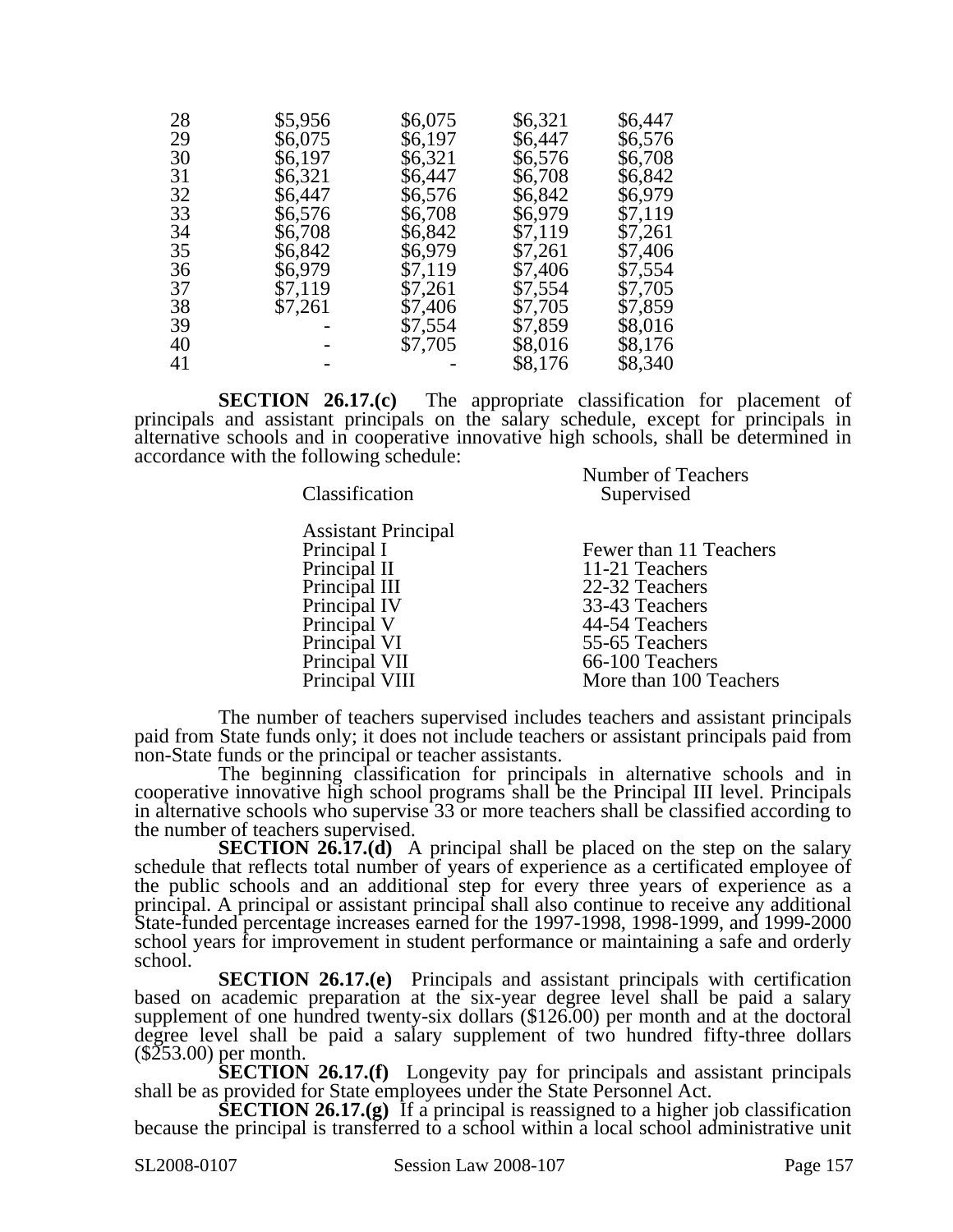with a larger number of State-allotted teachers, the principal shall be placed on the salary schedule as if the principal had served the principal's entire career as a principal at the higher job classification.

If a principal is reassigned to a lower job classification because the principal is transferred to a school within a local school administrative unit with a smaller number of State-allotted teachers, the principal shall be placed on the salary schedule as if the principal had served the principal's entire career as a principal at the lower job classification.

This subsection applies to all transfers on or after the effective date of this section, except transfers in school systems that have been created, or will be created, by merging two or more school systems. Transfers in these merged systems are exempt from the provisions of this subsection for one calendar year following the date of the merger.

**SECTION 26.17.(h)** Participants in an approved full-time master's in school administration program shall receive up to a 10-month stipend at the beginning salary of an assistant principal during the internship period of the master's program. For the 2006-2007 fiscal year and subsequent fiscal years, the stipend shall not exceed the difference between the beginning salary of an assistant principal plus the cost of tuition, fees, and books and any fellowship funds received by the intern as a full-time student, including awards of the Principal Fellows Program. The Principal Fellows Program or the school of education where the intern participates in a full-time master's in school administration program shall supply the Department of Public Instruction with certification of eligible full-time interns.

**SECTION 26.17.(i)** During the 2008-2009 fiscal year, the placement on the salary schedule of an administrator with a one-year provisional assistant principal's certificate shall be at the entry-level salary for an assistant principal or the appropriate step on the teacher salary schedule, whichever is higher.

# **CENTRAL OFFICE SALARIES**

The monthly salary ranges that follow apply to assistant superintendents, associate superintendents, directors/coordinators, supervisors, and finance officers for the  $2008-2009$  fiscal year, beginning July 1, 2008.

| $\frac{1}{2}$ of the state $\frac{1}{2}$ and $\frac{1}{2}$ and $\frac{1}{2}$ and $\frac{1}{2}$ and $\frac{1}{2}$ and $\frac{1}{2}$ and $\frac{1}{2}$ and $\frac{1}{2}$ and $\frac{1}{2}$ and $\frac{1}{2}$ and $\frac{1}{2}$ and $\frac{1}{2}$ and $\frac{1}{2}$ and $\frac{1}{2}$ and $\$ |         |         |
|--------------------------------------------------------------------------------------------------------------------------------------------------------------------------------------------------------------------------------------------------------------------------------------------|---------|---------|
| School Administrator I                                                                                                                                                                                                                                                                     | \$3,309 | \$6,207 |
| School Administrator II                                                                                                                                                                                                                                                                    | \$3,508 | \$6,583 |
| School Administrator III                                                                                                                                                                                                                                                                   | \$3,724 | \$6,984 |
| School Administrator IV                                                                                                                                                                                                                                                                    | \$3,874 | \$7,262 |
| School Administrator V                                                                                                                                                                                                                                                                     | \$4,030 | \$7,556 |
| School Administrator VI                                                                                                                                                                                                                                                                    | \$4,275 | \$8,013 |
| School Administrator VII                                                                                                                                                                                                                                                                   | \$4,447 | \$8,336 |
|                                                                                                                                                                                                                                                                                            |         |         |

The local board of education shall determine the appropriate category and placement for each assistant superintendent, associate superintendent, for each assistant superintendent, director/coordinator, supervisor, or finance officer within the salary ranges and within funds appropriated by the General Assembly for central office administrators and superintendents. The category in which an employee is placed shall be included in the contract of any employee.

**SECTION 26.18.(b)** The monthly salary ranges that follow apply to public school superintendents for the  $2008-2009$  fiscal year, beginning July 1,  $2008$ .

| Superintendent I   | \$4,720 | \$8,843  |
|--------------------|---------|----------|
| Superintendent II  | \$5,011 | \$9,377  |
| Superintendent III | \$5,316 | \$9,948  |
| Superintendent IV  | \$5,642 | \$10,552 |
| Superintendent V   | \$5,988 | \$11,196 |

The local board of education shall determine the appropriate category and placement for the superintendent based on the average daily membership of the local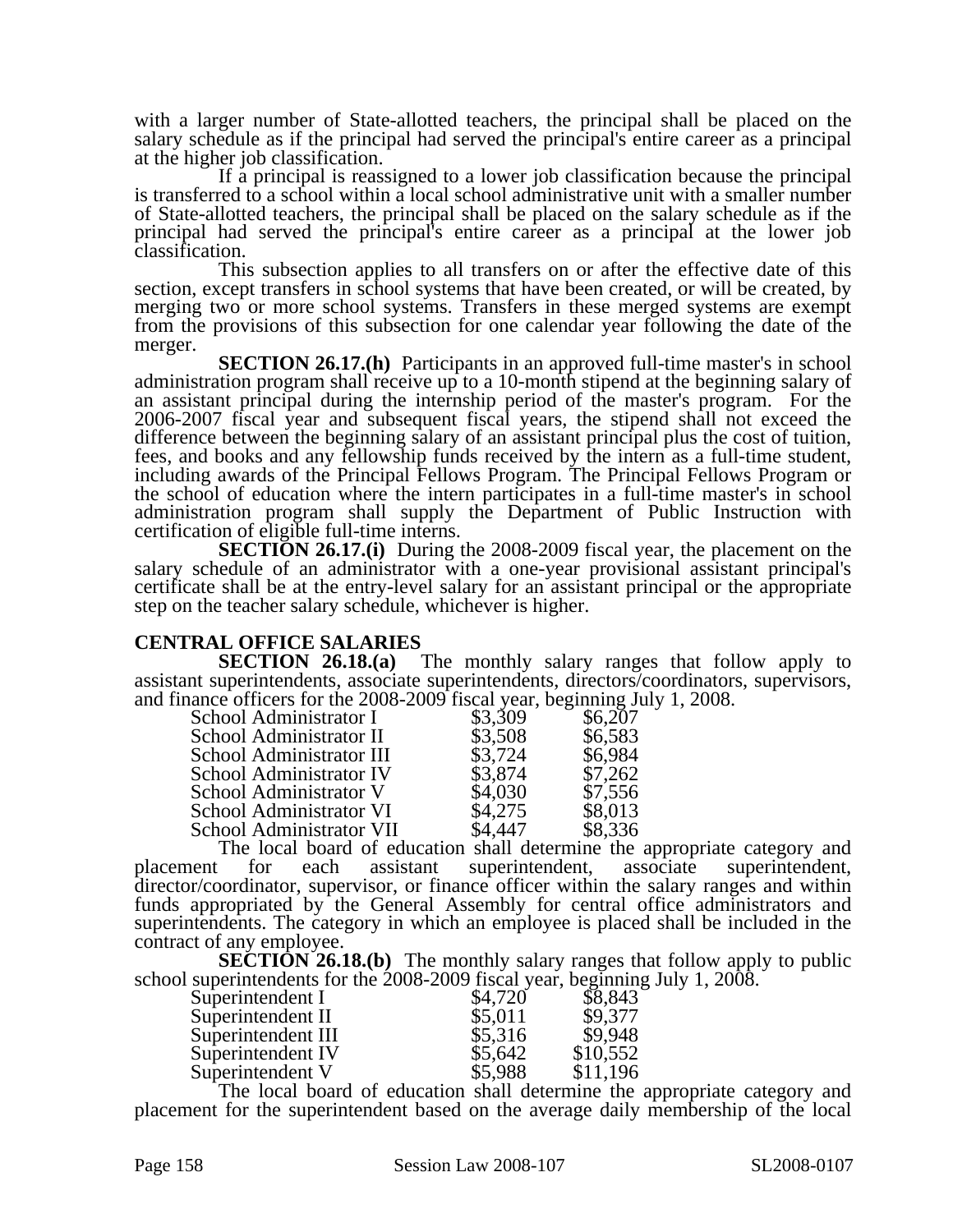school administrative unit and within funds appropriated by the General Assembly for central office administrators and superintendents.

**SECTION 26.18.(c)** Longevity pay for superintendents, assistant superintendents, associate superintendents, directors/coordinators, supervisors, and finance officers shall be as provided for State employees under the State Personnel Act.

**SECTION 26.18.(d)** Superintendents, assistant superintendents, associate superintendents, directors/coordinators, supervisors, and finance officers with certification based on academic preparation at the six-year degree level shall receive a salary supplement of one hundred twenty-six dollars (\$126.00) per month in addition to the compensation provided pursuant to this section. Superintendents, assistant superintendents, associate superintendents, directors/coordinators, supervisors, and finance officers with certification based on academic preparation at the doctoral degree level shall receive a salary supplement of two hundred fifty-three dollars (\$253.00) per month in addition to the compensation provided for under this section.

**SECTION 26.18.(e)** The State Board of Education shall not permit local school administrative units to transfer State funds from other funding categories for salaries for public school central office administrators.

**SECTION 26.18.(f)** The annual salary increase for all permanent full-time personnel paid from the Central Office Allotment shall be the greater of one thousand one hundred dollars  $(\$1,100)$  or two and seventy-five hundredths percent  $(2.75\%)$ , commencing July 1, 2008. The State Board of Education shall allocate these funds to local school administrative units. The local boards of education shall establish guidelines for providing salary increases to these personnel.

### **NONCERTIFIED PERSONNEL SALARIES**

**SECTION 26.19.(a)** The annual salary increase for permanent, full-time noncertified public school employees whose salaries are supported from the State's General Fund shall be the greater of one thousand one hundred dollars (\$1,100) or two and seventy-five hundredths percent (2.75%) commencing July 1, 2008.

**SECTION 26.19.(b)** Local boards of education shall increase the rates of pay for such employees who were employed for all or part of fiscal year 2007-2008 and who continue their employment for fiscal year 2008-2009 by providing an annual salary increase for employees of the greater of one thousand one hundred dollars (\$1,100) or two and seventy-five hundredths percent (2.75%).

For part-time employees, the pay increase shall be pro rata based on the number of hours worked.

**SECTION 26.19.(c)** The State Board of Education may adopt salary ranges for noncertified personnel to support increases of the greater of one thousand one hundred dollars (\$1,100) or two and seventy-five hundredths percent (2.75%) for the 2008-2009 fiscal year.

## **BONUS FOR CERTIFIED PERSONNEL AT THE TOP OF THEIR SALARY SCHEDULES**<br>**SECTION** 26.20.

Effective July 1, 2008, any permanent personnel employed on July 1, 2008, and paid at the top of the principal and assistant principal salary schedule shall receive a onetime bonus equivalent to two percent (2%).

Effective July 1, 2008, any permanent certified personnel employed on July 1, 2008, and paid on the teacher salary schedule with 31+ years of experience shall receive a onetime bonus equivalent to one and eight-tenths percent (1.8%). Personnel defined under G.S.  $115C-325(a)(5a)$  are not eligible to receive the bonus.

### **NO PENALTY FOR TEACHERS TAKING ONE DAY OF PERSONAL LEAVE**

**SECTION 26.21.(a)** G.S. 115C-302.1(d) reads as rewritten:

Personal Leave. – Teachers earn personal leave at the rate of .20 days for each full month of employment not to exceed two days per year. Personal leave may be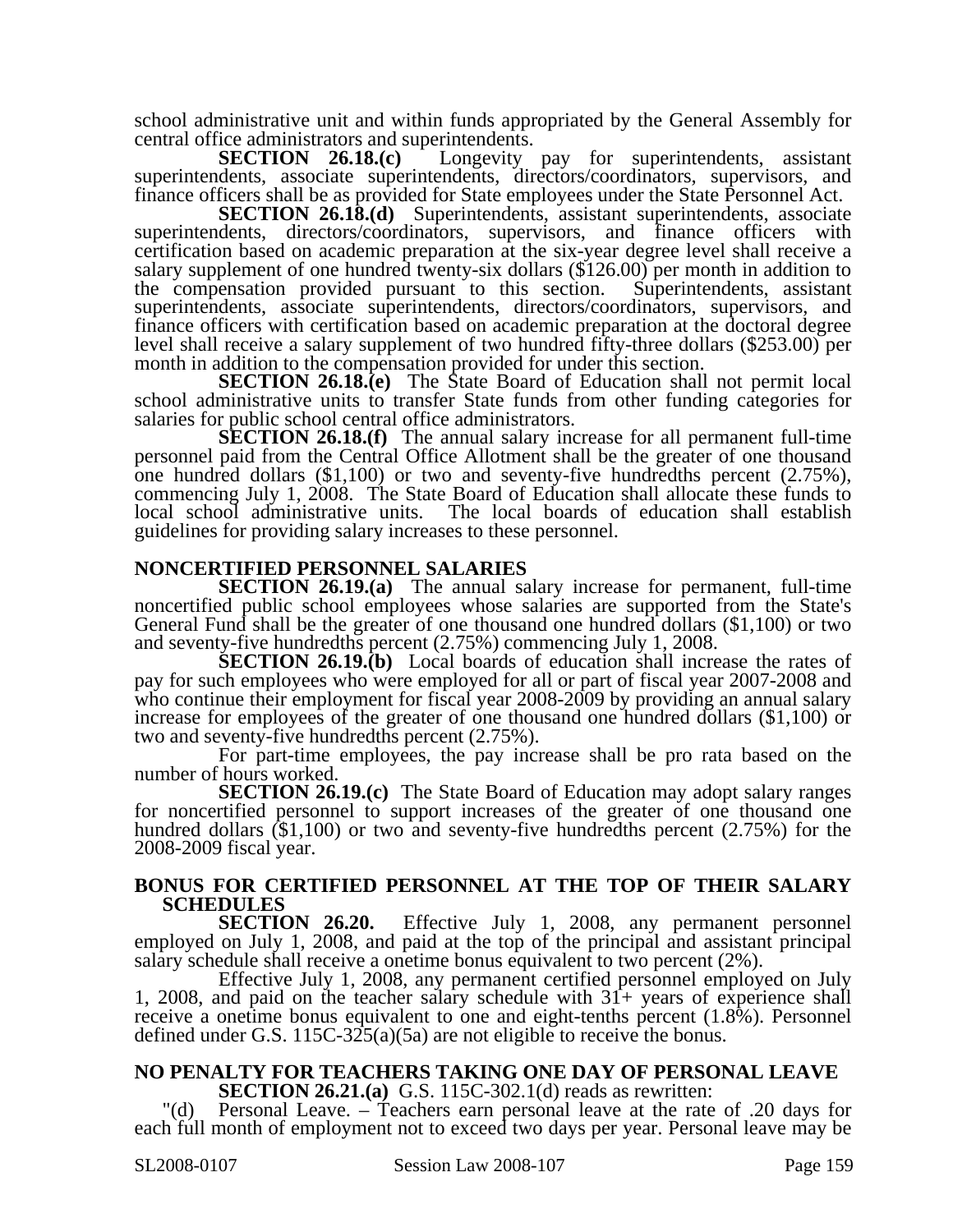accumulated without any applicable maximum until June 30 of each year. A teacher may carry forward to July 1 a maximum of five days of personal leave; the remainder of the teacher's personal leave shall be converted to sick leave on June 30. At the time of retirement, a teacher may also convert accumulated personal leave to sick leave for creditable service towards retirement.

Personal leave may be used only upon the authorization of the teacher's immediate supervisor. A teacher shall not take personal leave on the first day the teacher is required to report for the school year, on a required teacher workday, on days scheduled for State testing, or on the day before or the day after a holiday or scheduled vacation day, unless the request is approved by the principal. On all other days, if the request is made at least five days in advance, the request shall be automatically granted subject to the availability of a substitute teacher, and the teacher cannot be required to provide a reason for the request. Teachers may transfer personal leave days between local school administrative units. The local school administrative unit shall credit a teacher who has separated from service and is reemployed within 60 months from the date of separation with all personal leave accumulated at the time of separation. Local school administrative units shall not advance personal leave. Teachers using up to one day of personal leave per year shall receive full salary less the required substitute deduction.salary. Teachers using more than one day per year shall receive full salary less the required substitute deduction. As used in this subsection, 'teachers' means classroom teachers and media specialists who require a substitute."

**SECTION 26.21.(b)** This section expires June 30, 2009.

**SALARY-RELATED CONTRIBUTIONS/EMPLOYER<br>SECTION 26.22.** Section 28.19(c) of S.L. 2007-323 reads as rewritten:

**SECTION 28.19.(c)** Effective July 1, 2008, the State's employer contribution rates budgeted for retirement and related benefits as percentage of covered salaries for the  $2008-2009$  fiscal year are: (i) seven and eighty-three hundredths percent  $(7.83%)$  eight and fourteen hundredths percent  $(8.14\%)$  – Teachers and State Employees; (ii) twelve and eighty-three hundredths percent (12.83%) thirteen and fourteen hundredths percent  $(13.14%)$  – State Law Enforcement Officers; (iii) eleven and forty-six hundredths percent (11.46%) – University Employees' Optional Retirement System; (iv) eleven and forty-six hundredths percent (11.46%) – Community College Optional Retirement Program; (v) seventeen and thirty-one hundredths percent  $(17.31\%)$  – Consolidated Judicial Retirement System; and (vi) four and ten hundredths percent (4.10%) – Legislative Retirement System. Each of the foregoing contribution rates includes four and ten hundredths percent (4.10%) for hospital and medical benefits. The rate for Teachers and State Employees, State Law Enforcement Officers, Community College Optional Retirement Program, and for the University Employees' Optional Retirement Program includes fifty-two hundredths percent (0.52%) for the Disability Income Plan. The rates for Teachers and State Employees and State Law Enforcement Officers include sixteen-hundredths percent (0.16%) for the Death Benefits Plan. The rate for State Law Enforcement Officers includes five percent (5%) for Supplemental Retirement Income."

### **PROVIDE COST-OF-LIVING INCREASES FOR RETIREES OF THE TEACHERS' AND STATE EMPLOYEES' RETIREMENT SYSTEM, THE JUDICIAL RETIREMENT SYSTEM, AND THE LEGISLATIVE RETIREMENT SYSTEM**

**SECTION 26.23.(a)** G.S. 135-5 is amended by adding a new subsection to read:

"(rrr) From and after July 1, 2008, the retirement allowance to or on account of beneficiaries whose retirement commenced on or before July 1, 2007, shall be increased by two and two-tenths percent (2.2%) of the allowance payable on June 1, 2008, in accordance with G.S. 135-5(o). Furthermore, from and after July 1, 2008, the retirement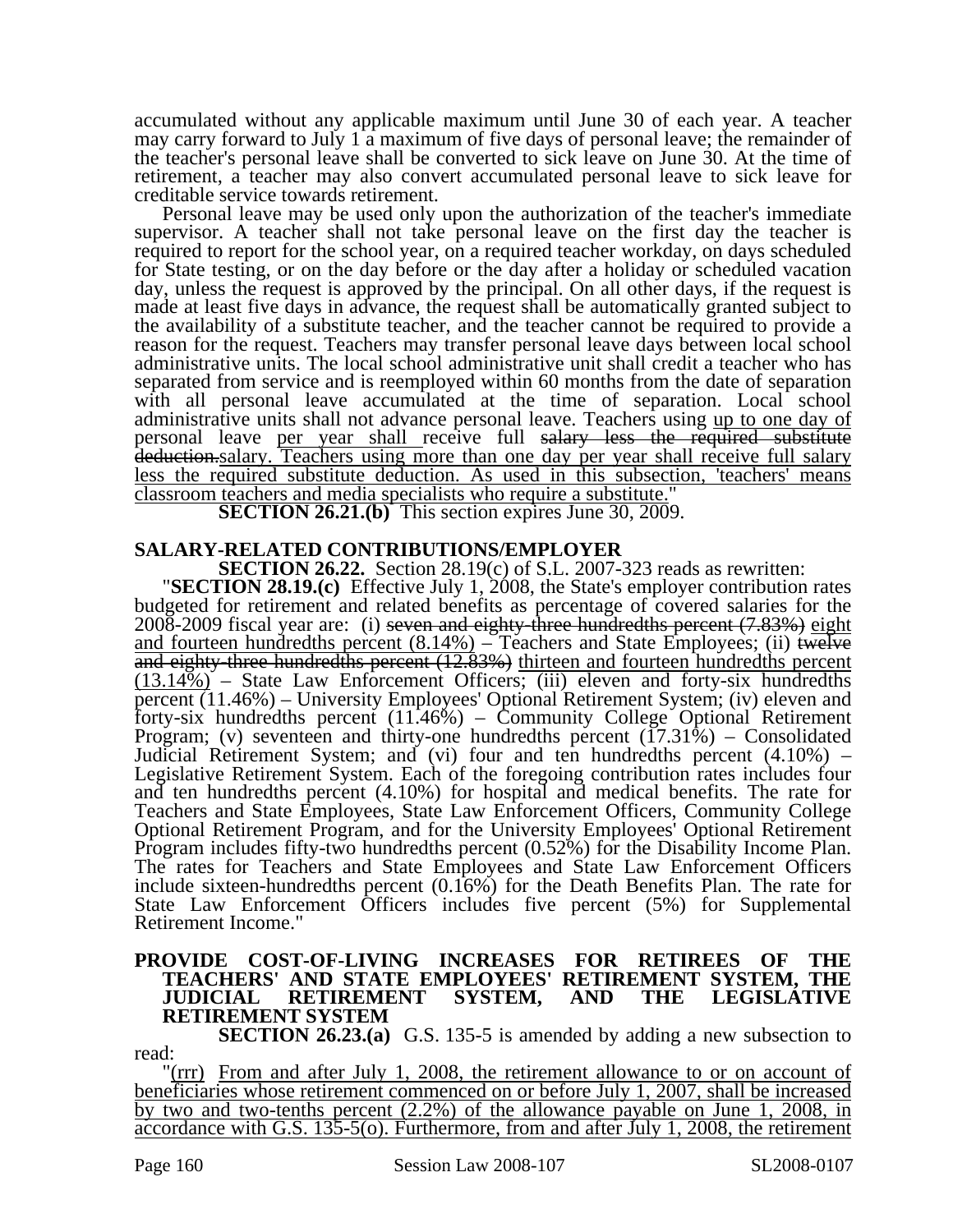allowance to or on account of beneficiaries whose retirement commenced after July 1, 2007, but before June 30, 2008, shall be increased by a prorated amount of two and two-tenths percent (2.2%) of the allowance payable as determined by the Board of Trustees based upon the number of months that a retirement allowance was paid between July 1, 2007, and June 30, 2008."

**SECTION 26.23.(b)** G.S. 135-65 is amended by adding a new subsection to read:

"(cc) From and after July 1, 2008, the retirement allowance to or on account of beneficiaries whose retirement commenced on or before July 1, 2007, shall be increased by two and two-tenths percent (2.2%) of the allowance payable on June 1, 2008. Furthermore, from and after July 1, 2008, the retirement allowance to or on account of beneficiaries whose retirement commenced after July 1, 2007, but before June 30, 2008, shall be increased by a prorated amount of two and two-tenths percent (2.2%) of the allowance payable as determined by the Board of Trustees based upon the number of months that a retirement allowance was paid between July 1, 2007, and June 30, 2008."

**SECTION 26.23.(c)** G.S. 120-4.22A is amended by adding a new subsection to read:

"(w) In accordance with subsection (a) of this section, from and after July 1, 2008, the retirement allowance to or on account of beneficiaries whose retirement commenced on or before January 1, 2008, shall be increased by two and two-tenths percent (2.2%) of the allowance payable on June 1, 2008. Furthermore, from and after July 1, 2008, the retirement allowance to or on account of beneficiaries whose retirement commenced after January 1, 2008, but before June 30, 2008, shall be increased by a prorated amount of two and two-tenths percent (2.2%) of the allowance payable as determined by the Board of Trustees based upon the number of months that a retirement allowance was paid between January 1, 2008, and June 30, 2008."

### **INCLUDE THE DIRECTOR OF THE OFFICE OF INDIGENT DEFENSE SERVICES AS A MEMBER OF THE CONSOLIDATED JUDICIAL RETIREMENT SYSTEM**

**SECTION 26.24.(a)** G.S. 135-50(b) reads as rewritten:

"(b) The purpose of this Article is to improve the administration of justice by attracting and retaining the most highly qualified talent available within the State to the positions of justice and judge, district attorney and solicitor, public defender, the Director of Indigent Defense Services, and clerk of superior court, within the General Court of Justice.

**SECTION 26.24.(b)** G.S. 135-51 reads as rewritten: "**§ 135-51. Scope.** 

(a) This Article provides consolidated retirement benefits for all justices and judges, district attorneys, and solicitors who are serving on January 1, 1974, and who become such thereafter; and for all clerks of superior court who are so serving on January 1, 1975, and who become such after that date; and for all public defenders who are serving on July 1, 2007, and who become public defenders after that date-date; and for the Director of Indigent Defense Services who is serving on July 1, 2008, and those who become Director of Indigent Defense Services after that date.

(b) For justices and judges of the appellate and superior court divisions of the General Court of Justice who so served prior to January 1, 1974, the provisions of this Article supplement and, under certain circumstances, replace the provisions of Articles 6 and 8, as the case may be, of Chapter 7A of the General Statutes.

For district attorneys and judges of the district court of the General Court of Justice who so served prior to January 1, 1974, the provisions of this Article supplement and, under certain circumstances, replace the provisions of Article 1 of this Chapter.

For clerks of superior court of the General Court of Justice who so served prior to January 1, 1975, the provisions of this Article supplement and, under certain circumstances, replace the provisions of Article 1 of this Chapter.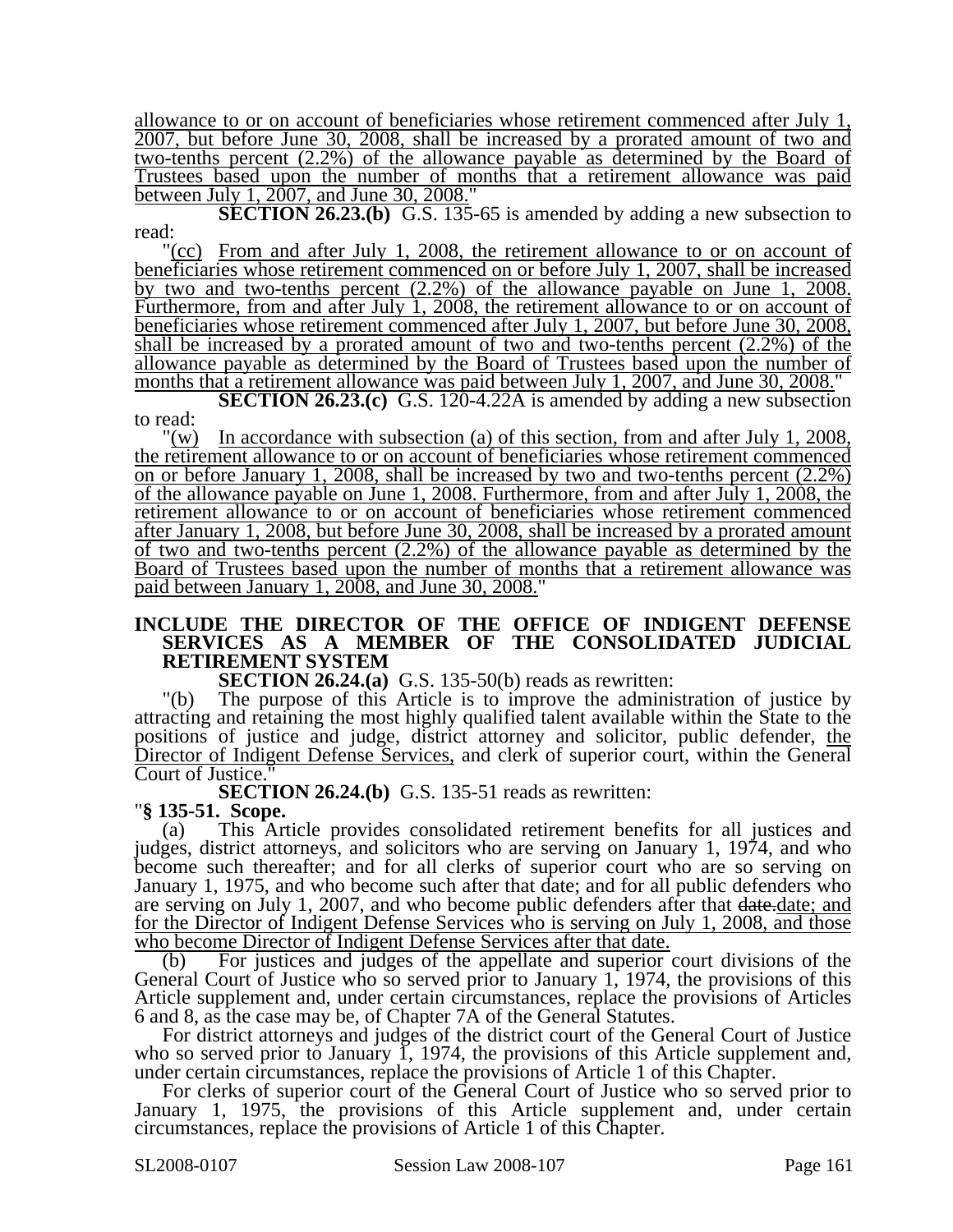(c) The retirement benefits of any person who becomes a justice or judge, district attorney, or solicitor on and after January 1, 1974, or clerk of superior court on and after January 1, 1975, or public defender on or after July 1, 2007, <u>or the Director of Indigent</u> Defense Services on or after July 1, 2008, shall be determined solely in accordance with the provisions of this Article."

**SECTION 26.24.(c)** G.S. 135-53 reads as rewritten: "**§ 135-53. Definitions.** 

The following words and phrases as used in this Article, unless a different meaning is plainly required by the context, shall have the following meanings:

- (1) "Accumulated contributions" with respect to any member shall mean the sum of all the amounts deducted from the compensation of the member pursuant to G.S. 135-68 since he last became a member and credited to his account in the annuity savings fund, plus any amount standing to his credit pursuant to G.S. 135-67(c) as a result of a prior period of membership, plus any amounts credited to his account pursuant to G.S. 135-28.1(b) or 135-56(b), together with regular interest on all such amounts computed as provided in G.S. 135-7(b).
- (2) "Actuarial equivalent" shall mean a benefit of equal value when computed upon the bases of such mortality tables as shall be adopted by the Board of Trustees, and regular interest.
- (2a) "Average final compensation" shall mean the average annual compensation of a member during the 48 consecutive calendar months of membership service producing the highest such average.
- (3) "Beneficiary" shall mean any person in receipt of a retirement allowance or other benefit as provided in this Article.
- (4) "Board of Trustees" shall mean the Board of Trustees established by G.S. 135-6.
- (4a) "Clerk of superior court" shall mean the clerk of superior court provided for in G.S. 7A-100(a).
- (5) "Compensation" shall mean all salaries and wages derived from public funds which are earned by a member of the Retirement System for his service as a justice or judge, or district attorney, or clerk of superior court, or public defender. defender, or the Director of Indigent Defense Services.
- (6) "Creditable service" shall mean for any member the total of his prior service plus his membership service.
- (6a) "District attorney" shall mean the district attorney or solicitor provided for in G.S. 7A-60.
- (6b) "Director of Indigent Defense Services" shall mean the Director of Indigent Defense Services as provided for in G.S. 7A-498.6.
- (7) "Filing" when used in reference to an application for retirement shall mean the receipt of an acceptable application on a form provided by the Retirement System.
- (8) "Final compensation" shall mean for any member the annual equivalent of the rate of compensation most recently applicable to him.
- (9) "Judge" shall mean any justice or judge of the General Court of Justice and the administrative officer of the courts.
- (10) "Medical board" shall mean the board of physicians provided for in G.S. 135-6.
- (11) "Member" shall mean any person included in the membership of the Retirement System as provided in this Article.
- (12) "Membership service" shall mean service as a judge, district attorney, clerk of superior court, or public defender defender, or the Director of Indigent Defense Services rendered while a member of the Retirement System.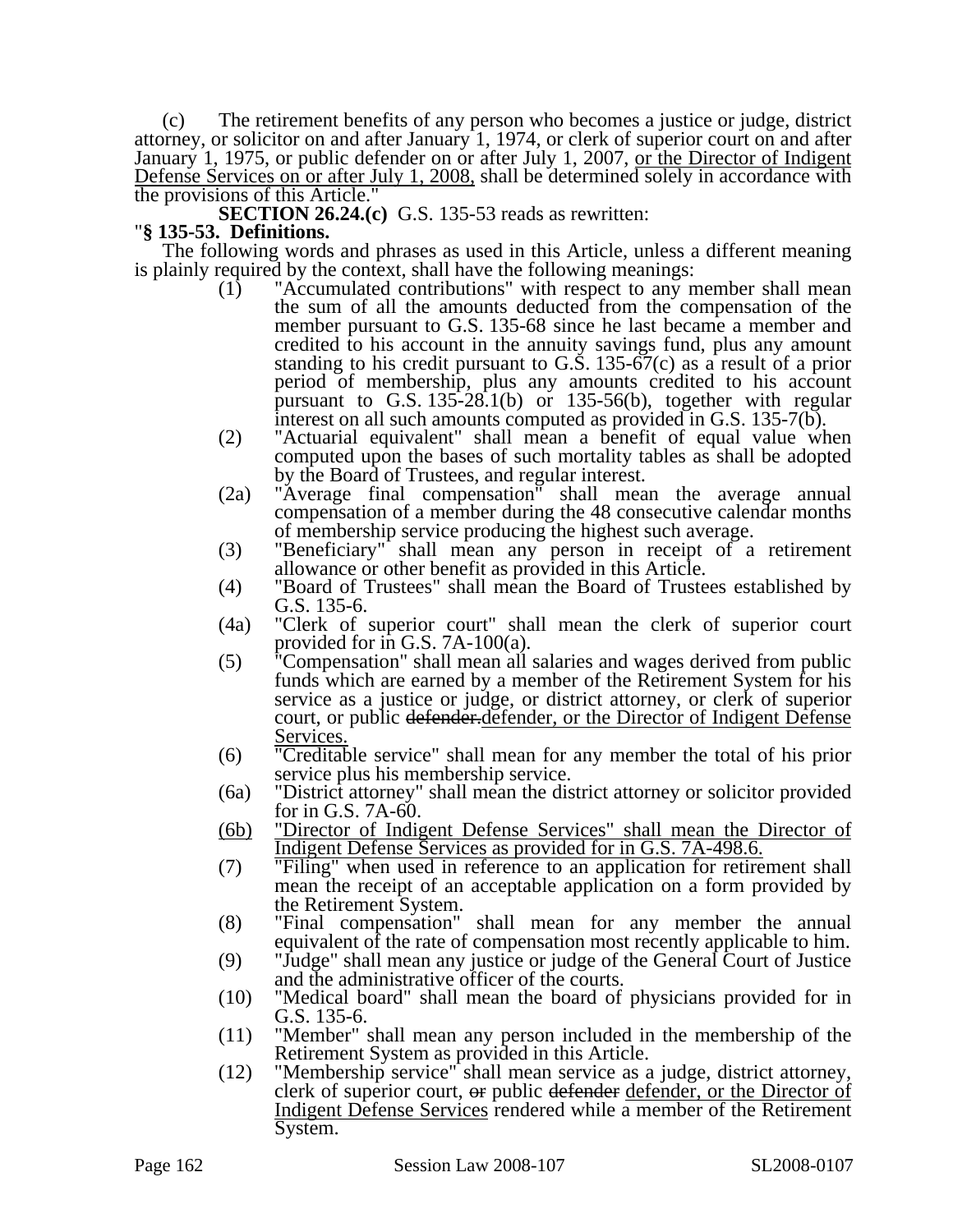- (13) "Previous system" shall mean, with respect to any member, the retirement benefit provisions of Article 6 and Article 8 of Chapter 7A of the General Statutes, to the extent that such Article or Articles were formerly applicable to the member, and in the case of judges of the district court division, district attorney, public defender, the Director of Indigent Defense Services, and clerk of superior court of the General Court of Justice, the Teachers' and State Employees' Retirement System.
- (14) "Prior service" shall mean service rendered by a member, prior to his membership in the Retirement System, for which credit is allowable under G.S. 135-56.
- (14a) "Public defender" means a public defender provided for in G.S. 7A-498.7, the appellate defender provided for in G.S. 7A-498.8, the capital defender, and the juvenile defender.
- (15) "Regular interest" shall mean interest compounded annually at such a rate as shall be determined by the Board of Trustees in accordance with G.S. 135-7(b).
- (16) "Retirement" shall mean the withdrawal from active service with a retirement allowance granted under the provisions of this Chapter. In order for a member's retirement to become effective in any month, the member must render no service at any time during that month.
- (17) "Retirement allowance" shall mean the periodic payments to which a beneficiary becomes entitled under the provisions of this Article.
- (18) "Retirement System" shall mean the "Consolidated Judicial Retirement System" of North Carolina, as established in this Article.
- (19) "Year" as used in this Article shall mean the regular fiscal year beginning July 1 and ending June 30 in the following calendar year, unless otherwise defined by regulation of the Board of Trustees."
- **SECTION 26.24.(d)** G.S. 135-54 reads as rewritten: "**§ 135-54. Name and date of establishment.**

A Retirement System is hereby established and placed under the management of the Board of Trustees for the purpose of providing retirement allowances and other benefits under the provisions of this Article for justices and judges, district attorneys, public defenders, the Director of Indigent Defense Services, and clerks of superior court of the General Court of Justice of North Carolina, and their survivors. The Retirement System so created shall be established as of January 1, 1974.

The Retirement System shall have the power and privileges of a corporation and shall be known as the "Consolidated Judicial Retirement System of North Carolina," and by such name all of its business shall be transacted."

**SECTION 26.24.(e)** G.S. 135-55 reads as rewritten: "**§ 135-55. Membership.** 

- (a) The membership of the Retirement System shall consist of:
	-
	- (1) All judges and district attorneys in office on January 1, 1974;<br>(2) All persons who become judges and district attorneys o All persons who become judges and district attorneys or reenter service as judges and district attorneys after January 1, 1974;
	- (3) All clerks of superior court in office on January 1, 1975;<br>(4) All persons who become clerks of superior court or ree
	- All persons who become clerks of superior court or reenter service as clerks of superior court after January 1, 1975;
	- (5) All public defenders in office on July 1, 2007; and (6) All persons who become public defenders or reen
	- All persons who become public defenders or reenter service as public defenders after  $J_{\text{u}}$ ,  $\frac{1}{2007}$ ,  $J_{\text{u}}$   $\frac{1}{2007}$ ;
	- (7) The Director of Indigent Defense Services on July 1, 2008; and (8) All persons who become the Director of Indigent Defense Serv
	- All persons who become the Director of Indigent Defense Services or reenter service as the Director of Indigent Defense Services after July 1, 2008.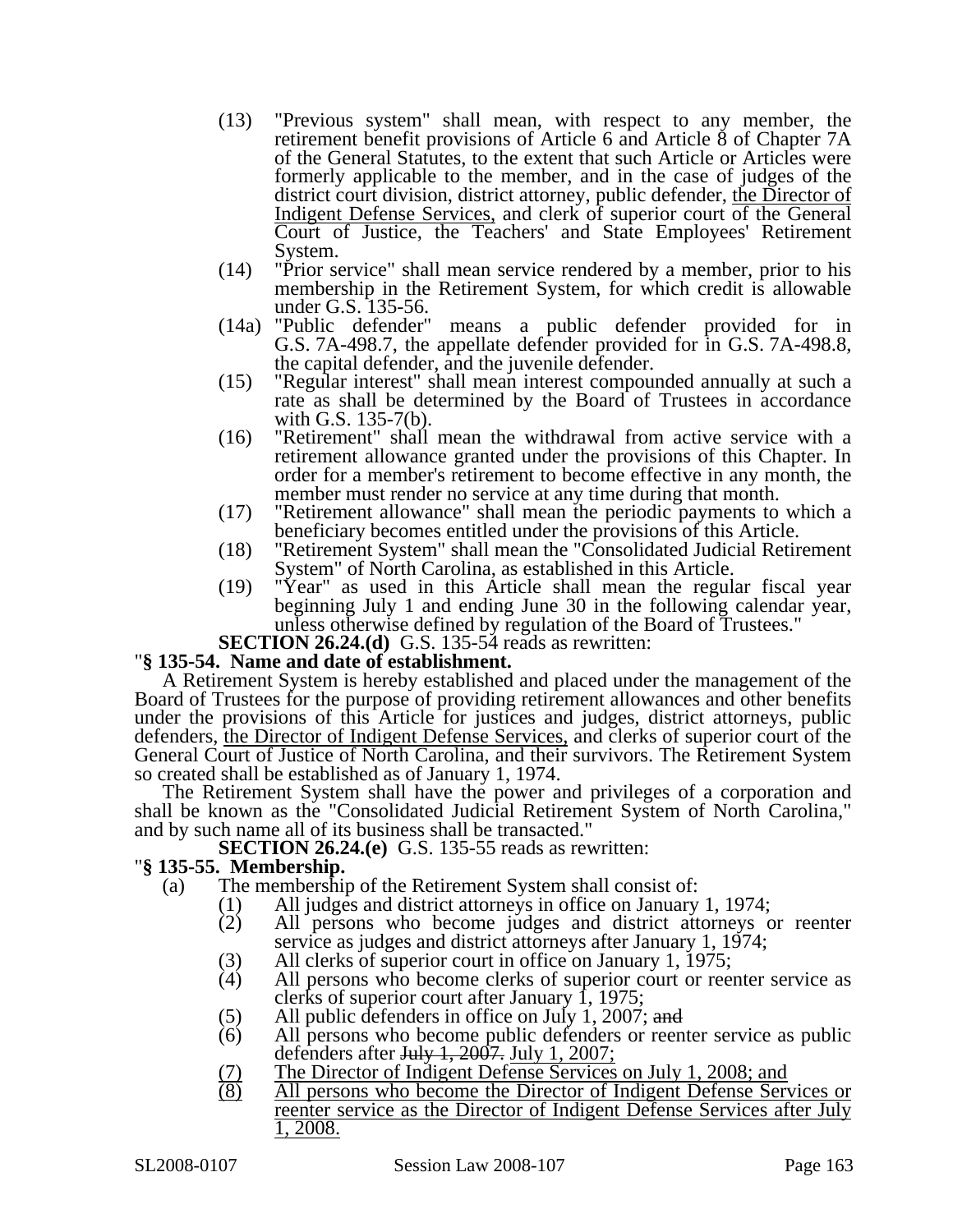- (b) The membership of any person in the Retirement System shall cease upon:
	- (1) The withdrawal of his accumulated contributions after he is no longer a judge, district attorney, public defender, the Director of Indigent Defense Services, or clerk of superior court, or
	- (2) His retirement under the provisions of the Retirement System, or  $(3)$  His death."
	- His death."
	- **SECTION 26.24.(f)** G.S. 135-58(a5) reads as rewritten:

"(a5) Any member who retires under the provisions of G.S. 135-57(a) or G.S.  $135-57(c)$  on or after July 1, 2007, but before July 1, 2008, after the member has either attained the member's 65th birthday or has completed 24 years or more of creditable service, shall receive an annual retirement allowance, payable monthly, which shall commence on the effective date of the member's retirement and shall be continued on the first day of each month thereafter during the member's lifetime, the amount of which shall be computed as the sum of the amounts in subdivisions (1), (2), (3), (4), and (5) of this subsection, provided that in no event shall the annual allowance payable to any member be greater than an amount which, when added to the allowance, if any, to which the member is entitled under the Teachers' and State Employees' Retirement System, the Legislative Retirement System, or the Local Governmental Employees' Retirement System (prior in any case to any reduction for early retirement or for an optional mode of payment), would total three-fourths of the member's final compensation:

- (1) Four and two hundredths percent (4.02%) of the member's final compensation, multiplied by the number of years of creditable service rendered as a justice of the Supreme Court or judge of the Court of Appeals;
- (2) Three and fifty-two hundredths percent (3.52%) of the member's final compensation, multiplied by the number of years of creditable service rendered as a judge of the superior court or as Administrative Officer of the Courts;
- (3) Three and two hundredths percent (3.02%) of the member's final compensation, multiplied by the number of years of creditable service rendered as a judge of the district court, district attorney, clerk of superior court, or public defender;
- (4) A service retirement allowance computed in accordance with the service retirement provisions of Article 3 of Chapter 128 of the General Statutes using an average final compensation as defined in G.S. 135-53(2a) and creditable service equal to the number of years of the member's creditable service that was transferred from the Local Governmental Employees' Retirement System to this System as provided in G.S. 135-56; and
- (5) A service retirement allowance computed in accordance with the service retirement provisions of Article 1 of this Chapter using an average final compensation as defined in G.S. 135-53(2a) and creditable service, including any sick leave standing to the credit of the member, equal to the number of years of the member's creditable service that was transferred from the Teachers' and State Employees' Retirement System or the Legislative Retirement System to this System as provided in G.S. 135-56."

**SECTION 26.24.(g)** G.S. 135-58 is amended by adding a new subsection to read:

"(a6) Any member who retires under the provisions of G.S. 135-57(a) or G.S. 135-57(c) on or after July 1, 2008, after the member has either attained the member's 65th birthday or has completed 24 years or more of creditable service, shall receive an annual retirement allowance, payable monthly, which shall commence on the effective date of the member's retirement and shall be continued on the first day of each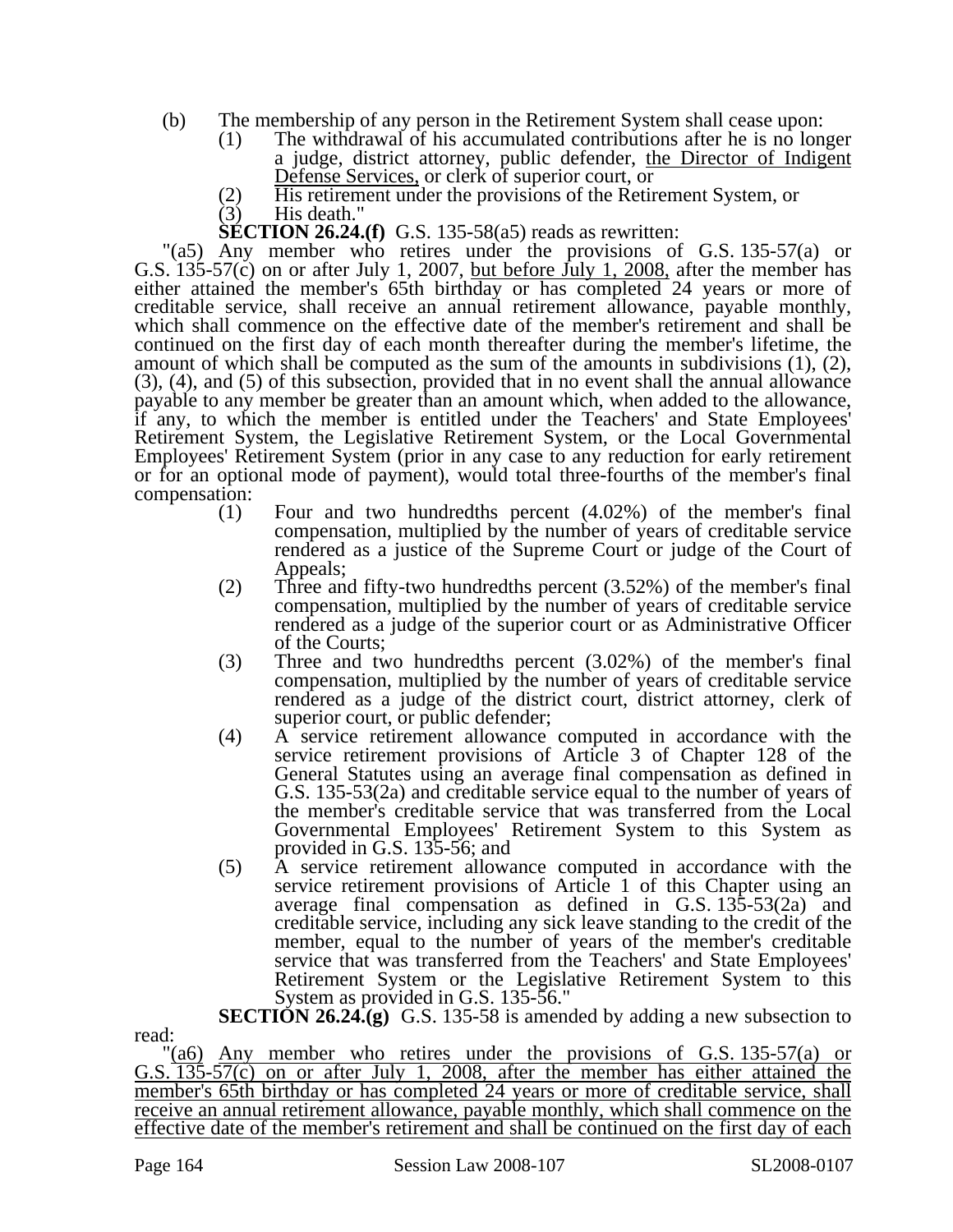month thereafter during the member's lifetime, the amount of which shall be computed as the sum of the amounts in subdivisions  $(1)$ ,  $(2)$ ,  $(3)$ ,  $(4)$ , and  $(5)$  of this subsection, provided that in no event shall the annual allowance payable to any member be greater than an amount which, when added to the allowance, if any, to which the member is entitled under the Teachers' and State Employees' Retirement System, the Legislative Retirement System, or the Local Governmental Employees' Retirement System (prior in any case to any reduction for early retirement or for an optional mode of payment), would total three-fourths of the member's final compensation:

- (1) Four and two hundredths percent (4.02%) of the member's final compensation, multiplied by the number of years of creditable service rendered as a justice of the Supreme Court or judge of the Court of Appeals;
- (2) Three and fifty-two hundredths percent (3.52%) of the member's final compensation, multiplied by the number of years of creditable service rendered as a judge of the superior court or as Administrative Officer of the Courts;
- (3) Three and two hundredths percent (3.02%) of the member's final compensation, multiplied by the number of years of creditable service rendered as a judge of the district court, district attorney, clerk of superior court, public defender, or the Director of Indigent Defense Services;
- (4) A service retirement allowance computed in accordance with the service retirement provisions of Article 3 of Chapter 128 of the General Statutes using an average final compensation as defined in G.S. 135-53(2a) and creditable service equal to the number of years of the member's creditable service that was transferred from the Local Governmental Employees' Retirement System to this System as provided in G.S. 135-56; and
- (5) A service retirement allowance computed in accordance with the service retirement provisions of Article 1 of this Chapter using an average final compensation as defined in G.S. 135-53(2a) and creditable service, including any sick leave standing to the credit of the member, equal to the number of years of the member's creditable service that was transferred from the Teachers' and State Employees' Retirement System or the Legislative Retirement System to this System as provided in G.S. 135-56."

**SECTION 26.24.(h)** G.S. 135-56 is amended by adding a new subsection to

 $\langle i\rangle$  On and after July 1, 2008, the creditable service of a member who is the Director of Indigent Defense Services and a member of the Teachers' and State Employees' Retirement System at the time of transfer of membership from the previous system to this System shall include service as the Director of Indigent Defense Services beginning July 1, 2004, that was creditable in the previous system immediately prior to July 1, 2008. The accumulated contributions, creditable service, and reserves, if any, of a member as the Director of Indigent Defense Services beginning July 1, 2004, shall be transferred from the previous system to this System in the same manner as prescribed under G.S. 135-28.1 as it pertained to judges of the district court division of the General Court of Justice.

**SECTION 26.24.(i)** Notwithstanding the provisions of G.S. 135-28.1, G.S. 135-70.1, or any other law, any member covered by this section shall not be eligible to transfer any remaining creditable service from the Teachers' and State Employees' Retirement System to the Consolidated Judicial Retirement System until the member has contributed to the Consolidated Judicial System for a period of five years beginning July 1, 2008.

read: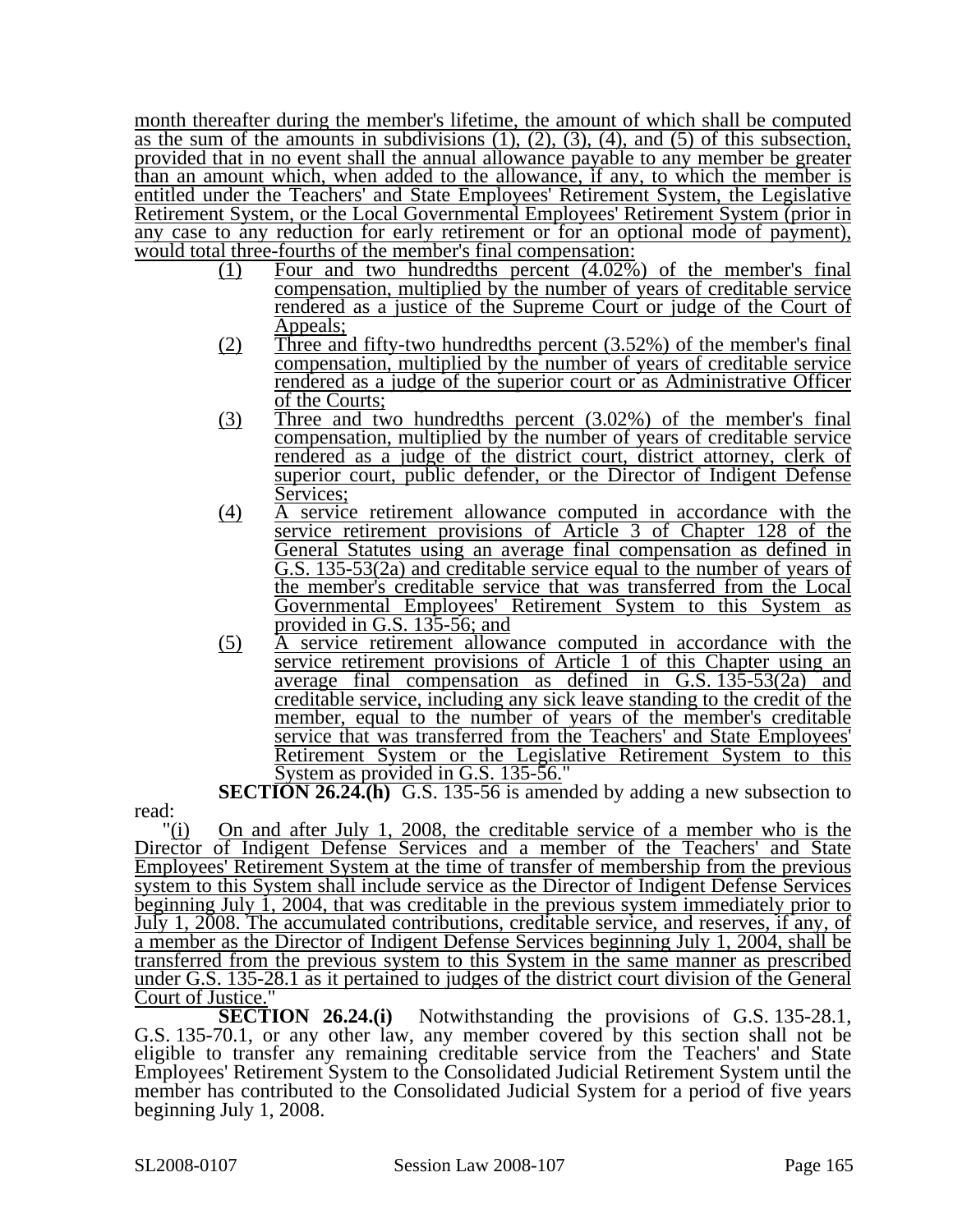**SECTION 26.24.(j)** Notwithstanding any other law, the retirement allowance of any member covered by this section shall be calculated using an Average Final Compensation determined as of June 30, 2008, even though service beginning July 1, 2004, was transferred from the Teachers' and State Employees' Retirement System to the Consolidated Judicial Retirement System.

### **INCREASE THE MONTHLY PENSION FOR MEMBERS OF THE FIREMEN'S AND RESCUE SQUAD WORKERS' PENSION FUND**

**SECTION 26.25.** G.S. 58-86-55 reads as rewritten: "**§ 58-86-55. Monthly pensions upon retirement.** 

Any member who has served 20 years as an "eligible fireman" or "eligible rescue squad worker" in the State of North Carolina, as provided in G.S. 58-86-25 and G.S. 58-86-30, and who has attained the age of 55 years is entitled to be paid a monthly pension from this fund. The monthly pension shall be in the amount of one hundred sixty-seven dollars (\$167.00) one hundred seventy dollars (\$170.00) per month. Any retired fireman receiving a pension shall, effective July 1, 2007, July 1, 2008, receive a pension of <del>one hundred sixty-seven dollars (\$167.00)</del> one hundred seventy dollars (\$170.00) per month.<br>
Members shall pay ten dollars (\$10.00) per month as required by G.S. 58-86-35 and

G.S. 58-86-40 for a period of no longer than 20 years. No "eligible rescue squad member" shall receive a pension prior to July 1, 1983. No member shall be entitled to a pension hereunder until the member's official duties as a fireman or rescue squad worker for which the member is paid compensation shall have been terminated and the member shall have retired as such according to standards or rules fixed by the board of trustees.

A member who is totally and permanently disabled while in the discharge of the member's official duties as a result of bodily injuries sustained or as a result of extreme exercise or extreme activity experienced in the course and scope of those official duties and who leaves the fire or rescue squad service because of this disability shall be entitled to be paid from the fund a monthly benefit in an amount of one hundred sixty-seven dollars (\$167.00) one hundred seventy dollars (\$170.00) per month beginning the first month after the member's fifty-fifth birthday. All applications for disability are subject to the approval of the board who may appoint physicians to examine and evaluate the disabled member prior to approval of the application, and annually thereafter. Any disabled member shall not be required to make the monthly payment of ten dollars (\$10.00) as required by G.S. 58-86-35 and G.S. 58-86-40.

A member who is totally and permanently disabled for any cause, other than line of duty, who leaves the fire or rescue squad service because of this disability and who has at least 10 years of service with the pension fund, may be permitted to continue making a monthly contribution of ten dollars (\$10.00) to the fund until the member has made contributions for a total of 240 months. The member shall upon attaining the age of 55 years be entitled to receive a pension as provided by this section. All applications for disability are subject to the approval of the board who may appoint physicians to examine and evaluate the disabled member prior to approval of the application and annually thereafter.

A member who, because his residence is annexed by a city under Part 2 or Part 3 of Article 4A of Chapter 160A of the General Statutes, or whose department is closed because of an annexation by a city under Part 2 or Part 3 of Article 4A of Chapter 160A of the General Statutes, or whose volunteer department is taken over by a city or county, and because of such annexation or takeover is unable to perform as a fireman or rescue squad worker of any status, and if the member has at least 10 years of service with the pension fund, may be permitted to continue making a monthly contribution of ten dollars (\$10.00) to the fund until the member has made contributions for a total of 240 months. The member upon attaining the age of 55 years and completion of such contributions shall be entitled to receive a pension as provided by this section. Any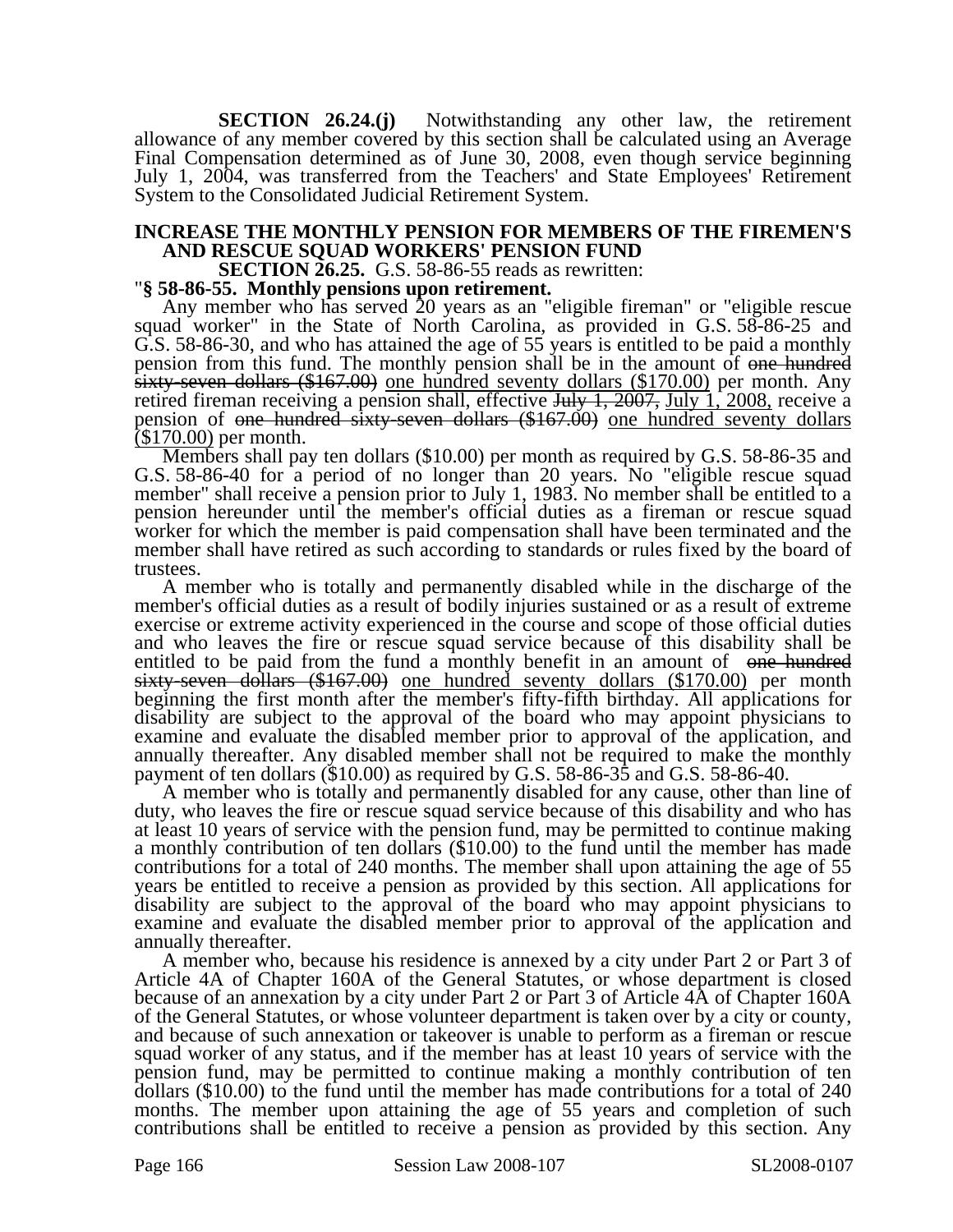application to make monthly contributions under this section shall be subject to a finding of eligibility by the Board of Trustees upon application of the member.

The pensions provided shall be in addition to all other pensions or benefits under any other statutes of the State of North Carolina or the United States, notwithstanding any exclusionary provisions of other pensions or retirement systems provided by law."

### **PART XXVII. CAPITAL APPROPRIATIONS**

### **CAPITAL APPROPRIATIONS/GENERAL FUND**

**SECTION 27.1.** There is appropriated from the General Fund for the 2008-2009 fiscal year the following amounts for capital improvements:

| <b>Capital Improvements - General Fund</b>                                                                                                                                                                                                                                  | 2008-2009                                |
|-----------------------------------------------------------------------------------------------------------------------------------------------------------------------------------------------------------------------------------------------------------------------------|------------------------------------------|
| Department of Administration<br>North Carolina Freedom Monument Phase I Planning<br>Capital Area Visitors Center and Parking Garage Planning                                                                                                                                | \$450,000<br>2,600,000                   |
| Department of Agriculture and Consumer Services<br>Governor James B. Hunt Horse Complex - Horse Barn<br>Motor Fuels/Metrology Laboratory Planning<br>Veterinary Lab System Study                                                                                            | 900,000<br>300,000<br>620,000            |
| Department of Commerce<br>Wanchese Seafood Industrial Park – Capital Improvements                                                                                                                                                                                           | 605,700                                  |
| Department of Crime Control and Public Safety<br>Butner Training Site Land Buffer - Phase II<br>Butner Training Site Sewer Extension and Latrine Replacement<br>Master Facilities Planning Statewide - Phase II<br>Siler City Armory Rehabilitation Addition and Alteration | 126,200<br>245,430<br>300,300<br>929,600 |
| Department of Environment and Natural Resources<br>Water Resources Development Projects<br>Zoo Africa Pavilion Planning                                                                                                                                                     | 20,000,000<br>600,000                    |
| Department of Justice<br>SBI Buildings $17 \& 18$ Addition                                                                                                                                                                                                                  | 1,792,006                                |
| University of North Carolina System<br>Appalachian State University – College of Nursing and<br>Health Sciences Building Planning                                                                                                                                           | 4,200,000                                |
| Elizabeth City State University – School of Aviation Complex<br>Planning and Site Development                                                                                                                                                                               | 1,500,000                                |
| Fayetteville State University – Teaching Education<br>and General Classroom Building Planning                                                                                                                                                                               | 4,272,110                                |
| North Carolina Agricultural and Technical State University<br>Millennium Campus Joint Primary Data Center                                                                                                                                                                   | 1,852,016                                |
| North Carolina School of Science and Mathematics<br>Discovery Center Planning and Site Development                                                                                                                                                                          | 7,250,000                                |
|                                                                                                                                                                                                                                                                             |                                          |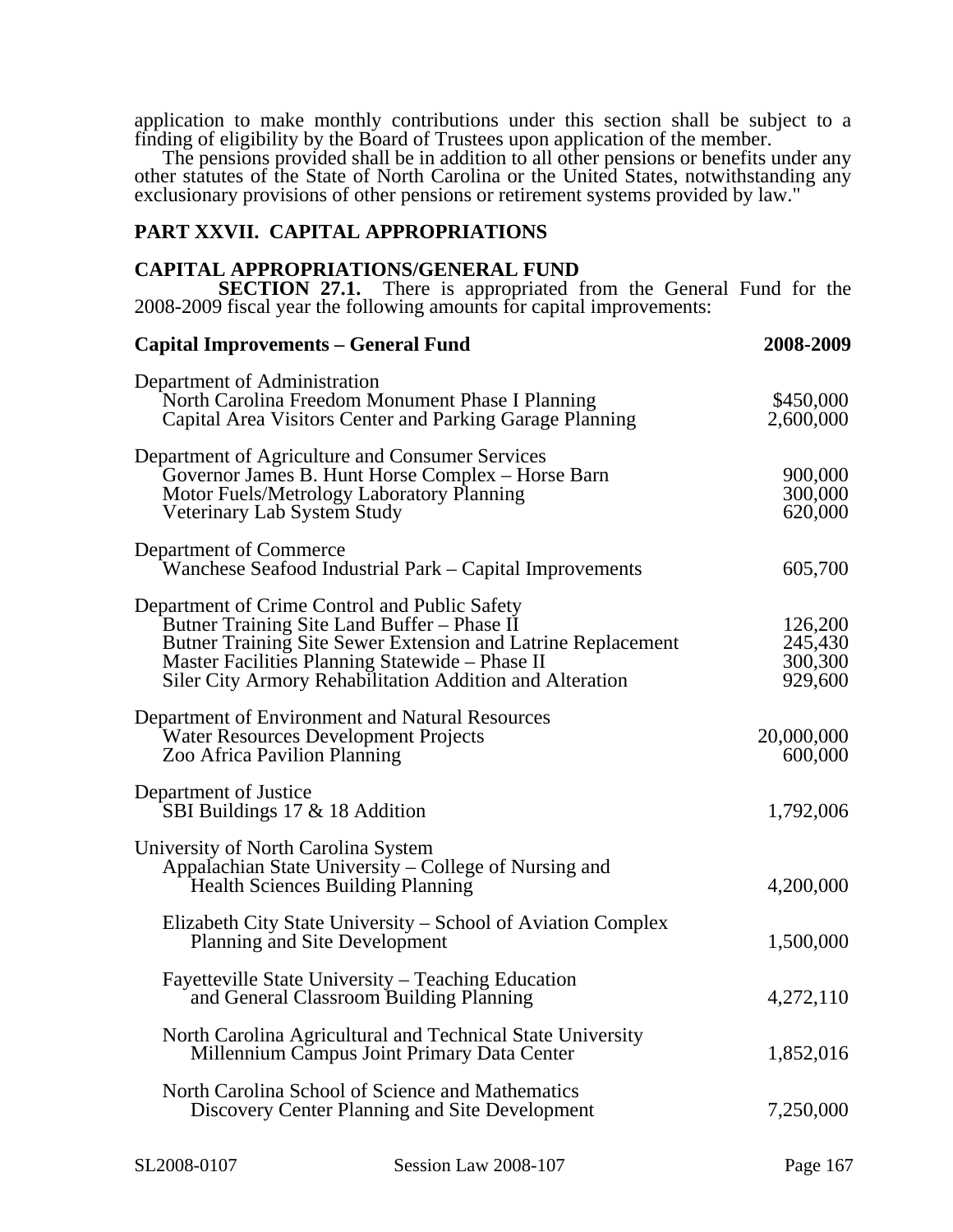| <b>TOTAL CAPITAL IMPROVEMENTS - GENERAL FUND</b>                                                                                                                                                             | \$129,082,062                         |
|--------------------------------------------------------------------------------------------------------------------------------------------------------------------------------------------------------------|---------------------------------------|
| Winston-Salem State University<br><b>Sciences and General Classroom Building Planning</b>                                                                                                                    | 3,000,000                             |
| Western Carolina University – Education and Allied Professions<br><b>Building Planning</b>                                                                                                                   | 4,018,700                             |
| University of North Carolina at Wilmington – Allied Health and<br>Human Sciences Building Planning                                                                                                           | 4,320,000                             |
| University of North Carolina at Pembroke – Information Commons<br><b>Building Planning</b>                                                                                                                   | 2,000,000                             |
| University of North Carolina at Charlotte<br><b>Science Building Planning</b>                                                                                                                                | 2,400,000                             |
| University of North Carolina at Chapel Hill<br><b>Biomedical Research Imaging Center</b><br>Carolina North Phase I and Replacement Law School Planning<br>Morehead Planetarium Renovation/Expansion Planning | 35,000,000<br>11,500,000<br>1,800,000 |
| University of North Carolina at Asheville – Replace Carmichael<br>Hall & University Lecture Hall Planning                                                                                                    | 1,100,000                             |
| University of North Carolina – Board of Governors<br><b>Upper Coastal Plain Higher Education Center Planning</b>                                                                                             | 1,000,000                             |
| North Carolina State University<br><b>Engineering Complex Planning</b>                                                                                                                                       | 14,400,000                            |

### **WATER RESOURCES DEVELOPMENT PROJECT FUNDS**

**SECTION 27.2.(a)** The Department of Environment and Natural Resources shall allocate the funds appropriated in this act for water resources development projects to the following projects whose costs are as indicated:

|      | <b>Name of Project</b>                                  | 2008-2009    |
|------|---------------------------------------------------------|--------------|
| (1)  | Wilmington Harbor Deepening                             | \$1,000,000  |
| (2)  | Wilmington Harbor Maintenance                           | 500,000      |
| (3)  | Morehead City Harbor Maintenance                        |              |
| (4)  | B. Everett Jordan Water Supply Storage                  | 200,000      |
| (5)  | Dredging Contingency Fund                               | 3,619,000    |
| (6)  | Deep Creek Structure 5-D (Yadkin County)                | 5,444,000    |
| (7)  | North Carolina Beach and Inlet Management Plan          | 250,000      |
| (8)  | Neuse River Basin Study                                 | 33,000       |
| (9)  | Manteo (Shallowbag Bay) Channel Maintenance             | 100,000      |
| (10) | <b>Currituck Sound Water Management Study</b>           | 50,000       |
| (11) | <b>Planning Assistance to Communities</b>               | 100,000      |
| (12) | <b>Bogue Banks Beach Protection</b>                     | 120,000      |
| (13) | West Onslow Beach (Topsail Beach, Pender County)        | $\mathbf{U}$ |
| (14) | Belhaven Harbor Feasibility Study                       | 15,000       |
| (15) | Princeville Flood Control                               |              |
| (16) | Surf City – N. Topsail Beach Protection (Pender County) |              |
| (17) | North Carolina International Terminal                   | 500,000      |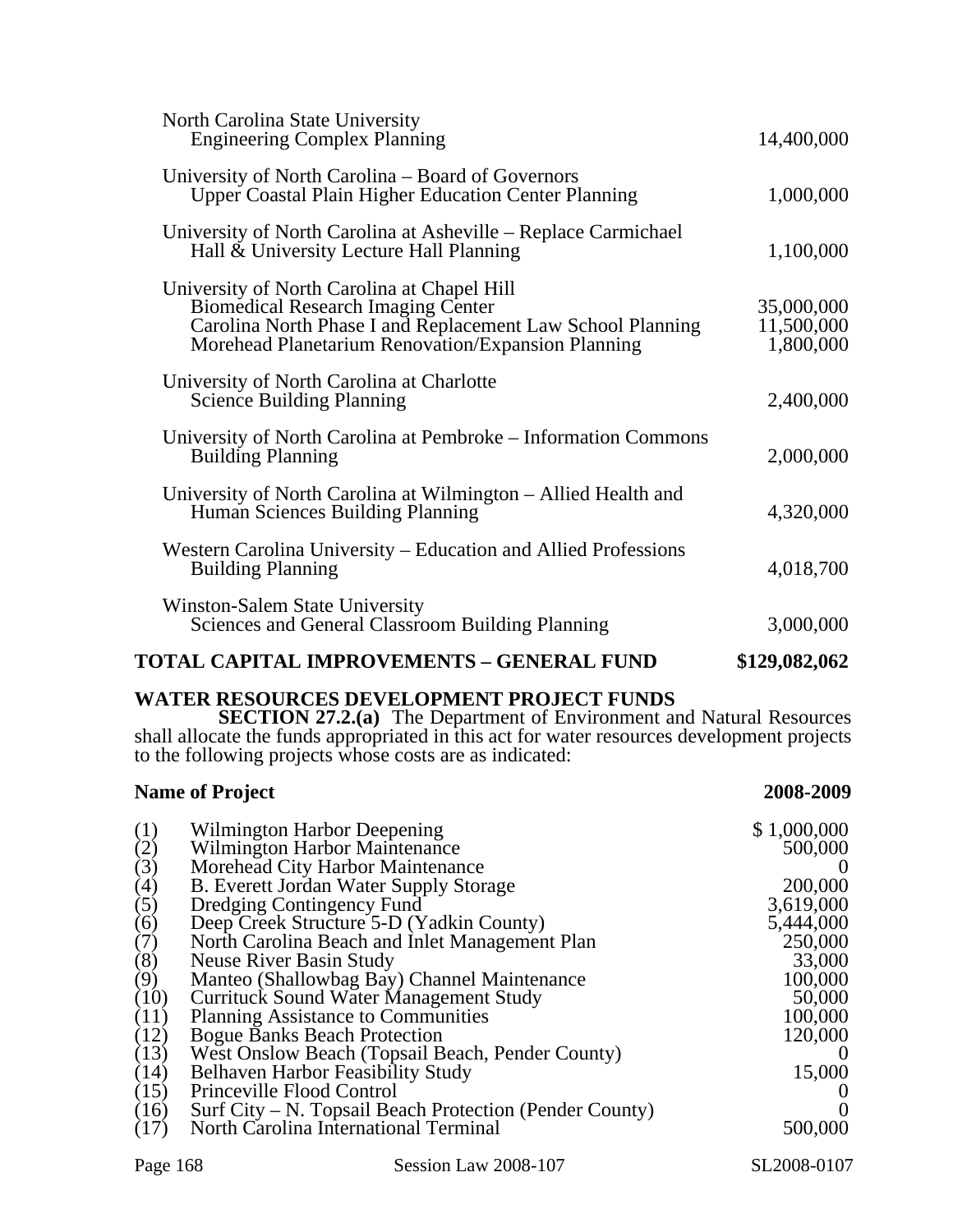| Swan Quarter Dike Project (Hyde County)<br>(20)<br>Aquatic Plant Control, Statewide and Lake Gaston<br>(21)<br>(22)<br><b>Aquatic Weed Program Storage Facility</b><br>(23)<br>Dillsboro Dam Removal<br>(24)<br><b>Topsail Beach Emergency Nourishment</b> | 250,000<br>200,000<br>100,000<br>400,000<br>2,000,000 |
|------------------------------------------------------------------------------------------------------------------------------------------------------------------------------------------------------------------------------------------------------------|-------------------------------------------------------|
|------------------------------------------------------------------------------------------------------------------------------------------------------------------------------------------------------------------------------------------------------------|-------------------------------------------------------|

**TOTALS \$20,000,000** 

**SECTION 27.2.(b)** Where the actual costs are different from the estimated costs under subsection (a) of this section, the Department may adjust the allocations among projects as needed. If any projects funded under subsection (a) of this section are delayed and the budgeted State funds cannot be used during the 2008-2009 fiscal year, or if the projects funded under subsection (a) of this section are accomplished at a lower cost, the Department may use the resulting fund availability to fund any of the following:

- (1) U.S. Army Corps of Engineers project feasibility studies.<br>(2) U.S. Army Corps of Engineers projects whose sch
- U.S. Army Corps of Engineers projects whose schedules have advanced and require State-matching funds in fiscal year 2008-2009.

(3) State-local water resources development projects. Funds not expended or encumbered for these purposes shall revert to the General Fund at the end of the 2009-2010 fiscal year.

**SECTION 27.2.(c)** The Department shall make semiannual reports on the use of these funds to the Joint Legislative Commission on Governmental Operations, the Fiscal Research Division, and the Office of State Budget and Management. Each report shall include all of the following:

- (1) All projects listed in this section.<br>(2) The estimated cost of each project
- 
- (2) The estimated cost of each project.<br>(3) The date that work on each project (3) The date that work on each project began or is expected to begin.<br>(4) The date that work on each project was completed or is expected
- The date that work on each project was completed or is expected to be completed.
- (5) The actual cost of each project.

The semiannual reports shall also show those projects advanced in schedule, those projects delayed in schedule, and an estimate of the amount of funds expected to revert to the General Fund.

### **REPAIRS AND RENOVATIONS RESERVE ALLOCATION**

**SECTION 27.3.(a)** Of the funds in the Reserve for Repairs and Renovations for the 2008-2009 fiscal year, forty-six percent (46%) shall be allocated to the Board of Governors of The University of North Carolina for repairs and renovations pursuant to G.S. 143C-4-3, in accordance with guidelines developed in The University of North Carolina Funding Allocation Model for Reserve for Repairs and Renovations, as approved by the Board of Governors of The University of North Carolina, and fifty-four percent (54%) shall be allocated to the Office of State Budget and Management for repairs and renovations pursuant to G.S. 143C-4-3.

Notwithstanding G.S. 143C-4-3, the Board of Governors may allocate funds for the repair and renovation of facilities not supported from the General Fund if the Board determines that sufficient funds are not available from other sources and that conditions warrant General Fund assistance. Any such finding shall be included in the Board's submission to the Joint Legislative Commission on Governmental Operations on the proposed allocation of funds.

The Board of Governors and the Office of State Budget and Management shall consult with the Joint Legislative Commission on Governmental Operations prior to the allocation or reallocation of these funds.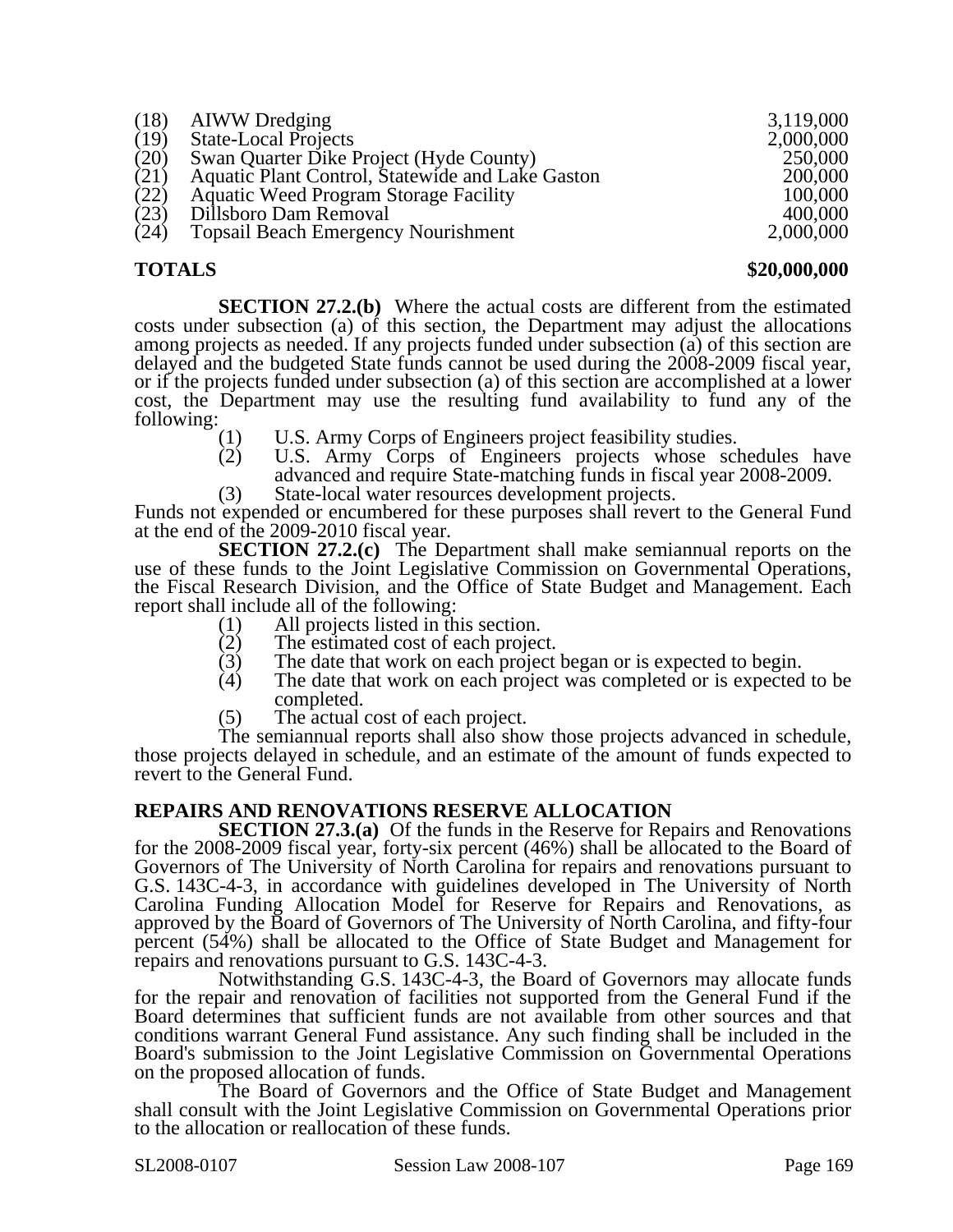**SECTION 27.3.(b)** Of the funds allocated to the Board of Governors of The University of North Carolina in subsection (a) of this section, a portion shall be used by the Board of Governors for the installation of fire sprinklers in University residence halls. This portion shall be in addition to funds otherwise appropriated in this act for the same purpose. Such funds shall be allocated among the University's constituent institutions by the President of The University of North Carolina, who shall consider the following factors when allocating those funds:

- (1) The safety and well-being of the residents of campus housing programs.
- (2) The current level of housing rents charged to students and how that compares to an institution's public peers and other UNC institutions.
- (3) The level of previous authorizations to constituent institutions for the construction or renovation of residence halls funded from the General Fund, or from bonds or certificates of participation supported by the General Fund, since 1996.
- (4) The financial status of each constituent institution's housing system, including debt capacity, debt coverage ratios, credit rankings, required reserves, the planned use of cash balances for other housing system improvements, and the constituent institution's ability to pay for the installation of fire sprinklers in all residence halls.
- (5) The total cost of each proposed project, including the cost of installing fire sprinklers and the cost of other construction, such as asbestos removal and additional water supply needs.

The Board of Governors shall submit progress reports to the Joint Legislative Commission on Governmental Operations. Reports shall include the status of completed, current, and planned projects. Reports shall also include information on the financial status of each constituent institution's housing system, the constituent institution's ability to pay for fire protection in residence halls, and the timing of installation of fire sprinklers. Reports shall be submitted on January 1 and July 1 until all residence halls have fire sprinklers.

**SECTION 27.3.(c)** The Energy Efficiency Reserve shall be administered by the State Energy Office. The State Energy Office, in consultation with the State Construction Office, shall use the funds in the Energy Efficiency Reserve to provide funding for projects designed to make State, university, or community college facilities more energy efficient. Projects eligible to make State, university, or community college facilities more energy efficient from remaining funds in the Energy Efficiency Reserve include:

- (1) Replacement of incandescent light bulbs with compact fluorescent light bulbs, installation of exit signs that employ light-emitting diode (LED) technology, the installation of occupancy sensors or optical sensors, and other lighting efficiency improvements.
- (2) For windows that need replacement, installation of more energy efficient windows.
- (3) Insulation improvements when practicable.<br>(4) Replacement of inefficient or oversized
- Replacement of inefficient or oversized heating, ventilation, and air-conditioning (HVAC) systems when those systems are subject to replacement and installation of programmable automation systems.
- (5) Installation of aerators in sink faucets that reduce the flow rate and other water system projects that reduce water consumption.
- (6) Any other retrofit or replacement projects that make State, university, or community college facilities more energy efficient for which the incremental cost of the project will be equal to or less than the energy or water savings that result over a period of three years after completion.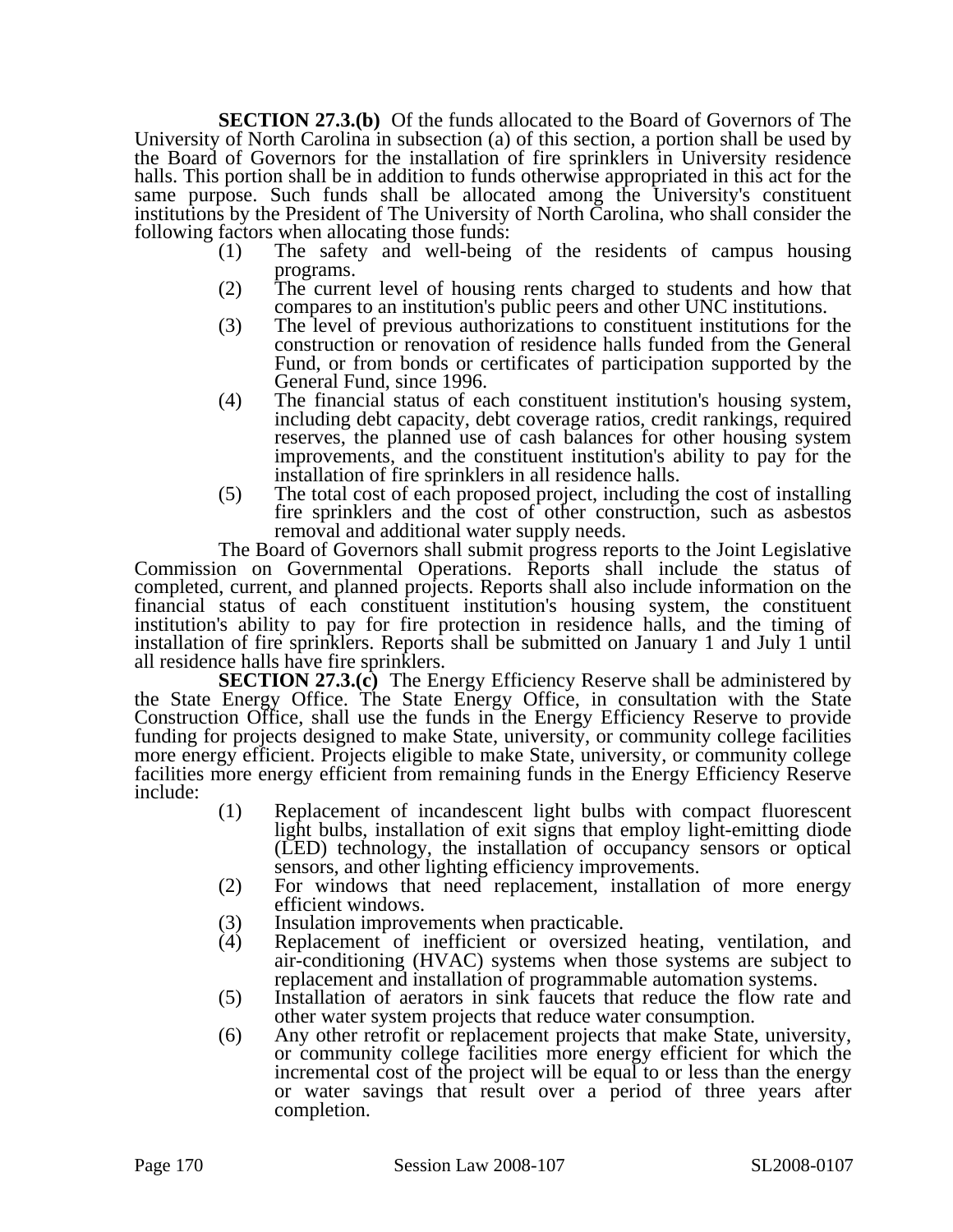Funds appropriated to the Reserve for the 2008-2009 fiscal year shall not revert and shall remain available until expended. The State Energy Office shall report to the House of Representatives and Senate Appropriations Committees on the use of the Reserve funds no later than May 1, 2009.

**SECTION 27.3.(d)** Of the funds allocated to the Office of State Budget and Management in subsection (a) of this section:

- 
- $M_1$  (1)  $$6,615,500$  shall be used for Mattamuskeet Lodge renovations.<br>
(2)  $$2,600,000$  shall be used for the Museum of History Chronology Exhibit.
- (3) \$1,225,000 shall be used for plans and specifications to renovate the Department of Agriculture and Consumer Services' main office building in Raleigh.
- (4)  $$1,300,000$  shall be used to renovate the North Carolina Museum of Forestry.
- $f(5)$  \$1,000,000 shall be used to renovate Charlotte Hawkins Brown State Historic Site.
- (6) \$2,700,000 shall be allocated to the Energy Efficiency Reserve created in subsection (c) of this section.

Notwithstanding subsection (a) of this section, the Office of State Budget and Management may allocate or use the funds allocated to it in subsection  $(a)$  of this section for the projects enumerated in this subsection without consulting with the Joint Legislative Commission on Governmental Operations.

**SECTION 27.3.(e)** Of the funds allocated to the Board of Governors of The University of North Carolina in subsection (a) of this section, \$2,300,000 shall be allocated to the Energy Efficiency Reserve created in subsection (c) of this section. Notwithstanding subsection (a) of this section, the Board of Governors may allocate these funds without consulting with the Joint Legislative Commission on Governmental Operations.

### **NON-GENERAL FUND CAPITAL IMPROVEMENT AUTHORIZATIONS**

**SECTION 27.4.(a)** The General Assembly authorizes the following capital projects to be funded with receipts or from other non-General Fund sources:

**Amount of Non-General Fund<br>Funding Authorized for 2008-2009 Funding Authorized for 2008-2009** 

| Department of Agriculture and Consumer Services               |               |
|---------------------------------------------------------------|---------------|
| Piedmont Research Station – Grain Storage Facility Renovation | \$<br>400,000 |
| Raleigh Farmers Market - Capital Improvements                 | 900,000       |
| Research Stations – Irrigation System Renovation              | 200,000       |
| Senator Bob Martin Eastern Agricultural                       |               |
| Center – Capital Improvements                                 | 500,000       |
| State Fair – Campground                                       | 6,341,601     |
| State Fair - Infrastructure Improvements                      | 500,000       |
| State Fair – Pond Improvements                                | 500,000       |
| Tidewater Research Station – Phase II of Headhouse/Greenhouse |               |
| <b>Facility Renovation</b>                                    | 750,000       |
| Triad Farmers Market - Capital Improvements                   | 3,000,000     |
| WNC Agricultural Center – New Vision Plan                     | 900,000       |
| Department of Correction                                      |               |
| Broughton Correctional Center – Laundry Steam Plant           | 1,400,000     |
| Umstead Correctional Center – Laundry Steam Plant             | 1,322,965     |
| Wayne Correctional Center - Chase Laundry Steam Plant         | 1,368,926     |
|                                                               |               |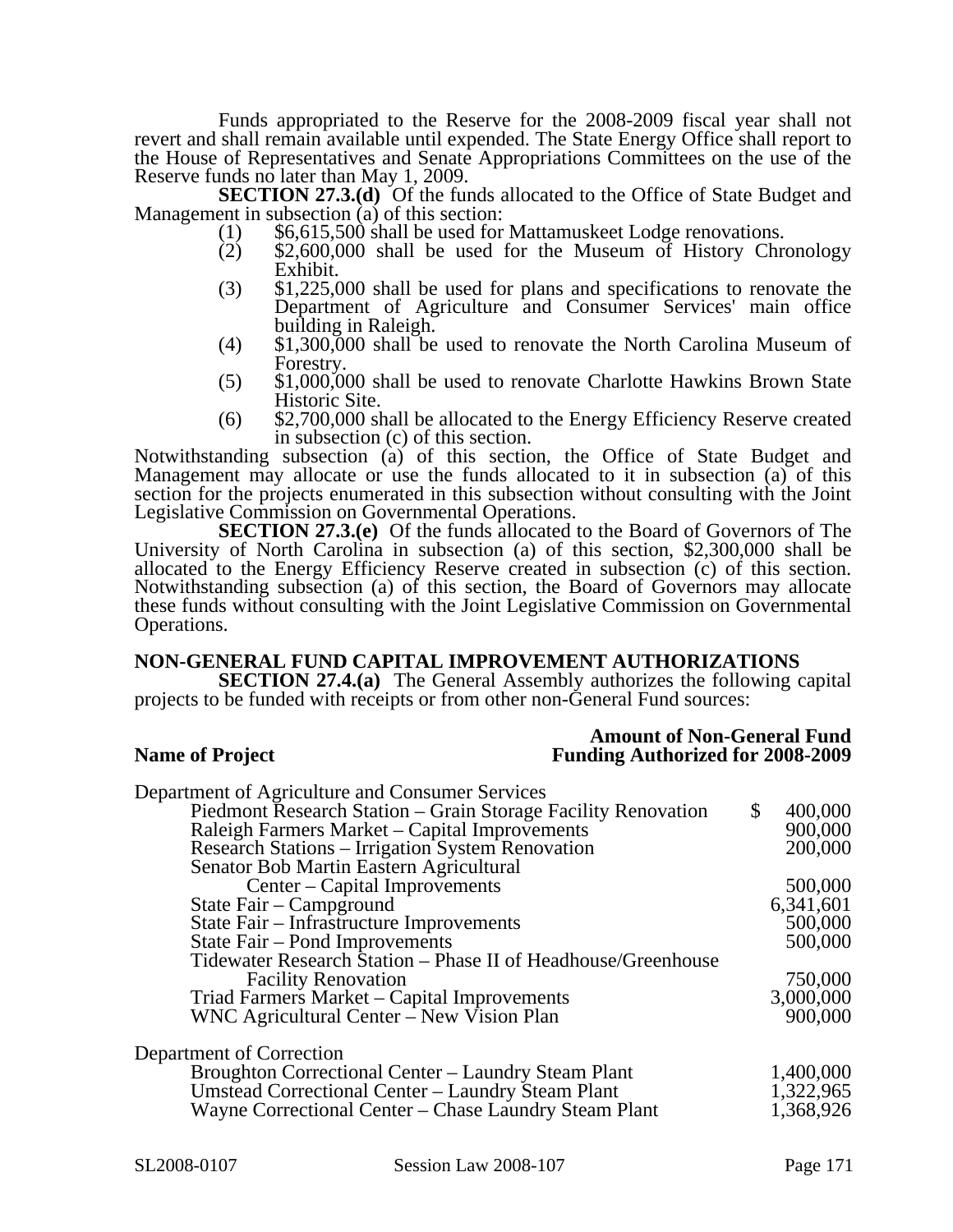| Department of Crime Control and Public Safety<br>NC National Guard - Armory Improvements<br>NC National Guard – Asheville Field Maintenance Shop<br>NC National Guard – Camp Butner Training | 8,402,273<br>3,743,000   |
|----------------------------------------------------------------------------------------------------------------------------------------------------------------------------------------------|--------------------------|
| Site – Cantonment Complex<br>NC National Guard – Fixed Wing Hanger Complex – Morrisville                                                                                                     | 15,617,000<br>6,466,000  |
| Department of Cultural Resources                                                                                                                                                             |                          |
| Museum of Art – Enhanced Landscaping<br>USS North Carolina Battleship Memorial – Phase 3 Renovations                                                                                         | 7,500,000<br>1,977,000   |
| Department of Environment and Natural Resources<br>Bladen Lakes State Forest - Shop Building<br>Forest Resources - Region 2 Training Building                                                | 943,800<br>460,500       |
|                                                                                                                                                                                              |                          |
| Department of Transportation<br><b>Statewide Transportation Operations Center</b>                                                                                                            | 7,650,000                |
| Wildlife Resources Commission                                                                                                                                                                |                          |
| Armstrong Hatchery - Lower Raceway Renovation                                                                                                                                                | 1,725,000                |
| <b>Boating Access Area Improvements</b><br>Centennial Campus Center for Wildlife Education -                                                                                                 | 2,800,000                |
| <b>Exhibit Completion</b>                                                                                                                                                                    | 200,000                  |
| Centennial Campus Center for Wildlife Education –                                                                                                                                            |                          |
| <b>Heat and Humidity Controls</b>                                                                                                                                                            | 6,000                    |
| Chowan Bridge Fishing Pier and Boating Access                                                                                                                                                | 2,000,000                |
| Hampstead - Waterfront Access Marine Industry Fund<br>Land Acquisitions - State Game Lands                                                                                                   | 10,000,000<br>62,660,000 |
| Manns Harbor – Waterfront Access Marine Industry Fund                                                                                                                                        | 5,750,000                |
| Marion Depot – Drainage Repairs                                                                                                                                                              | 200,000                  |
| McKinney Lake Hatchery - Kettle Replacement                                                                                                                                                  | 1,955,000                |
| New Coldwater Fish Hatchery                                                                                                                                                                  | 7,900,000                |
| <b>New Construction Depot</b><br>Outer Banks Center for Wildlife Education - Repairs and                                                                                                     | 500,000                  |
| Improvements                                                                                                                                                                                 | 223,000                  |
| Outer Banks Center for Wildlife Education – Teaching Facility                                                                                                                                | 700,000                  |
| Pisgah Center for Wildlife Education - Gift Shop Extension                                                                                                                                   | 200,000                  |
| Pisgah Center for Wildlife Education - Outdoor Exhibit                                                                                                                                       | 450,000                  |
| Pisgah Center for Wildlife Education – Repairs and<br>Improvements                                                                                                                           | 148,000                  |
| Pisgah Center for Wildlife Education - Storage Building                                                                                                                                      | 150,000                  |
| Pisgah Center for Wildlife Education – Teaching Facility                                                                                                                                     | 564,905                  |
| Pisgah Center for Wildlife Education - Teaching Facility                                                                                                                                     |                          |
| <b>Upfit and Pavilion</b>                                                                                                                                                                    | 280,000                  |
| Rhodes Pond Dam Repairs                                                                                                                                                                      | 500,000                  |
| Sneads Ferry – Waterfront Access Marine Industry Fund                                                                                                                                        | 6,500,000<br>950,000     |
| Sunset Harbor – Waterfront Access Marine Industry Fund<br>Swan Lake – Waterfront Access Marine Industry Fund                                                                                 | 1,700,000                |
| Table Rock Hatchery – New Building                                                                                                                                                           | 575,000                  |
| Table Rock Hatchery – Office Building and Workshop                                                                                                                                           | 345,000                  |
| Watha Fish Hatchery – Residence Replacement                                                                                                                                                  | 707,250                  |
| <b>TOTAL AMOUNT OF NON-GENERAL FUND CAPITAL</b>                                                                                                                                              |                          |

### **TOTAL AMOUNT OF NON-GENERAL FUND CAPITAL PROJECTS AUTHORIZED** \$180,532,220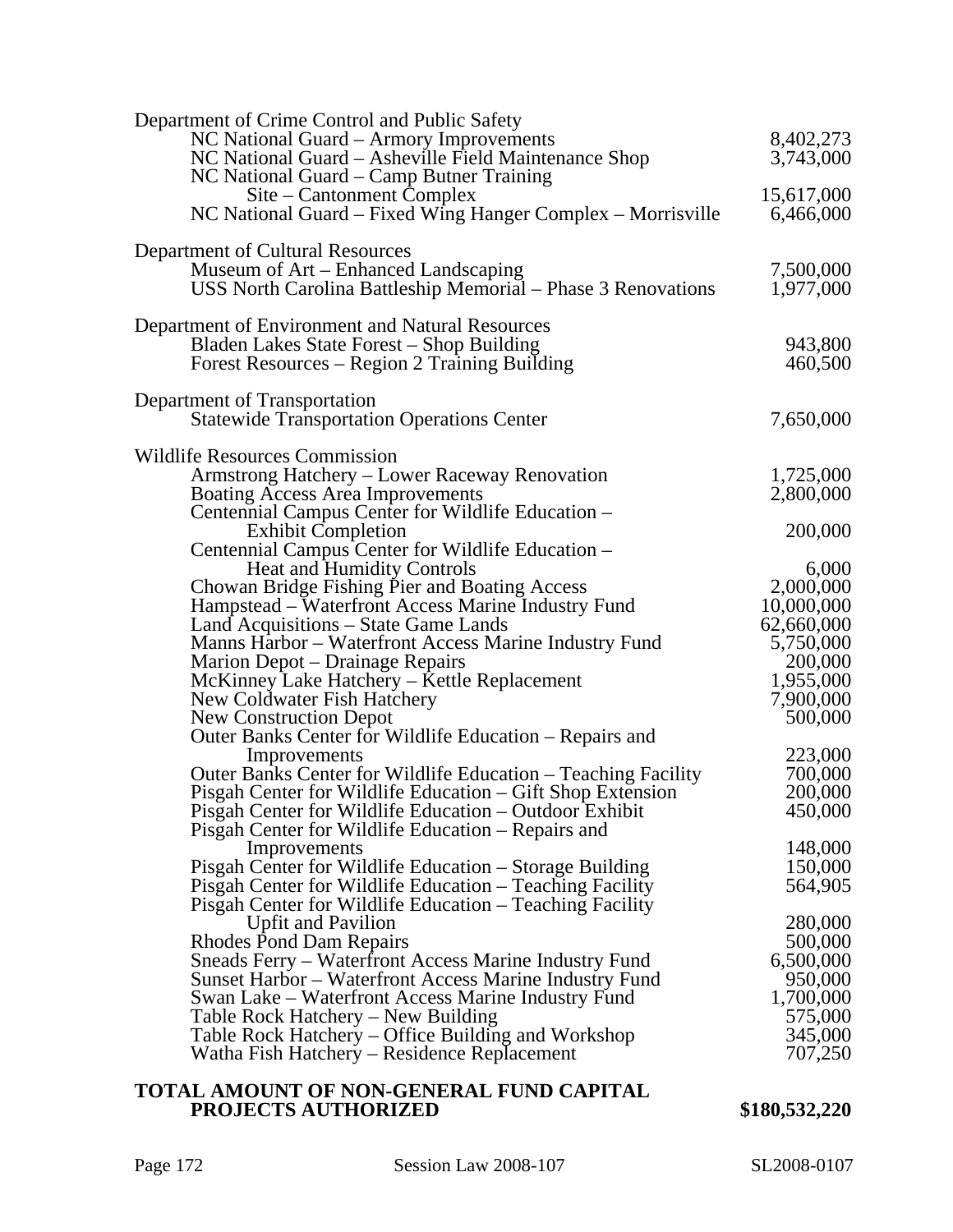**SECTION 27.4.(b)** From funds deposited with the State Treasurer in a capital improvement account to the credit of the Department of Agriculture and Consumer Services pursuant to G.S. 146-30, the sum of thirty thousand dollars (\$30,000) for the 2008-2009 fiscal year shall be transferred to the Department of Agriculture and Consumer Services to be used, notwithstanding G.S. 146-30, by the Department for its plant conservation program under Article 19B of Chapter 106 of the General Statutes for costs incidental to the acquisition of land, such as land appraisals, land surveys, title searches, environmental studies, and for the management of the plant conservation program preserves owned by the Department.

**SECTION 27.4.(c)** Of the funds previously authorized to be used for the construction of a frozen dough manufacturing facility at Maury Correctional Institution, the Department of Correction may use one million five hundred thousand dollars (\$1,500,000) to upfit a general industry operation at Tabor Correctional Institution.

## **STUDY RELOCATION OF HIGHWAY PATROL TRAINING FACILITIES**

**SECTION 27.5.** The Department of Crime Control and Public Safety, in consultation with the Department of Administration, shall study suitable locations all across this State outside of Raleigh for a relocation of the Highway Patrol's Garner Road complex and shall report its findings and recommendations to the Chairs of the House and Senate Appropriations Committees and to the Chairs of the House Appropriations Subcommittee on Capital no later than February 1, 2009.

### **ACCESS TO DRY CLEANING SOLVENT CLEANUP FUND FOR GREEN SQUARE PROJECT**

**SECTION 27.6.** Of the funds appropriated in this act to the Department of Environment and Natural Resources, Environmental Management Commission, Dry-Cleaning Solvent Cleanup Fund, the sum of up to two million dollars (\$2,000,000) may be transferred to the Green Square Project capital fund to cover the costs associated with remediation of dry cleaning contamination on the Green Square Complex Site.

### **CHRONOLOGY EXHIBIT ON FIRST FLOOR OF NC MUSEUM OF HISTORY**

**SECTION 27.7.** The Department of Cultural Resources may use all of the funds appropriated in this act and in Section 29.1 of S.L. 2007-323 for the North Carolina Museum of History Chronology Exhibit to make capital improvements necessary to ensure that the entire exhibit is located on the first floor of the Museum.

### **DESIGN AND CONSTRUCTION OF NORTH CAROLINA FREEDOM MONUMENT**

**SECTION 27.7A.** The Department of Administration shall contract with North Carolina Freedom Monument Project, Inc., a nonprofit corporation, for the design and construction of the North Carolina Freedom Project. Notwithstanding G.S. 143-64.31 through 143-64.34 and G.S. 143-135.26, North Carolina Freedom Monument Project, Inc., shall select the designer and consultant for the project.

### **BIOMEDICAL RESEARCH IMAGING CENTER**

**SECTION 27.7B.(a)** Chapter 116 of the General Statutes is amended by adding a new section to read:

### "**§ 116-29.5. Biomedical Research Imaging Center.**

The General Assembly finds that the construction of the Biomedical Research Imaging Center at the University of North Carolina at Chapel Hill is a vital component of the State's efforts to improve the health and wellness of its citizens. Therefore, there is appropriated from the General Fund to the Board of Governors of The University of North Carolina the following sums for the corresponding fiscal year to be used for the planning and construction of the Biomedical Research Imaging Center: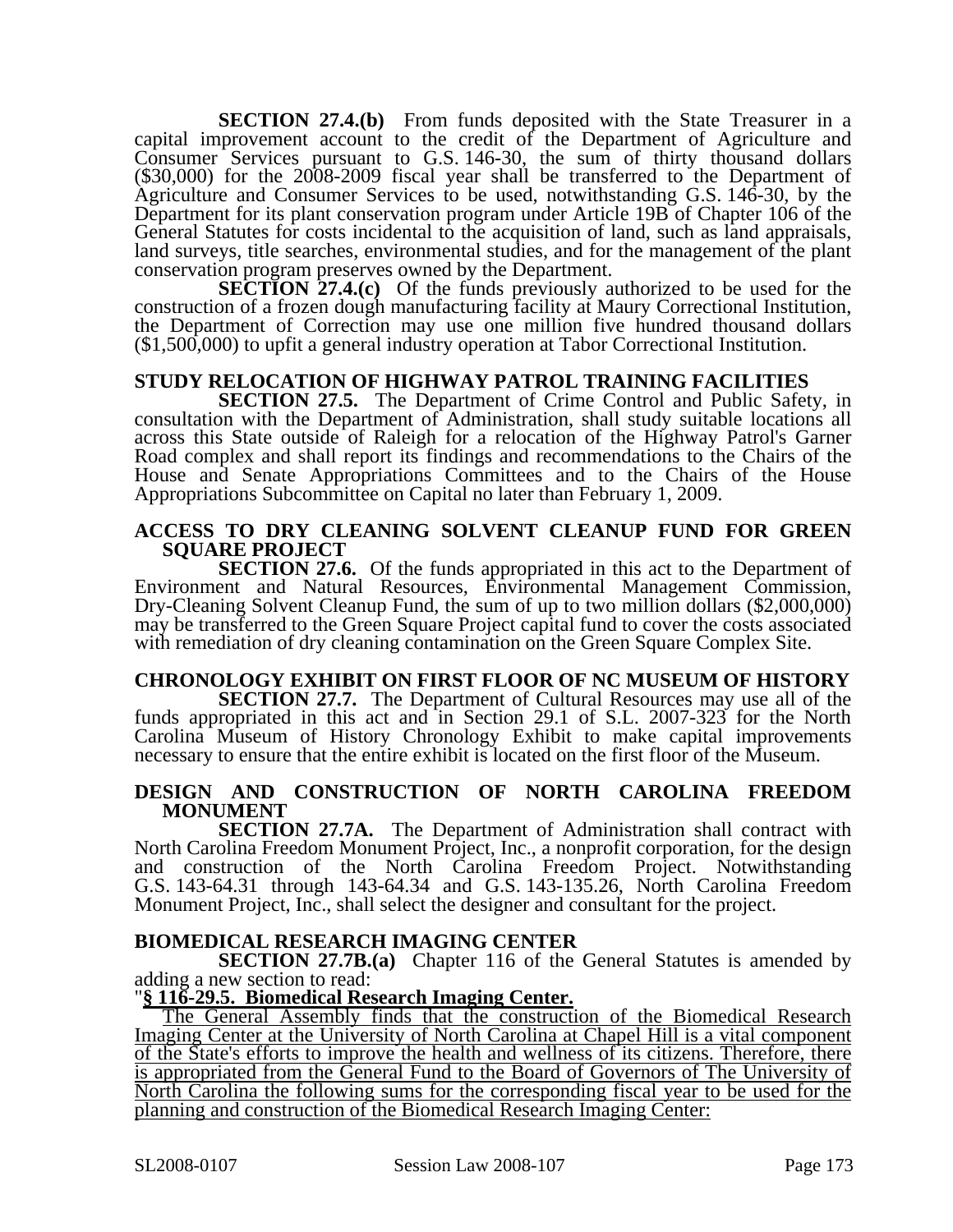| <b>Fiscal Year</b> | <b>Amount:</b> |
|--------------------|----------------|
| 2009-2010          | \$172,000,000  |
| 2010-2011          | \$45,000,000"  |

**SECTION 27.7B.(b)** It is the intent of the General Assembly that the 2009 Regular Session of the 2009 General Assembly authorize sufficient debt financing to complete the Biomedical Research Imaging Center at the University of North Carolina at Chapel Hill.

**SECTION 27.7B.(c)** Subsection (a) of this section expires if legislation becomes law on or before June 30, 2009, that authorizes sufficient debt financing to complete the Biomedical Research Imaging Center at the University of North Carolina at Chapel Hill, as requested by the Board of Governors of The University of North Carolina.

## **TRANSFER OF PRAIRIE RIDGE LAND TO DEPARTMENT OF ENVIRONMENT AND NATURAL RESOURCES**<br>**SECTION 27.7C.** The land currently allo

The land currently allocated to the Department of Administration and used for the Prairie Ridge Ecostation for Wildlife and Learning is hereby reallocated to the Department of Environment and Natural Resources.

### **SPECIAL INDEBTEDNESS PROJECTS**

**SECTION 27.8.(a)** The State, with the prior approval of the State Treasurer and the Council of State, as provided in Article 9 of Chapter 142 of the General Statutes, is authorized to issue or incur special indebtedness in order to provide funds to the State to be used, together with other available funds, to pay the capital facility costs of the projects described in this subsection. In accordance with G.S. 142-83, this subsection authorizes the issuance or incurrence of special indebtedness:<br>(1) In the maximum aggregate principal amount of sixty-nine million

- (1) In the maximum aggregate principal amount of sixty-nine million dollars (\$69,000,000) to finance the capital facility costs of completing a School of Dentistry building at East Carolina University and no more than 10 satellite dental clinics across the State. No more than a maximum aggregate amount of twenty-one million dollars (\$21,000,000) of special indebtedness may be issued or incurred under this subdivision prior to July 1, 2009. No more than a maximum aggregate amount of sixty million dollars (\$60,000,000) of special indebtedness may be issued or incurred under this subdivision prior to July 1, 2010.
- (2) In the maximum aggregate principal amount of thirty-six million eight hundred thousand dollars (\$36,800,000) to finance the capital facility costs of completing a family medicine building at East Carolina University. No more than a maximum aggregate amount of sixteen million six hundred thousand dollars (\$16,600,000) of special indebtedness may be issued or incurred under this subdivision prior to July 1, 2009.
- (3) In the maximum aggregate principal amount of eighteen million dollars (\$18,000,000) to finance the capital facility costs of completing a School of Education building at Elizabeth City State University. No more than a maximum aggregate amount of seven million dollars (\$7,000,000) of special indebtedness may be issued or incurred under this subdivision prior to July 1, 2009. No more than a maximum aggregate amount of fifteen million dollars (\$15,000,000) of special indebtedness may be issued or incurred under this subdivision prior to July 1, 2010.
- (4) In the maximum aggregate principal amount of two million four hundred thirty-eight thousand dollars (\$2,438,000) to finance the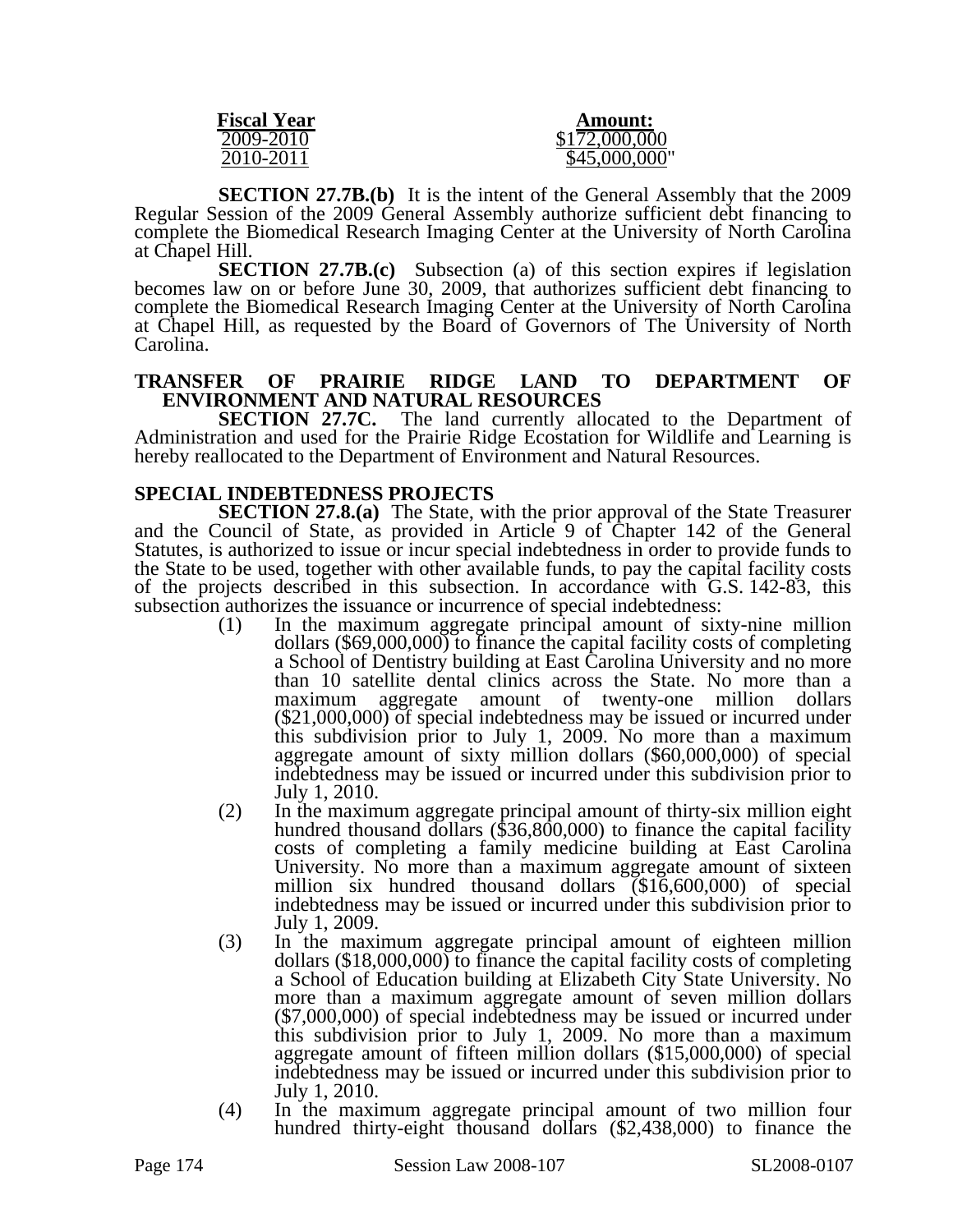capital improvement costs of acquiring land and constructing capital facilities for a horse park in Rockingham County for North Carolina Agricultural and Technical State University.

- (5) In the maximum aggregate principal amount of twenty million four hundred ninety thousand dollars (\$20,490,000) to finance the capital facility costs of completing a general classroom building at North Carolina Agricultural and Technical State University. No more than a maximum aggregate amount of seven million dollars (\$7,000,000) of special indebtedness may be issued or incurred under this subdivision prior to July 1, 2009.
- (6) In the maximum aggregate principal amount of twenty-four million five hundred thousand dollars (\$24,500,000) to finance the capital facility costs of completing a nursing building at North Carolina Central University. No more than a maximum aggregate amount of six million dollars (\$6,000,000) of special indebtedness may be issued or incurred under this subdivision prior to July 1, 2009. No more than a maximum aggregate amount of seventeen million dollars (\$17,000,000) of special indebtedness may be issued or incurred under this subdivision prior to July 1, 2010.
- (7) In the maximum aggregate principal amount of eleven million one hundred thousand dollars  $(\$11,100,000)$  to finance the capital facility costs of completing a central storage facility at the North Carolina School of the Arts.
- (8) In the maximum aggregate principal amount of twelve million nine hundred thousand dollars (\$12,900,000) to finance the capital facility costs of completing a film school production facility at the North Carolina School of the Arts. No special indebtedness may be issued or incurred under this subdivision prior to July 1, 2009. No more than a maximum aggregate amount of two million dollars (\$2,000,000) of special indebtedness may be issued or incurred under this subdivision prior to July 1, 2010. No more than a maximum aggregate amount of seven million nine hundred thousand dollars (\$7,900,000) of special indebtedness may be issued or incurred under this subdivision prior to July 1, 2011.
- (9) In the maximum aggregate principal amount of one hundred nine million one hundred thousand dollars (\$109,100,000) to finance the capital facility costs of completing the Centennial Campus library at North Carolina State University. No more than a maximum aggregate amount of forty-nine million dollars (\$49,000,000) of special indebtedness may be issued or incurred under this subdivision prior to July 1, 2009. No more than a maximum aggregate amount of sixty-eight million one hundred thousand dollars (\$68,100,000) of special indebtedness may be issued or incurred under this subdivision prior to July 1, 2010. No more than a maximum aggregate amount of one hundred million one hundred thousand dollars (\$100,100,000) of special indebtedness may be issued or incurred under this subdivision prior to July 1, 2011.
- (10) In the maximum aggregate principal amount of four million dollars (\$4,000,000) for the capital facility costs of completing the 4-H Campuses at North Carolina State University.
- (11) In the maximum aggregate principal amount of sixty-nine million dollars (\$69,000,000) to finance the capital facility costs of completing a School of Dentistry expansion at the University of North Carolina at Chapel Hill. No special indebtedness may be issued or incurred under this subdivision prior to July 1, 2009. No more than a maximum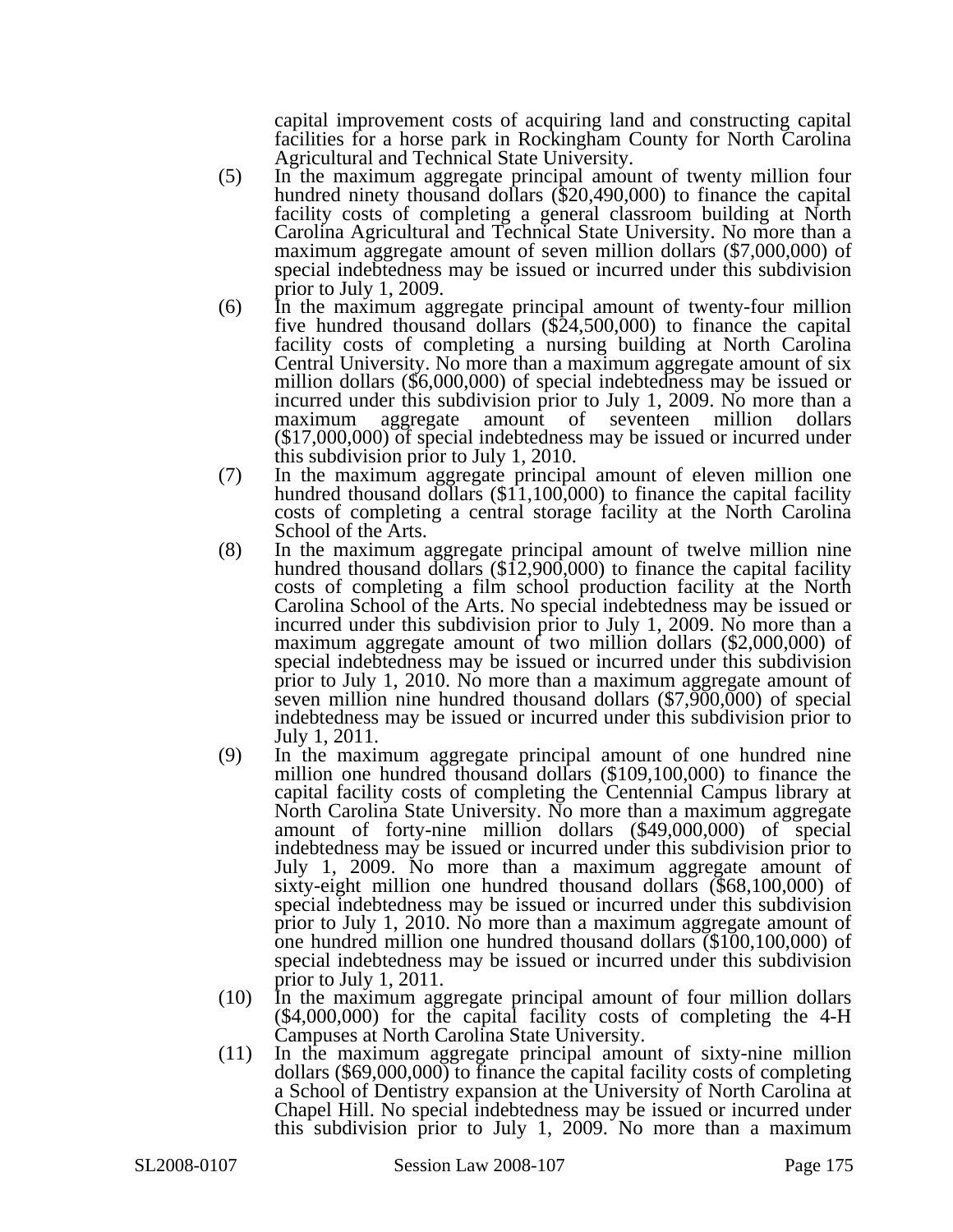aggregate amount of twenty-five million dollars (\$25,000,000) of special indebtedness may be issued or incurred under this subdivision prior to July 1, 2010. No more than a maximum aggregate amount of sixty-one million dollars (\$61,000,000) of special indebtedness may be issued or incurred under this subdivision prior to July 1, 2011.

- (12) In the maximum aggregate principal amount of fifty-seven million two hundred eighteen thousand dollars (\$57,218,000) to finance the capital facility costs of completing the Energy Production Infrastructure Center at the University of North Carolina at Charlotte. No more than a maximum aggregate amount of ten million dollars (\$10,000,000) of special indebtedness may be issued or incurred under this subdivision prior to July 1, 2009. No more than a maximum aggregate amount of thirty-two million two hundred eighteen thousand dollars thirty-two million two hundred eighteen thousand dollars (\$32,218,000) of special indebtedness may be issued or incurred under this subdivision prior to July 1, 2010.
- (13) In the maximum aggregate principal amount of forty-two million six hundred seventy thousand dollars (\$42,670,000) to finance the capital facility costs of completing an academic classroom and office building at the University of North Carolina at Greensboro. No more than a maximum aggregate amount of twenty-one million dollars (\$21,000,000) of special indebtedness may be issued or incurred under this subdivision prior to July 1, 2009.
- (14) In the maximum aggregate principal amount of ten million dollars (\$10,000,000) to finance the capital facility costs of installing fire sprinklers in The University of North Carolina System residence halls.
- (15) In the maximum aggregate principal amount of twenty-five million dollars (\$25,000,000) to finance the capital improvement costs of acquiring State land throughout The University of North Carolina System.
- (16) In the maximum aggregate principal amount of thirty-four million dollars (\$34,000,000) to finance the capital improvement costs of purchasing State judicial facilities located at 901 Corporate Drive, Raleigh, NC, and more particularly described as Phase Two, Tract A of Raleigh Corporate Center consisting of 17.28 acres and as shown on the map recorded in Map book 1987, page 720, and Map book 1990, page 576, of the Wake County Register of Deeds.
- (17) In the maximum aggregate principal amount of forty-five million one hundred seventy thousand dollars (\$45,170,000) to finance the capital facility costs of completing a health care and mental health facility at the North Carolina Correctional Institute for Women. No more than a maximum aggregate amount of twenty-seven million dollars (\$27,000,000) of special indebtedness may be issued or incurred under this subdivision prior to July 1, 2009.
- (18) In the maximum aggregate principal amount of thirteen million ten thousand dollars (\$13,010,000) to finance the capital facility costs of completing a minimum security addition at Scotland Correctional Institution. No more than a maximum aggregate amount of six million dollars (\$6,000,000) of special indebtedness may be issued or incurred under this subdivision prior to July 1, 2009. No more than a maximum aggregate amount of ten million dollars (\$10,000,000) of special indebtedness may be issued or incurred under this subdivision prior to July 1, 2010.
- (19) In the maximum aggregate principal amount of eighteen million nine hundred fifty thousand dollars (\$18,950,000) to finance the capital facility costs of completing a medium security addition at Bertie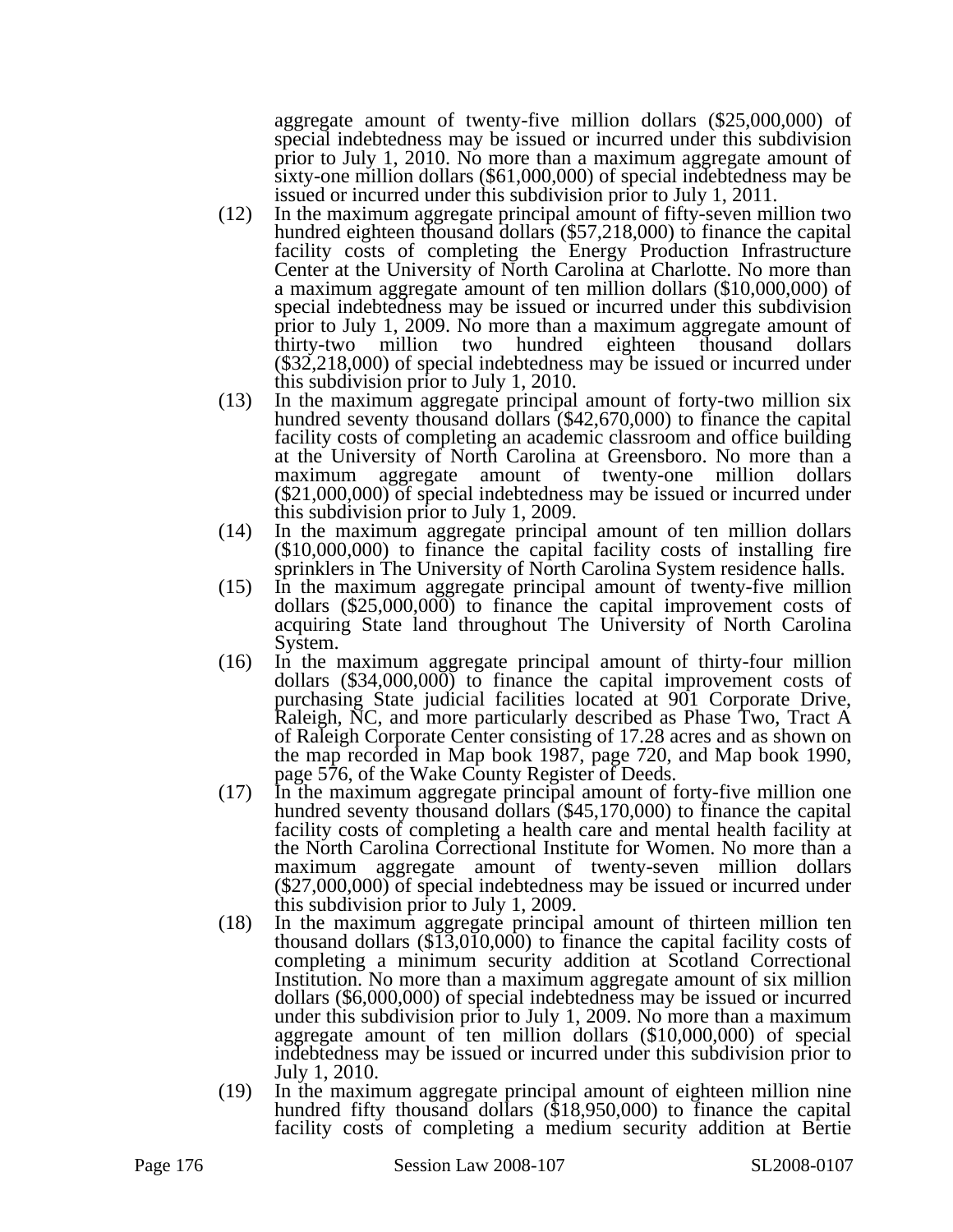Correctional Institution. No more than a maximum aggregate amount of seven million dollars (\$7,000,000) of special indebtedness may be issued or incurred under this subdivision prior to July 1, 2009. No more than a maximum aggregate amount of fourteen million dollars (\$14,000,000) of special indebtedness may be issued or incurred under this subdivision prior to July 1, 2010.

- (20) In the maximum aggregate principal amount of thirteen million ten thousand dollars (\$13,010,000) to finance the capital facility costs of completing a minimum security addition at Tabor Correctional Institution. No more than a maximum aggregate amount of six million dollars (\$6,000,000) of special indebtedness may be issued or incurred under this subdivision prior to July 1, 2009. No more than a maximum aggregate amount of ten million dollars (\$10,000,000) of special indebtedness may be issued or incurred under this subdivision prior to July 1, 2010.
- (21) In the maximum aggregate principal amount of eighteen million nine hundred fifty thousand dollars (\$18,950,000) to finance the capital facility costs of completing a medium security addition at Lanesboro Correctional Institution. No more than a maximum aggregate amount of seven million dollars (\$7,000,000) of special indebtedness may be issued or incurred under this subdivision prior to July 1, 2009. No more than a maximum aggregate amount of fourteen million dollars (\$14,000,000) of special indebtedness may be issued or incurred under this subdivision prior to July 1, 2010.
- (22) In the maximum aggregate principal amount of two million nine hundred twenty-five thousand dollars (\$2,925,000) to finance the capital facility costs of completing Phase I of the CSS Neuse State Historic Site.
- (23) In the maximum aggregate principal amount of seven million dollars (\$7,000,000) to finance the capital facility costs of completing Port of Morehead City Berth Improvements and Phase I of Port of
- Wilmington Berth 8 Improvements.<br>In the maximum aggregate principal amount of three million seven (24) In the maximum aggregate principal amount of three million seven hundred thousand dollars (\$3,700,000) to finance the capital facility costs of completing a Southeastern North Carolina Agriculture Center Pavilion.
- (25) In the maximum aggregate principal amount of eight million one hundred thousand dollars (\$8,100,000) to finance the capital facility costs of Department of Agriculture and Consumer Services capital improvements. Sales proceeds shall be allocated between the projects in the following manner:

| <b>Project</b>                                                                     | <b>Allocation of Sales Proceeds</b> |
|------------------------------------------------------------------------------------|-------------------------------------|
| Bathroom and truckshed expansion at<br>The Western North Carolina Farmers'         |                                     |
| Market                                                                             | \$650,000                           |
| Davis Arena renovation and expansion at<br>The Western North Carolina Agricultural |                                     |
| Center                                                                             | \$7,450,000                         |

(26) In the maximum aggregate principal amount of four million three hundred three thousand nine hundred forty-four dollars (\$4,303,944) to finance the capital facility costs of completing an oyster hatchery.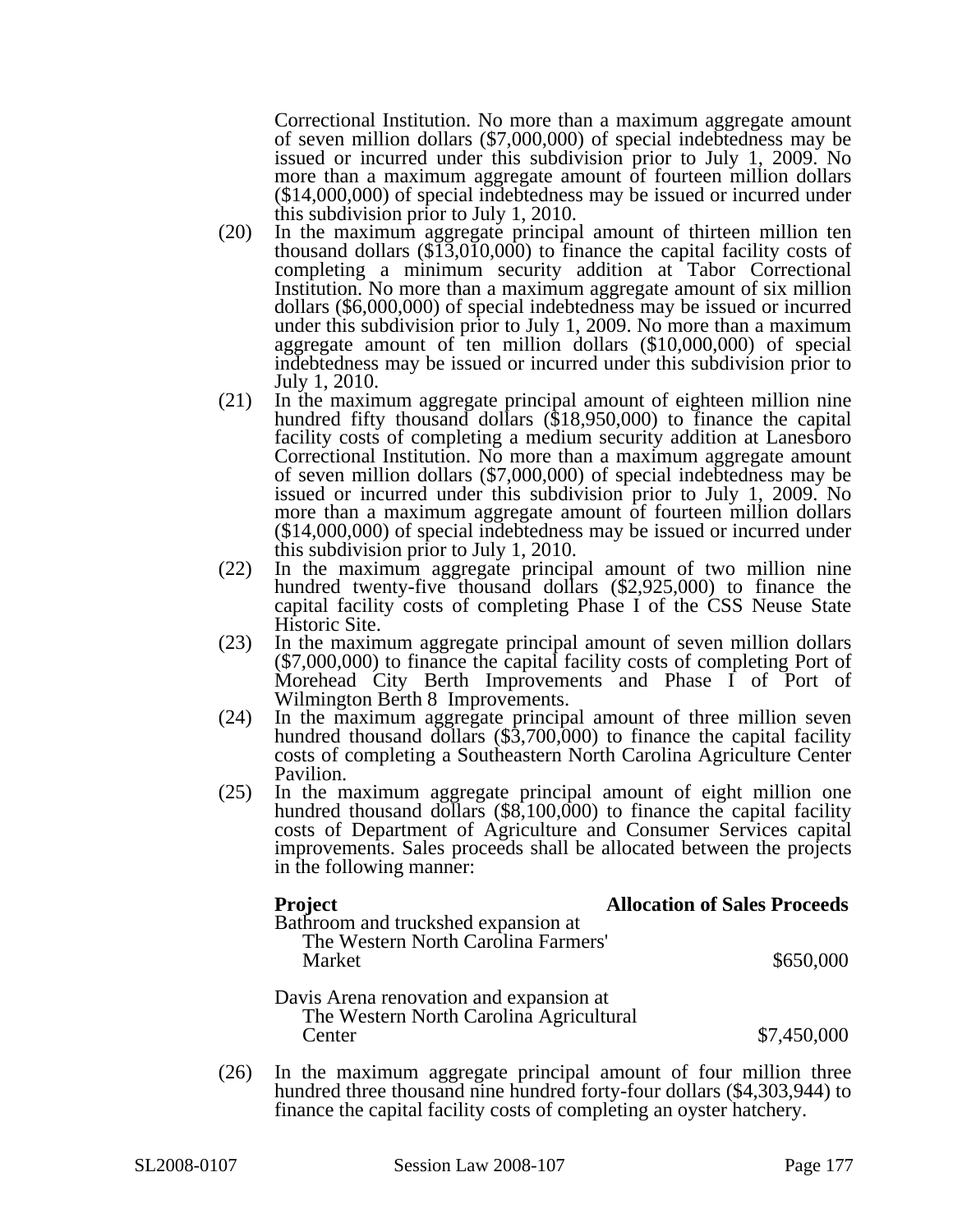- (27) In the maximum aggregate principal amount of two million seven hundred thousand dollars (\$2,700,000) to finance the capital improvement costs of completing an expansion and renovation to the polar bear exhibit at the North Carolina Zoo.
- (28) In the maximum aggregate principal amount of fifty million dollars (\$50,000,000) to finance the capital improvement costs of acquiring State park lands and conservation areas for the Land for Tomorrow initiative in the Department of Environment and Natural Resources. Proceeds shall be allocated to support the conservation priorities of the One North Carolina Naturally program.

**SECTION 27.8.(b)** Section 1.1 of S.L. 2004-179, as amended by Section 30.3A of S.L. 2005-276 and Section 2.1 of S.L. 2006-146, reads as rewritten:

"**SECTION 1.1.** In accordance with G.S. 142-83, this section authorizes the issuance or incurrence of special indebtedness in the following maximum aggregate principal amounts to finance the costs of the following projects. The table below provides the maximum principal amounts. The first column is the aggregate maximum principal amount. The second column is the maximum portion of this amount that can be issued or incurred before July 1, 2005. The State, with the prior approval of the State Treasurer and the Council of State, as provided in Article 9 of Chapter 142 of the General Statutes, is authorized to issue or incur special indebtedness in order to provide funds to the State to be used, together with other available funds, to pay the cost of these projects.

| <b>Aggregate</b><br><b>Maximum</b> | <b>Maximum</b><br>before 7/1/05 | <b>Project</b>                                                                                                                                                                                                                                                                      |
|------------------------------------|---------------------------------|-------------------------------------------------------------------------------------------------------------------------------------------------------------------------------------------------------------------------------------------------------------------------------------|
| \$180,000,000                      | \$110,000,000                   | Acquiring, constructing, and equipping a new<br>cancer rehabilitation and treatment center, a<br>nearby physicians' office building, and a<br>walkway between the two, all to be located at<br>the University of North Carolina Hospitals at<br>Chapel Hill.                        |
| 60,000,000                         | 30,000,000                      | Acquiring, constructing, and equipping the<br>North Carolina Cardiovascular Diseases<br>Institute at East Carolina University.                                                                                                                                                      |
| 35,000,000                         | 25,000,000                      | Acquiring, constructing, and equipping<br>a<br>Bioinformatics Center at the University of<br>North Carolina at Charlotte.                                                                                                                                                           |
| 28,000,000                         | 25,000,000                      | Acquiring, constructing, and equipping a<br>stand-alone facility to house the<br>new<br>Pharmacy School program to be located at<br>Elizabeth City State University, and interim<br>temporary facilities to house the program<br>during construction of the facility.               |
| 35,000,000                         | 25,000,000                      | Acquiring, constructing, and equipping a<br>Center for Health Promotion and Partnerships<br>at the University of North Carolina at<br>Asheville.                                                                                                                                    |
| 10,000,000                         | 10,000,000                      | acquisition,<br>site<br>Land<br>preparation,<br>architectural,<br>engineering,<br>and<br>other<br>consulting services, and construction for the<br>Carolina<br>North<br>Southeastern<br><b>Nursing</b><br><b>Education and Research Center at Fayetteville</b><br>State University. |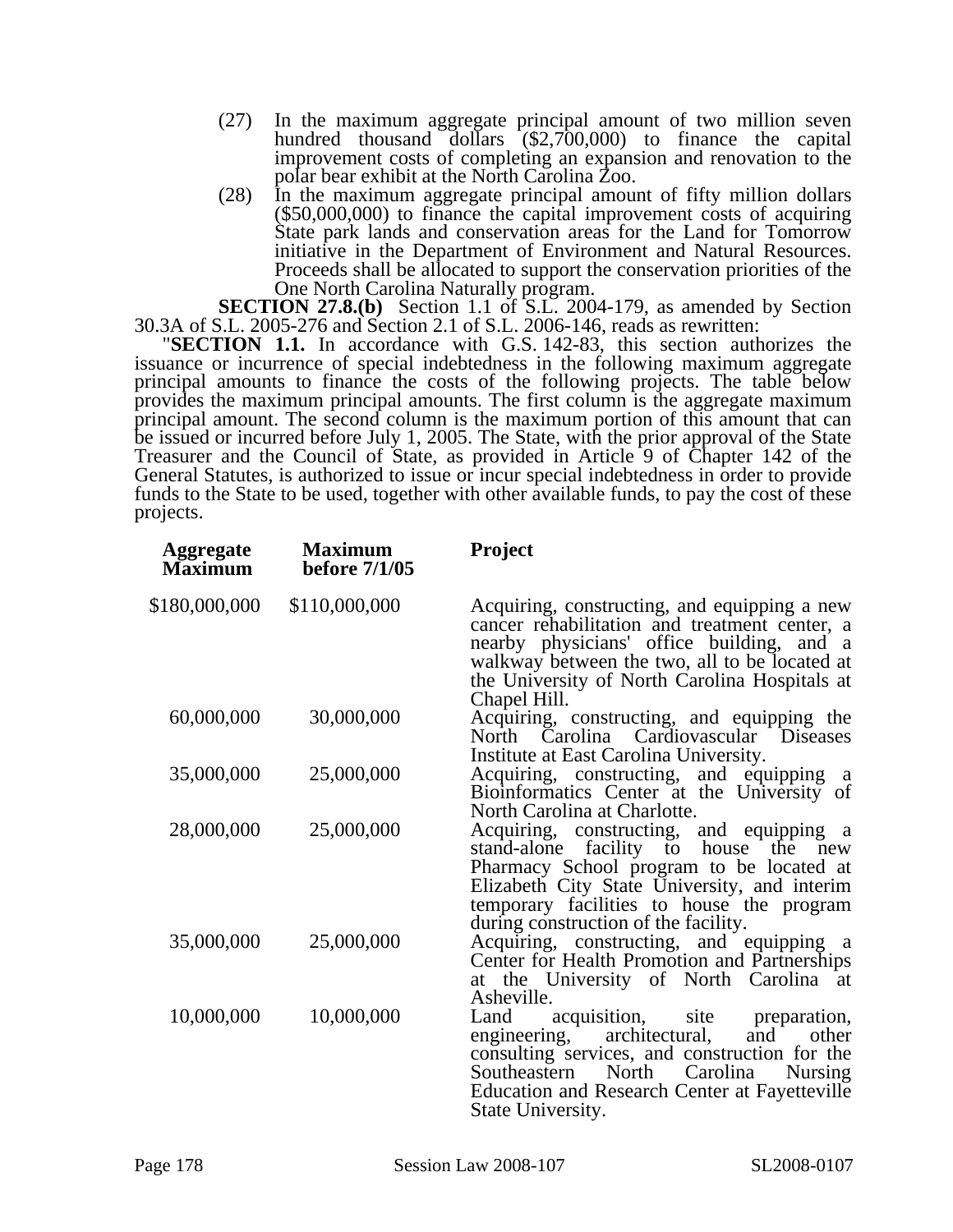| 10,000,000                     | 10,000,000 | Site preparation, engineering, architectural,<br>other consulting services and the<br>and<br>construction of a research building on the joint<br>Millennial Campus of North Carolina<br>Agricultural and Technical State University<br>and the University of North Carolina at<br>Greensboro.                                                                                                                                                                                                                  |
|--------------------------------|------------|----------------------------------------------------------------------------------------------------------------------------------------------------------------------------------------------------------------------------------------------------------------------------------------------------------------------------------------------------------------------------------------------------------------------------------------------------------------------------------------------------------------|
| 10,000,000                     | 10,000,000 | acquisition,<br>Land<br>site<br>preparation,<br>architectural,<br>engineering,<br>and<br>other<br>consulting services, and construction of a<br>Nursing and Allied Health Building at the<br>University of North Carolina at Pembroke.                                                                                                                                                                                                                                                                         |
| 10,000,000                     | 10,000,000 | To Western Carolina University for land<br>acquisition, site preparation, engineering,<br>architectural, and other consulting services,<br>and construction of a building for Western<br>Carolina University and the Mountain Area<br>Health Education Consortium for the North<br>Carolina Center for Health and Aging to be<br>operated as a consortium among Western<br>Carolina University, the University of North<br>Carolina at Asheville, and the Mountain Area<br><b>Health Education Consortium.</b> |
| 10,000,00011,500,00010,000,000 |            | acquisition,<br>site<br>Land<br>preparation,<br>engineering,<br>architectural,<br>and<br>other<br>consulting services, and construction of a<br>Center for Design Innovation in the Piedmont<br>Triad Research Park to be operated jointly by<br>Winston-Salem State University and the North<br>Carolina School of the Arts.                                                                                                                                                                                  |

### **TOTAL:**

\$388,000,000\$389,500,000 \$265,000,000"

**SECTION 27.8.(c)** Section 23.12(a) of S.L. 2006-66 reads as rewritten: "**SECTION 23.12.(a)** In accordance with G.S. 142-83, this subsection authorizes the issuance or incurrence of special indebtedness in the maximum aggregate principal amount of forty million dollars (\$40,000,000) forty-five million one hundred thirty thousand dollars (\$45,130,000) to finance the costs of constructing new buildings and pavilions and renovating existing buildings at the North Carolina Museum of Art. The State, with the prior approval of the State Treasurer and the Council of State, as provided in Article 9 of Chapter 142 of the General Statutes, is authorized to issue or incur special indebtedness in order to provide funds to the State to be used, together with other available funds, to pay the costs of constructing and renovating the project described in this subsection."

**SECTION 27.8.(d)** Section 29.13(a)(11) of S.L. 2007-323 reads as rewritten:

"(11) In the maximum aggregate principal amount of eighteen million seven<br>hundred eight thousand dollars (\$18,708,000)twenty-eight million five hundred seven thousand dollars (\$28,507,000) to finance the capital facility costs of completing a new student activities center at Winston-Salem State University. No more than a maximum aggregate amount of two million dollars (\$2,000,000) of special indebtedness may be issued or incurred under this subdivision prior to July 1, 2008. No more than a maximum aggregate amount of five million dollars (\$5,000,000)fourteen million seven hundred ninety-nine thousand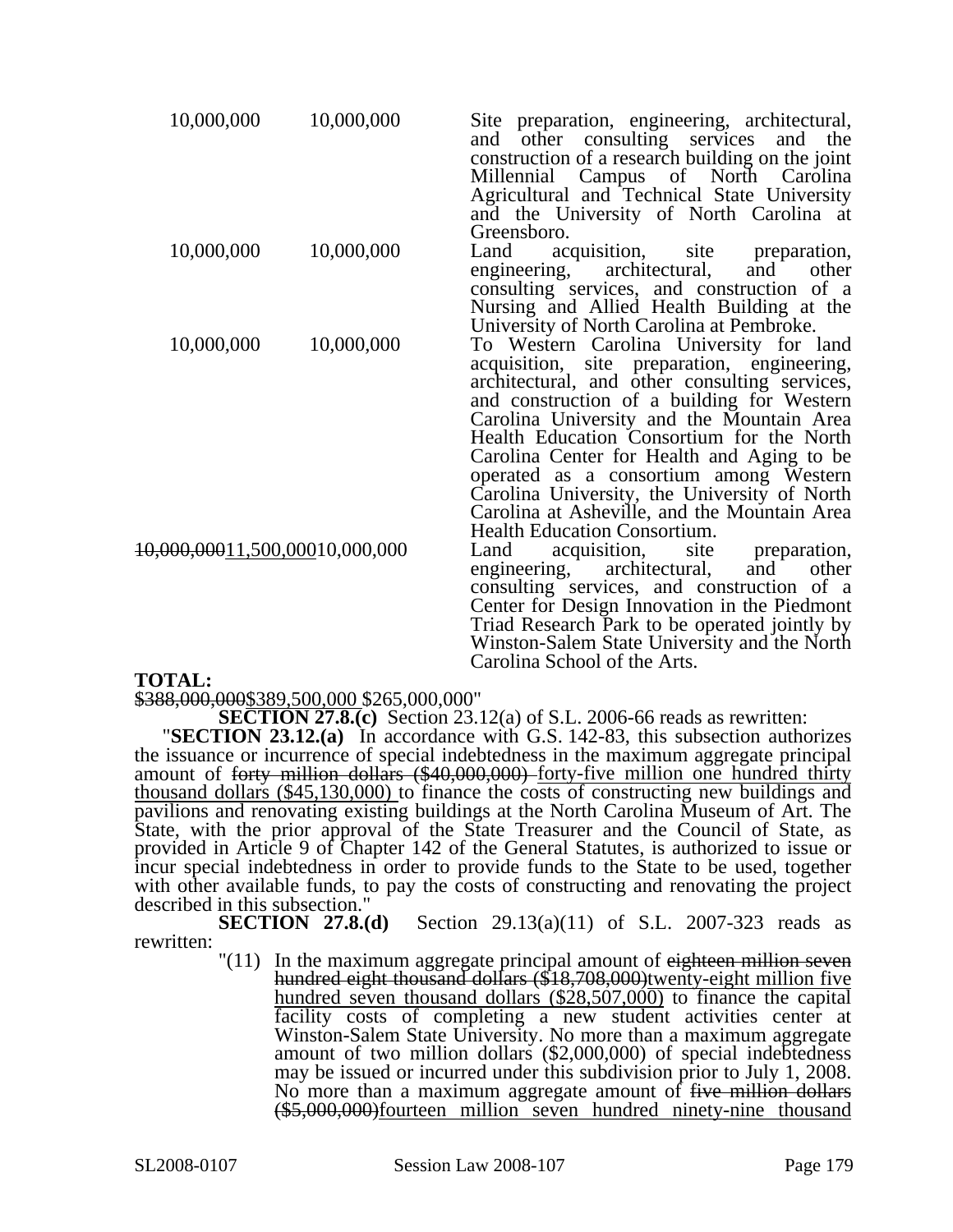dollars (\$14,799,000) of special indebtedness may be issued or incurred under this subdivision prior to July 1, 2009."

**SECTION 27.8.(e)** This section is effective when it becomes law.

# **TWO-THIRDS BONDS ACT OF 2008**

Short Title. – This section may be cited as the "Two-Thirds Bonds Act of 2008."

**SECTION 27.9.(b)** Findings and Determinations. – It is the intent and purpose of the General Assembly by this section to provide for the issuance of general obligation bonds or notes of the State in order to provide funds for the cost of State capital facilities.

**SECTION 27.9.(c)** Definitions. – The following definitions apply in this section unless the context otherwise requires:

- (1) Bonds. Bonds issued under this section.
- (2) Cost. The term includes all of the following:
	- a. The cost of constructing, reconstructing, renovating, repairing, enlarging, acquiring, and improving State capital facilities, including the acquisition of land, rights-of-way, easements, franchises, equipment, machinery, furnishings, and other interests in real or personal property acquired or used in connection with a State capital facility.
		- b. The cost of engineering, architectural, and other consulting services as may be required.
		- c. Administrative expenses and charges.
		- d. The cost of providing personnel to ensure effective project management.
		- e. The cost of bond insurance, investment contracts, credit enhancement and liquidity facilities, interest-rate swap agreements or other derivative products, financial and legal consultants and related costs of bond and note issuance, to the extent and as determined by the State Treasurer.
		- f. Finance charges, reserves for debt service, and other types of reserves required pursuant to the terms of any bond or note or related documents, interest before and during construction or acquisition of a State capital facility and, if considered advisable by the State Treasurer, for a period not exceeding two years after the estimated date of completion of construction or acquisition.
		- g. The cost of bond insurance, investment contracts, credit enhancement facilities and liquidity facilities, interest-rate swap agreements or other derivative products, financial and legal consultants, and related costs of the incurrence or issuance of any bond or note.
		- h. The cost of reimbursing the State for any payments made for any cost described in this subdivision.
		- i. Any other costs and expenses necessary or incidental to the purposes of this section.
- (3) Credit facility. An agreement entered into by the State Treasurer on behalf of the State with a bank, savings and loan association or other banking institution, an insurance company, reinsurance company, surety company or other insurance institution, a corporation, investment banking firm or other investment institution, or any financial institution or other similar provider of a credit facility, which provider may be located within or without the United States, such agreement providing for prompt payment of all or any part of the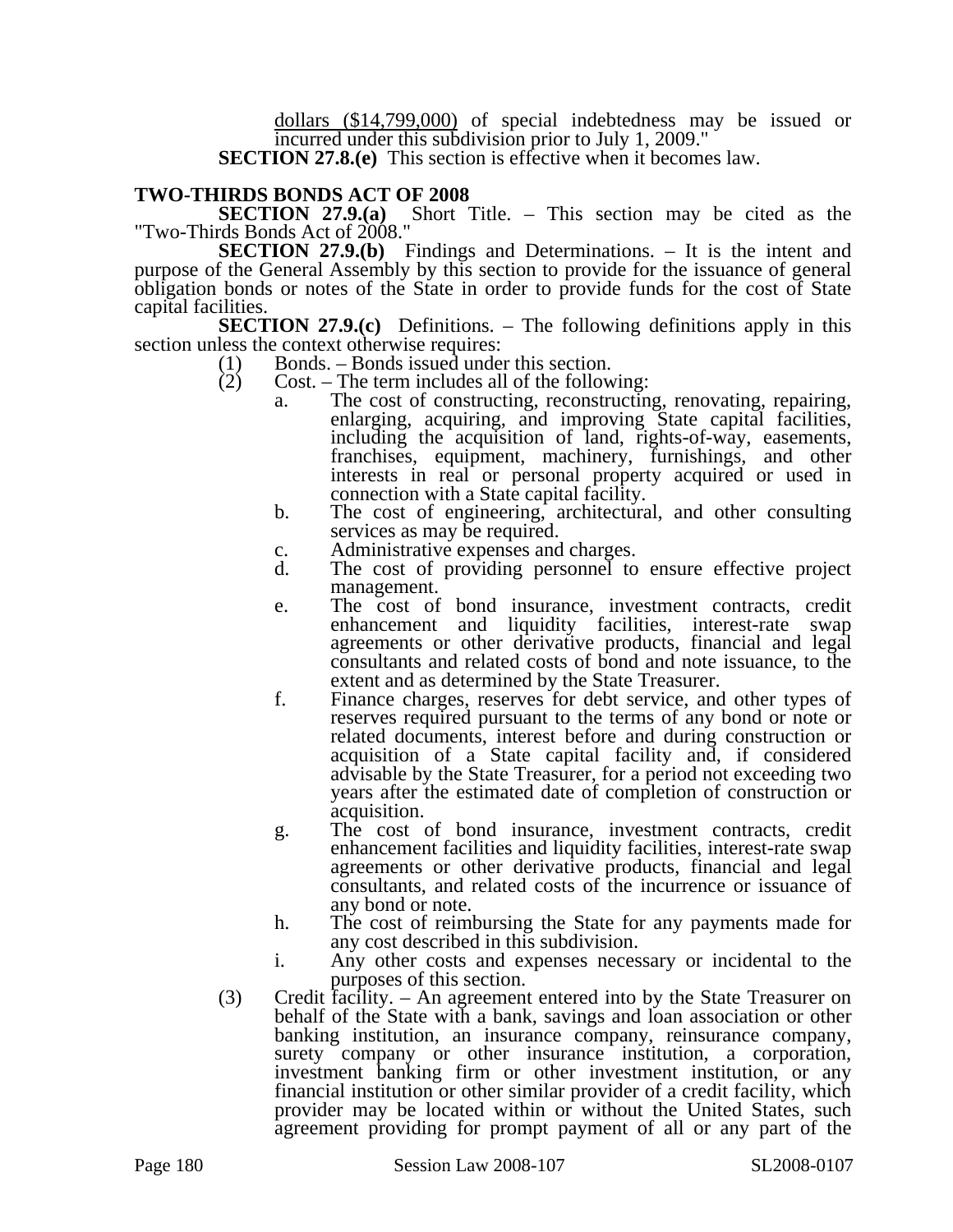principal or purchase price (whether at maturity, presentment or tender for purchase, redemption or acceleration), redemption premium, if any, and interest on any bonds or notes payable on demand or tender by the owner, in consideration of the State agreeing to repay the provider of the credit facility in accordance with the terms and provisions of such agreement.

- (4) Notes. Notes issued under this section.<br>
(5) Par formula. A provision or formula a
- Par formula.  $A$  provision or formula adopted by the State to provide for the adjustment, from time to time, of the interest rate or rates borne by any bonds or notes, including:
	- a. A provision providing for such adjustment so that the purchase price of such bonds or notes in the open market would be as close to par as possible.
	- b. A provision providing for such adjustment based upon a percentage or percentages of a prime rate or base rate, which percentage or percentages may vary or be applied for different periods of time.
	- c. Such other provision as the State Treasurer may determine to be consistent with this act and will not materially and adversely affect the financial position of the State and the marketing of bonds or notes at a reasonable interest cost to the State.
- (6) State. The State of North Carolina, including any State agency.<br>
(7) State agency. Any agency, institution, board, commission, b
- State agency. Any agency, institution, board, commission, bureau, council, department, division, officer, or employee of the State. The term does not include counties, municipal corporations, political subdivisions, local boards of education, or other local public bodies.<br>SECTION 27.9.(d) Authorization of Bonds and Notes. – The St

Authorization of Bonds and Notes. – The State Treasurer is authorized, by and with the consent of the Council of State, to issue and sell at one time or from time to time general obligation bonds of the State to be designated "State of North Carolina General Obligation Bonds," with any additional designations as may be determined, or notes of the State, in the aggregate principal amount of one hundred seven million dollars (\$107,000,000), this amount being not in excess of two-thirds of the amount by which the State's outstanding indebtedness was reduced during the biennium ended June 30, 2008, for the purpose of providing funds, with any other available funds, for the purposes authorized by this section.

If the one hundred seven million dollars  $(\$107,000,000)$  maximum principal amount of bonds and notes authorized by this section shall be in excess of two-thirds of the amount by which the State's outstanding indebtedness shall have been reduced during the biennium ended June 30, 2008, then the maximum amount of bonds and notes authorized in this section is reduced by such excess.

**SECTION 27.9.(e)** Uses of Bond and Note Proceeds. – The proceeds of bonds and notes shall be used for financing the cost of State capital facilities as provided in this section. Any additional moneys which may be received by grant from the United States of America or any agency or department thereof or from any other source to aid in financing the cost of any State capital facilities authorized by this section may be placed by the State Treasurer in a separate fund or funds and shall be disbursed, to the extent permitted by the terms of the grant, without regard to any limitations imposed by this section.

The proceeds of bonds and notes may be used with any other moneys made available by the General Assembly for the cost of State capital facilities, including the proceeds of any other State bond issues, whether heretofore made available or which may be made available at the session of the General Assembly at which this section is ratified or any subsequent sessions. The proceeds of bonds and notes shall be expended and disbursed under the direction and supervision of the Director of the Budget. The funds provided by this section shall be disbursed for the purposes provided in this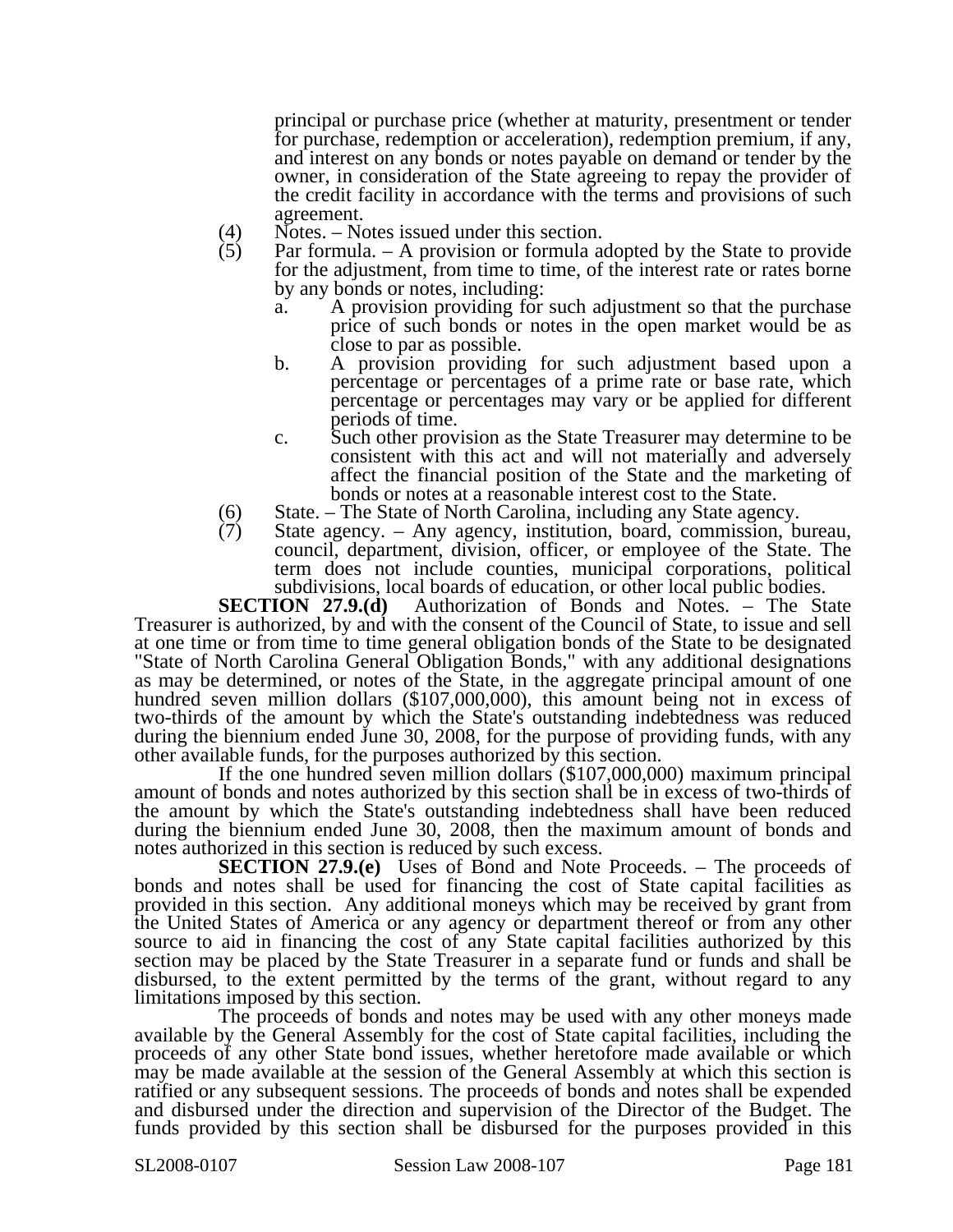section upon warrants drawn on the State Treasurer by the State Controller, which warrants shall not be drawn until requisition has been approved by the Director of the Budget and which requisition shall be approved only after full compliance with the State Budget Act, Chapter 143C of the General Statutes.

The Office of State Budget and Management shall provide semiannual reports to the Joint Legislative Oversight Committee on Capital Improvements, the Chairs of the Senate and House of Representatives Appropriation Committees, and the Fiscal Research Division on the expenditure of moneys authorized by this section. The reports shall continue until the completion of the projects provided for in this section.

**SECTION 27.9.(f)** Allocation of Proceeds. – The proceeds of bonds and notes shall be allocated and expended for paying the cost of the Green Square Project, Department of Environment and Natural Resources. The projected allocation may be increased to reflect the availability of other funds, including contingency funds, income earned on the investment of bond and note proceeds, and the proceeds of any grants. The Director of the Budget may, when the Director determines it is in the best interest of the State to do so, use any excess funds, as determined by the Director, to increase the allocation of the project. The Office of State Budget and Management shall provide semiannual reports to the Joint Legislative Oversight Committee on Capital Improvements, the Chairs of the Senate and House of Representatives Appropriation Committees, and the Fiscal Research Division as to any changes in projects and allocations made under this subsection.

**SECTION 27.9.(g)** Issuance of bonds and notes. –

- (1) Terms and conditions. Bonds or notes may bear a date or dates, may be serial or term bonds or notes, or any combination thereof, may mature in such amounts and at such time or times, not exceeding 40 years from their date or dates, may be payable at such place or places, either within or without the United States of America, in such coin or currency of the United States of America as at the time of payment is legal tender for payment of public and private debts, may bear interest at such rate or rates, which may vary from time to time, and may be made redeemable before maturity, at the option of the State or otherwise as may be provided by the State, at such price or prices, including a price less than or greater than the face amount of the bonds or notes, and under such terms and conditions, all as may be determined by the State Treasurer, by and with the consent of the Council of State.
- (2) Signatures; form and denomination; registration. Bonds or notes may be issued in certificated or uncertificated form. If issued in certificated form, bonds or notes shall be signed on behalf of the State by the Governor or shall bear the Governor's facsimile signature, shall be signed by the State Treasurer or shall bear the State Treasurer's facsimile signature, and shall bear the Great Seal of the State, or a facsimile of the Seal shall be impressed or imprinted thereon. If bonds or notes bear the facsimile signatures of the Governor and the State Treasurer, the bonds or notes shall also bear a manual signature which may be that of a bond registrar, trustee, paying agent or designated assistant of the State Treasurer. Should any officer whose signature or facsimile signature appears on bonds or notes cease to be such officer before the delivery of the bonds or notes, the signature or facsimile signature shall nevertheless have the same validity for all purposes as if the officer had remained in office until delivery. Bonds or notes may bear the facsimile signatures of persons who at the actual time of the execution of the bonds or notes shall be the proper officers to sign any bond or note, although at the date of the bond or note such persons may not have been such officers. The form and denomination of bonds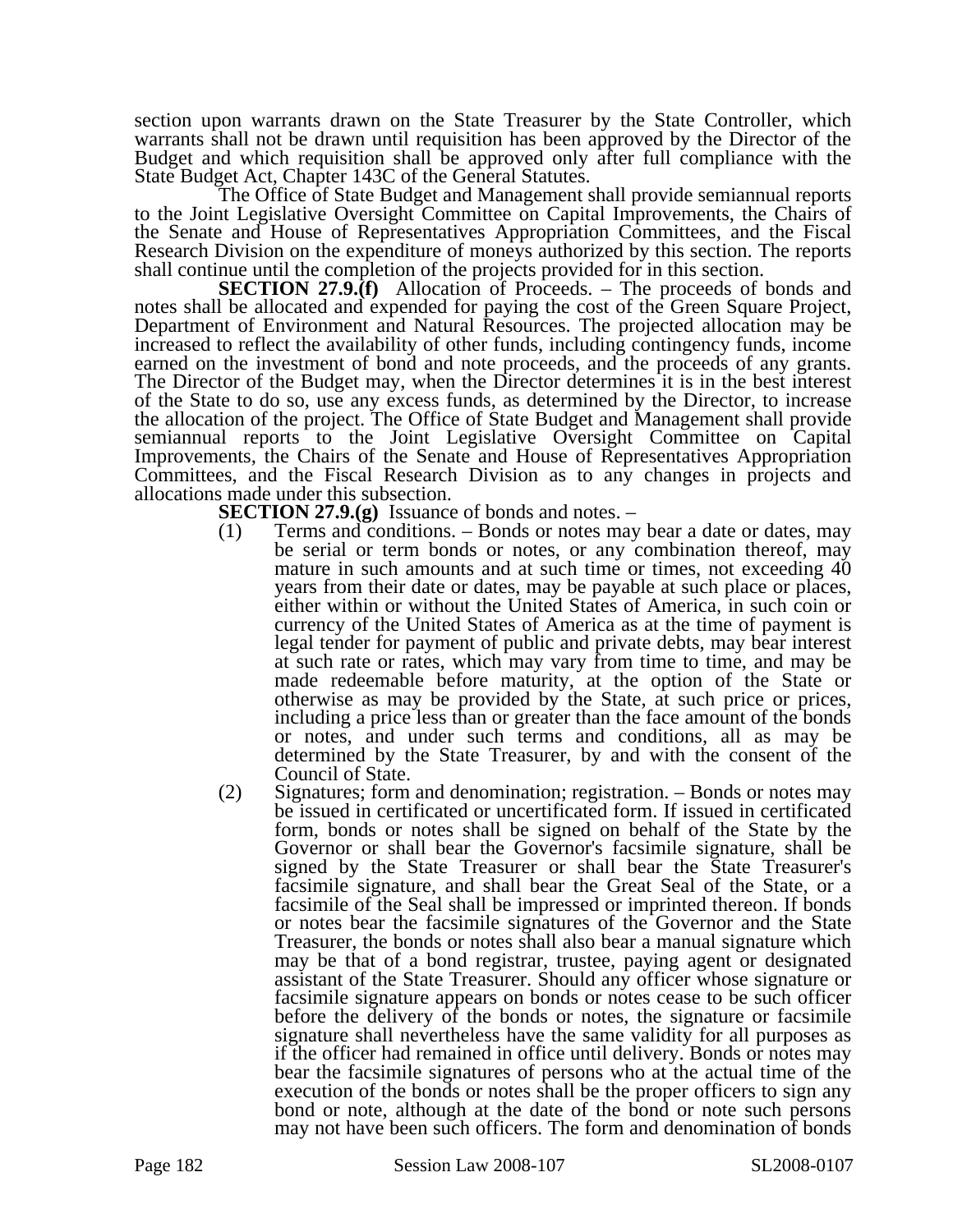or notes, including the provisions with respect to registration of the bonds or notes and any system for their registration, shall be as the State Treasurer may determine in conformity with this section.

- (3) Manner of sale; expenses. Subject to the approval by the Council of State as to the manner in which bonds or notes shall be offered for sale, whether at public or private sale, whether within or without the United States, and whether by publishing notices in certain newspapers and financial journals, mailing notices, inviting bids by correspondence, negotiating contracts of purchase or otherwise, the State Treasurer is authorized to sell bonds or notes at one time or from time to time at any rates of interest, which may vary from time to time, and at any prices, including a price less than or greater than the face amount of the bonds or notes, as the State Treasurer may determine. All expenses incurred in the preparation, sale, and issuance of bonds or notes shall be paid by the State Treasurer from the proceeds of bonds or notes or other available moneys.
- (4) Notes; repayment.
	- a. By and with the consent of the Council of State, the State Treasurer is hereby authorized to borrow money and to execute and issue notes of the State for the same, but only in the following circumstances and under the following conditions:
		- 1. For anticipating the sale of bonds, the issuance of which the Council of State has approved, if the State Treasurer considers it advisable to postpone the issuance of the bonds;
		- 2. For the payment of interest on or any installment of principal of any bonds then outstanding, if there are not sufficient funds in the State treasury with which to pay the interest or installment of principal as they respectively become due;
		- 3. For the renewal of any loan evidenced by notes authorized in this section;
		- 4. For the purposes authorized in this section; and<br>5. For refunding bonds or notes as authorized
		- 5. For refunding bonds or notes as authorized in this section.
	- b. Funds derived from the sale of bonds or notes may be used in the payment of any bond anticipation notes issued under this section. Funds provided by the General Assembly for the payment of interest on or principal of bonds shall be used in paying the interest on or principal of any notes and any renewals thereof, the proceeds of which shall have been used in paying interest on or principal of the bonds.
- (5) Refunding bonds and notes. By and with the consent of the Council of State, the State Treasurer is authorized to issue and sell refunding bonds and notes pursuant to the provisions of the State Refunding Bond Act for the purpose of refunding bonds or notes issued pursuant to this section. The refunding bonds and notes may be combined with any other issues of State bonds and notes similarly secured. Refunding bonds or notes may be issued at any time prior to the final maturity of the debt obligation to be refunded. The proceeds from the sale of any refunding bonds or notes shall be applied to the immediate payment and retirement of the bonds or notes being refunded or, if not required for the immediate payment of the bonds or notes being refunded, the proceeds shall be deposited in trust to provide for the payment and retirement of the bonds or notes being refunded and to pay any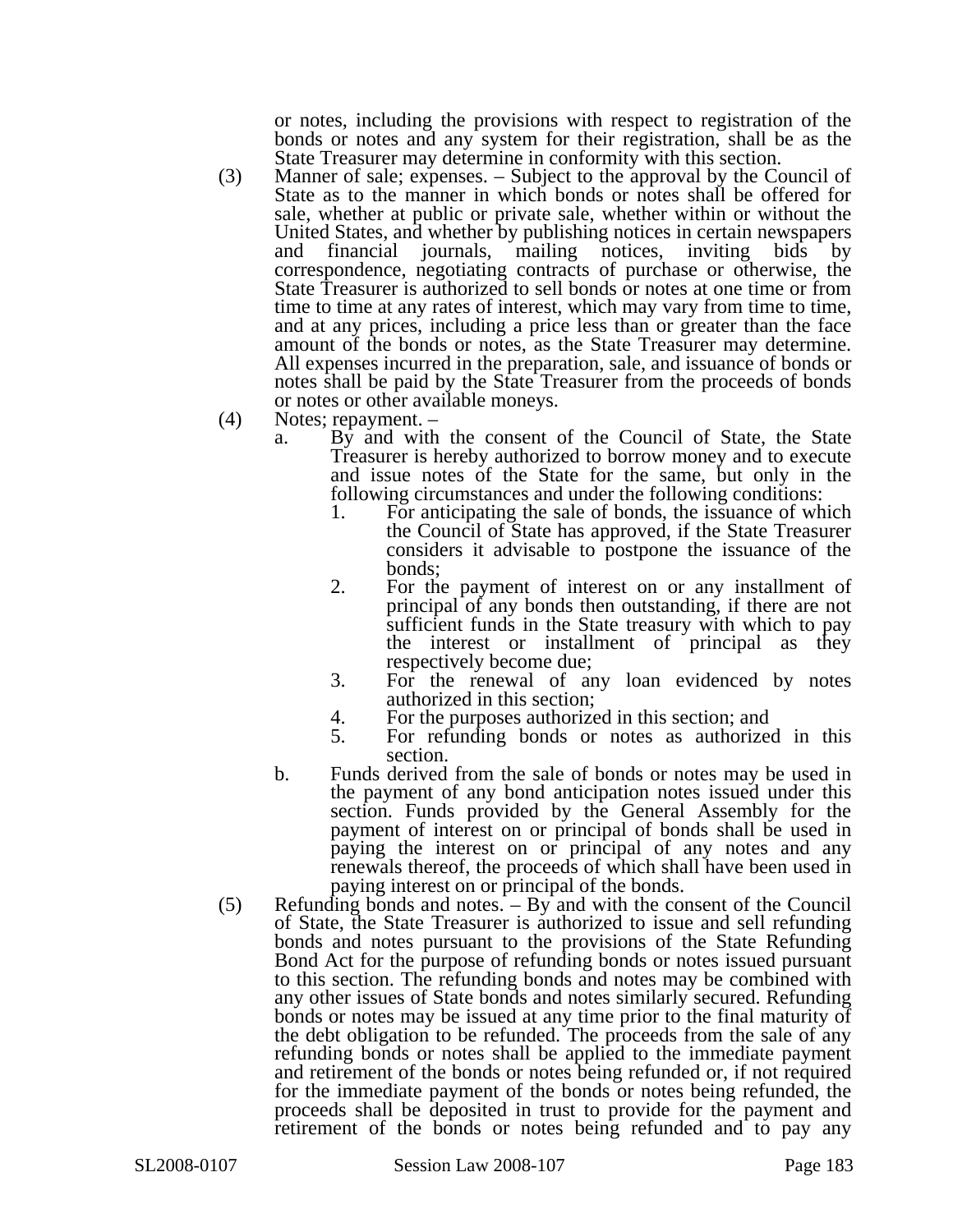expenses incurred in connection with the refunding. Money in a trust fund may be invested in (i) direct obligations of the United States government, (ii) obligations the principal of and interest on which are guaranteed by the United States government, (iii) obligations of any agency or instrumentality of the United States government if the timely payment of principal and interest on the obligations is unconditionally guaranteed by the United States government or (iv) certificates of deposit issued by a bank or trust company located in the State if the certificates are secured by a pledge of any of the obligations described in (i), (ii), or (iii) above having an aggregate market value, exclusive of accrued interest, equal at least to the principal amount of the certificates so secured. This section does not limit the duration of any deposit in trust for the retirement of bonds or notes being refunded but that have not matured and are not presently redeemable, or if presently redeemable, have not been called for redemption.

- (6) Tax exemption. Bonds and notes shall at all times be free from taxation by the State or any political subdivision or any of their agencies, excepting estate, inheritance or gift taxes, income taxes on the gain from the transfer of bonds or notes, and franchise taxes. The interest on bonds or notes is not subject to taxation as income.
- (7) Investment eligibility. Bonds and notes are securities in which all of the following may invest, including capital in their control or belonging to them: public officers, agencies, and public bodies of the State and its political subdivisions, all insurance companies, trust companies, investment companies, banks, savings banks, savings and loan associations, credit unions, pension or retirement funds, other financial institutions engaged in business in the State, executors, administrators, trustees, and other fiduciaries. Bonds and notes are hereby made securities which may properly and legally be deposited with and received by any officer or agency of the State or political subdivision of the State for any purpose for which the deposit of bonds, notes, or obligations of the State or any political subdivision is now or may hereafter be authorized by law.
- (8) Faith and credit. The faith and credit and taxing power of the State are hereby pledged for the payment of the principal of and the interest on bonds and notes. The State expressly reserves the right to amend any provision of this section to the extent it does not impair any contractual right of a bond owner.
- (9) Other agreements. The State Treasurer may authorize, execute, obtain, or otherwise provide for bond insurance, investment contracts, credit and liquidity facilities, interest-rate swap agreements and other derivative products, and any other related instruments and matters the State Treasurer determines are desirable in connection with issuance, incurrence, carrying, or securing of bonds or notes. The State Treasurer is authorized to employ and designate any financial consultants, underwriters, and bond attorneys to be associated with any bond or note issue under this section as the State Treasurer considers necessary.

**SECTION 27.9.(h)** Variable Rate Demand Bonds and Notes. – In fixing the details of bonds and notes, the State Treasurer may provide that any of the bonds or notes may:  $(1)$ 

Be made payable from time to time on demand or tender for purchase by the owner, if a credit facility supports the bonds or notes, unless the State Treasurer specifically determines that a credit facility is not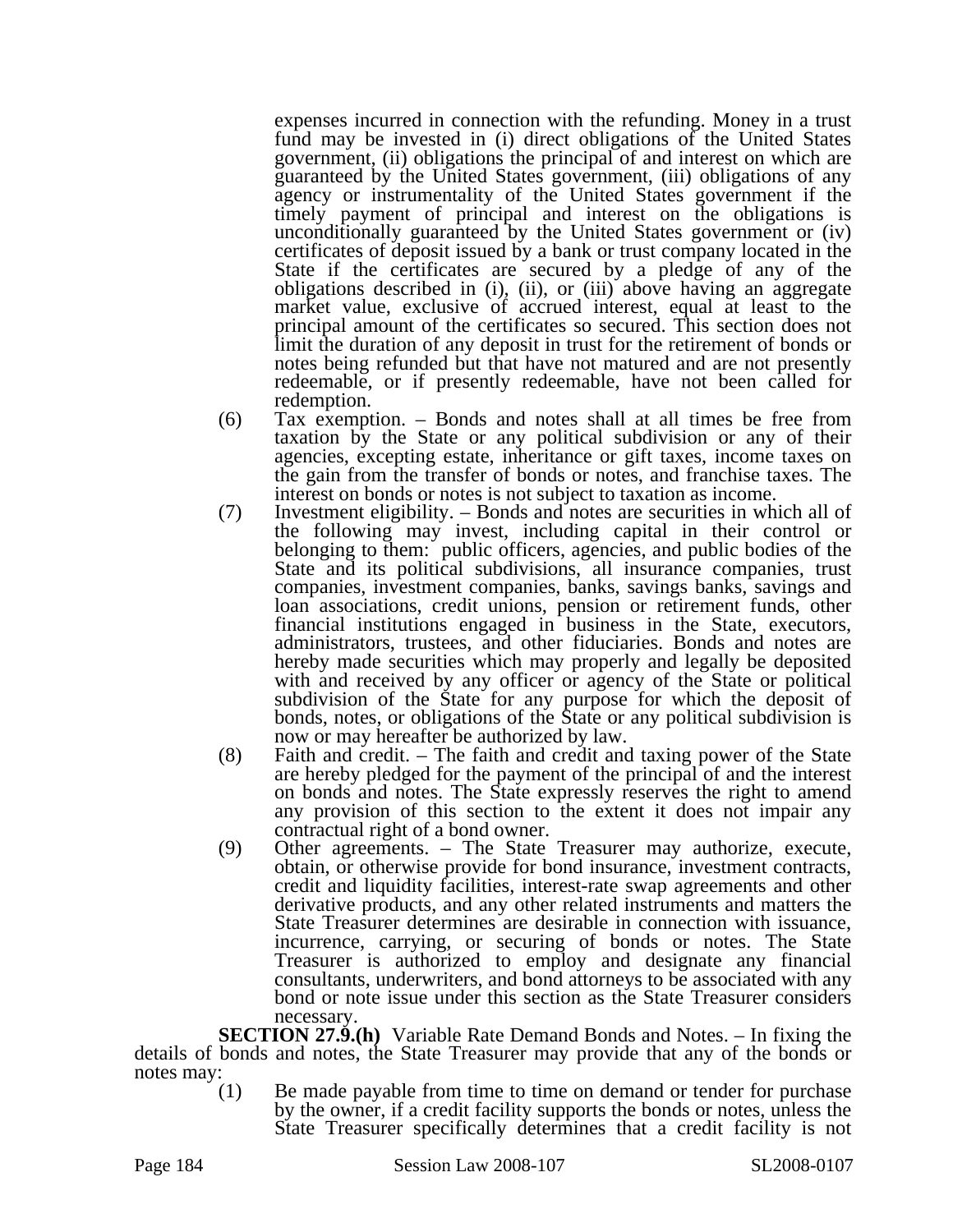required upon a finding and determination by the State Treasurer that the absence of a credit facility will not materially and adversely affect the financial position of the State and the marketing of the bonds or notes at a reasonable interest cost to the State;

- 
- (2) Be additionally supported by a credit facility;<br>(3) Be made subject to redemption or a manda Be made subject to redemption or a mandatory tender for purchase prior to maturity;
- (4) Bear interest at a rate or rates that may vary for any period of time, as may be provided in the proceedings providing for the issuance of the bonds or notes, including, without limitation, such variations as may be permitted pursuant to a par formula; and
- (5) Be made the subject of a remarketing agreement whereby an attempt is made to remarket bonds or notes to new purchasers prior to their presentment for payment to the provider of the credit facility or to the State.

If the aggregate principal amount payable by the State under a credit facility is in excess of the aggregate principal amount of bonds or notes secured by the credit facility, whether as a result of the inclusion in the credit facility of a provision for the payment of interest for a limited period of time or the payment of a redemption premium or for any other reason, then the amount of authorized but unissued bonds or notes during the term of such credit facility shall not be less than the amount of such excess, unless the payment of such excess is otherwise provided for by agreement of the State executed by the State Treasurer.

**SECTION 27.9.(i)** Interpretation of Section. –

- (1) Additional method. The foregoing sections of this section shall be deemed to provide an additional and alternative method for the doing of the things authorized under it and shall be regarded as supplemental and additional to powers conferred by other laws, and shall not be regarded as in derogation of any powers now existing.
- (2) Statutory references. References in this section to specific sections or Chapters of the General Statutes or to specific acts are intended to be references to such sections, Chapters, or acts as they may be amended from time to time by the General Assembly.
- (3) Broad construction. This section, being necessary for the health and welfare of the people of the State, shall be broadly construed to effect the purposes thereof.
- (4) Inconsistent provisions. Insofar as the provisions of this section are inconsistent with the provisions of any general, special, or local laws, or parts thereof, the provisions of this section shall be controlling.
- (5) Severability. If any provision of this section or the application thereof to any person or circumstance is held invalid, such invalidity shall not affect other provisions or applications of the section which can be given effect without the invalid provision or application, and to this end the provisions of this section are declared to be severable.

**SECTION 27.9.(j)** Effective Date. – This section is effective when it becomes law.

### **PART XXVIII. TAX LAW CHANGES**

#### **IRC UPDATE**

**SECTION 28.1.(a)** G.S. 105-228.90(b)(1b) reads as rewritten:

"(1b) Code. – The Internal Revenue Code as enacted as of January 1, 2007, May 1, 2008, including any provisions enacted as of that date which become effective either before or after that date."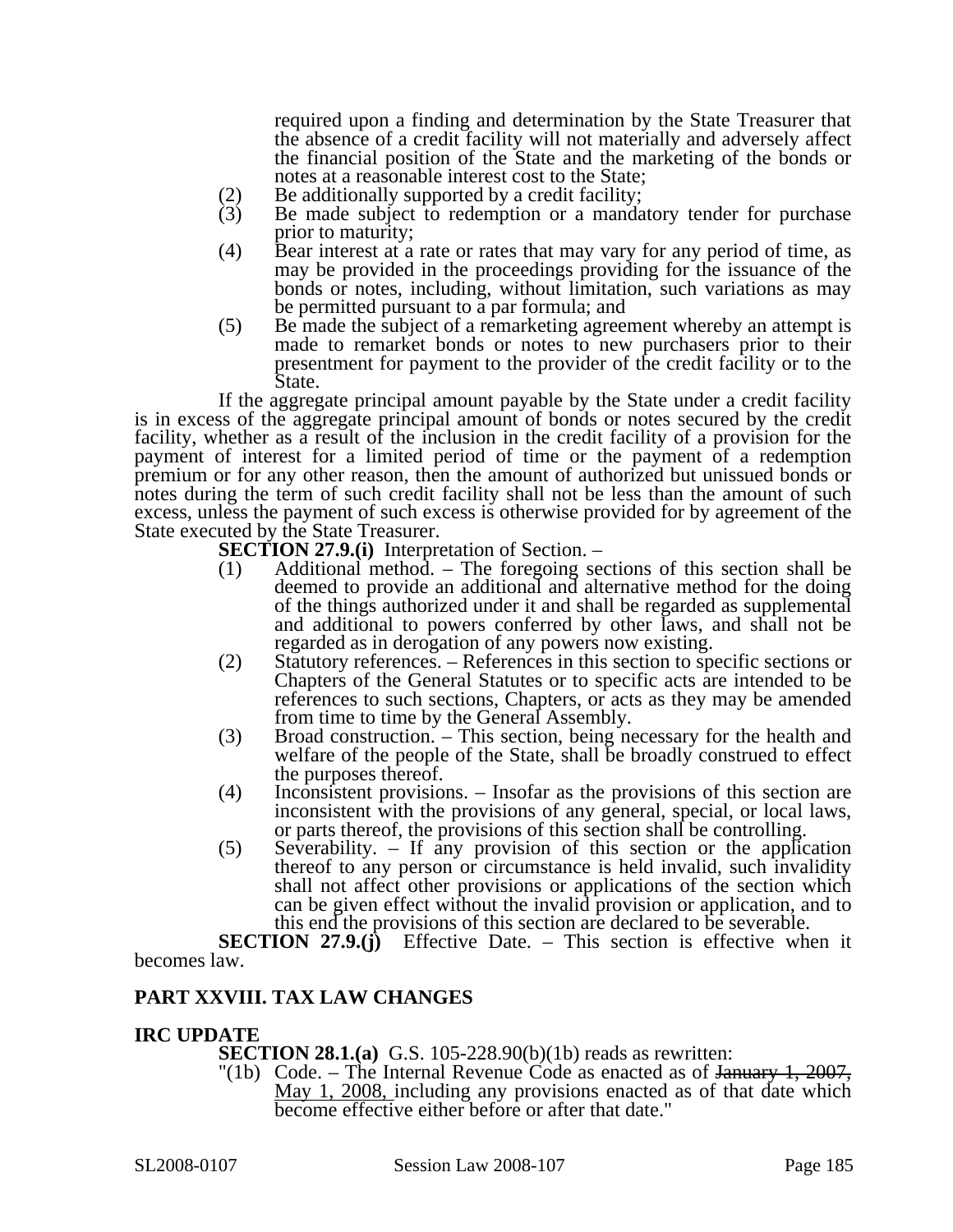**SECTION 28.1.(b)** Notwithstanding subsection (a) of this section, any amendments to the Internal Revenue Code enacted after January 1, 2007, that increase North Carolina taxable income for the 2007 taxable year become effective for taxable years beginning on or after January 1, 2008.

**SECTION 28.1.(c)** G.S. 105-130.5(a)(15) reads as rewritten:

"(a) The following additions to federal taxable income shall be made in determining State net income:<br> $\frac{1}{15}$  The-For taxe

The For taxable years 2002-2005, the applicable percentage of the amount allowed as a special accelerated depreciation deduction under section 168(k) or section 1400L of the Code, as set out in the table below. In addition, a taxpayer who was allowed a special accelerated depreciation deduction under section 168(k) or section 1400L of the Code in a taxable year beginning before January 1, 2002, and whose North Carolina taxable income in that earlier year reflected that accelerated depreciation deduction must add to federal taxable income in the taxpayer's first taxable year beginning on or after January 1, 2002, an amount equal to the amount of the deduction allowed in the earlier taxable year. These adjustments do not result in a difference in basis of the affected assets for State and federal income tax purposes. The applicable percentage is as follows:

| Taxable Year        | Percentage |
|---------------------|------------|
| 2002                | 100\%      |
| 2003                | 70%        |
| 2004                | 70%        |
| 2005-and thereafter | 0%         |
|                     |            |

…." **SECTION 28.1.(d)** G.S. 105-130.5(a) is amended by adding a new subdivision to read:

"(a) The following additions to federal taxable income shall be made in determining State net income: …

> (15a) The applicable percentage of the amount allowed as a special accelerated depreciation deduction under section 168(k) of the Code for property placed in service after December 31, 2007, but before January 1, 2009. In addition, a taxpayer who was allowed a special accelerated depreciation deduction in taxable year 2007 for property placed in service during that period, and whose North Carolina taxable income for that year reflected that accelerated depreciation deduction must add to federal taxable income in the taxpayer's 2008 taxable year an amount equal to the applicable percentage of the deduction amount allowed in the 2007 taxable year. These adjustments do not result in a difference in basis of the affected assets for State and federal income tax purposes. The applicable percentage under this subdivision is eighty-five percent  $(85\%)$ .

…." **SECTION 28.1.(e)** G.S. 105-134.6(c)(8) reads as rewritten:

Additions. – The following additions to taxable income shall be made in calculating North Carolina taxable income, to the extent each item is not included in taxable income:<br> $\frac{1}{(8)}$ 

The For taxable years 2002-2005, the applicable percentage of the amount allowed as a special accelerated depreciation deduction under section 168(k) or section 1400L of the Code, as set out in the table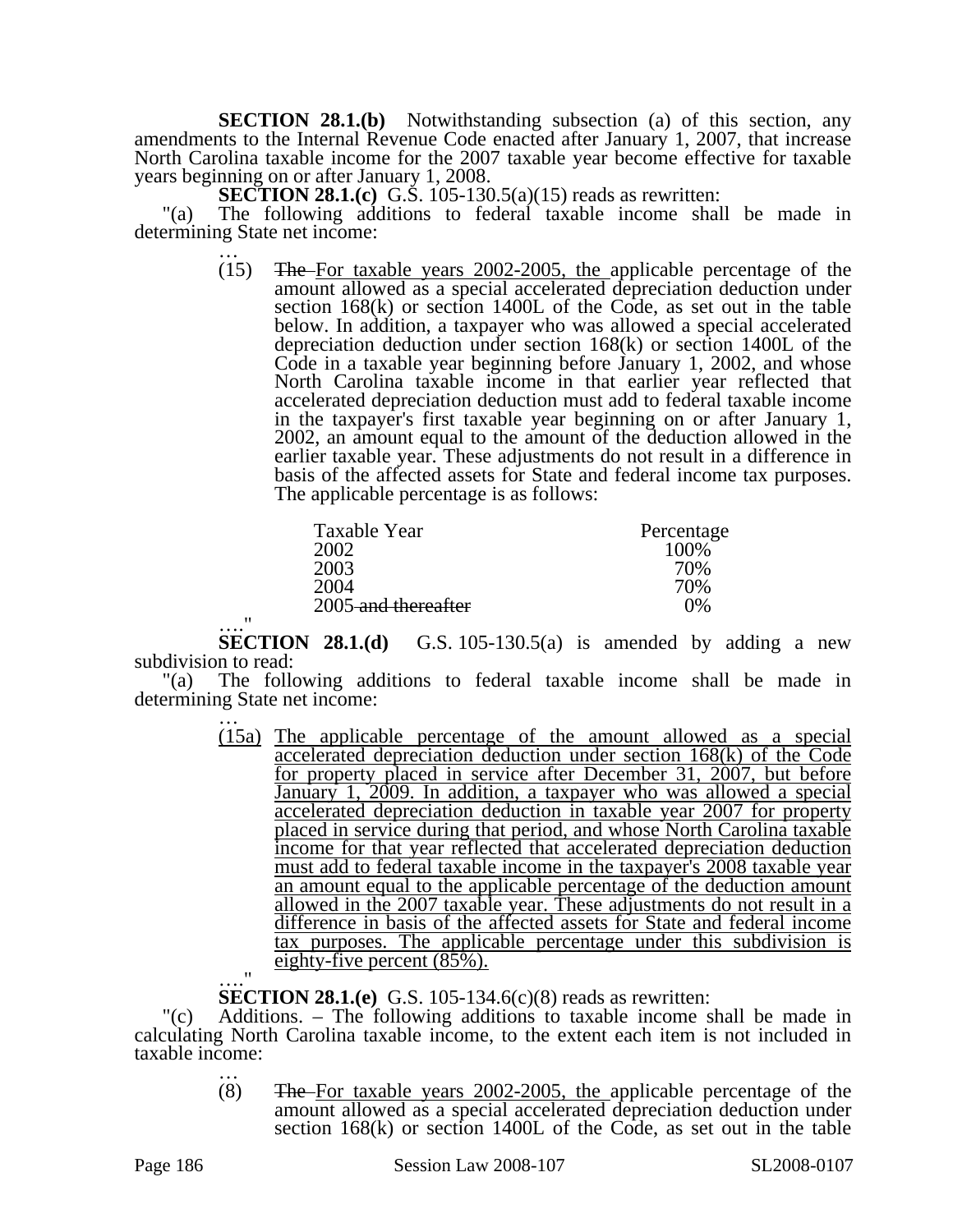below. In addition, a taxpayer who was allowed a special accelerated depreciation deduction under section 168(k) or section 1400L of the Code in a taxable year beginning before January 1, 2002, and whose North Carolina taxable income in that earlier year reflected that accelerated depreciation deduction must add to federal taxable income in the taxpayer's first taxable year beginning on or after January 1, 2002, an amount equal to the amount of the deduction allowed in the earlier taxable year. These adjustments do not result in a difference in basis of the affected assets for State and federal income tax purposes. The applicable percentage is as follows:

| Taxable Year        | Percentage |
|---------------------|------------|
| 2002                | 100\%      |
| 2003                | 70%        |
| 2004                | 70%        |
| 2005-and thereafter | 0%         |

…." **SECTION 28.1.(f)** G.S. 105-134.6(c) is amended by adding a new subdivision to read:

"(c) Additions. – The following additions to taxable income shall be made in calculating North Carolina taxable income, to the extent each item is not included in taxable income:<br> $\frac{1}{(8a)}$ 

(8a) The applicable percentage of the amount allowed as a special accelerated depreciation deduction under section 168(k) of the Code for property placed in service after December 31, 2007, but before January 1, 2009. In addition, a taxpayer who was allowed a special accelerated depreciation deduction in taxable year 2007 for property placed in service for that period, and whose North Carolina taxable income for that year reflected that accelerated depreciation deduction must add to federal taxable income in the taxpayer's 2008 taxable year an amount equal to the applicable percentage of the deduction amount allowed in the 2007 taxable year. These adjustments do not result in a difference in basis of the affected assets for State and federal income tax purposes. The applicable percentage under this subdivision is eighty-five percent (85%).

…." **SECTION 28.1.(g)** G.S. 105-130.5(b) is amended by adding a new subdivision to read:

"(b) The following deductions from federal taxable income shall be made in determining State net income: …

> (21a) In each of the taxpayer's first five taxable years beginning on or after January 1, 2009, an amount equal to twenty percent  $(20%)$  of the amount added to taxable income in taxable year 2008 as accelerated depreciation under subdivision (a)(15a) of this section.

 $SECTION 28.1(h)$ G.S.  $105-134.6(b)$  is amended by adding a new subdivision to read:

"(b) Deductions. – The following deductions from taxable income shall be made in calculating North Carolina taxable income, to the extent each item is included in taxable income:

> (17a) In each of the taxpayer's first five taxable years beginning on or after January 1, 2009, an amount equal to twenty percent  $(20%)$  of the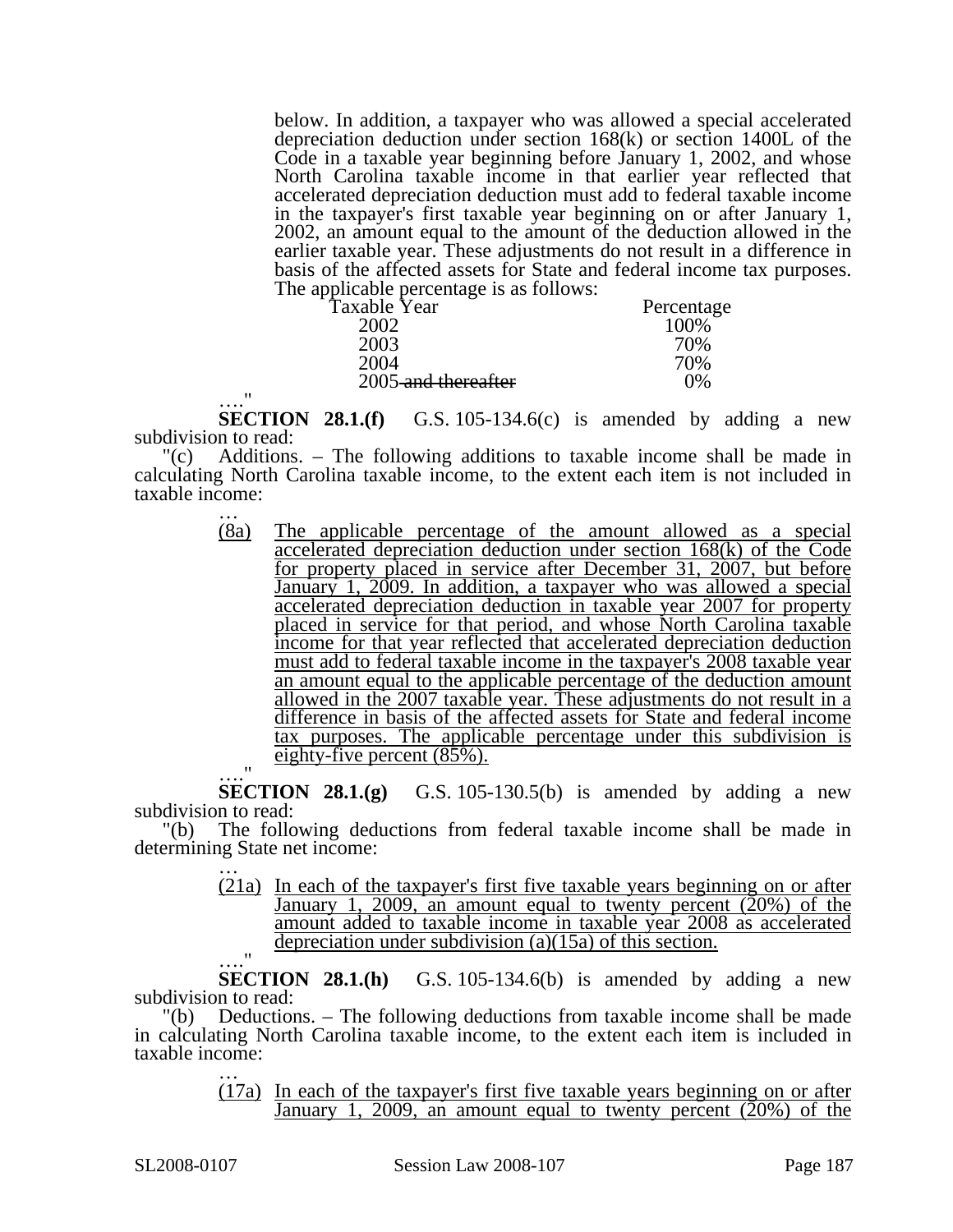amount added to taxable income in taxable year 2008 as accelerated depreciation under subdivision (c)(8a) of this section.

…." **SECTION 28.1.(i)** Subsections (c) through (h) of this section are effective for taxable years beginning on or after January 1, 2008. The remainder of this section is effective when it becomes law.

#### **EXTEND CREDIT FOR RESEARCH AND DEVELOPMENT**

**SECTION 28.2.(a)** G.S. 105-129.51(b) reads as rewritten:

"(b) This Article is repealed for taxable years beginning on or after January 1, 2009.2014."

**SECTION 28.2.(b)** This section is effective when it becomes law.

#### **EXTEND LOW-INCOME HOUSING CREDIT**

**SECTION 28.3.(a)** G.S. 105-129.45 reads as rewritten: "**§ 105-129.45. Sunset.** 

This Article is repealed effective January 1, 2010. 2015. The repeal applies to developments to which federal credits are allocated on or after January 1, 2010.2015."

**SECTION 28.3.(b)** This section is effective when it becomes law.

#### **EXTEND MILL REHABILITATION TAX CREDIT**

**SECTION 28.4.(a)** G.S. 105-129.70 reads as rewritten: "**§ 105-129.70. Definitions.** 

The following definitions apply in this Article:

- (1) Certified historic structure. Defined in section 47 of the Code.
- (2) Certified rehabilitation. Defined in G.S. 105-129.36.<br>
(3) Cost certification. The certification obtained by the
- $Cost$  certification. The certification obtained by the State Historic Preservation Officer from the taxpayer of the amount of the qualified rehabilitation expenditures or the rehabilitation expenses incurred with respect to a certified rehabilitation of an eligible site.
- (3a) Development tier area. Defined in G.S. 143B-437.08.
- (4) Eligibility certification. The certification obtained from the State Historic Preservation Officer that the applicable facility comprises an eligible site.site and that the rehabilitation is a certified rehabilitation.
- (5) Eligible site. A site located in this State that satisfies all of the following conditions:
	- a. It was used as a manufacturing facility or for purposes ancillary to manufacturing, as a warehouse for selling agricultural products, or as a public or private utility.
	- b. It is a certified historic structure or a State-certified historic structure.
	- c. It has been at least eighty percent (80%) vacant for a period of at least two years immediately preceding the date the eligibility certification is made.
	- d. The cost certification documents that the qualified rehabilitation expenditures for a site for which a taxpayer is allowed a credit under section 47 of the Code or the rehabilitation expenses for a site for which the taxpayer is not allowed a credit under section 47 of the Code exceed three million dollars (\$3,000,000) for the site as a whole.
- (6) Repealed by Session Laws 2006-252, s. 2.22, effective January 1, 2007.
- 
- (7) Pass-through entity. Defined in G.S. 105-228.90.<br>(8) Oualified rehabilitation expenditures. Defined i (8) Qualified rehabilitation expenditures. – Defined in section 47 of the Code.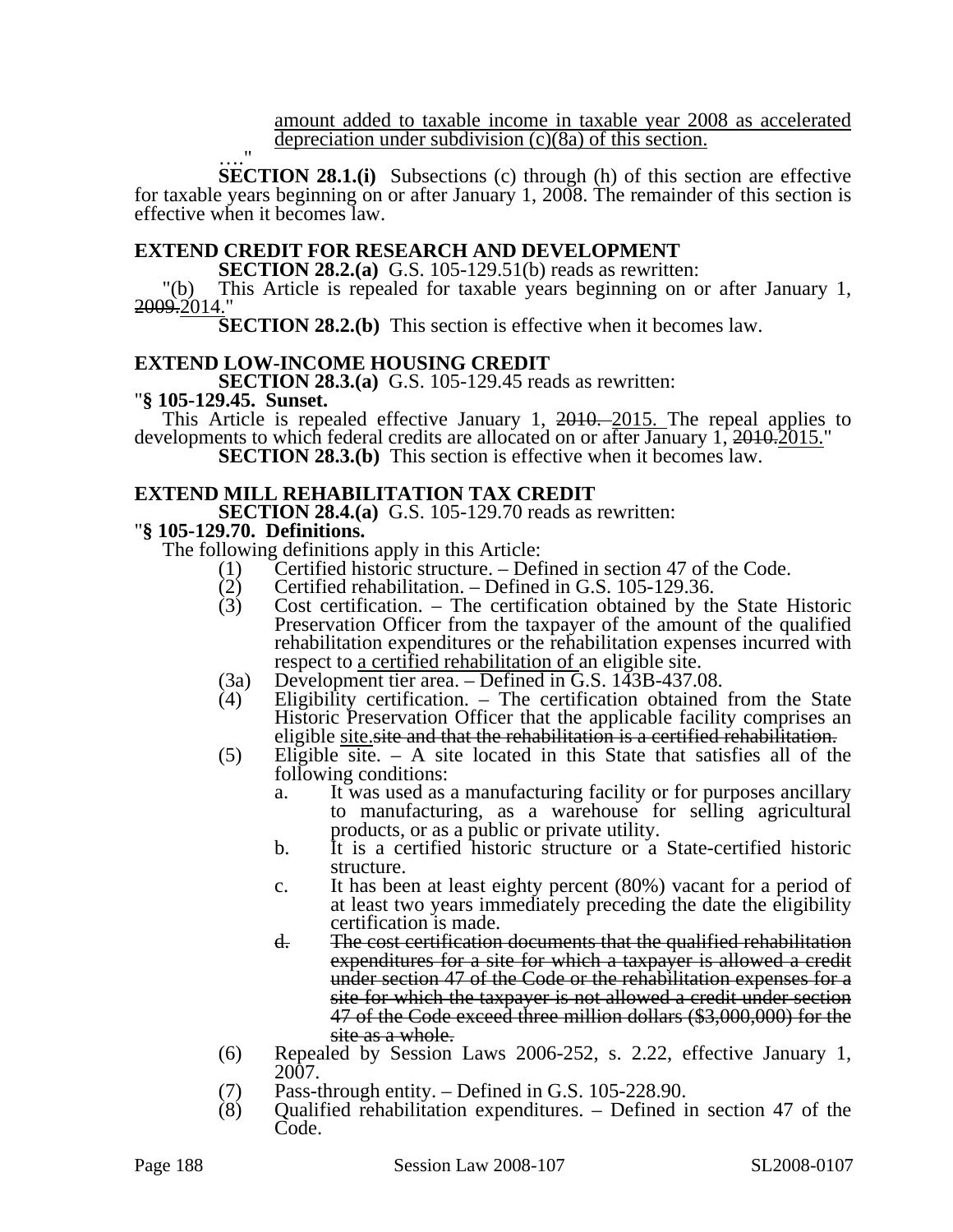- (9) Rehabilitation expenses. Defined in G.S. 105-129.36.
- (10) State-certified historic structure. Defined in G.S. 105-129.36.

(11) State Historic Preservation Officer. – Defined in G.S. 105-129.36."

**SECTION 28.4.(b)** G.S. 105-129.71(a) reads as rewritten:

"(a) Credit. – A taxpayer who is allowed a credit under section 47 of the Code for making qualified rehabilitation expenditures of at least three million dollars  $(\$3,000,000)$  with respect to a certified rehabilitation of an eligible site is allowed a credit equal to a percentage of the expenditures that qualify for the federal credit. The credit may be claimed in the year in which the eligible site is placed into service. When the eligible site is placed into service in two or more phases in different years, the amount of credit that may be claimed in a year is the amount based on the qualified rehabilitation expenditures associated with the phase placed into service during that year. In order to be eligible for a credit allowed by this Article, the taxpayer must provide to the Secretary a copy of the eligibility certification and the cost certification. The amount of the credit is as follows:

- (1) For an eligible site located in a development tier one or two area, determined as of the date of the eligibility certification, the amount of the credit is equal to forty percent (40%) of the qualified rehabilitation expenditures.
- (2) For an eligible site located in a development tier three area, determined as of the date of <u>the eligibility</u> certification, the amount of the credit is equal to thirty percent (30%) of the qualified rehabilitation expenditures."
- **SECTION 28.4.(c)** G.S. 105-129.72(a) reads as rewritten:

"(a) Credit. – A taxpayer who is not allowed a federal income tax credit under section 47 of the Code and who makes rehabilitation expenses of at least three million dollars (\$3,000,000) with respect to a certified rehabilitation of an eligible site is allowed a credit equal to a percentage of the rehabilitation expenses. The entire credit may not be taken for the taxable year in which the property is placed in service, but must be taken in five equal installments beginning with the taxable year in which the property is placed in service. When the eligible site is placed into service in two or more phases in different years, the amount of credit that may be claimed in a year is the amount based on the rehabilitation expenses associated with the phase placed into service during that year. In order to be eligible for a credit allowed by this Article, the taxpayer must provide to the Secretary a copy of the eligibility certification and the cost certification. For an eligible site located in a development tier one or two area, determined as of the date of <u>the eligibility</u> certification, the amount of the credit is equal to forty percent (40%) of the rehabilitation expenses. No credit is allowed for a site located in a development tier three area."

**SECTION 28.4.(d)** G.S. 105-129.75 reads as rewritten: "**§ 105-129.75. Sunset.** 

This Article expires January 1, 2011, for rehabilitation projects for which an application for an eligibility certification is submitted on or after that date for qualified rehabilitation expenditures and rehabilitation expenses incurred on or after January 1, 2011."

**SECTION 28.4.(e)** This section is effective for taxable years beginning on or after January 1, 2008.

#### **EXTEND SUNSET FOR STATE PORTS TAX CREDIT**

**SECTION 28.5.(a)** G.S. 105-130.41(c1) reads as rewritten:

"(c1) Report. – The Department of Revenue must publish by May 1 of each year the following information itemized by taxpayer for the 12-month period ending the preceding December 31:

(1) The number of taxpayers taking a credit allowed in this section.

(2) The total amount of charges assessed for the taxable year.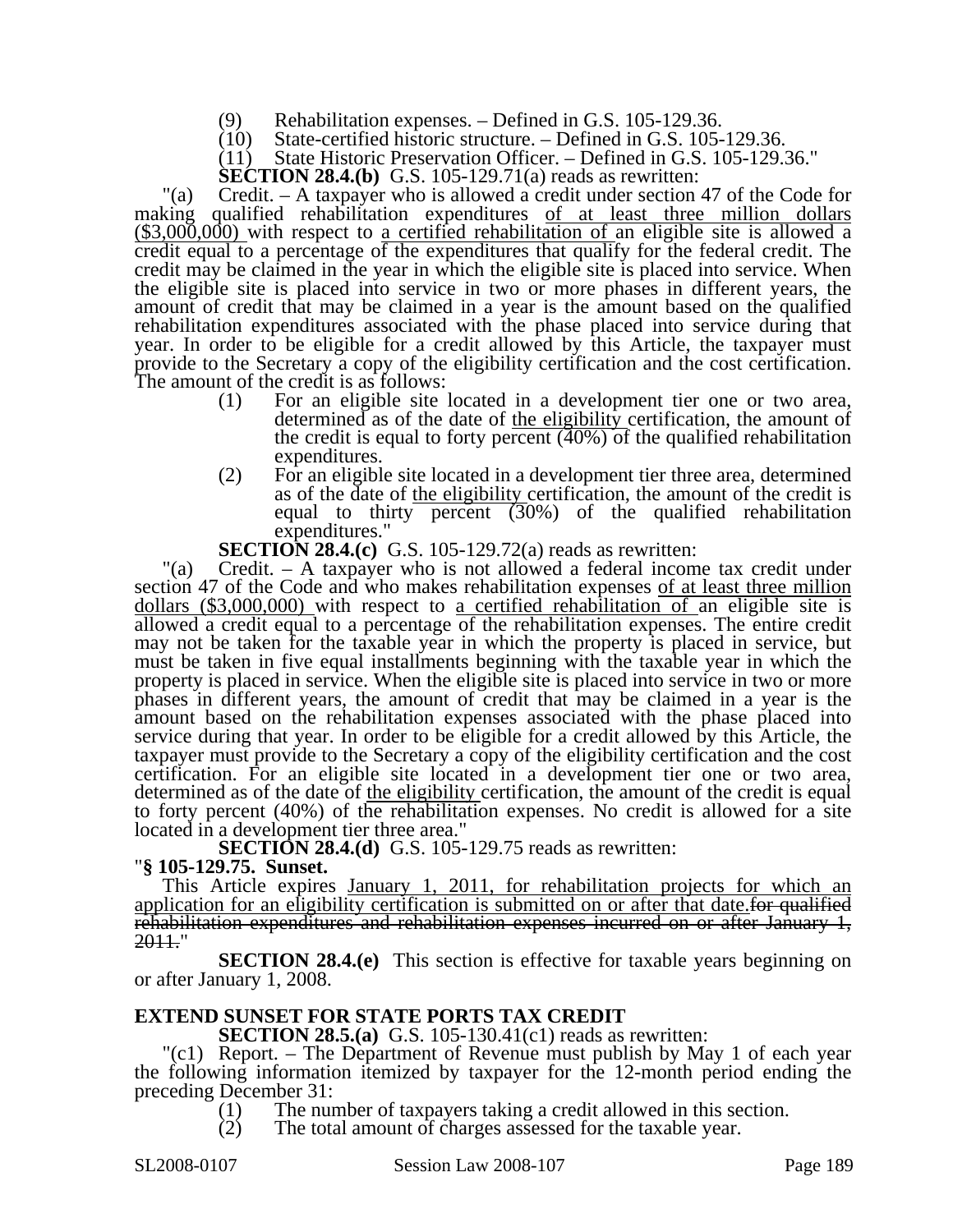$\frac{(3)}{(4)}$  The amount of the charges attributable to imports.<br>
The amount of the charges attributable to exports.

The amount of the charges attributable to exports.

 $(3)(5)$  The total cost to the General Fund of the credits taken."

**SECTION 28.5.(b)** G.S. 105-130.41(d) reads as rewritten:

"(d) Sunset. – This section is repealed effective for taxable years beginning on or after January 1, 2009.2014."

**SECTION 28.5.(c)** G.S. 105-151.22(c1) reads as rewritten:

"(c1) Report. – The Department of Revenue must publish by May 1 of each year the following information itemized by taxpayer for the 12-month period ending the preceding December 31:

- (1) The number of taxpayers taking a credit allowed in this section.<br>
(2) The total amount of charges assessed for the taxable year.
- (2) The total amount of charges assessed for the taxable year.<br>(3) The amount of the charges attributable to imports.
- $\frac{(3)}{(4)}$  The amount of the charges attributable to imports.<br>
The amount of the charges attributable to exports.

The amount of the charges attributable to exports.

 $\left(\frac{3}{5}\right)$  The total cost to the General Fund of the credits taken."

**SECTION 28.5.(d)** G.S. 105-151.22(d) reads as rewritten:

"(d) Sunset. – This section is repealed effective for taxable years beginning on or after January 1, 2009.2014."

**SECTION 28.5.(e)** This section is effective when it becomes law.

#### **EXEMPT DISASTER ASSISTANCE DEBIT SALES**

**SECTION 28.6.(a)** G.S. 105-164.13 is amended by adding a new subdivision to read:

"(58) Tangible personal property purchased with a client assistance debit card issued for disaster assistance relief by a State agency or a federal agency or instrumentality.

**SECTION 28.6.(b)** This section becomes effective August 1, 2008, and applies to purchases made on or after that date.

#### **CLOSE FRANCHISE TAX LOOPHOLES BY REQUIRING A LIMITED LIABILITY COMPANY THAT ELECTS TO BE TREATED AS A CORPORATION AND A CAPTIVE REIT TO PAY FRANCHISE TAX**

**SECTION 28.7.(a)** G.S. 105-114(b)(2) reads as rewritten:

- (b) Definitions. The following definitions apply in this Article:<br>  $\therefore$  (2) Corporation. A domestic corporation, a foreign
	- Corporation. A domestic corporation, a foreign corporation, an electric membership corporation organized under Chapter 117 of the General Statutes or doing business in this State, or an association that is organized for pecuniary gain, has capital stock represented by shares, whether with or without par value, and has privileges not possessed by individuals or partnerships. The term includes a mutual or capital stock savings and loan association or building and loan association chartered under the laws of any state or of the United States. The term includes a limited liability company that elects to be taxed as a C Corporation corporation under the Code, but does not otherwise include a limited liability company.

…." **SECTION 28.7.(b)** G.S. 105-114.1(a)(5) reads as rewritten:

- "(5) Noncorporate limited liability company. A limited liability company that does not elect to be taxed as a  $\overline{C}$  Corporation corporation under the Code."
- **SECTION 28.7.(c)** G.S. 105-125(b) reads as rewritten:

"(b) Certain Investment Companies. - A corporation doing business in North Carolina that qualifies as a "regulated investment company" under section 851 of the Code or as a "real estate investment trust" under section 856 of the Code and elects for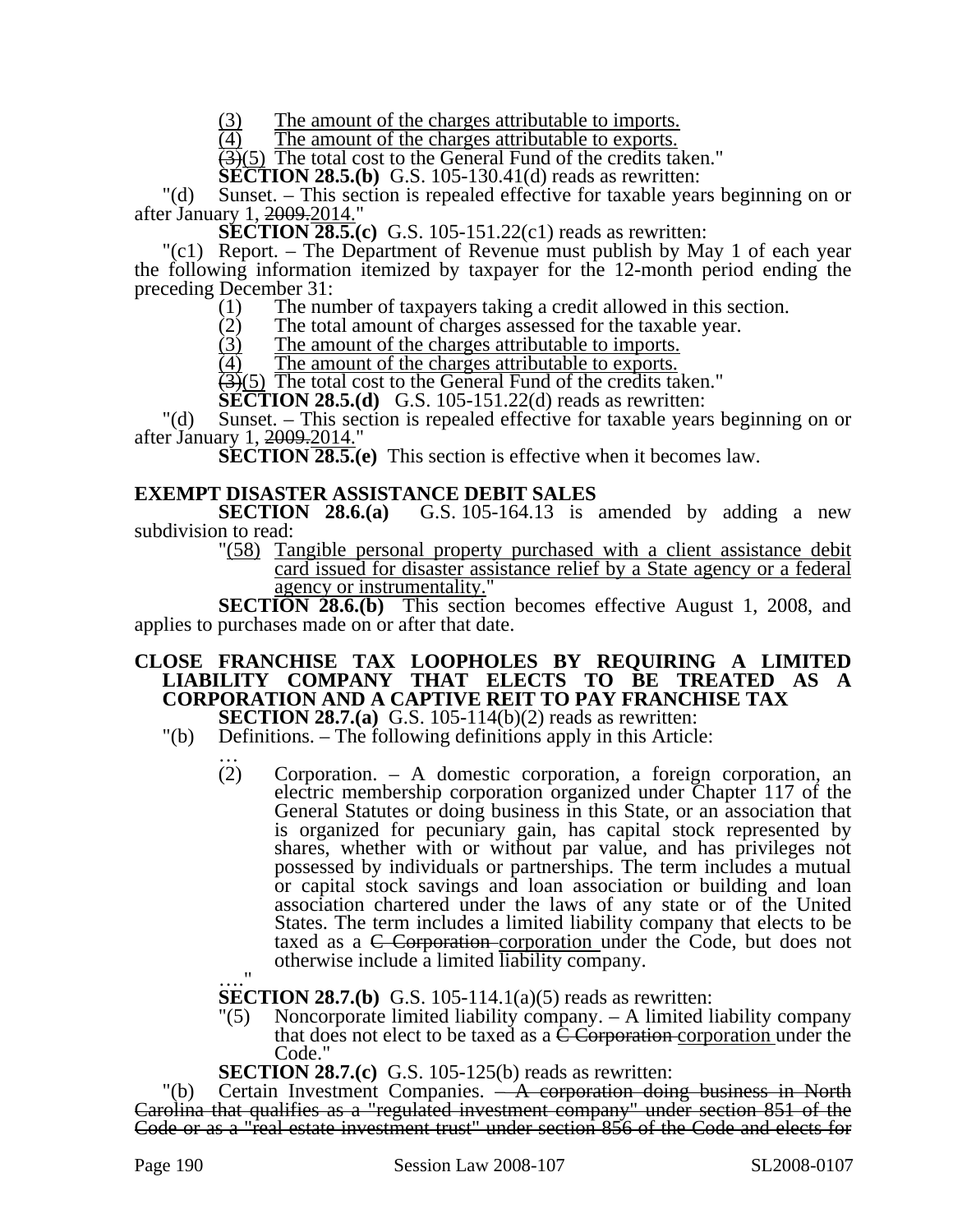federal income tax purposes to be treated as a "regulated investment company" or as a "real estate investment trust," A corporation doing business in North Carolina that meets one or more of the following conditions may, in determining its basis for franchise tax, deduct the aggregate market value of its investments in the stocks, bonds, debentures, or other securities or evidences of debt of other corporations, partnerships, individuals, municipalities, governmental agencies, or governments.governments:

- (1) A regulated investment company.  $-\overline{A}$  regulated investment company is an entity that qualifies as a regulated investment company under section 851 of the Code.
- (2) A REIT, unless the REIT is a captive REIT. The terms 'REIT' and <br>
<u>captive REIT' have the same meanings as defined</u> in have the same meanings as G.S. 105-130.12."

**SECTION 28.7.(d)** This section is effective for taxable years beginning on or after January 1, 2009.

#### **PUBLICLY TRADED PARTNERSHIPS**

**SECTION 28.8.(a)** G.S. 105-154 reads as rewritten: "**§ 105-154. Information at the source returns.** 

(a) Repealed by Session Laws 1993, c. 354, s. 14.

(b) Information Returns of Payers. – A person who is a resident of this State, has a place of business in this State, or has an employee, an agent, or another representative in any capacity in this State shall file an information return as required by the Secretary if the person directly or indirectly pays or controls the payment of any income to any taxpayer. The return shall contain all information required by the Secretary. The filing of any return in compliance with this section by a foreign corporation is not evidence that the corporation is doing business in this State.

(c) Information Returns of Partnerships. – A partnership doing business in this State and required to file a return under the Code shall file an information return with the Secretary. A partnership that the Secretary believes to be doing business in this State and to be required to file a return under the Code shall file an information return when requested to do so by the Secretary. The information return shall contain all information required by the Secretary. It shall state specifically the items of the partnership's gross income, the deductions allowed under the Code, and the adjustments required by this Part. The information return shall also include the name and address of each person who would be entitled to share in the partnership's net income, if distributable, and the amount each person's distributive share would be. The information return shall specify the part of each person's distributive share of the net income that represents corporation dividends. The information return shall be signed by one of the partners under affirmation in the form required by the Secretary.

A partnership that files an information return under this subsection shall furnish to each person who would be entitled to share in the partnership's net income, if distributable, any information necessary for that person to properly file a State income tax return. The information shall be in the form prescribed by the Secretary and must be furnished on or before the due date of the information return.

(d) Payment of Tax on Behalf of Nonresident Owner or Partner. – If a business conducted in this State is owned by a nonresident individual or by a partnership having one or more nonresident members, the manager of the business shall report the earnings of the business in this State, the distributive share of the income of each nonresident owner or partner, and any other information required by the Secretary. The manager of the business shall pay with the return the tax on each nonresident owner or partner's share of the income computed at the rate levied on individuals under G.S. 105-134.2(a)(3). The business may deduct the payment for each nonresident owner or partner from the owner or partner's distributive share of the profits of the business in this State. If the nonresident partner is not an individual and the partner has executed an affirmation that the partner will pay the tax with its corporate, partnership, trust, or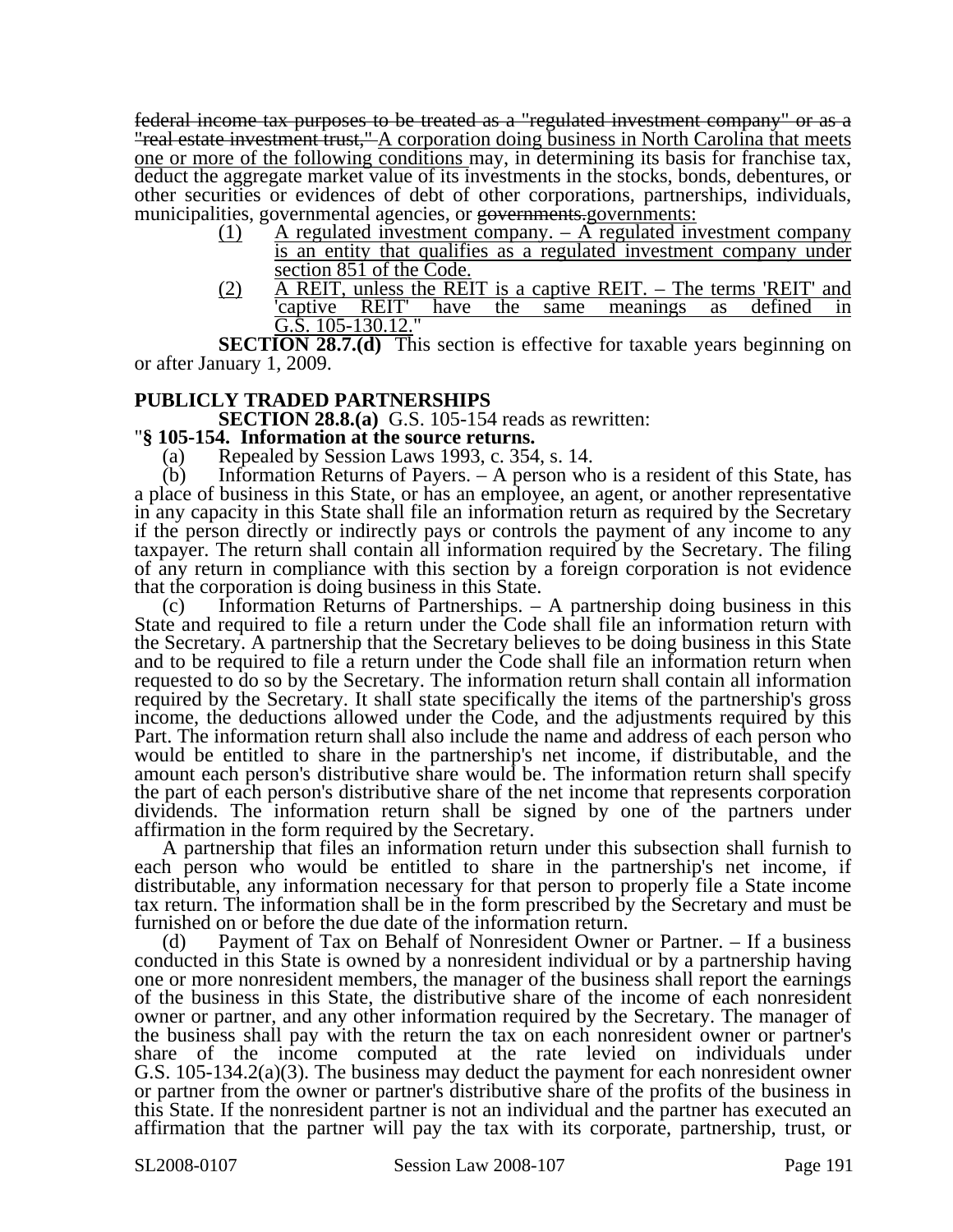estate income tax return, the manager of the business is not required to pay the tax on the partner's share. In this case, the manager shall include a copy of the affirmation with the report required by this subsection.

(e) Publicly Traded Partnership. – The information return and payment requirements under this section are modified as follows for a publicly traded partnership that is described in section 7704(c) of the Code:

- (1) The information return required under subsection (c) of this section is limited to partners whose distributive share of the partnership's net income during the tax year was more than five hundred dollars (\$500.00).
- (2) The payment requirements under subsection (d) of this section do not apply.'

**SECTION 28.8.(b)** This section is effective for taxable years beginning on or after January 1, 2008.

### **INCREASE EARNED INCOME TAX CREDIT TO FIVE PERCENT**

**SECTION 28.9.(a)** G.S. 105-151.31(a) reads as rewritten:

"(a) Credit. – An individual who claims for the taxable year an earned income tax credit under section 32 of the Code is allowed a credit against the tax imposed by this Part equal to three and one-half percent (3.5%) five percent (5%) of the amount of credit the individual qualified for under section 32 of the Code. A nonresident or part-year resident who claims the credit allowed by this section must reduce the amount of the credit by multiplying it by the fraction calculated under G.S. 105-134.5(b) or (c), as appropriate."

**SECTION 28.9.(b)** This section is effective for taxable years beginning on or after January 1, 2009.

#### **EXTEND SUNSET FOR SMALL BUSINESS EMPLOYEE HEALTH BENEFITS SECTION 28.9A.(a)** G.S. 105-129.16E(d) reads as rewritten:

"(d) Sunset. – This section expires for taxable years beginning on or after January 1, 2009.2010."

**SECTION 28.9A.(b)** This section is effective when it becomes law.

#### **PROVIDE A PROPERTY TAX EXCLUSION FOR HONORABLY DISCHARGED DISABLED SPOUSES**

**SECTION 28.11.(a)** G.S. 105-275(21) is repealed.

**SECTION 28.11.(b)** Article 12 of Chapter 105 of the General Statutes is amended by adding a new section to read:

#### "**§ 105-277.1C. Disabled veteran property tax homestead exclusion.**

(a) Exclusion. – A permanent residence owned and occupied by an owner who is a North Carolina resident and who is an honorably discharged disabled veteran or the unmarried surviving spouse of an honorably discharged disabled veteran is designated a special class of property under Article V, Section 2(2) of the North Carolina Constitution and is taxable in accordance with this section. The first forty-five thousand dollars (\$45,000) of appraised value of the residence is excluded from taxation. An owner who receives an exclusion under this section may not receive other property tax relief.

 $\overline{(b)}$  Definitions. – The following definitions apply in this section:

- $\overline{(1)}$  Disabled veteran. A veteran who, as of January 1 preceding the taxable year for which the exclusion allowed by this section is claimed, receives benefits under 38 U.S.C. § 2101 or has a veteran's disability certification.
- 
- $\overline{O}$  Owner. Defined in G.S. 105-277.1.<br>
(3) Permanent residence. Defined in G. Permanent residence. – Defined in G.S. 105-277.1.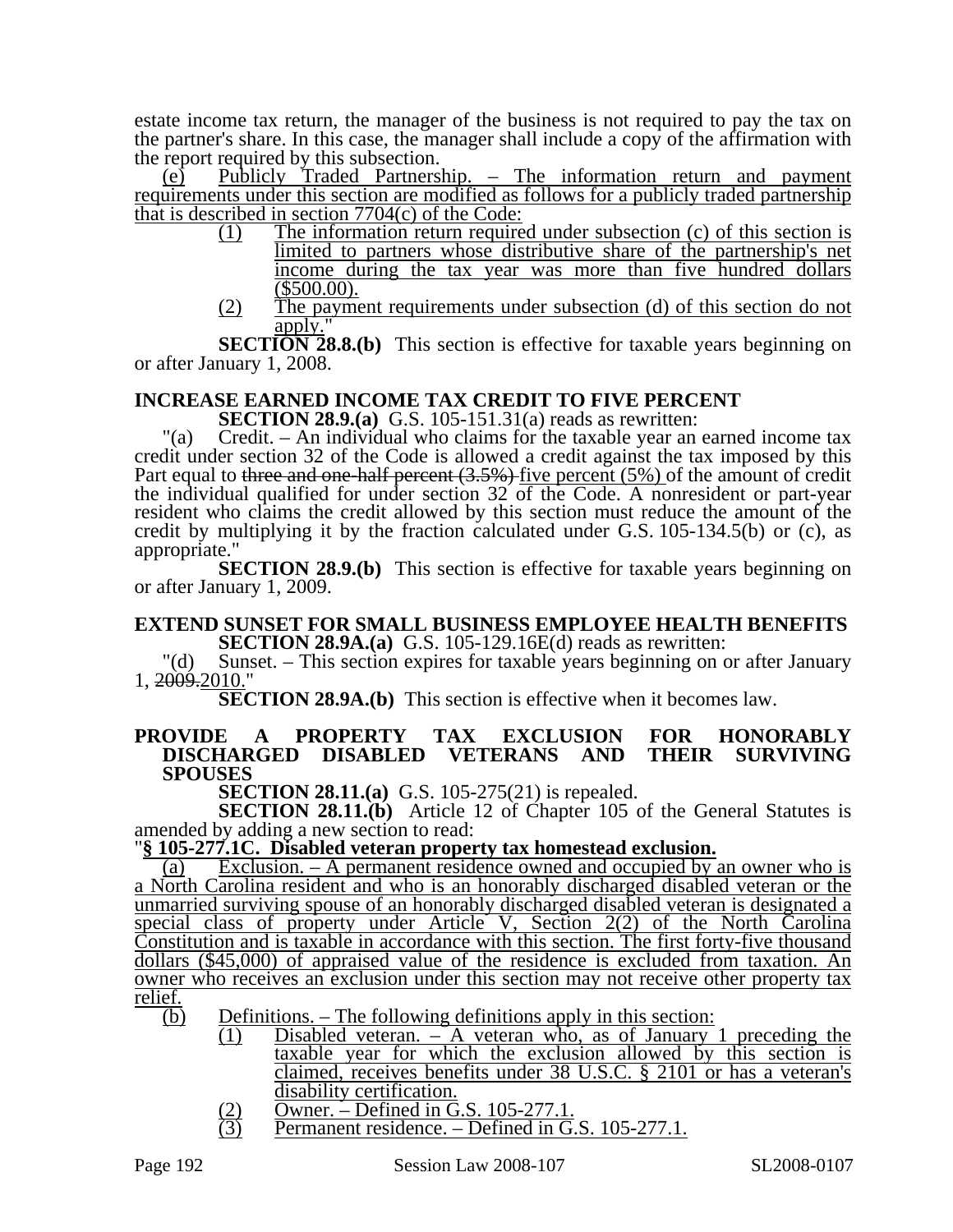- (4) Property tax relief. Defined in G.S. 105-277.1.<br>Veteran. A veteran of any branch of the Arme
- $\overline{\text{Vector}}$ . A veteran of any branch of the Armed Forces of the United States.
- (6) Veteran's disability certification. A certification by the United States Department of Veterans Affairs or another federal agency that a veteran has a permanent total disability that is service-connected.

(c) Temporary Absence. – An owner does not lose the benefit of this exclusion because of a temporary absence from his or her permanent residence for reasons of health or because of an extended absence while confined to a rest home or nursing home, so long as the residence is unoccupied or occupied by the owner's spouse or other dependent.

(d) Ownership by Spouses. – A permanent residence owned and occupied by husband and wife as tenants by the entirety is entitled to the full benefit of this exclusion notwithstanding that only one of them meets the requirements of this section.

(e) Other Multiple Owners. – This subsection applies to co-owners who are not husband and wife. Each co-owner of a permanent residence must apply separately for the exclusion allowed under this section.

When one or more co-owners of a permanent residence qualify for the exclusion allowed under this section and none of the co-owners qualifies for the exclusion allowed under G.S. 105-277.1, each co-owner is entitled to the full amount of the exclusion allowed under this section. The exclusion allowed to one co-owner may not exceed the co-owner's proportionate share of the valuation of the property, and the amount of the exclusion allowed to all the co-owners may not exceed the exclusion allowed under this section.

When one or more co-owners of a permanent residence qualify for the exclusion allowed under this section and one or more of the co-owners qualify for the exclusion allowed under G.S. 105-277.1, each co-owner who qualifies for the exclusion allowed under this section is entitled to the full amount of the exclusion. The exclusion allowed to one co-owner may not exceed the co-owner's proportionate share of the valuation of the property, and the amount of the exclusion allowed to all the co-owners may not exceed the greater of the exclusion allowed under this section and the exclusion allowed under G.S. 105-277.1.

(f) Application. – An application for the exclusion allowed under this section should be filed during the regular listing period, but may be filed and must be accepted at any time up to and through June 1 preceding the tax year for which the exclusion is claimed. An applicant for an exclusion under this section must establish eligibility for the exclusion by providing a copy of the veteran's disability certification or evidence of benefits received under 38 U.S.C. § 2101."

**SECTION 28.11.(c)** G.S. 105-277.1(a) reads as rewritten:

"(a) Exclusion. – A permanent residence owned and occupied by a qualifying owner is designated a special class of property under Article V, Sec. 2(2) of the North Carolina Constitution and is taxable in accordance with this section. The amount of the appraised value of the residence equal to the exclusion amount is excluded from taxation. The exclusion amount is the greater of twenty five thousand dollars (\$25,000) or fifty percent (50%) of the appraised value of the residence. An owner who receives an exclusion under this section may not receive other property tax relief.

A qualifying owner is an owner who meets all of the following requirements as of January 1 preceding the taxable year for which the benefit is claimed:

- $(1)$  Is at least 65 years of age or totally and permanently disabled.<br>  $(2)$  Has an income for the preceding calendar year of not more
	- Has an income for the preceding calendar year of not more than the income eligibility limit.
	- (3) Is a North Carolina resident."

**SECTION 28.11.(d)** G.S. 105-277.1(b)(3a) reads as rewritten:

"(3a) Property tax relief. – The property tax homestead exclusion provided in this section or section, the property tax homestead circuit breaker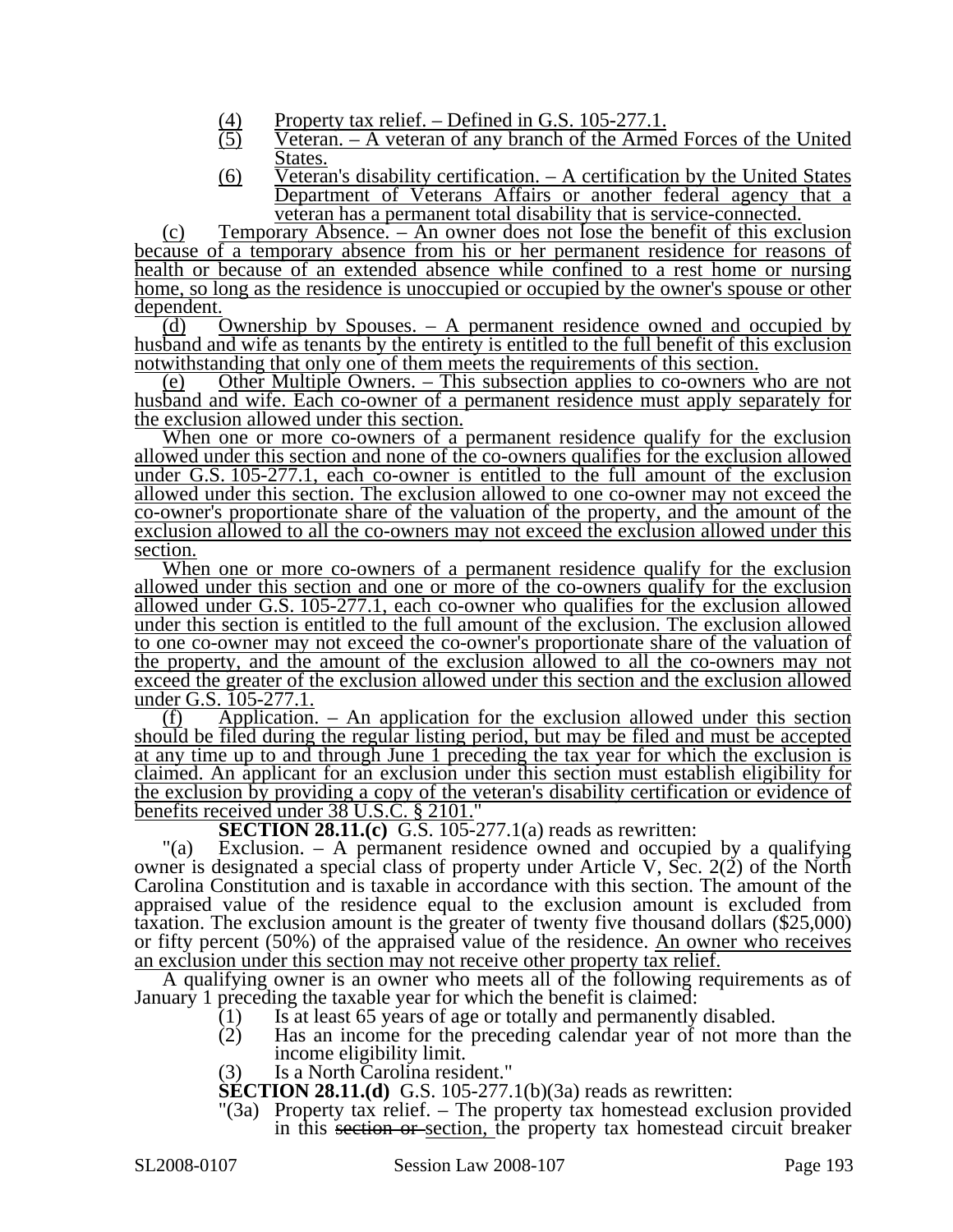provided in G.S. 105-277.1B.G.S. 105-277.1B, or the disabled veteran property tax homestead exclusion provided in G.S. 105-277.1C."

**SECTION 28.11.(e)** G.S. 105-277.1(d) reads as rewritten:

"(d) Multiple Ownership. Ownership by Spouses. – A permanent residence owned and occupied by husband and wife as tenants by the entirety is entitled to the full benefit of this exclusion notwithstanding that only one of them meets the age or disability requirements of this section. When a permanent residence is owned and occupied by two or more persons other than husband and wife and one or more of the owners qualifies for this exclusion, each qualifying owner is entitled to the full amount of the exclusion not to exceed his or her proportionate share of the valuation of the property. No part of an exclusion available to one co-owner may be claimed by any other co-owner and in no event may the total exclusion allowed for a permanent residence exceed the exclusion amount provided in this section. section."

**SECTION 28.11.(f)** G.S. 105-277.1(e) reads as rewritten:

"(e) Other Multiple Owners. – An owner who qualifies for both kinds of property tax relief may elect the property tax homestead circuit breaker under G.S. 105-277.1B instead of the property tax homestead exclusion provided in this section. When property is owned by two or more persons, each person must qualify for both kinds of property tax relief and must elect the property tax homestead circuit breaker in order for the property tax homestead circuit breaker to be allowed instead of the property tax homestead exclusion. This subsection applies to co-owners who are not husband and wife. Each co-owner of a permanent residence must apply separately for the exclusion allowed under this section.

When one or more co-owners of a permanent residence qualify for the exclusion allowed under this section and none of the co-owners qualifies for the exclusion allowed under G.S. 105-277.1C, each co-owner is entitled to the full amount of the exclusion allowed under this section. The exclusion allowed to one co-owner may not exceed the co-owner's proportionate share of the valuation of the property, and the amount of the exclusion allowed to all the co-owners may not exceed the exclusion allowed under this section.

When one or more co-owners of a permanent residence qualify for the exclusion allowed under this section and one or more of the co-owners qualify for the exclusion allowed under G.S. 105-277.1C, each co-owner who qualifies for the exclusion under this section is entitled to the full amount of the exclusion. The exclusion allowed to one co-owner may not exceed the co-owner's proportionate share of the valuation of the property, and the amount of the exclusion allowed to all the co-owners may not exceed the greater of the exclusion allowed under this section and the exclusion allowed under G.S.  $105-277.1C$ ."

**SECTION 28.11.(g)** G.S. 105-282.1(a)(2)c. reads as rewritten:

"c. Special classes of property classified for taxation at a reduced valuation under G.S. 105-277(h), 105-277.1, 105-277.1C, 105-277.10, 105-277.13, 105-278."

**SECTION 28.11.(h)** G.S. 105-277.1C, as enacted by S.L. 2008-35, is recodified as G.S. 105-277.1D. The Revisor of Statutes is authorized to correct any reference or citation in the General Statutes to any portion of S.L. 2008-35 that is recodified or amended by this section by deleting incorrect references and substituting correct references.

**SECTION 28.11.(i)** The catch line of G.S. 105-277.1 reads as rewritten:<br>"§ 105-277.1. Property-Elderly or disabled property tax homestead exclusion."<br>SECTION 28.11.(j) Subsection (h) of this section is effective when it

becomes law. The remainder of this section is effective for taxes imposed for taxable years beginning on or after July 1, 2009.

**SALES TAX HOLIDAY FOR CERTAIN ENERGY STAR RATED APPLIANCES**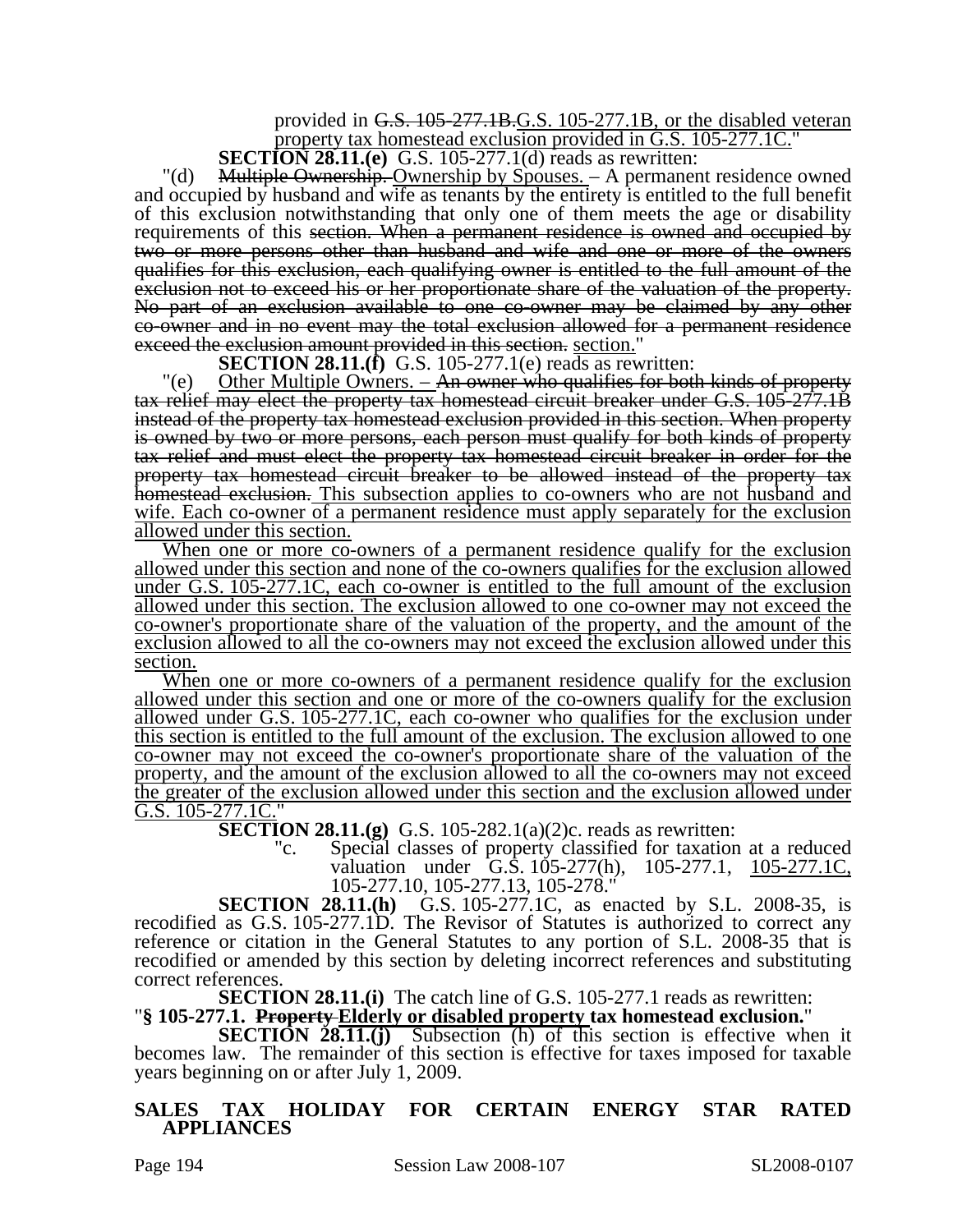**SECTION 28.12.(a)** G.S. 105-164.3 is amended by adding a new subdivision to read:

#### "**§ 105-164.3. Definitions.**

The following definitions apply in this Article:

 $(8g)$  Energy Star qualified product. – A product that meets the energy efficient guidelines set by the United States Environmental Protection Agency and the United States Department of Energy and is authorized to carry the Energy Star label."

**SECTION 28.12.(b)** Article 5 of Chapter 105 of the General Statutes is amended by adding a new section to read:

#### "**§ 105-164.13D. Sales and use tax holiday for Energy Star qualified products.**

(a) The taxes imposed by this Article do not apply to the Energy Star qualified products listed in this section if sold between 12:01 A.M. on the first Friday of November and 11:59 P.M. the following Sunday. The qualified products are:<br>  $\frac{(1)}{(2)}$  Clothes washers.<br>
<u>(3)</u> Freezers and refrigerators.<br>  $\frac{(4)}{(4)}$  Air-source heat pumps and geothermal heat pumps.

- 
- Freezers and refrigerators.
- Central air conditioners and room air conditioners.
- (4) Air-source heat pumps and geothermal heat pumps.<br>(5) Ceiling fans.
- 
- (5) Ceiling fans.<br>(6) Dehumidifier
- (6) Dehumidifiers.<br>(7) Programmable Programmable thermostats.
- (b) The exemption allowed by this section does not apply to the following:
	- $\frac{(1)}{(2)}$  The sale of a product for use in a trade or business.<br>
	(2) The rental of a product."
		- The rental of a product.

**SECTION 28.12.(c)** G.S. 105-467(b) reads as rewritten:

"(b) Exemptions and Refunds. – The State exemptions and exclusions contained in G.S. 105-164.13, the State sales and use tax holiday—holidays contained in G.S. 105-164.13C and G.S. 105-164.13D, and the State refund provisions contained in G.S. 105-164.14 apply to the local sales and use tax authorized to be levied and imposed under this Article. Except as provided in this subsection, a taxing county may not allow an exemption, exclusion, or refund that is not allowed under the State sales and use tax. A local school administrative unit and a joint agency created by interlocal agreement among local school administrative units pursuant to G.S. 160A-462 to jointly purchase food service-related materials, supplies, and equipment on their behalf is allowed an annual refund of sales and use taxes paid by it under this Article on direct purchases of tangible personal property and services, other than electricity, telecommunications service, and ancillary service. Sales and use tax liability indirectly incurred by the entity on building materials, supplies, fixtures, and equipment that become a part of or annexed to any building or structure that is owned or leased by the entity and is being erected, altered, or repaired for use by the entity is considered a sales or use tax liability incurred on direct purchases by the entity for the purpose of this subsection. A request for a refund shall be in writing and shall include any information and documentation required by the Secretary. A request for a refund is due within six months after the end of the entity's fiscal year. Refunds applied for more than three years after the due date are barred."

**SECTION 28.12.(d)** The second paragraph of Section 4 of Chapter 1096 of the 1967 Session Laws reads as rewritten:

"The exemptions and exclusions contained in G.S. 105-164.13 and the sales and use tax holiday holidays contained in G.S. 105-164.13C and G.S. 105-164.13D apply with equal force and like manner to the local sales tax authorized to be imposed and levied under this division. The county shall have no authority, with respect to the local sales and use tax imposed under this division, to change, alter, add, or delete any exemptions or exclusions contained under G.S. 105-164.13."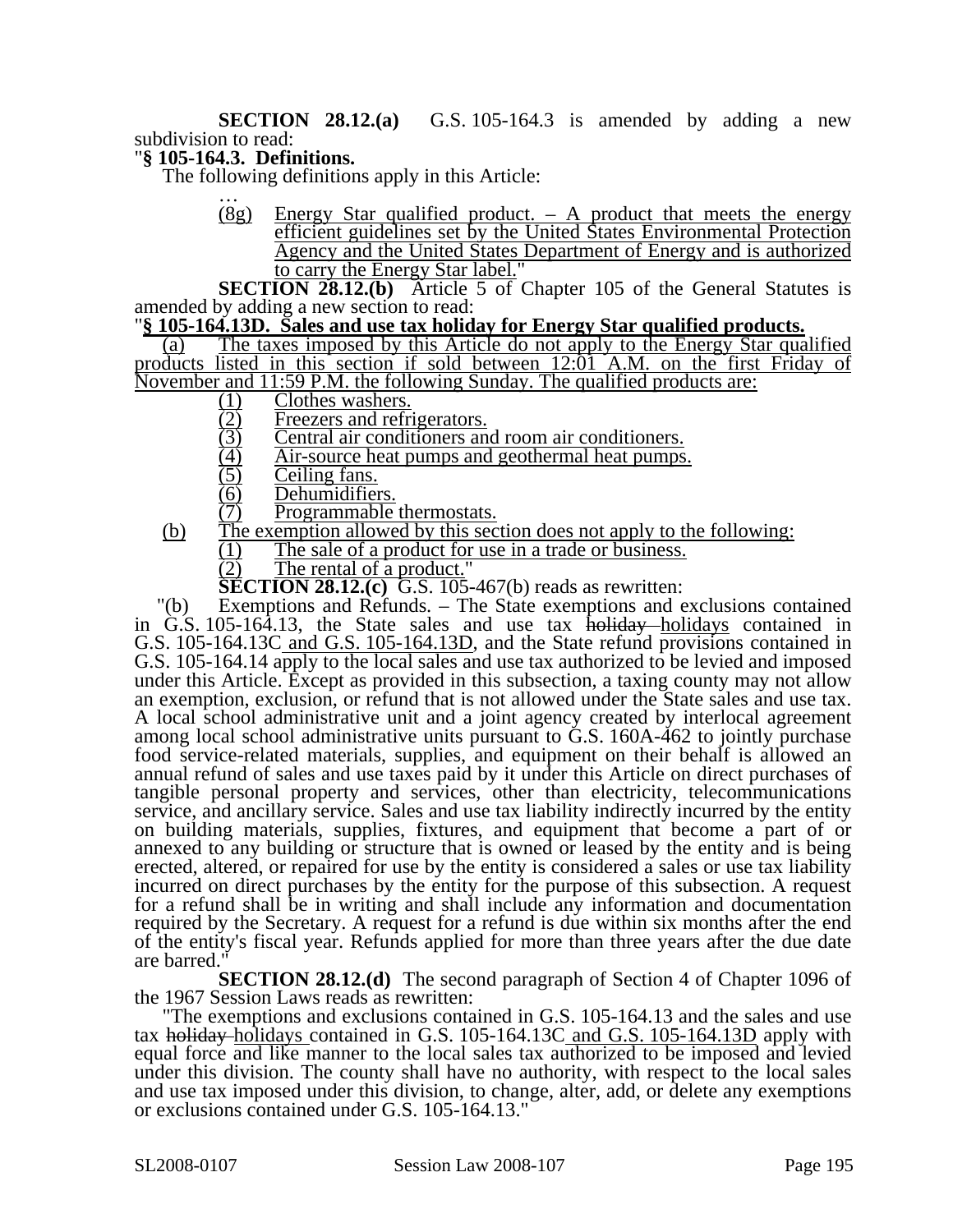**SECTION 28.12.(e)** This section is effective when it becomes law and applies to sales made on or after that date.

### **SET INSURANCE REGULATORY FEE**

**SECTION 28.13.(a)** The percentage rate to be used in calculating the insurance regulatory charge under G.S. 58-6-25 is five and one-half percent (5.5%) for the 2008 calendar year.

**SECTION 28.13.(b)** This section is effective when it becomes law.

#### **SET REGULATORY FEE FOR UTILITIES COMMISSION**

**SECTION 28.14.(a)** The percentage rate to be used in calculating the public utility regulatory fee under  $\ddot{G}$ .  $\ddot{S}$ .  $62-\dot{3}02(b)(2)$  is twelve one-hundredths of one percent  $(0.12\%)$  for each public utility's North Carolina jurisdictional revenues earned during each quarter that begins on or after July 1, 2008.

**SECTION 28.14.(b)** The electric membership corporation regulatory fee imposed under G.S. 62-302(b1) for the 2008-2009 fiscal year is two hundred thousand dollars (\$200,000).

**SECTION 28.14.(c)** This section becomes effective July 1, 2008.

### **SMALL BUSINESS PROTECTION ACT**

**SECTION 28.16.(a)** The General Assembly makes the following findings:

- (1) The following areas of the sales and use tax laws are the areas for which the Department of Revenue receives the most questions from taxpayers:
	- a. The rate of tax that applies to food and prepared food.
	- b. The distinction between a retailer and a performance contractor.
	- c. The distinction between a service that is necessary to complete the sale of tangible personal property, and therefore taxable, and a service that is incidental to the sale of tangible personal property, and therefore not taxable.
	- d. The determination of whether a person is a manufacturer.
- (2) These areas of the sales and use tax laws have been the subject of legislative changes in recent years.
- (3) Small businesses have fewer resources to devote to resolving the complexities of the sales and use tax laws than large businesses have and, therefore, may be at a disadvantage with respect to compliance issues in complex areas and changing areas.
- (4) Assessments against a small business for inadvertent noncompliance in these complex areas may threaten the viability of the small business.
- (5) The sales and use tax laws are not intended to place the viability of small businesses in jeopardy.
- (6) A study of these complex areas is needed to determine how to make the laws in these areas clearer and to reduce the compliance burden.

**SECTION 28.16.(b)** Article 9 of Chapter 105 of the General Statutes is amended by adding a new section to read:

# "**§ 105-244.2. Reduction of certain sales tax assessments against small businesses.** (a) Reduction. – The Secretary must reduce an assessment against a small

business for State and local sales and use taxes and waive any penalties imposed as part of the assessment when the assessment is made as the result of an audit of the small business by the Department and all of the following apply:

(1) The gross receipts of the business for the calendar year preceding the year in which the audit period begins, combined with the gross receipts of all related persons as defined in G.S. 105-163.010, do not exceed one million eight hundred thousand dollars (\$1,800,000).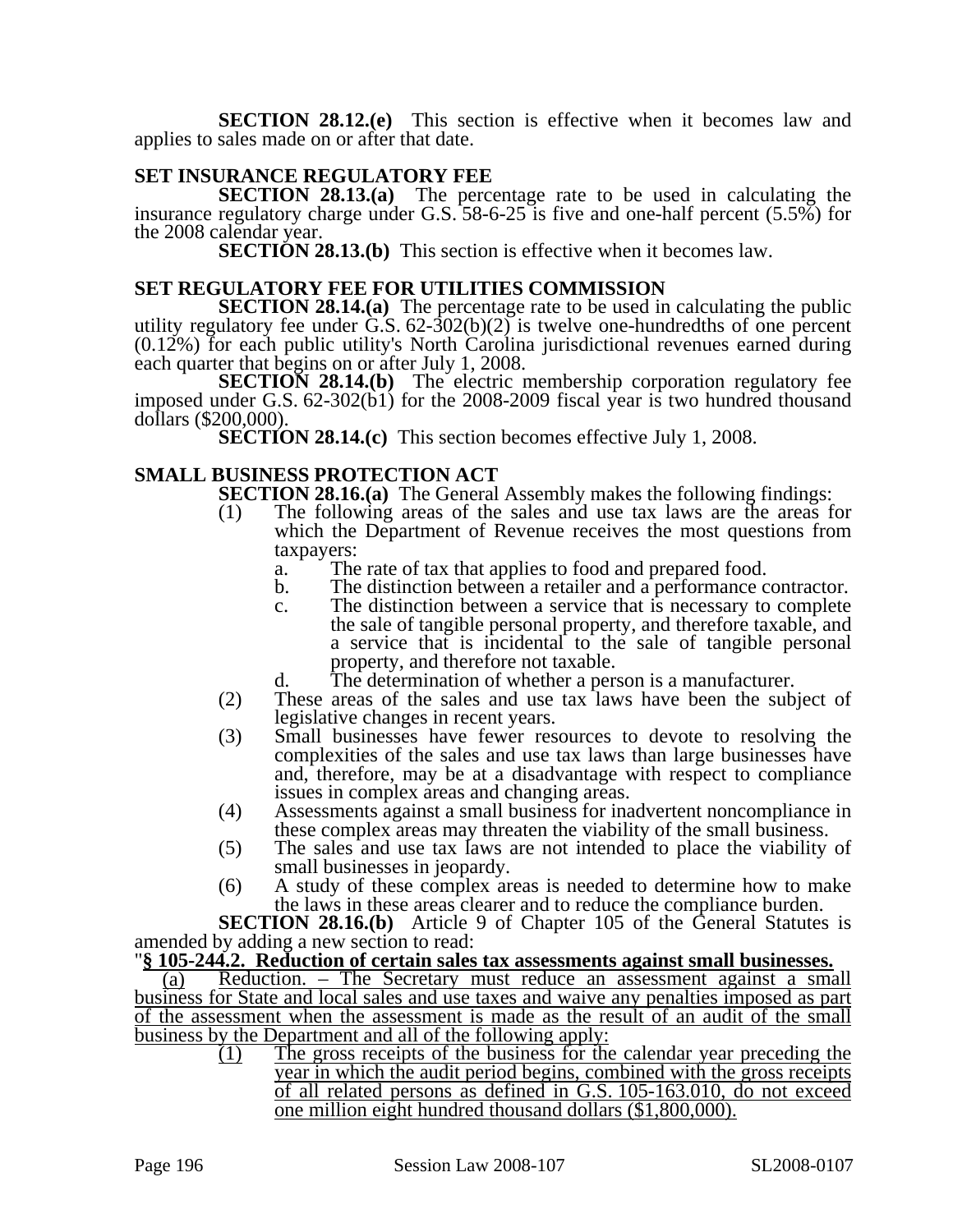- (2) The business remitted to the Department all the sales and use taxes it collected during the audit period.
- (3) The business had not been told by the Department in a prior audit to collect sales and use taxes in the circumstance that is the basis of the assessment, as reflected in the written audit comments of the prior audit.
- (4) The business made a good faith effort to comply with the sales and use tax laws and the assessment is based on the incorrect application of one of the following complex areas of these laws:
	-
	- <u>a.</u> The rate of tax that applies to prepared food.<br>b. The distinction between a retailer and a perfo
	- $\underline{b}$ . The distinction between a retailer and a performance contractor.<br>
	The distinction between a service that is necessary to complete The distinction between a service that is necessary to complete the sale of tangible personal property, and is therefore taxable, and a service that is incidental to the sale of tangible personal property, and is therefore not taxable.
	- d. The determination of whether a person is a manufacturer.

(b) Amount. – The amount by which a sales and use tax assessment against a small business must be reduced under this section is a percentage of the assessment. The percentage is determined by the average monthly gross receipts of the business for the calendar year for which annual gross receipts are determined under subdivision (a)(1) of this section. A reduction of an assessment under this section and the waiver of penalties imposed as part of the assessment apply only to the amount of an assessment attributable to the incorrect application of one of the complex areas of the law listed in subdivision (a)(4) of this section.

The following table sets out the applicable percentage reductions of an assessment:

|        | <b>Average Monthly Gross</b>     | <b>Average Monthly</b>                 | Percentage       |
|--------|----------------------------------|----------------------------------------|------------------|
|        | <b>Receipts of Business Over</b> | <b>Gross Receipts Up To</b>            | <b>Reduction</b> |
|        | $-1$ ) –                         |                                        | <u>98%</u>       |
|        | \$50,000                         |                                        | 95%              |
|        | \$100.000                        |                                        | 90%              |
| $\sim$ | Annlication                      | This soction epplies to the following: |                  |

- $(c)$  Application. This section applies to the following
	- $\frac{(1)}{(2)}$  A proposed assessment that is pending on July 15, 2008.<br>(2) An assessment that becomes collectible under G.S. 105
		- An assessment that becomes collectible under G.S. 105-241.22 on or after July 15, 2008.
	- (3) An assessment that meets all of the following conditions:
		- a. It became collectible under G.S. 105-241.22 before July 15, 2008, or was identified in a notice of final assessment issued under former G.S. 105-241.1 before July 15, 2008.
		- b. It is not paid as of July 15, 2008.
		- c. If it had been paid within six months after it became collectible under G.S. 105-241.22 or was identified in a notice of final assessment issued under former G.S. 105-241.1, a timely claim for refund could be filed under G.S. 105-241.7 for a refund of the assessment.
	- (4) A claim for refund filed in accordance with G.S. 105-241.7 for a refund of an assessment.

(d) Expiration. – This section expires January 1, 2010. The expiration applies to an assessment that becomes collectible under G.S. 105-241.22 on or after the expiration date and to a claim for refund filed on or after the expiration date for a refund of an assessment paid before the expiration date."

**SECTION 28.16.(c)** Article 9 of Chapter 105 of the General Statutes is amended by adding a new section to read:

#### "**§ 105-258.2. Taxpayer conversations.**

(a) Scope. – This section applies to a conversation that is conducted by telephone or in person, is between a taxpayer and an employee of the Department, and occurs at an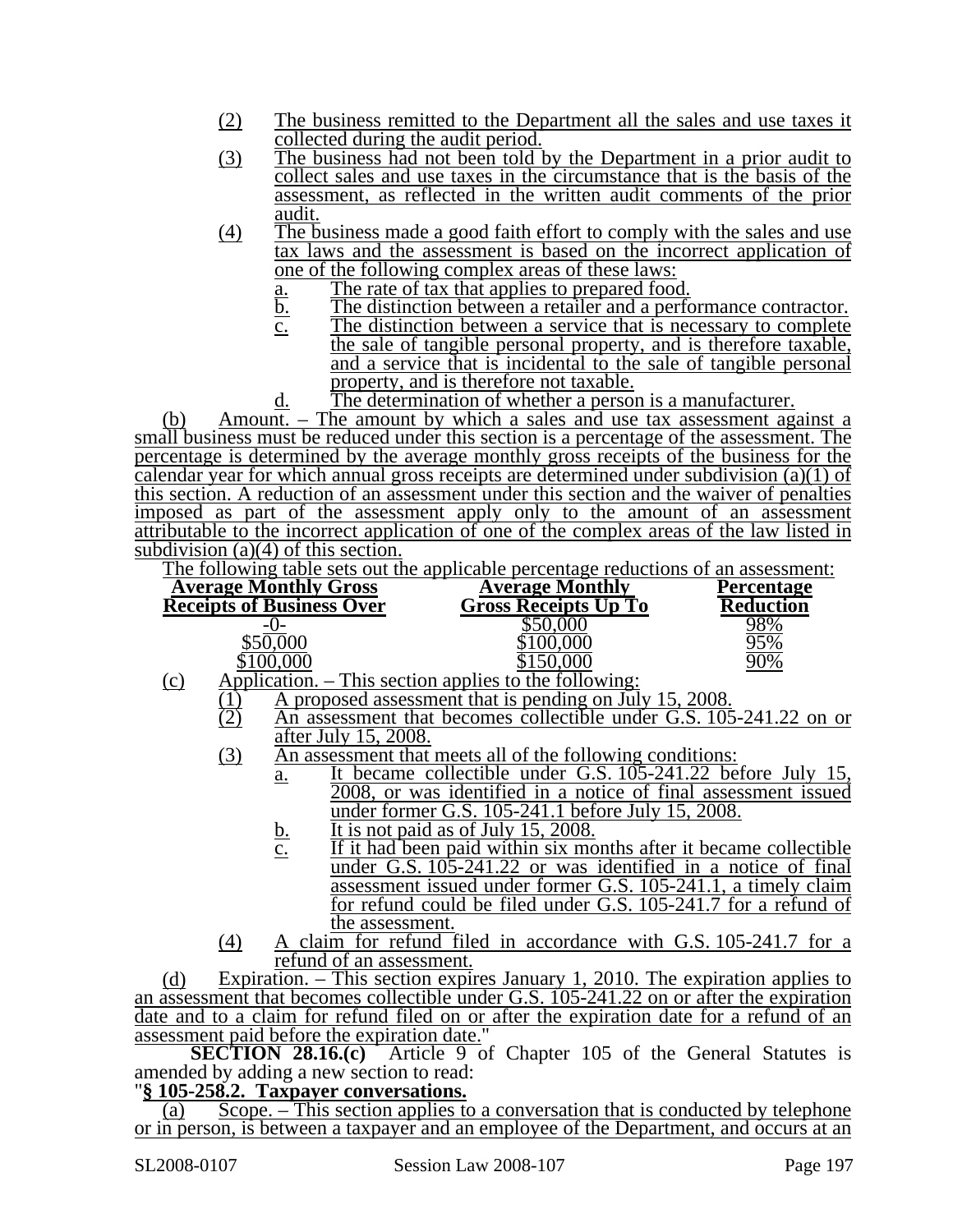office of the Department if the conversation is in person. It does not apply to a conversation that occurs at a presentation, a conference, or another forum.

(b) Documentation. – The Secretary must document advice given to a taxpayer in a conversation with that taxpayer when the taxpayer gives the Secretary the taxpayer's identifying information, asks the Secretary about the application of a tax to the taxpayer in specific circumstances, and requests that the Secretary document the advice in the taxpayer's records. The documentation may be an entry in the account record of the taxpayer or by another method determined by the Secretary. The documentation must set out the date of the conversation, the question asked, and the advice given."

**SECTION 28.16.(d)** G.S. 105-258.2, as enacted by this act, is amended by adding a new subsection to read:

"(c) Sales Tax Inquiries. – The Secretary must document advice given in a conversation with a person who is not registered as a retailer or a wholesale merchant under Article 5 of this Chapter when the person gives the Secretary the person's name and address, describes a business in which the person is engaged, asks if the person is required to be registered under Article 5 of this Chapter, and requests that the Secretary document the advice. The Secretary must keep a record of the person's inquiry that sets out the date of the conversation, the person making the inquiry, the business described

in the conversation, and the advice given."<br>**SECTION 28.16.(e)** G.S. 105-264 reads as rewritten:

**SECTION 28.105-264.** Effect of Secretary's interpretation of revenue laws.

(a) Interpretation. – It is the duty of the Secretary to interpret all laws administered by the Secretary. The Secretary's interpretation of these laws shall be consistent with the applicable rules.

An rules. An interpretation by the Secretary is prima facie correct. When the Secretary interprets a law by adopting a rule or publishing a bulletin or directive on the law, the interpretation is a protection to the officers and taxpayers affected by the interpretation, and taxpayers are entitled to rely upon the interpretation. If the Secretary changes an interpretation, a taxpayer who relied on it before it was changed is not liable for any penalty or additional assessment on any tax that accrued before the interpretation was changed and was not paid by reason of reliance upon the interpretation.

(b) Advice. – If a taxpayer requests in writing specific advice from the Department and receives erroneous advice in response erroneous written advice, response, the taxpayer is not liable for any penalty or additional assessment attributable to the erroneous advice furnished by the Department to the extent that the following conditions are all satisfied:

- (1) the The advice was reasonably relied upon by the taxpayer and thetaxpayer.
- (2) The penalty or additional assessment did not result from the taxpayer's failure to provide adequate or accurate information.
- (3) The Department provided the advice in writing or the Department's records establish that the Department provided erroneous verbal advice.

(c) Revised Interpretations. – This section does not prevent the Secretary from changing an interpretation and it does not prevent a change in an interpretation from applying on and after the effective date of the change."

**SECTION 28.16.(f)** G.S. 105-237.1 reads as rewritten: "**§ 105-237.1. Compromise of liability.** 

(a) Authority.  $\overline{\phantom{a}}$  – The Secretary of Revenue, with the approval of the Attorney General, is authorized to compromise the amount of liability of any taxpayer for taxes due under Subchapter I, V, or VIII of this Chapter or under Article 3 of Chapter 119 of the General Statutes and to accept in full settlement of the liability a lesser amount than that asserted to be due when in the opinion of the Secretary and the Attorney General the compromise settlement is in the best interest of the State. When made other than in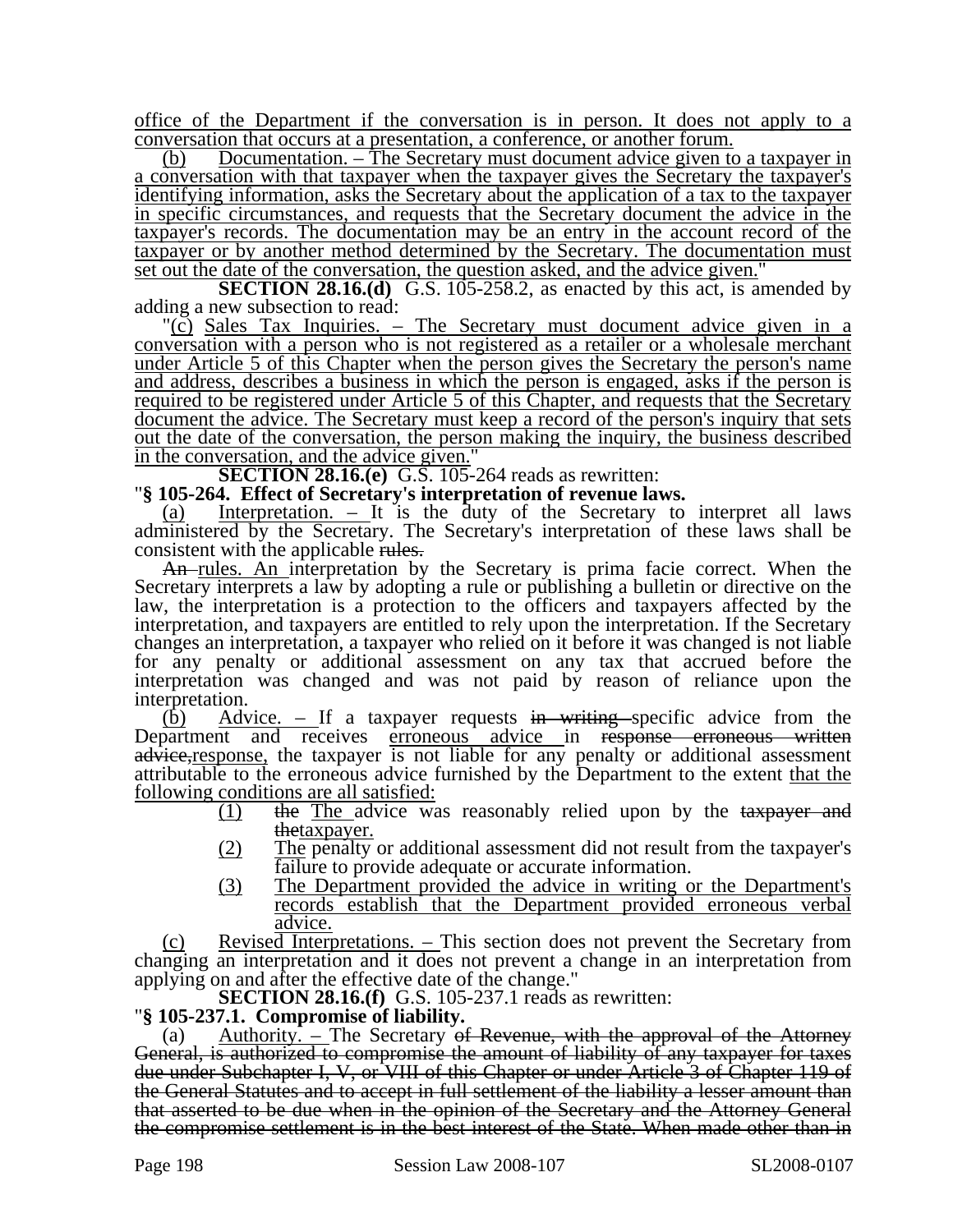the course of litigation in the courts of the State on an appeal from an administrative determination or in a civil action brought to recover from the Secretary, the basis for the compromise must also conform to the conditions set out in this section. The compromise settlement may be made only after a final administrative or judicial determination of the liability of the taxpayer.

A compromise settlement may be made only if one or more of the following findings is made:may compromise a taxpayer's liability for a tax that is collectible under G.S. 105-241.22 when the Secretary determines that the compromise is in the best interest of the State and makes one or more of the following findings:

- (1) There is a reasonable doubt as to the amount of the liability of the taxpayer under the law and the facts.
- (2) The taxpayer is insolvent and the Secretary probably could not otherwise collect an amount equal to or in excess of the amount offered in compromise. A taxpayer is considered insolvent only in one of the following circumstances:
	- a. It is plain and indisputable that the taxpayer is clearly insolvent and will remain so in the reasonable future.
	- b. The taxpayer has been determined to be insolvent in a judicial proceeding.
- (3) Collection of a greater amount than that offered in compromise is improbable, and the funds or a substantial portion of the funds offered in the settlement come from sources from which the Secretary could not otherwise collect.
- (4) A federal tax assessment arising out of the same facts has been compromised with the federal government on the same or a similar basis as that proposed to the State and the Secretary could probably not collect an amount equal to or in excess of that offered in compromise.
- (5) Collection of a greater amount than that offered in compromise would produce an unjust result under the circumstances.

For the purposes of this section a taxpayer may be considered insolvent only if (i) there is an established status of insolvency by either a judicial declaration of a status necessarily or ordinarily involving insolvency or by a legal proceeding in which the insolvency of the taxpayer would ordinarily be determined or made evident or (ii) it is plain and indisputable that the taxpayer is clearly insolvent and will remain so in the reasonable future. Whenever a compromise is made by the Secretary pursuant to this section and the unpaid amount of the tax assessed is one hundred dollars (\$100.00) or more, the Secretary shall place on file in the office of the Secretary a written opinion, signed by the Secretary and the Attorney General, setting forth the amount of tax or additional tax assessed, the amount actually paid in accordance with the terms of the compromise, and a summary of the facts and reasons upon which acceptance of the compromise is based.

(b) Written Statement. –Whenever an assessment of taxes or additional taxes is based upon an action of the federal government in making an assessment of taxes and the federal assessment is subsequently settled, compromised or adjusted, the Secretary may, in his discretion, settle, compromise or adjust the State's tax assessment upon the same basis as the federal settlement, compromise or adjustment. When the Secretary compromises a tax liability under this section and the amount of the liability is at least one thousand dollars (\$1,000), the Secretary must make a written statement that sets out the amount of the liability, the amount accepted under the compromise, a summary of the facts concerning the liability, and the findings on which the compromise is based. The Secretary must sign the statement and keep a record of the statement. If the compromise settles a dispute that is in litigation, the Secretary must obtain the approval of the Attorney General before accepting the compromise, and the Attorney General must sign the statement describing the compromise.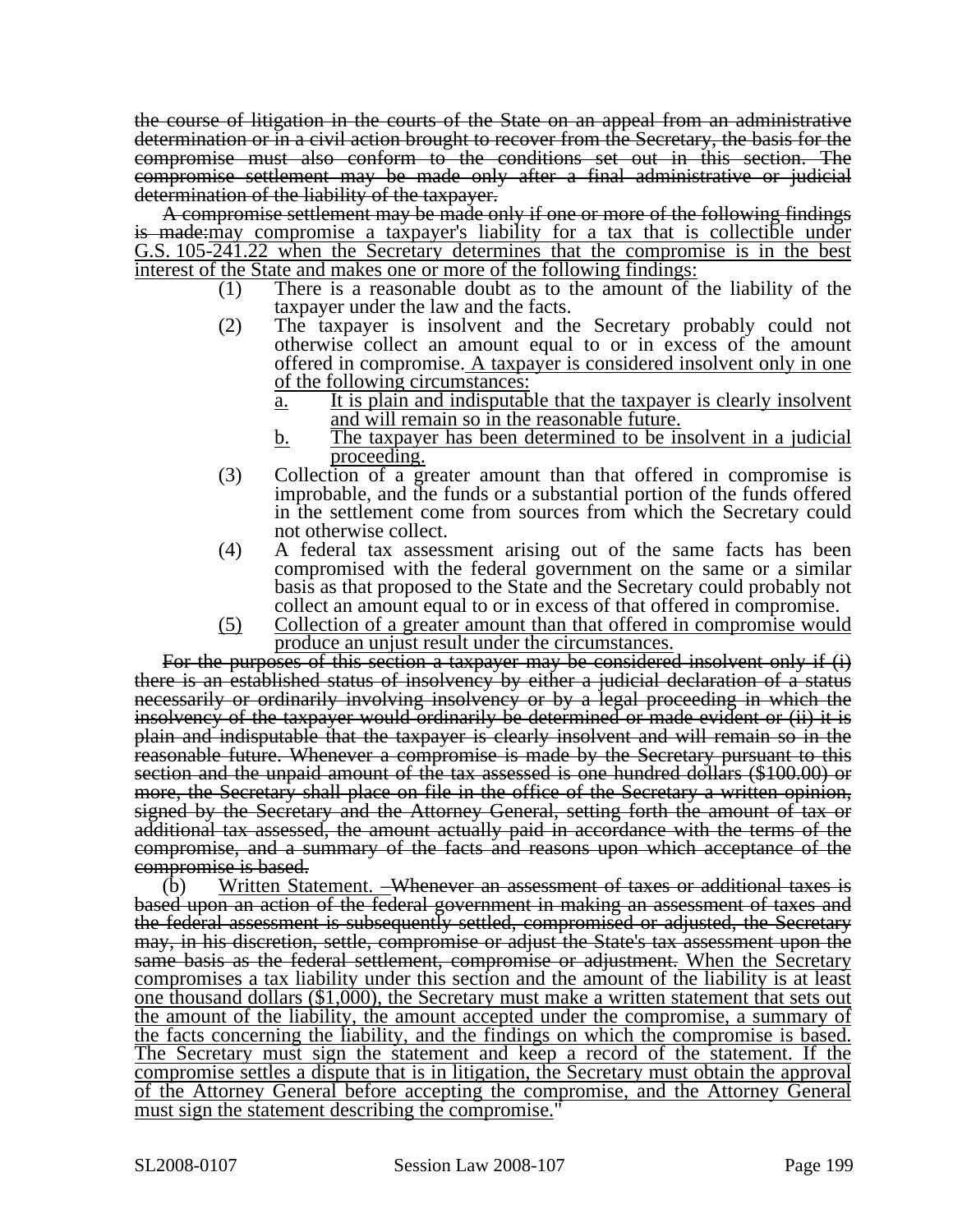**SECTION 28.16.(g)** The Department of Revenue is directed to establish a plan to record telephone calls received at the Department's Taxpayer Assistance Center and to implement this plan by July 1, 2010. The plan shall, at a minimum, provide for recording calls for the purpose of training and evaluation with respect to customer service and quality control measures. The Department may retain up to seven hundred thousand dollars (\$700,000) of the amount collected under Article 5 of Chapter 105 of the General Statutes in fiscal year 2008-2009 for this purpose, and this amount is appropriated to the Department for this purpose. Amounts not used in fiscal year 2008-2009 for this purpose do not revert but remain available to the Department for this purpose until the system is implemented.

**SECTION 28.16.(h)** The Revenue Laws Study Committee shall study the issues listed in this Section and report on the study, including any recommendations or legislative proposals, to the 2009 General Assembly.

- $(1)$  The taxation of services necessary to complete the sale of tangible personal property and standards for distinguishing between a service that is taxable as one that is necessary to complete the sale and a service that is incidental to the sale of tangible personal property.
- (2) The applicability of the sales and use tax to performance contracts and standards for distinguishing between performance contractors and retailers.
- (3) The distinction between food and prepared food under the sales and use tax laws and whether to eliminate this distinction by applying a uniform, revenue-neutral rate to all food.

**SECTION 28.16.(i)** The Department of Revenue shall make a report to the Revenue Laws Study Committee on customer service improvement initiatives conducted by the Department. The report is due prior to the convening of the 2009 General Assembly and shall address, at a minimum, the following issues:

- (1) A review of the Department's efforts to ensure that inquiries on complicated tax matters are handled or reviewed by appropriate personnel within the Department.
- (2) A review of the Department's efforts to provide accurate and timely information regarding changes in tax law resulting from legislative changes, court decisions, or revised interpretations.
- (3) A review of the Department's outreach efforts designed to assist taxpayers, particularly small business taxpayers, in complying with the State's tax laws.
- (4) A review of the Department's efforts to ensure that taxpayers are informed of their right to request written advice from the Department upon which they may reasonably rely.
- (5) A review of the Department's plan to record telephone calls at the Department's Taxpayer Assistance Center.

**SECTION 28.16.(j)** Subsection (c) of this section becomes effective January 1, 2009. Subsection (d) of this section becomes effective July 1, 2009. The remainder of this section is effective when it becomes law.

### **MODIFY ESTATE TAX LAW**

**SECTION 28.17.(a)** G.S. 105-32.2(b) reads as rewritten:

"(b) Amount. – The amount of the estate tax imposed by this section is the amount of the state death tax credit that, as of December 31, 2001, would have been allowed under section 2011 of the Code against the federal taxable estate. The tax may not exceed the amount of federal estate tax due under the Code. The federal taxable estate and the amount of the federal estate tax due are determined without taking into account the deduction for state death taxes allowed under Section 2058 of the Code and the credits allowed under sections 2011 through 2015 of the Code.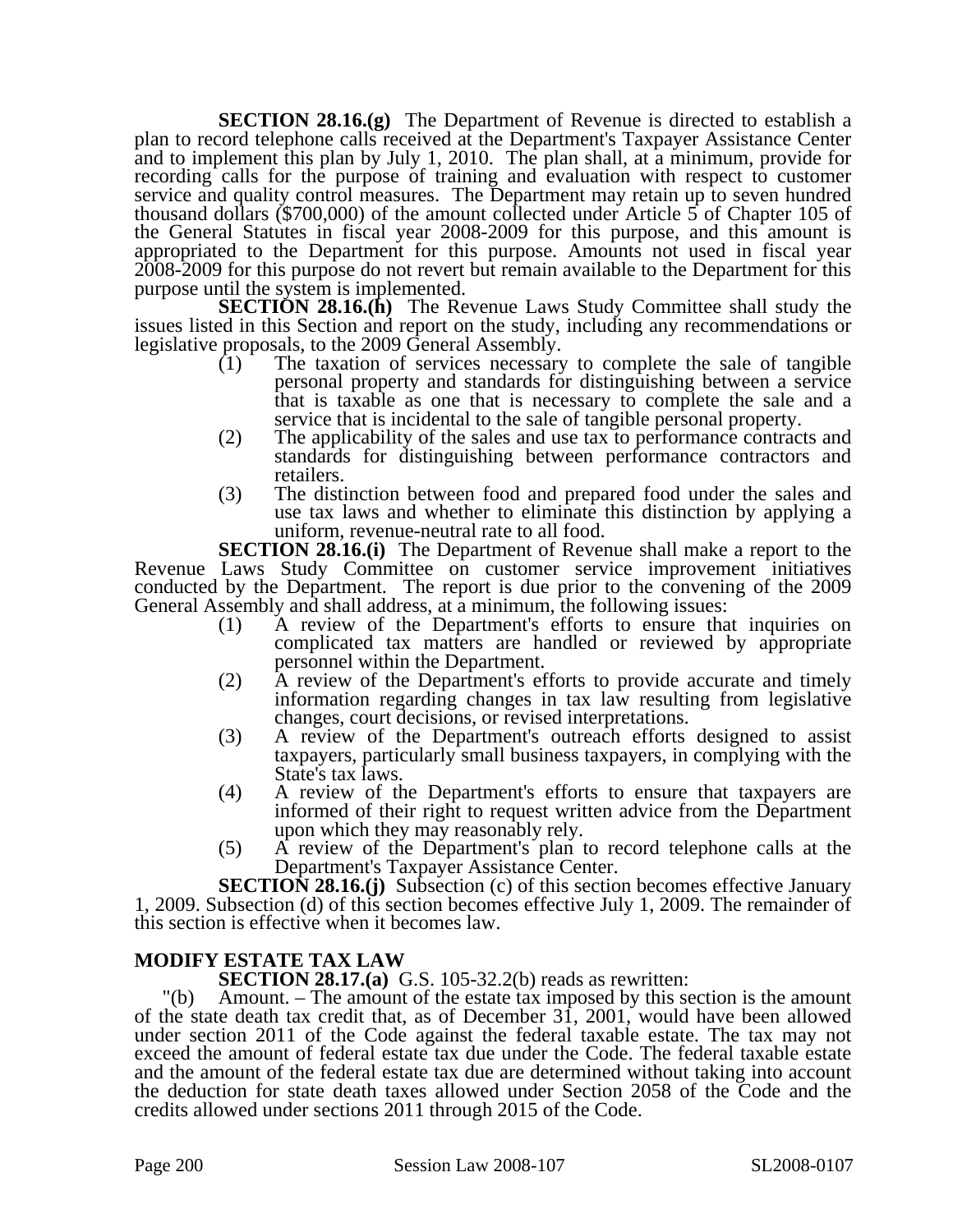If any property in the estate is located in a state other than North Carolina, the amount of tax payable depends on whether the decedent was a resident of this State at death. If the decedent was a resident of this State at death, the amount of tax due under this section is reduced by the lesser of the amount of the death tax paid the other state or an amount computed by multiplying the credit by a fraction, the numerator of which is the gross value of the estate that has a tax situs in another state and the denominator of which is the value of the decedent's gross estate. If the decedent was not a resident of this State at death, the amount of tax due under this section is an amount computed by multiplying the credit by a fraction, the numerator of which is the gross value of real property that is located in North Carolina plus the gross value of any personal property that has a tax situs in North Carolina and the denominator of which is the value of the decedent's gross estate. For purposes of this section, the gross value of property is its gross value as finally determined in the federal estate tax proceedings."

**SECTION 28.17.(b)** This section is effective when it becomes law and applies retroactively to the estates of decedents for which the statute of limitations for claiming a refund had not expired as of December 28, 2007. A personal representative of an estate for which the statute of limitations had not expired as of December 28, 2007, may file a claim for refund under G.S. 105-241.7.

#### **REPEAL GIFT TAX LAW**

**SECTION 28.18.(a)** Article 6 of Chapter 105 of the General Statutes is repealed.

**SECTION 28.18.(b)** G.S. 105-236(a)(5) reads as rewritten:

- "(a) Penalties. The following civil penalties and criminal offenses apply:<br>  $\therefore$ <br>
(5) Negligence.
	- Negligence.
		- a. Finding of negligence. For negligent failure to comply with any of the provisions to which this Article applies, or rules issued pursuant thereto, without intent to defraud, the Secretary shall assess a penalty equal to ten percent (10%) of the deficiency due to the negligence.
		- b. Large individual income tax deficiency. In the case of individual income tax, if a taxpayer understates taxable income, by any means, by an amount equal to twenty-five percent (25%) or more of gross income, the Secretary shall assess a penalty equal to twenty-five percent (25%) of the deficiency. For purposes of this subdivision, "gross income" means gross income as defined in section 61 of the Code.
		- c. Other large tax deficiency. In the case of a tax other than individual income tax, if a taxpayer understates tax liability by twenty-five percent (25%) or more, the Secretary shall assess a penalty equal to twenty-five percent (25%) of the deficiency.
		- d. No double penalty. If a penalty is assessed under subdivision (6) of this section, no additional penalty for negligence shall be assessed with respect to the same deficiency.
	- e. Inheritance and gift-Estate tax deficiencies. This subdivision does not apply to inheritance, estate, and gift estate tax deficiencies that are the result of valuation understatements."<br>SECTION 28.18.(c) G.S. 105-263 reads as rewritten:

#### **SECTION 28.105-263.** Extensions of time for filing a report or return.

The Secretary may extend the time in which a person must file a report or return with the Secretary. To obtain an extension of time for filing a report or return, a person must comply with any application requirement set by the Secretary. An extension of time for filing a franchise tax return, return or an income tax return, or a gift tax-return does not extend the time for paying the tax due or the time when a penalty attaches for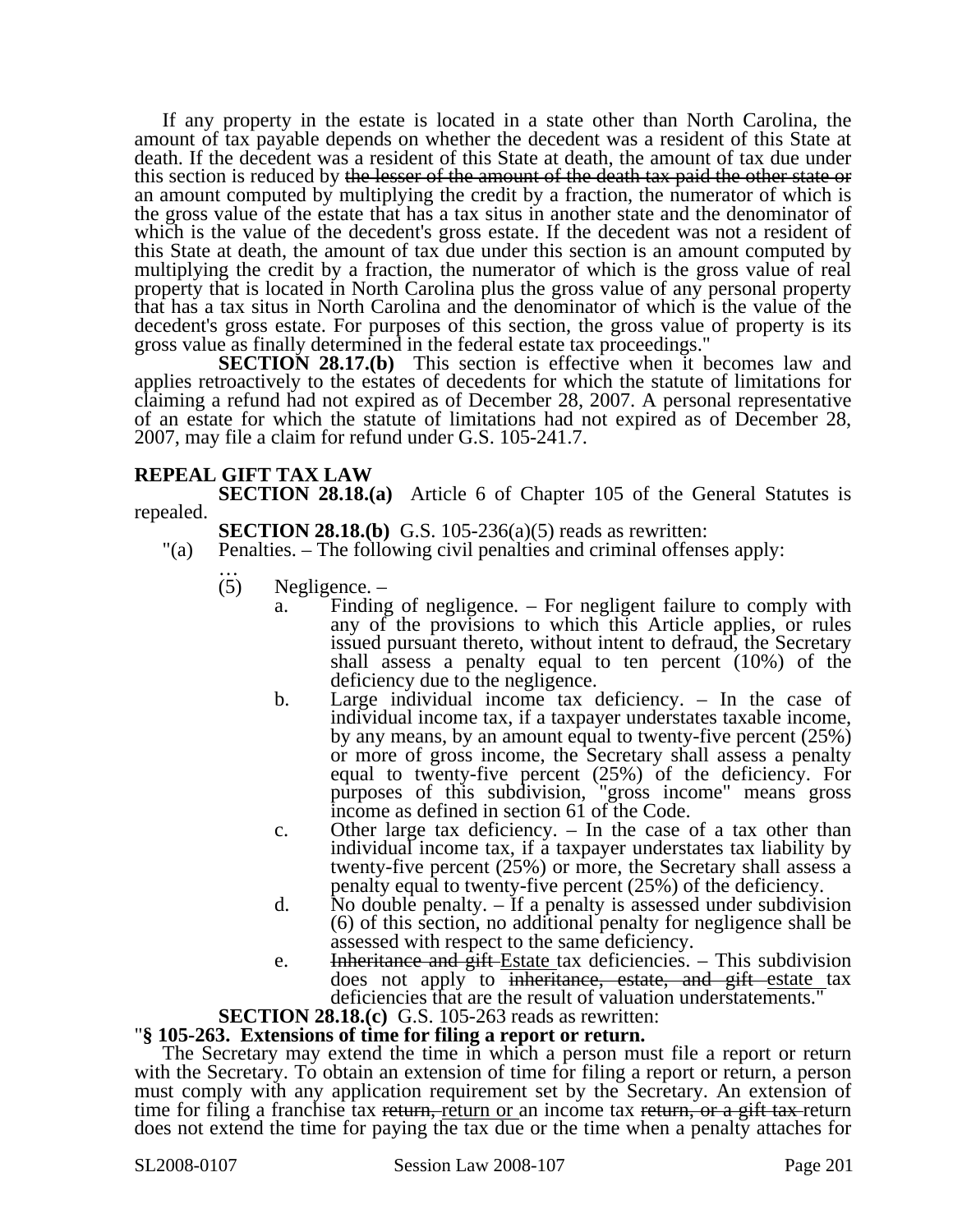failure to pay the tax. An extension of time for filing a report or any return other than a franchise tax return, return or an income tax return, or a gift tax return extends the time for paying the tax due and the time when a penalty attaches for failure to pay the tax. When an extension of time for filing a report or return extends the time for paying the tax expected to be due with the report or return, interest, at the rate established pursuant to G.S. 105-241.21, accrues on the tax due from the original due date of the report or return to the date the tax is paid."<br> **SECTION 28.18.(d)** G.S. 105-241.10 reads as rewritten:

#### $\degree$ § 105-241.10. Limit on refunds and assessments after a federal determination.

The limitations in this section apply when a taxpayer files a timely return reflecting a federal determination that affects the amount of State tax payable and the general statute of limitations for requesting a refund or proposing an assessment of the State tax has expired. A federal determination is a correction or final determination by the federal government of the amount of a federal tax due. A return reflecting a federal determination is timely if it is filed within the time required by G.S. 105-32.8, 105-130.20, 105-159, 105-160.8, or 105-163.6A, or 105-197.1, as appropriate. The limitations are:

- (1) Refund. A taxpayer is allowed a refund only if the refund is the result of adjustments related to the federal determination.
- (2) Assessment. A taxpayer is liable for additional tax only if the additional tax is the result of adjustments related to the federal determination. A proposed assessment may not include an amount that is outside the scope of this liability."

**SECTION 28.18.(e)** This section does not affect the rights or liabilities of the State, a taxpayer, or another person arising under a statute repealed by this act before the effective date of its repeal; nor does it affect the right to any refund or credit of a tax that accrued under the repealed statute before the effective date of its repeal.

**SECTION 28.18.(f)** This section becomes effective January 1, 2009, and applies to gifts made on or after that date.

#### **STATE SALES TAX EXEMPTION FOR BAKED GOODS SOLD BY ARTISAN BAKERIES**

**SECTION 28.19.(a)** G.S. 105-164.13B(a) is amended by adding a new subdivision to read:

"(a) State Exemption. – Food is exempt from the taxes imposed by this Article unless the food is included in one of the subdivisions in this subsection. The following food items are subject to tax:

- (1) Repealed by Session Laws 2005-276, s. 33.10, effective October 1, 2005.
- 
- (2) Dietary supplements.<br>(3) Food sold through a v (3) Food sold through a vending machine.<br>(4) Prepared <del>food.</del> food, other than bak
- $(4)$  Prepared food. food, other than bakery items sold without eating utensils by an artisan bakery. The term 'bakery item' includes bread, rolls, buns, biscuits, bagels, croissants, pastries, donuts, danish, cakes, tortes, pies, tarts, muffins, bars, cookies, and tortillas. An artisan bakery is a bakery that meets all of the following requirements:
	- a. It derives over eighty percent (80%) of its gross receipts from bakery items.
- b. Its annual gross receipts, combined with the gross receipts of all related persons as defined in G.S. 105-163.010, do not exceed one million eight hundred thousand dollars (\$1,800,000).<br>(5) Soft drinks.
- 
- (6) Repealed by Session Laws 2003-284, s. 45.6B, effective January 1, 2004.
- (7) Candy."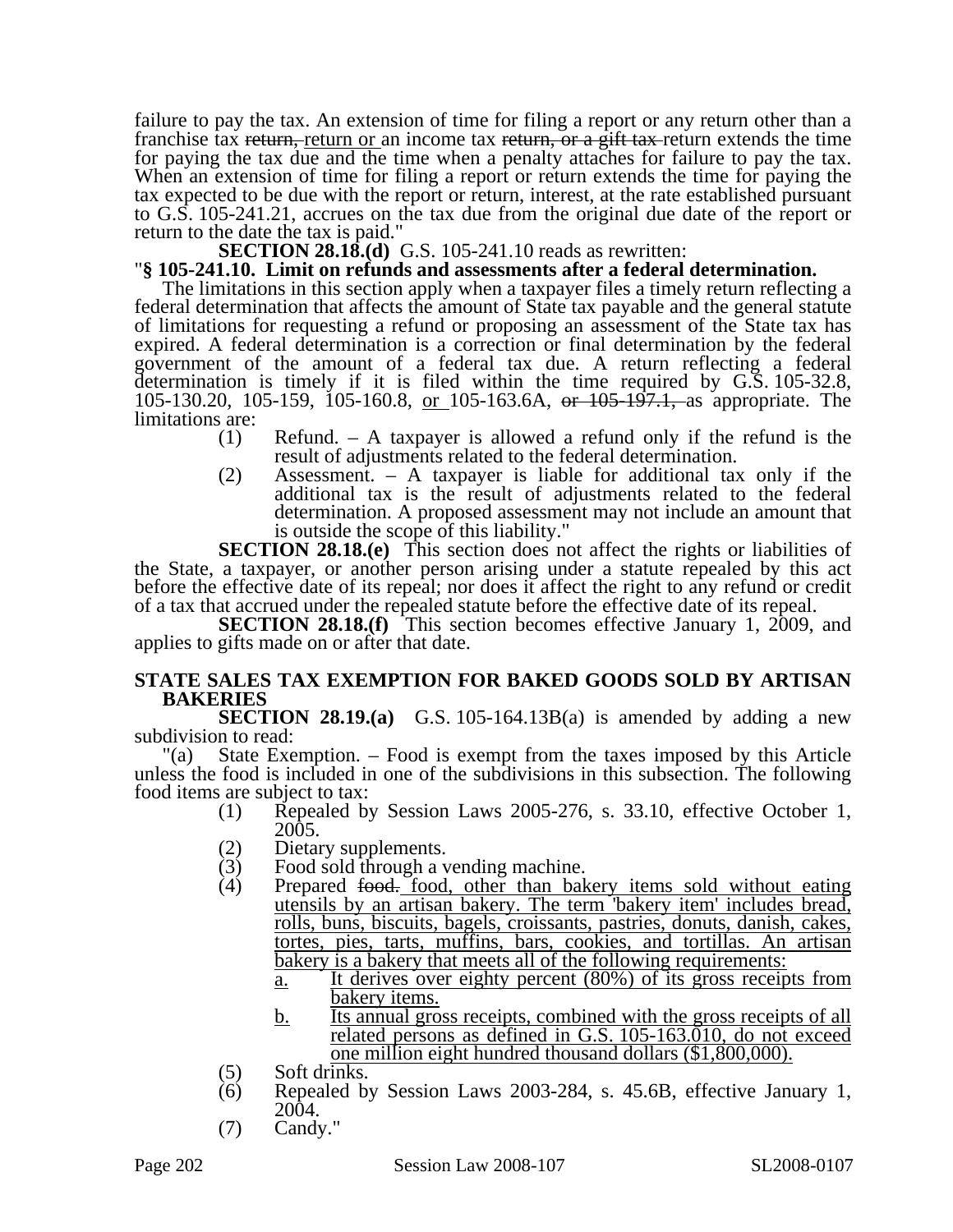**SECTION 28.19.(b)** This section becomes effective January 1, 2009, and applies to sales made on or after that date.

### **PROHIBIT TAX ON INTERIOR DESIGN SERVICES**

**SECTION 28.20.(a)** G.S. 105-164.13 is amended by adding a new subdivision to read:

#### "**§ 105-164.13. Retail sales and use tax.**

The sale at retail and the use, storage, or consumption in this State of the following tangible personal property and services are specifically exempted from the tax imposed by this Article:<br> $\frac{...}{(59)}$ 

Interior design services provided in conjunction with the sale of tangible personal property."

**SECTION 28.20.(b)** This section becomes effective August 1, 2008.

## **1% \$80 EXCISE TAX ON MACHINERY REFURBISHERS<br>SECTION 28.21.(a)** G.S. 105-187.51B reads as rewritten:

- **Section 28.105-187.51B.** Tax imposed on certain recyclers and recyclers, research and development empanies. companies, and industrial machinery companies, and industrial **refurbishing companies.**
	- (a)  $\text{Tax.} \text{A}$  privilege tax is imposed on the following:
		- (1) A major recycling facility that purchases any of the following tangible personal property for use in connection with the facility:
			- a. Cranes, structural steel crane support systems, and foundations related to the cranes and support systems.
			- b. Port and dock facilities.
			- c. Rail equipment.<br>d. Material handlin
			- Material handling equipment.
		- (2) A research and development company in the physical, engineering, and life sciences that is included in industry 54171 of NAICS and that purchases equipment or an attachment or repair part for equipment that meets all of the following requirements:
			- a. Is capitalized by the company for tax purposes under the Code.
			- Is used by the company in the research and development of tangible personal property.
			- c. Would be considered mill machinery or mill machinery parts or accessories under G.S. 105-187.51 if it were purchased by a manufacturing industry or plant and used in the research and development of tangible personal property manufactured by the industry or plant.
		- (3) A software publishing company that is included in the industry group 5112 of NAICS and that purchases equipment or an attachment or repair part for equipment that meets all of the following requirements:
			- a. Is capitalized by the company for tax purposes under the Code.
			- b. Is used by the company in the research and development of tangible personal property.
			- c. Would be considered mill machinery under G.S. 105-187.51 if it were purchased by a manufacturing industry or plant and used in the research and development of tangible personal property manufactured by the industry or plant.
		- (4) An industrial machinery refurbishing company that is included in industry group 811310 of NAICS and that purchases equipment or an attachment or repair part for equipment that meets all of the following requirements:
			- a. Is capitalized by the company for tax purposes under the Code.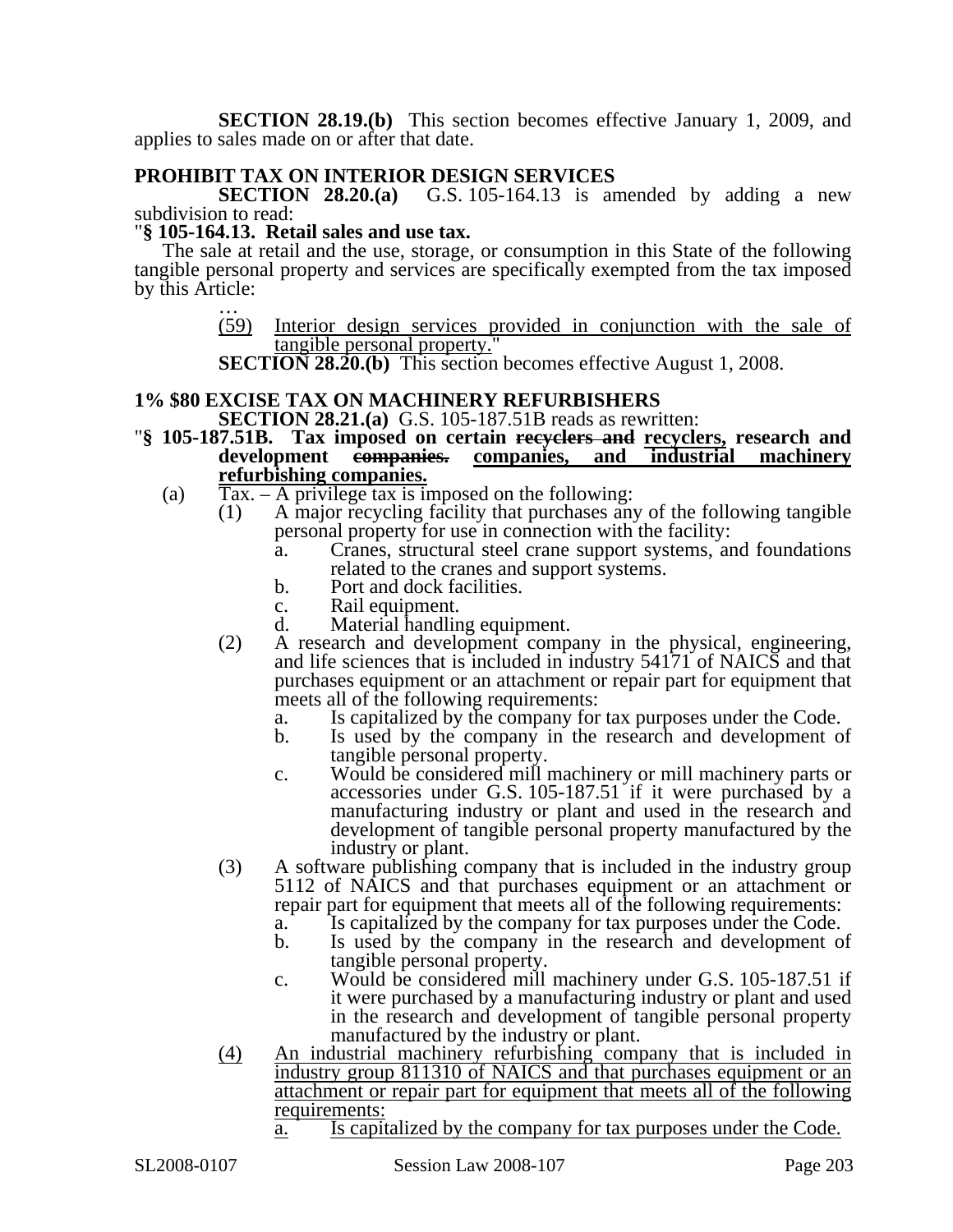- b. Is used by the company in repairing or refurbishing tangible personal property.
- c. Would be considered mill machinery under G.S. 105-187.51 if it were purchased by a manufacturing industry or plant and used by the industry or plant to manufacture tangible personal property.

(b) Rate. – The tax is one percent (1%) of the sales price of the equipment or other tangible personal property. The maximum tax is eighty dollars (\$80.00) per article."

**SECTION 28.21.(b)** This section becomes effective July 1, 2008, and applies to purchases made on or after that date.

### **CLARIFY 501(c)(3) SALES TAX REFUND**

**SECTION 28.22.(a)** G.S. 105-164.14(b) reads as rewritten:

"(b) Nonprofit Entities and Hospital Drugs. – A nonprofit entity included in the following list is allowed a semiannual refund of sales and use taxes paid by it under this Article on direct purchases of tangible personal property and services, other than electricity, telecommunications service, and ancillary service, for use in carrying on the work of the nonprofit entity:

- (1) Hospitals not operated for profit, including hospitals and medical accommodations operated by an authority created under the Hospital Authorities Law, Article 2 of Chapter 131E of the General Statutes.
- (2) Educational institutions not operated for profit. An organization that is exempt from income tax under section  $501(c)(3)$  of the Code, other than an organization that is properly classified in any of the following major group areas of the National Taxonomy of Exempt Entities:
	- a. Community Improvement and Capacity Building.
	- b. Public and Societal Benefit.
	- c. Mutual and Membership Benefit.
- (3) Churches, orphanages, and other charitable or religious institutions and organizations not operated for profit.
- (4) Qualified retirement facilities whose property is excluded from property tax under G.S. 105-278.6A.

Sales and use tax liability indirectly incurred by a nonprofit entity on building materials, supplies, fixtures, and equipment that become a part of or annexed to any building or structure that is owned or leased by the nonprofit entity and is being erected, altered, or repaired for use by the nonprofit entity for carrying on its nonprofit activities is considered a sales or use tax liability incurred on direct purchases by the nonprofit entity.

A hospital that is not allowed a refund under this subsection of sales and use taxes paid on its direct purchases of tangible personal property is allowed a semiannual refund of sales and use taxes paid by it on medicines and drugs purchased for use in carrying out its work.

The refunds allowed under this subsection for certain nonprofit entities and for medicines and drugs purchased by hospitals do not apply to organizations, corporations, and institutions that are owned and controlled by the United States, the State, or a unit of local government, except hospital facilities created under Article 2 of Chapter 131E of the General Statutes and nonprofit hospitals owned and controlled by a unit of local government that elect to receive semiannual refunds under this subsection instead of annual refunds under subsection (c).

A request for a refund must be in writing and must include any information and documentation required by the Secretary. A request for a refund for the first six months of a calendar year is due the following October 15; a request for a refund for the second six months of a calendar year is due the following April 15."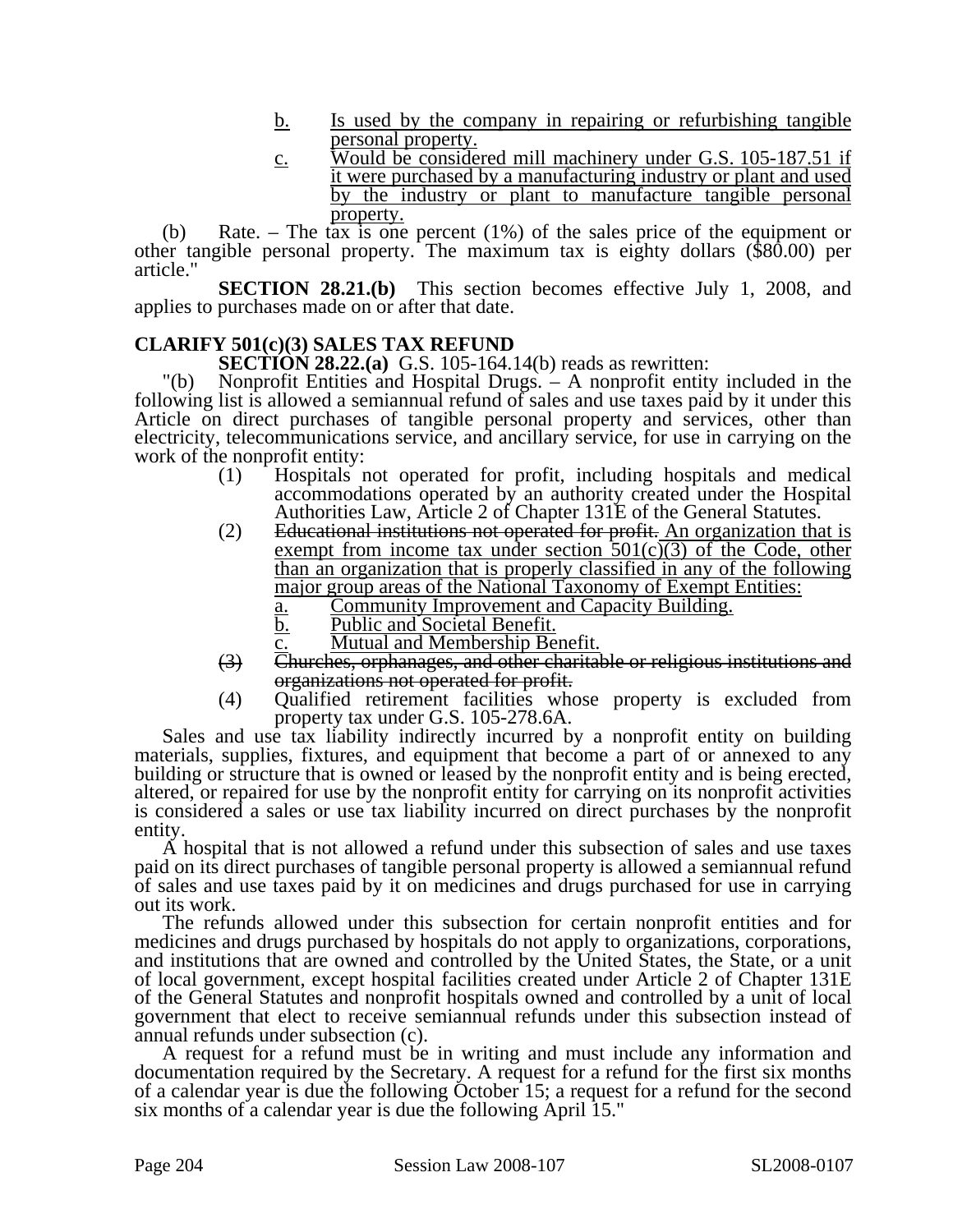**SECTION 28.22.(b)** This section becomes effective July 1, 2008, and applies to purchases made on or after that date.

### **EXTEND AVIATION FUEL REFUNDS**

**SECTION 28.23.(a)** G.S. 105-164.14(a1) reads as rewritten:

"(a1) Passenger Plane Maximum. – An interstate passenger air carrier is allowed a refund of the net amount of sales and use tax paid by it in this State on fuel during a calendar year in excess of two million five hundred thousand dollars (\$2,500,000). The "net amount of sales and use tax paid" is the amount paid less the refund allowed under subsection (a) of this section. A request for a refund must be in writing and must include any information and documentation the Secretary requires. A request for a refund is due within six months after the end of the calendar year for which the refund is claimed. The refund allowed by this subsection is in addition to the refund allowed in subsection (a) of this section. This subsection is repealed for purchases made on or after January 1, 2009.2011."

**SECTION 28.23.(b)** G.S. 105-164.14(1) reads as rewritten:

"(l) Aviation Fuel for Motorsports Events. – A professional motorsports racing team or a motorsports sanctioning body is allowed a refund of the sales and use tax paid by it in this State on aviation fuel that is used to travel to or from a motorsports event in this State, to travel to a motorsports event in another state from a location in this State, or to travel to this State from a motorsports event in another state. For the purposes of this subsection, a "motorsports event" includes a motorsports race, a motorsports sponsor event, and motor sports testing. A request for a refund must be in writing and must include any information and documentation the Secretary requires. A request for a refund is due within six months after the end of the State's fiscal year. Refunds applied for after the due date are barred. This subsection is repealed for purchases made on or after January 1, 2009. January 1, 2011."

**SECTION 28.23.(c)** This section is effective when it becomes law.

## **EXPAND FILM INDUSTRY CREDIT AND EXTEND SUNSET**<br>**SECTION 28.24.(a)** G.S. 105-130.47 reads as rewritten:

#### **''**§ 105-130.47. Credit for qualifying expenses of a production company.

- (a) Definitions. The following definitions apply in this section:
	- (1) Highly compensated individual. An individual who directly or indirectly receives compensation in excess of one million dollars (\$1,000,000) for personal services with respect to a single production. An individual receives compensation indirectly when a production company pays a personal service company or an employee leasing company that pays the individual.
	- (2) Live sporting event. A scheduled sporting competition, game, or race that is not originated by a production company, but originated solely by an amateur, collegiate, or professional organization, institution, or association for live or tape-delayed television or satellite broadcast. A live sporting event does not include commercial advertising, an episodic television series, a television pilot, a music video, a motion picture, or a documentary production in which sporting events are presented through archived historical footage or similar footage taken at least 30 days before it is used.
	- (3) Production company. Defined in G.S. 105-164.3.<br>(4) Oualifying expenses. The sum of the following as
	- Qualifying expenses. The sum of the following amounts spent in this State by a production company in connection with a production, less the amount in excess of one million dollars (\$1,000,000) paid to a highly compensated individual:
		- a. Goods and services leased or purchased. For goods with a purchase price of twenty-five thousand dollars (\$25,000) or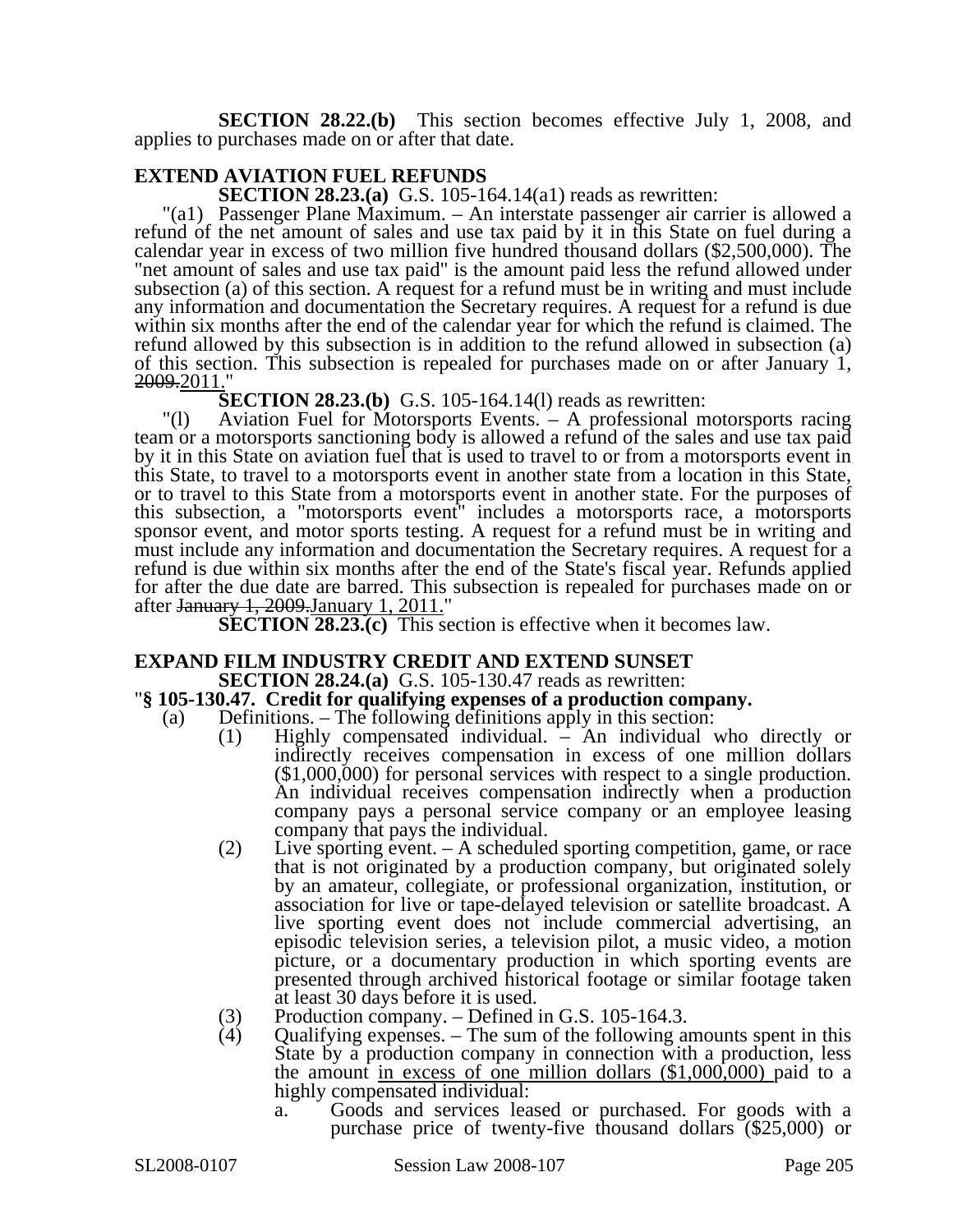more, the amount included in qualifying expenses is the purchase price less the fair market value of the good at the time the production is completed.

- b. Compensation and wages on which withholding payments are remitted to the Department of Revenue under Article 4A of this Chapter.
- c. The cost of production-related insurance coverage obtained on the production. Expenses for insurance coverage purchased from a related member are not qualifying expenses.
- $(5)$  Related member. Defined in G.S. 105-130.7A.

(b) Credit. – A taxpayer that is a production company and has qualifying expenses of at least two hundred fifty thousand dollars (\$250,000) with respect to a production is allowed a credit against the taxes imposed by this Part equal to fifteen percent (15%) of the production company's qualifying expenses. For the purposes of this section, in the case of an episodic television series, an entire season of episodes is one production. The credit is computed based on all of the taxpayer's qualifying expenses incurred with respect to the production, not just the qualifying expenses incurred during the taxable year.

(c) Pass-Through Entity. – Notwithstanding the provisions of G.S. 105-131.8 and G.S. 105-269.15, a pass-through entity that qualifies for the credit provided in this section does not distribute the credit among any of its owners. The pass-through entity is considered the taxpayer for purposes of claiming the credit allowed by this section. If a return filed by a pass-through entity indicates that the entity is paying tax on behalf of the owners of the entity, the credit allowed under this section does not affect the entity's payment of tax on behalf of its owners.

(d) Return. – A taxpayer may claim the credit allowed by this section on a return filed for the taxable year in which the production activities are completed. The return must state the name of the production, a description of the production, and a detailed accounting of the qualifying expenses with respect to which a credit is claimed.

(e) Credit Refundable. – If the credit allowed by this section exceeds the amount of tax imposed by this Part for the taxable year reduced by the sum of all credits allowable, the Secretary must refund the excess to the taxpayer. The refundable excess is governed by the provisions governing a refund of an overpayment by the taxpayer of the tax imposed in this Part. In computing the amount of tax against which multiple credits are allowed, nonrefundable credits are subtracted before refundable credits.

(f) Limitations. – The amount of credit allowed under this section with respect to a production that is a feature film may not exceed seven million five hundred thousand dollars (\$7,500,000). No credit is allowed under this section for any production that satisfies one of the following conditions:

- (1) It is political advertising.<br>(2) It is a television production
- (2) It is a television production of a news program or live sporting event.<br>  $(3)$  It contains material that is obscene, as defined in G.S. 14-190.1.
- It contains material that is obscene, as defined in G.S. 14-190.1.
- (4) It is a radio production.

(g) Substantiation.  $-\overline{A}$  taxpayer allowed a credit under this section must maintain and make available for inspection any information or records required by the Secretary of Revenue. The taxpayer has the burden of proving eligibility for a credit and the amount of the credit. The Secretary may consult with the North Carolina Film Office of the Department of Commerce and the regional film commissions in order to determine the amount of qualifying expenses.

(h) Report. – The Department of Revenue must publish by May 1 of each year the following information, itemized by taxpayer for the 12-month period ending the preceding December 31:

(1) The location of sites used in a production for which a credit was claimed.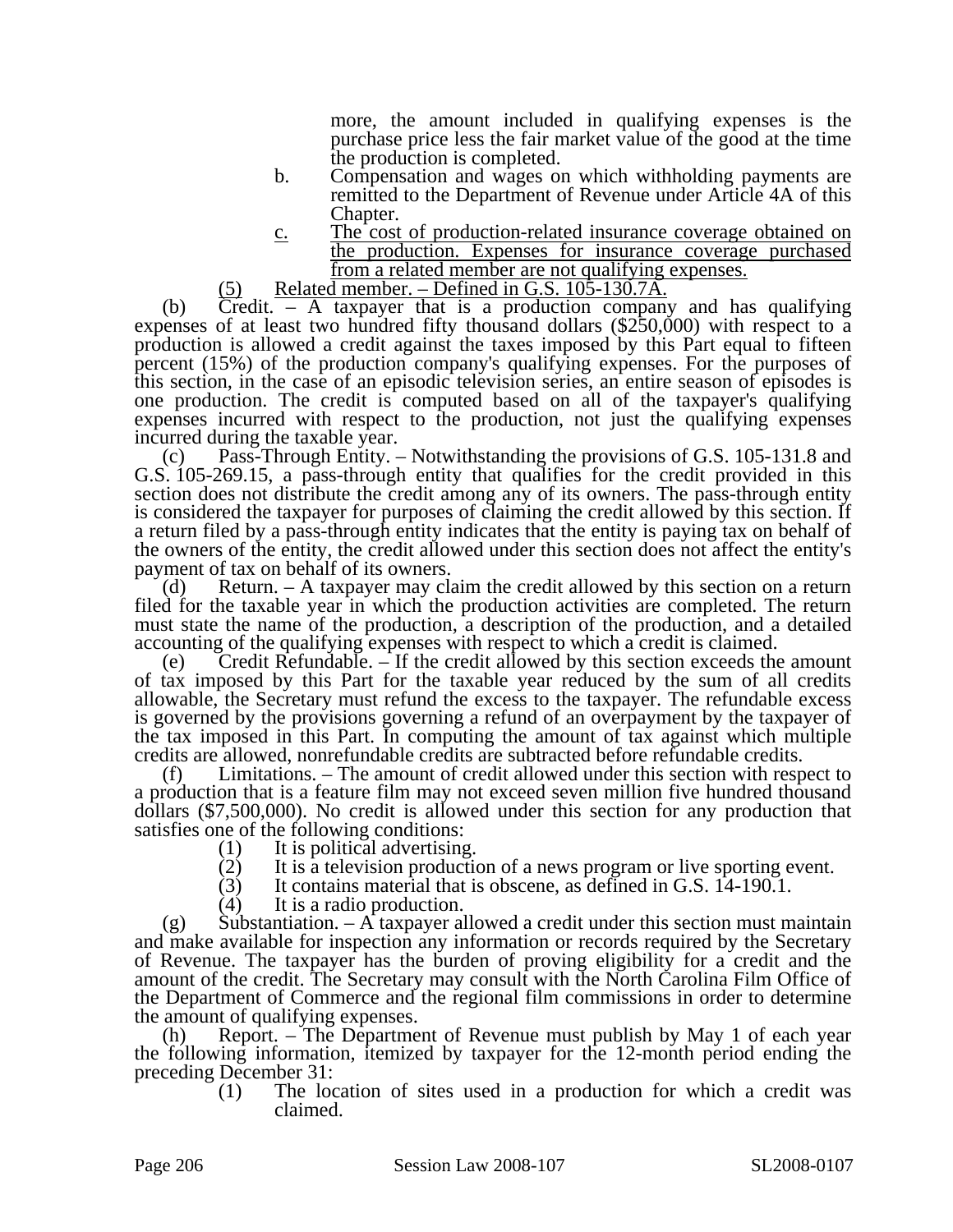- (2) The qualifying expenses for which a credit was claimed, classified by whether the expenses were for goods, services, or compensation paid by the production company.
- (3) The number of people employed in the State with respect to credits claimed.
- (4) The total cost to the General Fund of the credits claimed.

(i) Repealed by Session Laws 2006-220, s. 2, effective for taxable years beginning on or after January 1, 2007.

Sunset. – NC Film Office. – To claim a credit under this section, a taxpayer must notify the Division of Tourism, Film, and Sports Development in the Department of Commerce of the taxpayer's intent to claim the production tax credit. The notification must include the title of the production, the name of the production company, a financial contact for the production company, the proposed dates on which the production company plans to begin filming the production, and any other information required by the Division. For productions that have production credits, a taxpayer claiming a credit under this section must acknowledge in the production credits both the North Carolina Film Office and the regional film office responsible for the geographic area in which the filming of the production occurred.

 $(k)$  Sunset. – This section is repealed for qualifying expenses occurring on or after January 1, 2010.2014."

## **SECTION 28.24.(b)** G.S. 105-151.29 reads as rewritten: "**§ 105-151.29. Credit for qualifying expenses of a production company.**

- (a) Definitions. The following definitions apply in this section:
	- (1) Highly compensated individual. An individual who directly or indirectly receives compensation in excess of one million dollars (\$1,000,000) for personal services with respect to a single production. An individual receives compensation indirectly when a production company pays a personal service company or an employee leasing company that pays the individual.
	- (2) Live sporting event. A scheduled sporting competition, game, or race that is not originated by a production company, but originated solely by an amateur, collegiate, or professional organization, institution, or association for live or tape-delayed television or satellite broadcast. A live sporting event does not include commercial advertising, an episodic television series, a television pilot, a music video, a motion picture, or a documentary production in which sporting events are presented through archived historical footage or similar footage taken at least 30 days before it is used.
	- (3) Production company. Defined in G.S. 105-164.3.<br>(4) Oualifying expenses. The sum of the following ap-
	- Qualifying expenses.  $-$  The sum of the following amounts spent in this State by a production company in connection with a production, less the amount paid in excess of one million dollars (\$1,000,000) to a highly compensated individual:
		- a. Goods and services leased or purchased. For goods with a purchase price of twenty-five thousand dollars (\$25,000) or more, the amount included in qualifying expenses is the purchase price less the fair market value of the good at the time the production is completed.
		- b. Compensation and wages on which withholding payments are remitted to the Department of Revenue under Article 4A of this Chapter.
		- c. The cost of production-related insurance coverage obtained on the production. Expenses for insurance coverage purchased from a related member are not qualifying expenses.
	- (5) Related member. Defined in G.S. 105-130.7A.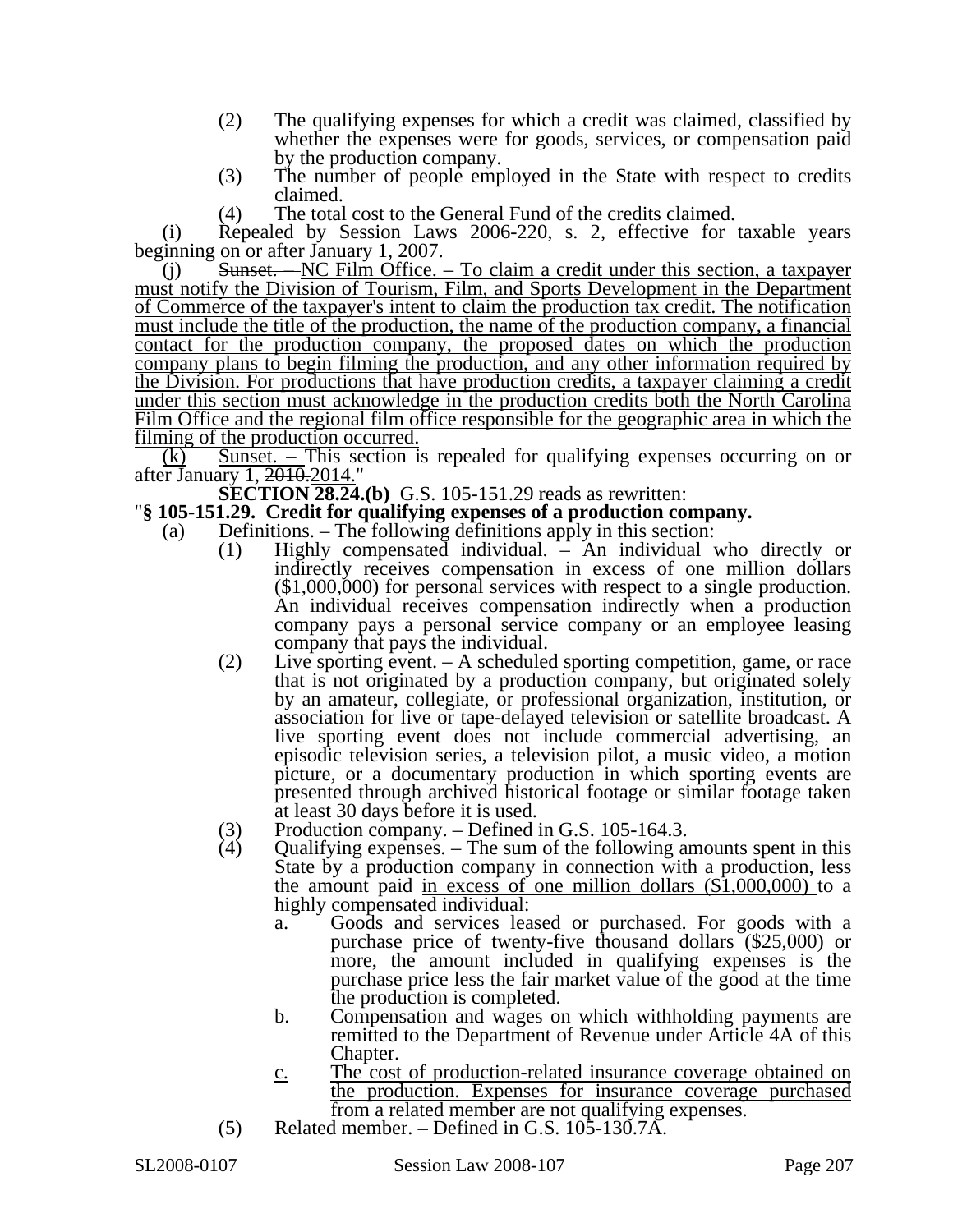(b) Credit. – A taxpayer that is a production company and has qualifying expenses of at least two hundred fifty thousand dollars (\$250,000) with respect to a production is allowed a credit against the taxes imposed by this Part equal to fifteen percent (15%) of the production company's qualifying expenses. For the purposes of this section, in the case of an episodic television series, an entire season of episodes is one production. The credit is computed based on all of the taxpayer's qualifying expenses incurred with respect to the production, not just the qualifying expenses incurred during the taxable year.

(c) Pass-Through Entity. – Notwithstanding the provisions of G.S. 105-131.8 and G.S. 105-269.15, a pass-through entity that qualifies for the credit provided in this section does not distribute the credit among any of its owners. The pass-through entity is considered the taxpayer for purposes of claiming the credit allowed by this section. If a return filed by a pass-through entity indicates that the entity is paying tax on behalf of the owners of the entity, the credit allowed under this section does not affect the entity's payment of tax on behalf of its owners.

(d) Return. – A taxpayer may claim the credit allowed by this section on a return filed for the taxable year in which the production activities are completed. The return must state the name of the production, a description of the production, and a detailed accounting of the qualifying expenses with respect to which a credit is claimed.

(e) Credit Refundable. – If the credit allowed by this section exceeds the amount of tax imposed by this Part for the taxable year reduced by the sum of all credits allowable, the Secretary must refund the excess to the taxpayer. The refundable excess is governed by the provisions governing a refund of an overpayment by the taxpayer of the tax imposed in this Part. In computing the amount of tax against which multiple credits are allowed, nonrefundable credits are subtracted before refundable credits.

(f) Limitations. – The amount of credit allowed under this section with respect to a production that is a feature film may not exceed seven million five hundred thousand dollars (\$7,500,000). No credit is allowed under this section for any production that satisfies one of the following conditions:

- (1) It is political advertising.<br>(2) It is a television production
- It is a television production of a news program or live sporting event.
- (3) It contains material that is obscene, as defined in G.S. 14-190.1.<br>(4) It is a radio production.
- It is a radio production.

(g) Substantiation. – A taxpayer allowed a credit under this section must maintain and make available for inspection any information or records required by the Secretary of Revenue. The taxpayer has the burden of proving eligibility for a credit and the amount of the credit. The Secretary may consult with the North Carolina Film Office of the Department of Commerce and the regional film commissions in order to determine the amount of qualifying expenses.

(h) Report. – The Department of Revenue must publish by May 1 of each year the following information, itemized by taxpayer for the 12-month period ending the preceding December 31:

- (1) The location of sites used in a production for which a credit was claimed.
- (2) The qualifying expenses for which a credit was claimed, classified by whether the expenses were for goods, services, or compensation paid by the production company.
- (3) The number of people employed in the State with respect to credits claimed.
- (4) The total cost to the General Fund of the credits claimed.

(i) **(Repealed effective for taxable years beginning on and after January 1, 2007)** No Double Benefit. – A taxpayer may not claim a credit under this section for qualifying expenses for which it claimed a deduction under the Code. A taxpayer that claims a credit provided under this section must adjust taxable income as provided in G.S. 105-134.6(c)(9).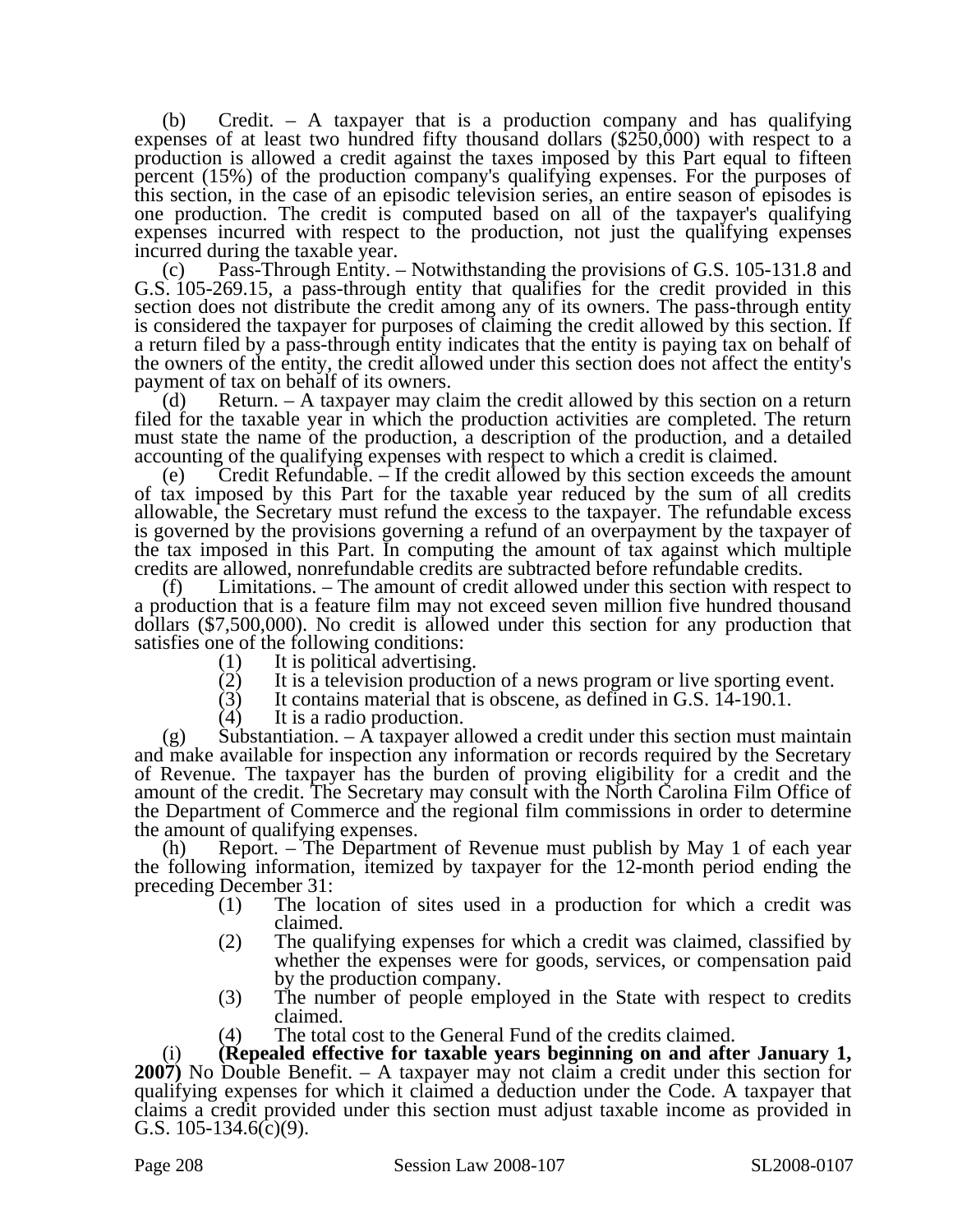(j) Sunset. – NC Film Office. – To claim a credit under this section, a taxpayer must notify the Division of Tourism, Film, and Sports Development in the Department of Commerce of the taxpayer's intent to claim the production tax credit. The notification must include the title of the production, the name of the production company, a financial contact for the production company, the proposed dates on which the production company plans to begin filming the production, and any other information required by the Division. For productions that have production credits, a taxpayer claiming a credit under this section must acknowledge in the production credits both the North Carolina Film Office and the regional film office responsible for the geographic area in which the filming of the production occurred.

 $(k)$  Sunset. – This section is repealed for qualifying expenses occurring on or after January 1, 2010.2014."

**SECTION 28.24.(c)** This section is effective for taxable years beginning on or after January 1, 2008.

**EXPAND RENEWABLE ENERGY TAX CREDIT<br>SECTION 28.25.(a)** G.S. 105-129.16H reads as rewritten:

#### **SECTION 28.16H.** Secure is readit for donating funds to a nonprofit organization <u>or unit of</u> **State or local government to enable the nonprofit or government unit to acquire renewable energy property.**

(a) Credit. – A taxpayer who donates money to a tax-exempt nonprofit organization or a unit of State or local government for the purpose of providing funds for the organization <u>or government unit</u> to construct, purchase, or lease renewable energy property is allowed a credit under this section if the nonprofit organization uses the donation is used for its intended purpose. A tax-exempt nonprofit organization is an organization that is exempt from tax under section  $501(c)(3)$  of the Code.

The amount of the credit allowed in this section is the taxpayer's share of the credit the nonprofit organization or the unit of State or local government could claim under G.S. 105-129.16A if the nonprofit organization <u>or government unit</u> were subject to tax. The taxpayer's share of the credit is calculated by dividing the taxpayer's donation by the cost of the renewable energy property constructed, purchased, or leased by the nonprofit organization <u>or government unit</u> and placed in service during the taxable year and then multiplying this percentage by the amount of the credit the nonprofit organization or government unit could claim if it were subject to tax. A taxpayer must take the credit allowed by this section in the year in which the property is placed in service. The installment requirements in G.S. 105-129.16A for nonresidential property do not apply to the credit allowed in this section.

 $\text{Records.} - A$  nonprofit organization <u>or a unit of State or local government</u> must keep a record of all donations it receives for the purpose of providing funds for the organization to construct, purchase, or lease renewable energy property and of the amount of the donations used for this purpose. If a nonprofit organization or government unit places renewable energy property in service that is purchased in whole or in part from donations made for this purpose, the nonprofit organization or government unit must give each taxpayer who made a donation a statement setting out the amount of the credit for which the taxpayer qualifies under this section. The statement must describe the renewable energy property placed in service and state the cost of the property, the amount of the credit the nonprofit organization or government unit could claim under G.S. 105-129.16A if it were subject to tax, and the taxpayer's share of the credit allowed in this section. If the donations made for the renewable energy property exceed the cost of the property, the nonprofit organization or government unit must prorate each taxpayer's share of the credit. The sum of the credits allowed under this section to taxpayers who make donations to a nonprofit organization or a government unit may not exceed the amount of the credit the nonprofit organization or government unit could claim under G.S. 105-129.16A if it were subject to tax.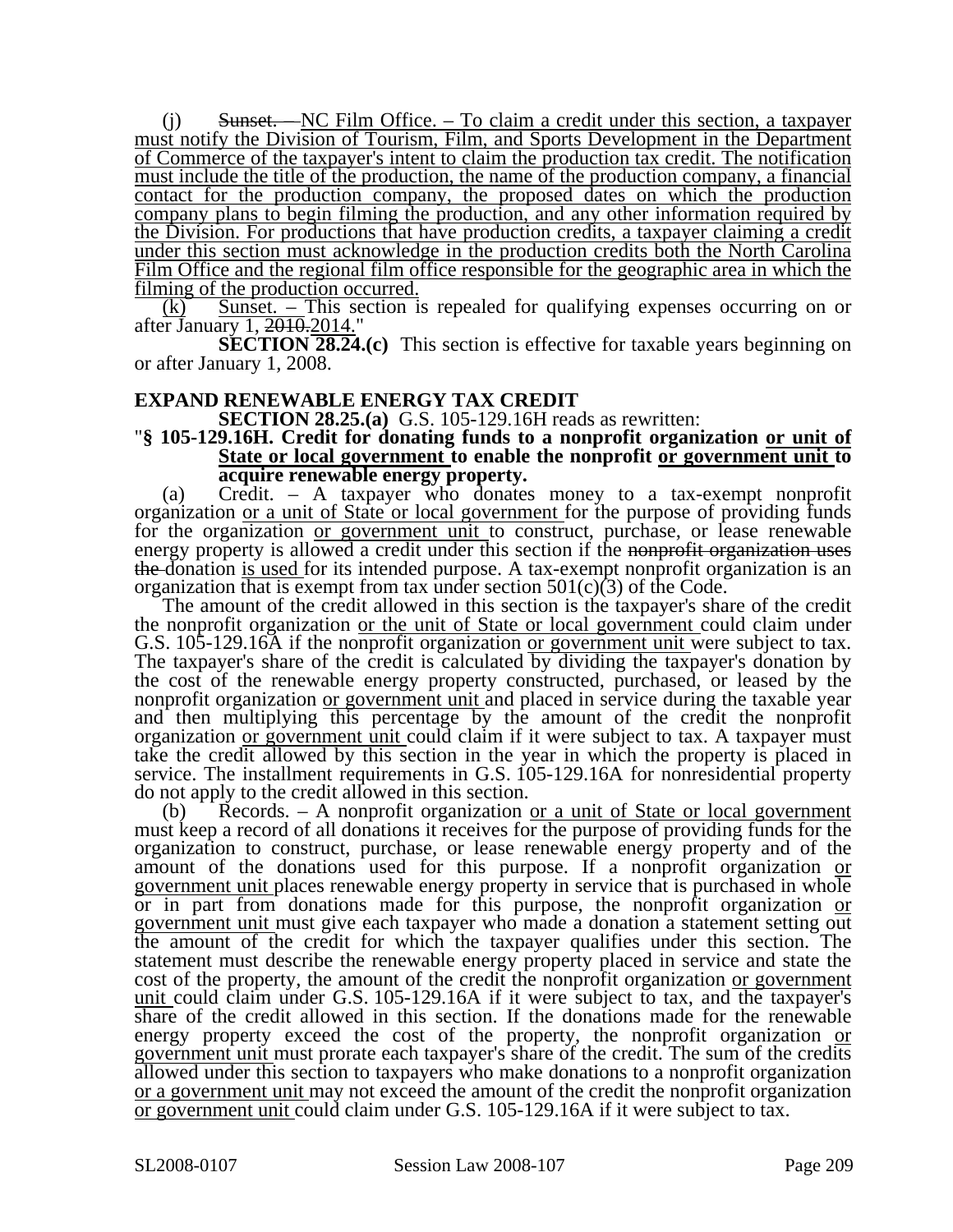(c) No Double Benefit.  $- A$  taxpayer who claims a credit under this section based on a donation to a nonprofit organization or a unit of State or local government is not allowed to deduct this donation as a charitable contribution."

**SECTION 28.25.(b)** G.S. 105-130.5(a)(20) reads as rewritten:

"(a) The following additions to federal taxable income shall be made in determining State net income:<br> $\frac{1}{20}$  The amount of

The amount of a donation made to a nonprofit organization <u>or a unit of</u> State or local government for which a credit is claimed under G.S. 105-129.16H."

**SECTION 28.25.(c)** G.S. 105-134(c)(5b) reads as rewritten:

"(c) Additions. – The following additions to taxable income shall be made in calculating North Carolina taxable income, to the extent each item is not included in taxable income:<br> $\frac{1}{(5b)}$ 

The amount of a donation made to a nonprofit organization <u>or a unit of</u> State or local government for which a credit is claimed under  $\overline{G.S.}$  105-129.16 $\overline{H}$ ."

**SECTION 28.25.(d)** G.S. 105-259(b)(38) reads as rewritten:

"(b) Disclosure Prohibited. – An officer, an employee, or an agent of the State who has access to tax information in the course of service to or employment by the State may not disclose the information to any other person unless the disclosure is made for one of the following purposes: …

> (38) To verify with a nonprofit organization or a unit of State or local government information relating to eligibility for a credit under G.S. 105-129.16H."

**SECTION 28.25.(e)** This section is effective for taxable years beginning on or after January 1, 2008.

### **INCREASE QUALIFIED BUSINESS VENTURE TAX CREDIT CAP**

**SECTION 28.26.(a)** G.S. 105-163.012(b) reads as rewritten:

The total amount of all tax credits allowed to taxpayers under G.S. 105-163.011 for investments made in a calendar year may not exceed seven million dollars (\$7,000,000). seven million five hundred thousand dollars (\$7,500,000). The Secretary of Revenue shall calculate the total amount of tax credits claimed from the applications filed pursuant to G.S. 105-163.011(c). If the total amount of tax credits claimed for investments made in a calendar year exceeds this maximum amount, the Secretary shall allow a portion of the credits claimed by allocating the maximum amount in tax credits in proportion to the size of the credit claimed by each taxpayer."

**SECTION 28.26.(b)** This section is effective for investments made on or after January 1, 2008.

#### **TAX DEDUCTION FOR THE SALE OF A MANUFACTURED HOME COMMUNITY TO MANUFACTURED HOMEOWNERS.**

**SECTION 28.27.(a)** G.S. 105-130.5(b) is amended by adding a new subdivision to read:

"(b) The following deductions from federal taxable income shall be made in determining State net income:<br>
...<br>
(24) Five percent

Five percent  $(5\%)$  of the gross purchase price of a qualified sale of a manufactured home community. A qualified sale is a transfer of land comprising a manufactured home community in a single purchase to a group composed of a majority of the manufactured home community leaseholders or to a nonprofit organization that represents such a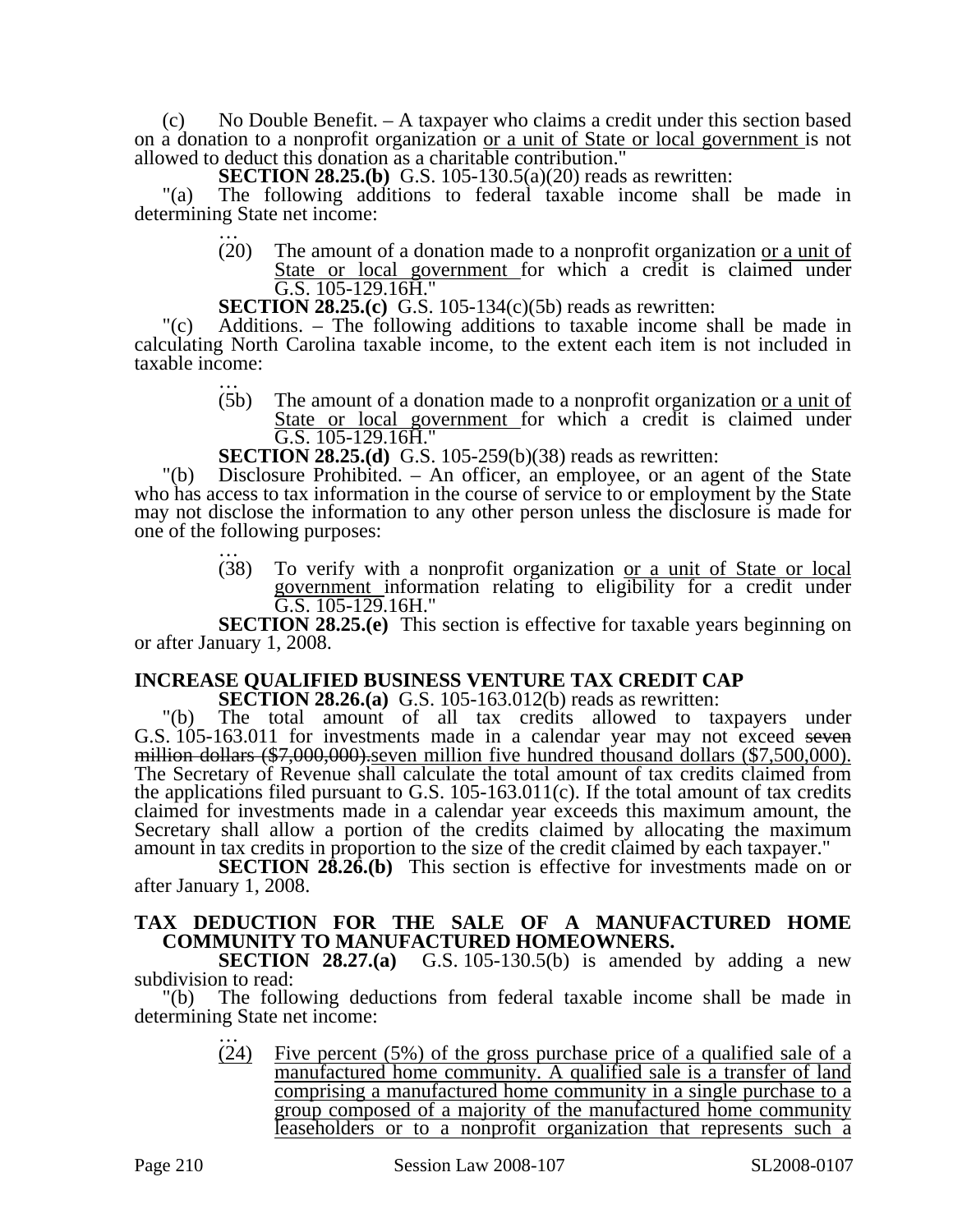group. To be eligible for this deduction, a taxpayer must give notice of the sale to the North Carolina Housing Finance Agency under G.S. 42-14.3."

**SECTION 28.27.(b)** G.S. 105-134.6(b) is amended by adding a new subdivision to read:

"(b) Deductions. – The following deductions from taxable income shall be made in calculating North Carolina taxable income, to the extent each item is included in taxable income:<br> $\frac{1}{(19)}$ 

Five percent  $(5\%)$  of the gross purchase price of a qualified sale of a manufactured home community. A qualified sale is a transfer of land comprising a manufactured home community in a single purchase to a group composed of a majority of the manufactured home community leaseholders or to a nonprofit organization that represents such a group. To be eligible for this deduction, a taxpayer must give notice of the sale to the North Carolina Housing Finance Agency under G.S. 42-14.3."

# **SECTION 28.27.(c)** G.S. 42-14.3 reads as rewritten: " $\S$  42-14.3. Notice of conversion of manufactured home communities.

(a) In the event that an owner of a manufactured home community (defined as a parcel of land, whether undivided or subdivided, that has been designed to accommodate at least five manufactured homes) intends to convert the manufactured home community, or any part thereof, to another use that will require movement of the manufactured homes, the owner of the manufactured home community shall give each owner of a manufactured home and the North Carolina Housing Finance Agency notice of the intended conversion at least 180 days before the owner of a manufactured home is required to vacate and move the manufactured home, regardless of the term of the tenancy. Failure to give notice to each manufactured home owner as required by this section is a defense in an action for possession. The respective rights and obligations of the community owner and the owner of the manufactured home under their lease shall continue in effect during the notice period.

(b) Notwithstanding subsection (a) of this section, if a manufactured home community is being closed pursuant to a valid order of any unit of State or local government, the owner of the community shall be required to give notice of the closure of the community to each resident of the community and the North Carolina Housing Finance Agency within three business days of the date on which the order is issued."

**SECTION 28.27.(d)** Subsections (a) and (b) of this section are effective for taxable years beginning on or after January 1, 2008, and expire for taxable years beginning on or after January 1, 2015. The remainder of this section is effective when it becomes law.

#### **PROCEDURE FOR TAX CLASS ACTIONS**

**SECTION 28.28.(a)** G.S. 1A-1, Rule 23, is amended by adding a new subsection to read:

"(d) Tax Class Actions. – In addition to all of the requirements set out in this rule, a class action seeking the refund of a State tax paid due to an alleged unconstitutional statute may be brought and maintained only as provided in G.S. 105-241.18."

**SECTION 28.28.(b)** Article 9 of Chapter 105 of the General Statutes is amended by adding a new section to read:

#### "**§ 105-241.18. Class actions.**

(a) Authority. – A class action against the State for the refund of a tax paid may be maintained only on the grounds of an alleged unconstitutional statute and only if the requirements of Rule 23 of the North Carolina Rules of Civil Procedure and the requirements of this section are met. For purposes of this section, a class action commences upon the later of the following: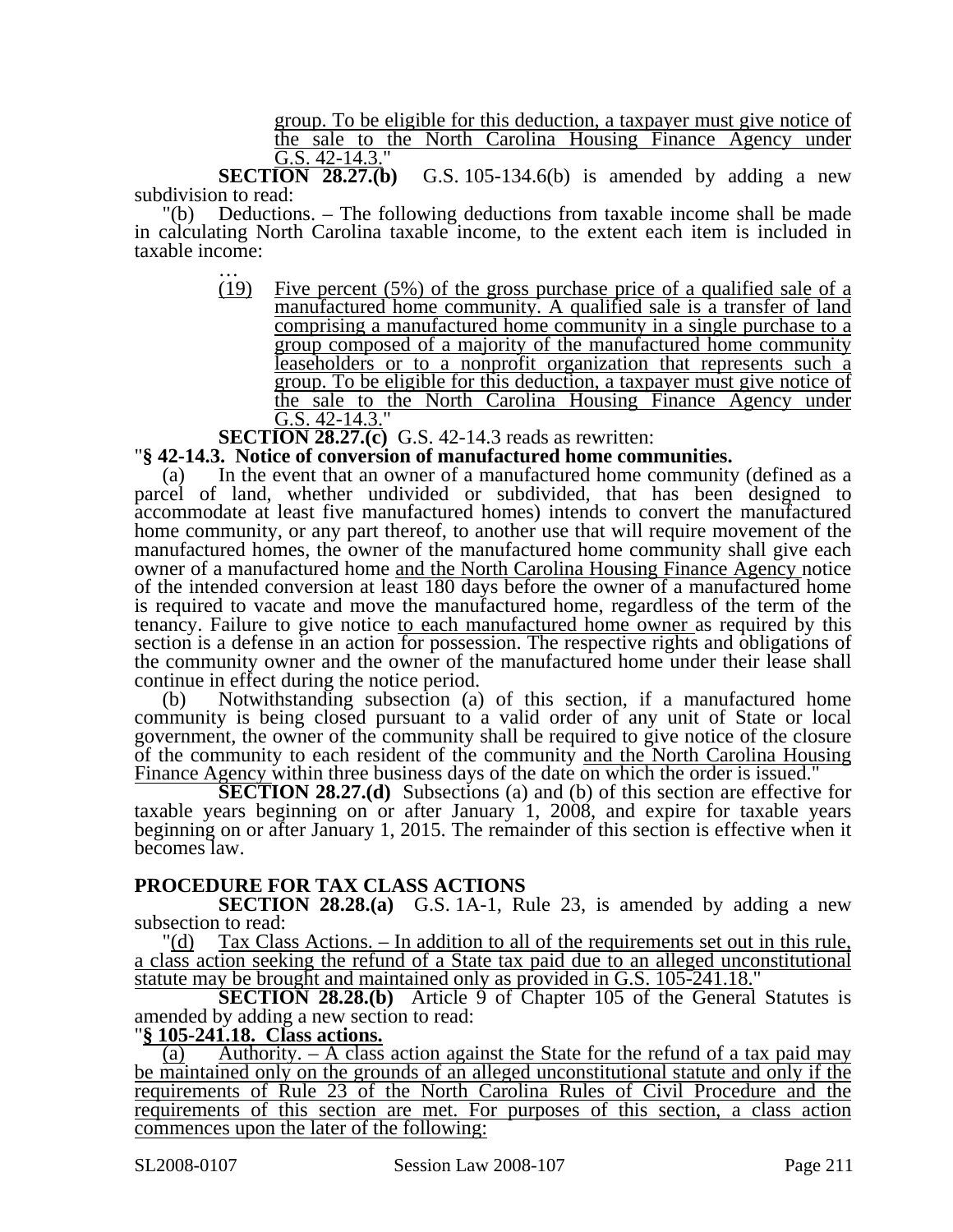- (1) The date a complaint is filed in accordance with G.S. 105-241.17 alleging the existence of a class pursuant to Rule 23 of the North Carolina Rules of Civil Procedure.
- (2) The date a complaint filed in accordance with G.S. 105-241.17 is amended to allege the existence of a class.

(b) Class. – To serve as a class representative of a class action brought under this section, a taxpayer must comply with all of the conditions in G.S. 105-241.17 and the taxpayer's claims must be typical of the claims of the class members. A taxpayer who is not a class representative is eligible to become a member of a class if the taxpayer could have filed a claim for refund under G.S. 105-241.7 as of the date the class action commenced or as of a subsequent date set by the court, whether or not the taxpayer actually filed a claim for refund as of that date. An eligible class member who is not a class representative and who indicates a desire to be included in the class in accordance with the procedure approved by the court under subsection (c) of this section is not required to follow the procedures in G.S. 105-241.11 through G.S. 105-241.17 for the administrative and judicial review of a request for refund or a proposed denial of a request for refund.

(c) Procedure. – To become a member of a class action brought under this section, an eligible taxpayer must affirmatively indicate a desire to be included in the class in response to a notice of the class action. If the court so orders, the Department must provide to a class representative a list of names and last known addresses of all taxpayers who are readily determinable by the Department and who are eligible to become a member of the class. The court must approve the content of a notice of a class action, the method for distributing the notice, and the procedure by which an eligible taxpayer affirmatively indicates a desire to be included in the class. The class representative must advance the costs of notifying eligible taxpayers of the class action.

(d) Statute of Limitations. – The statute of limitations for filing a claim for refund of tax paid due to an alleged unconstitutional statute is tolled for a taxpayer who is eligible to become a member of a class action. The tolling begins on the date the class action is commenced. For a taxpayer who does not join the class, the tolling ends when the taxpayer does not affirmatively indicate a desire to be included in the class within the time and in accordance with the procedure approved by the court under subsection (c) of this section. For a taxpayer who joins the class, the tolling ends when a court enters any of the following in the class action:

- (1) A final order denying certification of the class.<br>(2) A final order decertifying the class.
- $\frac{12}{2}$  A final order decertifying the class.<br>A final order dismissing the class as
- A final order dismissing the class action without an adjudication on the merits.
- (4) A final judgment on the merits.

(e) Effect on Nonparticipating Taxpayers. – A taxpayer who does not become a member of a class may file and prosecute a claim for refund, if the statute of limitations has not otherwise expired for filing the claim, or may contest a pending assessment in accordance with the procedures in G.S. 105-241.11 through G.S. 105-241.17. Except as otherwise provided in this subsection, the effect of an adjudication in a class action on a nonparticipating taxpayer's claim for refund or contest of an assessment is governed by the normal rules relating to claim preclusion and issue preclusion.

If a final judgment on the merits is entered in a class action in favor of the class, the following applies to an eligible taxpayer who did not become a member of the class:

- $(1)$  The taxpayer is not entitled to receive any monetary relief awarded to the class on account of taxes previously paid by the taxpayer.
- (2) If the taxpayer has been assessed for failure to pay the tax at issue in the class action and the taxpayer has not paid the assessment, then the assessment is abated.
- (3) The taxpayer is relieved of any future liability for the tax that is the subject of the class action."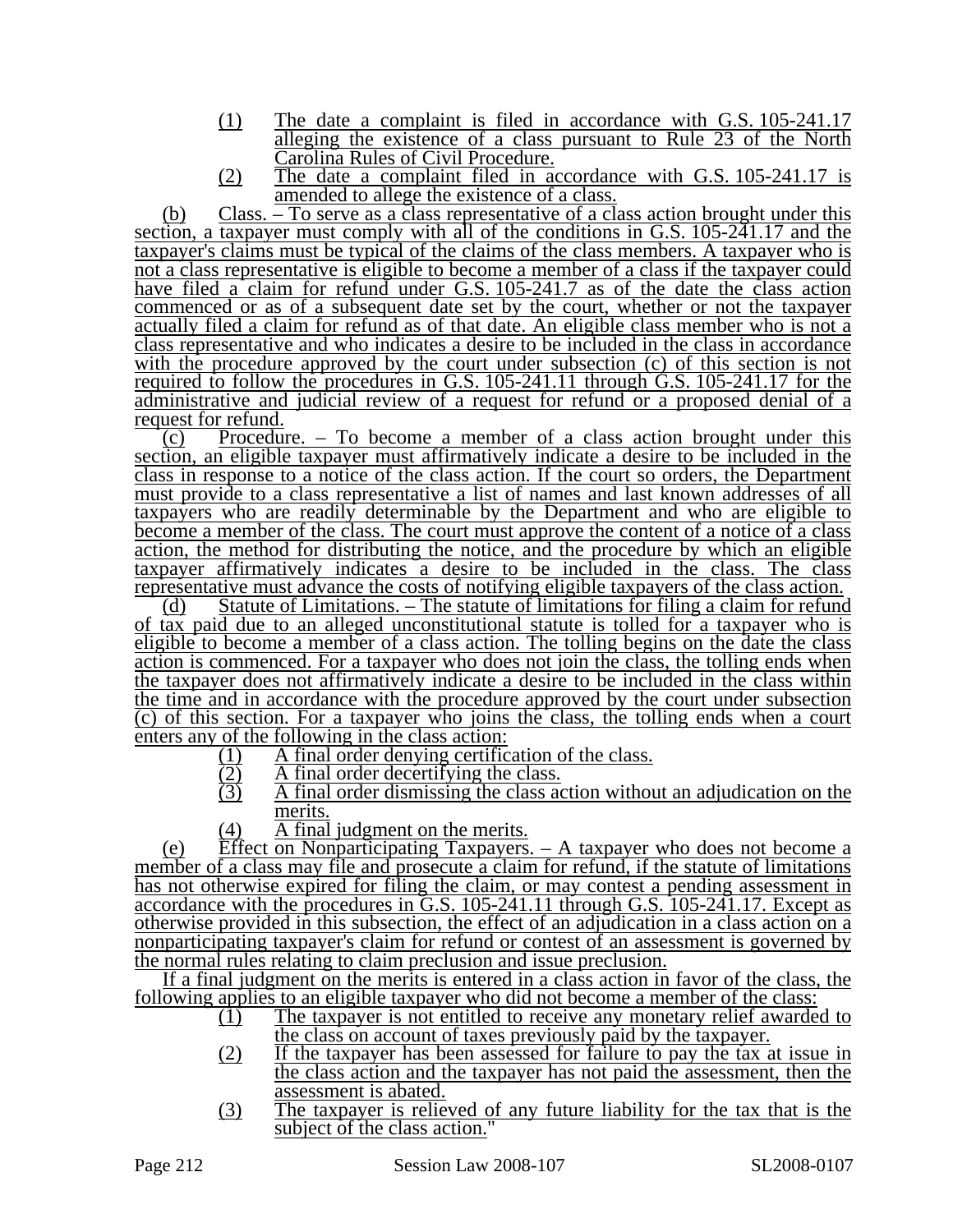# **SECTION 28.28.(c)** G.S. 105-241.19 reads as rewritten: "**§ 105-241.19. Declaratory judgments, injunctions, and other actions prohibited.**

The remedies in G.S.  $105-241.11$  through G.S.  $105-241.17-105-241.18$  set out the exclusive remedies for disputing the denial of a requested refund, a taxpayer's liability for a tax, or the constitutionality of a tax statute. Any other action is barred. Neither an action for declaratory judgment, an action for an injunction to prevent the collection of a tax, nor any other action is allowed."

**SECTION 28.28.(d)** This section becomes effective October 1, 2008, and applies to actions filed on or after that date.

#### **PART XXIX. FEES**

### **FEE INCREASE FOR DOMESTIC VIOLENCE PROGRAMS**

**SECTION 29.1.(a)** G.S. 7A-305(a2) reads as rewritten:

"(a2) In every action for absolute divorce filed in the district court, a cost of fifty-five dollars (\$55.00)seventy-five dollars (\$75.00) shall be assessed against the person filing the divorce action. Costs collected by the clerk pursuant to this subsection shall be remitted to the State <del>Treasurer for Treasurer, who shall</del> deposit fifty-five dollars (\$55.00) to the North Carolina Fund for Displaced Homemakers established under G.S. 143B-394.10.G.S. 143B-394.10 and twenty dollars (\$20.00) to the Domestic Violence Center Fund established under G.S. 50B-9. Costs assessed under this subsection shall be in addition to any other costs assessed under this section."

**SECTION 29.1.(b)** This section becomes effective July 20, 2008.

## **ADJUST SECURITIES FILING FEES**<br>**SECTION 29.3.(a)** G.S. 78A-31(a)(4) reads as rewritten:

## **S. 78A-31. Notice filings for securities covered under federal law.**<br>(a) The Administrator, by rule or order, may require the filing

The Administrator, by rule or order, may require the filing of any of the following documents with regard to a security covered under section  $18(b)(2)$  of the Securities Act of 1933 (15 U.S.C.  $\frac{5}{77}$ r(b)(2)):<br>
(4) A notice filing pursuant to thi

(4) A notice filing pursuant to this section shall expire on December 31 of each year or some other date not more than one year from its effective date as the Administrator may by rule or order provide. A notice filing of the offer of securities covered under federal law that are to be offered for a period in excess of one year shall be renewed annually by payment of a renewal fee of two hundred fifty dollars  $(\$250.00)$  two thousand dollars (\$2,000) and by filing any documents and reports that the Administrator may by rule or order require consistent with this section. The renewal shall be effective upon the expiration of the prior notice period.  $^{\bullet}$ 

**SECTION 29.3.(b)** This section becomes effective July 20, 2008.

#### **NEWBORN SCREENING FEE CHANGES**

**SECTION 29.4.(a)** G.S. 130A-125(c) reads as rewritten:

"(c) A fee of fourteen dollars (\$14.00)nineteen dollars (\$19.00) applies to a laboratory test performed by the State Public Health Laboratory of Public Health performed pursuant to this section. Fees collected shall remain in the Department to be used to offset the cost of the Newborn Screening Program. The fee for a laboratory test is a departmental receipt of the Department and shall be used to offset the cost of the Newborn Screening Program."

**SECTION 29.4.(b)** This section becomes effective July 20, 2008.

### **HEALTH CARE FACILITY CONSTRUCTION PROJECT FEE INCREASES**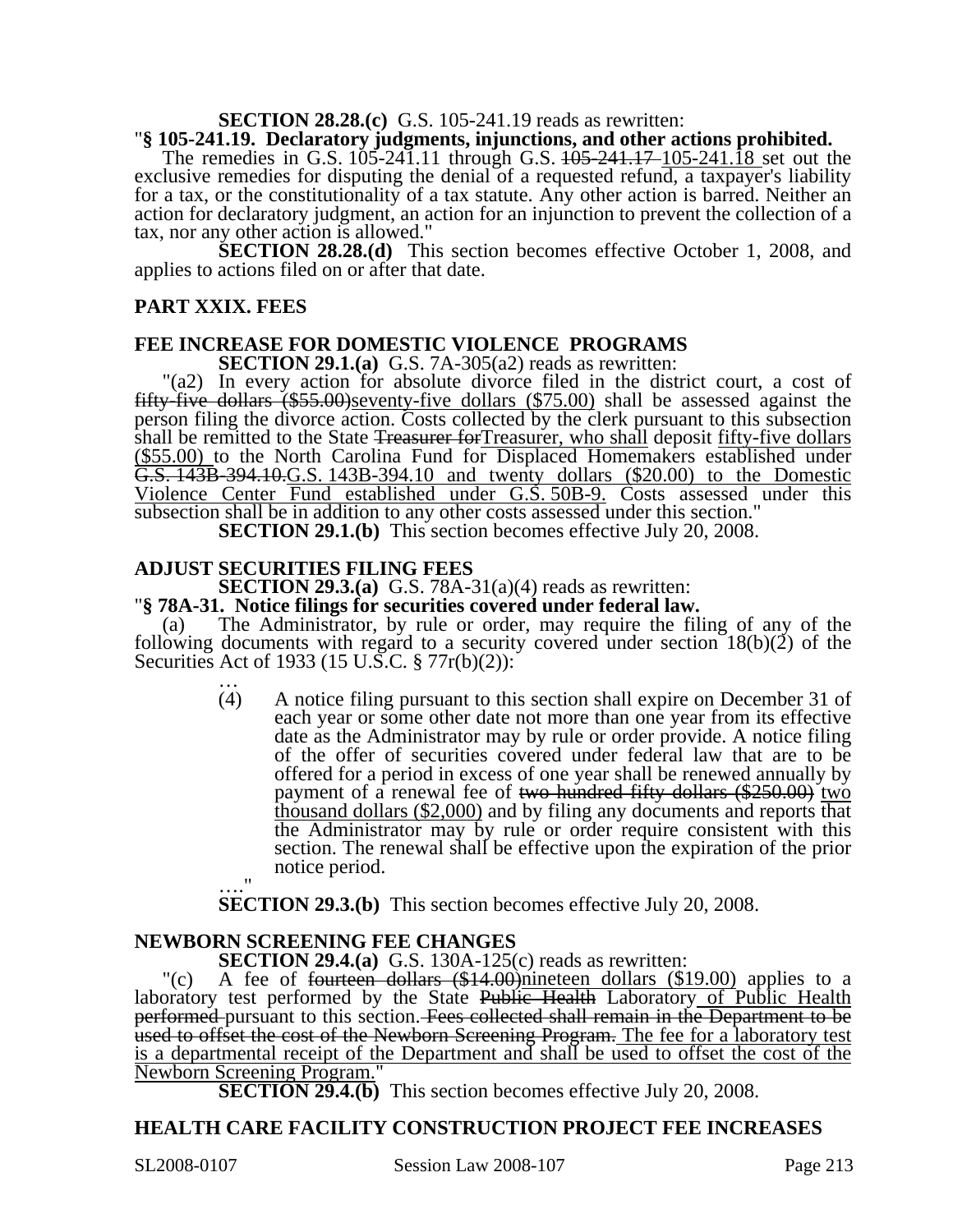## **SECTION 29.5.(a)** G.S. 131E-267 reads as rewritten: "**§ 131E-267. Fees for departmental review of licensed health care facility or Medical Care Commission bond-financed construction projects.**

(a) The Department of Health and Human Services shall charge a fee for the review of each health care facility construction project to ensure that project plans and construction are in compliance with State law. The fee shall be charged on a one-time, per-project basis as provided in this section. In no event may a fee imposed under this section exceed two hundred thousand dollars (\$200,000) for any single project. The first seven hundred twelve thousand six hundred twenty-six dollars (\$712,626) in fees collected under this section shall remain in the Division of Health Service Regulation. Additional fees collected shall be credited to the General Fund as nontax revenue and are intended to offset rather than replace appropriations made for this purpose.

(b) The fee imposed for the review of a hospital construction project varies depending upon the square footage of the project:

| ----o<br>Over                                                                        | mp and construction of the construction<br>Up To         | <b>Project Fee</b>                                                            |  |  |
|--------------------------------------------------------------------------------------|----------------------------------------------------------|-------------------------------------------------------------------------------|--|--|
| $\theta$                                                                             | 5,000                                                    | \$750.00 plus \$0.25 per square foot                                          |  |  |
| 5,000                                                                                | 10,000                                                   | \$1,500 plus \$0.40 per square foot                                           |  |  |
| 10,000                                                                               | 20,000                                                   | $$2,000$ plus \$0.50 per square foot                                          |  |  |
| 20,000                                                                               | N <sub>A</sub>                                           | \$3,000 plus \$0.75 per square foot                                           |  |  |
|                                                                                      | 5,000                                                    | <u>\$1,500 plus \$0.25 per square foot</u>                                    |  |  |
| 5,000                                                                                | 10,000                                                   | <u>\$3,000 plus \$0.25 per square foot</u>                                    |  |  |
| 10,000                                                                               | 20,000                                                   | <u>\$4,500 plus \$0.45 per square foot</u>                                    |  |  |
| 20,000                                                                               | NA                                                       | \$6,000 plus \$0.45 per square foot                                           |  |  |
| (c)                                                                                  |                                                          | The fee imposed for the review of a nursing home construction project varies  |  |  |
|                                                                                      | depending upon the square footage of the project:        |                                                                               |  |  |
| Over                                                                                 | Up To                                                    | <b>Project Fee</b>                                                            |  |  |
| $\overline{0}$                                                                       | 2,000                                                    | \$250.00 plus \$0.15 per square foot                                          |  |  |
| 2,000                                                                                | <b>NA</b>                                                | \$250.00 plus \$0.16 per square foot                                          |  |  |
| <u>2,000</u>                                                                         | $N\underline{A}$                                         | \$500.00 plus \$0.25 per square foot                                          |  |  |
| (d)                                                                                  |                                                          | The fee imposed for the review of an ambulatory surgical facility             |  |  |
|                                                                                      |                                                          | construction project varies depending upon the square footage of the project: |  |  |
| Over                                                                                 | Up To                                                    | <b>Project Fee</b>                                                            |  |  |
| $\theta$                                                                             | 2,000                                                    | \$200.00 plus \$0.15 per square foot                                          |  |  |
| 2,000                                                                                | <b>NA</b>                                                | \$250.00 plus \$0.20 per square foot                                          |  |  |
| 2,000                                                                                | NA                                                       | \$400.00 plus \$0.25 per square foot                                          |  |  |
| The fee imposed for the review of a psychiatric hospital construction project<br>(e) |                                                          |                                                                               |  |  |
|                                                                                      | varies depending upon the square footage of the project: |                                                                               |  |  |
| <b>Over</b>                                                                          | Up To                                                    | <b>Project Fee</b>                                                            |  |  |
| $\theta$                                                                             | 5,000                                                    | \$200.00 plus \$0.16 per square foot                                          |  |  |
| 5,000                                                                                | 10,000                                                   | \$200.00 plus \$0.25 per square foot                                          |  |  |
| 10,000                                                                               | 20,000                                                   | \$300.00 plus \$0.45 per square foot                                          |  |  |
| 20,000                                                                               | NA.                                                      | \$400.00 plus \$0.45 per square foot                                          |  |  |
|                                                                                      | 5,000                                                    | <u>\$750.00 plus \$0.25 per square foot</u>                                   |  |  |
| 5,000                                                                                | 10,000                                                   | <u>\$1,500.00 plus \$0.25 per square foot</u>                                 |  |  |
| 10,000                                                                               | 20,000                                                   | <u>\$2,250.00 plus \$0.45 per square foot</u>                                 |  |  |
| 20,000                                                                               |                                                          | \$3,000.00 plus \$0.45 per square foot                                        |  |  |
| The fee imposed for the review of an adult care home construction project<br>(f)     |                                                          |                                                                               |  |  |
| varies depending upon the square footage of the project:                             |                                                          |                                                                               |  |  |
| <b>Over</b>                                                                          | Up To                                                    | <b>Project Fee</b>                                                            |  |  |
| $\overline{0}$                                                                       | 2,000                                                    | \$175.00 plus \$0.10 per square foot                                          |  |  |
| 2,000                                                                                | <b>NA</b>                                                | \$175.00 plus \$0.20 per square foot                                          |  |  |
| 2,000                                                                                | <b>NA</b>                                                | \$350.00 plus \$0.20 per square foot                                          |  |  |
| (g)                                                                                  |                                                          | The fee imposed for the review of the following residential construction      |  |  |
| projects is:                                                                         |                                                          |                                                                               |  |  |
| <b>Residential Project</b>                                                           |                                                          | <b>Project Fee</b>                                                            |  |  |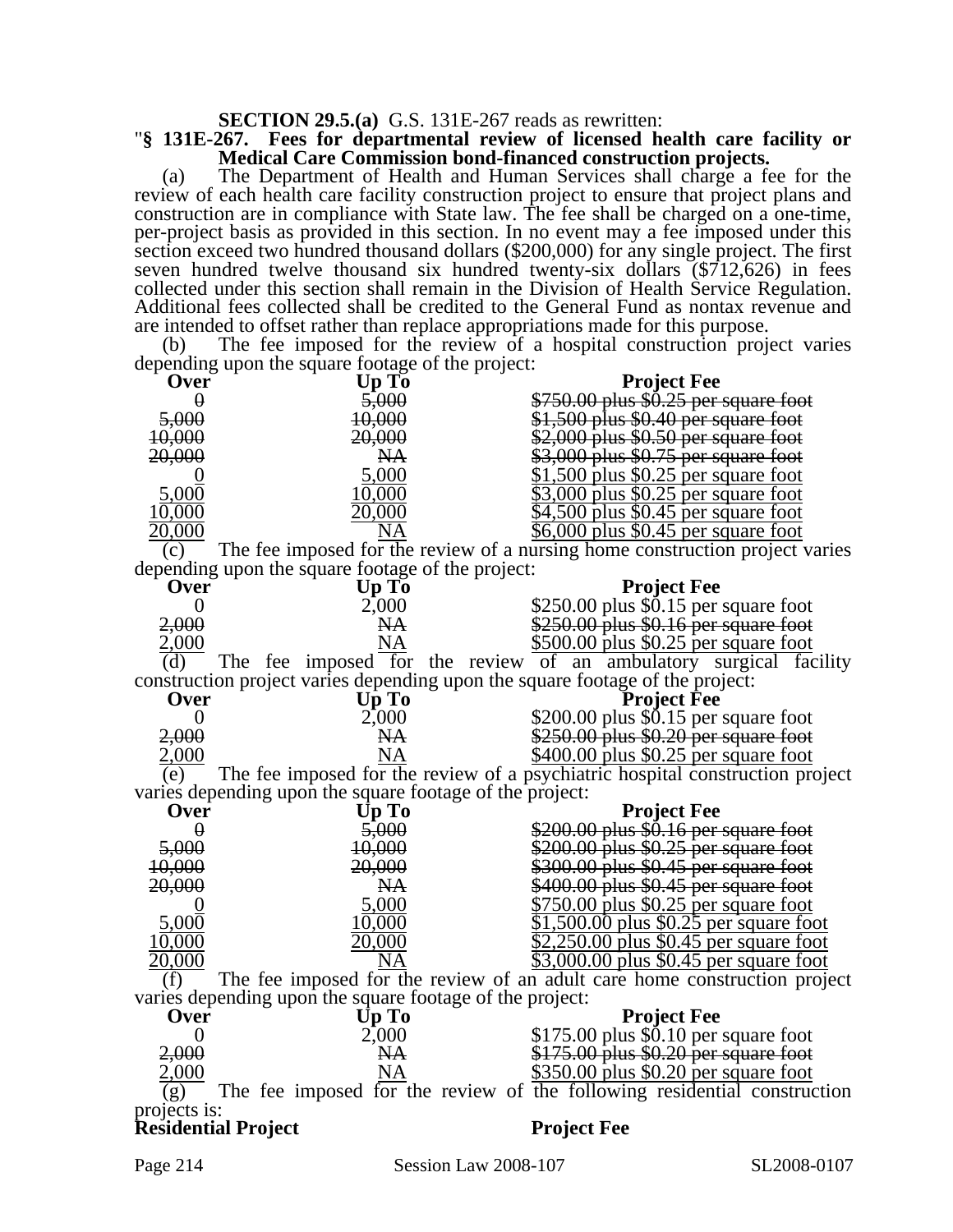Family Care Homes<br>
ICFR Group Homes<br>  $\frac{$200.00$225.00}{\$300.00$350.00}$  flat fee ICFR Group Homes<br>
Group Homes: 1-3 beds<br>
\$100.00\$125.00 flat fee Group Homes: 4-6 beds<br>
Group Homes: 7-9 beds<br>
\$250.00\$275.00 flat fee Other residential:<br>More than 9 beds

 $$100.00\overline{125.00}$  flat fee  $$250.00\overline{$}275.00$  flat fee

 $$250.00$275.00 plus $0.75$0.15 per$  square foot of project space." **SECTION 29.5.(b)** This section becomes effective July 20, 2008.

## **CHANGES TO ASBESTOS CONTAINING MATERIAL REMOVAL PERMIT FEES FOR DEMOLITION PROJECTS**<br>**SECTION 29.6.(a)** G.S. 130A-450 reads as rewritten:

**"§ 130A-450. Asbestos containing material removal permit fees.** 

An applicant for an asbestos containing material removal permit is subject to a fee payable to the Department. The fee is a departmental receipt of the Department and must be used to offset the cost of The Department shall establish and collect an application fee for asbestos containing material removal permits to support the asbestos hazard management program. An applicant for a permit must indicate whether the asbestos is to be removed as part of a renovation or a demolition. The If the asbestos is to be removed as part of a renovation, the fee is the amount set by the Department and shall may not exceed one percent  $(1\%)$  of the contracted price or twenty cents  $(\$.20)$  per square foot or linear foot of asbestos containing material to be removed, whichever is greater. If the asbestos is to be removed as part of a demolition, the fee is the greater of the following, not to exceed one thousand five hundred dollars (\$1,500):

- $(1)$  One percent (1%) of the contracted price.<br>
(2) An amount set by the Department not to
	- An amount set by the Department not to exceed twenty cents (\$.20) per square foot or linear foot of asbestos containing material to be removed."
- **SECTION 29.6.(b)** This section becomes effective July 20, 2008.

### **INCREASE REGISTRATION FEE FOR DEEDS OF TRUST AND MORTGAGES FOR FLOODPLAIN MAP USE**

**SECTION 29.7.(a)** G.S. 161-10(a) reads as rewritten:

"(a) Except as <u>otherwise</u> provided in  $\ddot{G}$ . S. 161-11.1 or 161-11.2, this Article, all fees collected under this section shall be deposited into the county general fund. While performing the duties of the office, the register of deeds shall collect the following fees which shall be uniform throughout the State:

> (1a) Deeds of Trust, Mortgages, and Cancellation of Deeds of Trust and Mortgages. – For registering or filing any deed of trust or mortgage, whether written, printed, or typewritten, the fee shall be twelve dollars  $$(412.00)$  twenty-two dollars  $$(22.00)$  for the first page plus three dollars  $$(3.00)$  for each additional page or fraction thereof.

When a deed of trust or mortgage is presented for registration that contains one or more additional instruments, the fee shall be ten dollars (\$10.00) for each additional instrument. A deed of trust or mortgage contains one or more additional instruments if such additional instrument or instruments has or have different legal consequences or intent, each of which is separately executed and acknowledged and could be recorded alone. For recording records of satisfaction, or the cancellation of record by any other means, of deeds of trust or mortgages, there shall be no fee."

**SECTION 29.7.(b)** Article 1 of Chapter 161 is amended by adding a new section to read: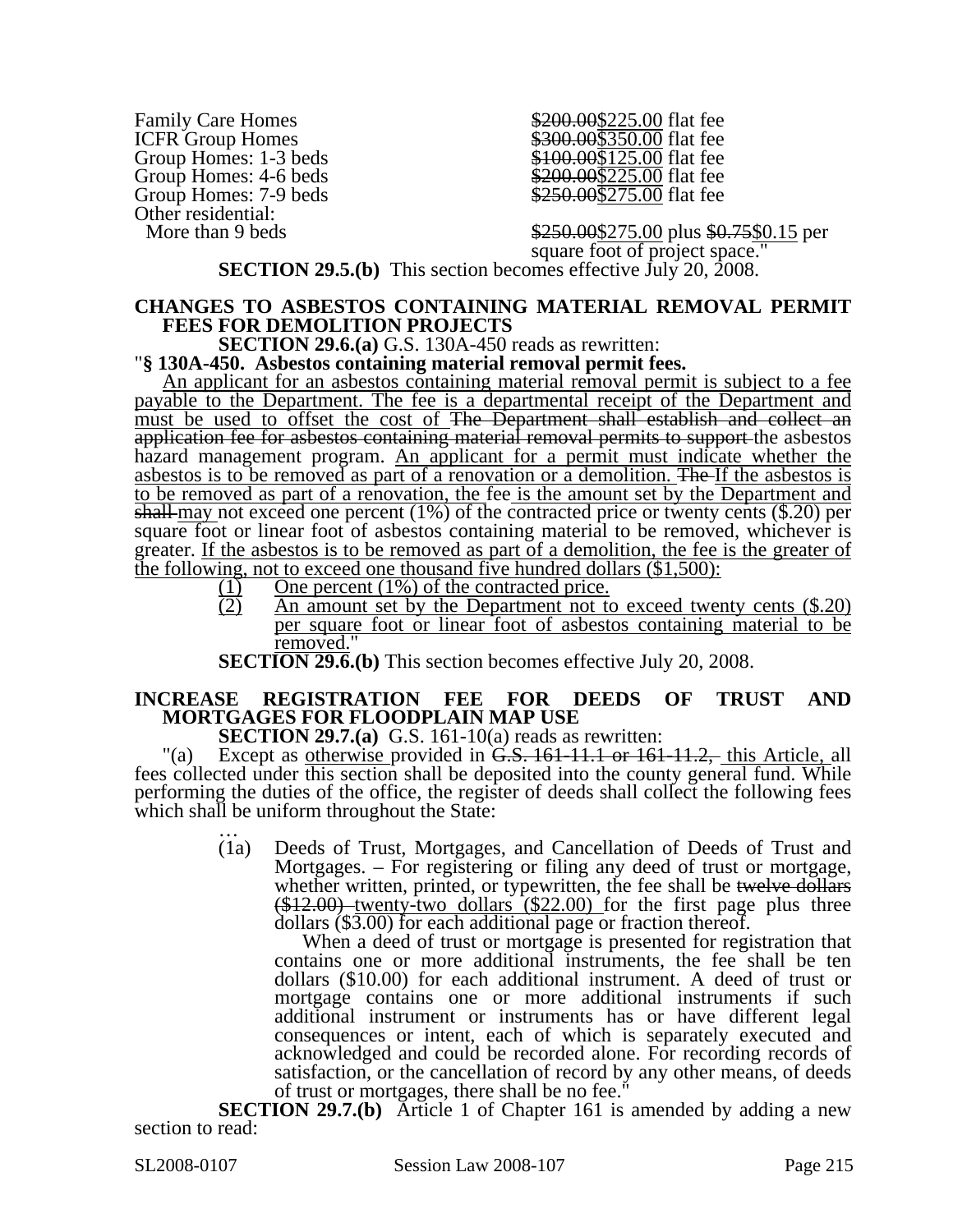"**§ 161-11.3. Fees for floodplain mapping.** Ten dollars (\$10.00) of each fee collected by the register of deeds for registering or filing a deed of trust or mortgage pursuant to G.S. 161-10(a)(1a) must be forwarded by the register of deeds to the county finance officer, who must forward the funds to the Department of Crime Control and Public Safety to be credited to the Floodplain Mapping Fund established under G.S. 143-215.56A. The county finance officer must forward the funds to the Department on a monthly basis."

**SECTION 29.7.(c)** Part 6 of Article 21 of Chapter 143 is amended by adding a new section to read:

"**§ 143-215.56A. Floodplain Mapping Fund.**

The Floodplain Mapping Fund is established as a special revenue fund. The Fund consists of the fees credited to it under G.S. 161-11.3. Revenue in the fund may be used only to offset the Department's cost in preparing floodplain maps and performing its other duties under this Part."

**SECTION 29.7.(d)** This section becomes effective October 1, 2008, and applies to deeds of trust and mortgages registered or filed on or after that date.

### **ESTABLISH STATE COURT FACILITY FEE FOR PHONE SYSTEM**

- **SECTION 29.8.(a)** G.S. 7A-304(a) is amended by adding a new subdivision to read:
	- "(2a) For the upgrade, maintenance, and operation of the judicial and county courthouse phone systems, the sum of one dollar (\$1.00), to be credited to the Court Information Technology Fund."
	- **SECTION 29.8.(b)** G.S. 7A-305(a) is amended by adding a new subdivision
- to read:
- "(1a) For the upgrade, maintenance, and operation of the judicial and county courthouse phone systems, the sum of one dollar  $(\$1.00)$ , to be credited to the Court Information Technology Fund."
- **SECTION 29.8.(c)** G.S. 7A-306(a) is amended by adding a new subdivision

to read:

"(1a) For the upgrade, maintenance, and operation of the judicial and county courthouse phone systems, the sum of one dollar (\$1.00), to be credited to the Court Information Technology Fund."

### **SECTION 29.8.(d)** G.S. 7A-307(a) is amended by adding a new subdivision

to read:

"(1a) For the upgrade, maintenance, and operation of the judicial and county courthouse phone systems, the sum of one dollar (\$1.00), to be credited to the Court Information Technology Fund."

**SECTION 29.8.(e)** G.S. 7A-343.2 reads as rewritten: "**§ 7A-343.2. Court Information Technology Fund.** 

(a) Fund. – The Court Information Technology Fund is established within the Judicial Department as a nonreverting, interest bearing special revenue account. fund. Accordingly, revenue in the Fund at the end of a fiscal year does not revert and interest Interest and other investment income earned by the Fund shall be credited accrues to it. The fund consists of the following revenues:

- (1) All moneys collected by the Director pursuant to G.S. 7A-109(d) and G.S. 7A-49.5 shall be remitted to the State Treasurer and held in this Fund. G.S. 7A-49.5.
- (2) State judicial facilities fees credited to the Fund under G.S. 7A-304 through G.S. 7A-307.

(b) Use. – Money in the fund derived from State judicial facilities fees must be used to upgrade, maintain, and operate the judicial and county courthouse phone systems. Moneys in the Fund shall All other monies in the fund must be used to supplement funds otherwise available to the Judicial Department for court information technology and office automation needs.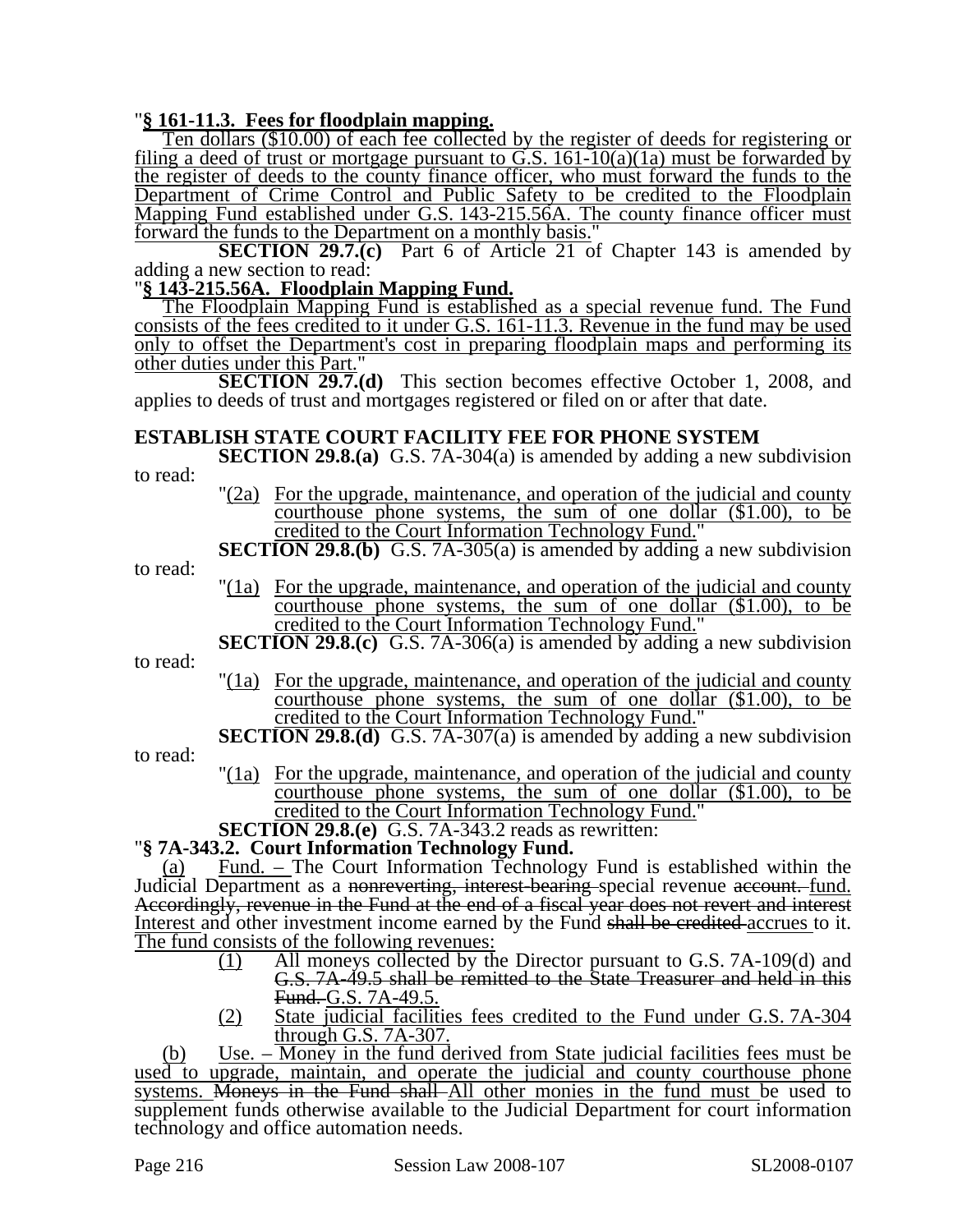(c) Report. – The Director shall must report by August 1 and February 1 of each year to the Joint Legislative Commission on Governmental Operations, the Chairs of the Senate and House Appropriations Committees, and the Chairs of the Senate and House Appropriations Subcommittees on Justice and Public Safety Safety. The report must  $\frac{\text{include the following:}}{(1) \quad \text{on-a}}$ 

- on all moneys collected and deposited in Amounts credited in the preceding six months to the Fund-Fund.
- (2) Amounts expended in the preceding six months from the Fund and the purposes of the expenditures.
- (3) Proposed and on the proposed expenditure of expenditures of those the collected during the preceding six months funds.

**SECTION 29.8.(f)** Section 14.16 of S.L. 2007-323 is repealed.

**SECTION 29.8.(g)** Subsections (a) through (e) of this section become effective July 20, 2008, and apply to all costs assessed and collected on or after that date. The remainder of this section becomes effective July 1, 2008.

### **RESCUE SQUAD WORKERS' RELIEF FUND**

**SECTION 29.9.(a)** G.S. 58-88-30 reads as rewritten: "**§ 58-88-30. Administration costs.** 

The Association shall withhold ten percent  $(10\%)$ twelve percent  $(12\%)$  from the money received pursuant to G.S. 20-183.7(c) for the administration of the Fund. The Commissioner of Insurance shall withhold two percent (2%) from the money received pursuant to G.S. 20-183.7(c) for the administration of the Fund."

**SECTION 29.9.(b)** This section becomes effective October 1, 2008.

### **AGENT LICENSING FEE CORRECTION AND CLARIFICATION**

# **SECTION 29.10.(a)** G.S. 58-33-125 reads as rewritten: "**§ 58-33-125. Fees.**

(a) The following table indicates the annual fees that are required for the respective licenses issued, renewed, or cancelled under this Article and Article 21 of this Chapter: Adjuster ....................................................................................... \$75.00

| Agent appointment cancellation (paid by insurer)  10.00     |  |
|-------------------------------------------------------------|--|
|                                                             |  |
| Agent appointment, Medicare supplement and                  |  |
|                                                             |  |
| Agent appointment, Medicare supplement and                  |  |
|                                                             |  |
|                                                             |  |
|                                                             |  |
|                                                             |  |
|                                                             |  |
|                                                             |  |
| Limited representative cancellation (paid by insurer) 10.00 |  |
|                                                             |  |
|                                                             |  |
|                                                             |  |

These fees are in lieu of any other license fees. Fees paid by an insurer on behalf of a person who is licensed or appointed to represent the insurer shall be paid to the Commissioner on a quarterly or monthly basis, in the discretion of the Commissioner.

(b) Whenever a temporary license is issued under this Article, the fee shall be at the same rate as provided in subsection (a) of this section; and any amounts so paid for a temporary license may be credited against the fee required for an appointment by the sponsoring company.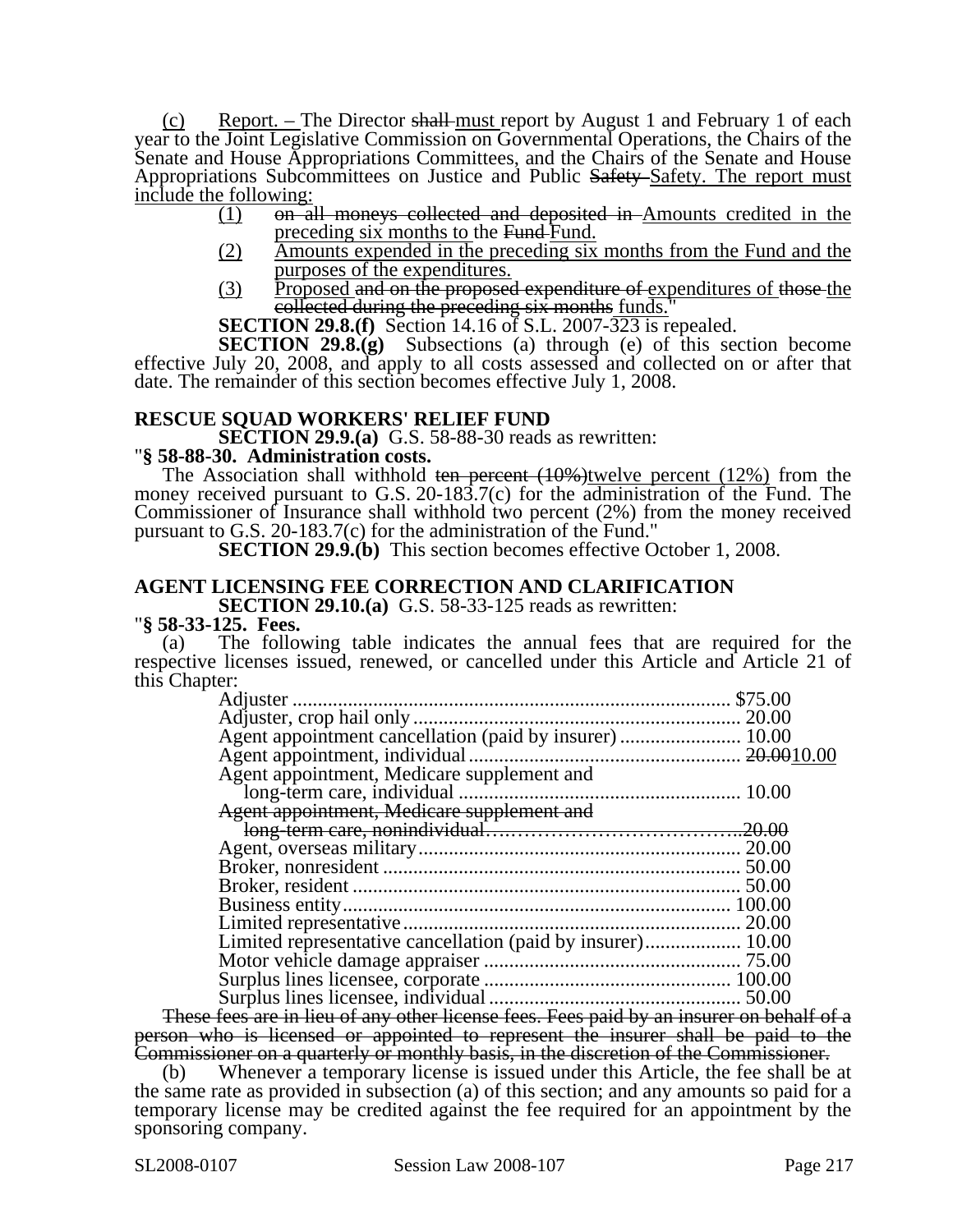(c) Any person who is not registered licensed and who is required by law or administrative rule to secure a license shall, upon application for registration, licensing, pay to the Commissioner a fee of fifty dollars (\$50.00). If additional licensing for other kinds of insurance is requested, a fee of fifty dollars (\$50.00) shall be paid to the Commissioner upon application for registration-licensing for each additional kind of insurance.

In addition to the fees prescribed by this subsection, any person applying for a supplemental license to sell Medicare supplement and long-term care insurance policies shall pay an additional fee of fifty dollars (\$50.00) upon application for registration licensing for those kinds of insurance.

(d) The requirement for an examination, prelicensing education, continuing education, or a registration fee does not apply to agents for domestic farmers' mutual assessment fire insurance companies or associations who solicit and sell only those kinds of insurance specified in G.S.  $58-7-75(5)$ d for such those companies or associations.

(e) A resident licensee may obtain a duplicate photo-bearing license at times and places within this State that the Commissioner considers necessary and reasonable to serve the convenience of both the Commissioner and the licensee. The Commissioner may contract directly with persons for processing of duplicate photo-bearing licenses, and the contract shall not be subject to Article 3 of Chapter 143 of the General Statutes. The Commissioner may charge a reasonable fee for duplicating a photo-bearing license in an amount that offsets the costs to the Department of duplicating the license, including costs associated with any contract entered into pursuant to this subsection.

(f) Repealed by Session Laws 2007-507, s. 7, effective January 1, 2008, and applicable to fees or charges due, and actions occurring, on or after that date.

(g) All fees prescribed by this section are nonrefundable. The fees in subsection (a) of this section are in lieu of any other license fees. The fee for an individual agent appointment under subsection (a) of this section applies to each license.

(h) Fees paid by an insurer on behalf of a person who is licensed or appointed to represent the insurer are payable to the Commissioner when billed. Billing of insurers for renewal fees must be on an annual basis. The frequency for billing insurers for other licensing and appointment fees is determined by the Commissioner and may be daily, monthly, or quarterly. An electronic payment made through the NAIC or an affiliate of NAIC is considered a payment to the Commissioner."

**SECTION 29.10.(b)** This section becomes effective January 1, 2009, and applies to fees billed on or after that date.

# **PART XXX. MISCELLANEOUS PROVISIONS**

### **STATE BUDGET ACT APPLIES**

**SECTION 30.1.** The provisions of the State Budget Act, Chapter 143C of the General Statutes, are reenacted and shall remain in full force and effect and are incorporated in this act by reference.

**COMMITTEE REPORT**<br>**SECTION 30.2.(a)** The Joint Conference Committee Report on the Continuation, Expansion and Capital Budgets dated July 3, 2008, shall indicate action by the General Assembly on this act and shall therefore be used to construe this act, as provided in the State Budget Act, Chapter 143C of the General Statutes, and for these purposes shall be considered a part of this act and as such shall be printed as a part of the Session Laws.

**SECTION 30.2.(b)** The budget enacted by the General Assembly is for the maintenance of the various departments, institutions, and other spending agencies of the State for the 2008-2009 budget as provided in G.S. 143C-3-5. This budget includes the appropriations of State funds as defined in G.S. 143C-1-1(d)(25).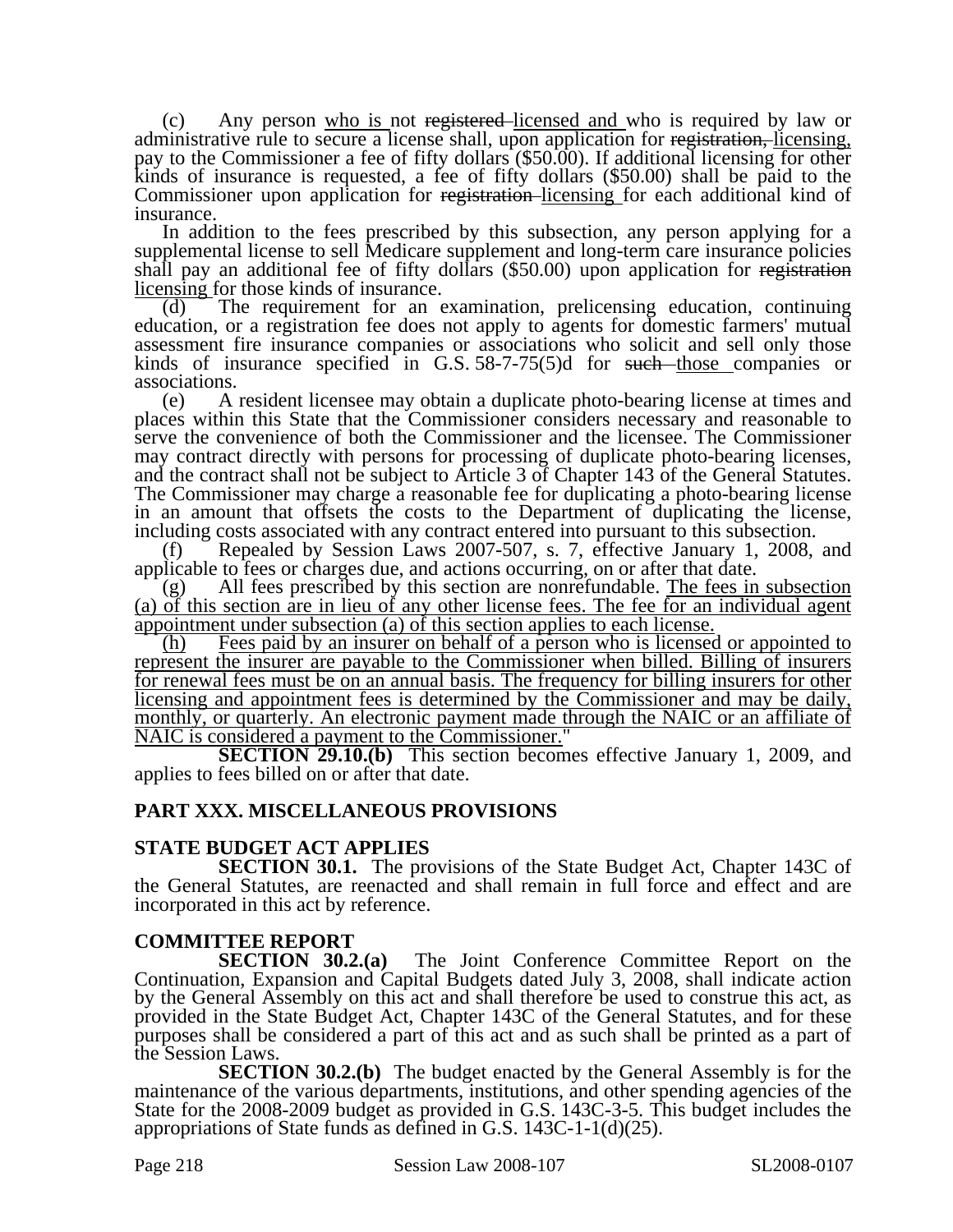The Director of the Budget submitted recommended adjustments to the 2008-2009 budget to the General Assembly in May 2008 in the documents "The North Carolina State Budget Recommended Adjustments 2008-2009" and "Governor's Recommended Budget Governmental and Proprietary Funds and Selected Component Units 2008-2009" for the 2008-2009 fiscal year for the various departments, institutions, and other spending agencies of the State. The adjustments to these documents made by the General Assembly are set out in the Committee Report.

**SECTION 30.2.(c)** The budget enacted by the General Assembly shall also be interpreted in accordance with G.S. 143C-5-5, the special provisions in this act, and other appropriate legislation.

In the event that there is a conflict between the line-item budget certified by the Director of the Budget and the budget enacted by the General Assembly, the budget enacted by the General Assembly shall prevail.

## **MOST TEXT APPLIES ONLY TO 2008-2009**

**SECTION 30.3.** Except for statutory changes or other provisions that clearly indicate an intention to have effects beyond the 2008-2009 fiscal year, the textual provisions of this act apply only to funds appropriated for, and activities occurring during, the 2008-2009 fiscal year.

### **EFFECT OF HEADINGS**

**SECTION 30.4.** The headings to the parts and sections of this act are a convenience to the reader and are for reference only. The headings do not expand, limit, or define the text of this act, except for effective dates referring to a part.

### **APPROPRIATIONS LIMITATIONS AND DIRECTIONS APPLY**

**SECTION 30.4A.(a)** Except where expressly repealed or amended by this act, the provisions of S.L. 2007-145 and S.L. 2007-323 remain in effect.

**SECTION 30.4A.(b)** Notwithstanding any modifications by this act in the amounts appropriated, except where expressly repealed or amended, the limitations and directions for the 2008-2009 fiscal year in S.L. 2007-145 and S.L. 2007-323 that applied to appropriations to particular agencies or for particular purposes apply to the newly enacted appropriations and budget reductions of this act for those same particular purposes.

### **SEVERABILITY CLAUSE**

**SECTION 30.5.** If any section or provision of this act is declared unconstitutional or invalid by the courts, it does not affect the validity of this act as a whole or any part other than the part so declared to be unconstitutional or invalid.